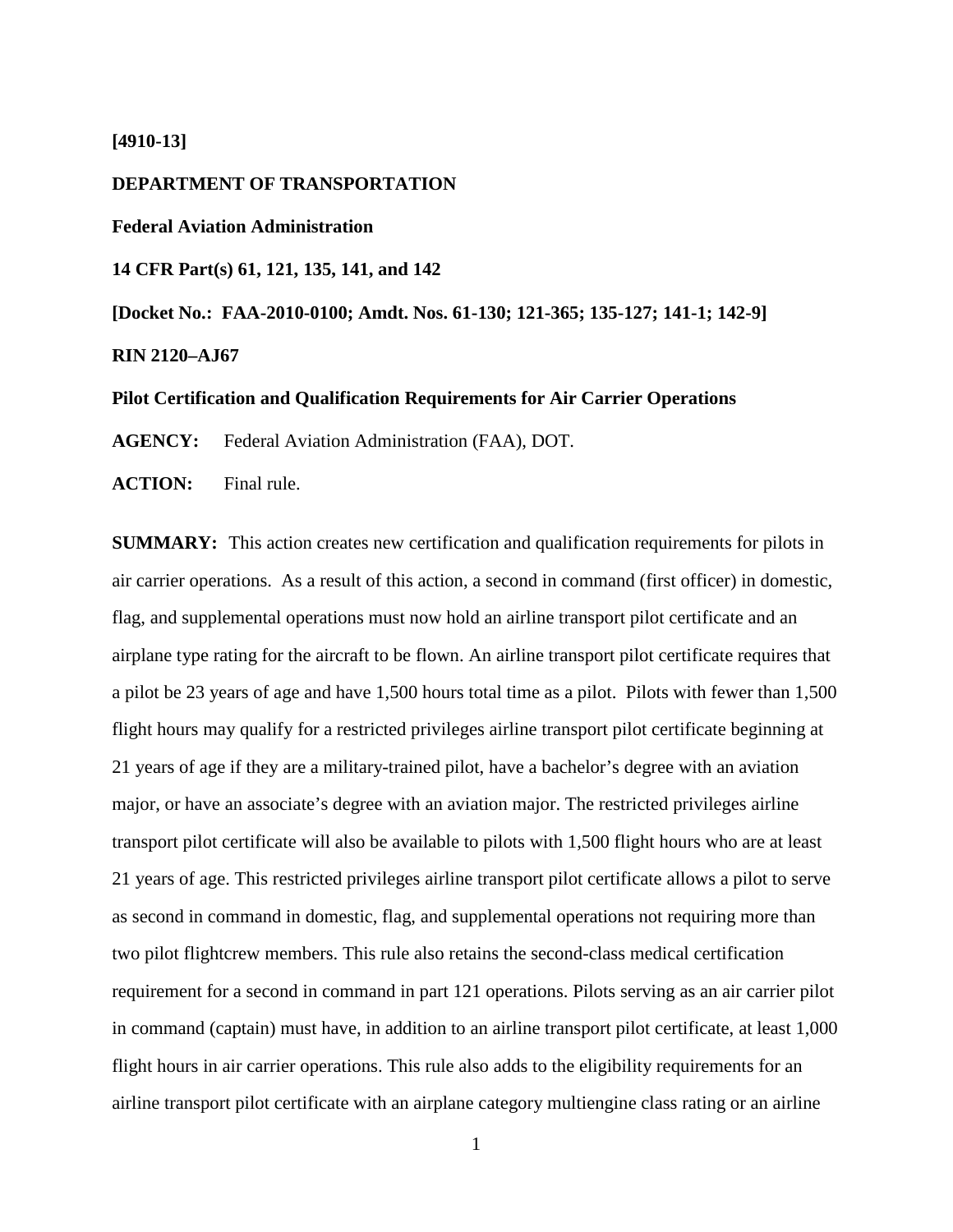transport pilot certificate obtained concurrently with a type rating. To receive an airline transport pilot certificate with a multiengine class rating a pilot must have 50 hours of multiengine flight experience and must have completed a new FAA-approved Airline Transport Pilot Certification Training Program. This new training program will include academic coursework and training in a flight simulation training device. These requirements will ensure that a pilot has the proper qualifications, training, and experience before entering an air carrier environment as a pilot flightcrew member.

# **DATES:** Effective Date: [INSERT DATE OF PUBLICATION IN THE FEDERAL REGISTER].

This final rule will be effective immediately upon publication in the Federal Register. Section 553(d)(3) of the Administrative Procedure Act provides that publication of a rule shall be made not less than 30 days before its effective date, except "for good cause found and published with the rule." 5 USC 553(d)(3). Consistent with section 553(d)(3), and for reasons discussed in Section III.H.6, the FAA finds good cause exists to publish this final rule with an immediate effective date.

Unless otherwise noted in the regulatory text, compliance with the provisions of this rule is required by August 1, 2013.

**FOR FURTHER INFORMATION CONTACT:** For technical questions concerning this final rule contact Barbara Adams, Air Transportation Division, AFS-200, Federal Aviation Administration, 800 Independence Avenue SW, Washington, DC 20591; telephone (202) 267- 8166; facsimile (202) 267-5299, e-mail barbara.adams@faa.gov.

For legal questions concerning this final rule contact Anne Moore, Office of the Chief Counsel—International Law, Legislation, and Regulations Division, AGC-240, Federal Aviation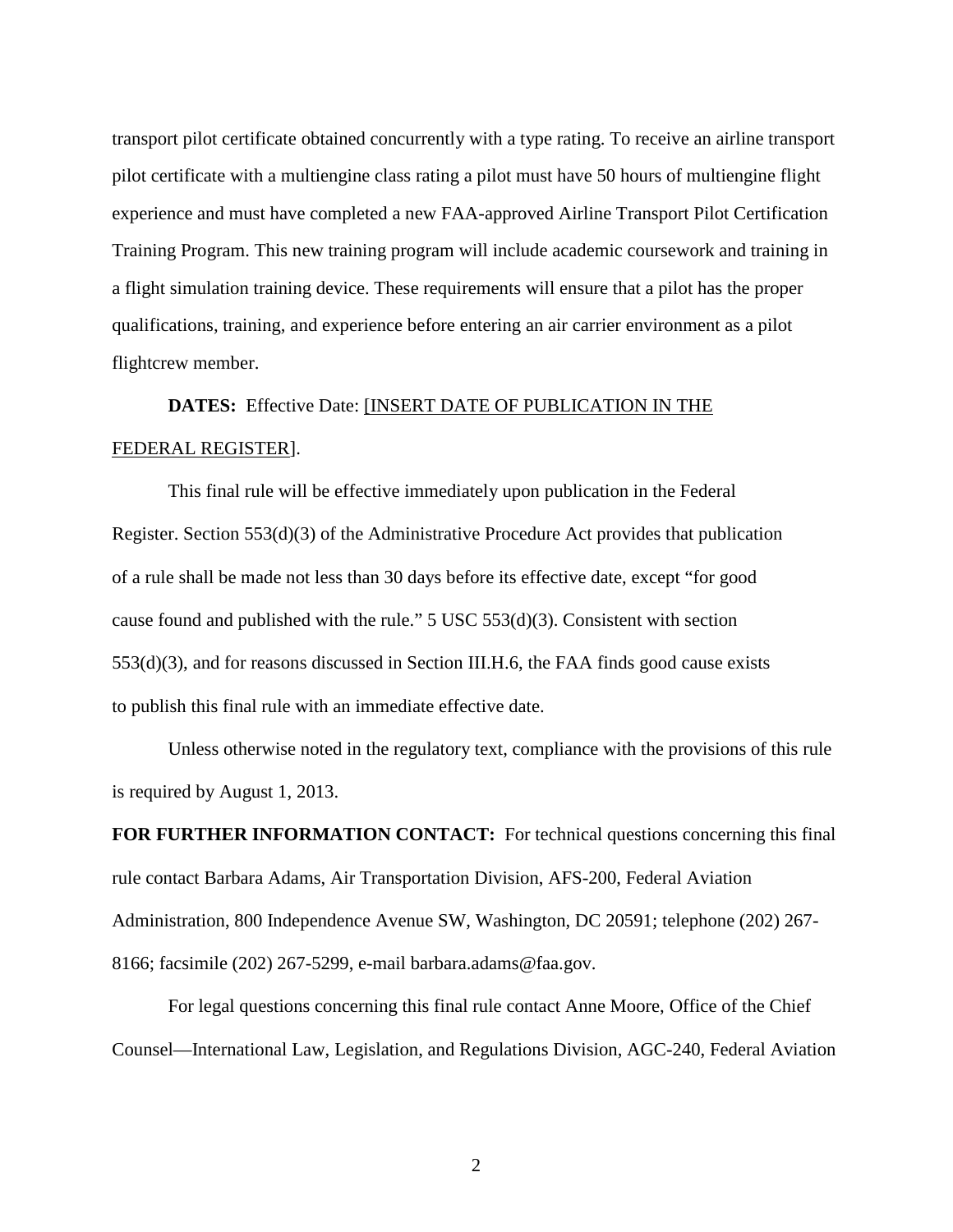Administration, 800 Independence Avenue SW, Washington, DC 20591; telephone (202) 267- 3123; facsimile (202) 267-7971, e-mail anne.moore@faa.gov.

## **SUPPLEMENTARY INFORMATION**:

#### **Authority for this Rulemaking**

The Airline Safety and Federal Aviation Administration Extension Act of 2010 (Pub. L. 111–216) directed the FAA to conduct a rulemaking to improve the qualifications and training for pilots serving in air carrier operations. Specifically, section 216 of the Act focused on the qualifications of air carrier pilots and directed the FAA to issue a rule that would require all pilots serving in part 121 air carrier operations to hold an ATP certificate by August 2, 2013. Section 217 of the Act directed the FAA to amend 14 CFR part 61 to modify ATP certification requirements to prepare a pilot to function effectively in a multipilot (multicrew) environment, in adverse weather conditions, during high altitude operations, and in an air carrier environment, as well as to adhere to the highest professional standards. Section 217 also directed the FAA to ensure pilots have sufficient flight hours in difficult operational conditions that may be encountered in air carrier operations and stated that the minimum total flight hours to be qualified for an ATP certificate shall be at least 1,500 flight hours. Notwithstanding the stated minimum, the section gave the FAA discretion to allow specific academic training courses to be credited toward the 1,500 total flight hours, provided the academic training courses will enhance safety more than requiring the pilot to comply fully with the flight hour requirement.

In addition to the authority provided in the Act, the FAA has authority under Title 49 of the United States Code. Subtitle I, Section 106 to issue rules on aviation safety. This rulemaking is consistent with the authority described in Subtitle VII, Part A, Subpart III, Section 447 – Safety Regulation. Under §44703, the FAA is charged with prescribing regulations for the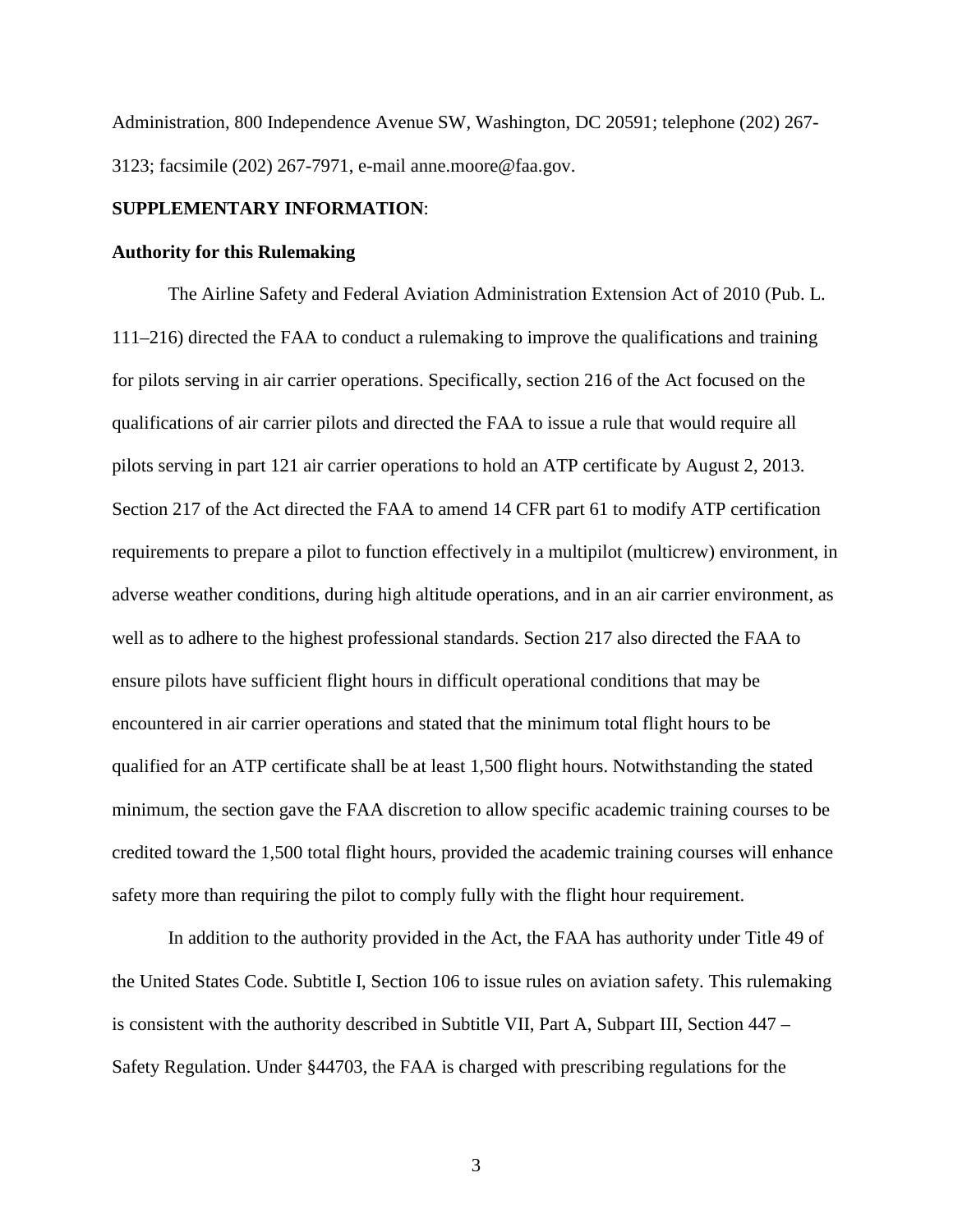issuance of airman certificates when the Administrator finds, after investigation, that an individual is qualified for, and physically able to perform the duties related to, the position authorized by the certificate. This rulemaking is intended to ensure that flightcrew members have training and qualifications that will enable them to operate aircraft safely. For these reasons, the regulation is within the scope of our authority and is a reasonable and necessary exercise of our statutory obligations.

## **List of Abbreviations and Acronyms Frequently Used In This Document**

*ANPRM—Advance Notice of Proposed Rulemaking ARC—Aviation Rulemaking Committee ATP—Airline Transport Pilot ATP CTP—Airline Transport Pilot Certification Training Program FFS—Full Flight Simulator FOQ ARC—First Officer Qualifications Aviation Rulemaking Committee FSTD—Flight Simulation Training Device FTD—Flight Training Device NPRM—Notice of Proposed Rulemaking PIC—Pilot in Command (Captain) R-ATP—Restricted Privileges Airline Transport Pilot SIC—Second in Command (First Officer)* **Table of Contents**

I. Overview of Final Rule

#### II. Background

- A. Statement of the Problem
- B. FAA Accident Analysis and National Transportation Safety Board (NTSB)

Recommendations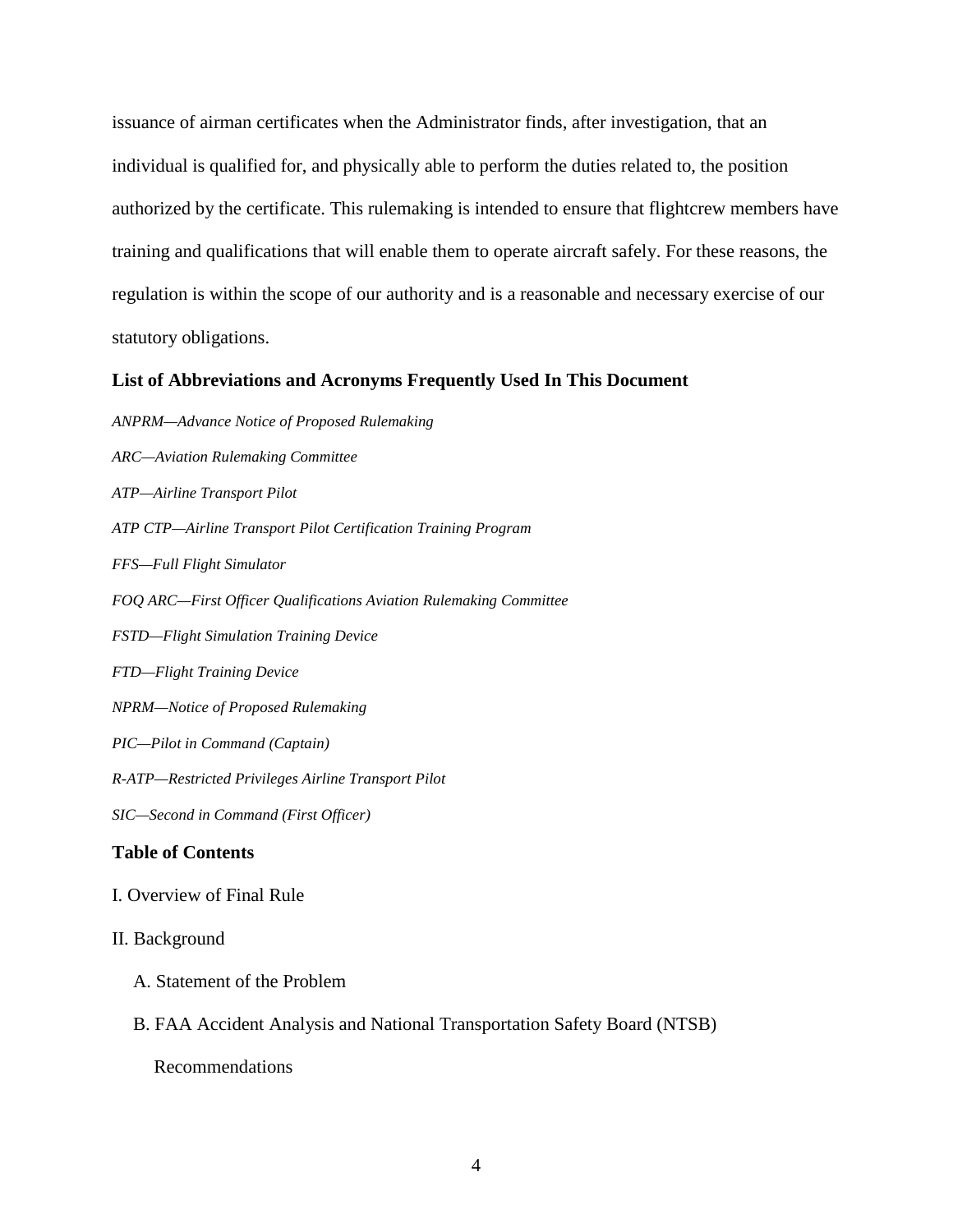- C. Airline Safety and Federal Aviation Administration Extension Act of 2010 (Pub. L. 111–216)
- D. Notice of Proposed Rulemaking (NPRM)
- E. Differences Between the NPRM and the Final Rule
- F. Related Actions
- III. General Discussion of Public Comments and the Final Rule
	- A. ATP certificate for all pilots operating under part 121 (§121.436)
	- B. Medical Certificate (§61.23)
	- C. Aeronautical Experience Requirement in the Class of Airplane for the ATP Certificate Sought (§61.159)
	- D. ATP Certification Training Program for an Airplane Category Multiengine Class Rating or ATP Certificate Obtained Concurrently with an Airplane Type Rating (§61.156)
		- 1. Required Training for an ATP Certificate
		- 2. Training Providers
		- 3. Instructor Requirements
			- a. Operational Experience
			- b. Instructor Training
			- c. Type Rating
			- d. Subject Matter Experts
		- 4. Training Topics and Hours
			- a. Academic Topics and Hours
			- b. FSTD Topics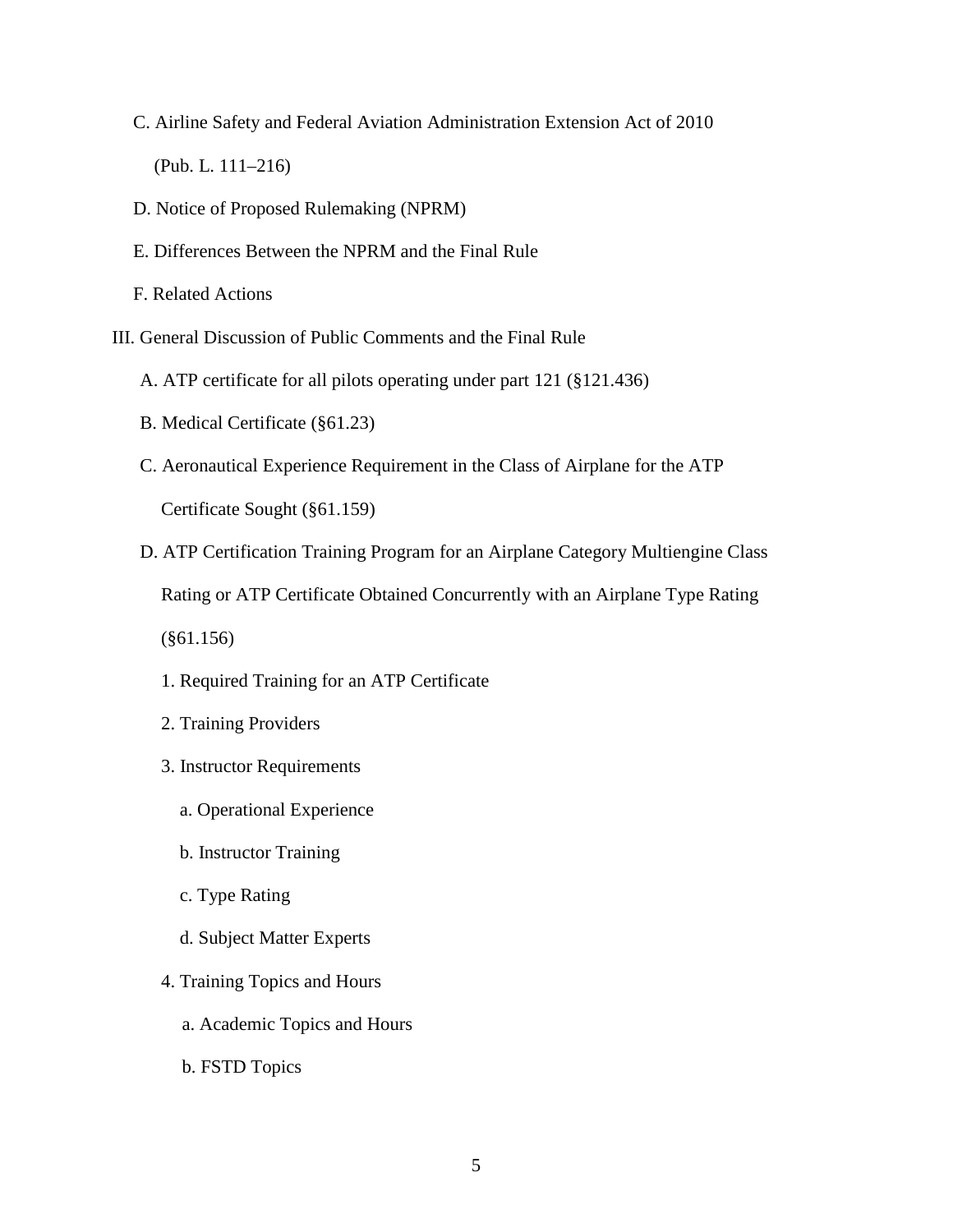- c. Level of FSTD and Hours
- 5. FAA Knowledge Test for an ATP Certificate
- 6. Credit Toward Air Carrier Training Programs
- 7. Additional Course Requirements
- E. ATP Certificate with Restricted Privileges (§61.160)
	- 1. Public Law and NPRM
	- 2. General Support for and Opposition to an ATP Certificate with Reduced Hours
	- 3. FOQ ARC Recommendation
	- 4. Military Pilots
	- 5. Graduates with a Bachelor's Degree in an Aviation Major
		- a. Flight Hour Requirement
		- b. Institutional Accreditation and "Aviation Degree Programs"
		- c. Cross Country Time for the R-ATP Certificate
		- d. The role of the institution of higher education in certifying its students
	- 6. Recommendations for Expanding Eligibility for the R-ATP Certificate
		- a. Graduates with an Associate's degree in an Aviation Major
		- b. Transfer students
		- c. Pilots with 1,500 hours who are not yet 23 years old
		- d. Other Degree Programs
		- e. Other Approved Training and Specialized Courses
		- f. Certified Flight Instructors
	- 7. Summary of FAA Decision
- F. Aircraft Type Rating for All Pilots Operating Under Part 121 (§121.436)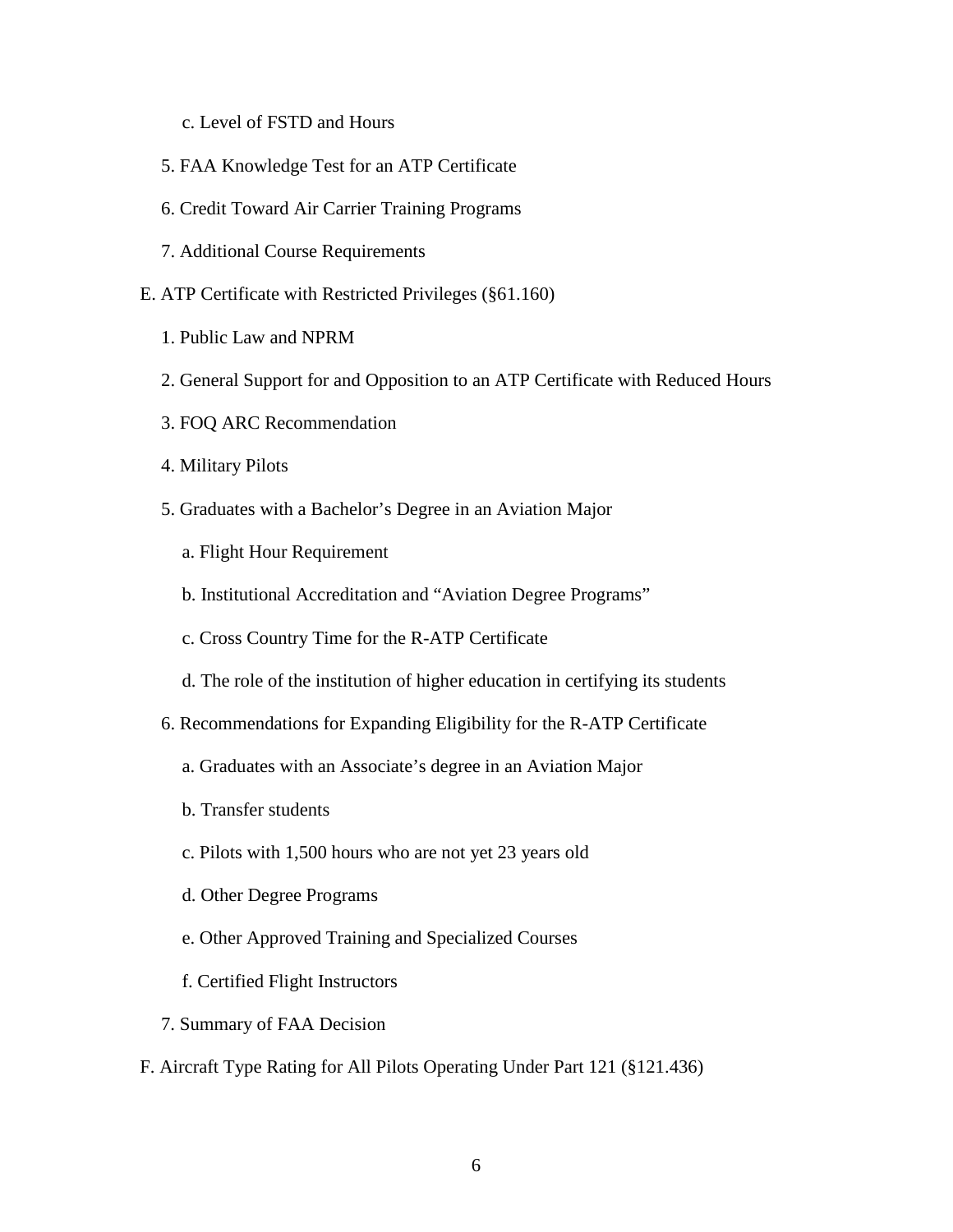- 1. Aircraft Type Rating Requirement for Part 121 SICs
- 2. Compliance Time
- 3. Aircraft Type Rating Requirement for SICs Outside of Part 121
- G. Minimum of 1,000 Hours in Air Carrier Operations to Serve as PIC in Part 121

Operations (§121.436)

- 1. Air Carrier Experience Requirement
- 2. Part 135 and Part 91, Subpart K Time
- 3. Military Time
- 4. Other Time
- H. Miscellaneous Issues
	- 1. Pilot Supply
		- a. Part 121 Pilot Supply
		- b. Part 135, 141, and 142 Pilot Supply
		- c. FAA Response
	- 2. Benefits and Cost
	- 3. Alternative Licensing Structure
	- 4. Accident Effectiveness Ratings
	- 5. Considerations for Offering the ATP CTP
	- 6. Administrative Law Issues
	- 7. Miscellaneous Amendments
- IV. Regulatory Notices and Analyses
- **I. Overview of Final Rule**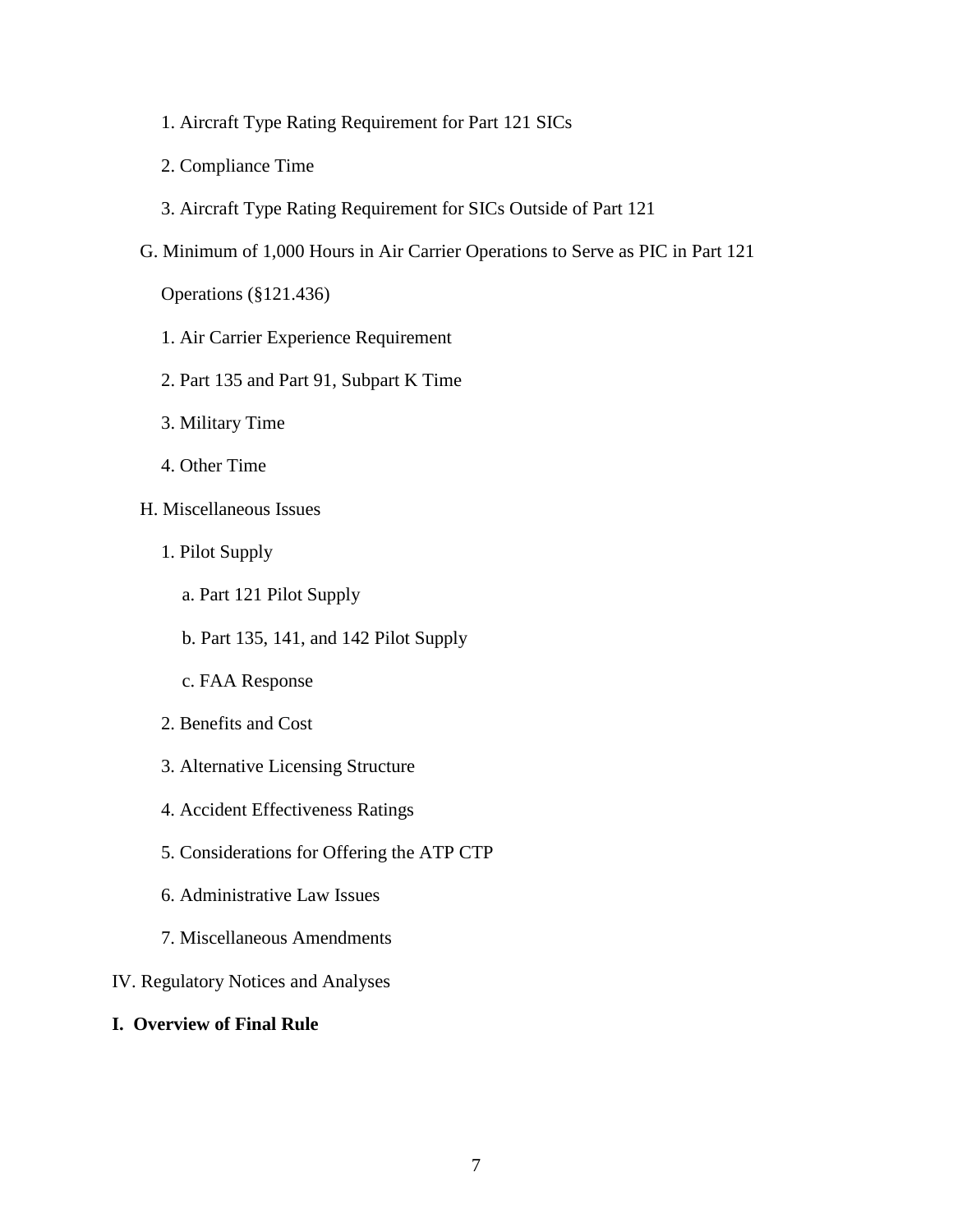This rulemaking modifies requirements for pilots who fly in part 121 air carrier operations. It changes requirements for all pilots seeking an airline transport pilot (ATP) certificate with an airplane category multiengine class rating or an ATP certificate obtained concurrently with an airplane type rating. These new requirements will ensure that all pilots entering air carrier operations have a background of training and experience that will allow them to adapt to a complex, multicrew environment in a variety of operating conditions.

Those most affected by these changes will be pilots applying for an ATP certificate with an airplane category multiengine class rating or an ATP certificate concurrently with an airplane type rating. The changed requirements will also affect anyone wanting to serve as pilot in command (PIC) in part 121 air carrier operations and anyone wanting to serve as PIC in part 91 subpart K operations or part [1](#page-7-0)35 operations as defined by  $\S91.1053(a)(2)(i)$  or  $\S135.243(a)(1).<sup>1</sup>$ Those wanting to serve as second in command (SIC) in part 121 air carrier operations will also be affected by this final rule. Certificate holders approved under parts 121, 135, 141, or 142 will be affected if they choose to offer the ATP Certification Training Program (ATP CTP).

A general summary of the previous pilot certification requirements versus the pilot certification requirements as defined by this final rule is included in the following table.

#### **TABLE 1**

#### **HOW PREVIOUS REQUIREMENTS ARE CHANGED BY THIS FINAL RULE**

### **Scenario:**

 $\overline{a}$ 

(1) Receive an ATP certificate with an airplane category and multiengine class rating

<span id="page-7-0"></span> $<sup>1</sup>$  These operations currently require the pilot in command to hold an ATP certificate.</sup>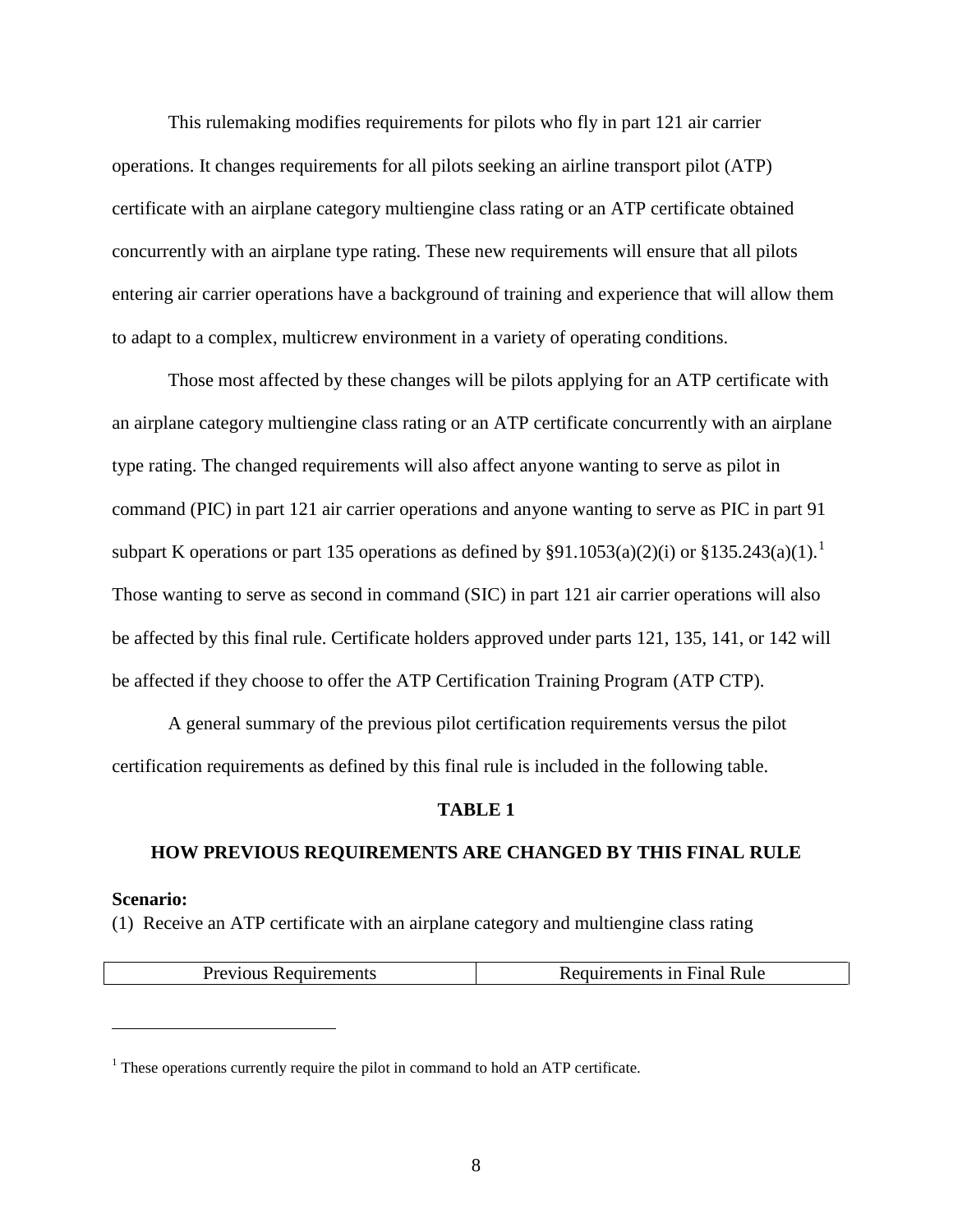| (1) Be at least 23 years old;                 | (1) Meet all of the previous requirements; |
|-----------------------------------------------|--------------------------------------------|
| (2) Hold a commercial pilot certificate with  | (2) Prior to taking the ATP knowledge test |
| instrument rating;                            | successfully complete an ATP $CTP$ ; and   |
| (3) Pass the ATP knowledge test and practical | (3) have a minimum of 50 hours in class of |
| test; and                                     | airplane.                                  |
| (4) Have at least 1,500 hours total time as a |                                            |
| pilot.                                        | $(Ref. \S § 61.153, 61.156, and 61.159)$   |

# **Scenario:**

(2) Receive an ATP certificate with restricted privileges (restricted to serving as SIC in part 121 operations—multiengine class rating only)

| Previous Requirements | <b>Requirements in Final Rule</b>                                                                                                                                                                                                                                                                                                                                                                                                                                                                                                                                                                             |  |
|-----------------------|---------------------------------------------------------------------------------------------------------------------------------------------------------------------------------------------------------------------------------------------------------------------------------------------------------------------------------------------------------------------------------------------------------------------------------------------------------------------------------------------------------------------------------------------------------------------------------------------------------------|--|
| None.                 | $(1)$ Be at least 21 years old;<br>(2) Hold a commercial pilot certificate with<br>instrument rating;<br>(3) Prior to taking the ATP knowledge test<br>successfully complete an ATP CTP;<br>(4) Pass the ATP knowledge test and practical<br>test; and<br>(5) Meet the aeronautical experience<br>requirements of §61.160. A pilot may be<br>eligible if he or she was a military-trained<br>pilot; a graduate of a four-year bachelor degree<br>program with an aviation major; a graduate of<br>a two-year associate degree program with an<br>aviation major; or has 1,500 hours total time as<br>a pilot. |  |
|                       | $(Ref. \S § 61.153 \text{ and } 61.160)$                                                                                                                                                                                                                                                                                                                                                                                                                                                                                                                                                                      |  |

# **Scenario:**

 $\overline{a}$ 

(3) Serve as an SIC (first officer) in part 121 operations

| <b>Previous Requirements</b>                     | Requirements in Final Rule                         |
|--------------------------------------------------|----------------------------------------------------|
| Hold:                                            | Hold:                                              |
| (1) At least a commercial pilot certificate with | $(1)$ An ATP certificate with appropriate aircraft |
| an appropriate category and class rating;        | type rating OR—An ATP certificate with             |
| (2) An instrument rating; and                    | restricted privileges and an appropriate aircraft  |
| (3) At least a second-class medical certificate. | type rating; and                                   |

<span id="page-8-0"></span><sup>2</sup> This requirement takes effect after July 31, 2014.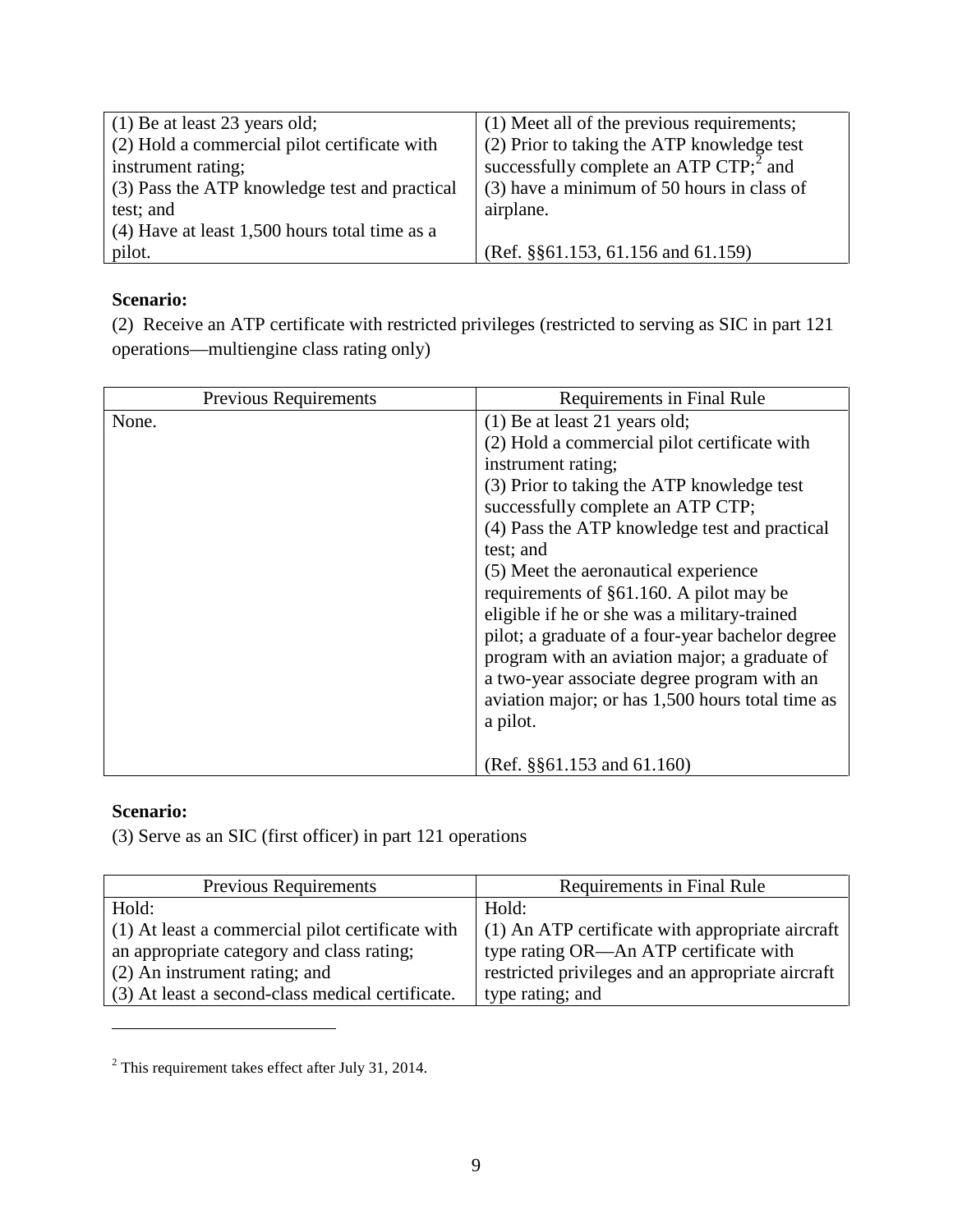| (2) At least a second-class medical certificate. |
|--------------------------------------------------|
| (Ref. $\S$ §121.436 and 61.23)                   |

# **Scenario:**

(4) Serve as SIC in a flag or supplemental operation requiring three or more pilots

| <b>Previous Requirements</b>                                                                            | Requirements in Final Rule              |
|---------------------------------------------------------------------------------------------------------|-----------------------------------------|
| Hold:                                                                                                   | Hold:                                   |
| (1) An ATP certificate with appropriate aircraft $(1)$ An ATP certificate <sup>3</sup> with appropriate |                                         |
| type rating; and                                                                                        | aircraft type rating; and               |
| (2) A first class medical certificate.                                                                  | (2) A first class medical certificate.  |
|                                                                                                         |                                         |
|                                                                                                         | $(Ref. \S\S121.436 \text{ and } 61.23)$ |

## **Scenario:**

 $\overline{a}$ 

(5) Serve as PIC in part 121 operations

| <b>Previous Requirements</b>                       | <b>Requirements in Final Rule</b>              |
|----------------------------------------------------|------------------------------------------------|
| $(1)$ Have at least 1,500 hours of total time as a | (1) Meet all of the previous requirements; and |
| pilot;                                             | $(2)$ Have a minimum of 1,000 flight hours in  |
| (2) Hold an ATP certificate with appropriate       | air carrier operations as an SIC in part 121   |
| aircraft type rating; and                          | operations, a PIC in operations under either   |
| (3) Hold a first class medical certificate.        | §135.243(a)(1) or §91.1053(a)(2)(i), or any    |
|                                                    | combination of these. <sup>4</sup>             |
|                                                    |                                                |
|                                                    | (Ref. §121.436)                                |

The costs and benefits of this rule are best described as three major elements – statutory costs, discretionary cost savings, and additional rule provisions, which sum to the total costs and benefits. While the FAA already requires an ATP certificate with 1,500 hours total time as a pilot minimum for part 121 PICs, the statute requirement that SICs in part 121 operations have an ATP certificate is new and will take effect whether or not the FAA issues a regulation. Thus,

<span id="page-9-0"></span><sup>&</sup>lt;sup>3</sup> In this scenario a pilot must hold an ATP certificate issued per the requirements of §61.159. An ATP certificate issued per the reduced flight hours in §61.160 is not sufficient.

<span id="page-9-1"></span><sup>&</sup>lt;sup>4</sup> In addition, military PIC time (up to 500 hours) in a multiengine turbine-powered, fixed-wing airplane in an operation requiring more than one pilot may also be credited towards the 1,000 hours.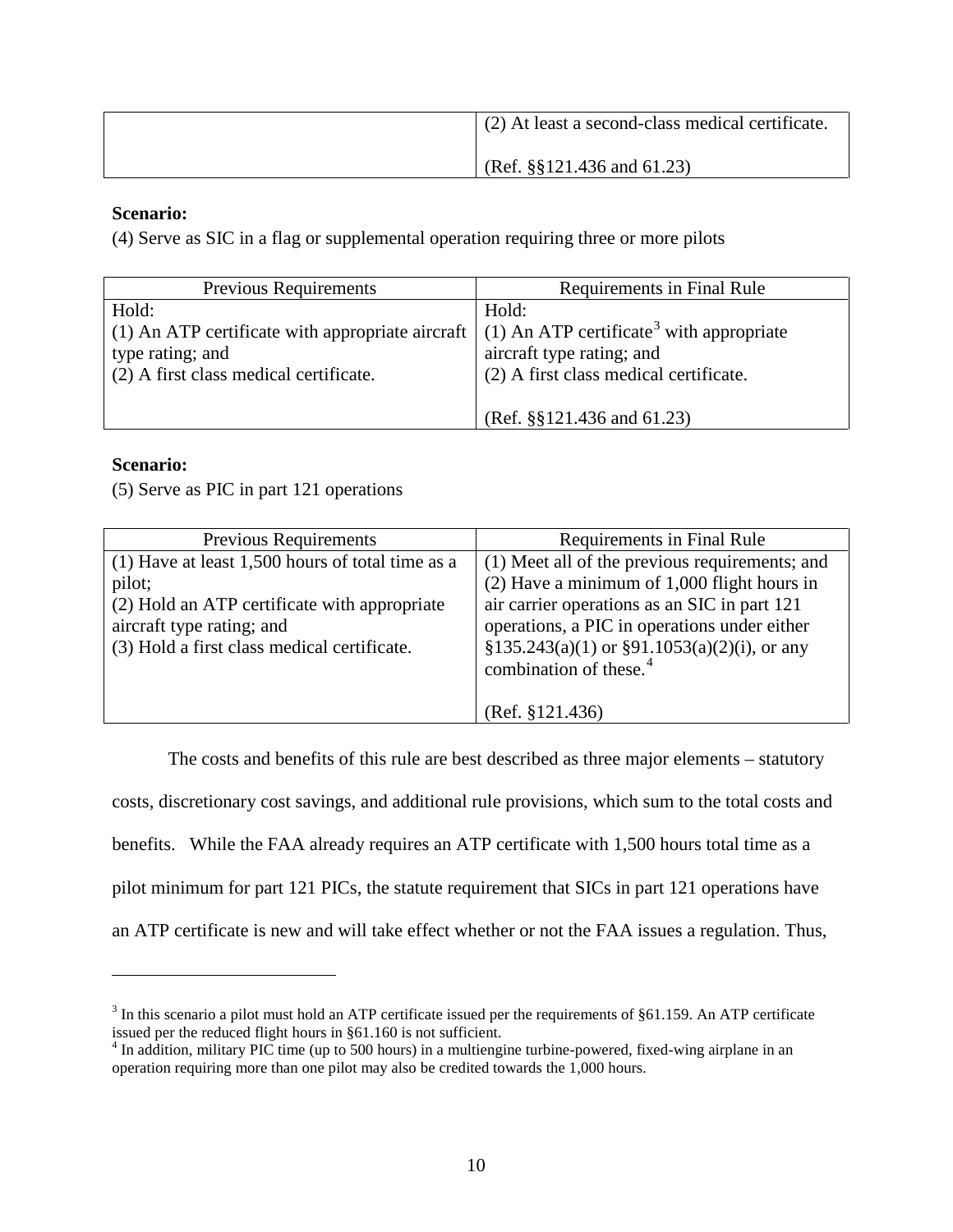the costs associated with the requirement for SICs to have an ATP certificate are attributable to the statute, not to this regulation. The FAA exercised its discretion permitted under the statute and reduced the mandated ATP certificate cost by establishing offsetting academic credits. To ensure the intent of increasing safety, the FAA established additional training provisions in the final rule which are justified by expected accident prevention benefits. Table 2 reflects the costs of the ATP certificate requirement for part 121 SICs as well as the discretionary cost savings. In addition, the table shows the expected costs and benefits of the remaining two primary cost drivers of the rule: the aircraft type rating and the ATP CTP.

**TABLE 2 STATUTORY COSTS AND BENEFITS / FINAL RULE COST SAVINGS, COSTS, AND BENEFITS**

| <b>Statute Costs</b>                 | <b>Total Cost</b><br>$$$ mil.)              | <b>PVCost</b><br>$$$ mil.) |
|--------------------------------------|---------------------------------------------|----------------------------|
| Part 121 ATP Certificate Requirement | \$6,374.4                                   | \$2,213.0                  |
| <b>Statute Benefits</b>              | <b>Total Benefit</b>                        | <b>PV</b> Benefit          |
| Part 121 ATP Certificate Requirement | No Identifiable Accident<br><b>Benefits</b> |                            |

| <b>Discretionary Cost Savings</b>        | <b>Total Cost</b><br><b>Savings</b><br>$$$ mil.) | <b>PV Cost</b><br><b>Savings</b><br>$$$ mil.) |
|------------------------------------------|--------------------------------------------------|-----------------------------------------------|
| Academic Training and Experience Credits | $\frac{$2,309.3>}{$                              | \$ < 789.8>                                   |

| <b>Rule Additional Provision Costs</b> | <b>Total Cost</b><br>$$$ mil.) | $PV^5$ Cost<br>$$$ mil.) |
|----------------------------------------|--------------------------------|--------------------------|
| ATP CTP and Type Rating Total Costs    | \$312.7                        | \$138.7                  |

<span id="page-10-0"></span><sup>5</sup> Present value 7 percent discount rate over 10 years.

 $\overline{a}$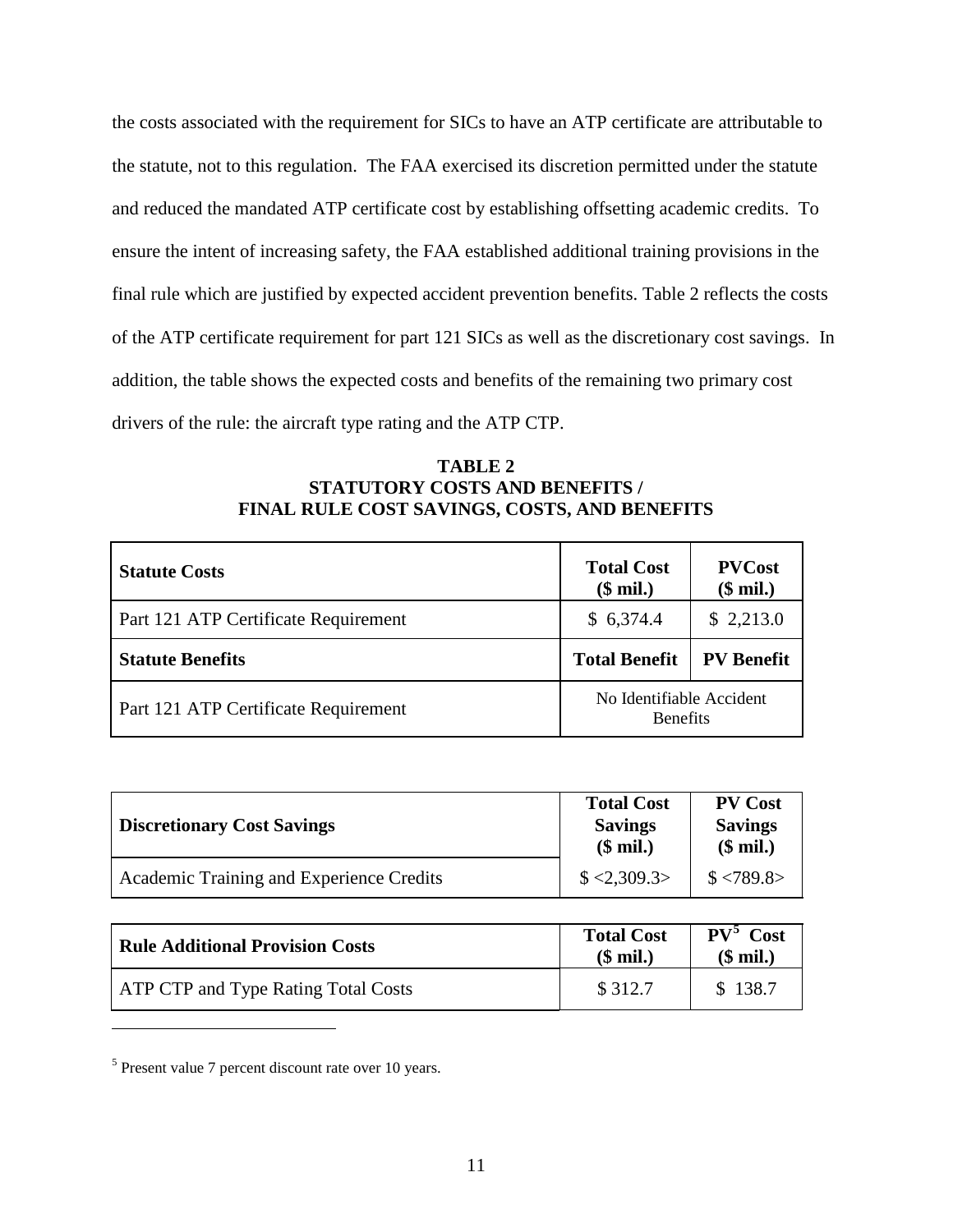| <b>Rule Additional Provision Benefits</b> | <b>Total Benefit</b><br>$$$ mil.) | <b>PV Benefit</b><br>$$$ mil.) |
|-------------------------------------------|-----------------------------------|--------------------------------|
| All Safety Benefits <sup>6</sup>          | \$576.8                           | \$251.7                        |

|                                                       | <b>Total Cost</b><br>$$$ mil.)    | <b>PV Cost</b><br>$$$ mil.)    |
|-------------------------------------------------------|-----------------------------------|--------------------------------|
| Total Cost of Statute Cost + Cost Savings + Rule Cost | \$4,377.8                         | \$1,561.9                      |
|                                                       | <b>Total Benefit</b><br>$$$ mil.) | <b>PV</b> Benefit<br>$$$ mil.) |
| <b>Total Benefits from Statute + Rule</b>             | \$576.8                           | 251.7                          |

## **II. Background**

 $\overline{a}$ 

## A. Statement of the Problem

On February 12, 2009, a Colgan Air Bombardier DHC-8-400, operating as Continental Connection flight 3407, was on an instrument approach to the Buffalo-Niagara airport in upstate New York. About 5 nautical miles from the airport, the pilot lost control of the airplane. It crashed into a house in Clarence Center, New York, killing everyone aboard and one person on the ground. This accident focused FAA, NTSB, Congressional, and public attention on multiple aspects of pilot qualifications and air carrier training requirements.

The NTSB's investigation revealed that the pilot had not followed appropriate procedures in handling the aircraft. As the plane leveled at an assigned altitude the captain applied power to increase the airspeed, but the increase in power was insufficient. The airplane's flight displays indicated that its airspeed was slowing, but the flightcrew failed to recognize this. The airspeed

<span id="page-11-0"></span><sup>6</sup> Part 121 total safety benefits of \$292.5 million are greater than part 121 total costs of \$280.4 million. Part 135 total safety benefits of \$284.3 million are greater than part 135 total costs of \$22.4 million. The FAA does not have a quantitative estimate of benefits for part 91, subpart K. The part 91, subpart K operational rules, to include requiring the PIC of a multiengine airplane to hold an ATP certificate, were modeled after the part 135 on-demand operational rules therefore we believe there is a safety benefit due to the similarity of operations.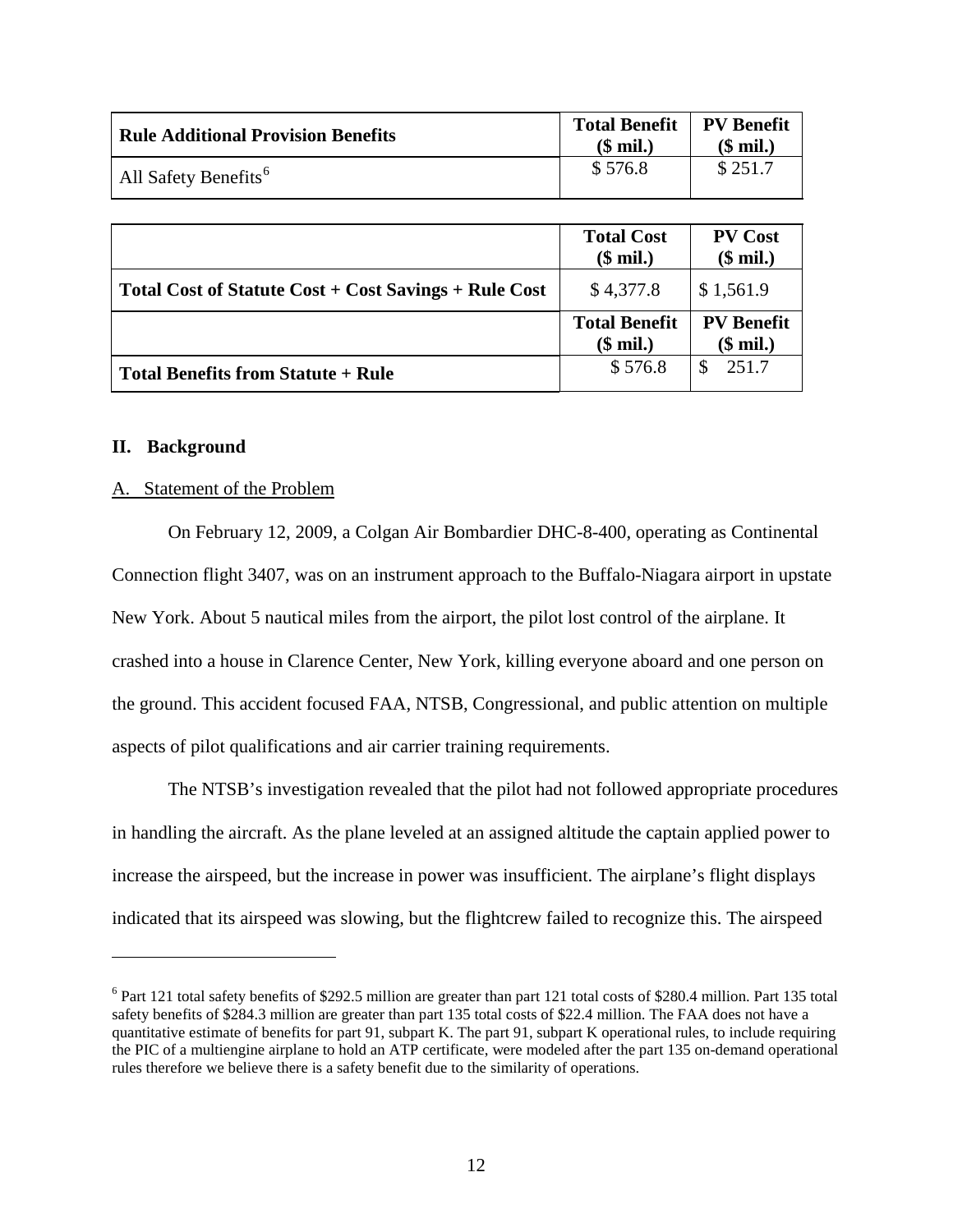continued to decrease, resulting in the stick shaker activating, and warning the pilots of a potential aerodynamic stall (insufficient airflow over the wings). The flightcrew's response to the stall warning system was incorrect and the airplane stalled. The flightcrew subsequently lost control of the aircraft resulting in the accident.

The NTSB's final accident report identified a number of safety issues, including improper handling of the airplane, a failure to adhere to sterile cockpit rules, and questions about the adequacy of flightcrew member training and qualifications. The accident raised questions about whether SICs should be held to the same training and flight hour requirements as PICs, and whether a pilot's overall academic training and quality of flight training were as important as the total number of flight hours. The accident also raised questions about pilot professionalism and whether pilots receive sufficient experience in a multicrew environment.

In early 2010, as a response to the Colgan Air accident, the FAA published an advance notice of proposed rulemaking (ANPRM) entitled "New Pilot Certification Requirements for Air Carrier Operations" (75 FR 6164 (February 8, 2010)), asking for input on current part 121 pilot eligibility, training, and qualification requirements for SICs. In July 2010, as a result of public response to the ANPRM, the FAA chartered the First Officer Qualification Aviation Rulemaking Committee (FOQ ARC) which was comprised of a cross section of the aviation industry.

In August 2010, before the ARC submitted its final recommendations, President Obama signed into law the Airline Safety and Federal Aviation Administration Extension Act of 2010 (Pub. L. 111-216 (August 1, 2010)) (the "Act"). The Act included several specific provisions for modifying ATP certification requirements to prepare air carrier pilots to operate more safely. Among those provisions was the requirement that by August 2, 2013, all part 121 flightcrew members hold an ATP certificate. P.L. 111-216, sec. 216(a)(2)(B)(i). The FAA asked the FOQ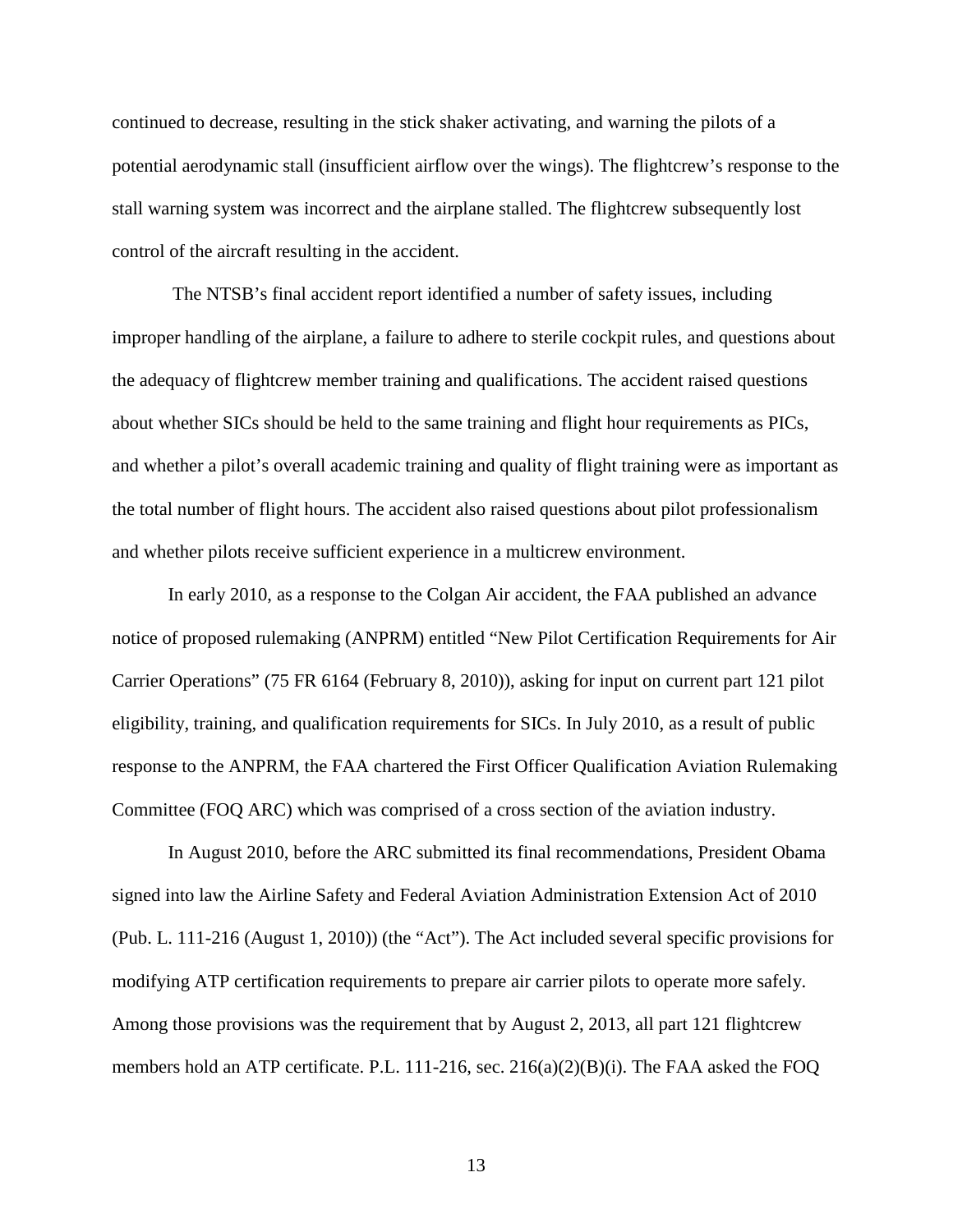ARC to consider the provisions of sections 216 and 217 of the Act in developing its final recommendations. Those recommendations were submitted to the FAA in September 2010.

In addition to the FOQ ARC recommendations, the FAA reviewed recent accidents in parts 121 and 135 to find out whether the certification requirements were sufficient to produce pilots who can enter an air carrier environment and train and perform their duties effectively. The accident reports revealed deficiencies in—

- training in aircraft manual handling skills,
- stall and upset recognition and recovery,
- high altitude operations,
- pilot monitoring skills,
- effective crew resource management,
- pilot leadership, professionalism, and mentoring skills,
- stabilized approaches, and
- operations in icing conditions.

The FAA considered its accident analysis, the FOQ ARC recommendations, and numerous NTSB Safety Recommendations in developing the Pilot Certification and Qualification Requirements for Air Carrier Operations NPRM (77 FR 12374), which published in the Federal Register on February 29, 2012. It proposed to amend the FAA's existing requirements to obtain an ATP certificate with an airplane category multiengine class rating and raise the qualifications of part 121 pilot flightcrew members.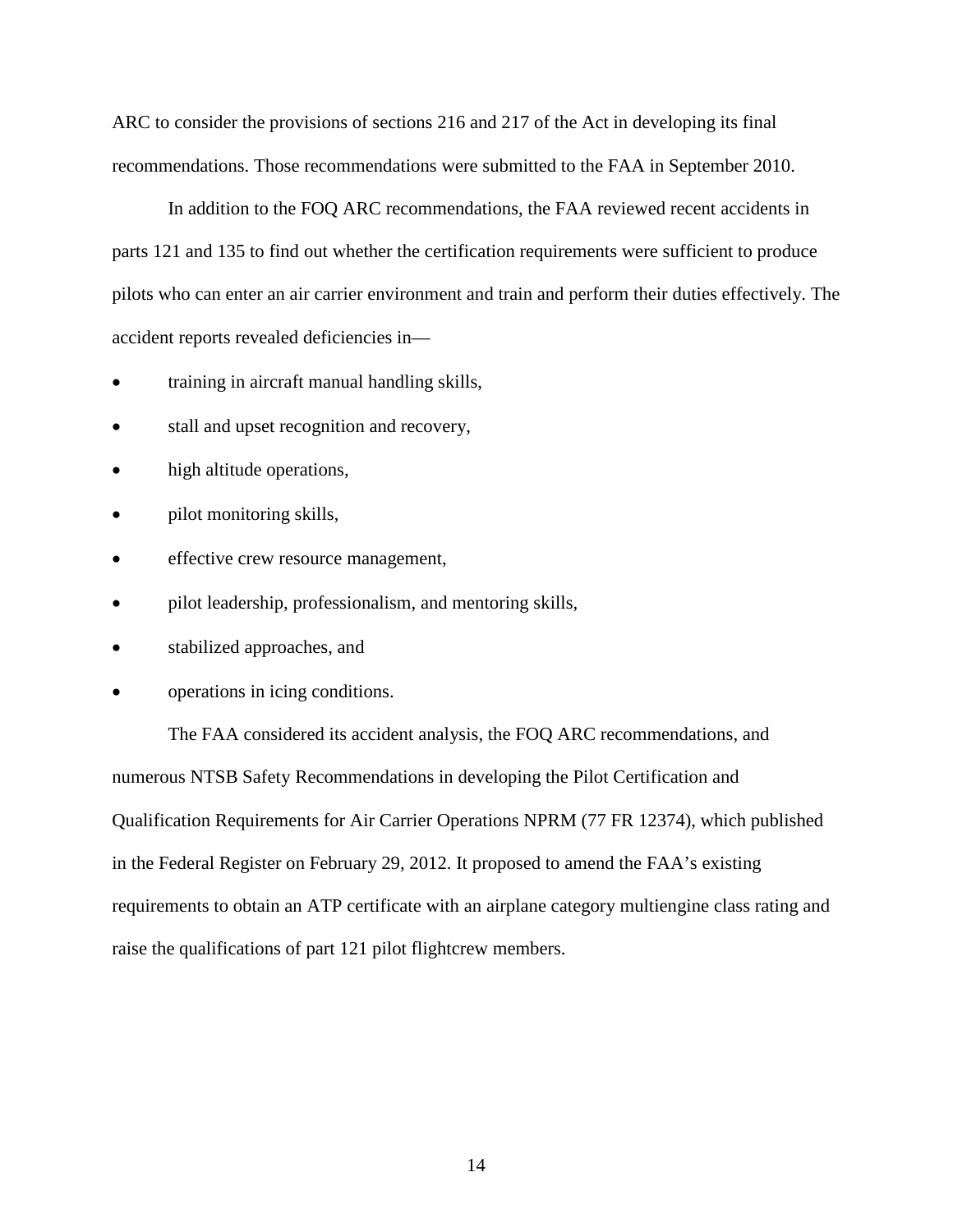In developing this final rule, the FAA reviewed the requirements set forth in the Act,

reconsidered the FOQ ARC recommendations, conducted a new accident analysis,<sup>[7](#page-14-0)</sup> reviewed

NTSB Safety Recommendations,<sup>[8](#page-14-1)</sup> and considered the public comments to the NPRM. The

provisions of this final rule are consistent with the statutory mandates set forth in the Act. The

table below outlines the provisions of sections 216 and 217 of the Act and the parts of the final

rule that correspond to them.

 $\overline{a}$ 

# **TABLE 3**

# **PROVISIONS OF PUBLIC LAW 111-216 AND CORRESPONDING RULE PROVISIONS**

| Public Law 111-216, The Airline Safety Act,<br><b>Sections 216 &amp; 217</b>                                                                                                                                                                                                                                                                                         | <b>Final rule</b>                                                                                                                                                   |
|----------------------------------------------------------------------------------------------------------------------------------------------------------------------------------------------------------------------------------------------------------------------------------------------------------------------------------------------------------------------|---------------------------------------------------------------------------------------------------------------------------------------------------------------------|
| 1. All part 121 flightcrew members must hold an ATP<br>certificate by August 2, 2013. $(216(c))$                                                                                                                                                                                                                                                                     | 1. An SIC in part 121<br>operations must have one of<br>the following:<br>ATP certificate<br>ATP certificate with<br>restricted privileges<br>$(\$§61.160, 61.167)$ |
| 2. To be qualified to receive an ATP certificate, an<br>individual shall have sufficient flight hours, as determined by<br>the Administrator, to enable a pilot to function effectively in<br>an air carrier operational environment; and have received<br>flight training, academic training, or operational<br>experienceto function effectively in an air carrier | 2. ATP certificate with<br>restricted privileges<br>$(\$61.160)$                                                                                                    |

<span id="page-14-0"></span> $<sup>7</sup>$  As a result of modifications to the ATP Certification Training Program and comments made regarding some of the</sup> accidents used for benefits in the NPRM the FAA conducted a new accident analysis.

<span id="page-14-1"></span><sup>&</sup>lt;sup>8</sup> The FAA has placed a document in the docket for this rulemaking that provides greater detail on which aspects of the final rule – in particular which items in the curriculum for the ATP CTP – respond to specific NTSB recommendations. That supplementary material can be found at www.regulations.gov, Docket No. FAA-2010-0100.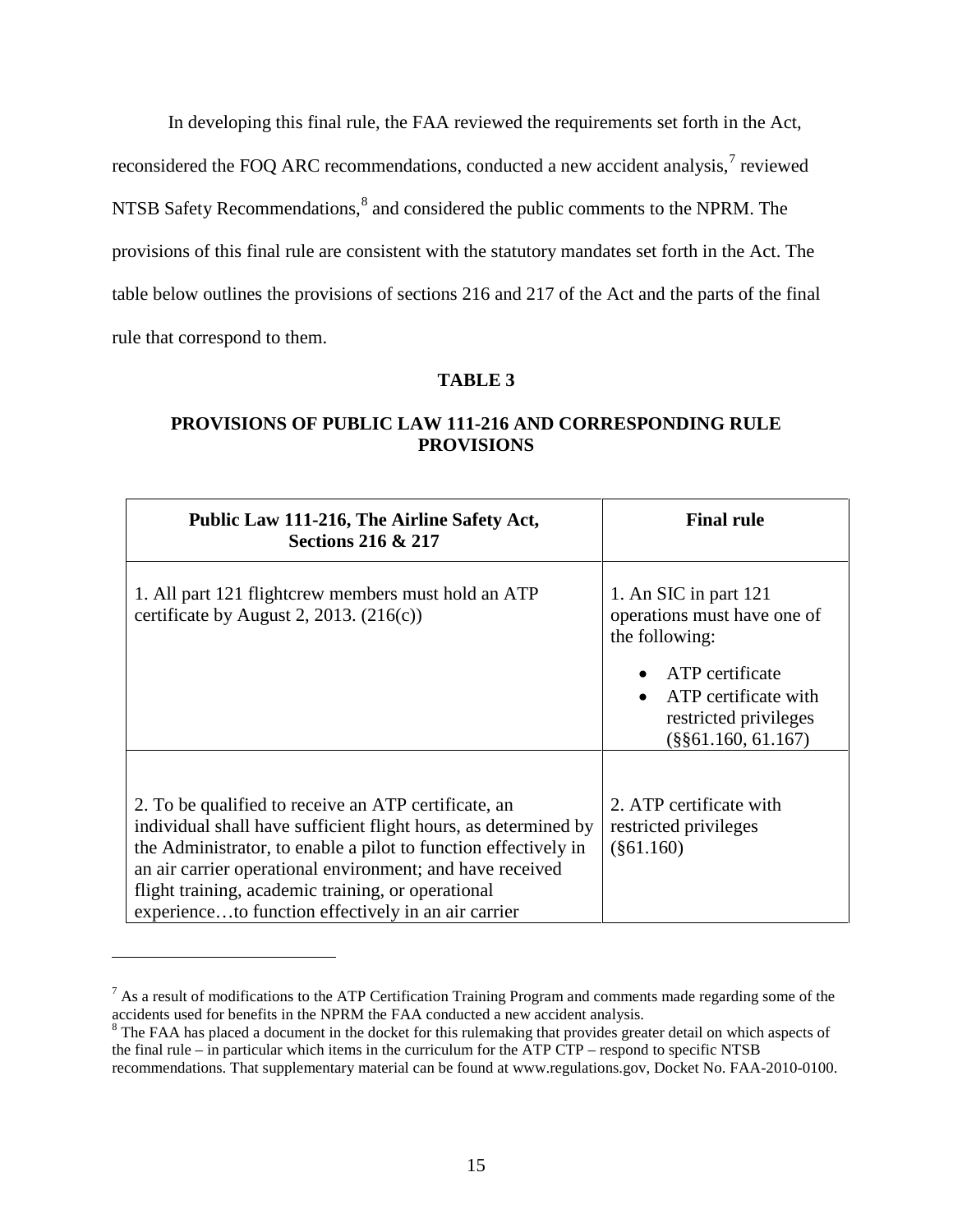| operational environment. (217(b))<br>Minimum number of flight hours shall be at least 1,500 flight<br>hours. $(217(c))$<br>A pilot need not fully comply with the flight hours<br>requirement above provided that the pilot has taken specific<br>academic training courses, beyond those listed below, as<br>determined by the Administrator. $(217(d))$                                                                                                                                                                                                                                                                    |                                                                                                                                                                                                                                                                                                                                  |
|------------------------------------------------------------------------------------------------------------------------------------------------------------------------------------------------------------------------------------------------------------------------------------------------------------------------------------------------------------------------------------------------------------------------------------------------------------------------------------------------------------------------------------------------------------------------------------------------------------------------------|----------------------------------------------------------------------------------------------------------------------------------------------------------------------------------------------------------------------------------------------------------------------------------------------------------------------------------|
| 3. All part 121 flightcrew members must have an appropriate<br>amount of multi-engine flight experience, as determined by<br>the Administrator. $(216(a)(2)(B)(ii))$                                                                                                                                                                                                                                                                                                                                                                                                                                                         | 3. (a) 50 hours of aeronautical<br>experience in class of airplane<br>required for an ATP<br>certificate $(\S61.159)$ ;<br>(b) Aircraft type rating for<br>part 121 SICs<br>$(\S 121.436(a)(2))$ ; and<br>$(c)$ 1,000-hour minimum air<br>carrier experience to serve as<br>a PIC in part 121 operations<br>$(\$121.436(a)(3)).$ |
| 4. To be qualified to receive an ATP certificate an individual<br>shall have received flight training, academic training, or<br>operational experience that will prepare a pilot to:<br>a. function in a multipilot environment;<br>b. function in adverse weather conditions (icing);<br>function during high altitude operations;<br>$\mathbf{c}$ .<br>adhere to the highest professional standards; and<br>d.<br>function in an air carrier operational environment.<br>e.<br>$(217(b)(2)(A)-(E))$<br>The total flight hours should include sufficient flight hours in<br>difficult operational conditions. $(217(c)(2))$ | 4. ATP CTP<br>(§§ 61.156, 121.410, 135.336,<br>141.11, 142.54)                                                                                                                                                                                                                                                                   |
| 5. Prospective flightcrew members must undergo<br>comprehensive pre-employment screening, including an<br>assessment of the skills, aptitudes, airmanship, and<br>suitabilityfor operating in an air carrier operational<br>environment. $(216(a)(2))$                                                                                                                                                                                                                                                                                                                                                                       | 6. (a) Revised ATP<br>requirements (ATP CTP,<br>increased minimum total time<br>as a pilot, and increased<br>minimum multiengine time);                                                                                                                                                                                          |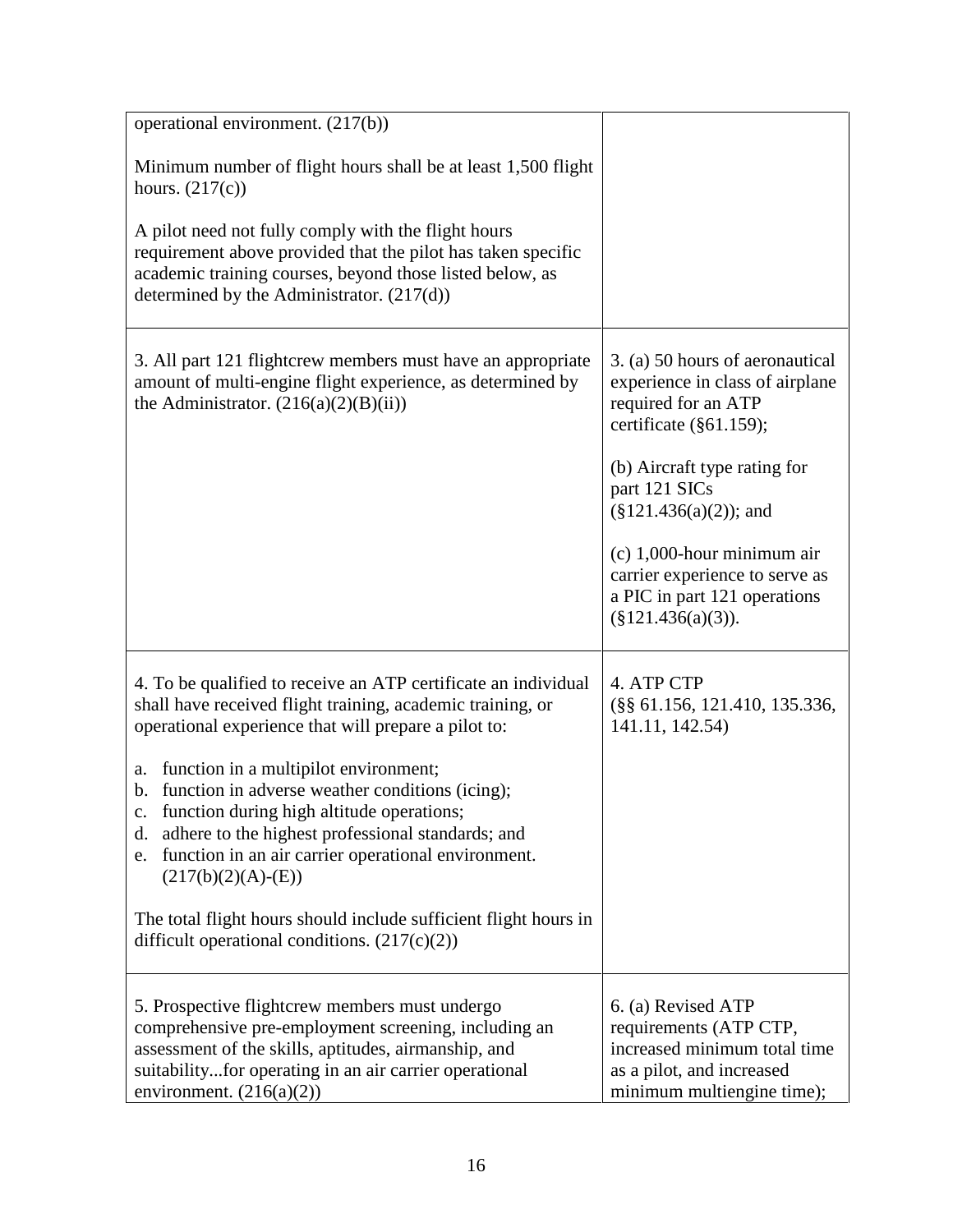| (b) Aircraft type rating for the<br>aircraft to be flown in part 121<br>operations (SIC)<br>$(\S 121.436(a)(2))$ ; and  |
|-------------------------------------------------------------------------------------------------------------------------|
| $(c)$ 1,000-hour minimum air<br>carrier experience to serve as<br>a PIC in part 121 operations<br>$(\S 121.436(a)(3)).$ |

## B. FAA Accident Analysis and National Transportation Safety Board (NTSB)

## Recommendations

Human error, as evidenced in the Colgan Air accident, has been a major factor in many of the commercial airline accidents over the past 10 years. The FAA has identified 31 accidents in part 121 air carrier operations and 27 in part 135 commuter and on-demand operations from fiscal year 2001 through fiscal year 2010 that could have been prevented if the enhanced ATP qualification standards and part 121 requirements required by this final rule had been in effect. Those accidents resulted in 99 fatalities, 28 serious injuries, and 44 minor injuries. A detailed description of this analysis, and how it was conducted, is provided in Section E of the final regulatory evaluation and can also be found in Docket # FAA-2010-0100.

The NTSB investigated these accidents and the changes enacted in this rule address, at least in part, the following NTSB recommendations—

- Train flightcrews to respond to sudden, unusual, or unexpected aircraft upsets (Recommendations A-96-120, A-04-62, A-07-3, and A-09-113);
- Develop and conduct stall recovery training and provide stick pusher familiarization training for pilots of stick-pusher equipped aircraft (Recommendations A-10-22 and A- $10-23$ ;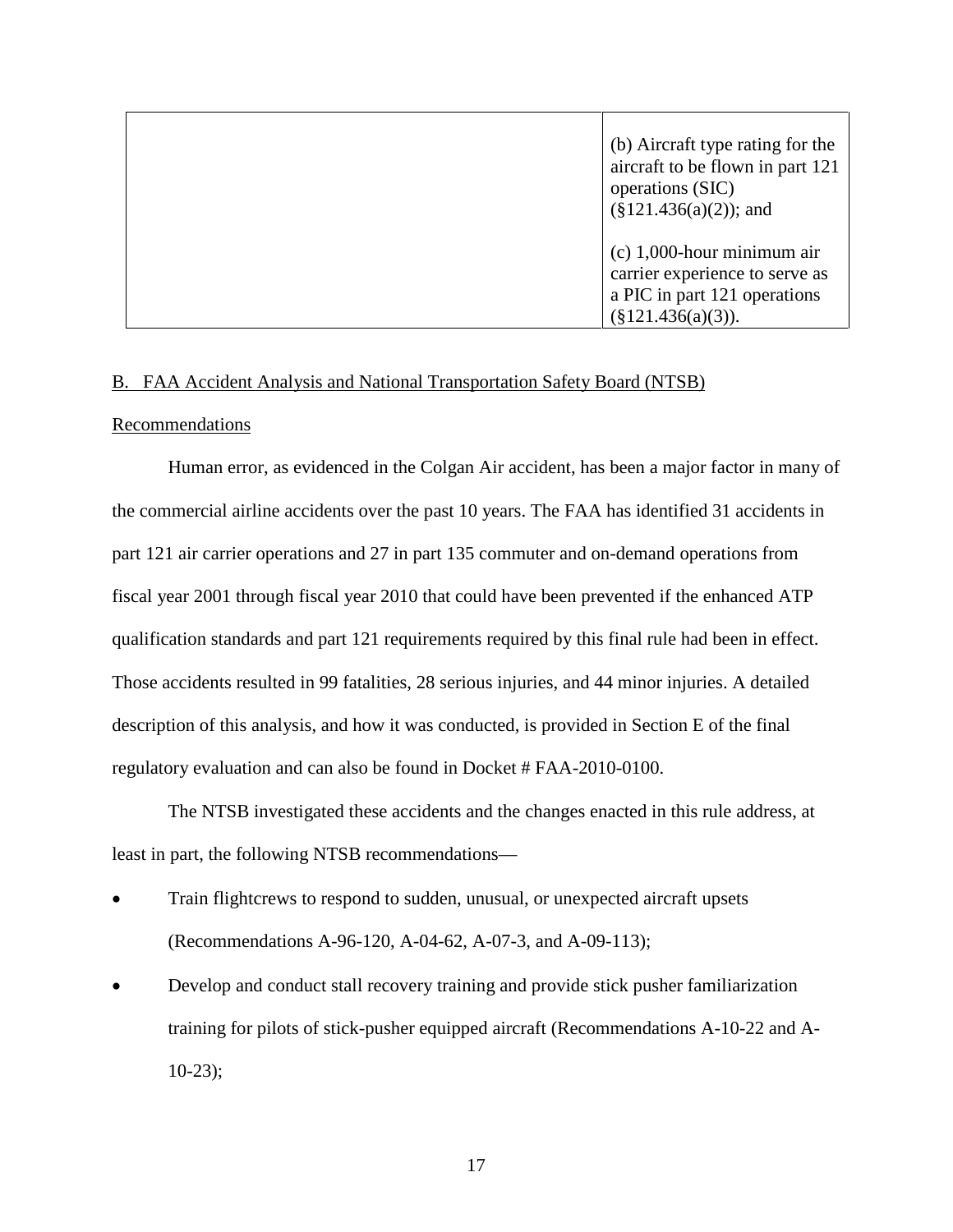- Enhance training syllabi for operations in high altitude (Recommendations A-07-1 and  $A-07-2$ ;
- Review training for unusual and emergency situations in transport-category aircraft to make sure pilots are not trained to use the rudder in ways that could result in dangerous situations (Recommendation A-02-2);
- Require procedures and guidance for airport situational awareness (Recommendation A-07-44);
- Ensure that all carriers include criteria for stabilized approach in their flight manuals and training programs (Recommendations A-01-69 and A-08-18);
- Require operators to provide clear guidance to pilots about landing performance calculations (Recommendations A-07-59 and A-08-41);
- Require Crew Resource Management training (Recommendation A-03-52);
- Require operators to verify that their pilot monitoring duties are consistent with AC 120-71A (Recommendation A-10-10);
- Require flight crewmember academic training in leadership, professionalism, and first officer assertiveness (Recommendation A-10-15 and A-11-39);
- Require training in icing conditions (Recommendation A-07-14 and A-11-47);
- Require hypoxia awareness training (Recommendation A-00-110); and
- Require training in crosswinds with gusts (Recommendations A-10-110 and A-10-111).

C. Airline Safety and Federal Aviation Administration Extension Act of 2010

# (Pub. L. 111–216)

The Airline Safety and Federal Aviation Administration Act included provisions to improve airline safety and pilot training. Specifically, section 216, Flight Crewmember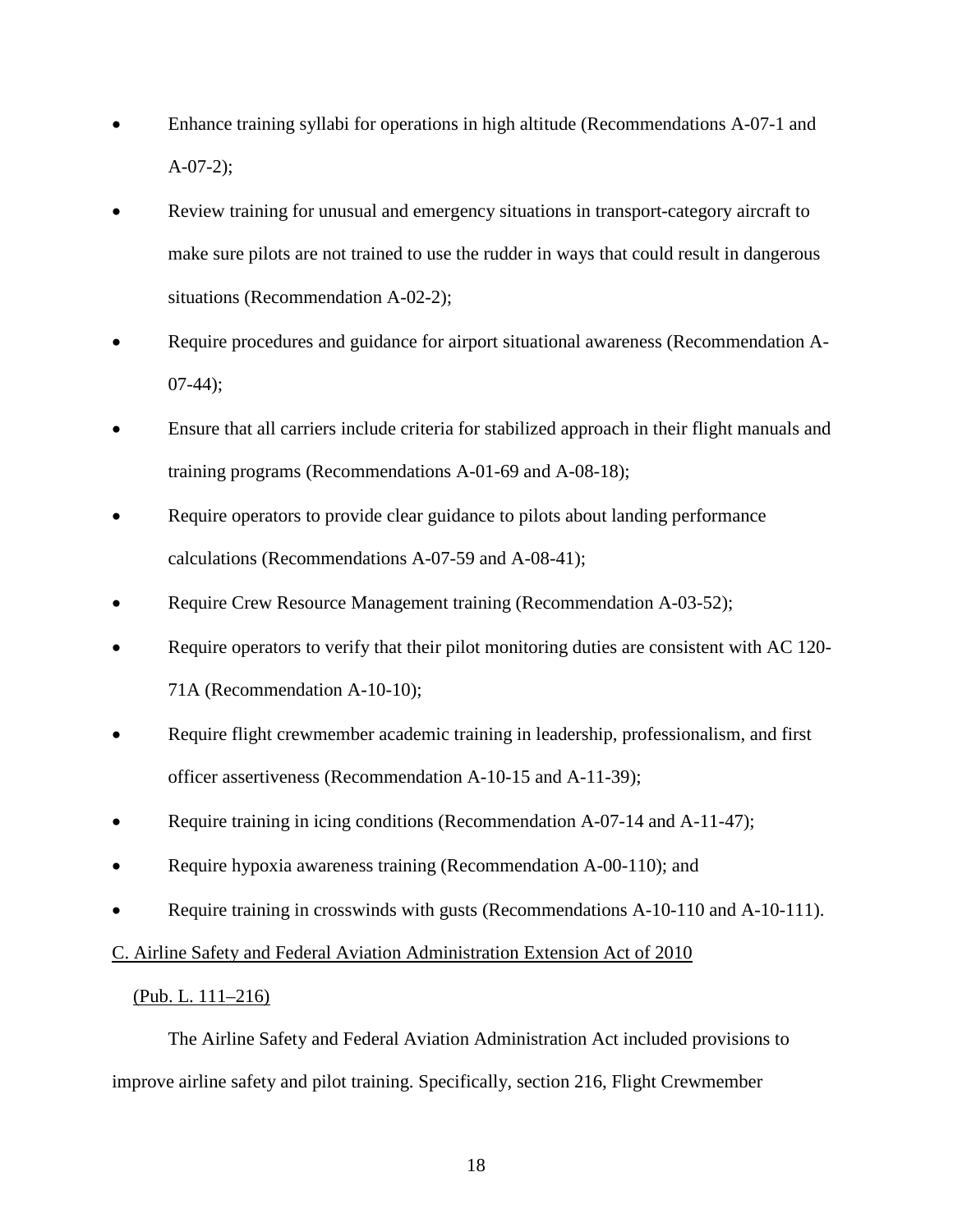Screening and Qualifications, focused on the qualifications of airline pilots operating under part 121. In section 217, Airline Transport Pilot Certification, the FAA was directed to modify the requirements for an ATP certificate to better prepare pilots for operating in an air carrier environment. Both sections of the Act are addressed in this rulemaking.

Section 216 directs the FAA to conduct a rulemaking proceeding to require:

- Part 121 air carriers to develop and implement means and methods for ensuring flightcrew members have proper qualifications and experience;
- All flightcrew members in part 121 air carrier operations to hold an ATP certificate and to have obtained appropriate multiengine flight experience, as determined by the Administrator by August 2, 2013; and
- Prospective flightcrew members to undergo comprehensive pre-employment screening, including an assessment of the skills, aptitudes, airmanship, and suitability, of each applicant for a position as a flightcrew member in terms of functioning effectively in the air carrier's operational environment.

Section 216 requires the FAA to issue an NPRM by January 28, 2011, and a final rule by August 2, 2012. Independent of any rulemaking proceeding by the FAA, this section directs that all flightcrew members in part 121 air carrier operations must hold an ATP certificate, issued under part 61, by August 2, 2013.

Section 217 of the Act requires the FAA to issue a final rule by August 2, 2013, modifying the requirements for an ATP certificate in part 61. The section establishes minimum requirements for an ATP certificate that include:

• Sufficient flight hours, as determined by the Administrator, to enable a pilot to function effectively in an air carrier operational environment;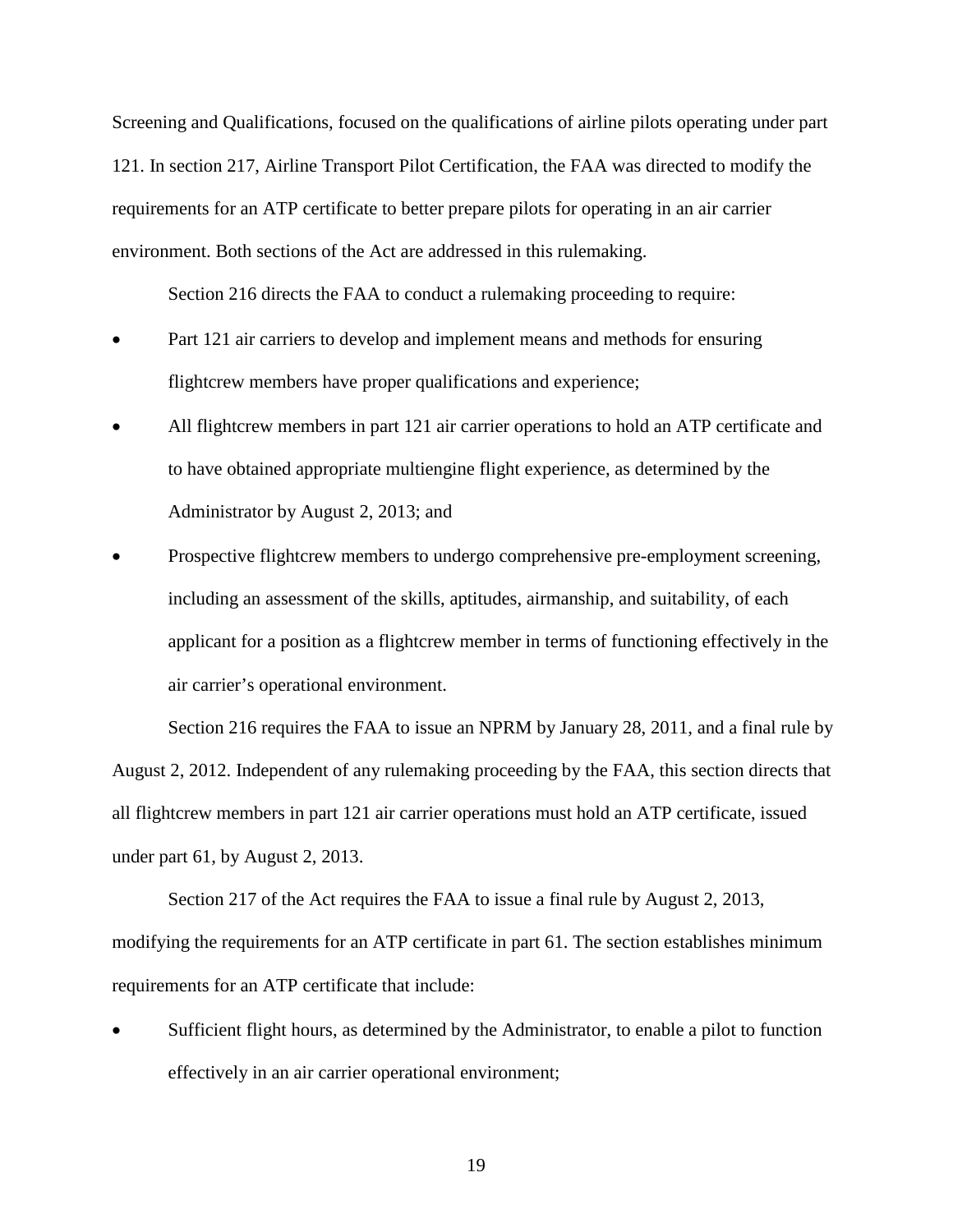- Flight training, academic training, or operational experience that will prepare a pilot to function effectively in a multipilot (multicrew) environment, in adverse weather conditions, during high altitude operations, and in an air carrier environment, as well as to adhere to the highest professional standards; and
- Sufficient flight hours, as determined by the Administrator, in difficult operational conditions that may be encountered by an air carrier to enable a pilot to operate safely in such conditions.

Section 217 also directs that the minimum total flight hours to be qualified for an ATP certificate shall be at least 1,500 flight hours. Notwithstanding the stated minimum, the section permits the Administrator to allow specific academic training courses to be credited toward the 1,500 total flight hours, provided the Administrator determines that specific academic training courses will enhance safety more than requiring the pilot to comply fully with the flight hours requirement.

Section 217 also requires the Administrator to consider the recommendations from an expert panel established under section 209(b) of the Act. That section focuses on part 121 and part 135 training programs. A report to Congress and to the NTSB was submitted on September 23, 2011.

#### D. Notice of Proposed Rulemaking (NPRM)

In the Pilot Certification and Qualification Requirements for Air Carrier Operations NPRM (77 FR 12374), the FAA proposed to amend the existing requirements to obtain an ATP certificate with an airplane category multiengine class rating and raise the qualifications of part 121 pilot flightcrew members. Specifically the NPRM proposed to—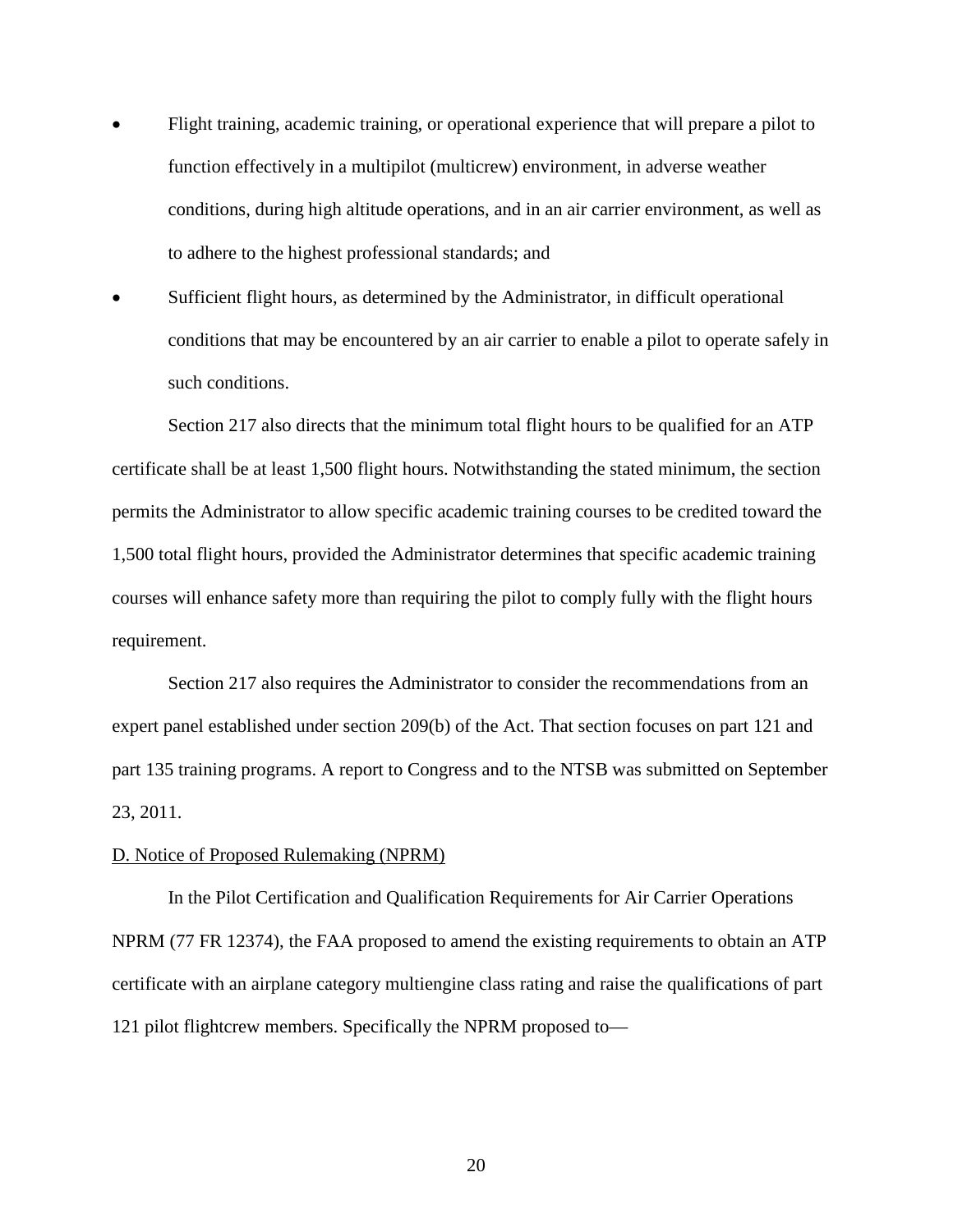- Require an ATP certificate for all pilots operating under part 121 consistent with the selfenacting provision in section 216 of the Act.
- Establish an aeronautical experience requirement for 50 hours in the class of airplane for the ATP certificate sought.
- Establish a requirement for all pilots operating under part 121 to obtain an aircraft type rating for the aircraft to be flown. An SIC in a part 121 flag or supplemental operation that requires three or more pilots is required by existing regulations to hold an ATP certificate with an aircraft type rating for the aircraft being flown, but SICs in other part 121 operations are not required to have it.
- Establish a requirement for pilots seeking an ATP certificate with an airplane category multiengine class rating or an ATP certificate obtained concurrently with an airplane type rating to complete specific training before taking the ATP knowledge test. The proposed requirements would include academic training and training in a flight simulation training device<sup>[9](#page-20-0)</sup> (FSTD). A draft advisory circular providing additional guidance as to the content of the course and how to obtain FAA-approval was placed in the docket for comment.
- Based on the discretion provided to the Administrator in section 217 of the Act, permit applicants who have completed "specific academic training courses" to obtain an ATP certificate with fewer than the minimum 1,500 hours.

 $\overline{a}$ 

<span id="page-20-0"></span><sup>&</sup>lt;sup>9</sup> A flight simulation training device (FSTD) incorporates both full flight simulators (FFS) and flight training devices (FTD).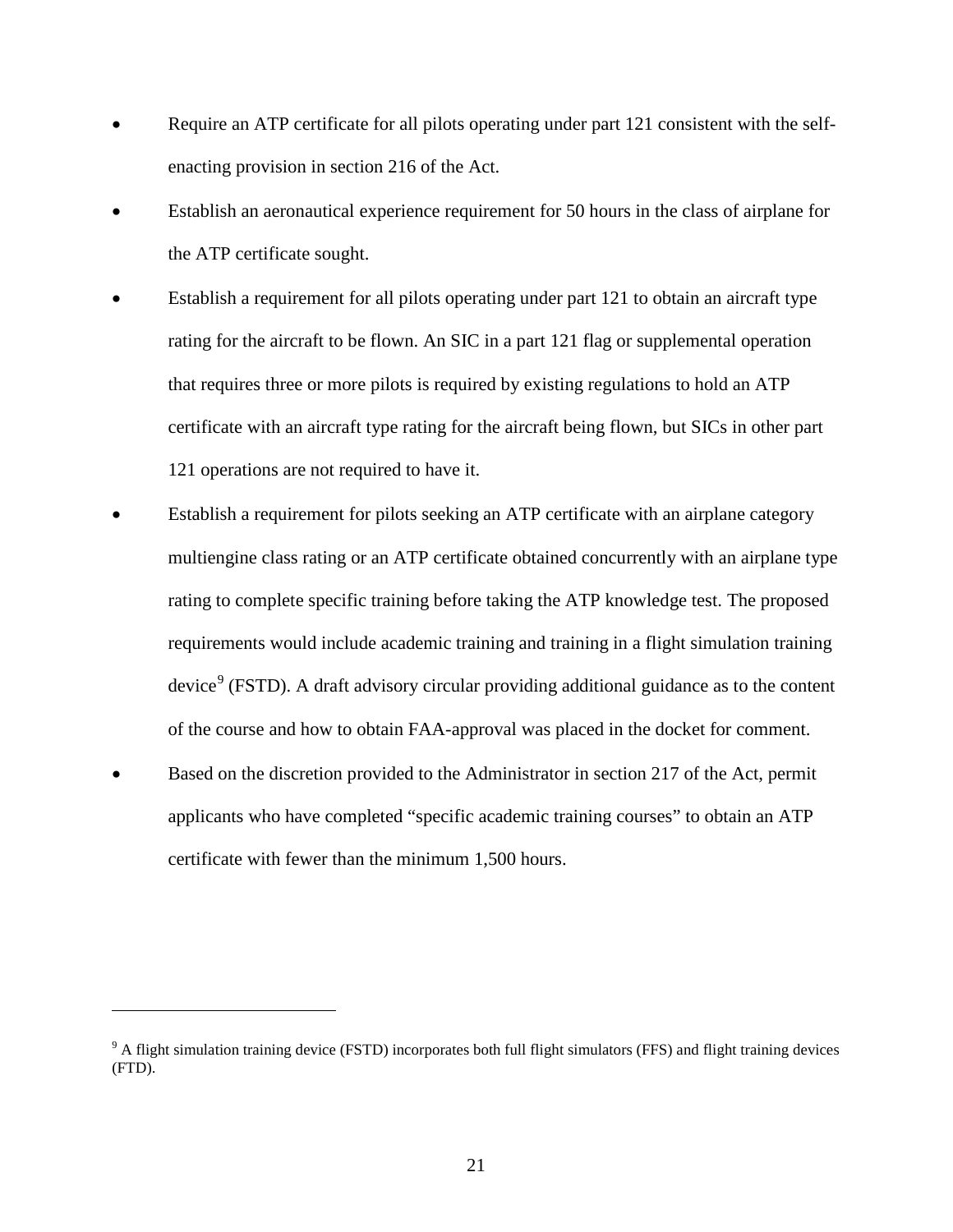- Allow specific academic coursework to be credited towards the total flight hours required for an ATP certificate. The proposed alternative hour requirements for a restricted privileges ATP certificate were—
	- 750 hours for a military pilot; and
	- 1,000 hours for a graduate of a four-year baccalaureate aviation-degree program who also received a commercial certificate and instrument rating from an affiliated part 141 pilot school.
- Establish a requirement that a pilot must have 1,000 hours in air carrier operations to serve as PIC in part 121 operations.

The NPRM provided for a 60-day comment period, which ended on April 30, 2012. One request for extension to the comment period was received, but the FAA declined to extend given the industry input it had received from the advanced noticed of proposed rulemaking published in February 2010, as well as the input it received from the FOQ ARC. In addition, the statutory deadlines imposed by the Act did not afford the FAA additional time to receive comments. The FAA received nearly 600 comments posted to the docket. Commenters included major air carriers, regional air carriers, part 135 operators, cargo air carriers, associations and industry groups, colleges and universities, training centers, flight schools, pilots, and private citizens.

# E. Differences Between the NPRM and the Final Rule

# **TABLE 4**

| Issue                | <b>NPRM</b>                          | <b>Final Rule</b>            |
|----------------------|--------------------------------------|------------------------------|
| A. R-ATP certificate | 1. Eligible pilots:                  | 1. Eligible pilots:          |
|                      | Military-trained;<br>$\circ$         | Military-trained;<br>$\circ$ |
|                      | Graduates of a bachelor's<br>$\circ$ | Graduates of a bachelor's    |
|                      | degree program with an               | degree program with an       |
|                      | aviation major;                      | aviation major;              |

## **DIFFERENCES BETWEEN THE NPRM AND THE FINAL RULE**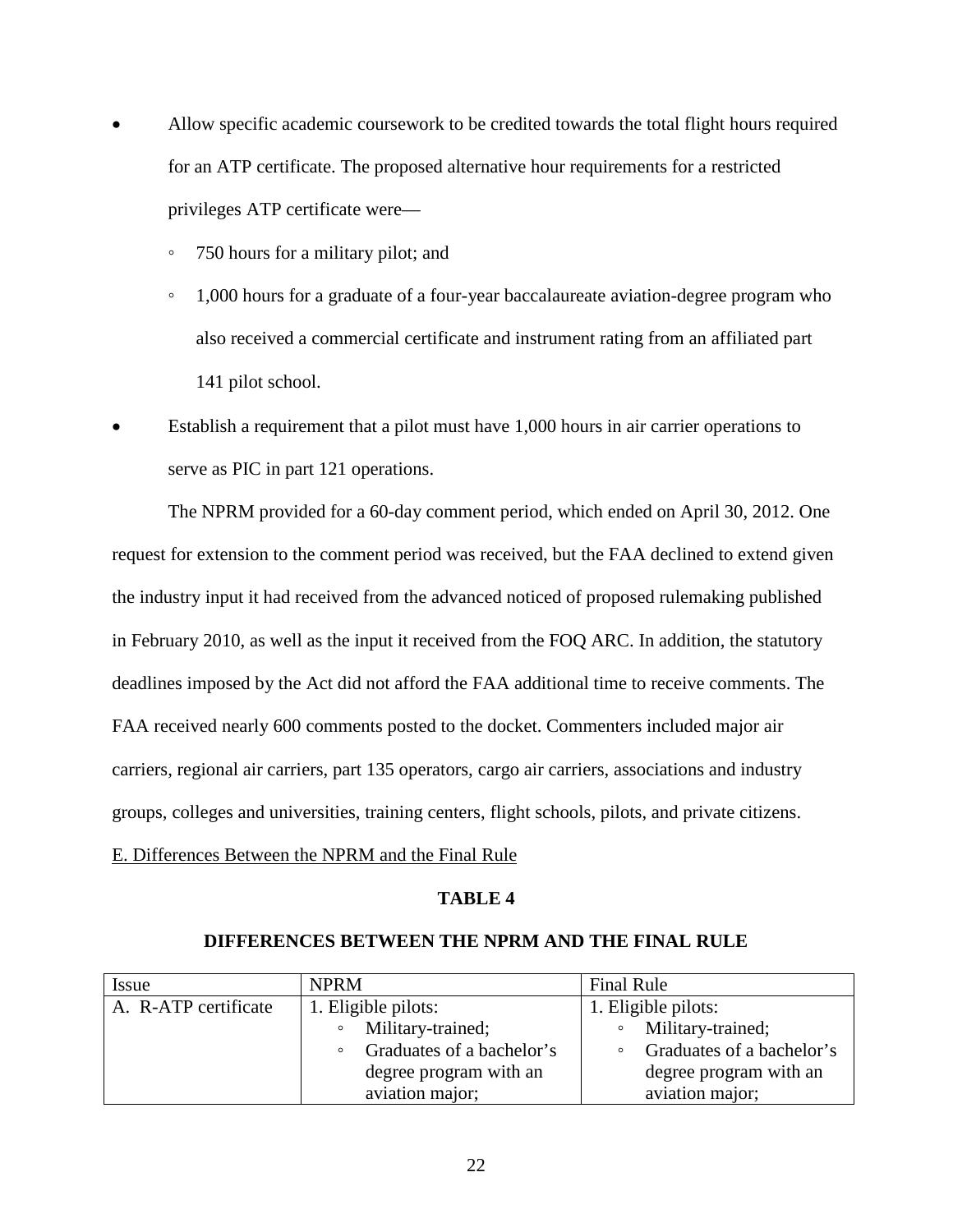|                           |                                                                   | Graduates of an<br>$\circ$                                    |
|---------------------------|-------------------------------------------------------------------|---------------------------------------------------------------|
|                           | 2. Proposed minimum age is 21                                     | associate's degree                                            |
|                           | years; and                                                        | program with an aviation<br>major;                            |
|                           | 3. Proposed minimum cross                                         | Pilots with 1,500 hours<br>$\circ$                            |
|                           | country time for military pilots is                               | total time as a pilot;                                        |
|                           | 250 hours; proposed minimum                                       |                                                               |
|                           | cross country time for graduates                                  | 2. Minimum age is 21 years; and                               |
|                           | with a bachelor's degree is 375<br>hours.                         | 3. Minimum cross country time                                 |
|                           |                                                                   | for all eligible pilots is 200 hours.                         |
|                           |                                                                   |                                                               |
| <b>B.</b> Aviation Degree | A pilot eligible for academic credit                              | 1. Established criteria to define                             |
| Program                   | towards a restricted privileges<br>ATP certificate needs to have: | what coursework must be<br>completed as part of a bachelor's  |
|                           |                                                                   | or associate's degree program                                 |
|                           | 1. Graduated from a four-year                                     | with an aviation major;                                       |
|                           | aviation-related degree program                                   |                                                               |
|                           | (bachelor's degree with an                                        | 2. Further defined what an                                    |
|                           | aviation major); and                                              | associated part 141 school is;                                |
|                           | 2. Obtained their commercial pilot                                | 3. Created a process by which                                 |
|                           | certificate and instrument rating                                 | colleges and universities can                                 |
|                           | from an affiliated part 141 pilot                                 | obtain authority from the FAA to                              |
|                           | school.                                                           | certify their graduates for an R-                             |
|                           |                                                                   | ATP certificate (new advisory<br>circular 61-School); and     |
|                           |                                                                   |                                                               |
|                           |                                                                   | 4. More clearly defined what a                                |
|                           |                                                                   | graduate has to present at the time                           |
|                           |                                                                   | of the practical test to show<br>eligibility for a restricted |
|                           |                                                                   | privileges ATP certificate.                                   |
|                           |                                                                   |                                                               |
| C. ATP CTP                | 1. Academic training: 24 hours;                                   | 1. Academic training: 30 hours;                               |
|                           | 2. FSTD training: 16 hours                                        | 2. FSTD training: 10 hours                                    |
|                           | Level C or higher FFS: 8<br>o                                     | Level C or higher FFS: 6<br>$\circ$                           |
|                           | hours;                                                            | hours;                                                        |
|                           | Level 4 or higher FTD: 8<br>$\circ$                               | Level 4 or higher FTD: 4<br>$\circ$                           |
|                           | hours; and                                                        | hours; and                                                    |
|                           | 3. Draft advisory circular.                                       | 3. Advisory circular 61-ATP.                                  |
|                           |                                                                   |                                                               |
| D. ATP CTP Instructor     | 1. Hold an ATP certificate with an                                | 1. Hold an ATP certificate with                               |
| Requirements              | airplane category multiengine                                     | an airplane category multiengine                              |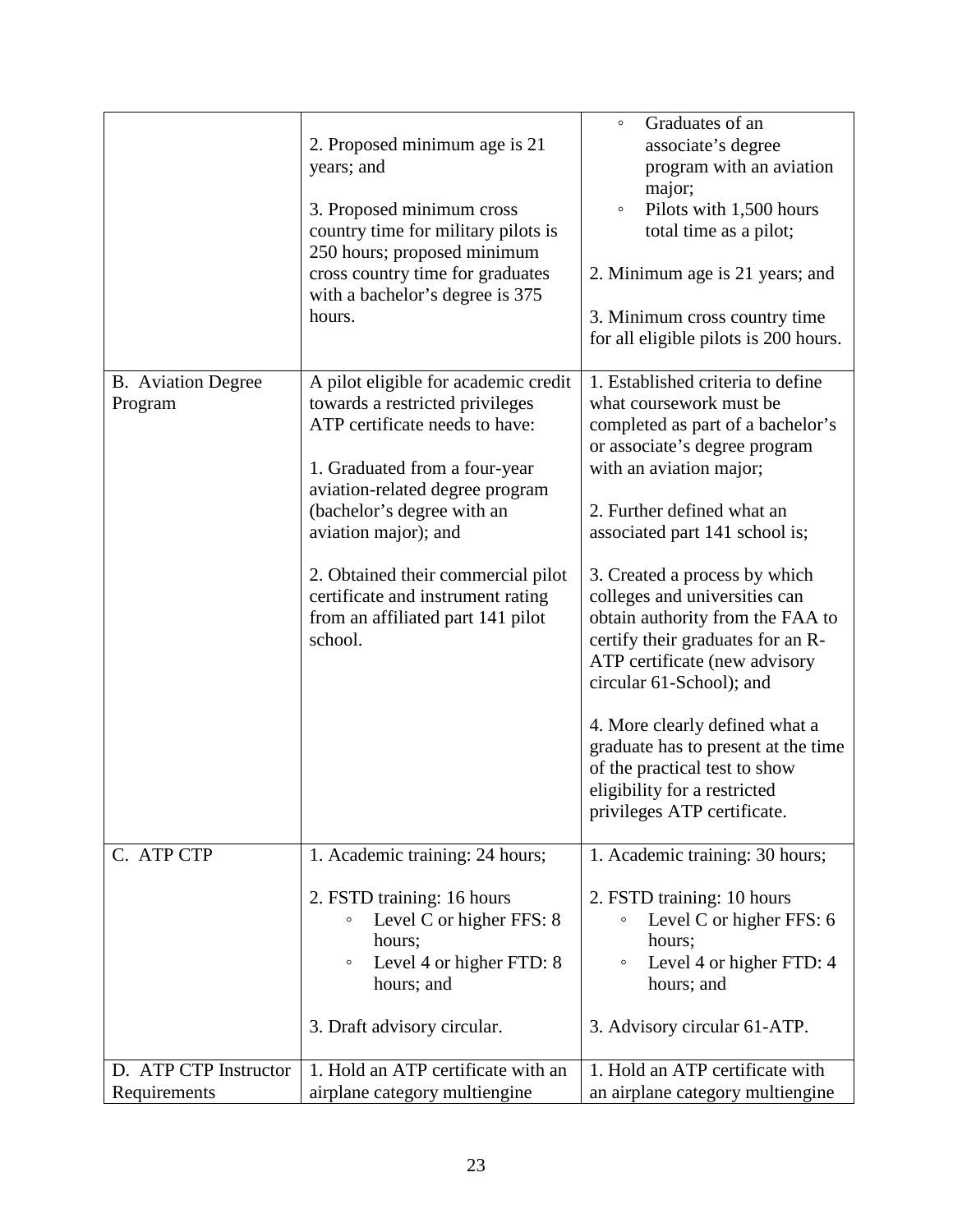|                                                                                                                                               | class rating;                                                                                                                                                                                                                    | class rating;                                                                                                                                                                                                                                                                                                                                                      |
|-----------------------------------------------------------------------------------------------------------------------------------------------|----------------------------------------------------------------------------------------------------------------------------------------------------------------------------------------------------------------------------------|--------------------------------------------------------------------------------------------------------------------------------------------------------------------------------------------------------------------------------------------------------------------------------------------------------------------------------------------------------------------|
|                                                                                                                                               | 2. Meet the aeronautical<br>experience requirements of<br>§61.159;                                                                                                                                                               | 2. Meet the aeronautical<br>experience requirements of<br>§61.159;                                                                                                                                                                                                                                                                                                 |
|                                                                                                                                               | 3. Have 2-years of air carrier<br>experience; and                                                                                                                                                                                | 3. Have 2-years of air carrier<br>experience;                                                                                                                                                                                                                                                                                                                      |
|                                                                                                                                               | 4. For training in an FSTD – have<br>an appropriate aircraft type rating<br>which the FSTD represents or<br>have received training in the<br>aircraft type from the certificate<br>holder on those maneuvers they<br>will teach. | 4. For training in an $\text{FSTD} - (a)$<br>have an appropriate aircraft type<br>rating which the FSTD<br>represents, (b) have received<br>training in the aircraft type from<br>the certificate holder on those<br>maneuvers they will teach, and<br>(c) received training on data and<br>motion limitations of simulation;<br>and<br>5. Hold a certified flight |
|                                                                                                                                               |                                                                                                                                                                                                                                  | instructor certificate or complete<br>training in fundamentals of<br>instruction.                                                                                                                                                                                                                                                                                  |
| E. Reduction in an $\overline{\text{air}}$<br>carriers' initial<br>training program for<br>Pilots Who Have<br>Completed the ATP<br><b>CTP</b> | A principal operations inspector<br>may approve a reduction to an air<br>carrier's initial training program<br>based on material <i>taught by that</i><br><i>carrier</i> in the ATP CTP.                                         | A principal operations inspector<br>may approve a reduction to an air<br>carrier's initial training program<br>if the pilot beginning initial<br>training has successfully<br>completed the ATP CTP. The<br>carrier does not have to provide<br>the ATP CTP training to be<br>eligible for a reduction.                                                            |
| F. Medical Certificate                                                                                                                        | No change proposed to medical<br>requirements in §61.23. Pilots<br>exercising the privileges of an<br>ATP certificate would be required<br>to hold a first-class medical<br>certificate.                                         | Section 61.23 requires only those<br>pilots exercising the PIC<br>privileges of an ATP certificate<br>and SIC privileges in flag and<br>supplemental operations requiring<br>three or more pilots to hold a<br>first-class medical certificate. An<br>SIC in part 121 may continue to<br>hold a second-class medical<br>certificate.                               |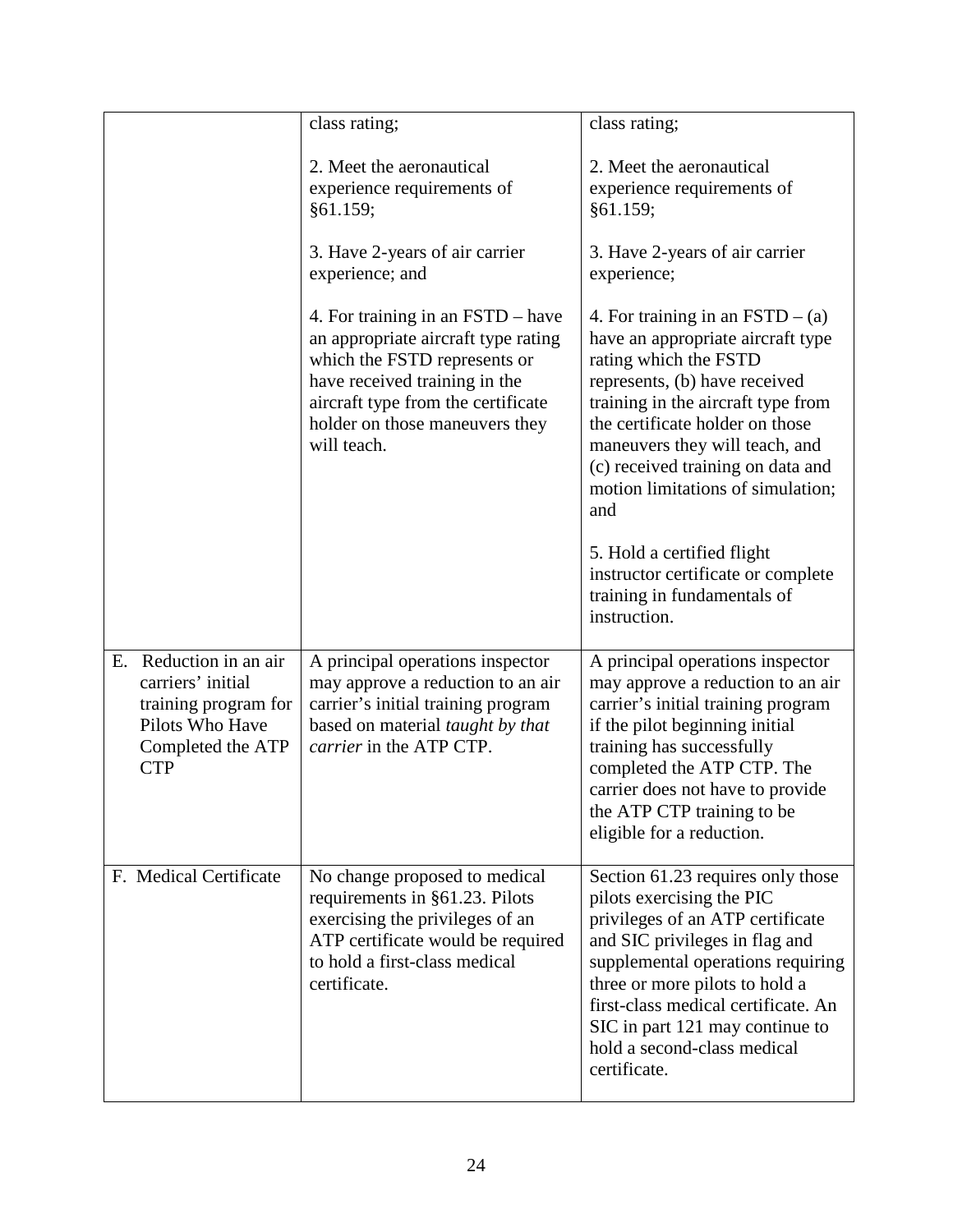| G. FFS Credit Towards<br>50 hours of<br>Multiengine<br>Aeronautical<br>Experience | 10 hours of FFS time that<br>represents a multiengine airplane.                           | 25 hours of FFS training time that<br>represents a multiengine airplane<br>and is part of an approved<br>training program.                                                                                          |
|-----------------------------------------------------------------------------------|-------------------------------------------------------------------------------------------|---------------------------------------------------------------------------------------------------------------------------------------------------------------------------------------------------------------------|
| H. Time Eligible for<br>the $1,000$ hours of<br>Air Carrier<br>Experience         | 1. All time in part 121 operations;<br>2. PIC time in $$135.243(a)(1)$<br>operations; and | 1. All time in part 121 operations;<br>2. PIC time in $$135.243(a)(1)$<br>operations;                                                                                                                               |
|                                                                                   | 3. PIC time in $\S91.1053(a)(2)(i)$<br>operations.                                        | 3. PIC time in $\S91.1053(a)(2)(i)$<br>operations; and<br>4. Military PIC time in a<br>multiengine turbine-powered,<br>fixed-wing airplane in an<br>operation requiring more than one<br>$pilot - up to 500 hours.$ |

# F. Related Actions

The Act led to the establishment of ARCs on additional subjects—

- Flight Crewmember Mentoring, Leadership, and Professional Development (Section 206 of the Act)
- Flight Crewmember Training Hours Requirement Review (Section 209 of the Act)
- Stick Pusher and Adverse Weather Event Training (Section 208 of the Act)
- Air Carrier Safety and Pilot Training (Section 204 of the Act)

The FAA has reviewed the recommendations provided by these ARCs and has initiated two rulemaking projects as a result: (1) Flight Crewmember Mentoring Leadership, and Professional Development; and (2) Revisions to the Qualification and

Performance Standards in Part 60.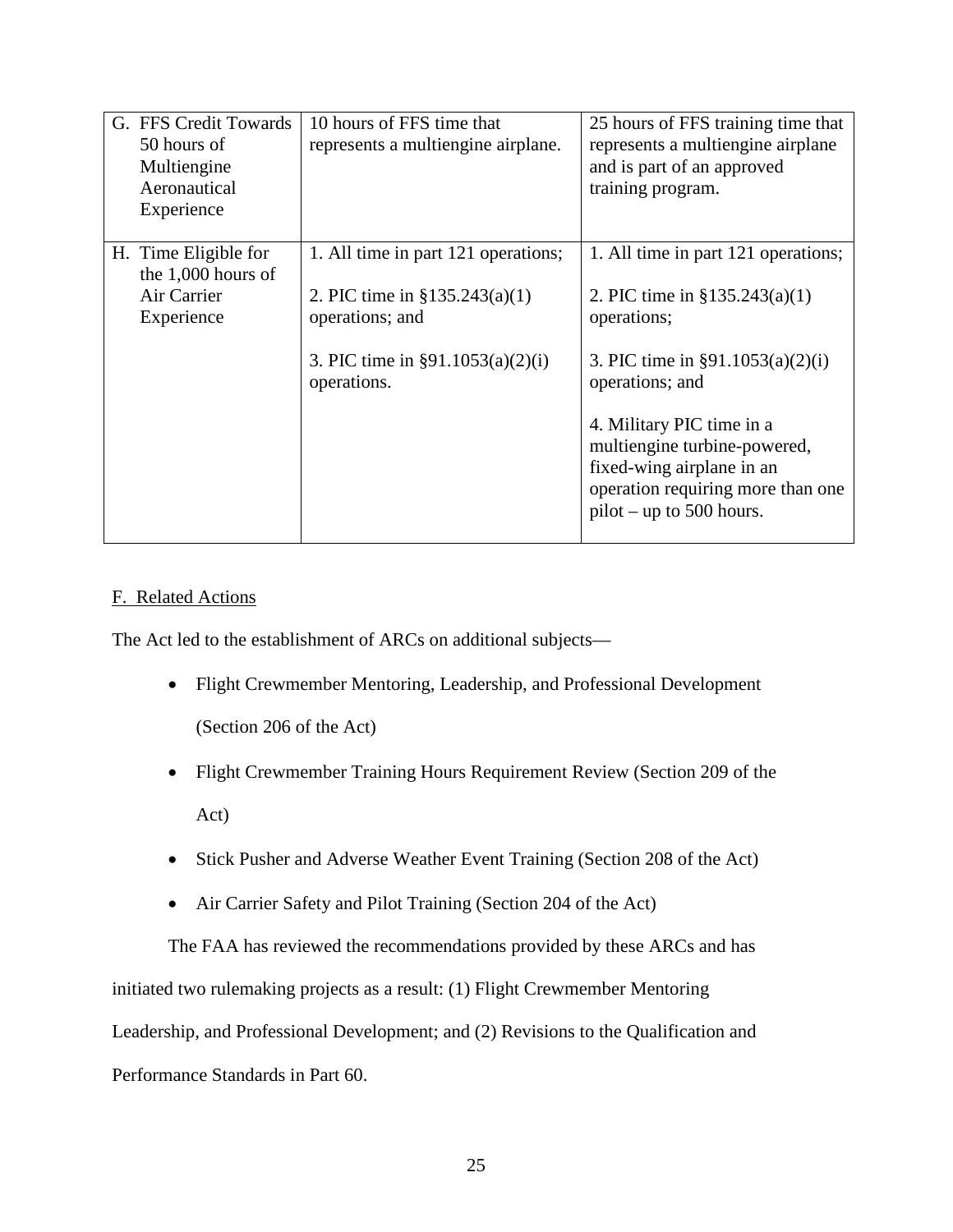In addition, on May 20, 2011, the FAA published a supplemental notice of proposed rulemaking (SNPRM) proposing to amend the regulations for crewmember and aircraft dispatcher training programs in domestic, flag, and supplemental operations (76 FR 29336). This SNPRM, which was specifically cited in section 209 of the Act, focused solely on part 121 air carrier training program requirements. The comment period for the SNPRM closed on September 19, 2011.

Congress addressed these related topics within discrete sections of the Act, which has resulted in the related rulemaking projects identified. Drafting proposals on related topics simultaneously can give the appearance of overlapping or duplicative requirements. As the final rules are drafted and published to address the discrete sections of the Act, the FAA will minimize any overlapping or duplicative requirements.

The FAA has made regulatory decisions within this rule based upon the best currently available scientific data and information, and is confident the rule incorporates the best available information regarding the relationship between flight hours and types of training. In the future, however, FAA is likely to gather and analyze additional data in this area; for example, through safety outcomes resulting from this rule, and additional information collections associated with other rulemakings. FAA may also consider additional collections of information, and would notify the public of these collections through separate Federal Register Notices promulgated under the Paperwork Reduction Act. Further information collected by FAA could be used to inform future analysis.

Because of the likely availability of such data in the future, the FAA may obtain additional empirical evidence relevant to the precise relationship between flight hours and types of training. For example, Phase III of the Pilot Source Study, explained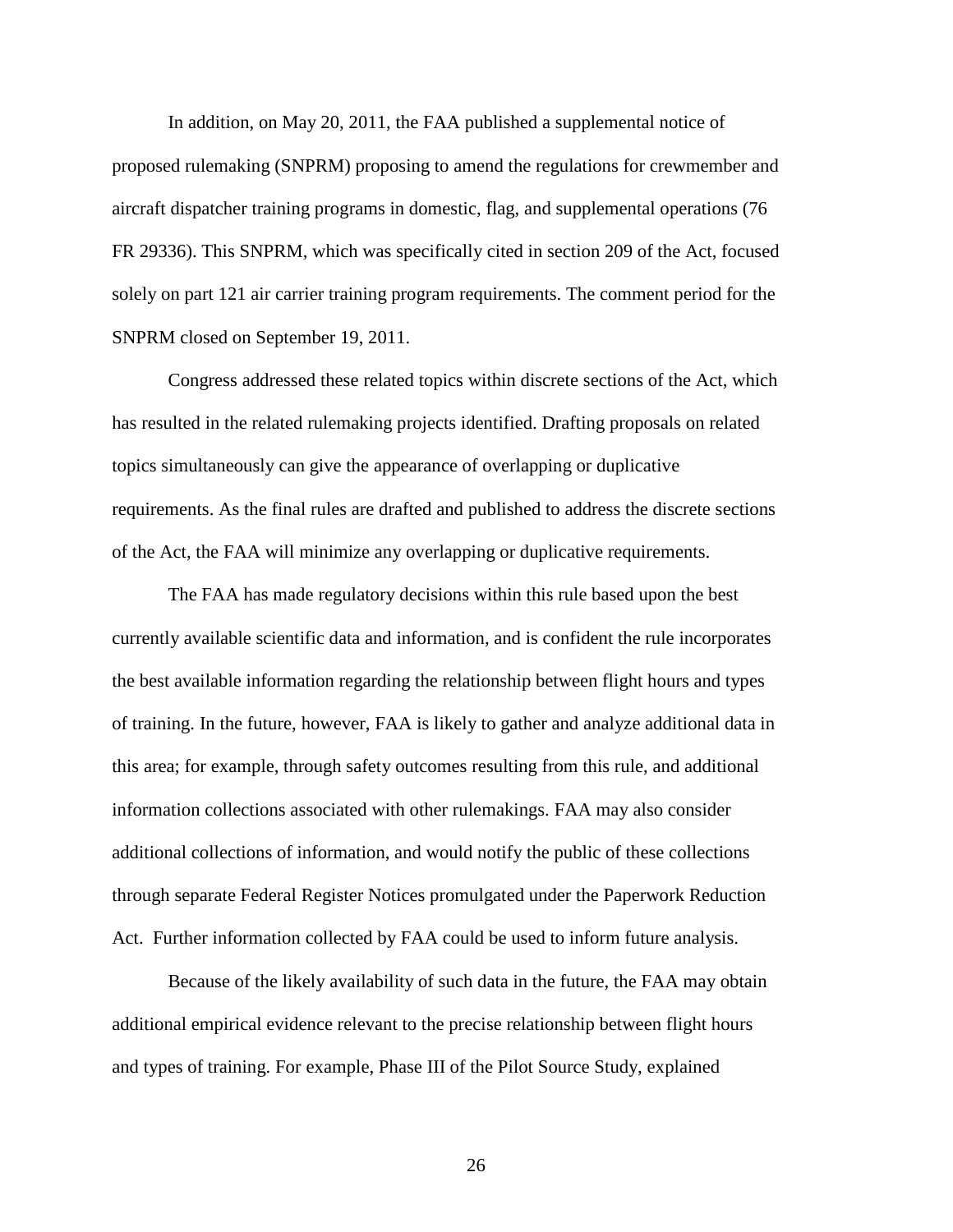elsewhere in this preamble, suggests areas for further research. The FAA, consistent with its obligations under Executive Order (E.O.) 13563, Improving Regulation and Regulatory Review (Jan. 18, 2011), and E.O. 13610 on the retrospective review of regulations, will review this evidence and may make modifications as necessary and appropriate to improve the effectiveness of this regulatory program. The FAA will consider whether such changes would be necessary or appropriate, and therefore whether this rulemaking would represent a good candidate for a formal retrospective review under E.O. 13610.

### **III. Discussion of Public Comments and Final Rule**

#### A. ATP certificate for all pilots operating under part 121 (§121.436)

In the NPRM, the FAA proposed requiring that all SICs in part 121 operations hold an ATP certificate by August 2013. This proposal was meant to be consistent with section 216 of the Act, which mandates that within 3 years of enactment (August 2, 2013), all flightcrew members serving in part 121 operations must hold an ATP certificate. At the time the Act was signed into law, PICs in part 121 air carrier operations as well as SICs of a part 121 flag or supplemental operation requiring three or more pilots were already required to hold ATP certificates. All other SICs in part 121 air carrier operations, however, were not required to hold ATP certificates and were permitted to hold an instrument rating and a commercial pilot certificate with the appropriate category and class rating for the aircraft.

The FAA received more than 200 comments both in support of and in opposition to the ATP certification requirement for part 121 pilots. American Eagle Airlines, Inc., citing a lack of an identified safety benefit, specifically suggested grandfathering all incumbent SICs if they have at least 1,000 hours in the type of aircraft they are flying. American Airlines (AAL)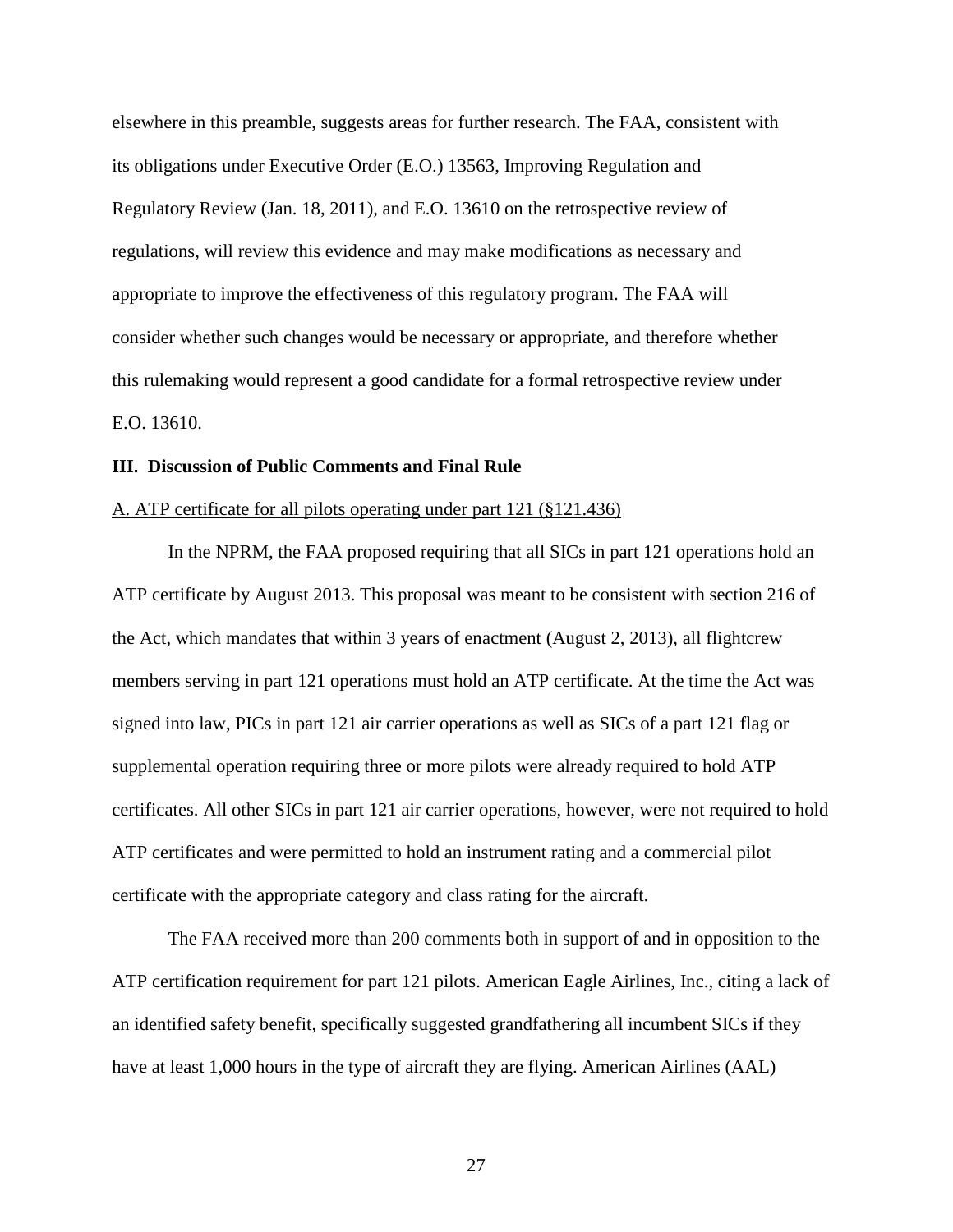suggested a similar grandfathering provision, but only for pilots who have been an SIC for at least six years, accrued 1,000 hours in aircraft type as an SIC, and attended recurrent training more than three times.

While the FAA has considered and appreciates all of the comments received, the FAA was not given any discretion to allow pilots serving in part 121 operations to hold any certificate other than an ATP certificate. There is no latitude in the Act to permit a pilot with a commercial pilot certificate who is flying in part 121 today to continue flying beyond the date of this selfenacting provision without having obtained an ATP certificate. Accordingly, the FAA has removed the current certification requirements in §121.437 and added new §§121.435 and 121.436. New §121.435 contains the existing certification requirements for part 121 pilots; they will be in effect until July 31, 2013. After that date, the requirements of §121.436 will apply. B. Medical Certificate (§61.23)

Medical certificate requirements are determined by the level of pilot certificate that is required for the operation being conducted. Section 61.23 requires a pilot exercising the privileges of an ATP certificate to hold a first-class medical certificate and a pilot exercising the privileges of a commercial pilot certificate to hold at least a second-class medical certificate.

As a result of the statutory requirement for all pilots in part 121 to hold an ATP certificate, UPS and Spartan College sought clarification regarding whether all SICs in part 121 operations would be required to hold a first-class medical certificate and whether the proposed rule would affect existing SICs who hold only second-class medical certificates.

The FAA did not address medical certification requirements in the NPRM or propose any change to the first-class medical certificate requirement in §61.23. Without a change, the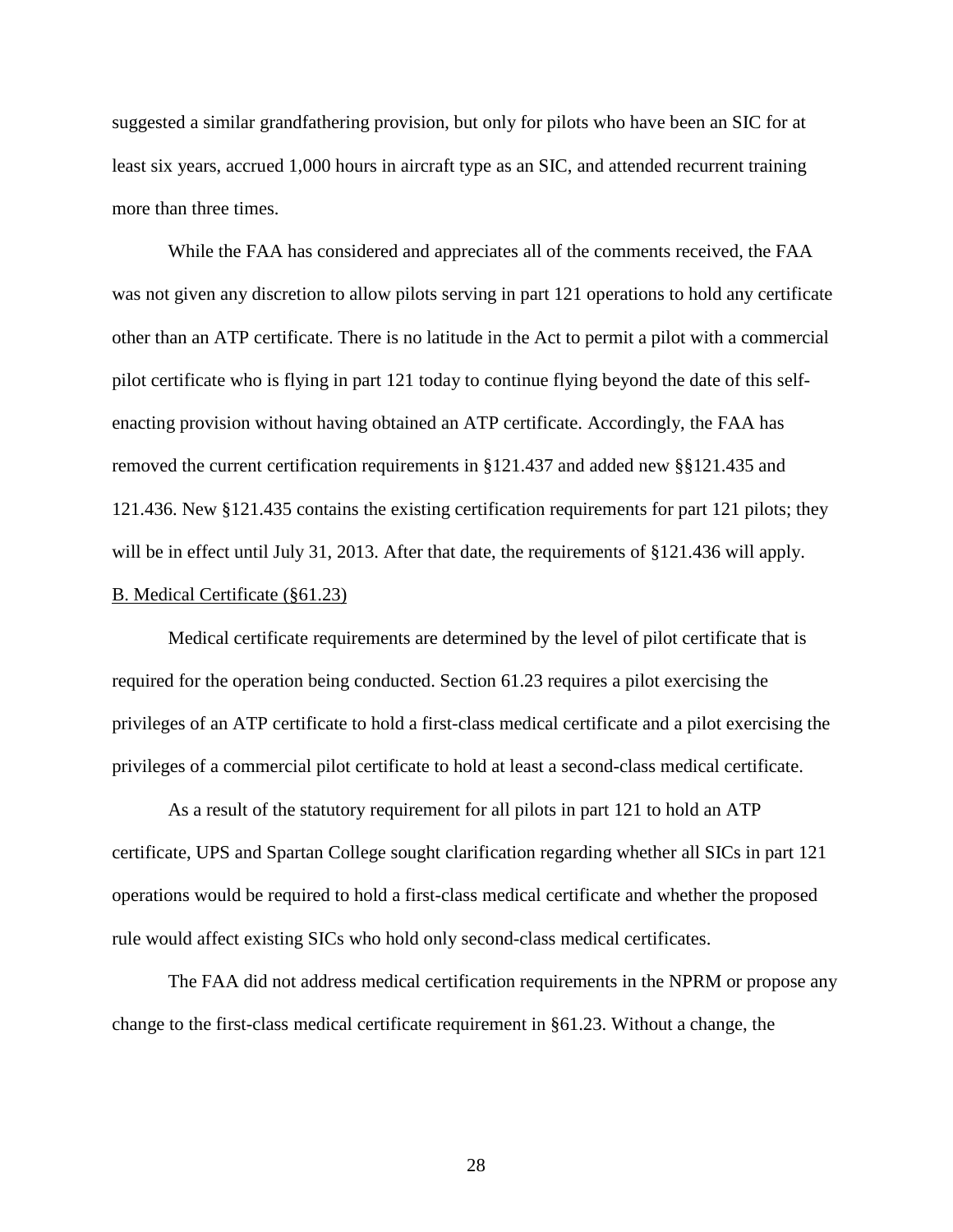statutory requirement for all part 121 flightcrew members to hold an ATP certificate would require SICs to hold first-class medical certificates after August 1, 2013.

Requiring a first-class medical certificate for all part 121 SICs could potentially remove qualified and experienced SICs who cannot hold a first-class medical certificate from part 121 air carrier operations. It would also impose additional costs on industry, individual pilots, and the FAA that were not reflected in the initial regulatory evaluation.<sup>[10](#page-28-0)</sup> Rather than impose new requirements without a corresponding safety benefit, the FAA is modifying §61.23(a)(1), (a)(2),  $(d)(1)$ , and  $(d)(2)$  in the final rule so pilots in part 121 operations exercising SIC privileges (excluding flag or supplemental operations requiring three or more pilots) may continue to hold only a second-class medical certificate. In this regard, the amendment alleviates any increased cost and removes the possibility of inadvertently disqualifying incumbent SICs from part 121 air carrier operations.

# C. Aeronautical Experience Requirement in the Class of Airplane for the ATP Certificate Sought (§61.159)

Prior to the issuance of this final rule, an applicant for an ATP certificate with an airplane category multiengine class rating was not required to obtain any additional multiengine flight experience above what is required for a commercial pilot certificate with an airplane category multiengine class rating. Section 216 of the Act addresses this issue by requiring all pilot

 $\overline{a}$ 

<span id="page-28-0"></span> $10$  A first-class medical certificate must be renewed every 12 months for pilots under age 40 and every six months for pilots age 40 and over. A second-class medical certificate, on the other hand, must be renewed every 12 months for all pilots regardless of age. If first-class medical certificates are required, SICs who are age 40 and over will be required to renew their medical certificates every six months (as opposed to every 12 months for a second-class medical certificate). In addition, electrocardiography (EKG) testing is specifically required under first class medical certificate standards while EKG testing is used on a case-by-case basis for second class medical certificates. The FAA has reviewed part 121 accident and incident data dating back to 2001 and found no accidents or incidents attributable to an SIC with a medical condition that may have been detected by electrocardiography testing.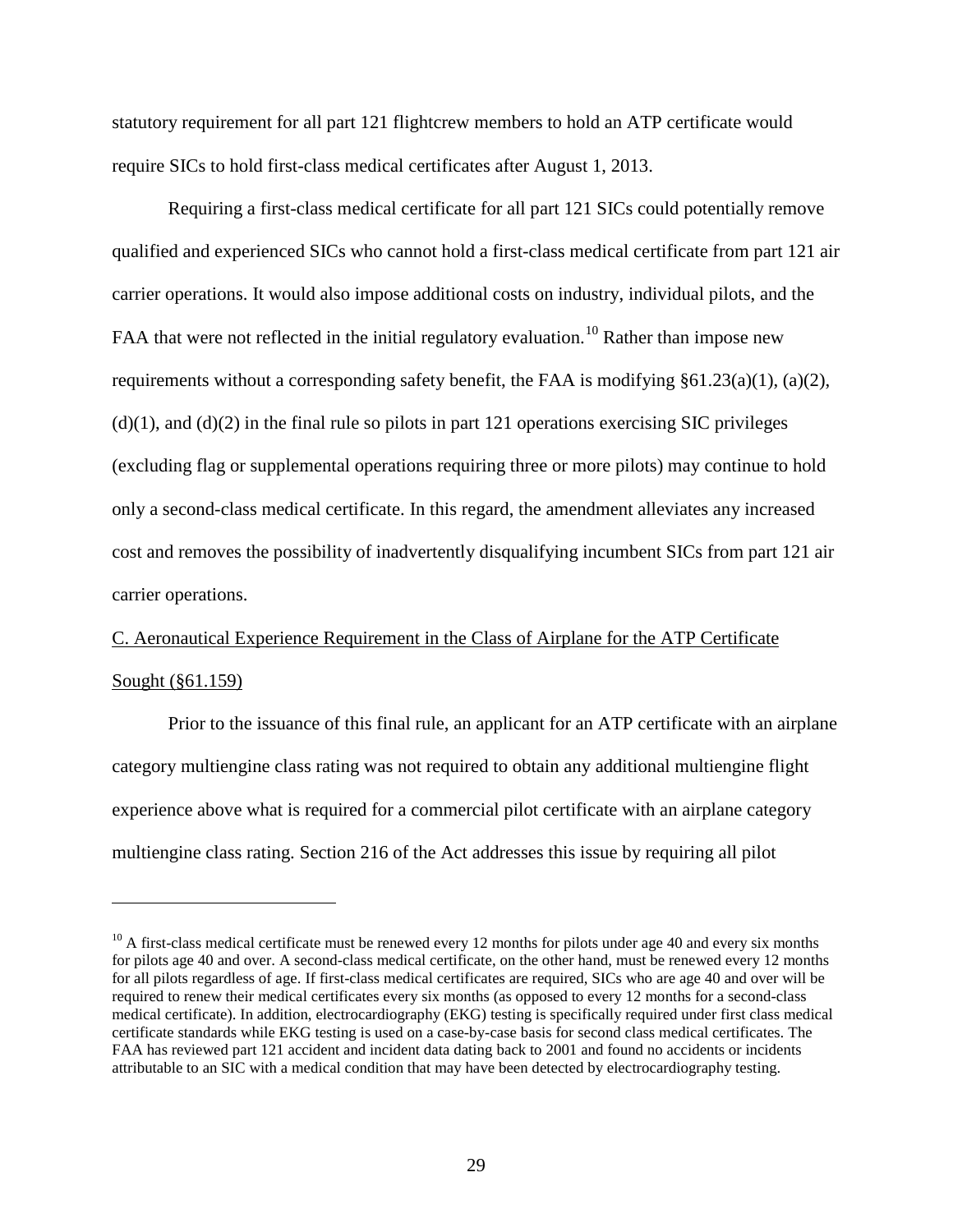flightcrew members serving in part 121 air carrier operations to have appropriate multiengine flight experience, as determined by the Administrator.

One method the FAA used to address the Act's focus on multiengine experience was by proposing a requirement that pilots obtain 50 hours of flight time<sup>[11](#page-29-0)</sup> in the class of airplane for the ATP certificate sought. The FAA also proposed allowing an applicant to receive credit for up to 10 hours of this flight time in a full flight simulator (FFS) that replicates a multiengine airplane.

Ninety-three commenters addressed the proposed 50-hour requirement. Fifty-nine commenters, including the Airline Pilots Association (ALPA), Airlines for America (A4A), AAL, Aviation Professional Development, LLC, Cargo Airline Association (CAA), Coalition of Airline Pilots Association (CAPA), Embry-Riddle Aeronautical University (ERAU), ExpressJet Airlines, Inc. (ExpressJet), Flight Safety International (FSI), Hyannis Air Service, Inc. (Cape Air), National Air Transportation Association (NATA), Purdue University (Purdue), Saint Louis University – Parks College (Parks College), San Jose State University (SJSU), and the U.S. Airline Pilots Association (USAPA) indicated that 50 hours is adequate to be eligible for an ATP certificate.

The National Association of Flight Instructors (NAFI) added that obtaining 50 hours would not be a significant problem in the industry and would establish a minimum number of hours as a base for pilots to build upon. Farmingdale State College (FSC) added that 50 hours is adequate but it is not a good measure of competencies. The International Air Transport Association (IATA) stated that requiring these 50 hours is appropriate if they are used to develop and reinforce core competencies. Aerosim Flight Academy (Aerosim) stated the 50 hours would

 $\overline{a}$ 

<span id="page-29-0"></span> $11$  The FAA notes that this 50 hours of flight time counts towards the 1,500 hours of total time required for an ATP certificate.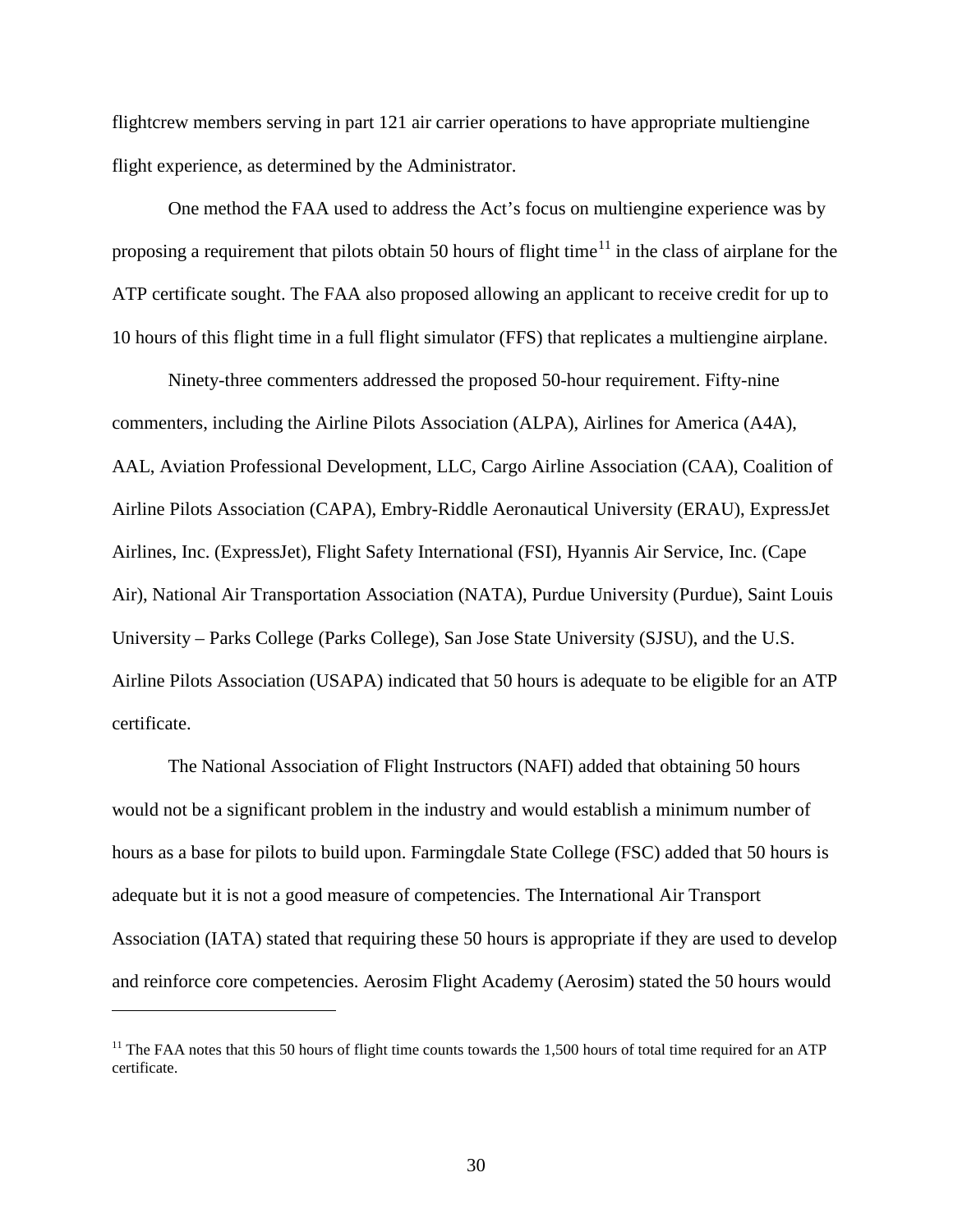be "okay" but "too costly and difficult to obtain." JetBlue Airways Corporation (JetBlue) agreed that 50 hours in the class of airplane is sufficient and pertinent and believes it is representative of quality flight experience.

Four commenters, including FSI, said that there would be no additional burden for those who obtain an ATP certificate. FSI said that most pilot candidates exceed the 50-hour requirement before obtaining an ATP certificate. An individual commenter noted that most pilots would earn this by getting a multiengine instructor rating and instructing students.

Six individual commenters did not object to having such a requirement but stated 50 hours is too high. One of them suggested 25 hours in the class of airplane as an alternative. The Ohio State University (OSU) added that current commercial certificate requirements are sufficient and suggested giving credit towards this requirement through completion of an Advanced Jet Training (AJT) program. Boeing also said that 50 hours is too high and that the structured and focused FSTD training proposed in the ATP certification training program provides any needed additional multiengine experience above that which is minimally required by the commercial pilot certificate. The Regional Air Cargo Carrier Association (RACCA) stated that 50 hours is probably adequate but may be unnecessarily high "presuming the flight time includes adequate training, experience, and motivation by the pilot."

Three individual commenters noted that 50 hours in class is too low. Two of these commenters recommended 100 hours in class. Ameriflight, LLC (Ameriflight) added that 50 hours of multiengine experience is insufficient for part 121 operations because the remaining 1,450 hours could be in a single-engine airplane. The Allied Pilots Association (APA) recommended 100 hours of flight time in the type of aircraft before a pilot could be eligible for a restricted privileges ATP certificate, because time in the aircraft type makes for a safer pilot.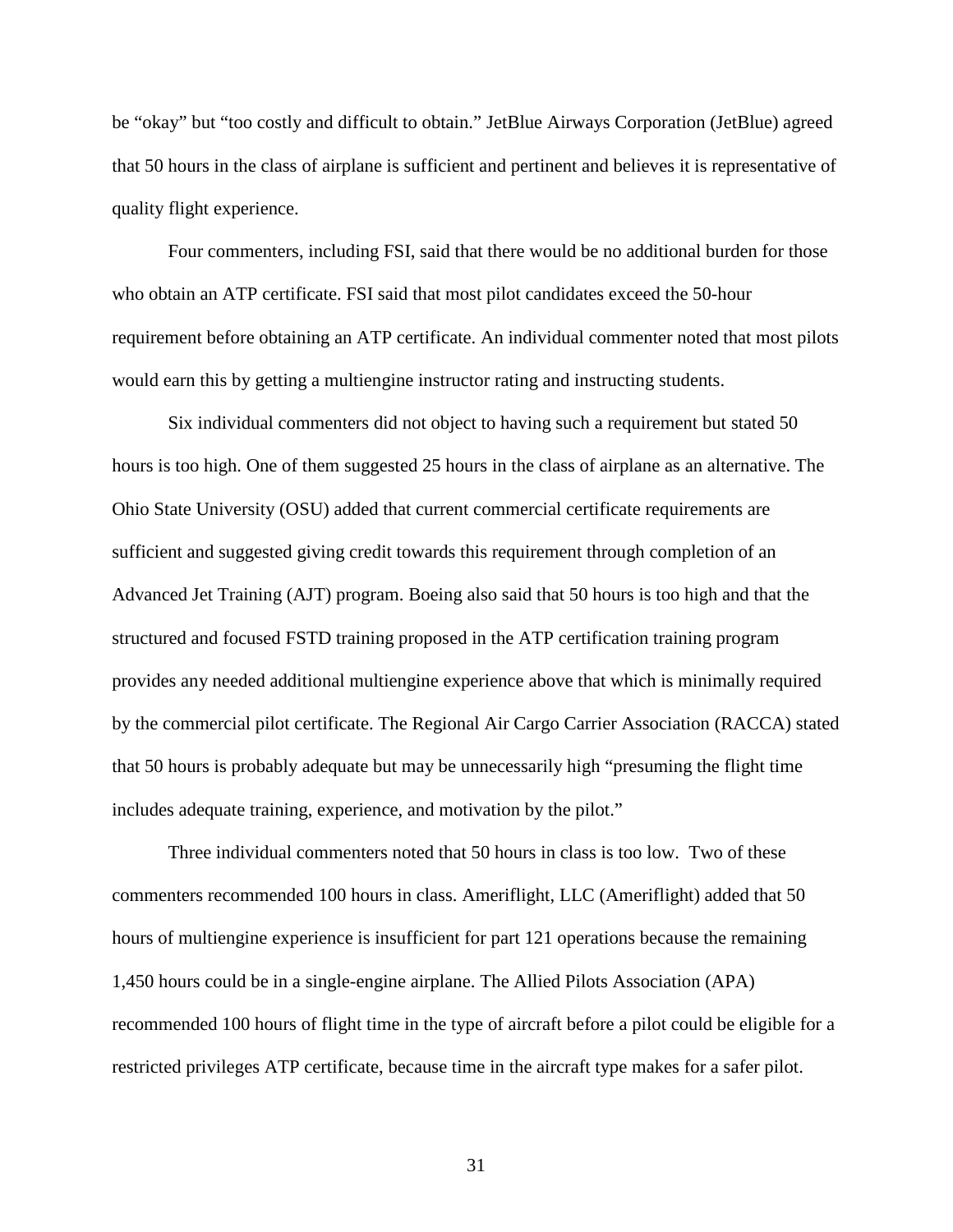Thirteen commenters, including, Delta Airlines (Delta), Bemidji Aviation Services, Inc., the Professional Aviation Board of Certification (PABC), Prairie Air Service, Kansas State University – Salina (KSU), and the University Aviation Association (UAA), found the 50-hour requirement unnecessary. Sporty's Academy added that there is no evidence of accident rates to support the requirement. Southern Illinois University - Carbondale (SIU), Western Michigan University (WMU) and CAE, Inc. (CAE) added that the requirement should be competency based. Human Capital Management and Performance, LLC added that time gained in light twinengine piston aircraft does not prepare pilots for high altitude, swept-wing turbojet operations. The IFL Group believes pilots will get that time in any way possible without a guarantee of receiving specific training, and this may increase the accident rate. The IFL Group also believes there will be an "increase in the number of pilots who make fake flight time entries into their logbooks because of the cost of obtaining the additional multiengine flight time, thus offsetting any safety benefit and increasing FAA cost as a proportion of them are caught and the FAA incurs the cost of revoking their certificates."

Six commenters, including Purdue, Spartan College, and the University of Dubuque noted the FAA should consider credit for simulation. An individual commenter stated allowance for simulators should be expanded. CAE stated 50% of the hours should be allowed in a level C or D FFS due to the numerous training advantages of that training environment. Based on hiring data and success rates in airline training and line operations, ExpressJet highly recommended that AJT simulation time (in either a level 5 flight training device (FTD) or FFS) be credited towards the 50 hours of multiengine time. JetBlue believes the capabilities and quality of training possible in an advanced simulation device far exceeds those of the actual aircraft and therefore recommends any time in an FFS should be credited towards the 50 hours.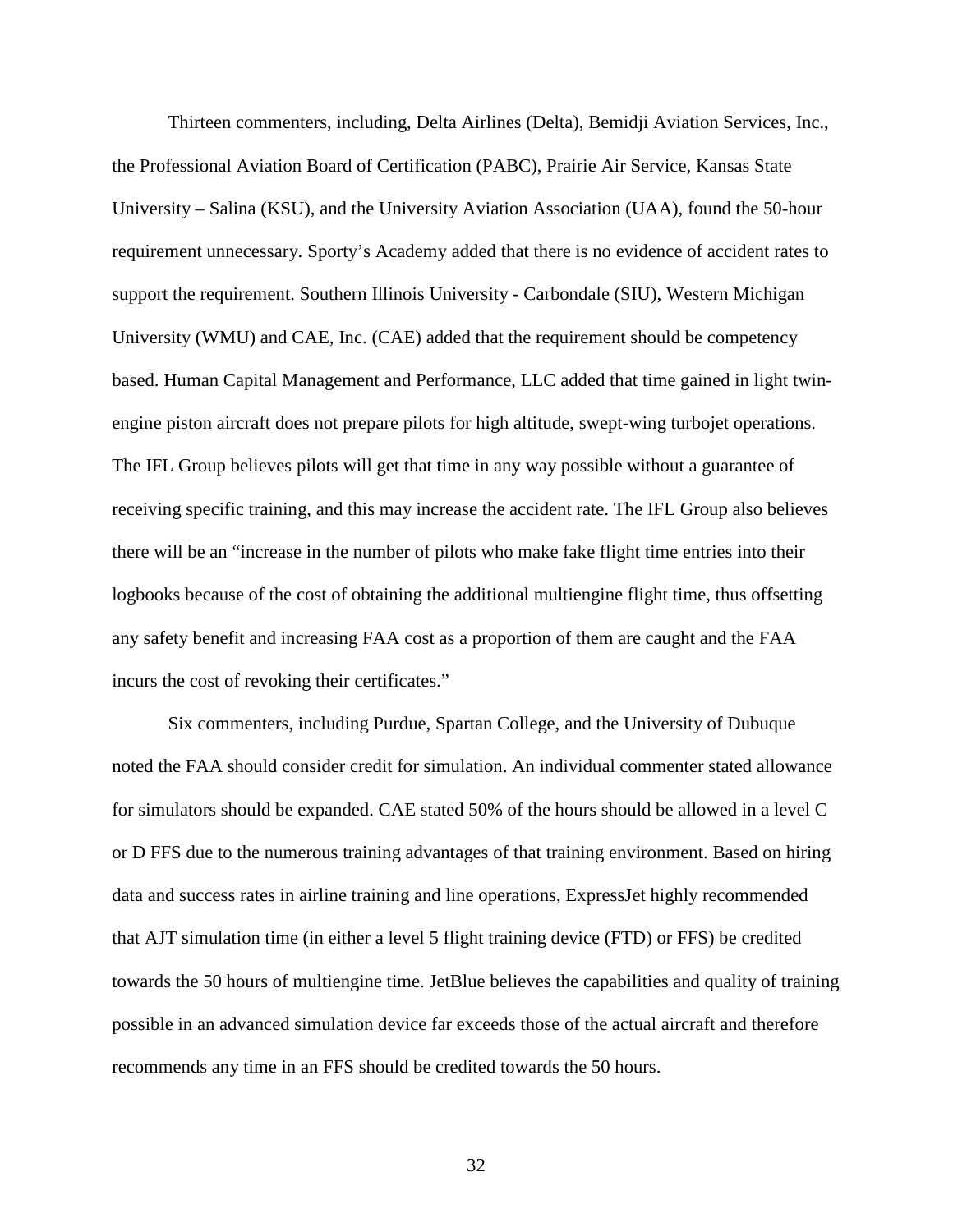Congress directed the FAA to ensure that all flightcrew members have an appropriate amount of multiengine experience. Since the ATP certificate is the highest level of pilot certificate currently available, the FAA has determined the minimum multiengine experience required to apply for an ATP certificate should exceed the minimum requirements for a commercial pilot certificate. Additional experience in inherently faster and more complex multiengine airplanes establishes a foundation that provides quality experience to prepare a pilot for a professional piloting career. Multiengine flight experience is essential not only for pilots serving in part 121 air carrier operations but for all pilots who apply for an ATP certificate with an airplane category multiengine class rating. The FAA concedes there are no air carrier accidents that specifically cite a lack of multiengine experience as a probable cause. However, establishing a minimum experience requirement in the class of airplane is consistent with other pilot certificates and supports the requirements of section 216 of the Act, which placed significant emphasis on increased multiengine experience. As proposed, such an hour requirement would have minimal impact on pilots seeking an ATP certificate because the hours will likely be acquired by pilots engaged in other commercial aviation activities such as flight instruction or part 135 operations. This assertion was not disputed by many of the commenters. Additionally, the FAA reviewed the hiring minimums for part 121 air carriers and found most have established hiring minimums for multiengine time which equal or exceed the proposed rule, further minimizing the cost of this provision.

In response to commenters who suggested increasing the minimum hours in class of airplane above 50 hours, the FAA accepts the recommendation of the FOQ ARC. The FAA agrees that time in the class of airplane alone may not prepare a pilot for operating a large sweptwing turbojet at high altitudes nor does it necessarily ensure competency. For that reason there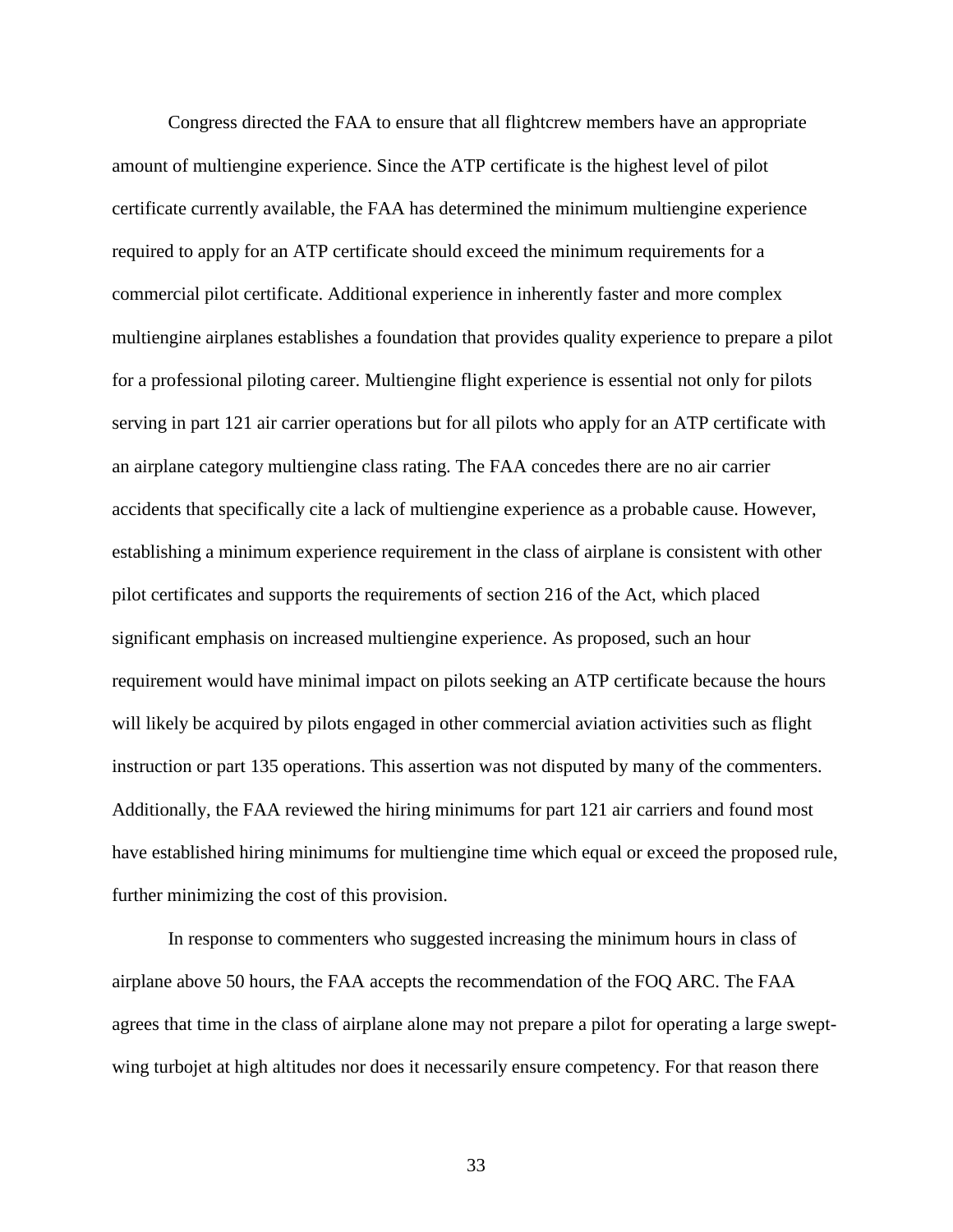are additional building block requirements in this final rule for obtaining an ATP certificate with a multiengine class rating, such as the ATP certification training program and a practical test to determine a pilot's competency prior to issuance of an ATP certificate. The FAA notes that pilots will seek opportunities to acquire time in the class of airplane, which is no different than current practice. For that reason the FAA disagrees with the IFL Group's assertion that pilots seeking experience in multiengine aircraft will result in an increase in accidents. To the extent that commenters have suggested that, as a result of the multiengine flight time requirement, pilots may be encouraged to falsify their logbooks, the FAA cautions that the regulations (14 CFR §61.59) prohibit the falsification of logbooks.

A majority of the commenters supported the proposed requirement for 50 hours in the class of airplane to obtain an ATP certificate; therefore, the FAA has retained this provision in the final rule. Based on the comments suggesting that the FAA increase the amount of FFS time that may be credited towards the 50 hours, the FAA agrees that the quality of training and experience gained from flying an FFS is valuable and additional time should count. Advanced simulation training devices readily provide additional training opportunities in turbine aircraft utilizing multicrew concepts and may include training in difficult operational conditions beyond that required of existing pilot licensing requirements. The FAA disagrees with commenters that believe all of the multiengine experience could be gained in an FFS. The FAA believes accruing multiengine experience in an airplane is important and would eliminate the possibility of a pilot carrying passengers in a multiengine airplane without previous multiengine airplane experience. Accordingly, the FAA has amended  $§61.159$  in the final rule. Specifically,  $§61.159(a)(3)$  will permit pilots to credit 25 hours of flight training in an FFS that represents a multiengine airplane toward the 50 hours of flight time in the class of airplane. The 25 hours must be accomplished as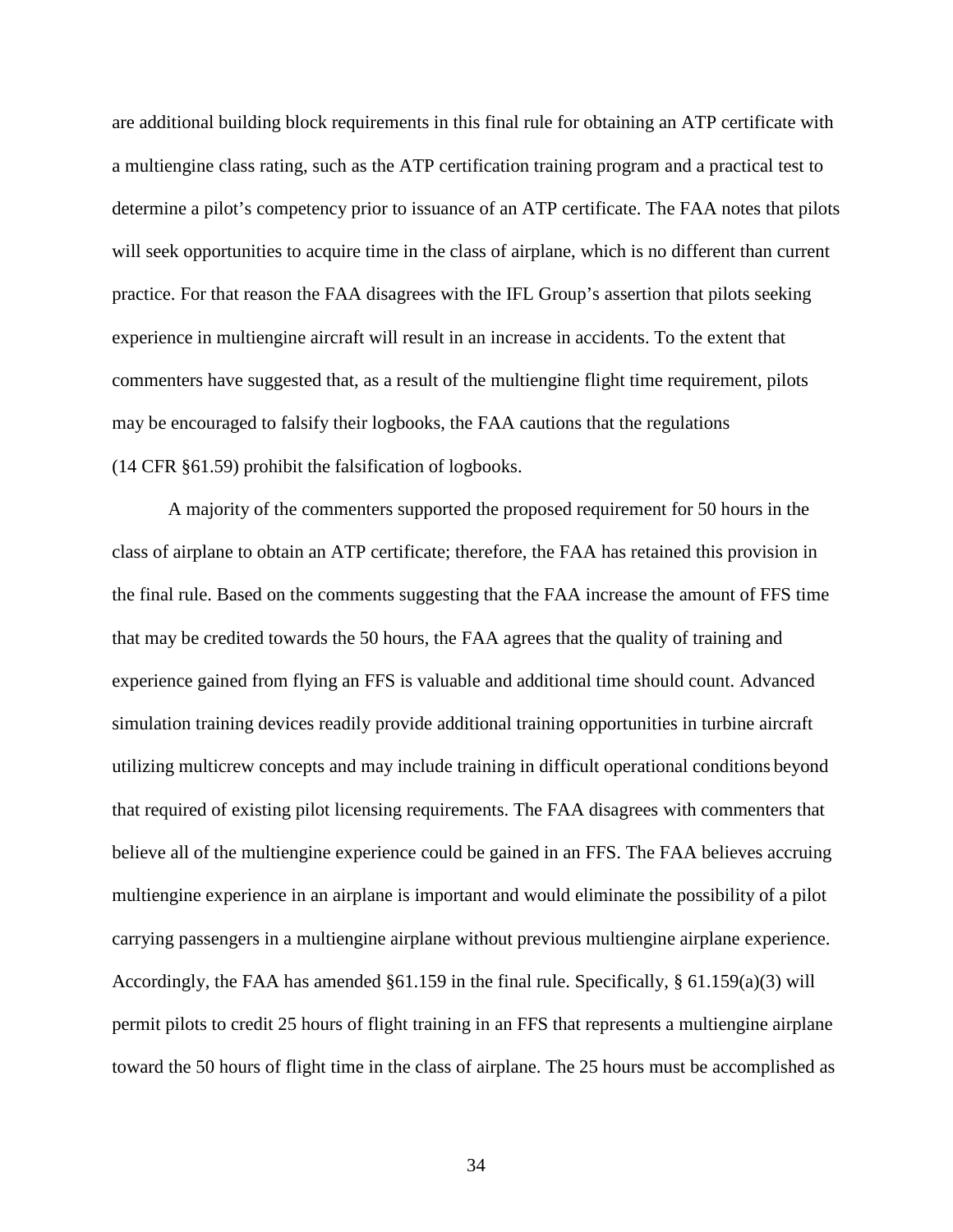part of an FAA approved training course (e.g., part [12](#page-34-0)1 air carrier training program).<sup>12</sup> The FAA notes that an aviation training device (ATD) or an FTD cannot be substituted for the FFS in order to obtain the credit toward the 50 hours of multiengine flight time.

# D. ATP Certification Training Program for an Airplane Category Multiengine Class Rating or ATP Certificate Obtained Concurrently with an Airplane Type Rating (§61.156)

In Section 217 of the Act, Congress directed the FAA "to modify requirements for the issuance of an airline transport pilot certificate" to ensure pilots can function effectively in an air carrier/multipilot environment, in adverse weather conditions, during high altitude and icing operations while adhering to the highest professional standards. The public law stated that the FAA could consider academic training, flight training, or operational experience as a means of ensuring pilots have the skills identified in the public law.

In the NPRM, the FAA proposed to require applicants for the ATP knowledge test complete an ATP Certification Training Program (ATP CTP) comprised of academic and FSTD training. The training program, as proposed, focused on the areas set forth in the Act and a majority of the competencies identified in the FOQ ARC report. The FAA included a draft advisory circular (AC) in the docket that provided further detail on the content and the structure of the course.

## *1. Required Training for an ATP Certificate*

 $\overline{a}$ 

The FAA received over 120 comments regarding whether the FAA should require a training course prior to taking the ATP knowledge test. More than 30 commenters, including

<span id="page-34-0"></span><sup>&</sup>lt;sup>12</sup> The FAA has modified section 61.159(a)(5) to permit pilots to credit FSTD time accomplished in approved training programs under parts 121, 135, and 141 toward the aeronautical experience requirements for the ATP certificate. Under the prior rule, only FSTD time accomplished as part of an approved training course in part 142 could be credited.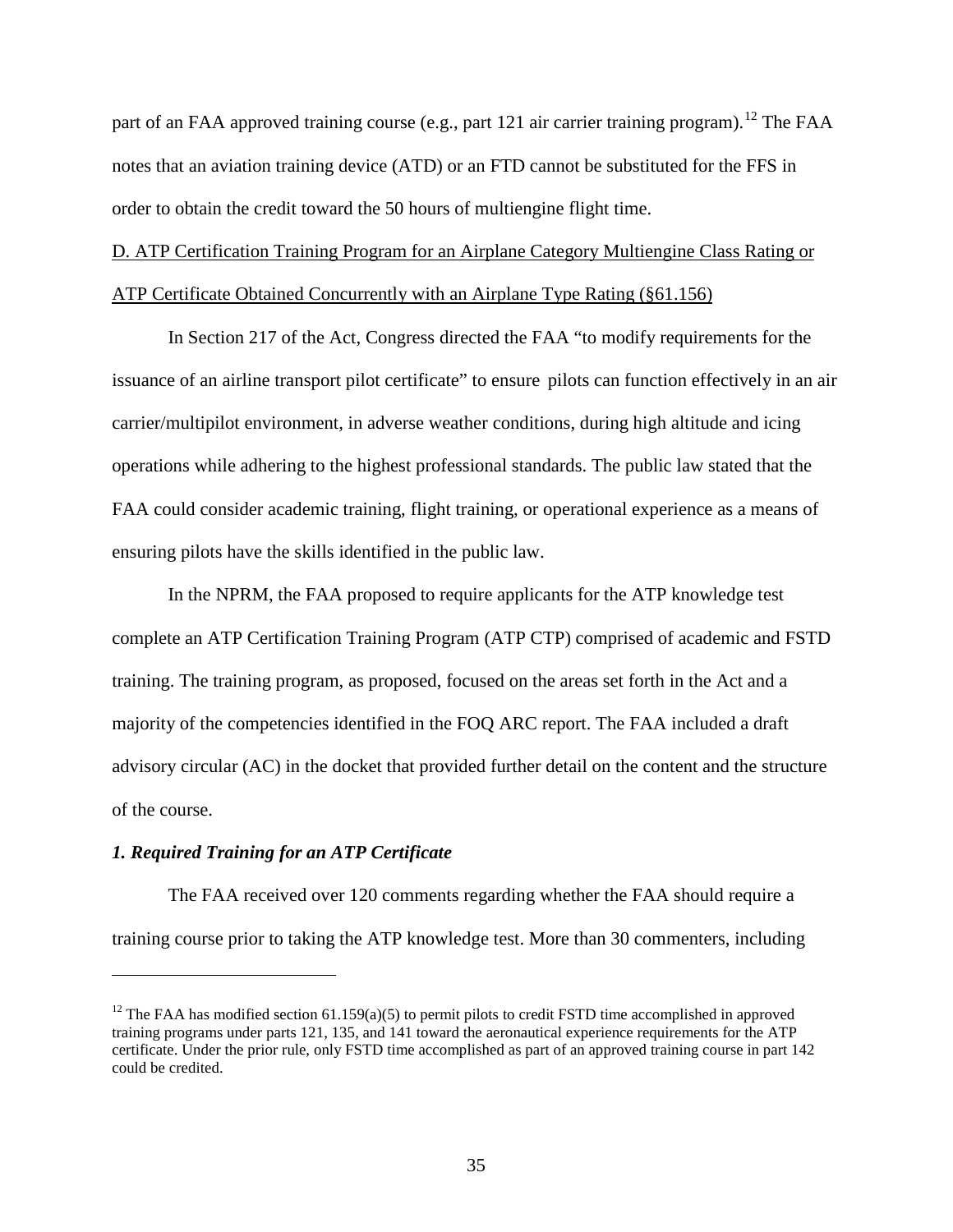Delta, A4A, CAPA, CAA, Parks College, and the Families of Continental Flight 3407, generally supported such a training course. An equal number of commenters including the University of Dubuque, Delaware State University (DSU), and numerous individual commenters generally stated such a course is unnecessary. Many commenters addressed specific elements of the proposal and suggested some alternatives which will be addressed later in the document.

IATA stated that the additional training for the ATP certificate is appropriate because the current requirements are inadequate and have become irrelevant. Boeing agreed with the FAA's rationale for the ATP CTP and asserted that pilots who successfully complete the program would have the needed "foundational knowledge to operate as second in command (SIC) in part 121 operations." AAL echoed Boeing, indicating that the added training would provide valuable experience to future part 121 pilots. The National Air Disaster Alliance Foundation (NADA/F) was also supportive of the proposed course and highlighted the use of a standardized course of training. USAPA supports the additional training maintaining that it is more effective than just having a multiple choice exam. UAA supported pilots completing ground training prior to taking a knowledge test.

Several commenters, including Aerosim, Middle Tennessee State University (MTSU), FSC, and WMU, support additional training but disagree with it being required for the knowledge test. ERAU, KSU, and 20 individual commenters support the additional training being part of a degree program or collegiate flight training program. Spartan College suggested it be part of an overall collegiate curriculum rather than a single course.

Purdue, OSU, and the University of North Dakota (UND) suggested allowing the academic and FSTD portions of the proposed course to be completed at separate times enabling students to complete the academic portion as part of their degree program. The universities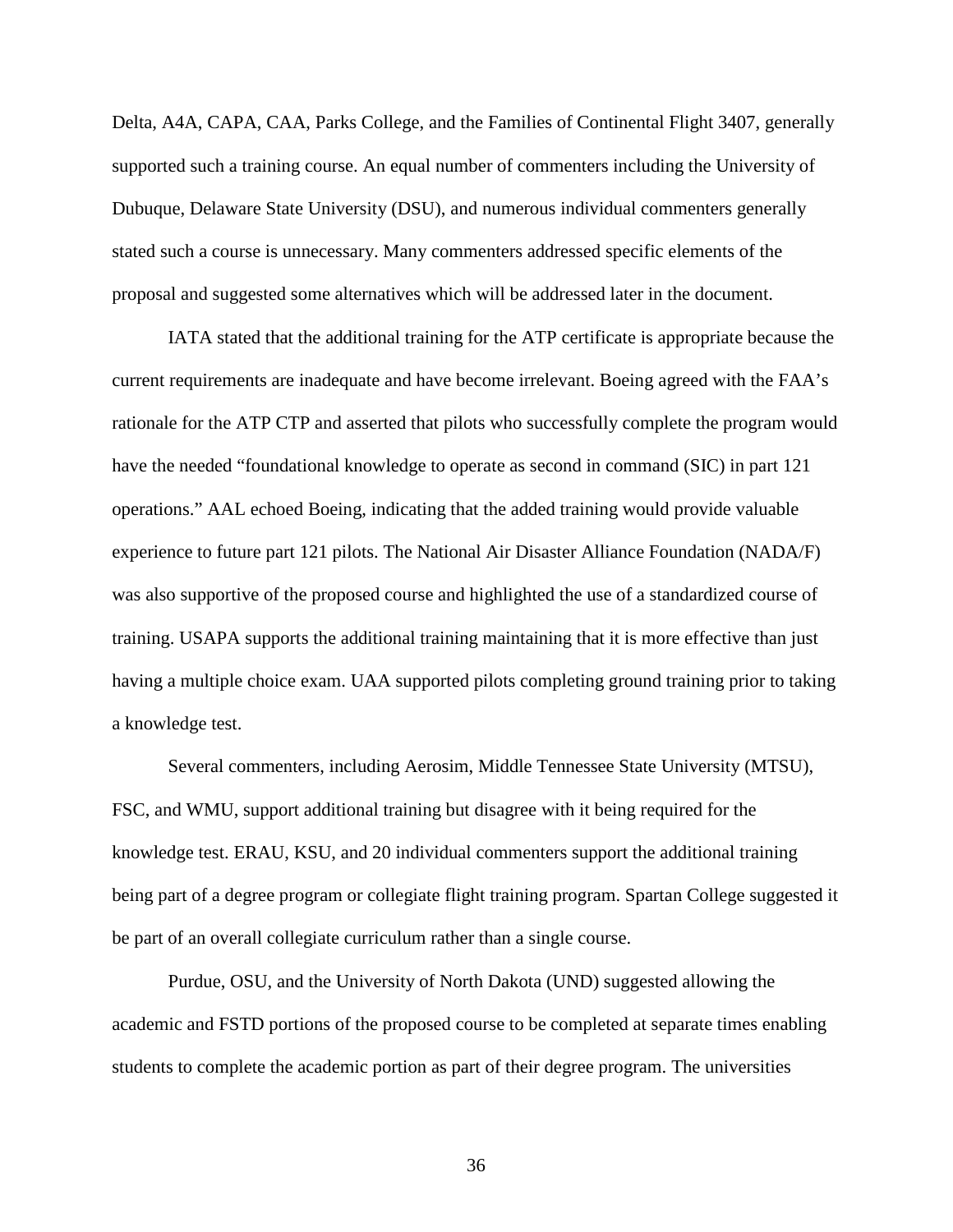added that many of the topics are already covered as part of the degree program and graduates should get credit for the academic portion of the proposed course and therefore only have to complete the FSTD portion at a later time. They also suggested allowing the knowledge test to be completed following the academic portion, which falls more in line with how knowledge areas for other FAA pilot certificates are tested.

ExpressJet supported imbedding the ATP CTP training into an air carrier's initial training program. The Aircraft Owners and Pilots Association (AOPA) equated the ATP CTP to the AJT course the FOQ ARC recommended for pilots entering part 121 service and therefore disagrees that the ATP CTP should apply to all pilots required to have an ATP certificate. AOPA suggested the FAA "reword the AJT requirement so it is required only of individuals employed by part 121 air carriers, prior to flying in revenue service and not as a prerequisite to all ATP certificates."

OSU generally agreed with the academic portion of the course but believed the FSTD portion of the course "represents an overwhelming financial burden" to ATP certificate applicants. Many other individual commenters disagreed with imposing additional training requirements on pilots seeking an ATP certificate, in part due to the additional cost. The General Aviation Manufacturers Association (GAMA) stated an ATP applicant has already gone through ample training and this course would just be an extra cost burden and was unlikely to provide any additional safety benefit. GAMA, however, expressed support for the proposed FSTD portion of the training course, indicating that such training can be "extremely beneficial." NATA believes the course as proposed is too costly. NATA is supportive of modifications to the ATP certification regulations, but indicated the delivery of any new training should be made available through lower cost methods, such as on-line course delivery.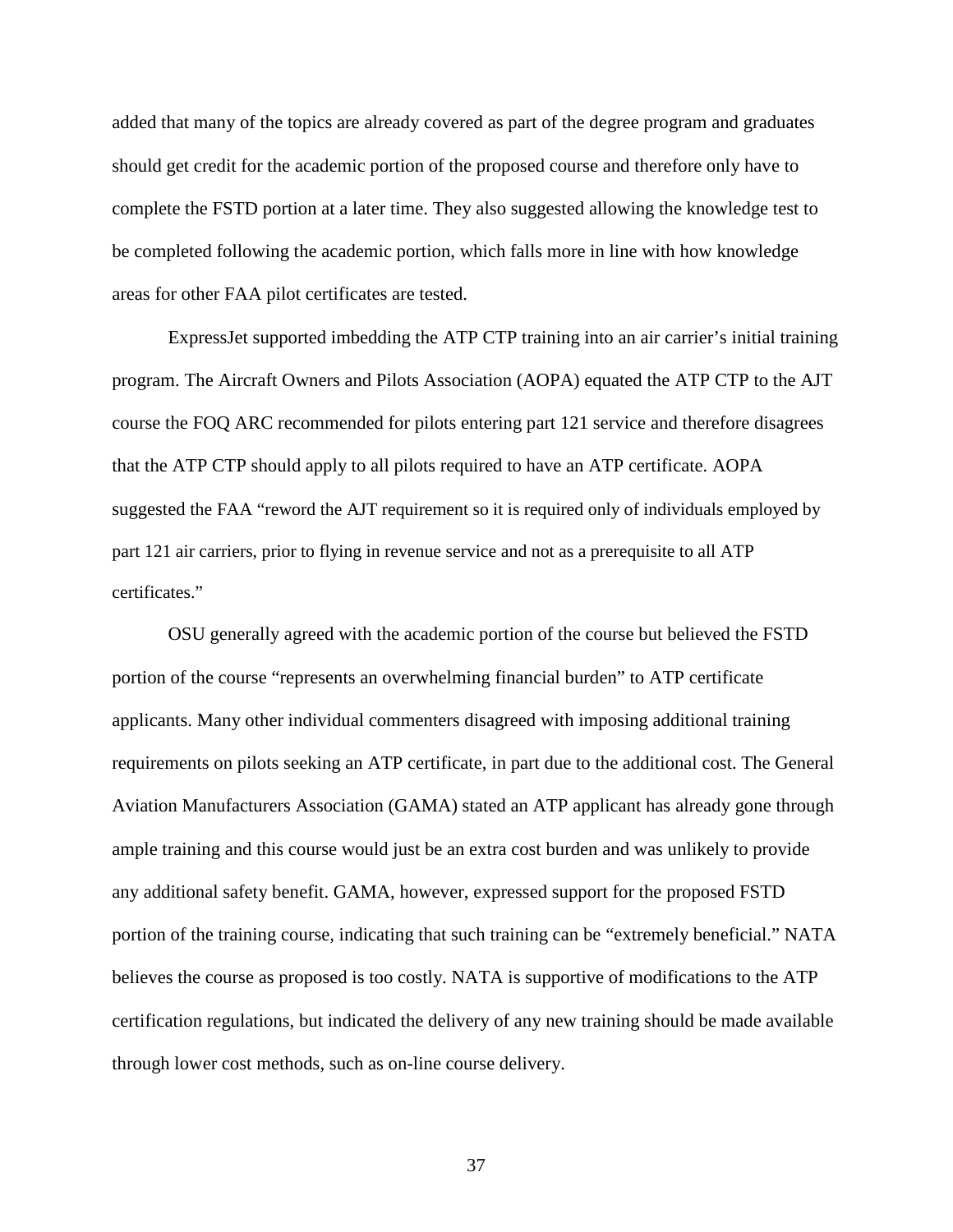Based on the support for additional training expressed by many of the commenters, the FAA has decided to require academic and FSTD training for the ATP certificate multiengine class rating and the ATP certificate when obtained concurrently with an airplane type rating.<sup>[13](#page-37-0)</sup> This training, required at the ATP certification level, will address the gap in knowledge between a commercial pilot certificate and the knowledge a pilot should have prior to entering an air carrier environment. In addition, the FAA has decided that the safest and most effective way to ensure that applicants for an ATP certificate have met the requirements of section 217 of the Act is to establish specific training requirements and evaluate the pilot's understanding of those areas of instruction consistent with the regulatory framework for other pilot certificates.

To the extent that several commenters suggested that the coursework in university aviation degree programs already may satisfy the academic training requirements of the ATP CTP, the FAA does not agree. Many colleges and universities teach ground school for other certificates and ratings as part of their academic curriculum that include a general overview of topics for which the collegiate program has comprehensive standalone courses. For example, despite most collegiate programs having a separate aerodynamics course, this topic remains a component of private pilot ground school and is generally reinforced in a concurrent flight training lab. The aerodynamics training for private pilots generally applies to small, singleengine, piston-powered aircraft—the type of airplane most people initially learn to fly. Similarly, the academic portion of the ATP CTP (essentially ground training for ATP certification) will focus on the aerodynamic principles for large turbine aircraft—the type of aircraft flown in part

 $\overline{a}$ 

<span id="page-37-0"></span><sup>&</sup>lt;sup>13</sup> The FAA notes that a pilot is not required to take the ATP CTP for a type rating added to any other pilot certificate. The requirement only applies to pilots obtaining an ATP certificate concurrently with an airplane type rating. In addition, subsequent airplane type ratings added to an ATP certificate that already has a multiengine class rating would not require taking the ATP CTP.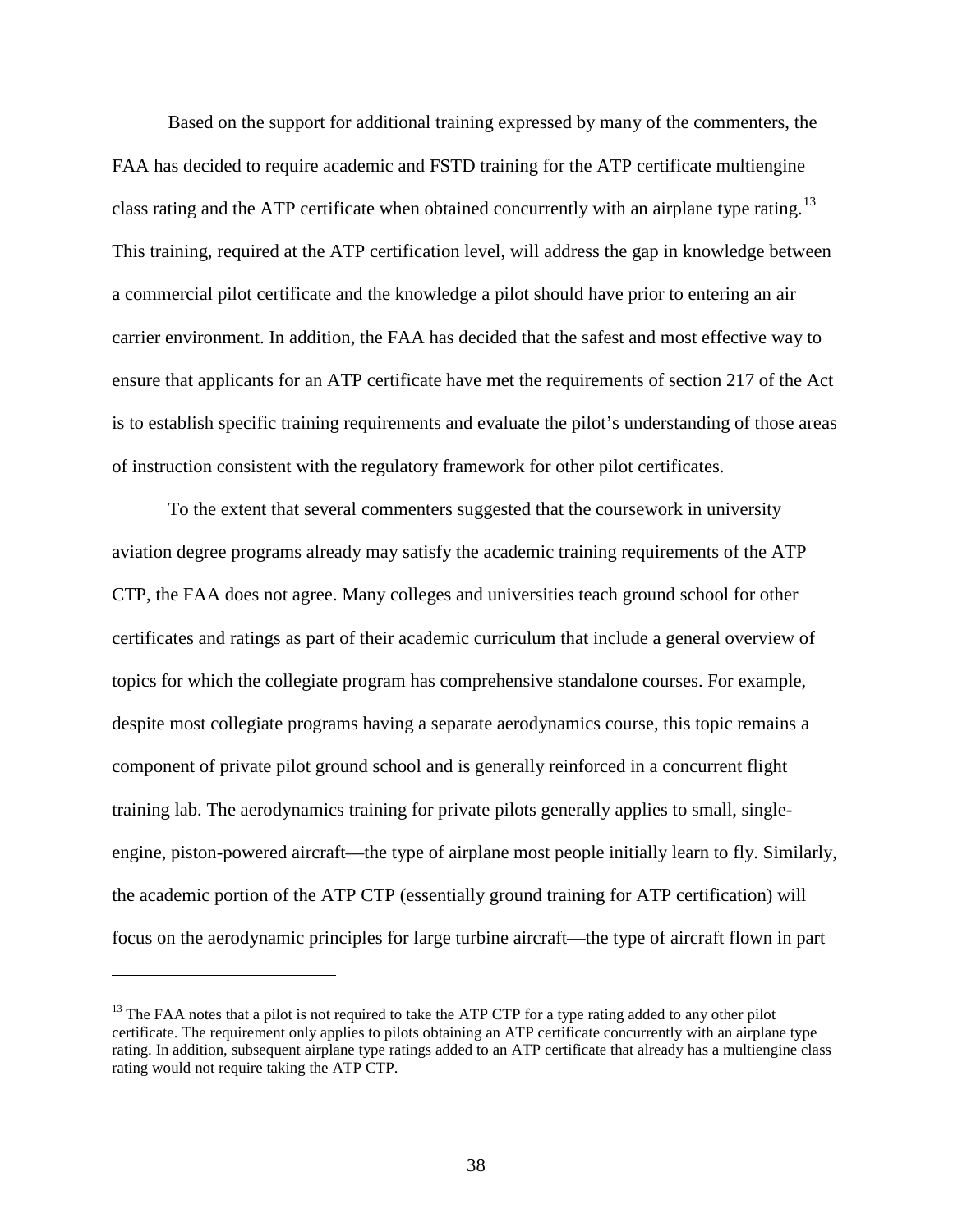121 operations as well as many operations in part 135 and subpart K of part 91. The ATP CTP will then incorporate those concepts learned in the academic portion of the course into practical scenarios during the FSTD training to reinforce the critical concepts of operating at high altitudes and its effects on the airplane and the importance of stall recognition and recovery. The FAA supports colleges and universities with FAA certificated part 141 pilot schools teaching the ATP CTP but as a standalone course, just as they do with ground schools and flight labs for other pilot certificates and ratings.

The FAA also maintains that the academic training requirements cannot be separated from the FSTD training. The FAA has acknowledged the value of structured university aviation degree programs in other parts of this final rule; however, the design of the ATP CTP ensures the knowledge gained in the academic portion of the course is directly applicable to air carrier operations and operating sophisticated, high performance, large, turbine aircraft. The training in the FSTD portion of the course consolidates the academic concepts with scenario-based training, practical applications, demonstrations, and multiengine experience. The course will consolidate many broader topics and focus on its applicability to air carrier-like operations. For many pilots who take the ATP CTP, it will likely be their first exposure to large turbine aircraft and how those aircraft perform at high altitude, how they perform in low energy states, and in adverse weather phenomena, like thunderstorms and icing conditions. Combining the academic training requirements with the FSTD experience is the most effective method to consolidate the learning and deliver the training and experience mandated by the Act.

Additionally, the FAA has determined that students must complete both the academic and FSTD training prior to taking the knowledge test. By separating the academics and flight training, possibly by years since a pilot may wait until he or she is further in a professional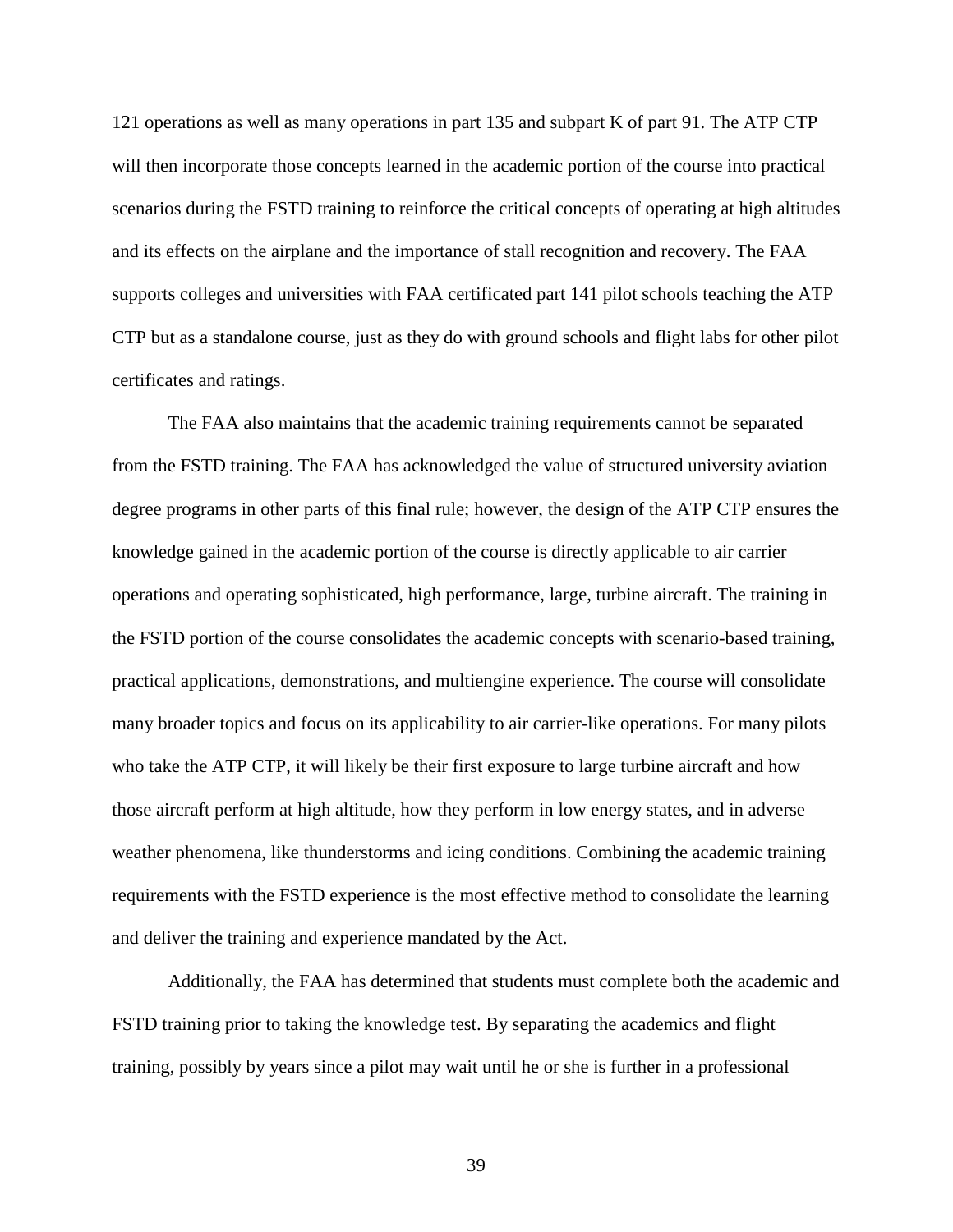career, the learning objectives are less likely to be achieved. In light of that fact, the knowledge test cannot be taken following completion of only the academic portion of the course. The FAA is retaining the requirement that a pilot complete all of the ATP CTP to be eligible to take the knowledge test.

To those commenters that suggested the ATP CTP be incorporated into air carrier initial training because the subjects are already taught or because the training only applies to pilots in part 121 operations, the FAA disagrees. The ATP CTP is the base upon which a pilot must build. The concepts in the course will apply to any pilot who flies a large turbine aircraft regardless of operating rule part and therefore has value to pilots flying outside of part 121. The ATP CTP will cover topics the air carrier is not required to teach. For those general knowledge areas that are currently part of a part 121 initial training program, the FAA has modified subpart N to remove those requirements and reduce ground training for those pilots who have completed the ATP CTP. A pilot in an air carrier training program receives training specific to the air carrier's operation and the specific aircraft that pilot is going to fly. Even if the subjects are offered by an air carrier in initial training, the pilot is focused primarily on learning the company operation and the specific type of aircraft they will fly, not on broader, foundational concepts that the ATP CTP is designed to provide.

The FAA recognizes commenters' concerns regarding the cost of the proposed ATP CTP and considered these costs when establishing the requirements for the course. Section 217 of the Act directed the FAA to modify the requirements for ATP certification to include ensuring that applicants for the ATP certificate have sufficient flight hours in difficult operational conditions "that may be encountered by an air carrier." The FAA sought input from the FOQ ARC on how to define difficult operational conditions and how a pilot can best obtain experience in those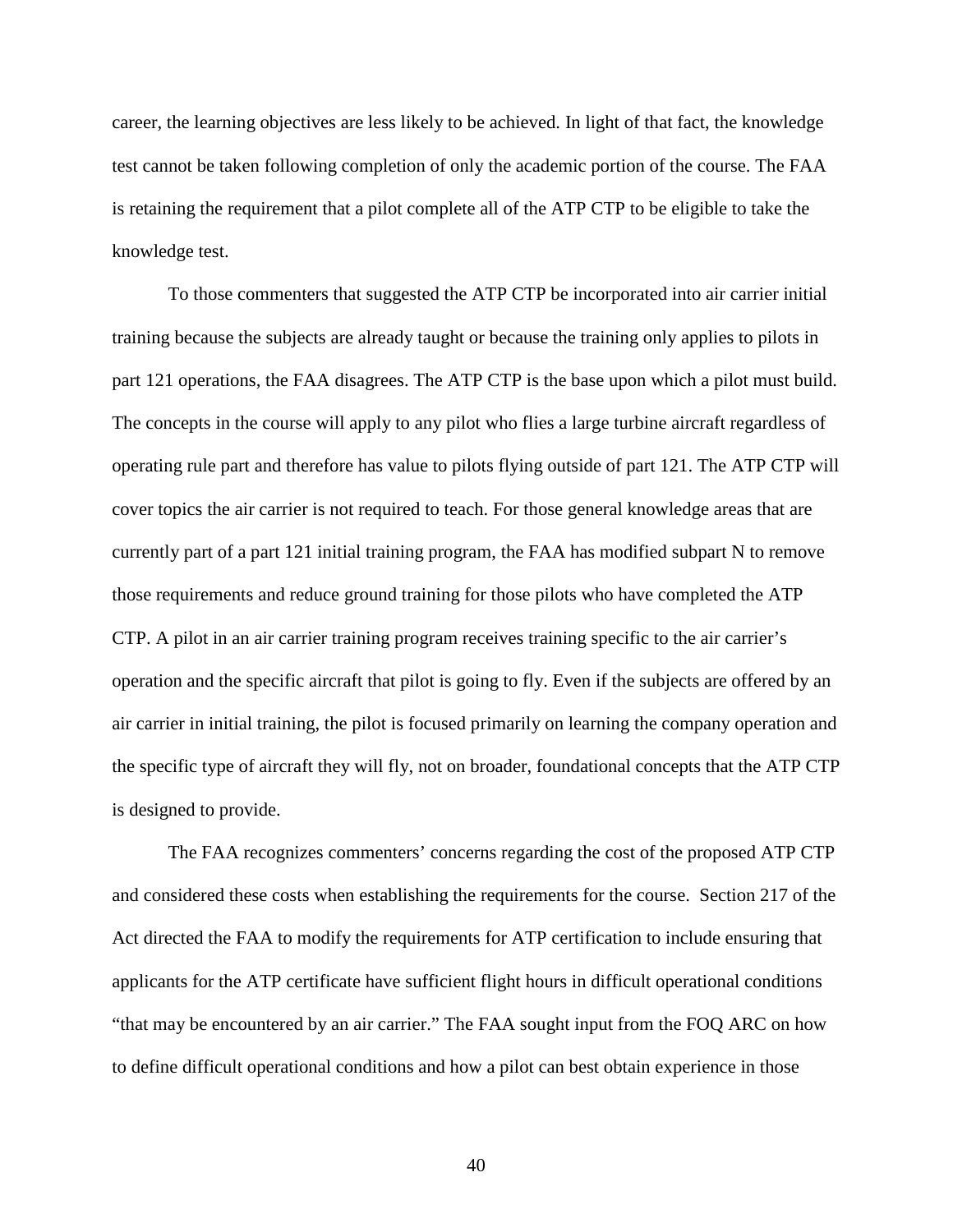conditions. As indicated it its report, the FOQ ARC "extensively discussed the issue of difficult operating conditions and determined that simulator training is an important tool by which to provide flight experience to the pilot for recognition and appropriate response in the difficult environments experienced by air carriers." Because of safety concerns, the FOQ ARC did not recommend that pilots be intentionally placed in these difficult conditions in actual aircraft. The FOQ ARC recommended scenario-based training to address difficult operating conditions including thunderstorms, icing, low visibility, maximum crosswinds for takeoff and landing, and contaminated runways.

Generally, pilots from their earliest training are taught to avoid thunderstorms and icing conditions. Even when flying an airplane approved for flight in icing conditions, a pilot is cautioned to minimize time flying in icing conditions. The FAA will not encourage pilots to seek experience in hazardous conditions for the purpose of meeting the aeronautical experience requirements for the ATP certificate required by the Act. The FAA has long recognized that flight simulators and flight training devices provide a safe flight training environment that can reduce the number of training accidents by allowing training for emergency situations, such as fire, total loss of thrust, and systems failures, that cannot be safely conducted in flight. 61 FR 34508 (July 2, 1996). Therefore, the FAA has determined that many of the difficult operational conditions can be most safely demonstrated to students through simulation. Simulation will be discussed in greater detail later in this section.

Although the Act permitted the FAA to consider operational experience as a means of ensuring that a pilot has received adequate flight hours in conditions such as adverse weather, high altitude operations, and an air carrier operational environment, the FAA has determined that it is not appropriate to encourage pilots to seek such conditions in an aircraft. In addition it would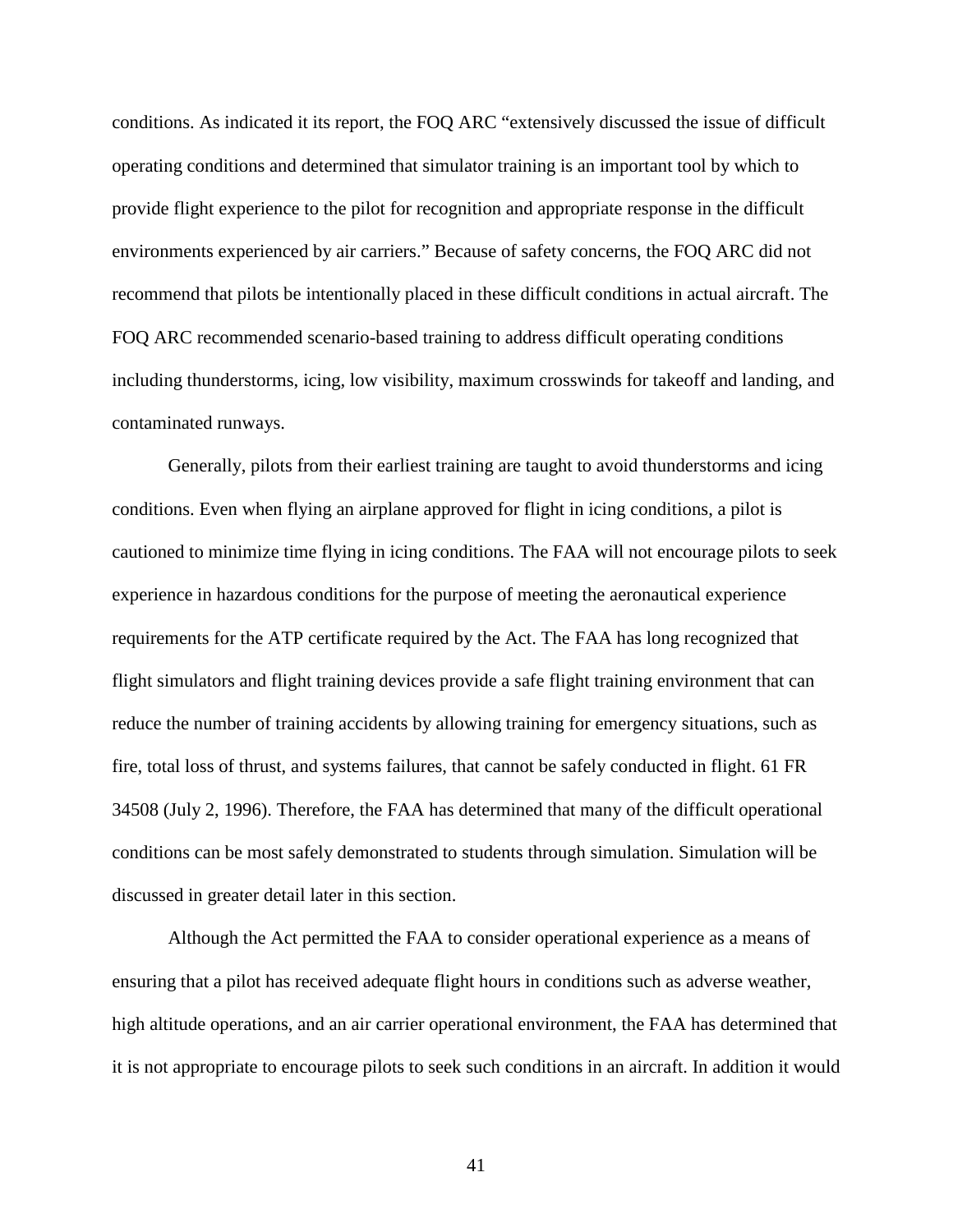be difficult to validate experience in those conditions. Moreover, it would be difficult for pilots to obtain experience in the complex aircraft that would be required to replicate an air carrier operational environment.

Therefore, the FAA has determined that academic and FSTD training, followed by an evaluation through a revised knowledge test that includes the content of the course and subsequent completion of a practical test will meet the requirements of the Act and provide valuable training for the ATP certificate.

### *2. Training Providers*

Due to the FSTD requirement in the ATP CTP, the FAA proposed that the course be conducted only by the following certificate holders who are approved to sponsor an FSTD under 14 CFR part 60: a part 141 pilot school, a part 142 training center, or a part 119 certificate holder authorized to conduct operations under parts 121 or 135.

AOPA was concerned that the FAA "did not consider the negative impact on independent part 61 flight schools, other training providers who conduct ATP certification training or [designated pilot examiners] who currently conduct ATP certificate testing." NAFI commented the proposal completely excludes "the very broad base of part 61 training providers who have traditionally helped maintain training capacity." NAFI further stated that part 61 instructors provide a significant amount of training toward professional pilot careers and to eliminate these instructors may reduce overall training capacity and result in a negative economic impact on these training providers. ALPA recommends the proposed "authorized training provider" be clearly defined in the regulations to assure the highest standards and quality of training for ATP applicants. NATA disagreed with part 135 operators being eligible to offer the ATP CTP stating it is impractical for part 135 operators because the required FSTDs are too expensive to acquire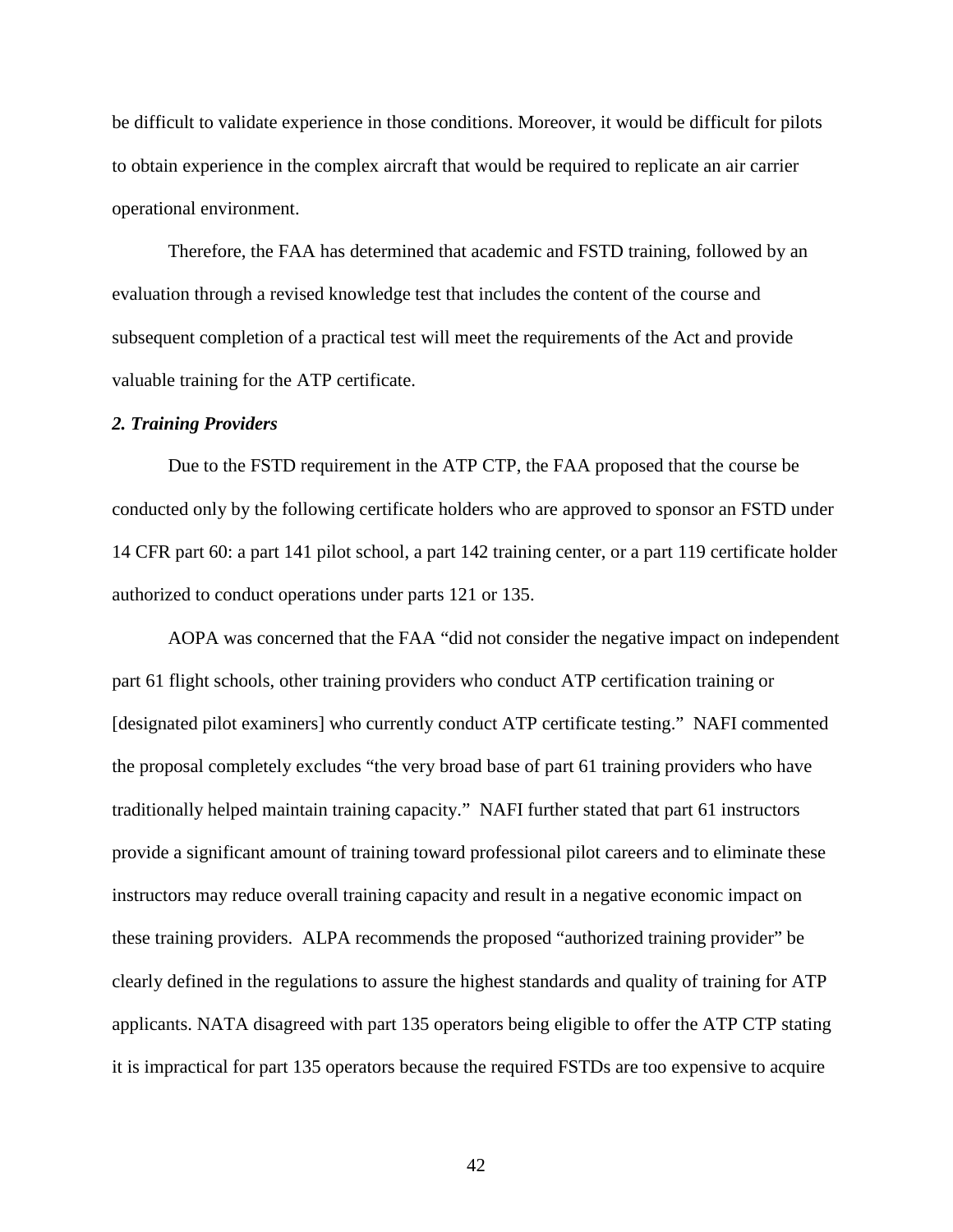and the training must be outsourced. In addition, NATA stated the proposed requirements are a disincentive for part 135 pilots to get an ATP certificate because the proposed training requirements are not all relevant to operations outside of 14 CFR part 121.

The FAA acknowledges that, as a practical matter, pilots preparing for the ATP practical test have sought flight training from certified flight instructors even without explicit regulatory training requirements. Although such training may have covered ground training on the aeronautical knowledge areas in §61.155, pilots primarily sought flight training in the specific type of aircraft in which they planned to take the ATP practical test. Although fewer pilots may choose to pursue an ATP certificate with a multiengine class rating as a result of the new training requirements, the pilots who seek an ATP certificate outside of an air carrier will continue to seek flight training from certified flight instructors as preparation for the practical test. Additionally, the practical test in many cases will still be given by designated pilot examiners who currently evaluate ATP applicants.

The specified training providers for the ATP CTP were chiefly determined by two factors: (1) the ability to sponsor an FSTD as set forth in 14 CFR part 60; and (2) the structure, systems, and management personnel required to develop, implement and maintain the FAA approved training program. This structure does not typically exist and is not required in part 61 training.

The FAA disagrees with those commenters who suggested part 135 certificate holders should not be eligible to provide this course. Part 135 operators are eligible to sponsor a simulator per the regulations and have approved designated examiners who are authorized to conduct proficiency checks that result in ATP certification. A part 135 certificate holder may choose not to provide the course because its pilots do not require ATP certificates or because it is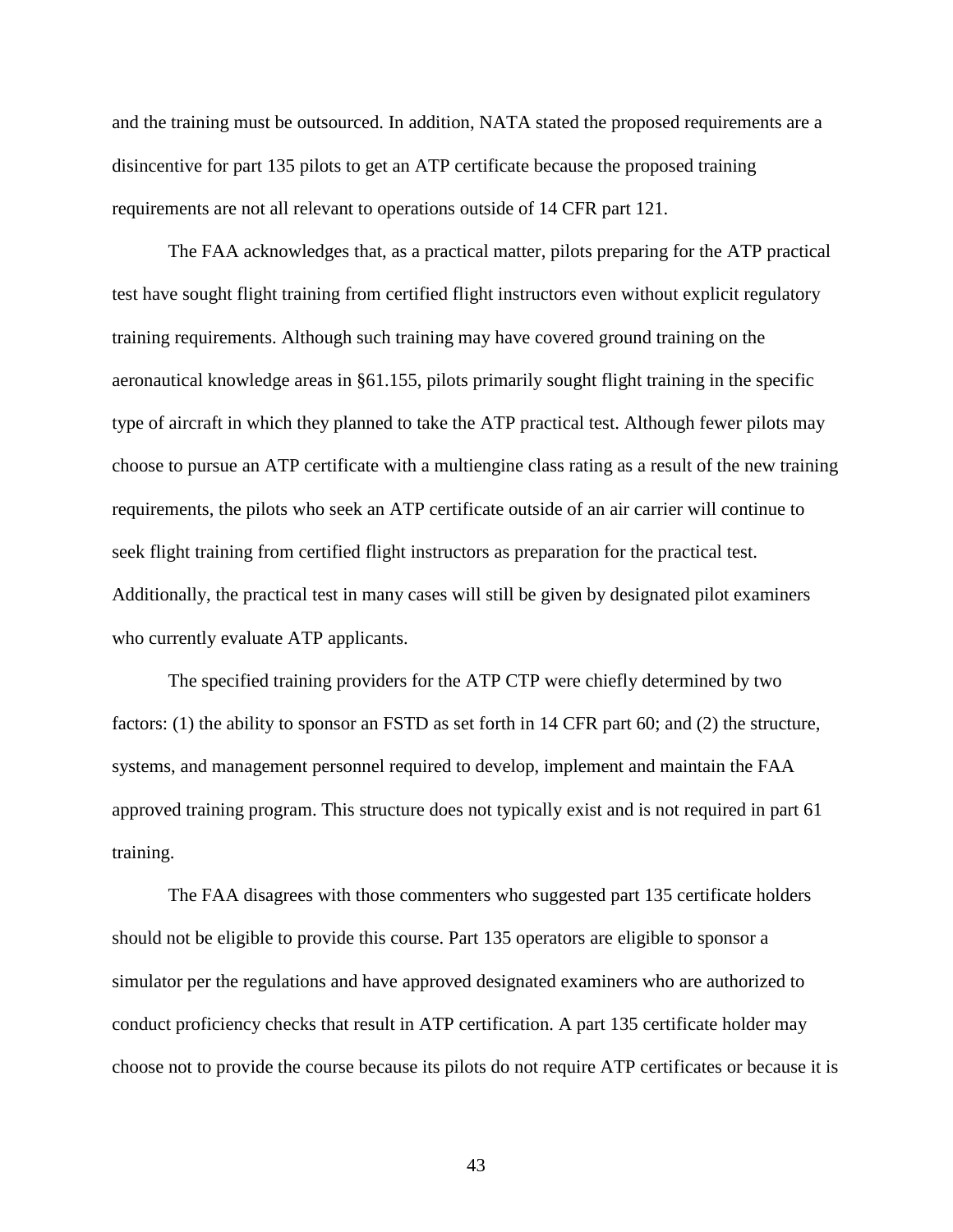cost prohibitive to provide to those pilots that do require ATP certificates, but that is not a regulatory decision.

The FAA has determined authorized training providers for the ATP CTP will be limited to certificate holders conducting operations under parts 121 or 135, and pilot schools and training centers certificated under parts 141 or 142, respectively. Each of these certificate holders have defined management structures, FAA approved training programs, and pilot training record retention requirements. Further, each ATP CTP submitted for approval will be reviewed by FAA Headquarters to ensure standardization. The FAA has modified the regulations for parts 121, 135, and 141 to permit those certificate holders to provide the training. Specifically, the FAA has: (1) added the ATP CTP to the list of pilot school ratings in §141.11 and to the list of special preparation courses in appendix K of part 141; and (2) established new §§121.410 and 135.336 to permit part 121 and part 135 certificate holders to obtain approval to provide the ATP CTP. The applicability provision in part 142 permits those training centers to provide training required by 14 CFR part 61.

### *3. Instructor Requirements*

In the NPRM, the FAA proposed that instructors for the ATP CTP must meet the following requirements:

- (1) hold an ATP certificate with an airplane category multiengine class rating;
- (2) have two years' experience in operations that require an ATP certificate to serve as PIC; and
- (3) for those instructors that will provide training in an FSTD, have an appropriate aircraft type rating which the FSTD represents or have received training in the aircraft type from the certificate holder on those maneuvers they will teach.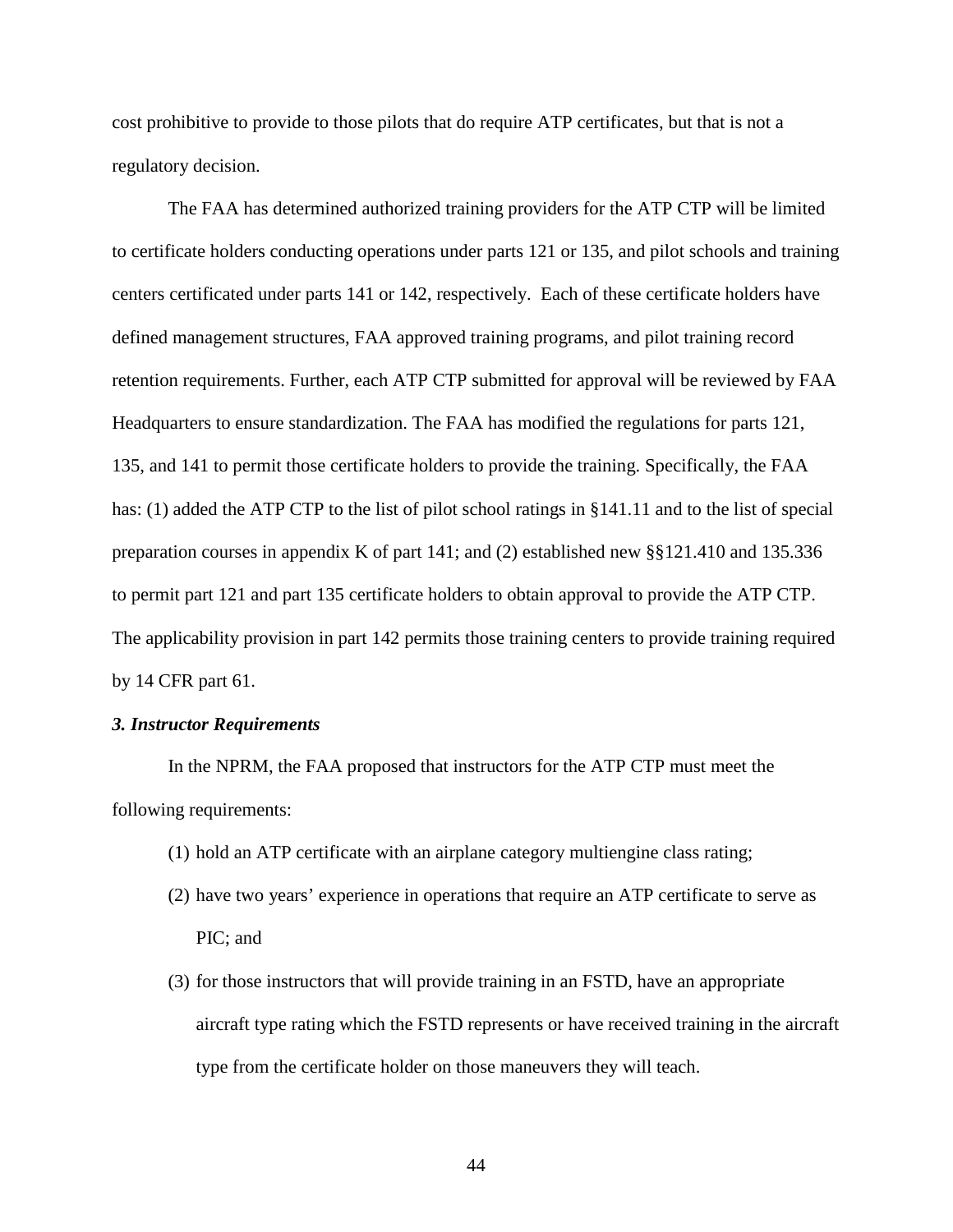As set forth in the NPRM, the instructors would also meet the individual requirements associated with the applicable part under which they provide the ATP CTP (unless specifically excepted in the proposed regulatory text) to ensure the quality of instruction.

Northern Michigan College supported the proposed instructor requirements and stated an ATP training course taught by qualified training providers should provide higher quality course content than that provided by a local flight instructor, thereby increasing the chance for improved flight safety." CAE stated the instructor must have the necessary qualifications and experience requirements to teach the ATP CTP. KSU stated the academic training requirements should be administered by a qualified instructor as part of a collegiate flight education program.

AOPA, UAA, and several individual commenters disagreed with stipulating instructor qualification requirements for the ATP CTP. Boeing recommended removing the two-year experience requirement from the ATP CTP for instructors under 14 CFR parts 121, 135, and 142, and devising an equitable solution for instructors under part 141 to gain line operational experience in order to instruct. Utah Valley University concurred with the requirement for instructors to hold an ATP certificate but was unsupportive of the air carrier experience requirement because very few highly qualified instructor pilots would be interested in lowpaying educational positions.

NAFI raised concerns over the apparent prohibition of subject matter experts (SMEs) from teaching in the course, stating "such a limitation could force the hiring of less knowledgeable instructors who have met the requirements for instruction based solely upon the acquisition of Part 121 experience, and not on individual qualifications."

In the development of the final rule's instructor requirements, the FAA analyzed the existing training requirements for instructors in each rule part authorized to teach the ATP CTP.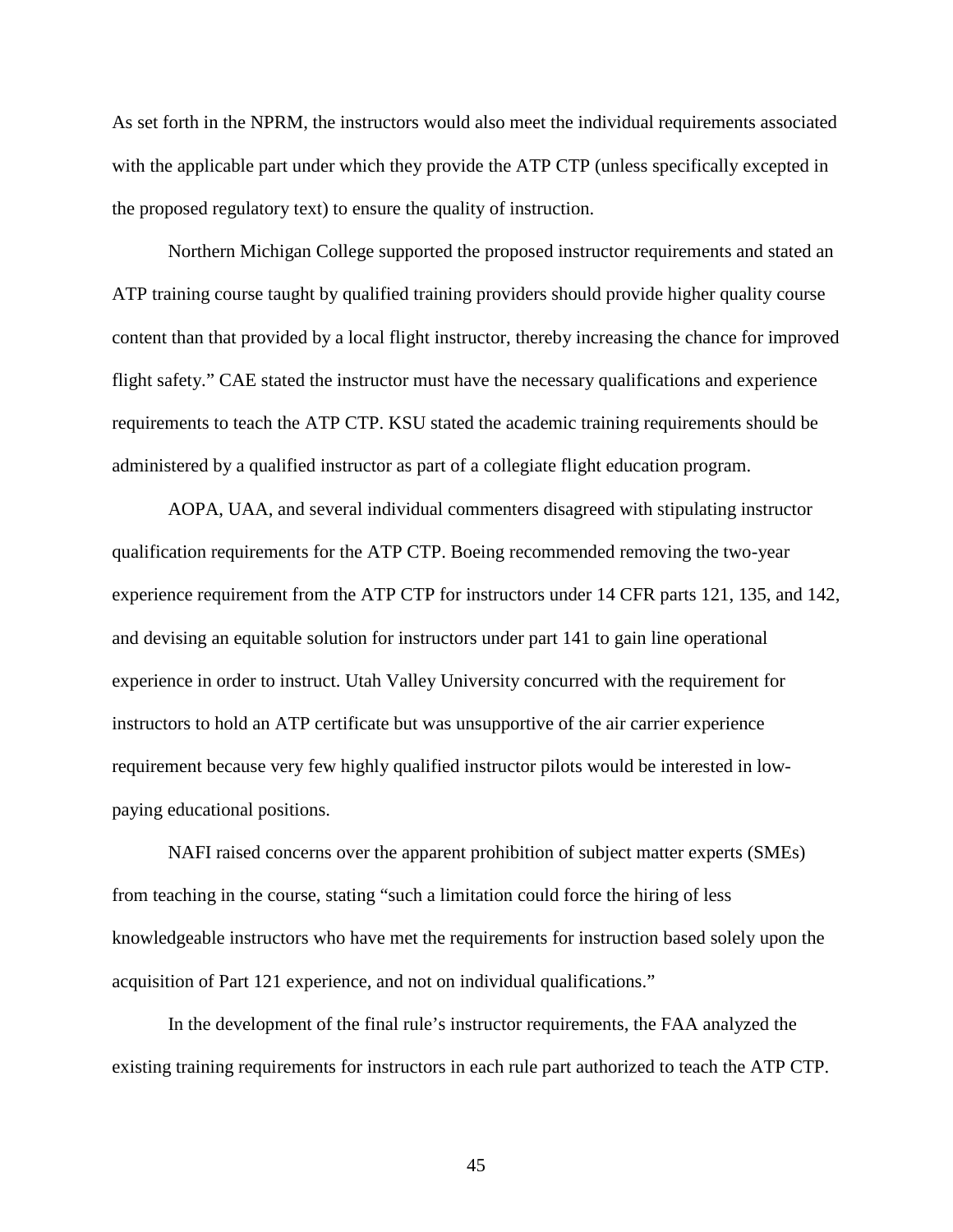Whereas each rule part's instructor requirements are designed to meet the needs of the specific part (e.g. airman certification for part 141, simulator instruction for part 142, and air carrier operations for parts 121 and 135), none sufficiently cover all the competencies necessary to deliver the ATP CTP as designed.

Based on this regulatory review and the public comments, the FAA has assembled a specific set of instructor requirements designed to ensure the ATP CTP instructor: (1) understands fundamental principles of instruction; (2) has the requisite experience to deliver the training topics with sufficient context to air carrier operations; and (3) if teaching in an FSTD, receives training on the limitations of simulation in order to mitigate the possibility of negative learning. Specifically, the FAA created new §§121.410, 135.336, and 142.54 and modified §141.33 to standardize the instructor requirements for the ATP CTP.

### a. Operational Experience

The FAA has determined only instructors with air carrier experience may teach the course because only pilots with experience in part 121, and PIC experience in parts 135 and 91, subpart K—as defined by  $\S 135.243(a)(1)$  and  $\S 91.1053(a)(2)(i)$ —can effectively link the academic content of the course to the practical application of that knowledge in an air carrier environment. The concept and structure of the ATP CTP focuses on delivering the academic subjects and applying that knowledge in an FSTD through scenario-based training emphasizing how each subject area specifically relates to large turbine airplanes and air carrier operations.

In order to clarify the position on the operational experience requirement, the FAA proposed that instructors have at least two years of experience as a pilot in command in operations under §91.1053(a)(2)(i) or §135.243(a)(1), or in any operation conducted under 14 CFR part 121. Whereas the experience in part 121 operations is directly applicable, the FAA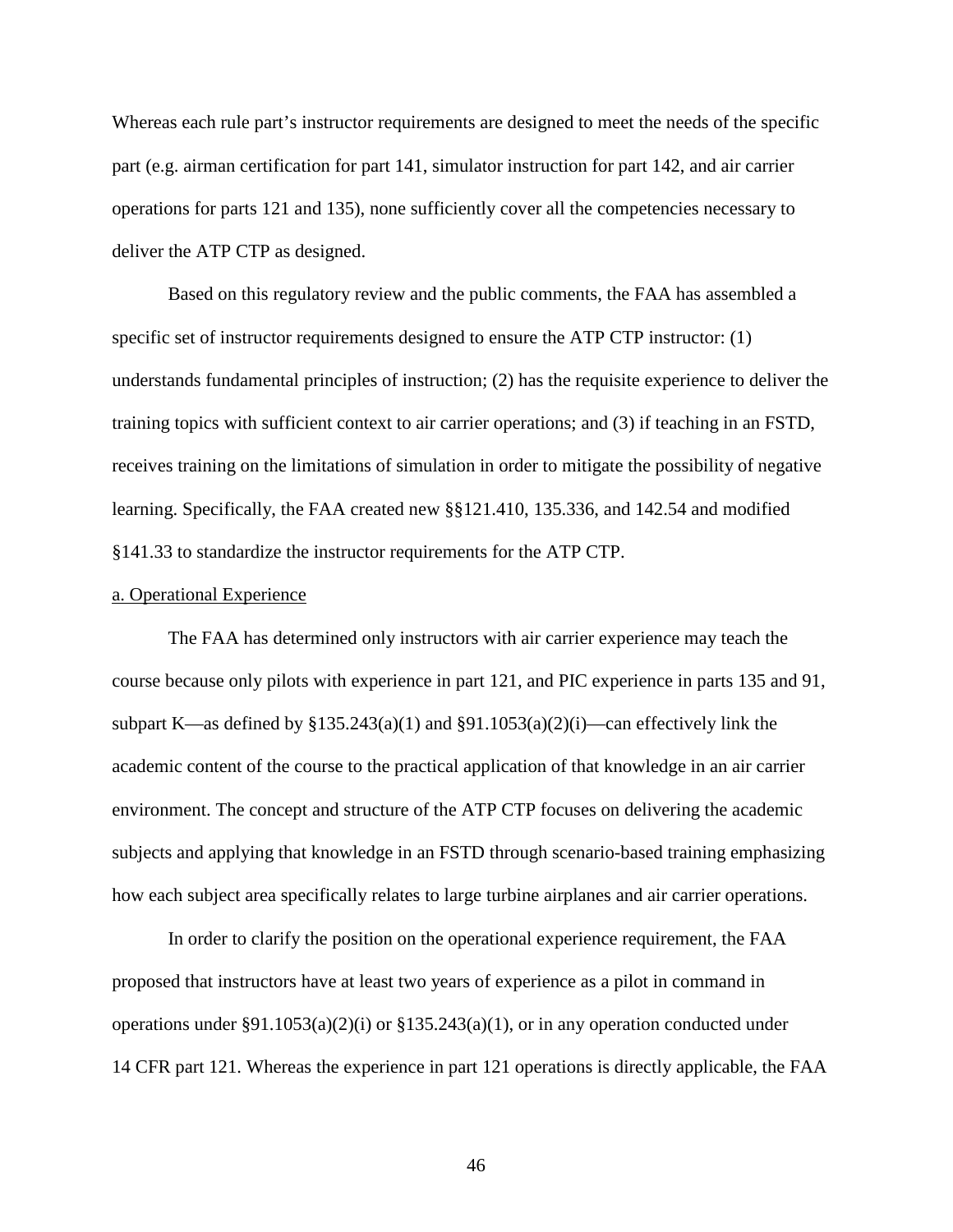chose these particular operations in subpart K of part 91 and part 135 because they are air carrier-like operations that require the PIC to hold an ATP certificate. The ability to fly at the ATP certificate level and have demonstrated this proficiency during evaluation is an important regulatory differentiation. Specifically, these pilots will have gained experience as a PIC of a turbojet airplane or an aircraft with seating of 10 or more in operations very closely aligned to part 121 operations.

In addition, requiring air carrier operational experience is consistent with existing instructor requirements. Part 142 training centers are not air carriers, but those part 142 instructors who provide air carrier training must meet operational experience requirements for part 121 and part 135 instructors. The operational experience is necessary to ensure that each subject area specifically relates to transport aircraft and air carrier operations. For that reason, having an instructor with air carrier experience is critical. Further, the FAA believes there are a sufficient number of instructors with the required experience available, many of whom are already employed at likely ATP CTP providers. For example, air carriers that conduct their own training often use their own line pilots for the FSTD training. The FAA recognizes ATP CTP instructors with the requisite experience may require higher pay in comparison to current part 141 instructors and even some part 142 instructors. As a result, the FAA has accounted for a higher hourly wage in its economic analysis of the costs associated with the course.

The FAA also recognizes due to many factors, including air carriers that have terminated operations, employment records to verify air carrier experience may not always be available. The FAA has developed guidance in AC 61-138, Airline Transport Pilot Certification Training Program, which provides a method for a pilot to attest to previous experience.

## b. Instructor Training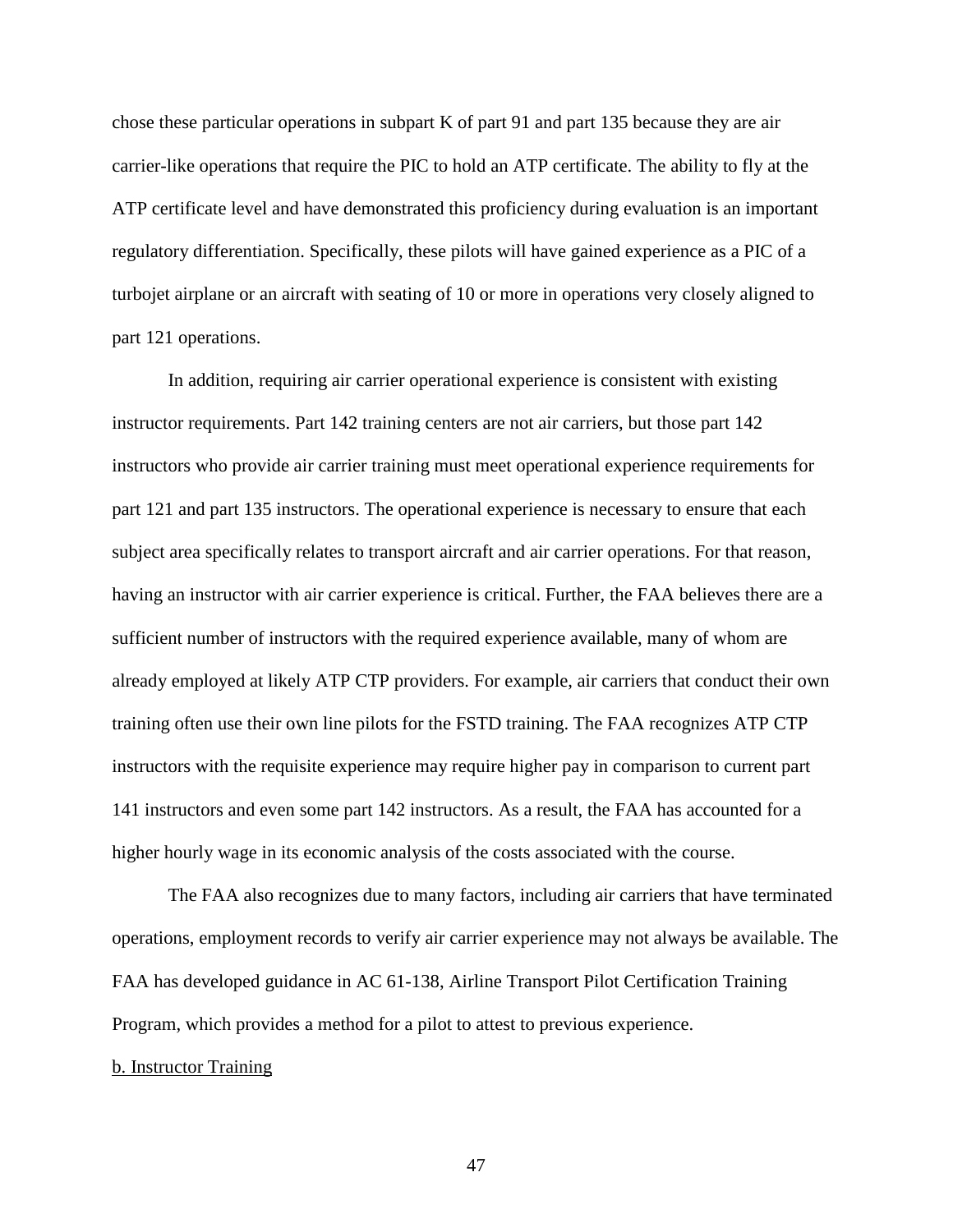As part of this final rule, each instructor who provides training for the ATP CTP must receive initial training in the following topics:

- The fundamental principles of the learning process;
- Elements of effective teaching, instruction methods, and techniques;
- Instructor duties, privileges, responsibilities, and limitations;
- Training policies and procedures; and
- Evaluation.

The FAA recognizes that some of these training requirements may be duplicative for holders of a flight instructor certificate that has not expired as well as instructors already qualified under certain rule parts. For example, the fundamentals of instruction are trained and evaluated as part of the practical test standards for receiving a flight instructor certificate under part 61 and as part of the training for instructors under part 142. The fundamentals of instruction are reemphasized for an active flight instructor or through instructor refresher courses and annual training center evaluator/instructor training. As such, with sufficient documentation, the FAA does not believe pilots with current flight instructor certificates or currently qualified part 142 training center personnel need to repeat such training. This accommodation is reflected in the final regulatory text.

With regard to FSTD training the FAA believes well-trained instructors are the best means of ensuring that pilots are receiving effective training through simulation. There are two necessary components for ATP CTP instructors: (1) training on the use and limitations of simulation; and (2) training on the tasks and maneuvers required in the ATP CTP. With the exception of part 142, no rule part specifically requires this training as a prerequisite to instructing in a simulator. These requirements are especially critical for the delivery of stall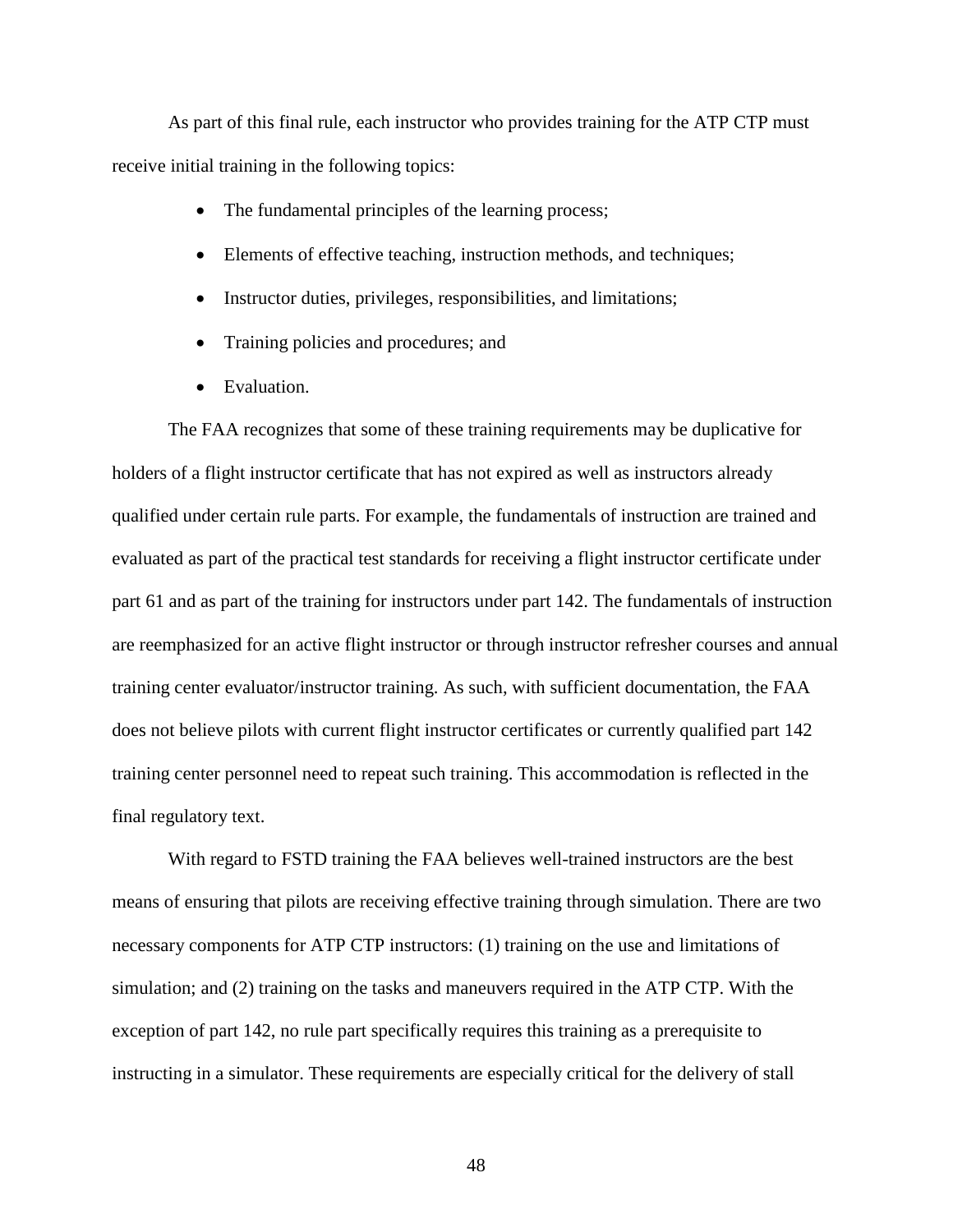training, upset prevention and recovery training, and operations in icing conditions where the risk for negative learning is high.

The final rule ensures that instructors receive initial and recurrent training on the following topics:<sup>[14](#page-48-0)</sup>

- Proper operation of flight simulator and flight training device controls and systems;
- Proper operation of environmental and fault panels;
- Data and motion limitations of simulation;
- Minimum equipment requirements for each curriculum; and
- The tasks and maneuvers that will be demonstrated in the FSTD.

The specific training requirements have been added to §141.33 for those instructors who will provide FSTD training for the ATP CTP. In addition, because part 121 and part 135 instructor requirements for simulator operations and limitations are specific to air carrier training conducted under those parts, the FAA has added this requirement to new §§121.410 and 135.336 to ensure that the training across rule parts is consistent with the objectives and requirements of the ATP CTP.

### c. Type Rating

 $\overline{a}$ 

The NPRM also proposed the FSTD instructor must either have an appropriate aircraft type rating which the FSTD represents or have received training in the maneuvers they will teach. As noted above, several commenters expressed concern over the potential for negative

<span id="page-48-0"></span> $<sup>14</sup>$  The FAA notes that any instructor providing training in an FSTD should receive training on the topics listed.</sup> Making such a regulatory adjustment, however, would be outside of the scope of this rulemaking.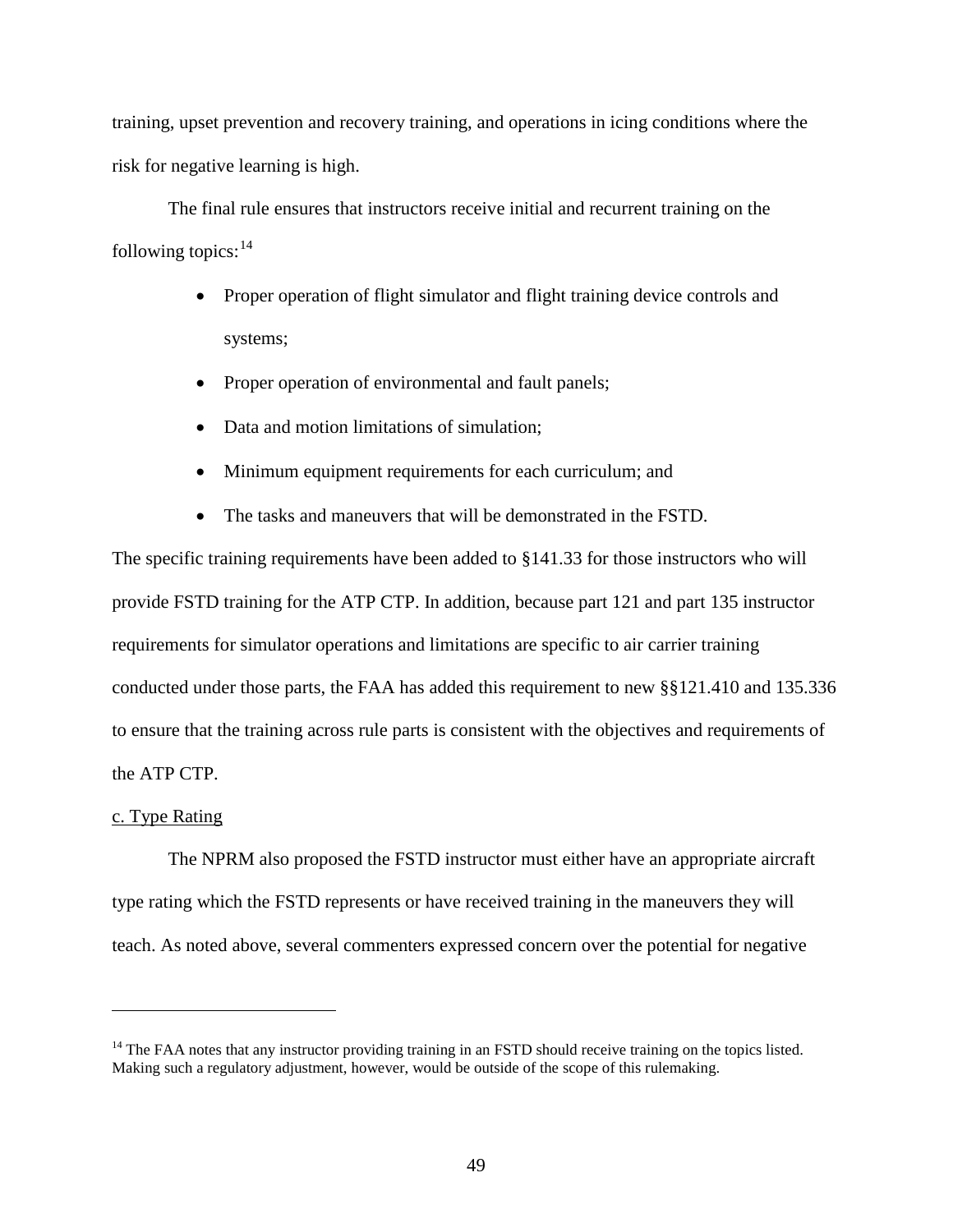learning during the FSTD portion of the ATP CTP. As a result the FAA has determined that instructors for the ATP CTP must have a type rating in the airplane that is replicated by the FSTD and receive training on the maneuvers they will teach. Requiring a type rating of instructors is consistent with current regulations for existing air carriers. For the purposes of the ATP CTP, the type rating requirement has been added to new §§121.410, 135.336, and 142.54. The requirement for a type rating was not included in part 141 regulatory text because those instructors must already hold a type rating on their pilot certificate in order to conduct training in a type specific aircraft or FSTD.

# d. Subject Matter Experts

The FAA has clarified its position on SMEs delivering academic training in the ATP CTP. As identified by commenters, the ATP CTP contains academic subjects for which SMEs might be appropriate. The FAA sees benefit in a SME delivering a specialized subject such as meteorology, human factors, or flight dispatch. Because the subjects focus on applying knowledge to an air carrier environment, the FAA will allow SMEs to deliver content in the ATP CTP while requiring an instructor with the required air carrier operational experience be present to ensure that the material presented is applied to air carrier operations. The FAA has determined these concepts can only be properly conveyed through an instructor with practical operational experience to meet the objectives of the course.

#### *4. Training Topics and Hours*

# a. Academic Topics and Hours

The proposed ATP CTP incorporated most of the academic and FSTD competencies identified by the FOQ ARC and also addressed in part numerous NTSB safety recommendations. The proposed program hours for the ATP CTP were based on an assessment of the quantity and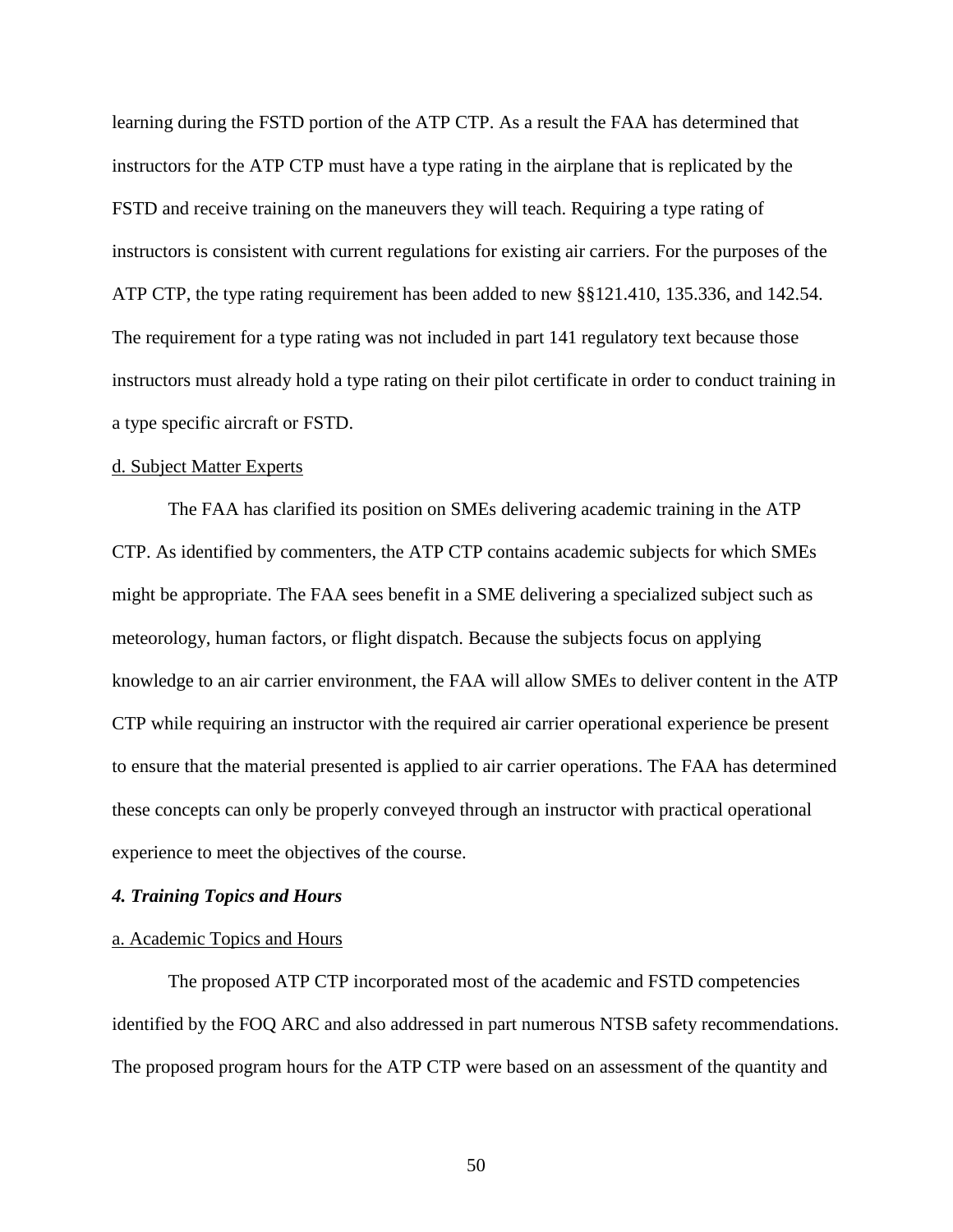complexity of the subject matter. In the NPRM, the FAA was prescriptive for 20 of the 24 proposed academic hours, leaving some discretion to the training providers to determine what subject areas needed additional time. The FAA believed 24 hours of academic training was the minimum amount of time necessary to cover the material and be effective. The FAA further described the academic content in a draft AC that was posted to the docket.

The FAA received more than 80 comments regarding the training topics and training hours for the ATP CTP. Commenters including ALPA, Boeing, and Rocky Mountain College were generally supportive of the topics proposed in the academic portion of the ATP CTP.

Commenters such as A4A, Delta, NTSB, and IATA offered additional academic training topics for the ATP CTP such as human factors, fatigue, error trapping, United States Standard for Terminal Instrument Procedures (TERPS), air law, mentoring, leadership, professional development, decision making, dispatch and flight following. Additional commenters, including NAFI, recommended using the topics presented in the FOQ ARC report. A4A, FedEx Corporation (FedEx), and Parks College recommended additional training hours to teach the material, with total hours ranging between 30 and 50 hours. IATA commented that there should not be a specified number of hours for the ATP CTP, but rather a curriculum should be established and approved by the FAA based on the concept of demonstrated competency for course completion. An individual commenter stated the FAA had not accounted for pre-brief and post-brief time that is generally part of FSTD training.

The FAA concurs with major commenters that additional topics should be added and the training time should increase. Based on the specific topic areas proposed by commenters and the new accident analysis the FAA completed, the FAA reassessed the entire course and expanded the academic portion of the ATP CTP to emphasize certain areas proposed in the NPRM. In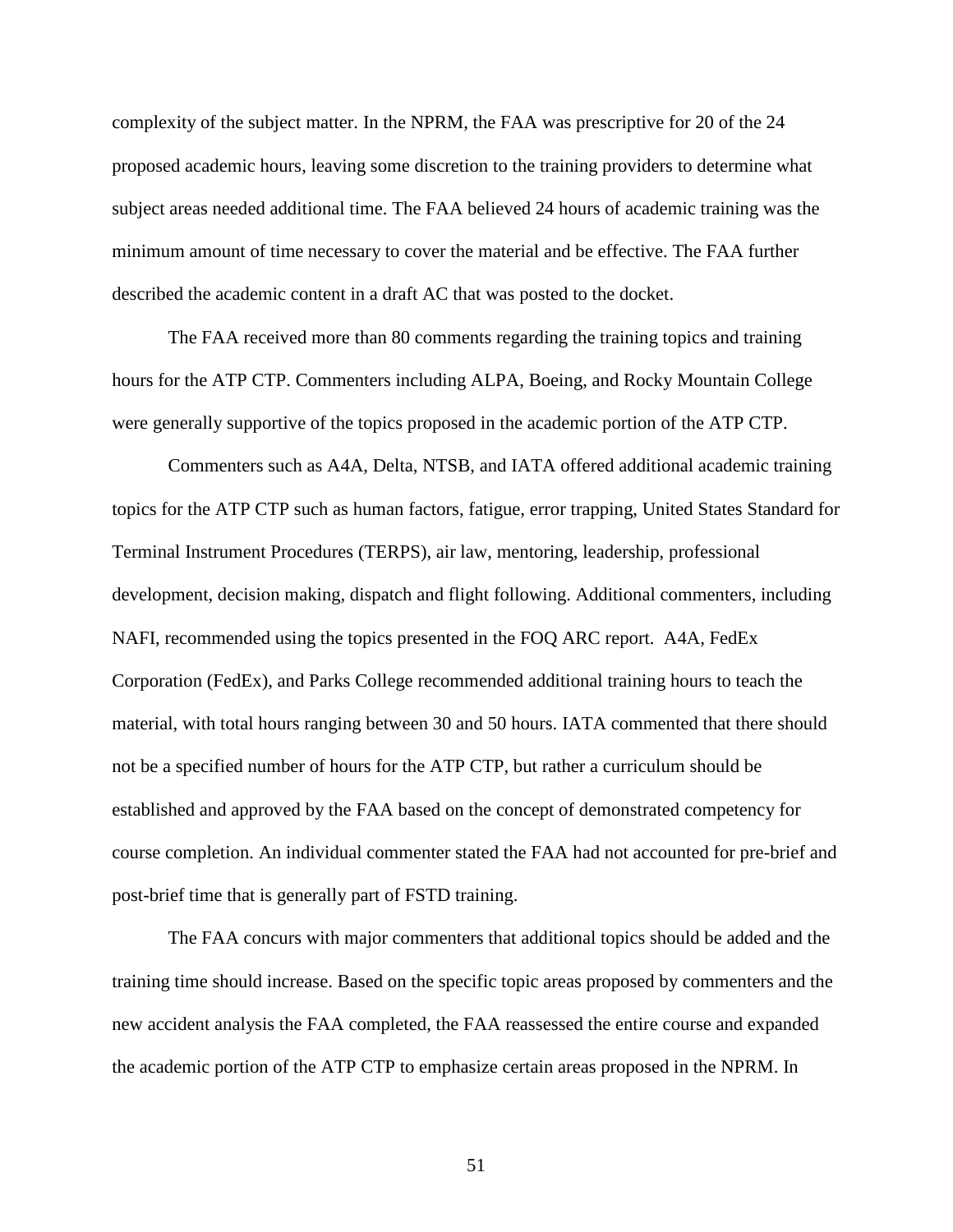particular, the FAA has expanded training on leadership, professional development, CRM, and safety culture. Section §61.156 requires six hours of training on these topics. Enhancing these training topics in the ATP CTP supports the objectives of Section 206 of the Act by raising the baseline knowledge level of new-hire pilots on these topics; however these provisions do not fully meet the intent of the statute. This will be addressed in the Flight Crewmember Mentoring Leadership, and Professional Development rulemaking project.

Additionally, some subjects, including checklist and MEL/CDL usage and weight and balance, were moved from the FTD portion of the course to the academic portion. The FAA determined these subjects could be taught effectively in the academic portion of the course using alternative devices, if appropriate, that do not require approval under part 60. The expansion of training topics and focus on particular topic areas will remove the 4 hours of discretion to training providers allotted in the NPRM and will increase the total minimum academic program hours from 24 to 30.

As noted by one commenter, the FAA did not account for briefing and debriefing time for FSTD training sessions; a typical component of flight training. The FAA agrees that briefing and debriefing are an important part of flight training because it allows for an explanation of the learning objectives for the training session and the opportunity for the instructor to reinforce the academic topic areas prior to the session and following the training event. As such, the FAA has decided to emphasize briefing and debriefing time before and after each FSTD period in the 61- ATP advisory circular. This additional briefing time (3 hours) will provide a review of the training topics before each FSTD period and tie them directly to the academic portion of the course. Briefing time before and after a flight is not normally a prescriptive time accounted for in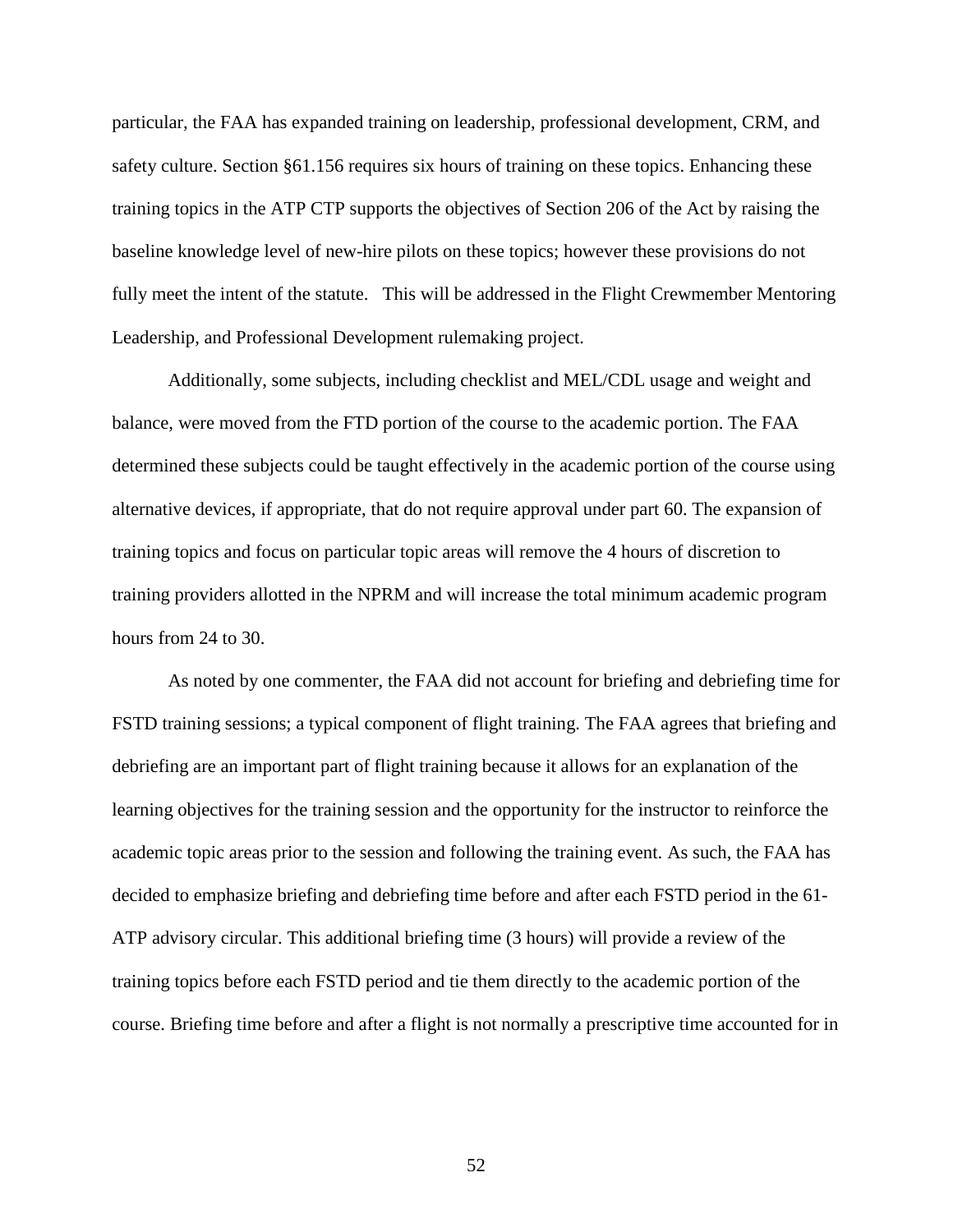the regulations. As such, the FAA has not incorporated this time into the programmatic hours for the ATP CTP in §61.156; however, the time is accounted for in the economic analysis.

To the extent that commenters recommended that the ATP CTP be competency-based rather than have specific hour requirements, such an approach is not appropriate given the objectives of the ATP CTP. The FAA is very aware of competency-based training and is clearly supportive of its concepts in air carrier training by allowing advanced qualification programs (AQP), which use air carrier-specific data to establish and revise curricula. Training for certification, however, is traditionally and necessarily more prescriptive and based on program hours. Competency-based programs are most effective when the pilot is continually trained and evaluated within the same training program over the course of multiple years like at an air carrier. A pilot typically spends weeks in an air carrier initial training program receiving multiple evaluations prior to the qualification event. Once qualified, the pilot's performance is measured by multiple data sources including line operations. An air carrier's training programs and even its hiring practices can be altered to adjust to inadequacies of its training programs whereas part 61 certification is typically a one-time evaluation of the pilot's skills during a practical test. As such, standardized training requirements are necessary to achieve the level of safety desired. Further, since the training program could be provided across four different rule parts by different certificated air agencies and operators, a structured and approved curriculum combined with mandatory program hours will allow for the consistency desired by the FAA from all providers. b. FSTD Topics

In the NPRM, the FAA proposed as part of the ATP CTP 16 hours of training in an FSTD qualified under 14 CFR part 60 on topics including low energy states/stalls, upset recovery techniques, adverse weather conditions, aircraft performance, navigation, automation,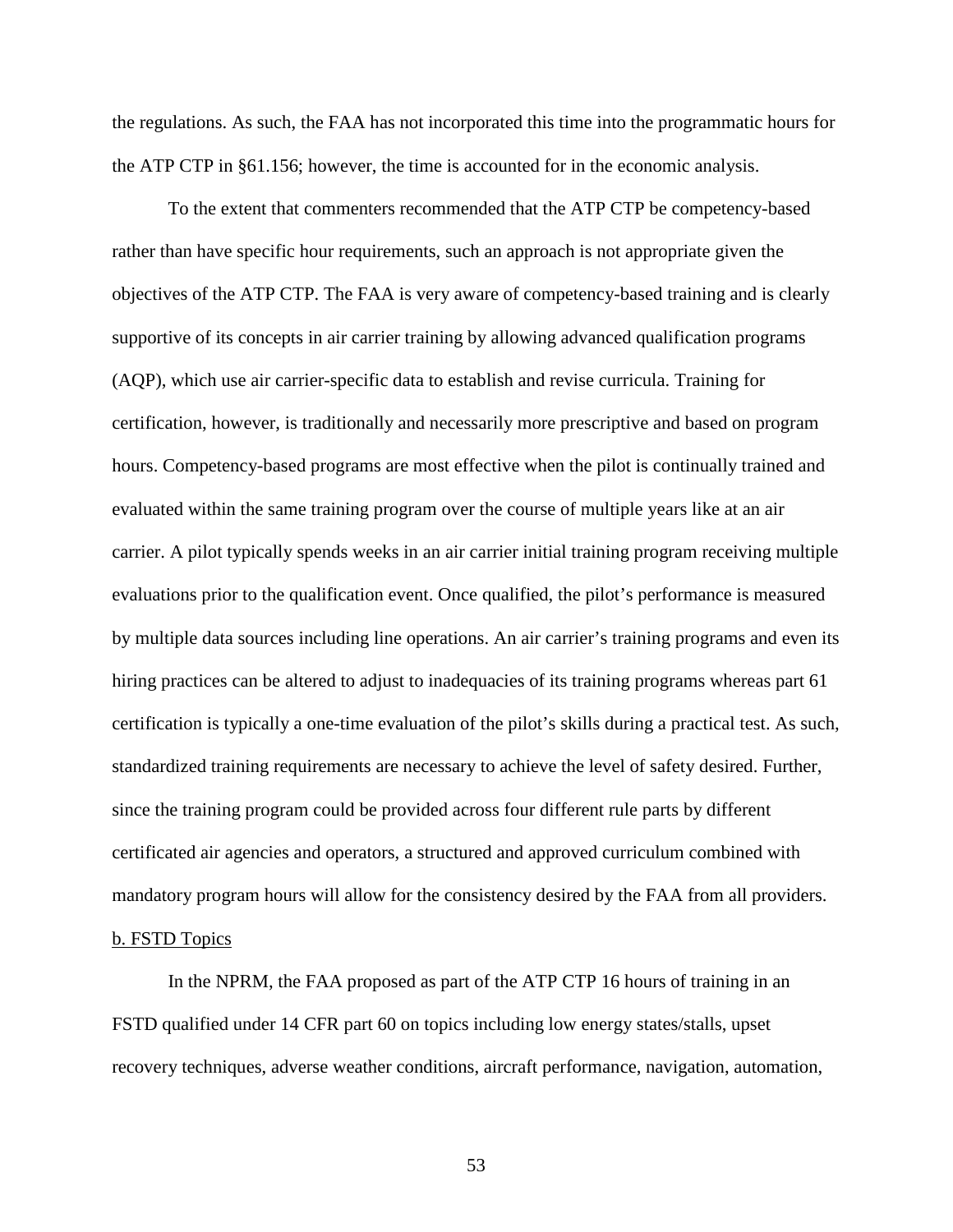and CRM. The draft AC that was placed in the docket further defined those subject areas. Because the proposed training was focused on introducing pilots to general concepts affecting all transport category aircraft, the NPRM did not propose that the FSTD training be conducted in a particular aircraft type (non-type specific) as is required for air carrier training. The FAA stated in the AC, however, that the training should take place in an FSTD that represents an aircraft with a maximum take-off weight of at least 40,000 pounds.

The FAA received nearly 70 comments regarding the appropriateness of requiring FSTD training that is not specific to any aircraft type. Many of the commenters, including AAL, agreed the training course should and can include concepts that are generally universal to transport category aircraft. CAPA noted aircraft performance and high altitude flight environments are universal across the transport category spectrum.

IATA stated the ATP CTP should include training in a non-type specific FSTD because "the intention of the course is the development of core competencies independent of airplane type and applicable to all types of multi-crew transport category airplane operations." KSU stated training on non-type specific FSTDs would be beneficial and would add significant value to the ATP CTP. The University of Dubuque and SCSU stated training in non-type specific FSTDs reinforces and demonstrates concepts covered academically. A4A agreed with this proposal and stated principles of transport category jet operations do not need to be type specific. Boeing noted the concepts proposed to be trained in FSTDs are among those that have been consistently identified as lacking in recent accidents.

Several commenters, including Ameriflight, FSI, and IFL Group, disagreed with permitting portions of the ATP certification training course in a non-type specific FSTD. The UAA disagreed with any FSTD requirement as part of the ATP CTP and noted the phrase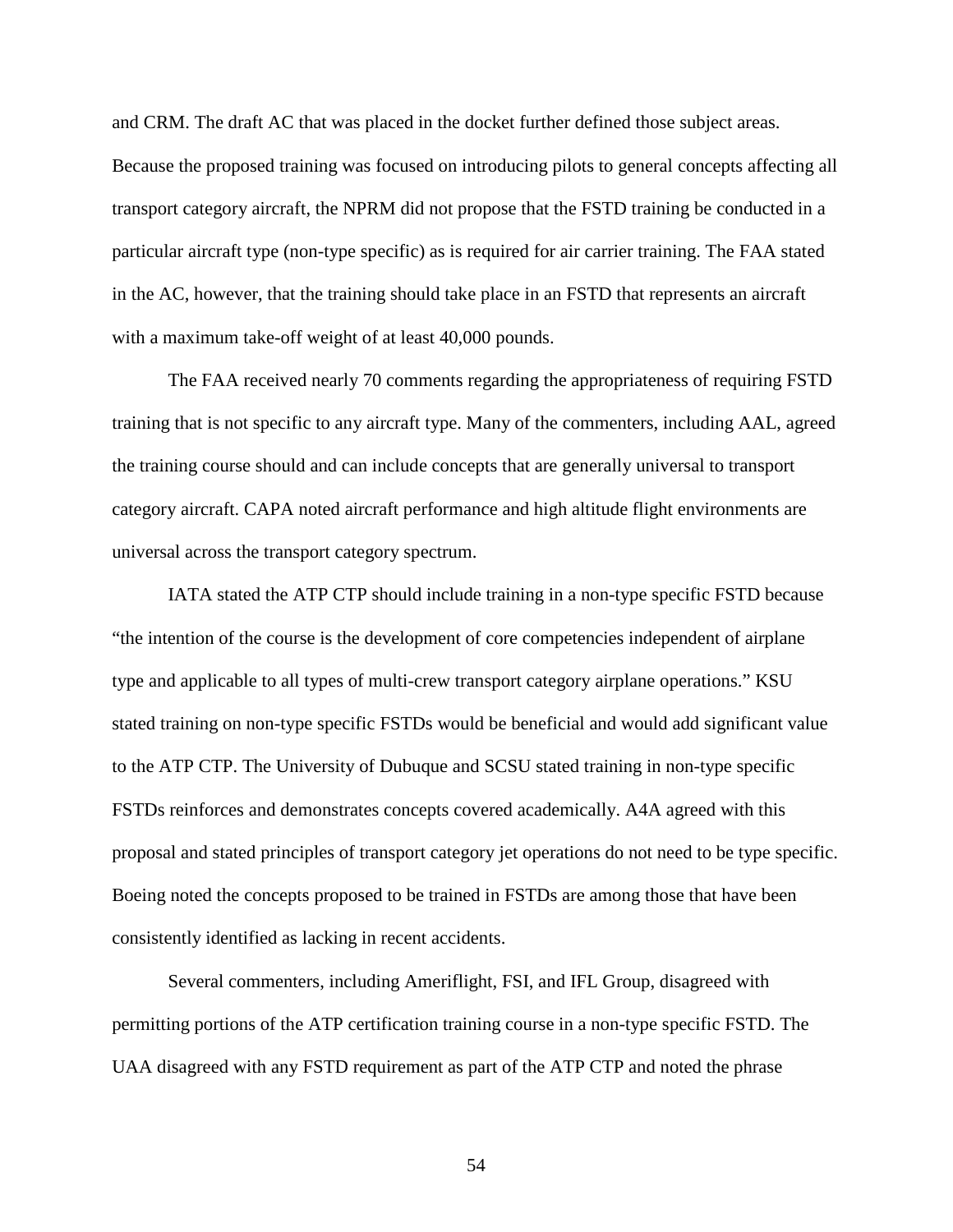"generally universal to transport category aircraft" causes problems because it is onerous to pilots seeking an ATP certificate for non-transport category aircraft.

NATA opposed the requirement for general instruction in an FSTD because it shifts the cost to pilots with no benefit because the training would be superseded by air carrier initial training.

The FAA received several comments concerning the possibility for negative training when conducting non-type specific training. NATA acknowledged value in additional training for prospective ATP certificate candidates but stated that the ATP CTP will create negative learning situations by forcing pilots into non-applicable training. NATA believes there are many pilots operating turboprop or piston engine aircraft that will be required to accomplish the training in turbine simulators as part of the ATP CTP. NATA and RACCA believe that requiring these pilots to obtain training that does not apply to their experience and operational goals will lead to a negative experience that does not increase safety.

The FAA has concluded the ATP CTP FSTD training topics are necessary to reinforce the academic topics and to address the requirements of the Act. In addition, the FAA agrees with those commenters that believe the FSTD training can be non-type specific and not result in negative learning and therefore has decided to retain the non-type specific training in an FSTD.

First, the FAA reiterates that this framework of academic training and flight training is consistent with that of other pilot certificates. Pilots routinely receive basic certification flight training in one type of aircraft and then move on to fly many other types of aircraft without a negative transfer of learning. The training received in the ATP CTP will also be the last basic certification training a pilot receives. It will address topics not covered at the commercial pilot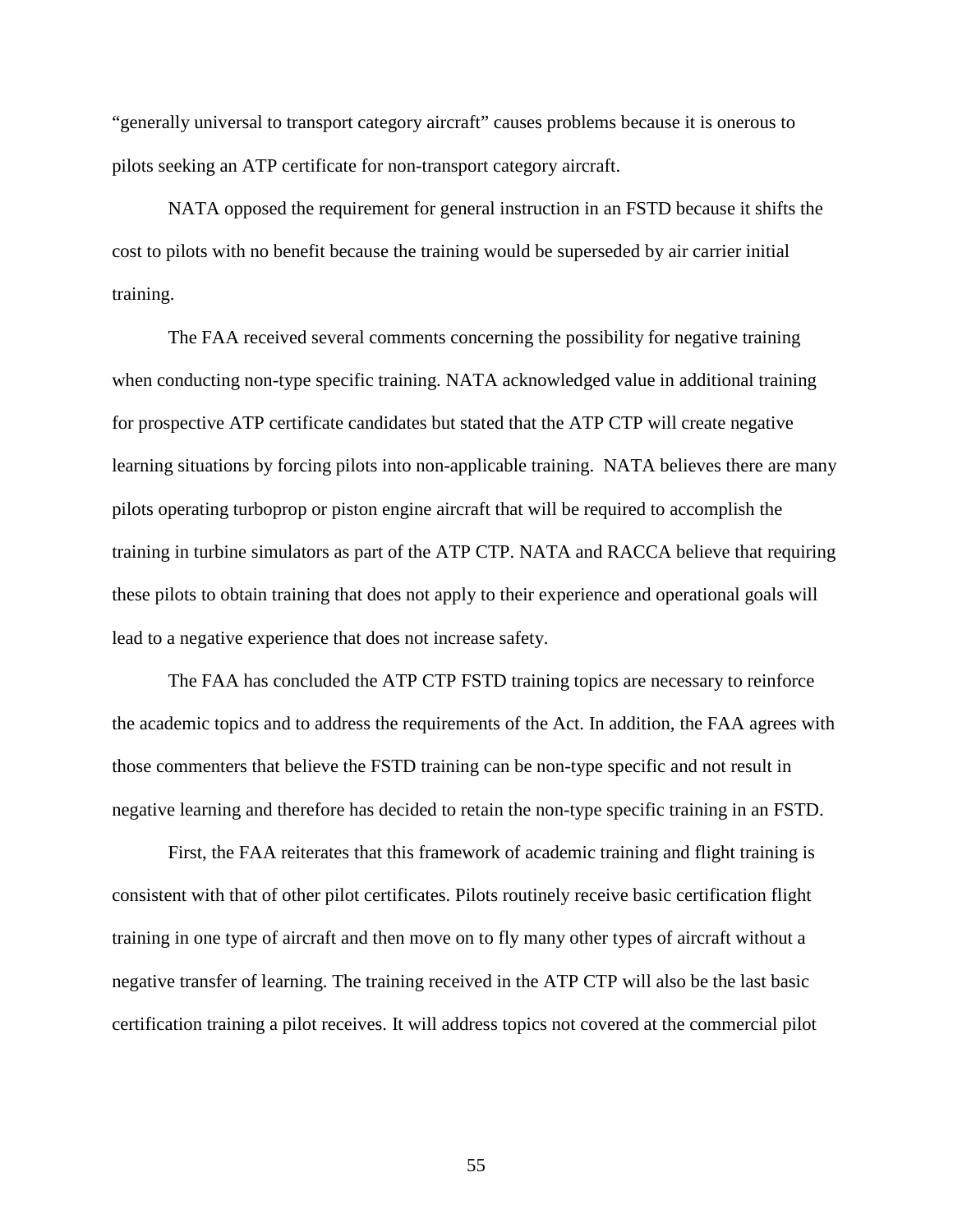certificate level and establish a knowledge base that additional aircraft type-specific and air carrier-specific training can build upon when a pilot is trained to fly for an air carrier.

Second, the ATP CTP is designed to teach high-level concepts that are applicable to operating all large transport aircraft. It will increase knowledge through academic introduction to concepts that are generally true across all large aircraft types and then consolidate those same concepts through demonstration and experience in FSTDs. None of the training tasks will require applicants to perform maneuvers to proficiency, but rather experience critical events (stall onset, low energy states, upset prevention and recovery) with continuous instructor explanation and feedback. By combining this training experience with instructor explanation, the academic portion of the course will be effectively consolidated while reducing the possibility of negative transfer of learning for those pilots who may fly different aircraft types than those used in the course.

# c. Level of FSTD and Hours

The FAA proposed 16 hours in an FSTD—8 hours in a Level C or D FFS and 8 hours in a Level 4 or higher FTD. The FAA received more than 130 comments regarding the level of the appropriate device but very little comment concerning the appropriate number of hours.

Many commenters, including the Regional Airline Association (RAA), UND, and FIT, stated that a level 4 or 5 FTD would be an appropriate level of FSTD for the entire course as long as it has visual capabilities and a stick shaker/pusher. Cape Air proposed that a level 5 or 6 FTD with realistic visuals would be sufficient for the course. OSU indicated a level 5 or higher device with visuals would be just as effective as a Level C FFS and would result in reduced costs. The commenters added that FTDs are an acceptable and safe alternative to FFSs. AOPA was particularly concerned that the FAA had not considered whether there was an adequate number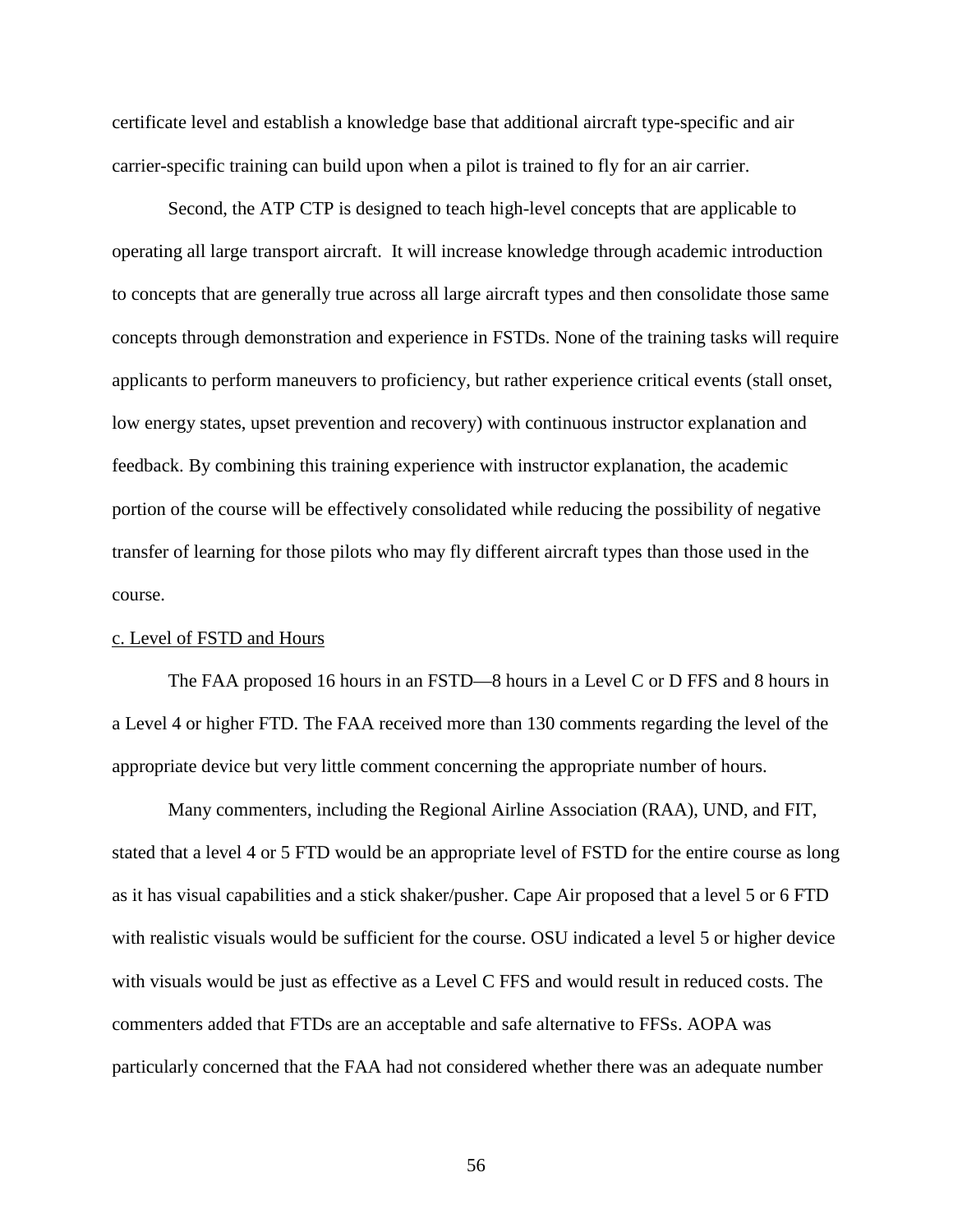of available FSTDs in the United States to accommodate the number of ATP applicants who will require training and raised concerns that compliance may be difficult.

ERAU cited various studies in their response that raised concerns regarding the use of motion-based training devices, including the value of using motion-based training devices in upset maneuvers, and disputed the need for simulator training in extended envelopes. One study asserts there are compromises made between cost and fidelity with the goal of getting the highest degree of transfer of training from the simulation device to the real world (Roscoe, 1980). An additional study that was cited by ERAU expanded upon that finding, indicating that FAAqualified FFSs are unable to accurately portray how an airplane would react outside of the normal flight envelope—often referred to as extended envelope operations (Schroeder & Grant, 2010). ERAU noted the FAA participates in the International Committee for Aviation Training in Extended Envelopes (ICATEE). ERAU added ICATEE (2012) proposes an approach to examining the issue by first defining training needs and then proposing solutions. The ICATEE solution for training extended envelope flight tasks includes using flight simulation within its limitations. The eight hours of training with motion-based simulation in the ATP CTP will be for tasks in, or near, the extended envelope where the correlation to actual flight conditions is problematic. ERAU concluded its comment with the statement "[n]o motion is preferable to incorrect motion."

NTSB commented that, because simulators may not be able to accurately portray stalls and upset recovery, the FAA should allow flexibility in determining what level of simulation or automation is appropriate for specific training.

A number of colleges and universities, including Utah Valley University (UVU) and Rocky Mountain College stated the FFS requirement in the ATP CTP creates a significant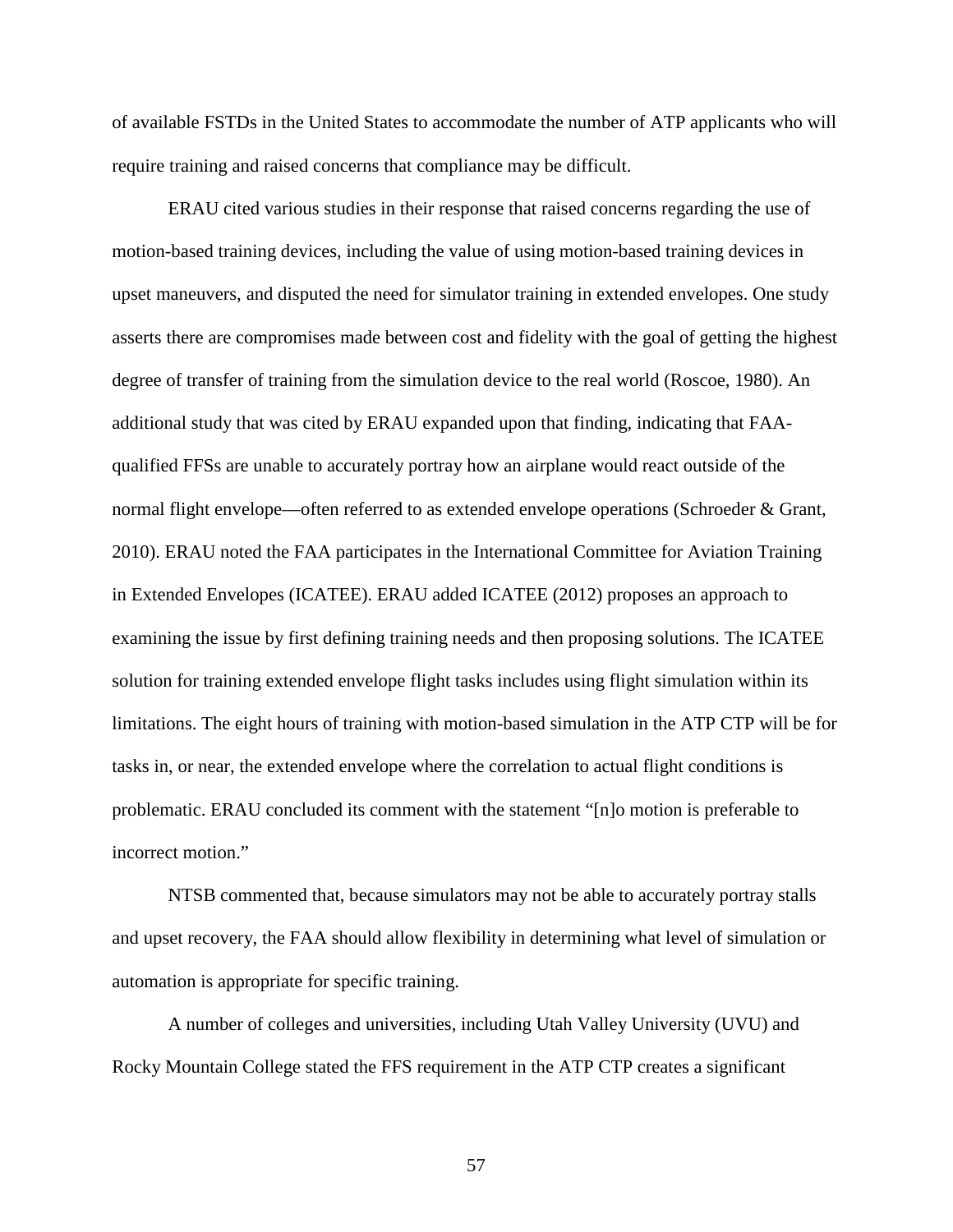obstacle for colleges and universities with aviation degree programs due to the high costs of obtaining and maintaining those devices. Aims Community College, which operates a Level C FFS, was supportive of the proposed minimum FFS level. Commenters, including KSU, SCSU, USAPA, and WMU, stated the approved curriculum should have specified goals and competencies, not required hours.

The FAA concurs with many of the commenters' assertions regarding the ability to utilize FTDs in an effective training program. While an FTD does not provide the sensory input of motion, the fidelity of the aircraft data and replication of the aircraft controls can be very high. These high fidelity devices without motion can offer effective training benefits for tasks that do not require motion inputs to meet the learning objective (e.g., use of automation and navigational instruments and CRM).

Following a review of the comments and a training task analysis consisting of a reevaluation of the FSTD topics and proposed device level, the FAA has reaffirmed that it is not possible to train all of the topics in an FTD. Therefore, the FAA has retained the requirement for training certain topics in an FFS. A flight training program that combines effective use of Level 4 and higher FTDs and the benefits of Level C or higher FFSs best ensures that the learning objectives will be effectively met. Notwithstanding the decision to retain training in FSTD, the FAA has modified the training hours in the final rule. Based on the task analysis, rather than the 16 hours of FSTD training proposed in the NRPM, the final rule requires 10 hours of training in FSTDs: six hours in a Level C or higher FFS and four hours in Level 4 or higher FTD.

As previously stated, the FAA has moved some topics that were originally proposed for the FSTD portion of the course to the academic portion. The FAA has matched the remaining flight training objectives from the ATP CTP with the appropriate level of device and determined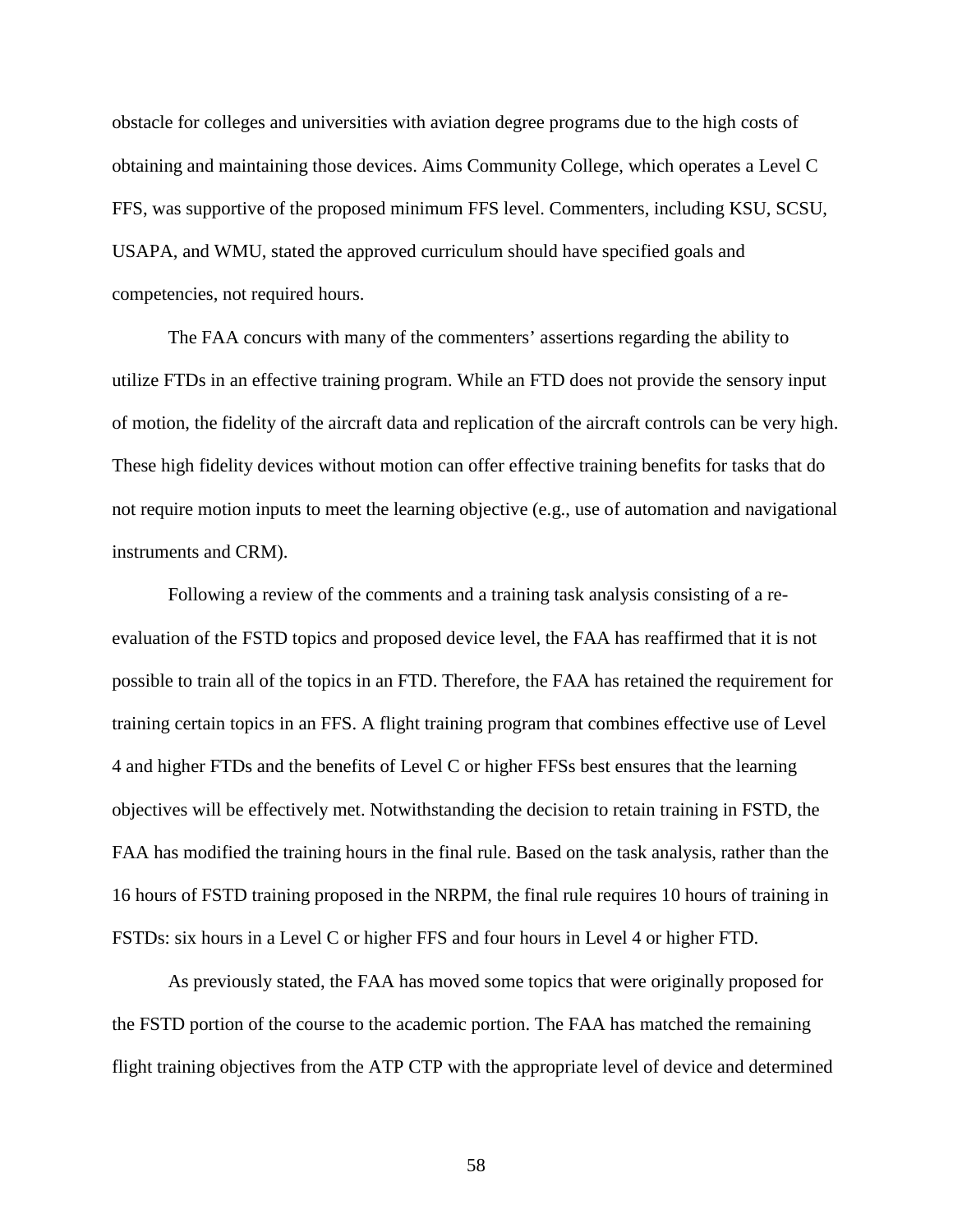the "FTD topics" (e.g. flight management systems) could be trained in four hours rather than the eight hours proposed in the NPRM. As a result, the regulatory text of §61.156 permits up to four hours of the ten hours of FSTD training to be completed in an FTD—which may be conducted in a Level 4 or higher FTD or Level A or higher FFS (with or without motion activated).

In completing the task analysis of the ATP CTP, the FAA also determined that the training that must be completed in a Level C or higher FFS could be accomplished in six hours rather than the eight hours proposed in the NPRM. Many of the maneuvers such as taxi, takeoff, and landing can be conducted only in a Level C or higher FFSs. Neither FTDs nor Level A or B FFSs are evaluated to perform such maneuvers. Additionally, low energy states, stall events, upset prevention and recovery techniques, and adverse weather conditions, including icing, thunderstorms, and crosswinds, require devices with motion cueing to achieve the learning objective. Only Level C or higher FFSs can replicate both the specific aerodynamic characteristics of the aircraft and the sensory perceptions that motion provides, which are necessary to allow the applicant the opportunity to fully grasp the critical concepts of the course. Level C or higher FFSs offer superior training benefits for maneuver-based training that cannot be replicated adequately by an FTD. This determination is based on the conclusion that, while both visual and vestibular systems are directly impacted by simulation, the element of these systems that is critical to satisfactory training is motion on-set (or acceleration) cueing. In addition, for a pilot's first exposure to critical concepts, such as high altitude handling, low energy states, and aircraft handling in adverse weather conditions, Level C or higher devices are necessary in order for the pilot to achieve the learning envisioned by the Act.

Various studies have shown an increase in pilot performance when pilots use simulators with motion. See Showalter, T. W.; Parris, B. L., "The Effects Of Motion And GSeat Cues On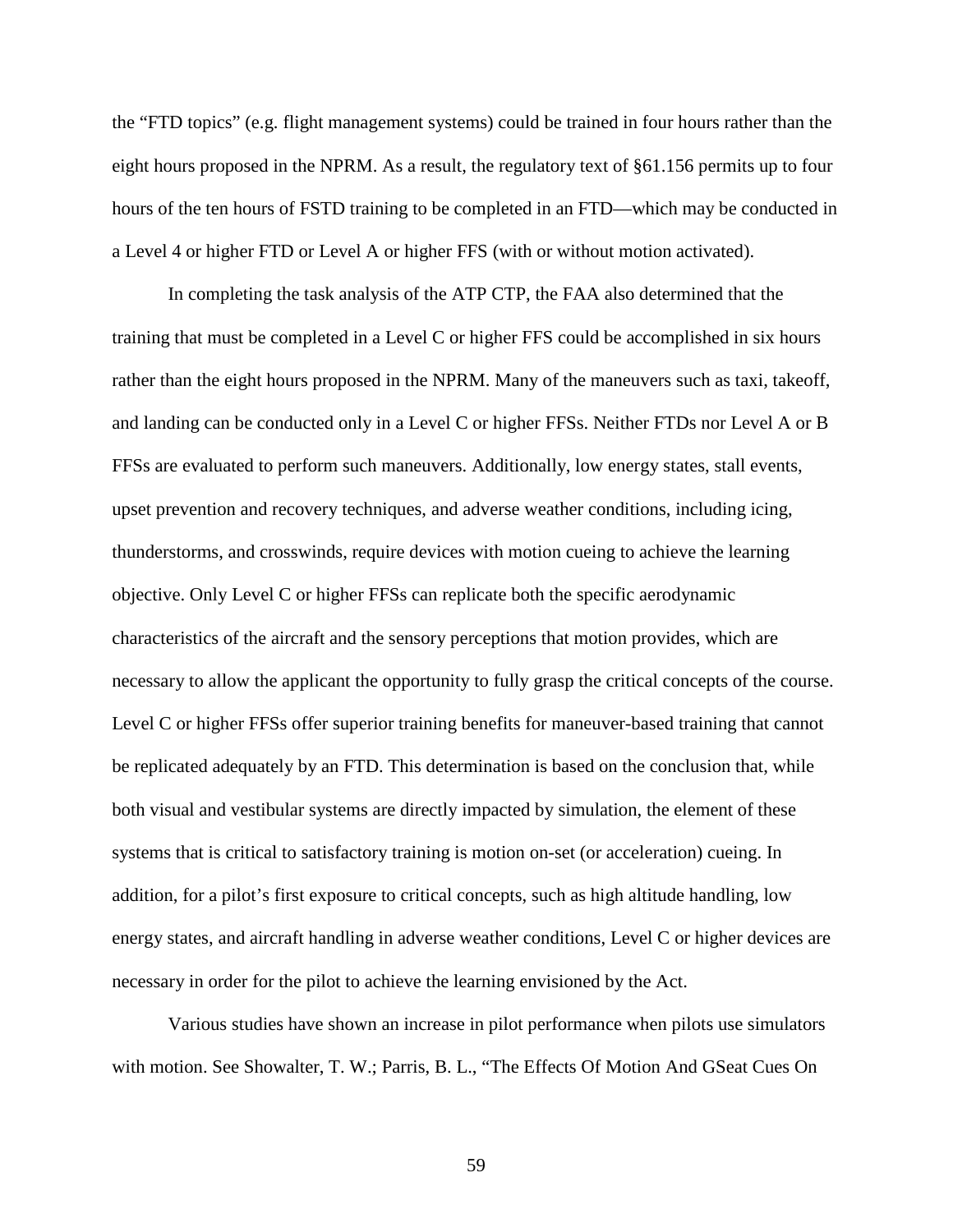Pilot Simulator Performance Of Three Piloting Tasks," Ames Research Center, Jan 1, 1980 (indicating 40% improvement on yaw performance and roll performance, engine out on takeoff with use of motion simulators); Parris, B. L.; Cook, A. M., "Effects of visual and motion simulation cueing systems on pilot performance during takeoffs with engine failures," Ames Research Center, Dec 1, 1978; Hosman, R. J. A. W., & van der Vaart, J. C. "Effects of vestibular and visual motion perception on task performance," (1981); Heintzman, Richard J. "Determination of Force Cueing Requirements for Tactical Combat Flight Training Devices," Training Systems Product Group Aeronautical Systems Center Air Force Materiel Command Wright Patterson AFB, February 1997; Gebman, J. R. ; Stanley, W. L. ; Barbour, A. A. ; Berg, R. T. ; Birkler, J. L., "Assessing the Benefits and Costs of Motion for C-17 Flight Simulators," Department of The Air Force, Washington, DC, June 1986. Accordingly, the FAA has determined that maneuver-based tasks must be conducted in a Level C or higher FFSs because the FFSs provide the level of motion cueing necessary to ensure proper response in real flight operations. These simulators most closely represent an aircraft with respect to aerodynamic handling characteristics and possess the motion required to achieve the learning objective of many tasks.

The FAA agrees with ERAU's assertion regarding the limitations of FFS in extended envelope maneuvering and modeling; however, none of the requirements in the ATP CTP involve training in these extended envelopes. The FAA believes the commenter's use of the term extended envelope is referring to theoretical or analytical data used in simulation which may exceed typical manufacturer-captured flight test data. As set forth in AC 61-138, low energy states (slow flight), approach to stalls, and even the upset prevention and recovery training will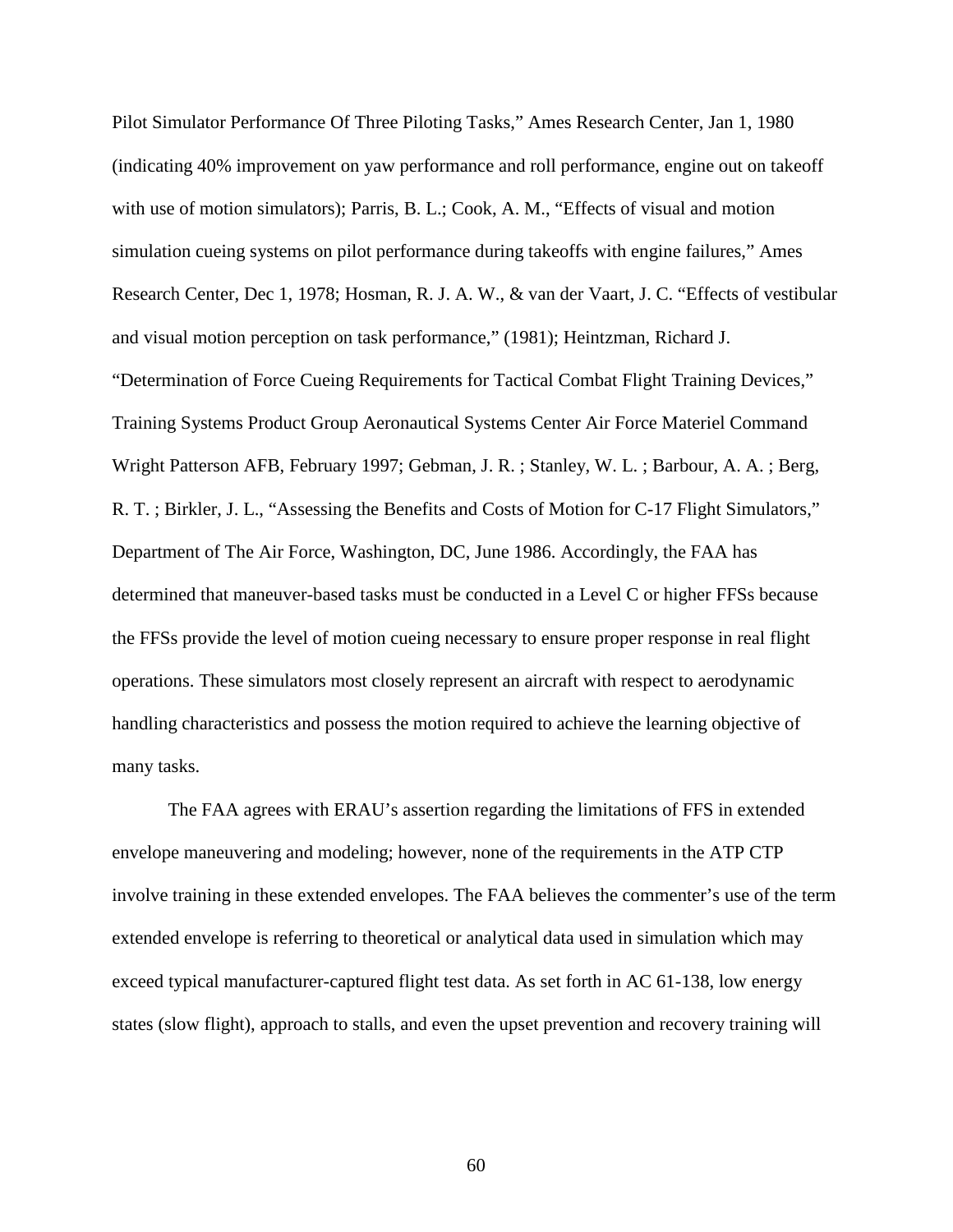all be conducted within the manufacturer's supplied and FAA's National Simulator Program validated aerodynamic envelope.

As noted by ERAU, the FAA participates in ICATEE and other research projects in order to develop training tasks within current limitations and research adjusting future simulator modeling where appropriate. The commenter also expresses concerns over the lack of available displacement of hexapod motion platforms that could induce negative transfer training if the training task exceeds the motion capabilities of the device. We concur with this thought but reemphasize all the training tasks proposed will occur within the validated aerodynamic and simulator motion envelopes. The upset training maneuvers used in the ATP CTP are supported through the research and development of the Airplane Upset Recovery Training Aid (AURTA) and recently validated by the 2012 Loss of Control Avoidance and Recovery Training (LOCART) ARC. The LOCART ARC was sponsored by the FAA and additionally supported by International Civil Aviation Organization (ICAO), the European Aviation Safety Agency, and Transport Canada to develop recommendations for upset prevention and recovery maneuvers in order to minimize the loss of control inflight accidents worldwide. The AURTA was developed by Airbus, Boeing, and the Flight Safety Foundation; it contains effective upset recovery training tools designed to work within the simulator's designed motion platform. This training is intended to increase a pilot's ability to recognize and avoid situations that can lead to airplane upsets and improve the pilot's ability to recover control of an airplane that has exceeded the normal flight regime. To further mitigate the possibility of negative transfer of training, the FAA has published AC 120-109, Stall and Stick Pusher Training, comprehensive guidance for the training and checking of stall events. The FAA will publish additional guidance material in AC 61-138 for the academic training portion of the course for the aerodynamics, and upset prevention and recovery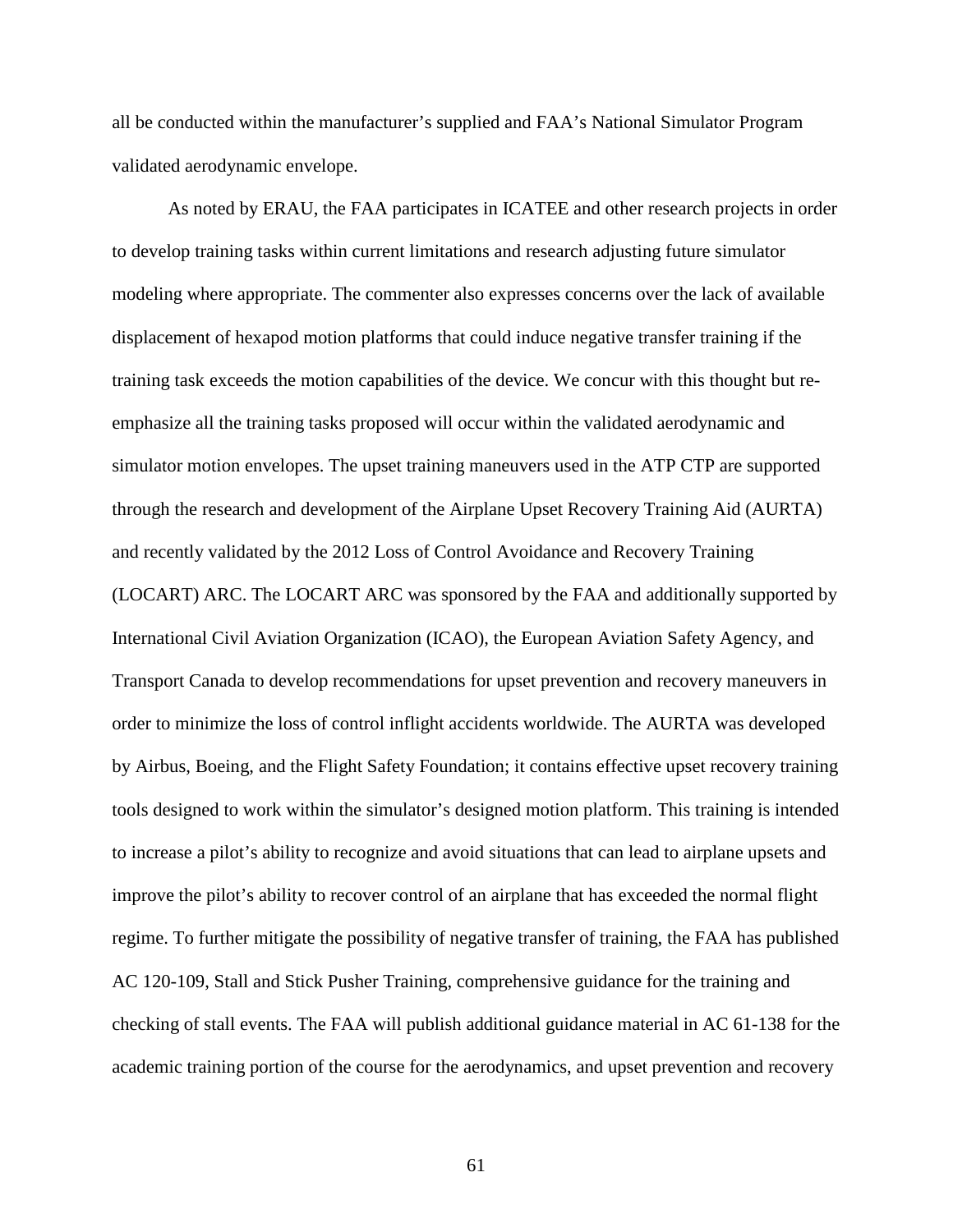topics based on the recommendations of the LOCART ARC. The FAA emphasizes instructor training in all of its guidance material relating to stall and upset, for both the operation of the training device and training in the device's limitations, in order to avoid a student's potential for negative learning.

In the draft AC for the ATP CTP that was placed in the docket when the NPRM published, the FAA stated that in order to replicate the high altitude and low energy handling characteristics desired, the FFS should represent a swept-wing transport category airplane with a maximum gross takeoff weight of 50,000 pounds or greater. The FAA did not propose this standard in the regulatory text. Despite receiving significant comment on the training topics listed in the AC as well as what level of device would be appropriate, the FAA received only one comment – which was supportive – regarding the proposed takeoff weight or wing design of the type of airplane the FFS should represent. As part of the evaluation of the FFS training topics and learning objectives, the FAA reviewed all of the approved FFSs under 14 CFR part 60 including the associated weights of the aircraft they represent. Based on that review, the FAA has determined an FFS representing an aircraft with a maximum takeoff weight of at least 40,000 pounds is necessary to meet the objectives of the ATP CTP.

The weight of the aircraft the simulator represents is an important factor in ensuring handling characteristics of a typical transport aircraft. The 40,000 pound minimum requirement will ensure the device can replicate the lower performance margins and handling qualities inherent in transport category aircraft when being operated near their maximum operating weight at altitudes near their service ceiling. Critical concepts such as high speed slowdowns and approach to stall recoveries, which can take thousands of feet to recover at high altitudes, cannot be achieved in lighter aircraft types with higher thrust-to-weight ratios. The FAA notes that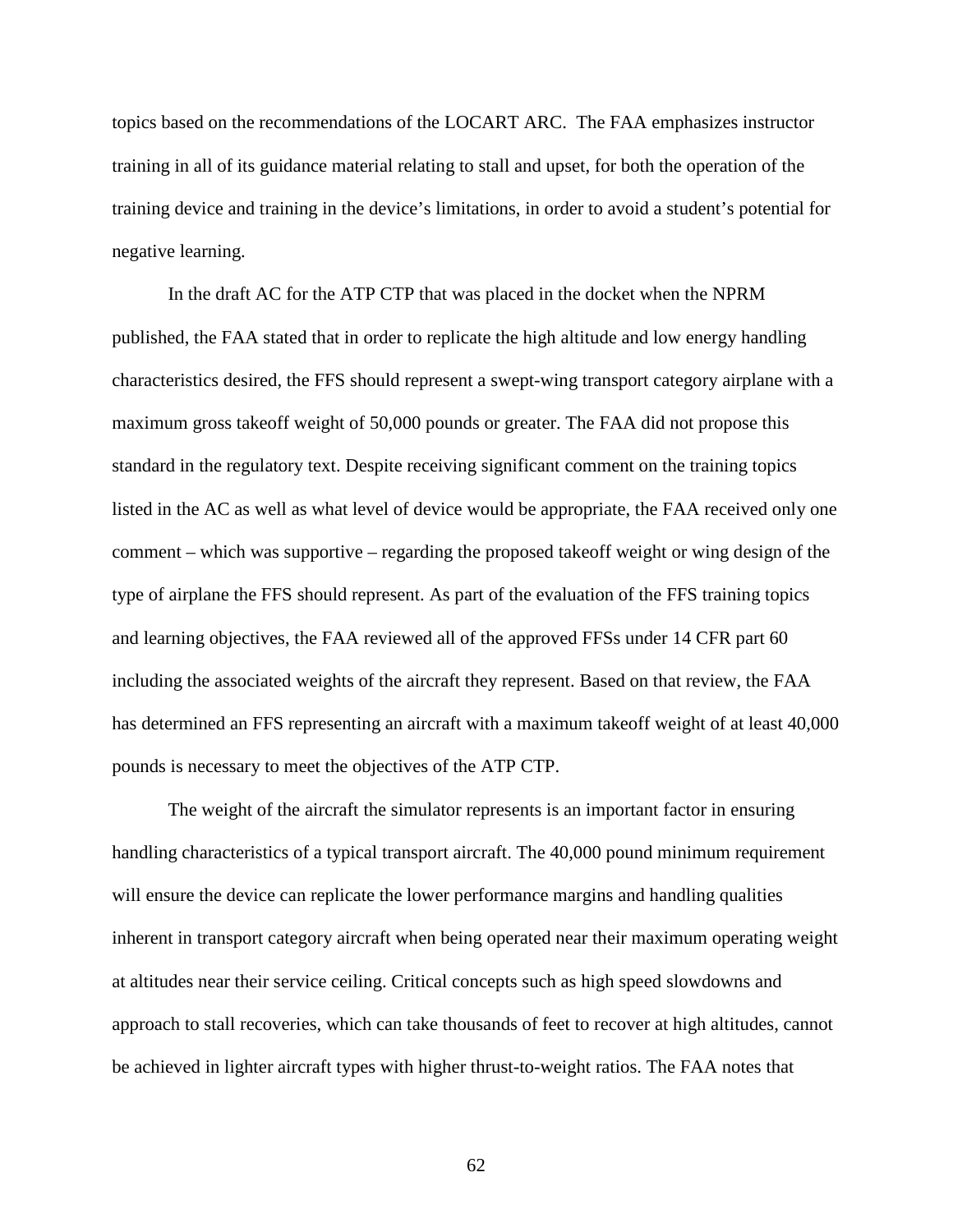40,000 pounds generally captures most regional aircraft including larger turboprops like the Bombardier DHC-8-400. To ensure that the objectives of the ATP CTP are met, the FAA has incorporated the weight requirement from the AC into §61.156. Due to the potential for differing interpretations associated with the terms "swept-wing" or "straight wing," the FAA has decided to remove that language from the FSTD requirements. The weight requirements described above and listed in the final regulatory language will produce the desired handling qualities sought in order to achieve the objectives of the course.

In response to commenters' concerns over the lack of sufficient number of training devices to deliver the ATP CTP, currently there are 407 FAA-evaluated Level C or higher FFS devices that replicate aircraft with a maximum takeoff weight at or exceeding 40,000 pounds. These devices represent 98% of all Level C and D FFSs that have been approved by the FAA. The FAA has evaluated the average number of ATP certificate applicants per year over the last 10 years (5,500), compared to the number of devices (81 FTDs and 407 FFSs) defined by the rule and recommended for use in the ATP CTP. Being conservative, the FAA assumed that all 10 hours of FSTD training would occur in Level C or higher FFSs. Assuming each FFS is capable of five 4-hour simulator periods per day (allowing for one 4-hour maintenance period per day), the U.S. inventory of these FFSs offers over 700,000 simulator periods. The 5,500 ATP certificate applicants will require 16,500 FFS periods from the U.S. inventory—less than 2% of available simulator time. Use of FTDs in the course will only improve availability. The AC suggests the FTD should replicate multicrew aircraft and be equipped with a flight management system (FMS) and autoflight. Currently, 68% of FAA-evaluated Level 4 or higher FTDs (a total of 81 FTDs) replicate the desired aircraft as defined by AC 61-138. Therefore, the FAA has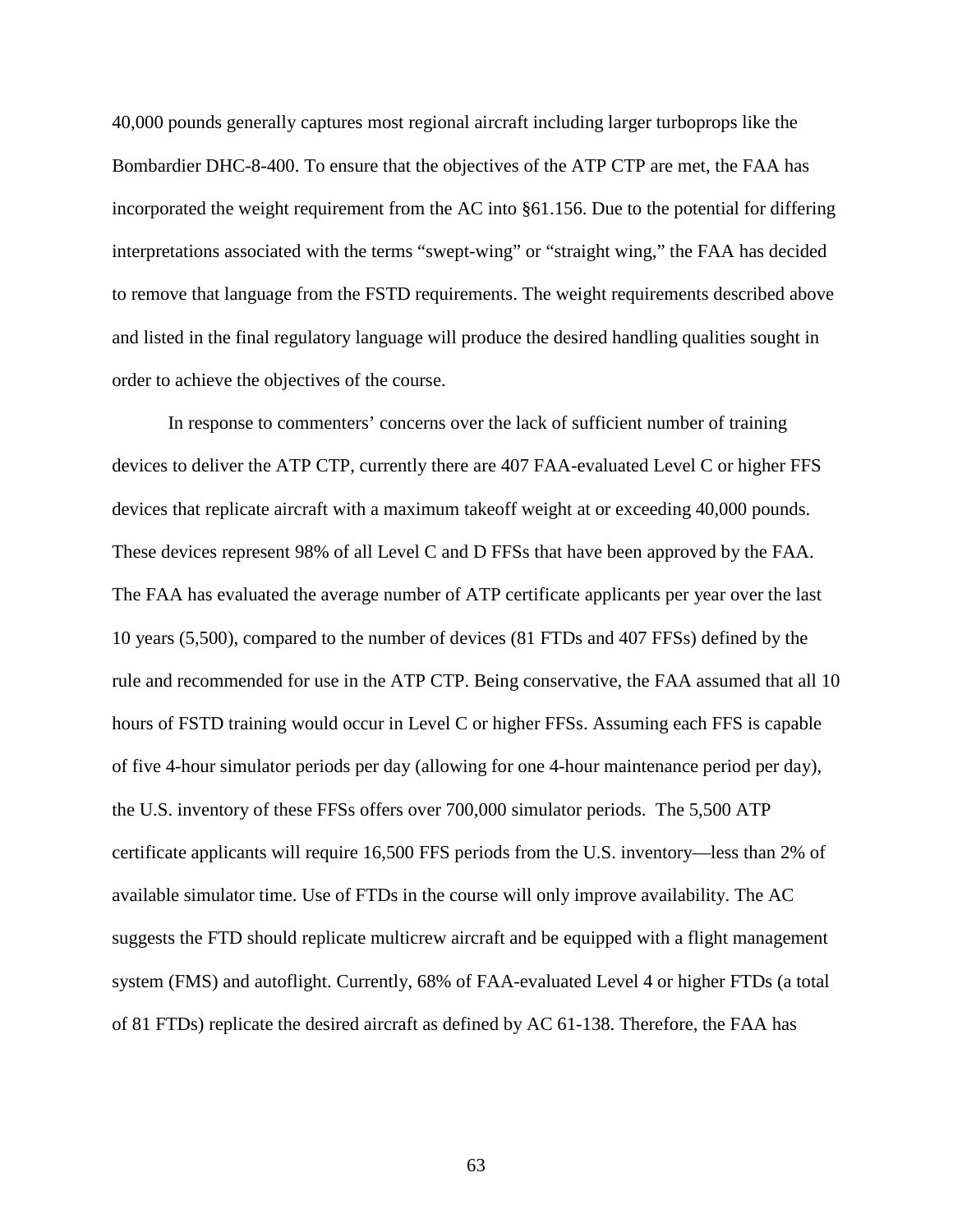determined even with moderate usage for non ATP CTP training, there is ample inventory of available FSTD time to accommodate the requirements of the course.

Finally, the FAA has decided to allow for consideration of a deviation from the weight requirement set forth in §61.156. The FAA established a baseline weight because it believes that having all FFSs representing aircraft weighing 40,000 pounds or more allows for adequate demonstration of the learning objectives described in AC 61-138. The FAA recognizes, however, that there may be FFSs that represent an aircraft weighing less than 40,000 pounds that may be capable of replicating the lower performance margins and handling qualities desired at higher altitudes to meet the learning objectives of the course. If a training provider seeks to use a device that does not meet the weight criteria set forth in §61.156, it must apply for a deviation. In considering a deviation request, the Air Transportation Division, the National Simulator Program, and the certificate holder's assigned principal inspector or TCPM will work together to determine if the training platform ensures quality, effective training for ATP applicants and provides an equivalent level of safety.

### d. FSTD Cost

As reflected in the final regulatory evaluation, the cost to provide the training is estimated to be equivalent across all possible training providers. Although part 121, 135, 141 and 142 certificate holders may sponsor a simulator under part 60, there is no requirement to own a simulator. Many part 121 and part 135 certificate holders currently utilize simulation for training without the ownership and maintenance of the devices. It is common practice for many air carriers to enter into agreements with other carriers and part 142 training centers to lease time in FSTDs. Additionally, there is no requirement to deliver the ATP CTP training program, and each certificate holder must individually determine if providing the course best meets its needs and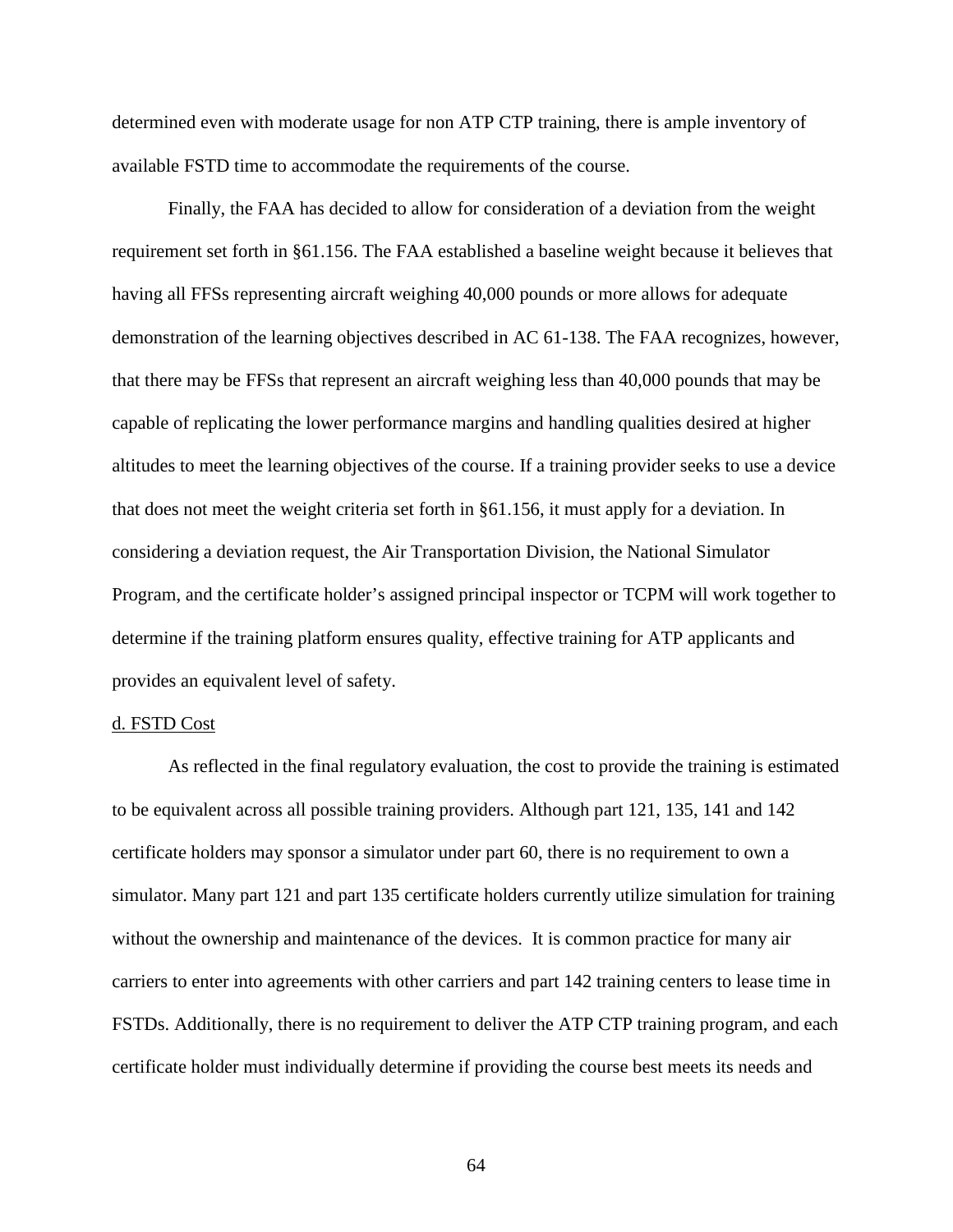ability. Although the FAA considered cost when aligning the appropriate device to the training task, meeting the learning objective was the paramount consideration.

# *5. FAA knowledge test for an ATP certificate*

In the NPRM, the FAA proposed to revise the aeronautical knowledge areas in §61.155 to incorporate the new knowledge areas in the ATP CTP. We noted that such a revision would result in changes to the ATP knowledge test. Commenters such as IATA and the IFL Group believed the current ATP knowledge test is inadequate. Commenters assert the current preparatory products available to applicants of the knowledge test only ensure rapid rote memorization of the material and not knowledge retention. The FAA concurs and has determined academic knowledge gained and evaluated in a classroom setting, reinforced with demonstration and experience in an FSTD, and then validated by a revised written knowledge test gives the applicant the best chance of knowledge retention. This knowledge will allow the student to perform more effectively upon entering an air carrier environment—the ultimate goal of the Act.

The FAA also proposed to extend the validity period for the knowledge test for an ATP certificate to five years in consideration of the applicant's time and financial commitment to the ATP CTP. The FAA considered the extension appropriate due to the proposed elimination of the ability for air carrier pilots to use expired knowledge tests. The FAA received no comments on this proposal. In the final rule, FAA has retained the five-year validity period for the ATP knowledge test only for those pilots who pass the knowledge test after having completed the ATP CTP – meaning any test passed after July 31, 2014. The FAA has also retained the provision that allows pilots employed by certificate holders in parts 121, 125, or 135 to use expired knowledge tests. As set forth in §61.39, pilots employed in parts 125 and 135 may use an expired knowledge test if they have completed the ATP CTP and the operator's approved pilot-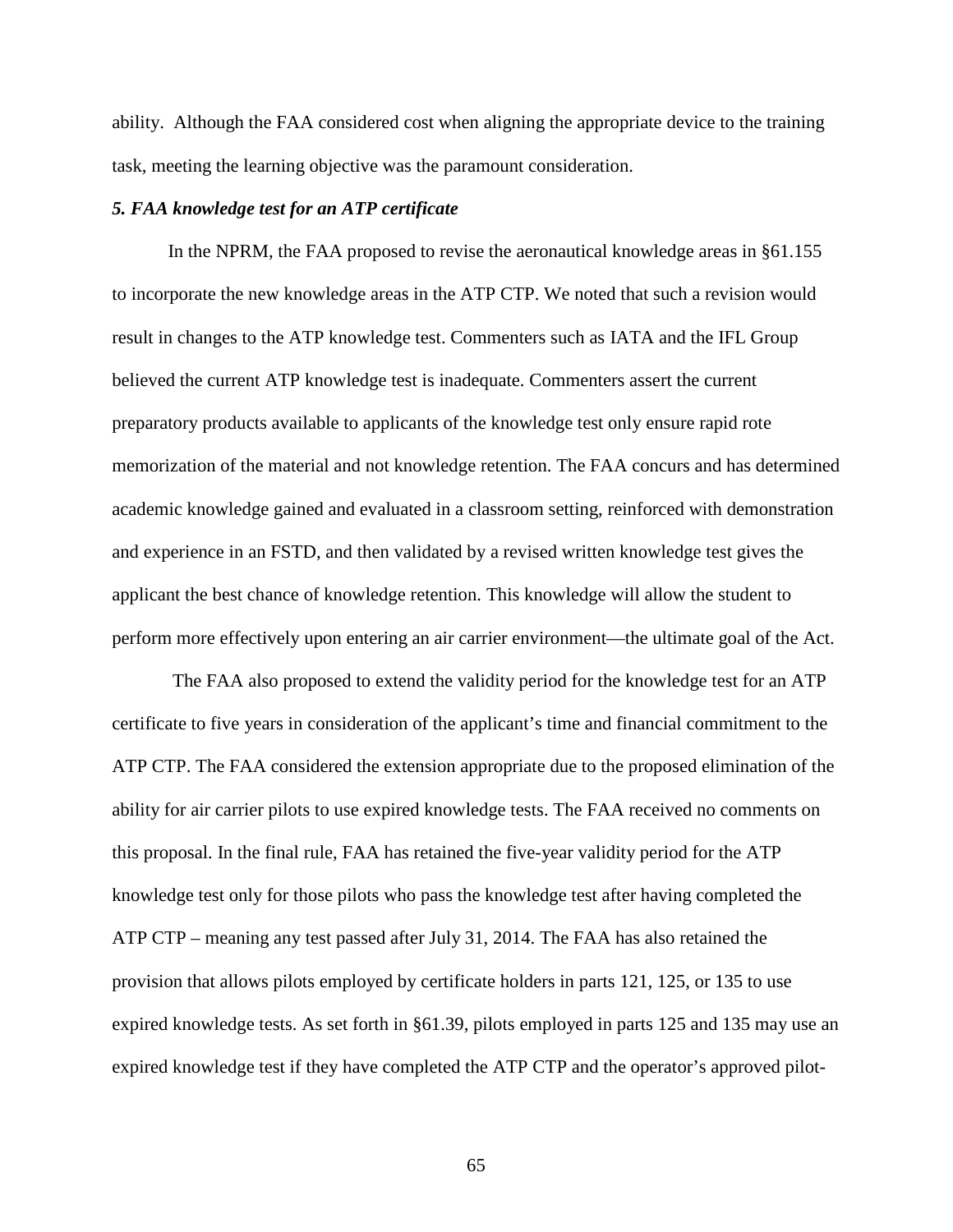in-command training or checking program. New hire pilots in part 121 operations may use an expired knowledge test if they have completed the ATP CTP and the operator's initial training program.<sup>[15](#page-65-0)</sup> These pilots employed by air carriers are subject to additional training and evaluation requirements that will ensure that they have a continued understanding of the general concepts of the ATP CTP. If an applicant outside of an air carrier environment fails to take the practical test within five years of taking the knowledge test, he or she must retake the knowledge test to validate retention of the subject areas of the ATP CTP. The FAA has modified §61.35 to make clear that a person may not take the knowledge test for the ATP certificate with an airplane category multiengine class rating until the person is 18 years of age.

Finally, as set forth in existing §61.49, those applicants who fail the knowledge test for the ATP certificate after completing the ATP CTP are required to receive the necessary remedial training from an approved ATP CTP training provider and receive an endorsement before retaking the knowledge test.

# *6. Credit toward air carrier training programs*

 $\overline{a}$ 

In the NPRM, the FAA proposed that the ATP CTP would be a basic certification requirement, not an air carrier training program requirement. This position was consistent with the provision in the Act that directed the FAA to modify the ATP certificate to require the specific training previously discussed in this final rule. The FAA specifically asked commenters whether changes or reductions could be made to a part 121 air carrier training program based on the proposed content of the ATP CTP. There were 27 respondents who indicated that air carriers

<span id="page-65-0"></span><sup>&</sup>lt;sup>15</sup> As set forth in §61.39(b), the knowledge test results for pilots who pass the knowledge test before August 2014 – meaning they have not completed the ATP CTP – will expire 24 months after the date the test was passed. These pilots may not use an expired knowledge test to take the practical test even if they are employed by an air carrier.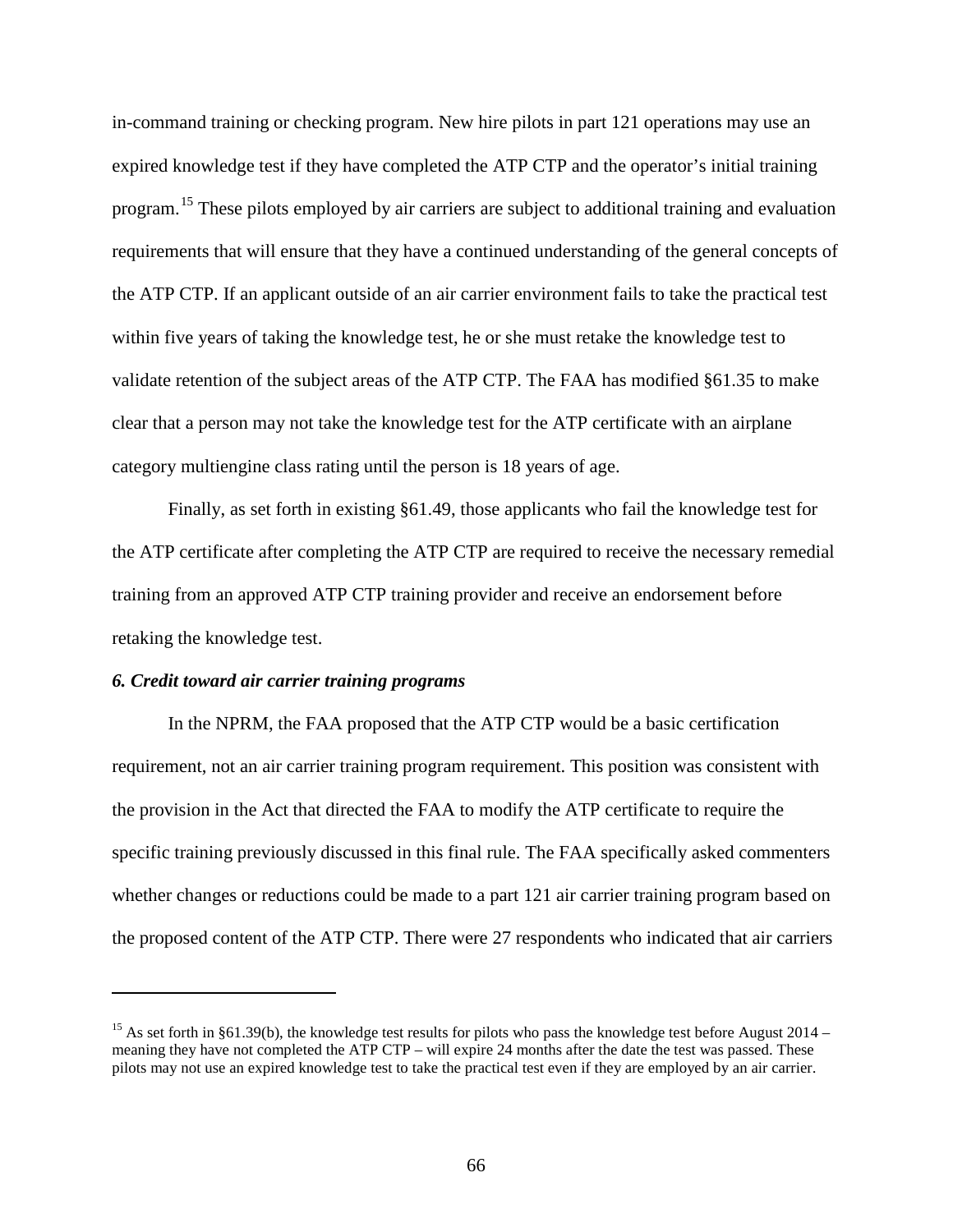could either incorporate the ATP CTP into their initial program or reduce initial training hours based on the air carrier providing the ATP CTP. Whereas most of the respondents were favorable to air carriers offering the course, commenters were split on the issue of reducing an air carrier's initial training program as a result of the ATP CTP. FlightSafety and Aerosim supported a reduction of initial training if additional subjects were covered by the ATP CTP. RAA indicated that reductions to air carrier flight training programs based on the proposed content of required ATP CTP would be difficult because the content of the ATP CTP was more generic than air carrier training. A4A stated "a review of initial training should be accomplished" without further explanation for why such a review should occur. Ameriflight claimed there is no legal basis for air carriers to provide part 61 training.

Although part 121 and part 135 operators may elect to offer this training for their pilots, it would remain separate from part 121 and part 135 training requirements. Because the proposed ATP CTP is part of the basic certification requirements for an ATP certificate, air carriers who elect to offer this training would be required to provide the course to their pilots prior to beginning initial training. The FAA proposed that principal operations inspectors may approve a reduction of hours in an air carrier's initial training program based on material taught in the ATP CTP. However, because the ATP CTP requirements are basic certification requirements, these hours could not be reduced based on the contents of an air carrier's initial training program.

The FAA agrees with many commenters that the initial flight training should not be reduced because type-specific and operator-specific training is critical in the development of air carrier pilots. The FAA conducted a review of the ground training required for initial training in part 121, subpart N. The general subjects that are listed in  $\S 121.419(a)(1)$  contain many of the more basic knowledge requirements now addressed by the ATP CTP.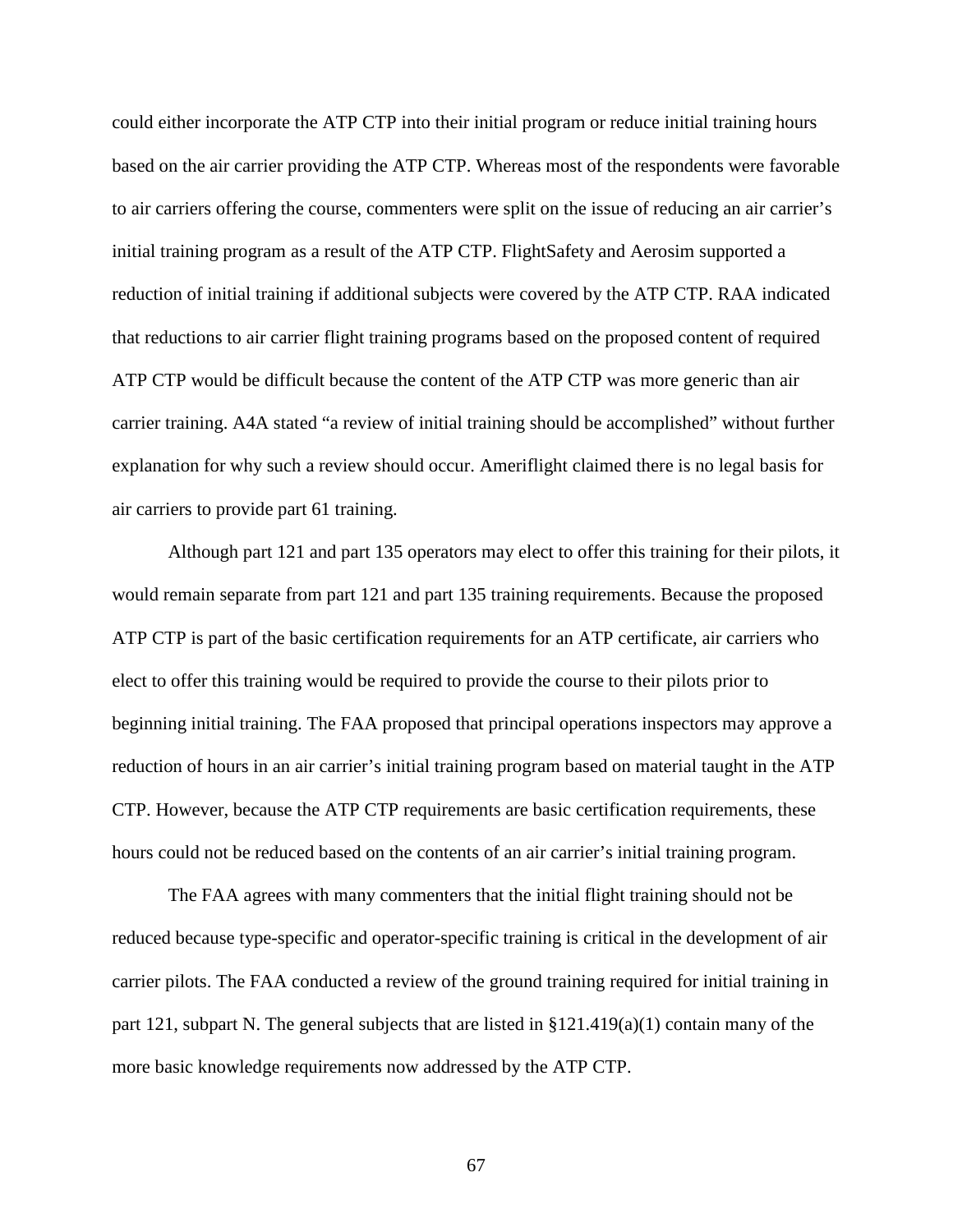The FAA has determined that some reductions in initial training for those more generic items listed in §121.419(a)(1) can occur. However, in place of requiring POI approval for these reductions, as was proposed in the NPRM, the FAA has decided to amend the general subject areas of initial training for those air carrier new hire pilots who have completed the ATP CTP prior to initial training. As these general subjects will now be taught in the ATP CTP, it will raise the baseline knowledge for all new hire pilots entering part 121 operations. This change will allow for more air carrier specific training to occur in initial training while allowing for reductions in the required program hours. The FAA notes that, until August 1, 2016—the date that all knowledge test results completed without completion of the ATP CTP will have expired—air carrier training classes could be comprised of some pilots who have completed the ATP CTP and some pilots who have not completed the course.

With regard to Ameriflight's comment regarding the impropriety of air carriers providing training that results in part 61 certification, the FAA is unclear of the basis of Amerifight's confusion. Regulations have recognized part 61 certification events for ATP certification and type ratings through air carrier training programs for many years.

# *7. Additional Course Requirements*

The FAA has added provisions to new §§121.410, 135.336, and 142.54 to ensure that certificate holders maintain certain standards for the ATP CTP. First, there is a provision in the final rule that prevents certificate holders from issuing graduation certificates unless a student has satisfactorily completed all of the training requirements for the ATP CTP. Second, the FAA is requiring certificate holders to establish a mechanism that insures continued evaluation of the ATP CTP to guarantee that training techniques, procedures, and standards are acceptable to the Administrator. These requirements are in addition to the administrative requirements that are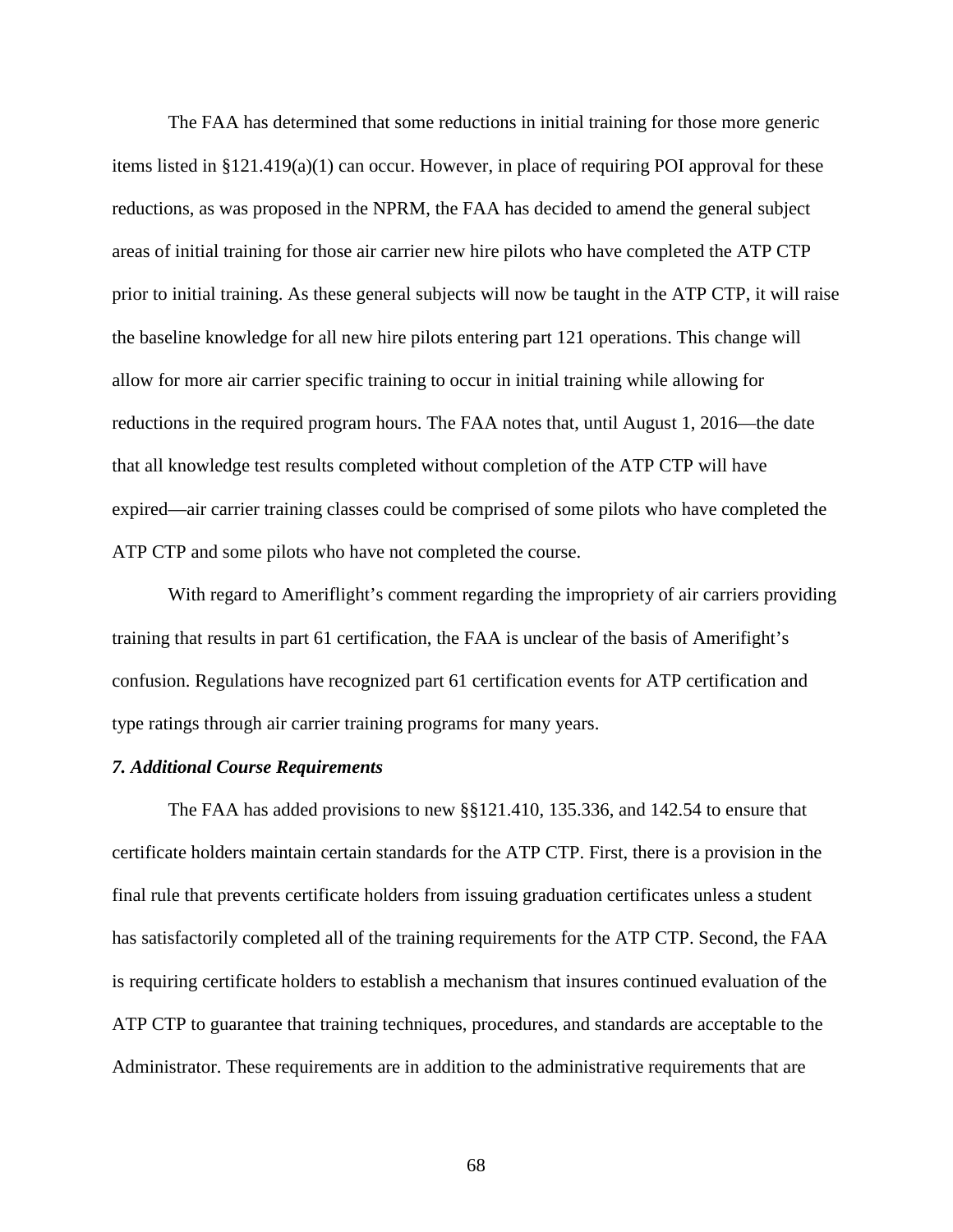already contained in the various rule parts. Because part 141 pilot schools currently have similar requirements for training courses and are required to renew their certificates every two years, no provisions have been added to that part.

# E. ATP Certificate with Restricted Privileges (§61.160)

# *1. Public Law and NPRM*

 $\overline{a}$ 

Section 217 of the Act mandates that an applicant for an ATP certificate have "at least 1,500 flight hours." The section gave the FAA discretion to permit applicants to obtain an ATP certificate with fewer than the minimum 1,500 hours if they have completed "specific academic training courses,"[16](#page-68-0) as determined by the Administrator. The Act permitted a reduction only upon a determination by the Administrator that the courses would "enhance safety more than requiring the pilot to fully comply with the flight hours requirement."<sup>[17](#page-68-1)</sup>

Based on the discretion afforded to the Administrator in section 217, the FAA proposed a new section, §61.160,which set forth two alternative flight hour requirements for an ATP certificate with airplane category multiengine class rating based on academic experience. Specifically, the FAA proposed to permit military pilots who have graduated from an Armed Forces undergraduate pilot training school to obtain an ATP certificate with 750 total flight hours and graduates of four-year aviation degree programs with integrated flight training to obtain an ATP certificate with 1,000 total flight hours.

<span id="page-68-0"></span> $16$  The Act specified that these training courses must be beyond the additional training required by the Act itself. In other words, the new training mandated by the Act could not be a basis for a reduction in flight hours below 1,500 hours.<br><sup>17</sup> Current regulations do not define the term "flight hours;" therefore, the FAA assumes that the 1,500 flight hours

<span id="page-68-1"></span>referenced in the Act represents the 1,500 hours total time as a pilot currently required by §61.159.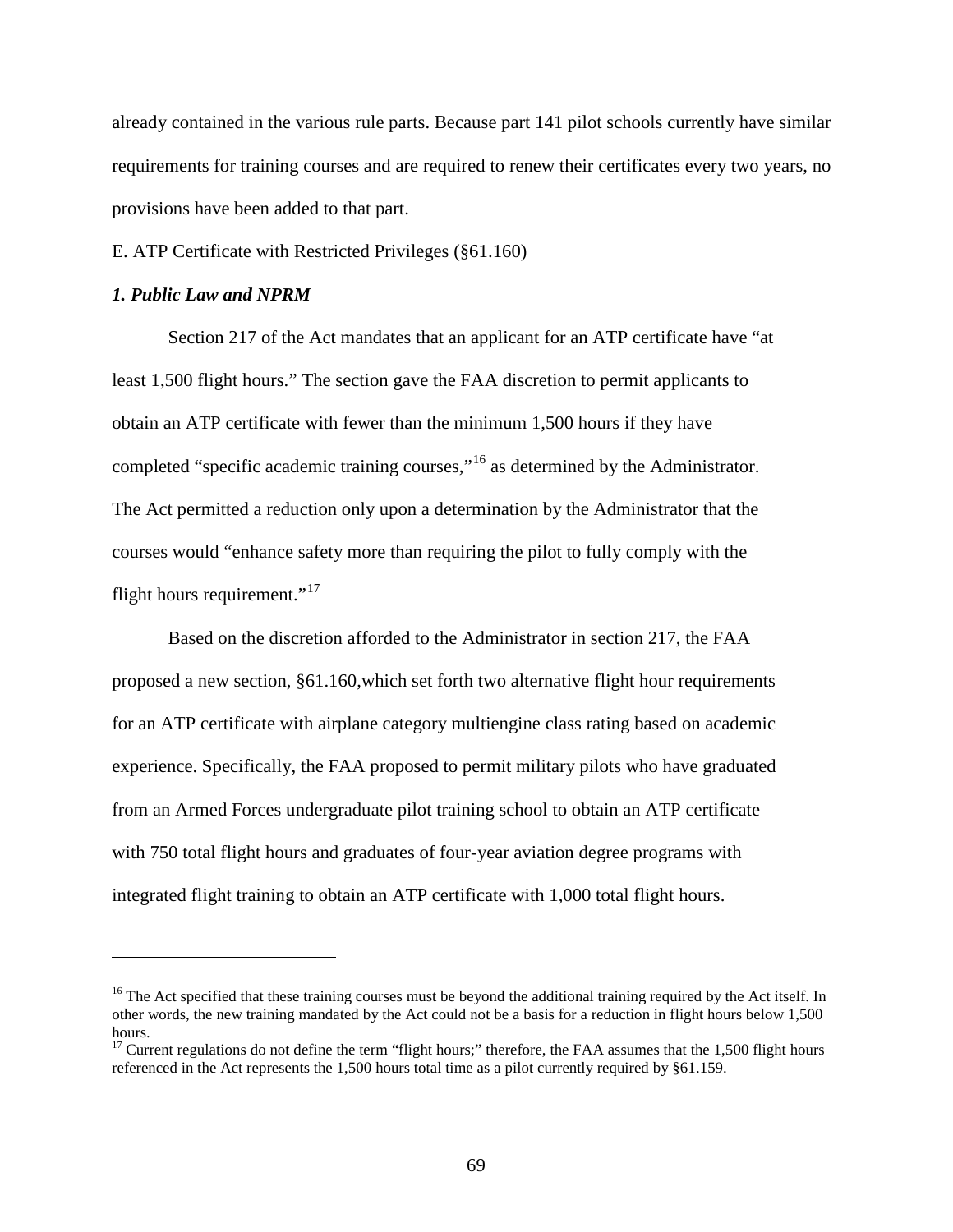The FAA proposed to limit the privileges of any pilot who obtains an ATP certificate under the aeronautical experience requirements of new §61.160. As set forth in the NRPM, a pilot holding an ATP certificate with fewer than 1,500 hours (an R-ATP certificate) would not be permitted to act as PIC in part 121 operations or as PIC in operations conducted under §91.1053 and §135.243—the only operations under parts 91 and 135 that require the PIC to hold an ATP certificate. A pilot holding an R-ATP certificate would also not be permitted to serve as SIC of an aircraft in flag or supplemental operations that require three or more pilots because, even prior to the statutory requirement, SICs in those operations were required to hold an ATP certificate.

In addition, the FAA proposed to modify the eligibility requirements of §61.153 to establish a minimum age of 21 years for an R-ATP certificate. The FAA also proposed amending §61.167 to preclude a pilot who holds an R-ATP certificate from providing instruction under that section.

## *2. General Support for and Opposition to an ATP Certificate with Reduced Hours*

Sixteen commenters, including APA, CAPA, USAPA, and Kestrel Aviation, LLC, (Kestrel) believe reducing the flight hour requirement to be eligible for an ATP certificate should not be allowed. The Families of Continental Flight 3407 stated that they would like to see "every pilot required to have the minimum 1,500 actual flight hours before being eligible for an ATP certificate." Four New York Congressmen and RACCA opposed a reduction in flight time for everyone except military pilots. Several individual commenters added that completing flight training through a part 141 pilot school or part 142 training center cannot replace flight experience.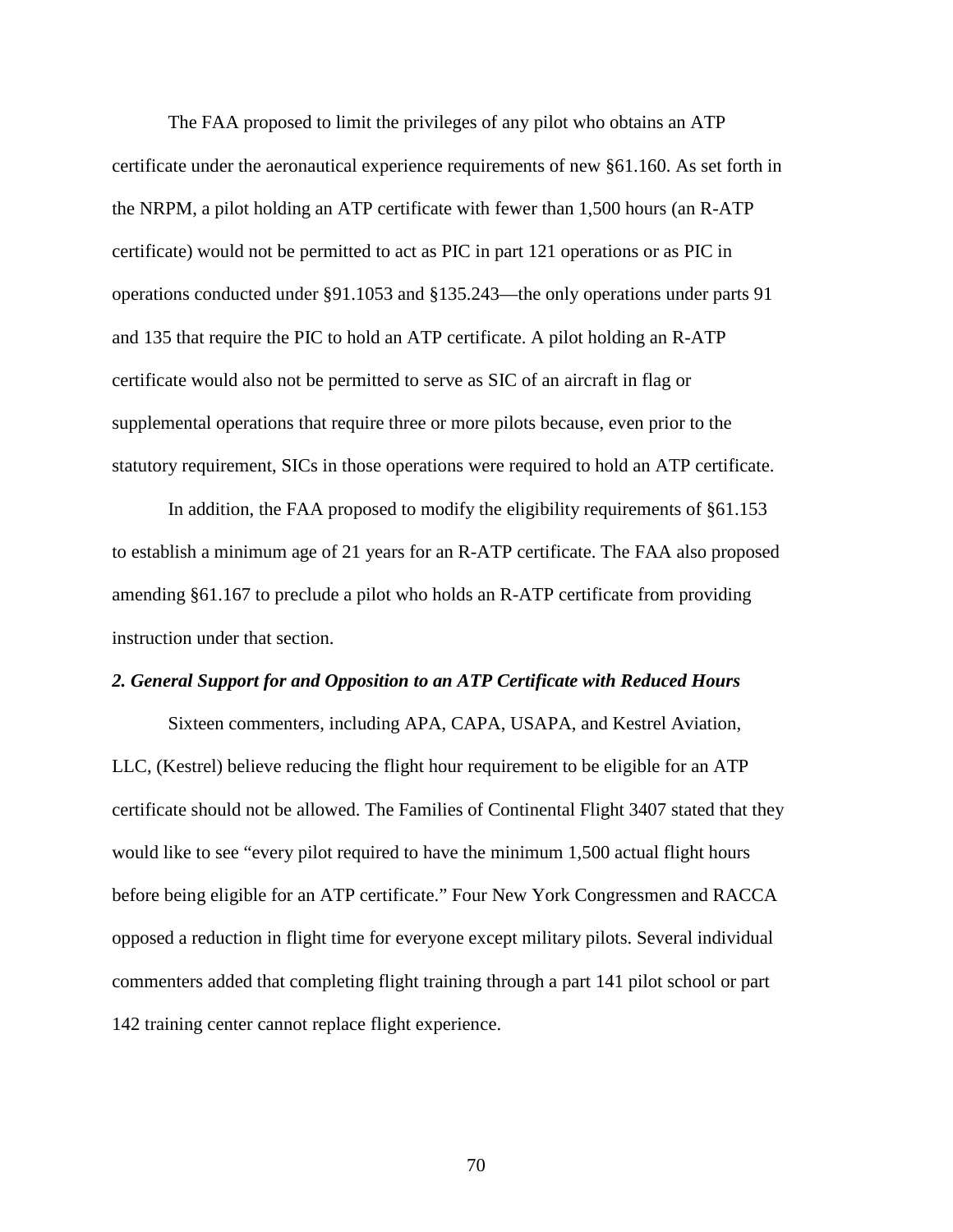CAPA commented that ATP certification is a well-proven system and the 1,500 hour minimum time requirement provides an undeniable basic level of safety and operational proficiency. APA stated: (1) the 1,500 flight hour requirement helps ensure that a mature, experienced aviator will be at the controls; (2) there is no substitute for experience; and (3) the most effective way for pilots to gain essential experience is to fly aircraft. APA noted that, along with total flight hours, ATP certificate requirements include cross country, night, and instrument flight hours that develop pilot skills that cannot be taught in a classroom or properly developed in a simulator. CAPA stated that real-world experience is vital.

NAFI submitted results of a survey it conducted with 427 of its members regarding the proposals and questions presented in the NPRM. A majority of the responders indicated that they did not support an ATP certificate with restricted privileges for pilots with fewer than 1,500 flight hours based on academic training or experience. However, the results of the survey also showed that a significant number of NAFI members (327 respondents) believed that segments of the pilot community other than military pilots and graduates of four-year aviation degree programs should be eligible for an R-ATP certificate.

AmeriFlight commented that the proposed rule will isolate many factions of the industry and funnel students to the cost-prohibitive four-year college flight training programs. AmeriFlight questioned whether the FAA believed that the knowledge gained while attending a four-year postsecondary institution is an adequate replacement for 500 hours of flight time and 175 hours of flight time in cross-country operations. Delta stated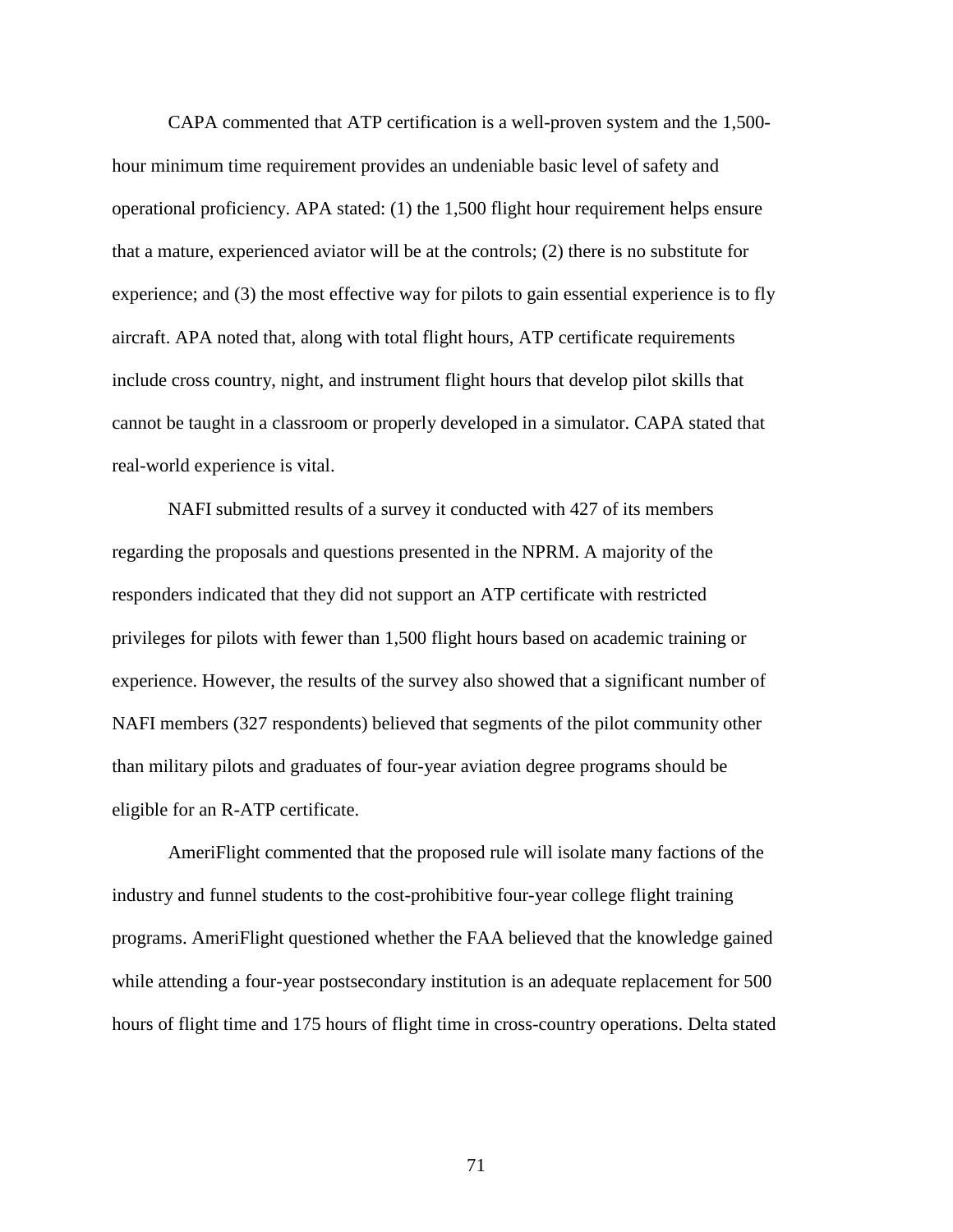that a reduction in hours, training, or experience for pilots exercising the PIC privileges of an ATP certificate is not appropriate based on the statute.

The majority of commenters, including representatives of air carriers, educational institutions, and aviation organizations, were generally supportive of a restricted privileges ATP certificate but recommended alternatives to the proposal and suggested that it be made available to a greater number of pilots.

Fifteen commenters offered opinions and comments on what they referred to as arbitrary hour requirements, including CAA and IATA. A4A stated that flight time alone does not ensure pilot proficiency or professionalism and added that formal education combined with good hiring practices, training, and mentoring will produce the most highly qualified pilots. American Flyers/Nova Southeastern University argued that the FAA should not consider flight hours alone as a satisfactory indicator or piloting ability, judgment, or experience. It stated that the qualification for the R-ATP certificate should be based on a combination of academic training and experience. Several commenters, including AOPA, RACCA, and the University of Dubuque thought the minimum age of 21 for an R-ATP was also arbitrary. One individual commenter added that there was no evidence to suggest age 18 undermined safety.

SAFE stated that academic experience should only be used to reduce flight hours if there is demonstrable evidence to support it. Four commenters, including WMU, and John A. O'Brien Consulting, LLC, agreed that a R-ATP certificate should be permitted based on training or experience.

GAMA argued that there should be no flight hour minimum; rather, the FAA should focus on ensuring the quality of flight training. It added that eligibility for an R-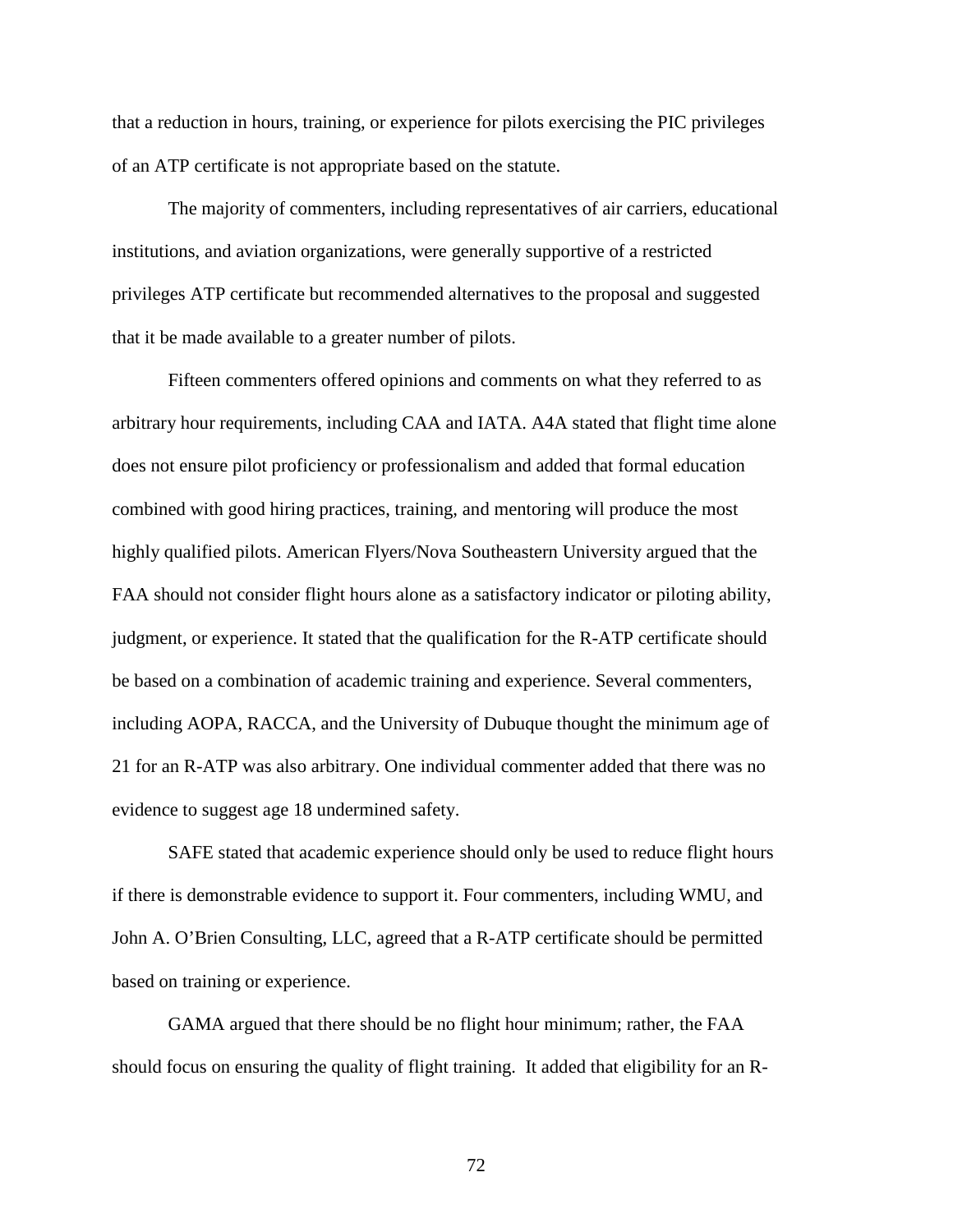ATP certificate should be determined through evaluation of the quality of the applicant's academic and practical flight training. Three commenters noted that the quality of flight experience was a better indicator of pilot success than only quantity of flight hours. Six commenters contended that the FAA needs to allocate resources to develop a better formula for rating the formal training, education, and experience of candidates for an R-ATP certificate.

The FAA continues to support an ATP certificate with restricted privileges for pilots who are at least 21 years of age. The majority of commenters asserted that allowing a reduction in flight hours based on academic coursework is safe, appropriate, and meets the intent of Congress. For the commenters who disagree with establishing an ATP certificate with fewer than 1,500 hours, the FAA also maintains that flight experience in an aircraft is an important component in developing the knowledge and skills necessary for a pilot to perform effectively in the air carrier environment. However, by granting the FAA discretion to reduce the required flight hours based on specific academic training, the Act acknowledged that flight time is not necessarily the only component to developing a safe and qualified pilot. The FAA concurs and has determined structured academic training integrated with flight training programs can provide more safety benefit than simply meeting the 1,500 hour flight time requirement alone.

Accordingly, the FAA will permit a pilot to obtain an ATP certificate with restricted privileges and serve as an SIC in part 121 operations. The minimum aeronautical experience requirements and age requirements of an R-ATP certificate will greatly exceed the commercial pilot certificate requirements previously required to serve as SIC in part 121 operations. As discussed in greater detail below, the academic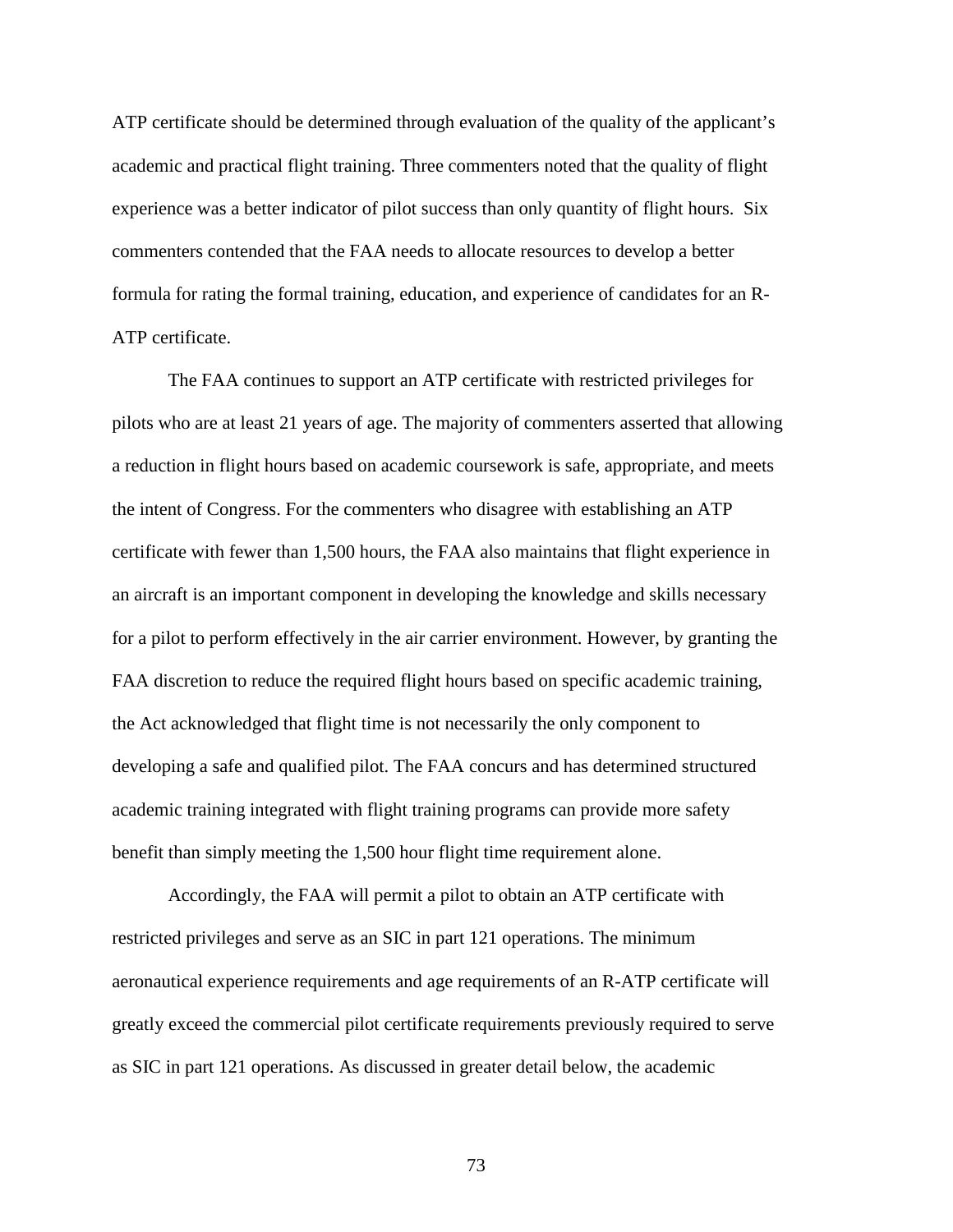coursework prerequisites for the R-ATP certificate together with the additional flight hour experience and the new training required for ATP certification will result in a pilot who is better prepared to enter an air carrier environment than meeting the 1,500 hour requirement alone.

The FAA emphasizes that pilots who meet these alternative hour requirements will be required to pass the same ATP knowledge test and practical test as pilots who obtain an ATP certificate at 1,500 hours. In addition, in the final rule, the FAA is retaining the limitations on the certificates of pilots who obtain an ATP certificate with the reduced flight hours. These pilots will have the following limitation placed on their certificates: "Restricted in accordance with 14 CFR §61.167" and "Holder does not meet the pilot-in-command aeronautical experience requirements of ICAO." Pilots who hold ATP certificates with these limitations will not be permitted to act as PIC in any operation that requires an ATP certificate or serve as SIC in flag or supplemental operations that require three or more pilots. The FAA will remove the restriction from the ATP certificate once the pilot provides satisfactory evidence of having met the age requirements in §61.153(a)(1) and the aeronautical experience requirements of §61.159.

The flight time requirements for an ATP certificate under §61.159 are not being altered by this rule. Therefore, pilots acting as PIC under part  $121$ ,  $\S 135.243(a)(1)$ , and  $\S91.1053(a)(2)(i)$  are still required to have at least 1,500 hours of total time as a pilot. Additionally, the age requirement for obtaining an ATP certificate to serve as PIC is not being altered in §61.153. Pilots must continue to be at least 23 years old to act as PIC in operations that require an ATP certificate or to serve as SIC in flag or supplemental operations requiring three or more pilots. The FAA agrees with many of the commenters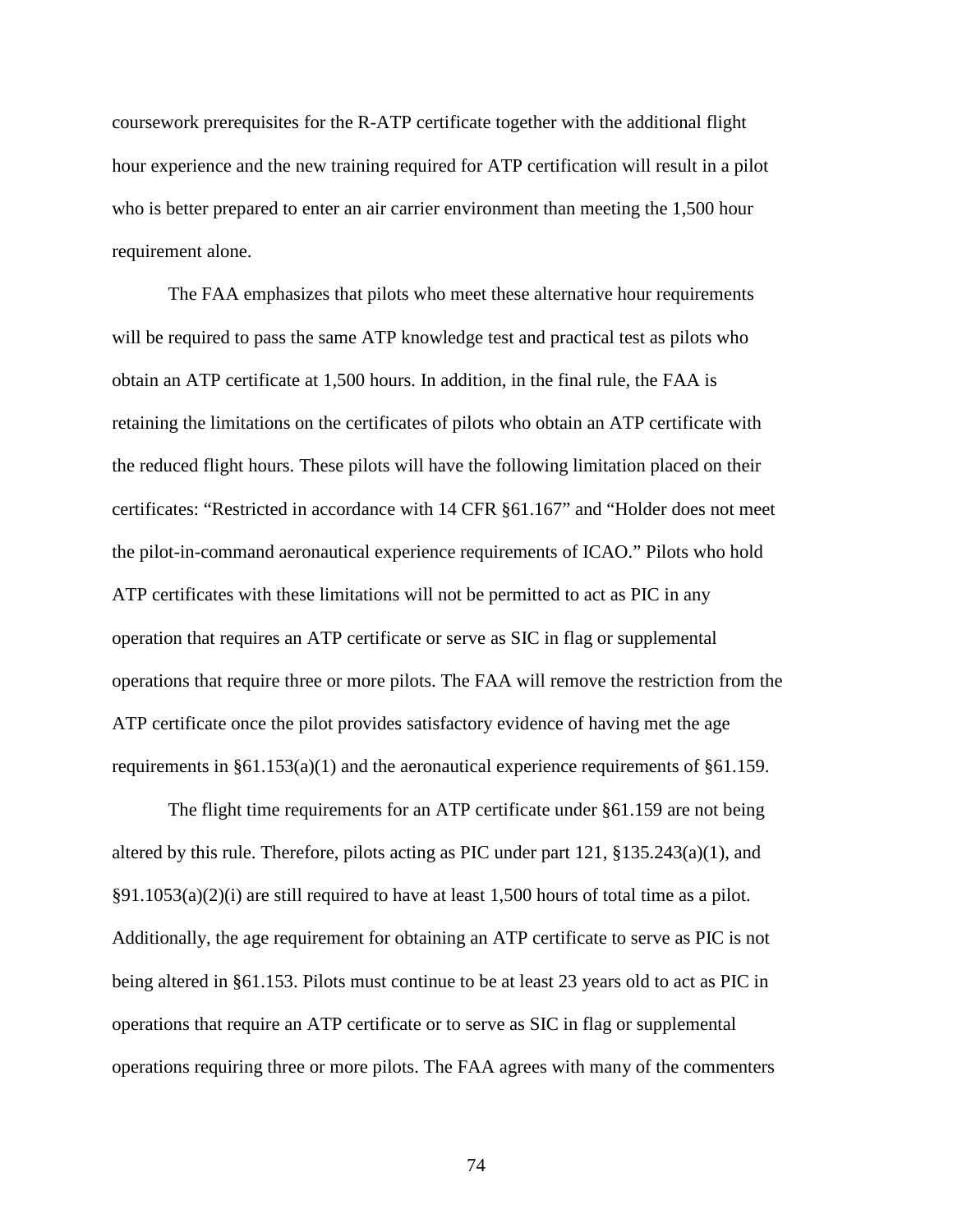that the existing total time requirements for an ATP certificate are appropriate to act as PIC.

The following sections address specific comments about alternative crediting systems, the eligibility of military pilots and graduates of four-year aviation degree programs as proposed in the NPRM, and specific recommendations from commenters regarding expanding eligibility for the R-ATP certificate beyond those proposed in the NPRM.

#### *3. FOQ ARC Recommendation*

The FOQ ARC recommended crediting academic training as well as aeronautical experience. The ARC developed a complex system that not only permitted flight-hour credit for a variety of academic training including both two- and four-year aviation degrees but also allowed weighted credit for various flight experience.

Eleven commenters, including NAFI, Boeing Commercial Airplanes (Boeing), NATA, RAA, JetBlue, WMU, Purdue, and FSC suggested that the FAA implement a system of weighted flight hour reductions based on pilot experience. NAFI noted that the Pilot Source Study and the recommendations of the FAA's FOQ ARC should be referenced in any consideration of credit options. Boeing stated that the FAA should credit all manner of training that would better prepare pilots for air carrier operations. Boeing noted that this would include all college aviation programs, approved courses from part 141 and part 142 certificate holders, and all related experience and courses.

The RAA argued that the FAA should adopt the recommendations of the FOQ ARC. It noted the FOQ ARC recommended an aeronautical experience credit system that incorporated many of the individual recommendations identified by other commenters.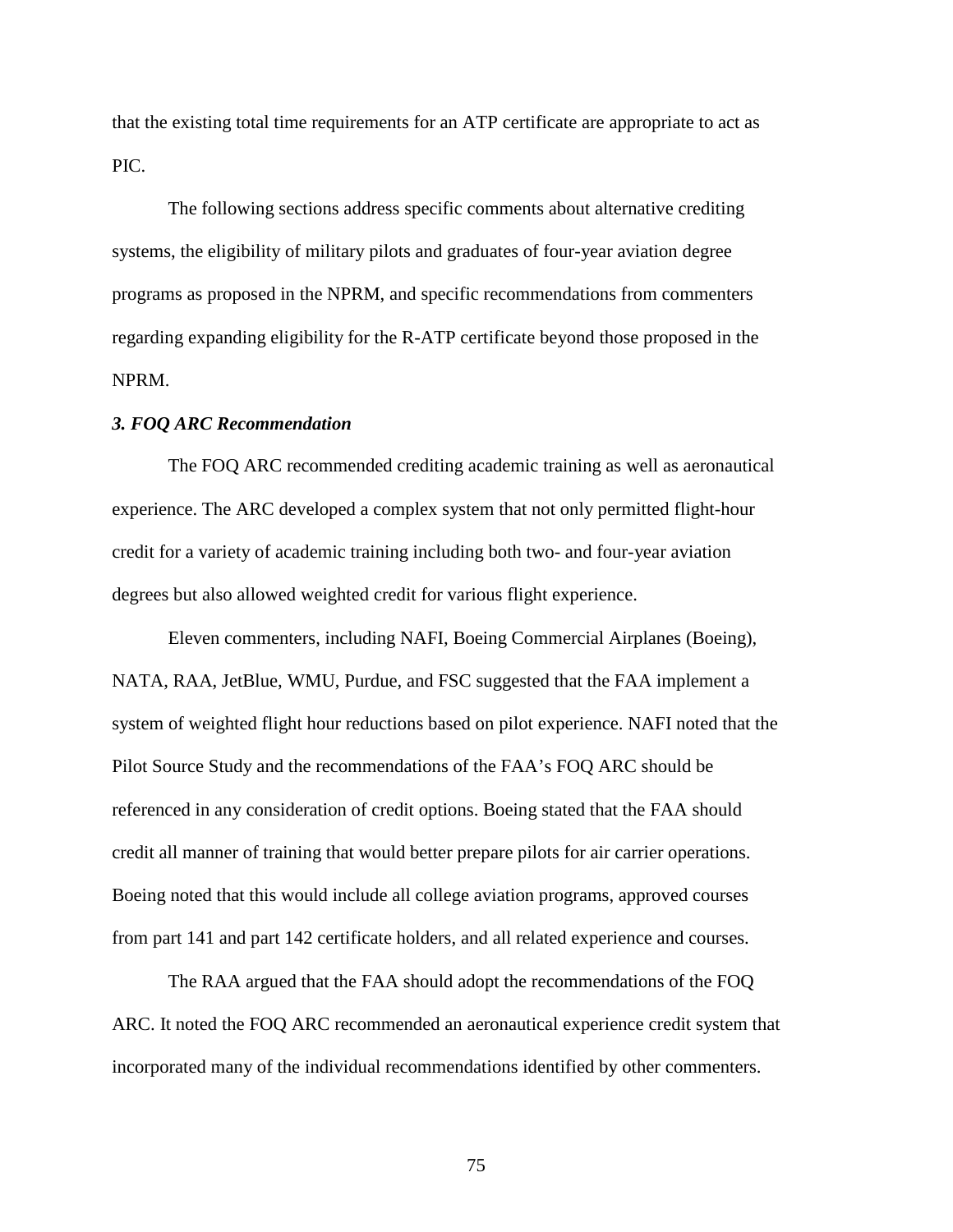The RAA contended that the FOQ ARC credit system is the model for establishing the proper level of eligibility and academic credit levels that should be provided for students of worthy programs. Finally, the RAA added that the NPRM fails to recognize the myriad of important providers of academic education and relevant flight experience that should be considered for flight hour reductions. Additional supporters of the FOQ ARC crediting system included A4A, CAA, American Eagle Airlines, Inc., ExpressJet, Aerosim, FedEx, Cape Air, AAL, John O'Brien Consulting, MTSU, Spartan College, and numerous individual commenters.

The National Training Aircraft Symposium (NTAS), which consisted of 80 industry members from academia, air carriers, and flight training providers, recommended a crediting system very similar to the FOQ ARC crediting system with the only difference in the amount of credit allowed for flight instruction. Supporters of the NTAS system included JetBlue, WMU, Purdue University, and FSC.

The FAA has reconsidered the FOQ ARC crediting system and determined that implementation and oversight of such a complex system, or a variation of it, would be too burdensome. Allowing a large number of crediting options creates a much more complicated process for FAA examiners and designees in determining and validating how much credit a pilot can get to be eligible for an R-ATP certificate. In addition, the weighted flight experience concept gives a multiplier effect to hours that were deemed more applicable to air carrier operations and therefore more valuable to a prospective air carrier flightcrew member. While the FAA finds value in the weighted flight experience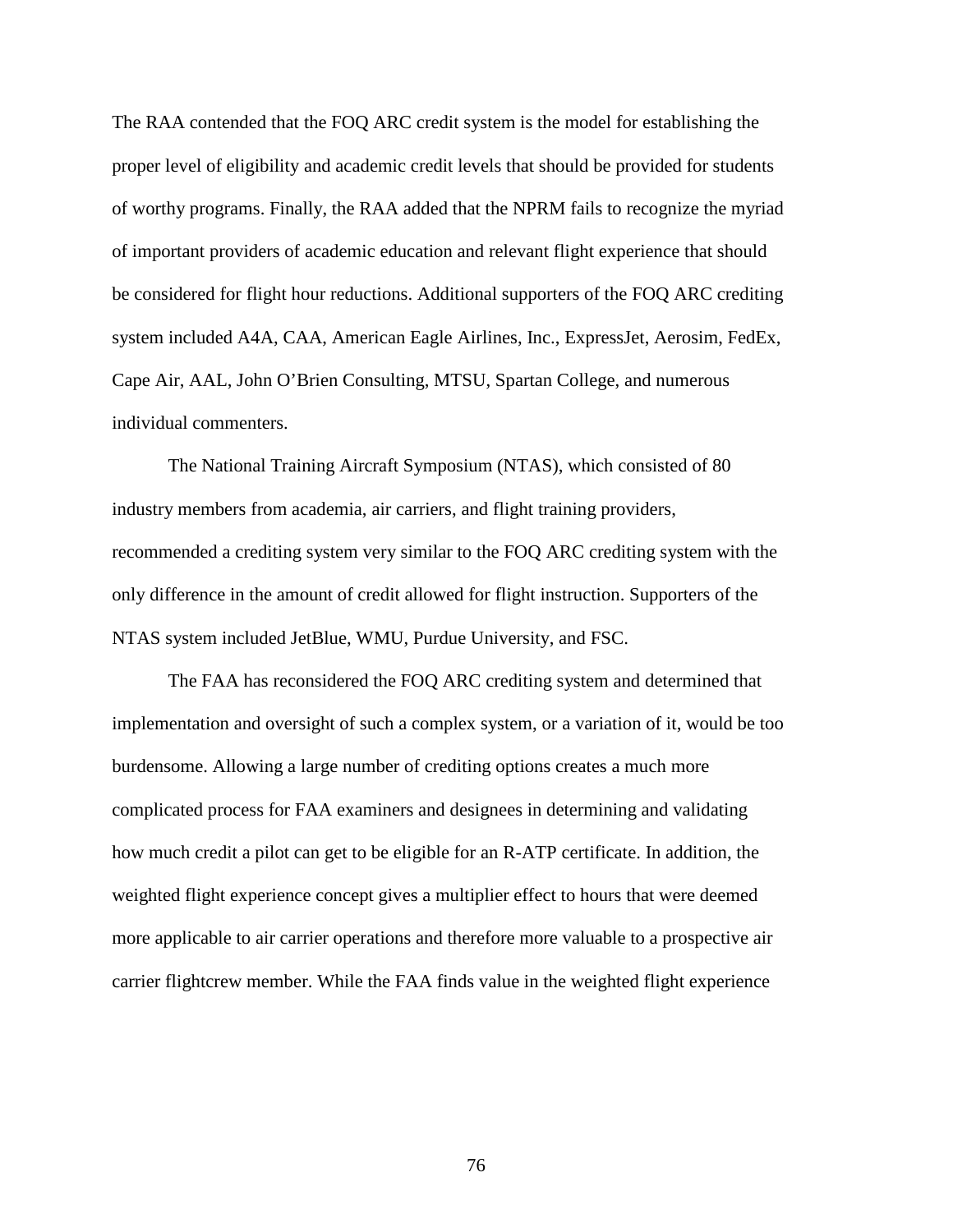concept, the Act does not permit giving flight hour credit to certain types of flight experience to reduce the minimum required flight hours for the ATP certificate.<sup>[18](#page-76-0)</sup>

Considering phases I and III of the Pilot Source Study, the crediting system proposed by the ARC, and the structured academic coursework a graduate completes for an aviation degree, the FAA has determined that a reduction in flight hours is appropriate, and we have retained credit for academic training in the final rule. In addition to decisions surrounding the crediting system proposed by the ARC, the FAA also engaged in extensive qualitative evaluation of aviation degree programs and courses, which will be discussed in more detail later in this final rule. This evaluation, coupled with the documentation that will be provided by the aviation programs, will help to ensure that crediting hours are only granted for legitimate aviation program coursework.

#### *4. Military Pilots*

 $\overline{a}$ 

Commenters submitted 95 responses regarding the proposal to allow military pilots to obtain an R-ATP certificate with 750 hours of flight time. Eighty-eight commenters agreed a restricted privileges ATP certificate is appropriate for military pilots. Several other individual commenters observed that the military operational environment is different than the air carrier environment, so reductions based on military experience are not justified. CAPA specifically stated there is no empirical evidence that a graduate from a military program has better experience or skill than other airman.

<span id="page-76-0"></span><sup>&</sup>lt;sup>18</sup> The FAA notes that Section 217 of the Act directed the FAA to ensure that applicants for an ATP certificate had received "flight training, academic training, or operational experience" that would prepare the pilot to function effectively in an air carrier environment. Several paragraphs later in Section 217, Congress gave the Administrator discretion to reduce flight hours for the ATP certificate based on "specific academic training courses." The FAA has determined that the failure to list operational experience in this provision of the Act does not permit the FAA to reduce flight hours based on operational experience.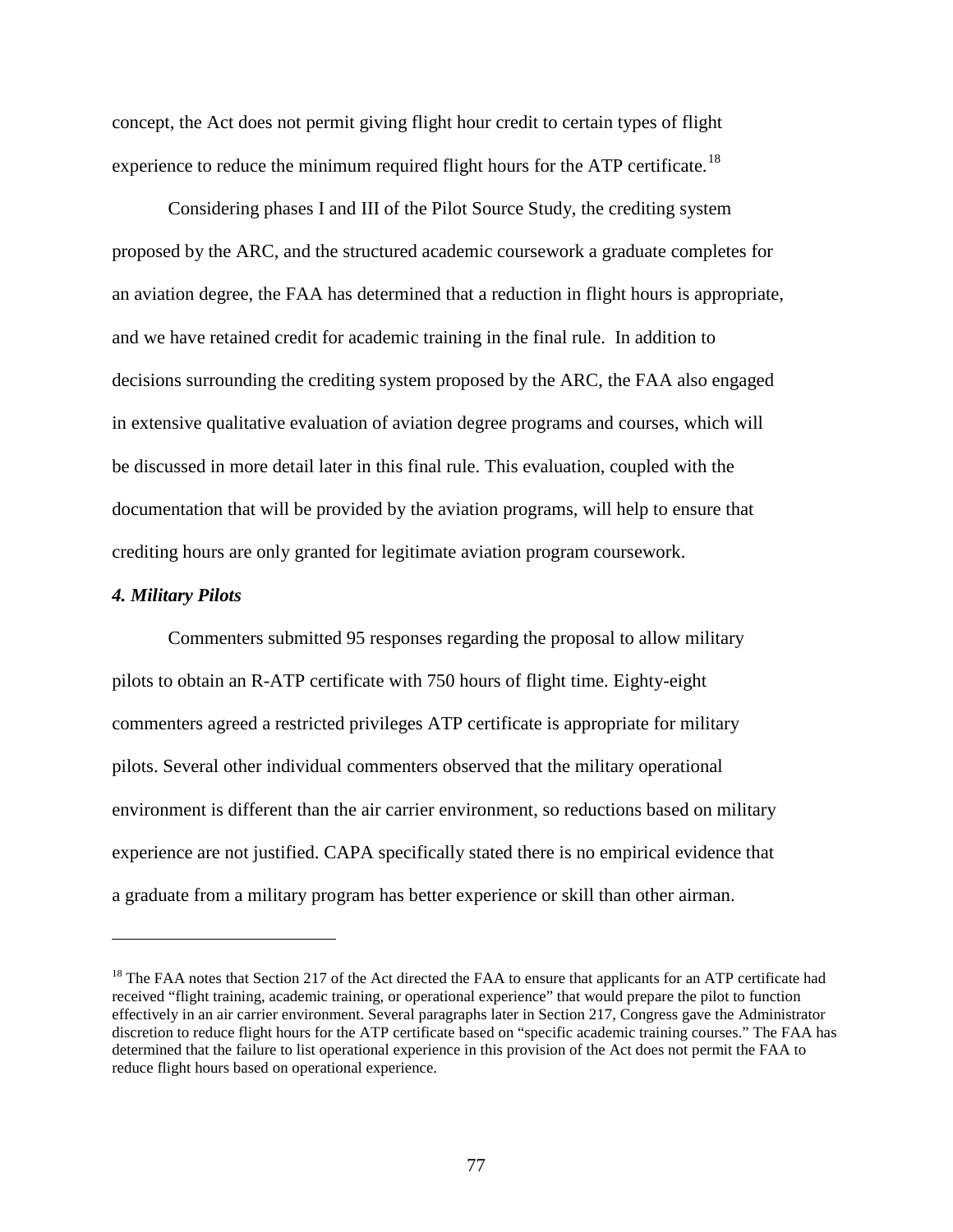Four New York congressmen and RACCA opposed a reduction in flight time for anyone except military pilots. These commenters acknowledged the highly specialized disciplined screening and training procedures military pilots undergo.

Twenty-eight commenters, including Delta, CAA, and RAA, indicated a 750-hour requirement for former military pilots is too high. Most commenters stated 500 hours is more appropriate. Spartan College stated "the rigor and quality selection process for military pilots linked with highly structured training meets or exceeds the requirements of the NPRM" and added that 500 hours is appropriate for military pilots who operate in a multi-crew environment.

An additional 17 commenters including ERAU, KSU, JetBlue, NAFI, PABC, GAMA, FSC, CAE, NATA, DSU, and a number of individuals agree military pilots should be eligible for a restricted privileges ATP certificate but did not suggest how much experience is appropriate. Three commenters, including Aerosim, stated 750 hours is too low and suggested 1,000 hours instead. Aerosim conducted a survey of over 300 of its part 141 flight training institutions that indicated that 71% of the respondents support a reduction in flight hours for military pilots, with 55% of respondents stating that 750 hours was adequate.

The FAA has determined that permitting military pilots to obtain an R-ATP certificate with fewer than 1,500 hours is appropriate due to the quality and structure of military training. To be accepted into a pilot training program in one of the branches of the military, a person must undergo a rigorous screening process including an assessment of aviation aptitude. Depending on the branch of the military, an applicant for pilot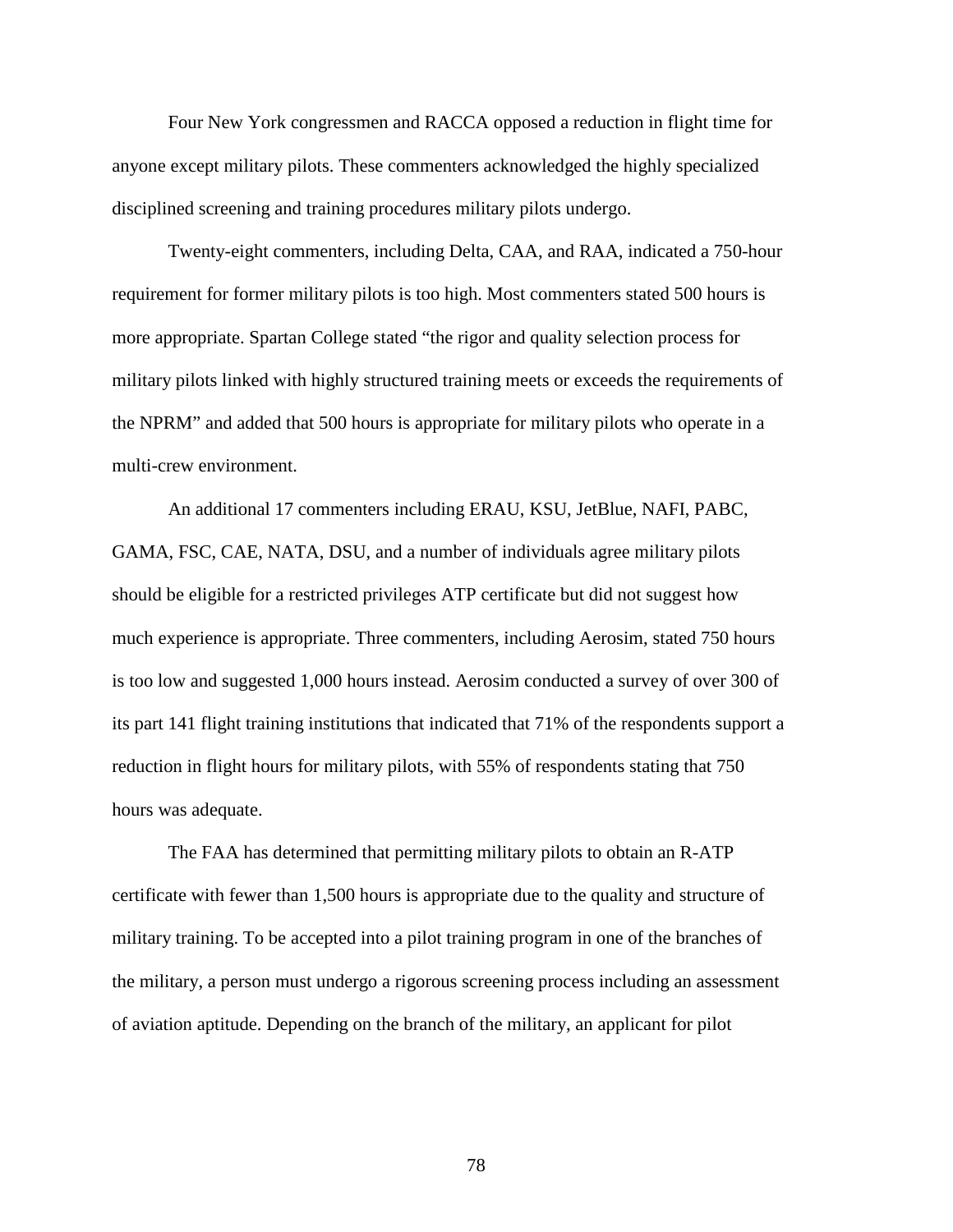training must hold an associate's degree or a bachelor's degree. Once accepted into a pilot training program, a person is assigned full-time to aviation training.

As an example, the United States Air Force Specialized Undergraduate Pilot Training (SUPT) includes four to six weeks of academic and preflight training on aerospace physiology, altitude chamber tests, aircraft systems, aviation weather, mission planning, and navigation. After initial academic and preflight training, the Air Force student pilot undergoes 22 weeks of primary aircraft training before transitioning to a track of advanced aircraft training that continues for another 24 to 28 weeks. During flight training, military pilots continue their academic training through detailed briefings and debriefings of their flight training. An Air Force student pilot is committed to a 12 hour duty day while at SUPT, and his or her flight proficiency is continuously assessed. Additionally, during the flight training phases, an Air Force student pilot participates in flight training every day, either in a simulator or an aircraft.

Similarly, a Navy pilot completes a six-week indoctrination program which includes classes in aerodynamics, air navigation, aviation physiology, and engineering. The Navy pilot next completes primary training in approximately 22 weeks. It includes ground-based academics, FSTDs, and flight training. The Navy pilot then continues to advanced flight training.

Based on the comprehensive and demanding nature of military pilot training, the FAA is adopting the proposed requirement to allow military pilots who have graduated from an Armed Forces flight training program to apply for the ATP practical test after obtaining 750 hours of flight time. To the extent that some commenters have suggested a reduction is not appropriate due to operational differences in military operations, the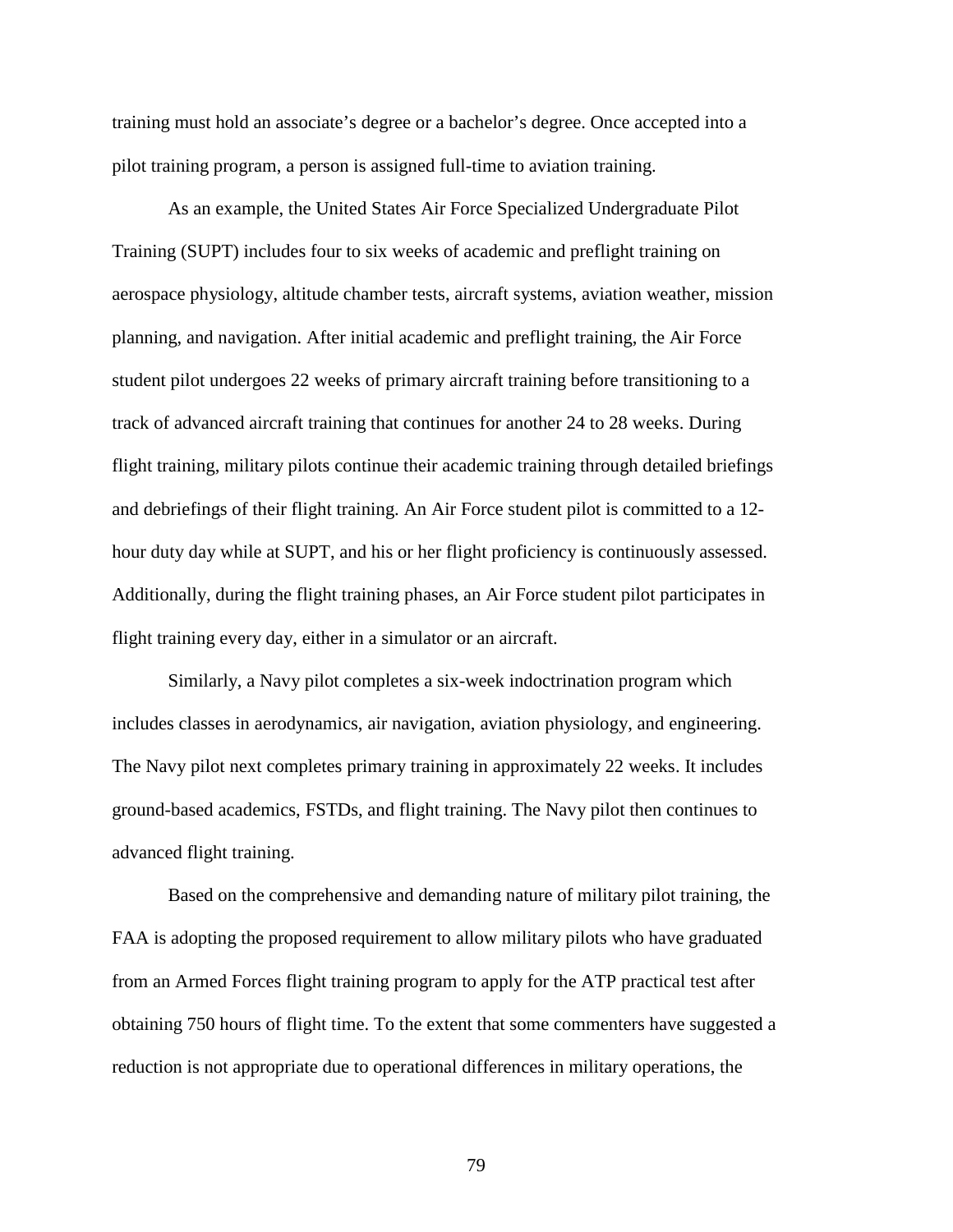FAA responds that the completion of military pilot training and the accumulation of 750 flight hours does not automatically result in an R-ATP certificate. Rather, a military pilot will still be required to complete the ATP certification training program in new §61.156, pass the ATP knowledge test, and pass the ATP practical test or air carrier evaluation that results in the issuance of an ATP certificate. In addition, prior to serving in part 121 operations, military pilots will be required to complete an air carrier's initial training program and pass a proficiency evaluation. Accordingly, a military pilot will be required to demonstrate knowledge of civilian operations.

The FAA has modified §61.39 to require military pilots applying for the ATP practical test to present the documents listed in  $\S61.160(a)$  to substantiate eligibility for an R-ATP certificate. These documents include an official U.S. Armed Forces record that shows that the applicant graduated from a U.S. Armed Forces pilot training school and received a rating qualification as a military pilot. Graduation from a training program designed to qualify a military pilot solely for operation of unmanned aircraft systems will not satisfy the requirement in §61.160(a). Additionally, the FAA notes that regulations do not currently permit the time acquired while operating an unmanned aircraft system to be logged to meet aeronautical experience requirements for FAA certification.

Although several commenters have suggested the FAA allow a further reduction in flight hours for military pilots, the FAA has received no compelling data to support such a reduction. In addition, the FAA notes that, based on averages provided by the military, an additional reduction would have limited impact on those that could take advantage of this provision. Specifically, the majority of military pilots who complete their service obligations will have acquired the 1,500 hours required for an unrestricted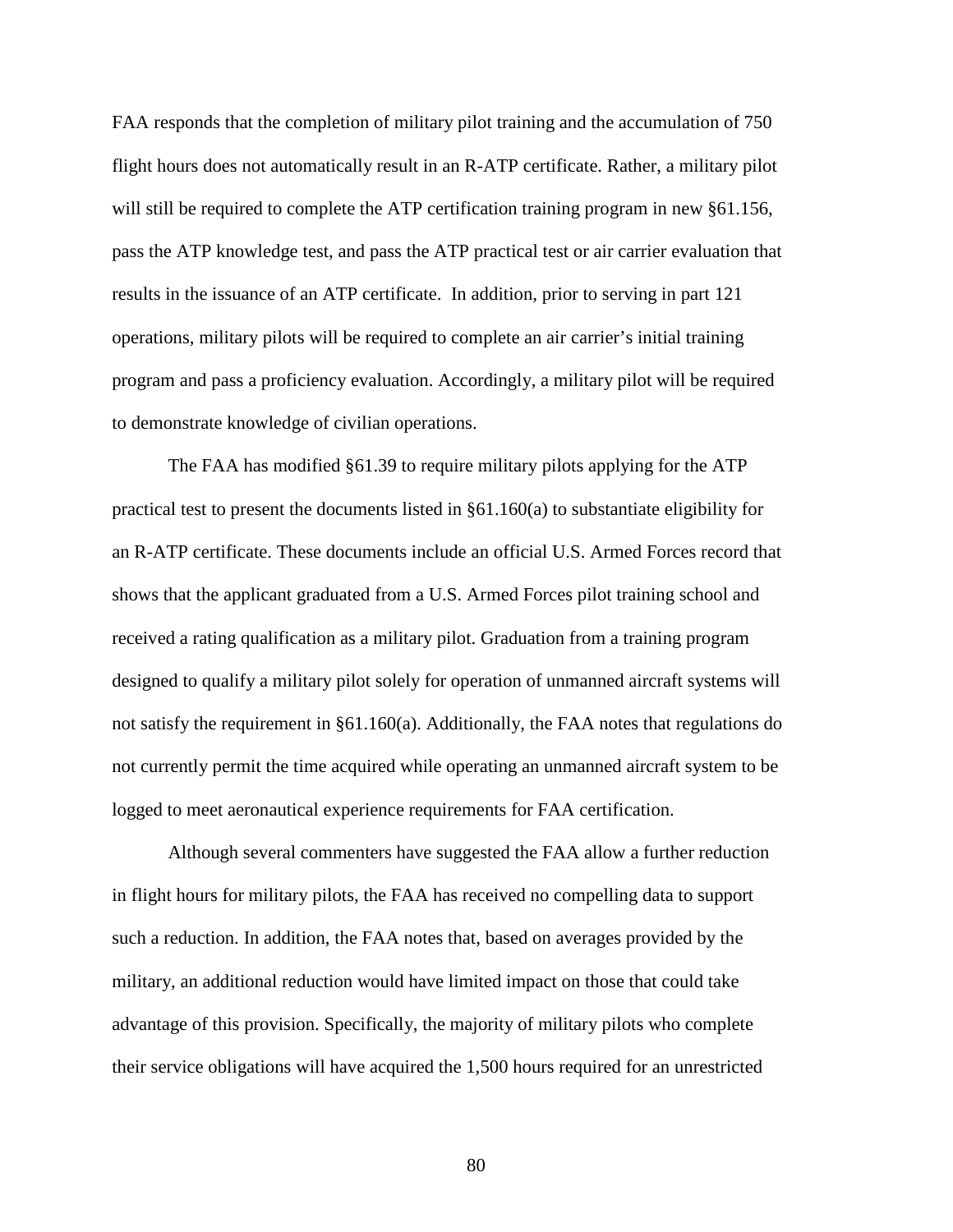ATP certificate. Army pilots who average approximately 800 hours when they complete their service obligations and pilots who are honorably discharged from the military prior to completing their service obligation would be most likely to benefit from the R-ATP certificate.

## *5. Graduates with a Bachelor's Degree in an Aviation Major*

One hundred and seventy-five commenters supported an R-ATP certificate for applicants with a bachelor's degree with an aviation major. Several academic institutions including the Council for Higher Education Accreditation (CHEA), the American Association of Community Colleges, UAA, Fox Valley Technical College of Aeronautics, WMU, Aims Community College, ERAU, Hesston College, Purdue, KSU, FSC, Westminster College, UVU, SIU, OSU, MTSU, DSU, Spartan College, Nova Southeastern University, and Florida Institute of Technology were supportive of the flight experience reduction based on academics. In addition, several individual commenters stated that graduates of an aviation degree program should be eligible to obtain an R-ATP certificate because the quality of training received at such schools is superior to that received under part 61.

CAPA commented that there is no empirical evidence that a graduate of an aviation degree program has better experience or skill than an airman who has not. CAPA also stated that, because most pilots cannot afford the "extraordinarily high cost of specialized aviation institutions," the reduction in flight hours for these graduates is unfair because an applicant with financial resources can "purchase" their qualifications without having to gain flying experience. Moore Air, Inc. stated that permitting pilots from aviation bachelor's degree programs affiliated with part 141 schools discriminates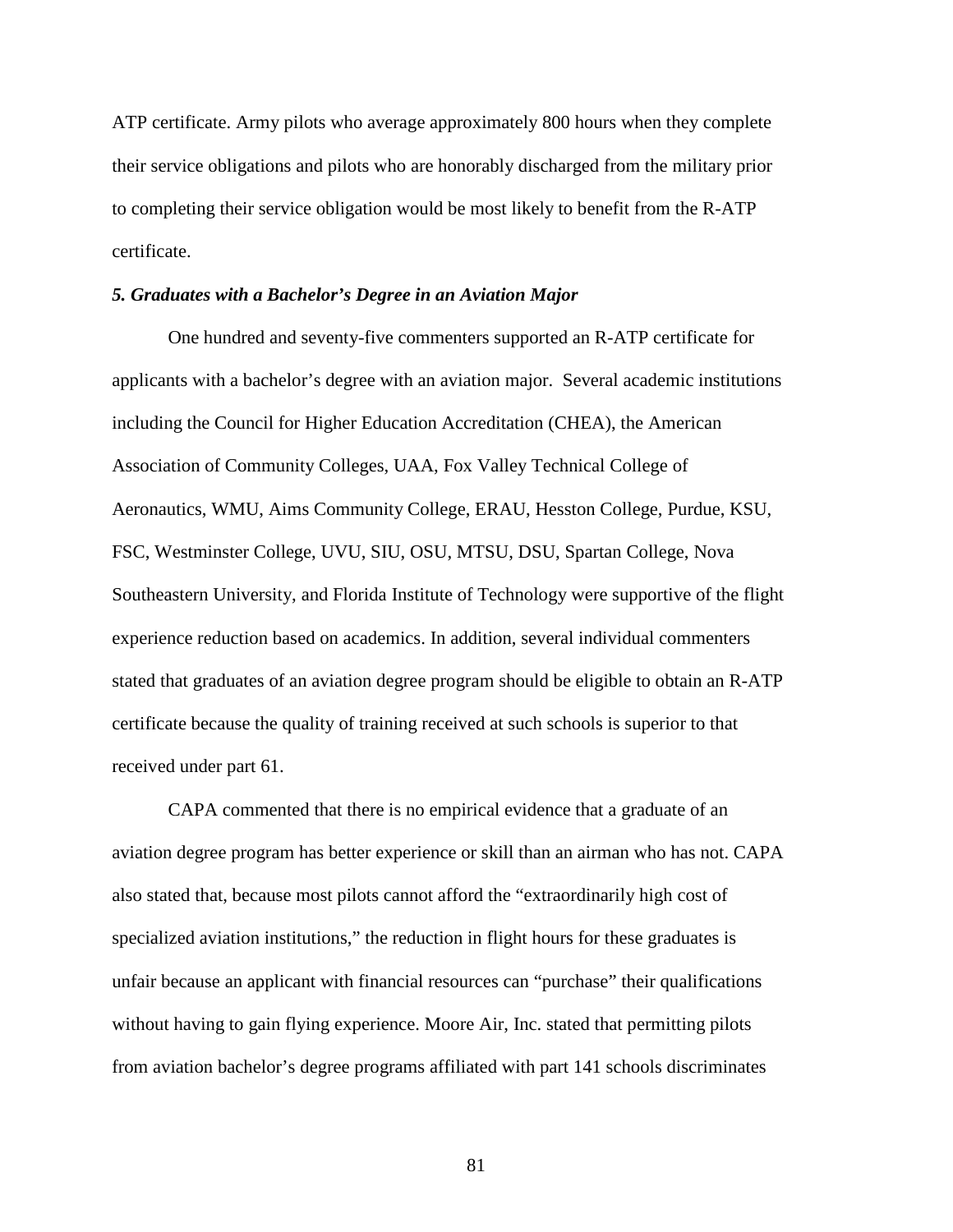against pilots with fewer economic resources. John A. O'Brien Aviation Consulting, LLC, stated the restricted privileges ATP certificate should not be limited to college graduates from "select universities." AAL commented that the NPRM encourages pilots to attend a four-year aviation college or university but fails to recognize that such paths are available only to those willing and able to afford such educational paths. AAL acknowledges that higher education and quality training should be encouraged but quality training is also available in places outside accredited four-year aviation colleges.

In support of a reduction based on academic credit, Parks College (Parks) stated that its aviation graduates accomplish approximately 220 "hours of ground and classroom instruction leading to a [commercial pilot certificate] with an instrument rating." Parks noted that, in addition to this classroom training for pilot certification, its students complete an additional 480 hours (32 credit hours) of academic coursework on topics related to aviation and air carrier operations. UND also provided information demonstrating that graduates of its professional flight curriculum must complete 464 hours of instruction in required aviation coursework that includes courses on human factors, flight physiology, advanced aerodynamics, and aviation weather. These students must also complete ground and flight training toward a commercial pilot certificate and instrument rating.

Based on the fact that the academic coursework completed as part of an aviation major generally exceeds the time a pilot might spend in ground school outside of that environment, the FAA continues to support a reduction of flight hours for graduates with an aviation major from a four-year institution of higher education who complete ground and flight training as part of approved training courses at a part 141 pilot school that is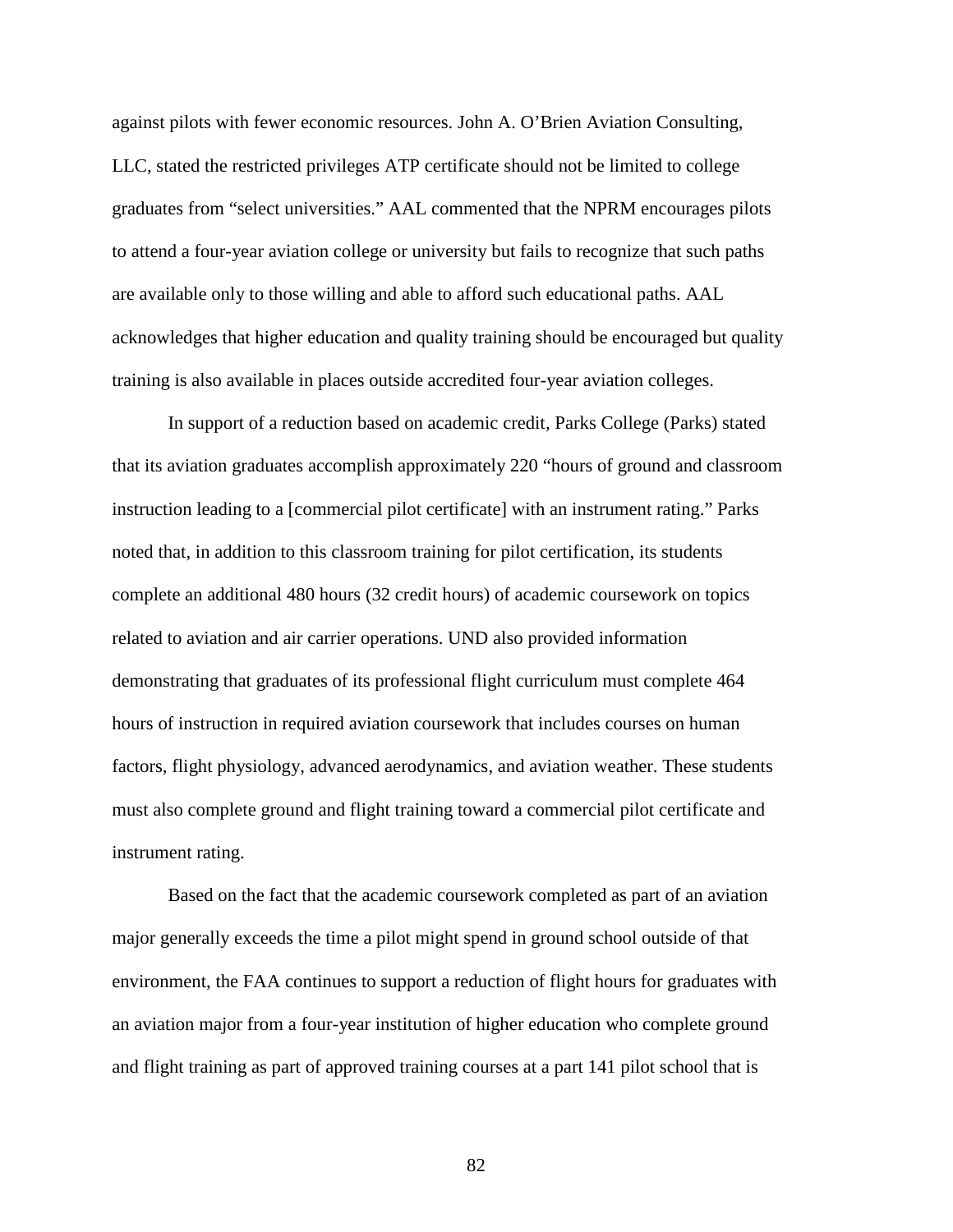associated with the institution of higher education. Over the course of several years, these graduates complete significant aviation coursework well above the hours of ground training required for commercial pilot certification. In addition, a student's knowledge and flight proficiency are continuously evaluated throughout the degree program.

Notwithstanding the FAA's continued support for a reduction in required flight hours for these applicants, the FAA has refined, clarified, and expanded some elements of the R-ATP certificate as it applies to graduates of degree programs with aviation majors in the final rule. These modifications are discussed in the following sections.

### a. Flight Hour Requirement

Notwithstanding general support for a reduction in hours for these pilots, many commenters recommended reducing the hours below the 1,000 hours proposed in the NPRM.

One hundred sixty-five commenters stated that 1,000 hours is too high, including OSU, Aviation Professional Development, LLC (APD), DSU, and the Pilot Career Initiative. AAL and Westminster College stated 1,000 hours is much too high to provide an incentive for pilots to pursue a formal education.

Most commenters responded that a total flight time of 500 to 750 hours is more appropriate for graduates of a four-year aviation degree program. Many commenters, including Delta, ERAU, and Rocky Mountain College cited the Pilot Source Study as evidence that the FAA should allow pilots with fewer than 1,000 hours to be employed by air carriers. The American Aviation Institute (AAI) along with several other commenters suggested the rule be simplified by establishing the 750-hour threshold for an R-ATP certificate to civilian candidates who have graduated from accredited programs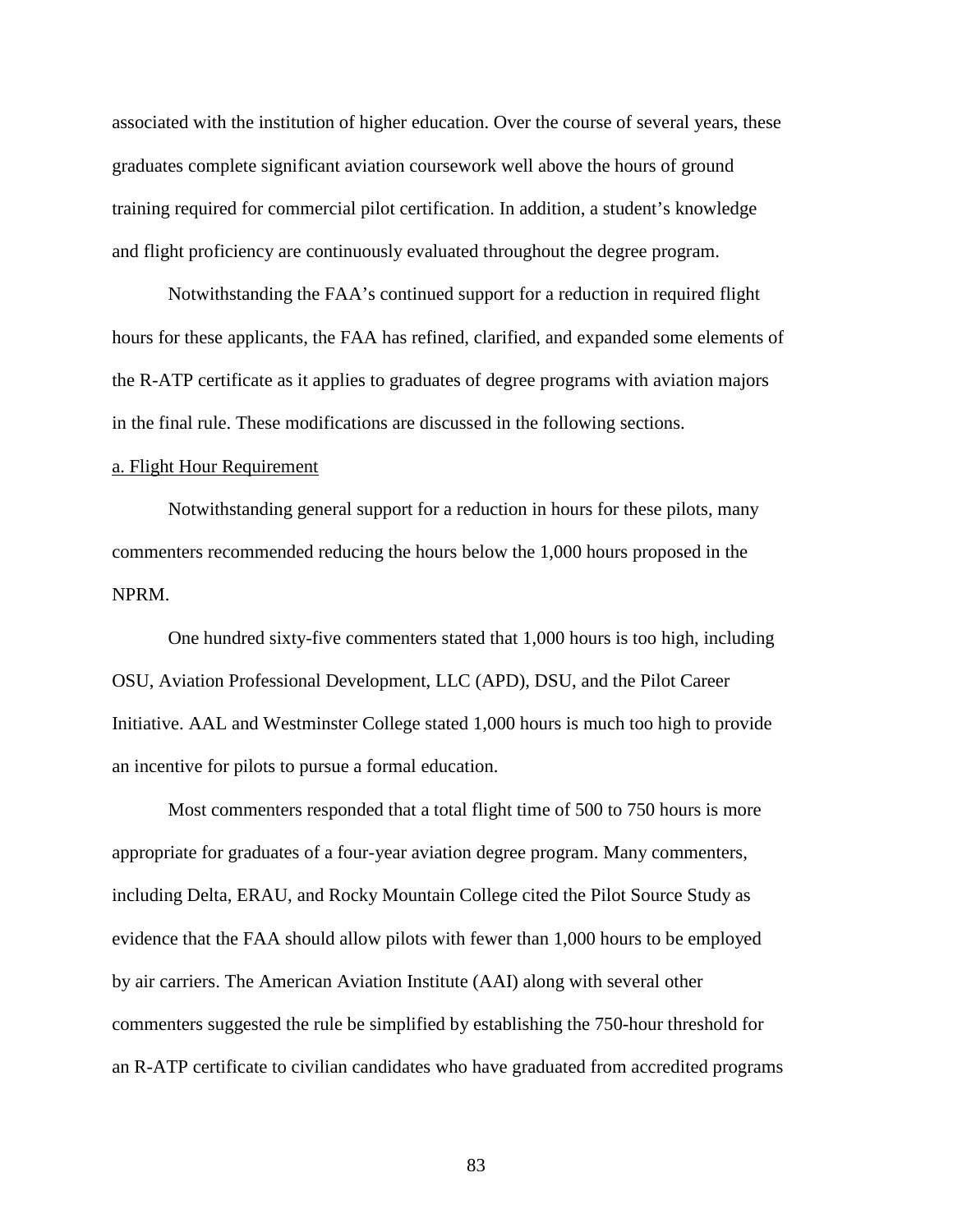including two- and four-year universities, programs designed for university graduates, and other structured academies run by training organizations and by airlines. AAI also recommended the FAA establish requirements for academies to qualify them. Other commenters suggested that the FAA offer an R-ATP certificate to graduates of a fouryear collegiate flight program with fewer total flight hours, generally in the range between 500 and 1,000 flight hours.

Ten commenters, including KSU, SJSU, WMU, UVU, Aerosim, ALPA, American Flyers, and Nova Southeastern University believe the proposed 1,000 hours of flight experience is adequate. Approximately 47 percent of NAFI's members indicated that 1,000 hours is too low but did not specify how many of those responding generally oppose an R-ATP certificate.

The FAA has considered the 2010 and 2012 Pilot Source Studies, the FOQ ARC report, and the structured academic coursework in aviation a graduate receives<sup>[19](#page-83-0)</sup> and has determined that, based on the best currently available information, it is appropriate to retain the minimum 1,000-hour aeronautical experience requirement for graduates of four-year degree program with an aviation major who obtain their commercial pilot certificate and instrument rating from an associated part 141 pilot school. Commenters have not provided compelling evidence to support a further reduction in hours for graduates of these programs. Many commenters referenced the 2010 Pilot Source Study (which indicated that the most successful pilots in initial training, without any consideration of the manner in which they received their aviation training, were those

 $\overline{a}$ 

<span id="page-83-0"></span> $19$  There is further discussion of the FAA's review of academic curriculum later in this document. This review provided additional support to the agency's decision to retain the credit for graduates of aviation degree programs.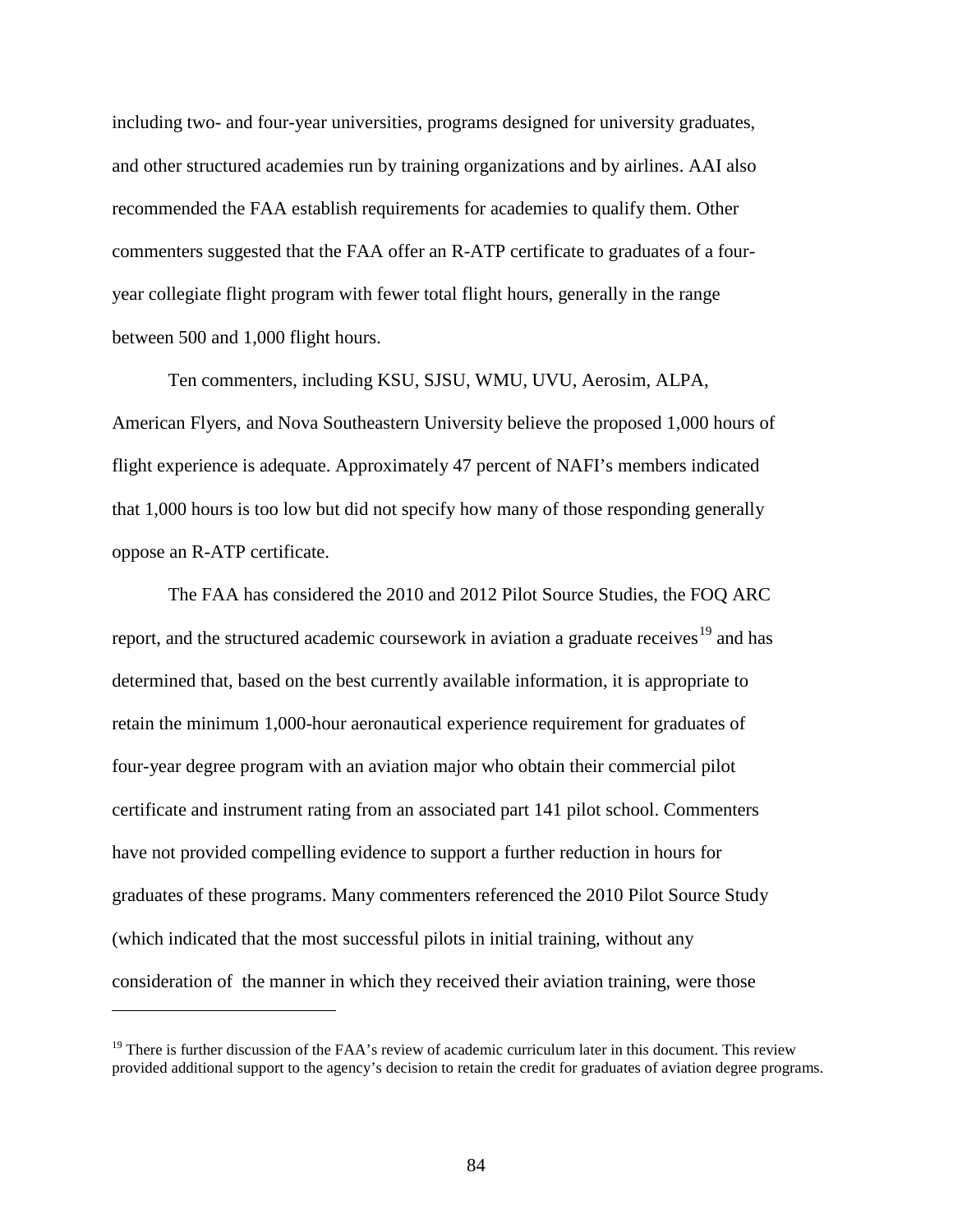pilots hired with 500-1,000 hours) to justify why they felt the FAA should reduce the hour requirement further.<sup>[20](#page-84-0)</sup> The FAA notes that the third phase of the Pilot Source Study, which was submitted to the docket, indicated that pilots with  $1,001-1,500$  total flight hours had more completions in training than any other group, including the group with 500-1,000 total flight hours. $^{21}$  $^{21}$  $^{21}$ 

# b. Institutional Accreditation and "Aviation Degree Programs"

The FAA proposed in the NPRM to permit a reduced flight hour requirement for applicants who hold a bachelor's degree with an aviation major obtained from a postsecondary educational institution that satisfies the definition of "accredited" as established by Department of Education in 34 CFR 600.2. The Department of Education maintains a database of accredited postsecondary institutions and programs available at the following web site: [http://ope.ed.gov/accreditation/.](http://ope.ed.gov/accreditation/)

UAA fully supported the proposed requirement that any degree-granting institution qualifying its graduates for reduced flight hours must be accredited by a nationally recognized accrediting agency as defined by the Department of Education in 34 CFR 600.2. UAA contended that this type of accreditation insures the validity of the institution granting the degree and provides the most inclusive form of accreditation possible by which to prepare pilots for the proposed R-ATP certificate. UAA added some of their member institutions hold program-specific accreditation in addition to

 $\overline{a}$ 

<span id="page-84-1"></span><span id="page-84-0"></span> $21$  A summary of the findings of the 2012 Pilot Source Study was submitted to the rulemaking docket. The FAA considered the results along with additional factors during development of the final rule. A recent journal article discussing the results of the 2012 Pilot Source Study concluded that "flight hours are not a good predictor of performance." The journal article can be found in the Journal of Aviation Technology and Engineering, Vol.II, Issue 2 (2013) at: [http://docs.lib.purdue.edu/jate/vol2/iss2/2/.](http://docs.lib.purdue.edu/jate/vol2/iss2/2/)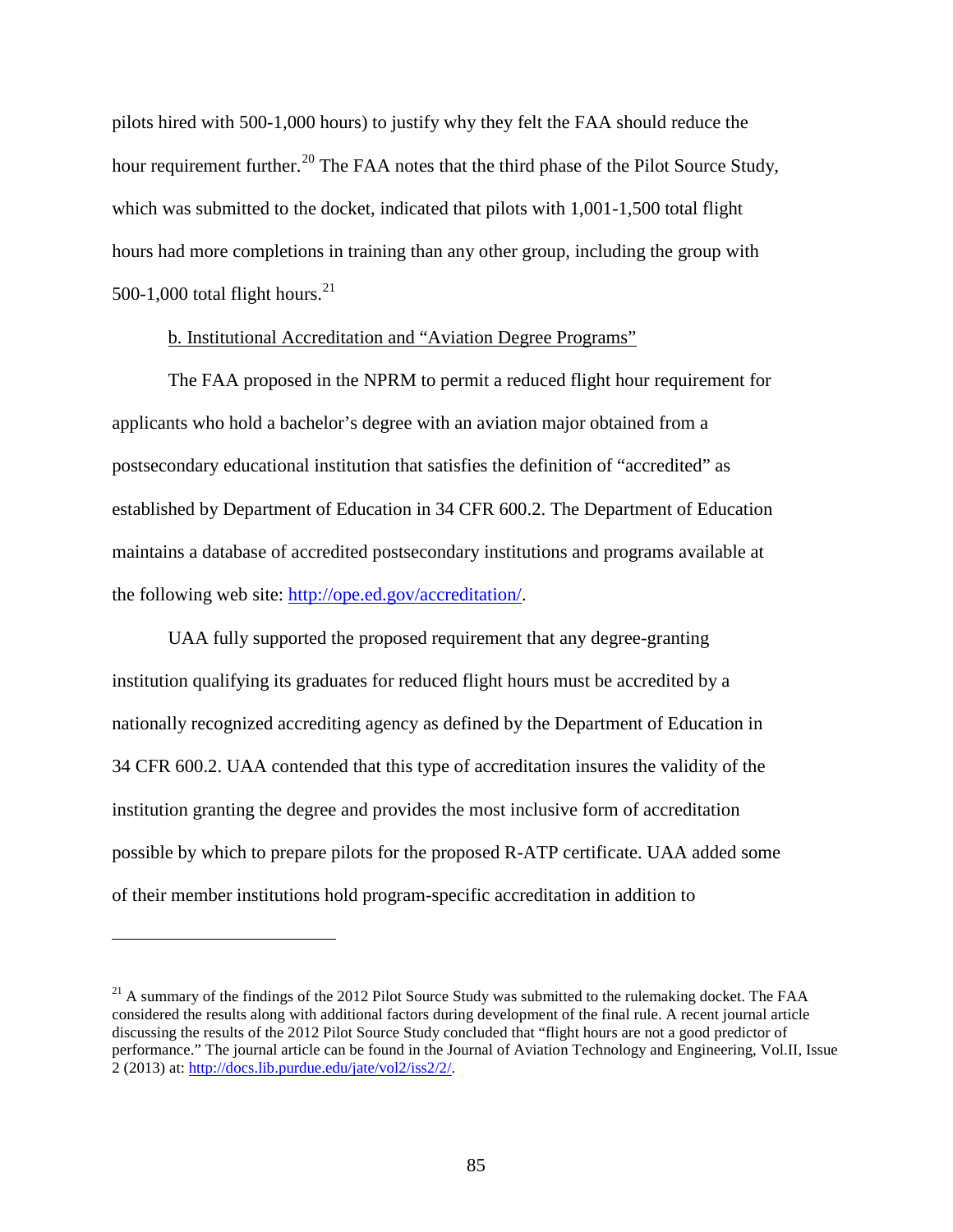institutional accreditation, but the majority do not have program accreditation at this time. UAA looked at current, national collegiate flight training and indicated the number of eligible institutions will decrease from over 164 to 29 if program specific accreditation becomes a requirement. UAA noted that two institutions that currently hold program accreditation are phasing out their pilot training programs.

KSU stated that the relationship between the academic institution and the flight training provider signifies a strong commitment to quality pilot education and fosters an environment of professional pilot training. KSU added that Aviation Accreditation Board International (AABI) accreditation and part 141 approval by the FAA provide the needed quality assurances for the quality and integrity of flight training. Purdue added that the same credit should be given to graduates of AABI-accredited flight programs regardless of the part under which the school operates. APD agreed with the proposal to provide an R-ATP certificate but indicated that those R-ATP certificates should be available only for those students attending an AABI-accredited flight school.

The FAA received several comments requesting the FAA further define "aviation degree program." The NTSB supported an ATP certificate with restricted privileges provided standards are established for student performance and the type of degree programs are more clearly defined. An individual commenter also suggested "aviationrelated degree" is too broad. The commenter suggested the FAA specify the number of hours as well as the subject areas that should be taught. Barbary Coast Consulting expressed concern that the determination of what degree credits would qualify for a reduction in hours would fall to the academic institution and recommended that the FAA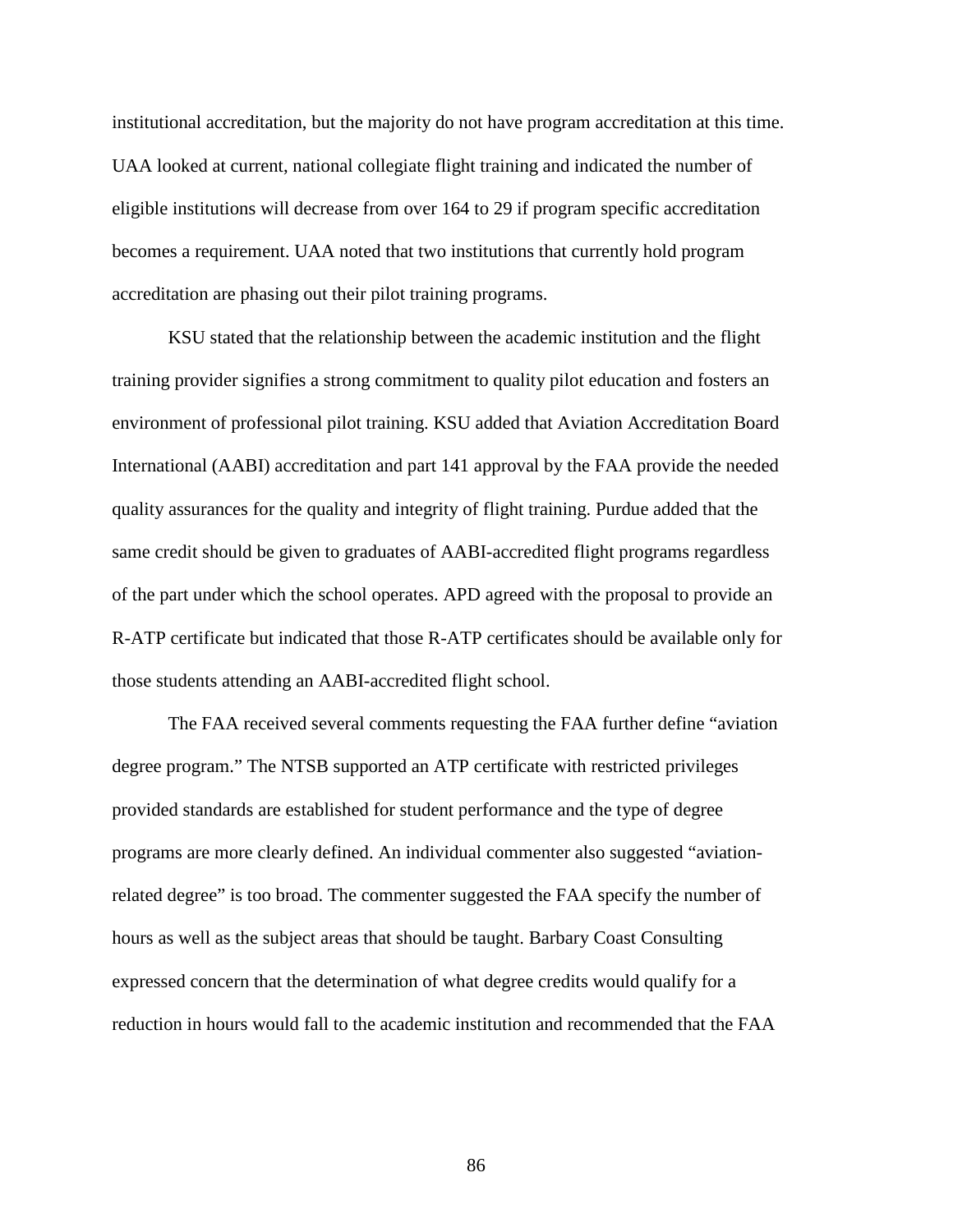should make this determination based on how these classes will actually enhance aviation safety.

The Families of Continental Flight 3407 stated that, while there is value to aeronautical knowledge and training provided by four-year accredited institutions that offer aviation degrees, such graduates should not "blindly be accorded flight hour credit without carefully evaluating each course to determine if it meets the law's specific criteria[.]" The Families of Continental Flight 3407 specifically noted that the law required that academic training courses "enhance safety more than requiring the pilot to fully comply with the flight hours requirement." P.L. 111-216, sec. 217(d). The Families of Continental Flight 3407 further stated that the FAA should develop a procedure to carefully evaluate the coursework in each graduate's academic program and only give credit to courses that enhance aviation safety and not courses that focus on "tangential areas of aviation." They indicated that credit should be based on a course-by-course basis and not a blanket 500-hour reduction.

NATA noted that the Act gave the FAA authority to allow for reduced hours based on a safety assessment. It argued that the FAA failed to demonstrate in the NPRM that it had performed a comprehensive analysis. AAI indicated that the FAA should set specific program standards that can be met at the undergraduate or graduate levels at accredited schools and universities.

Spartan College commented that the education program must be well integrated with the university to make sure that classroom and flight lab time match the learning objectives. Spartan College recommended that all academic and ground school courses be taught by faculty and instructional staff employed by the institution. Spartan College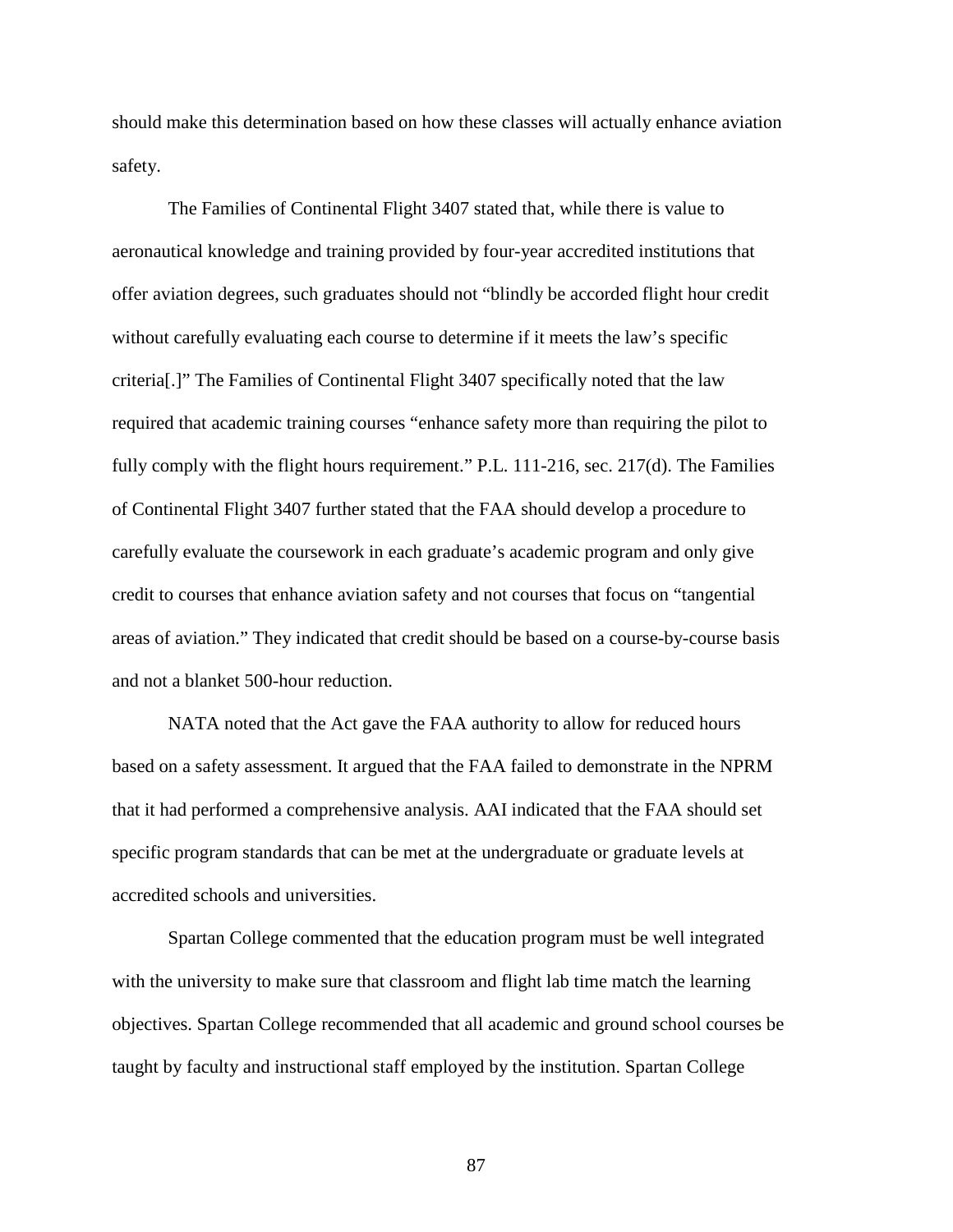indicated, however, that flight training could be taught either by an institution's instructional staff or by one or more qualified contractors through written contract.

The FAA is retaining the requirement for institutional accreditation in this final rule because accreditation ensures that education provided by institutions of higher education meet acceptable levels of quality. Accrediting agencies, as defined by the Department of Education in 34 CFR 600.2, develop evaluation criteria and conduct peer evaluations to assess whether those criteria are met. According to CHEA, accredited status is a signal to students and the public that an institution meets at least threshold standards for its faculty, curriculum, student services, and libraries.

The FAA acknowledges the value of programmatic accreditation, but it is not the sole means of assuring the quality of an aviation degree program for the purpose of qualifying students for an R-ATP certificate. Currently, AABI is the only organization that provides accreditation to aviation degree programs. As noted by UAA, if programspecific accreditation becomes a requirement for the R-ATP certificate, the number of eligible institutions will be reduced to 29.

The FAA agrees, however, with commenters who believe that the requirements of "aviation degree programs" must be better defined. The FAA has reviewed aviation degree curriculum requirements from over 100 colleges and universities and found that graduates of four-year universities receive bachelor's degrees with as few as 27 credit hours and as many as 85 credit hours in aviation and aviation-related courses. In addition, required courses and electives within aviation degree programs vary significantly. Many aviation degree programs are not focused primarily on preparing a student for a career as a professional pilot but rather for careers in areas such as air traffic control, aerospace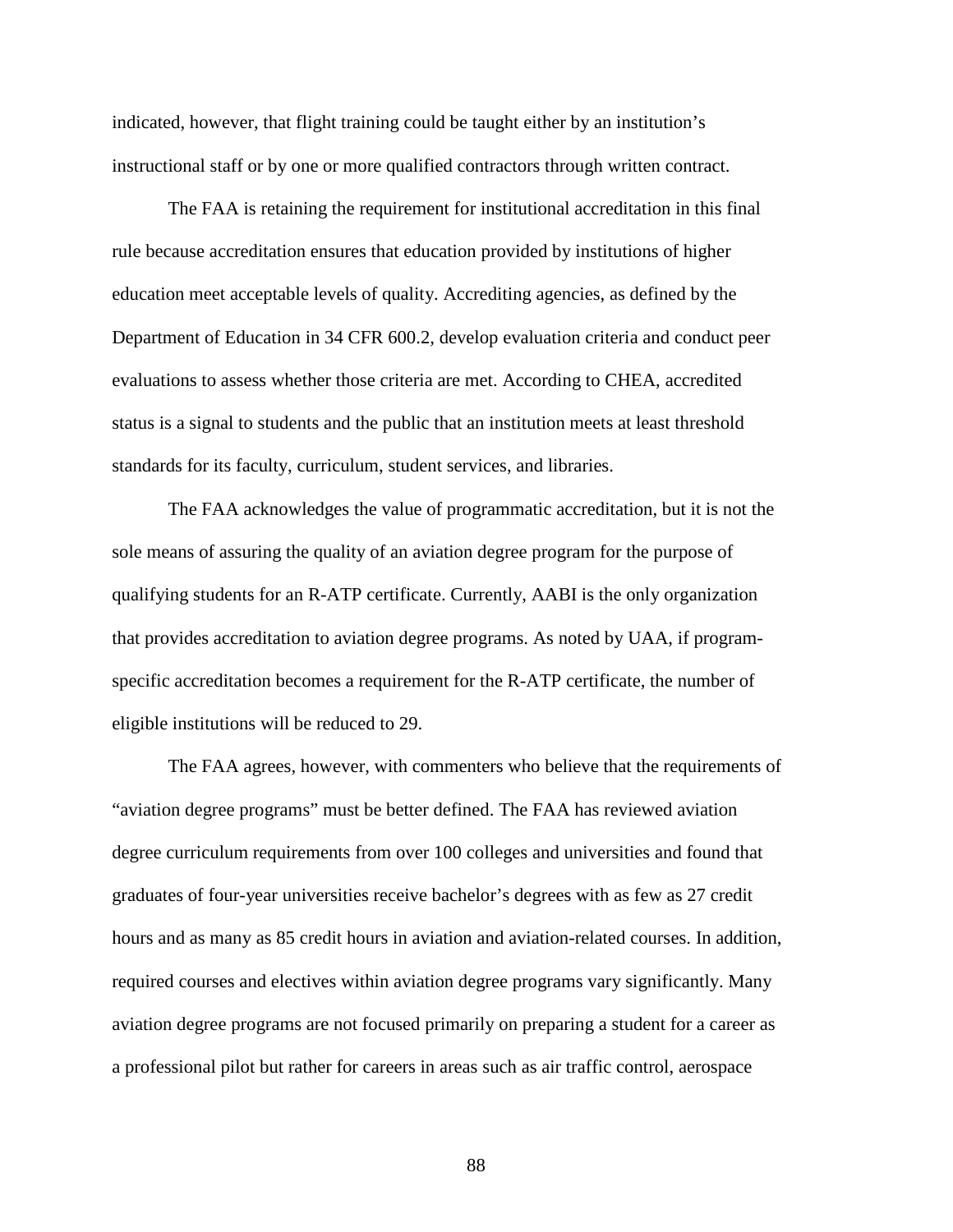engineering, aircraft maintenance, or business aviation. If the requirements proposed in the NPRM were not refined, graduates of those degree programs could be eligible for an R-ATP certificate without having completed relevant coursework designed to improve their knowledge and skills as a pilot.

For this reason, the FAA has decided that broad approval of aviation degree programs based on accreditation alone is not sufficient. Rather, the most critical element for determining whether a graduate should be eligible for an R-ATP certificate is the body of coursework completed prior to graduating with a degree in an aviation major. Establishing more specific program criteria for eligibility for an R-ATP certificate will better ensure that academic training courses enhance safety such that a reduction in flight hours is consistent with the Act.

The FAA has modified §61.160 from that proposed in the NPRM to clarify the academic requirements a student must complete to be eligible for an R-ATP certificate. In the final rule, the FAA has established that a student must:

- Earn a bachelor's degree in an aviation major;
- Complete 60 semester credit hours in aviation and aviation-related coursework designed to improve and enhance the knowledge and skills of a person seeking a career as a professional pilot;
- Complete ground training for a commercial pilot certificate and an instrument rating under approved part 141 curricula at the institution of higher education;
- Complete flight training for commercial pilot certificate and an instrument rating under approved part 141 curricula at the institution of higher education or at a part 141 pilot school associated with the institution of higher education; and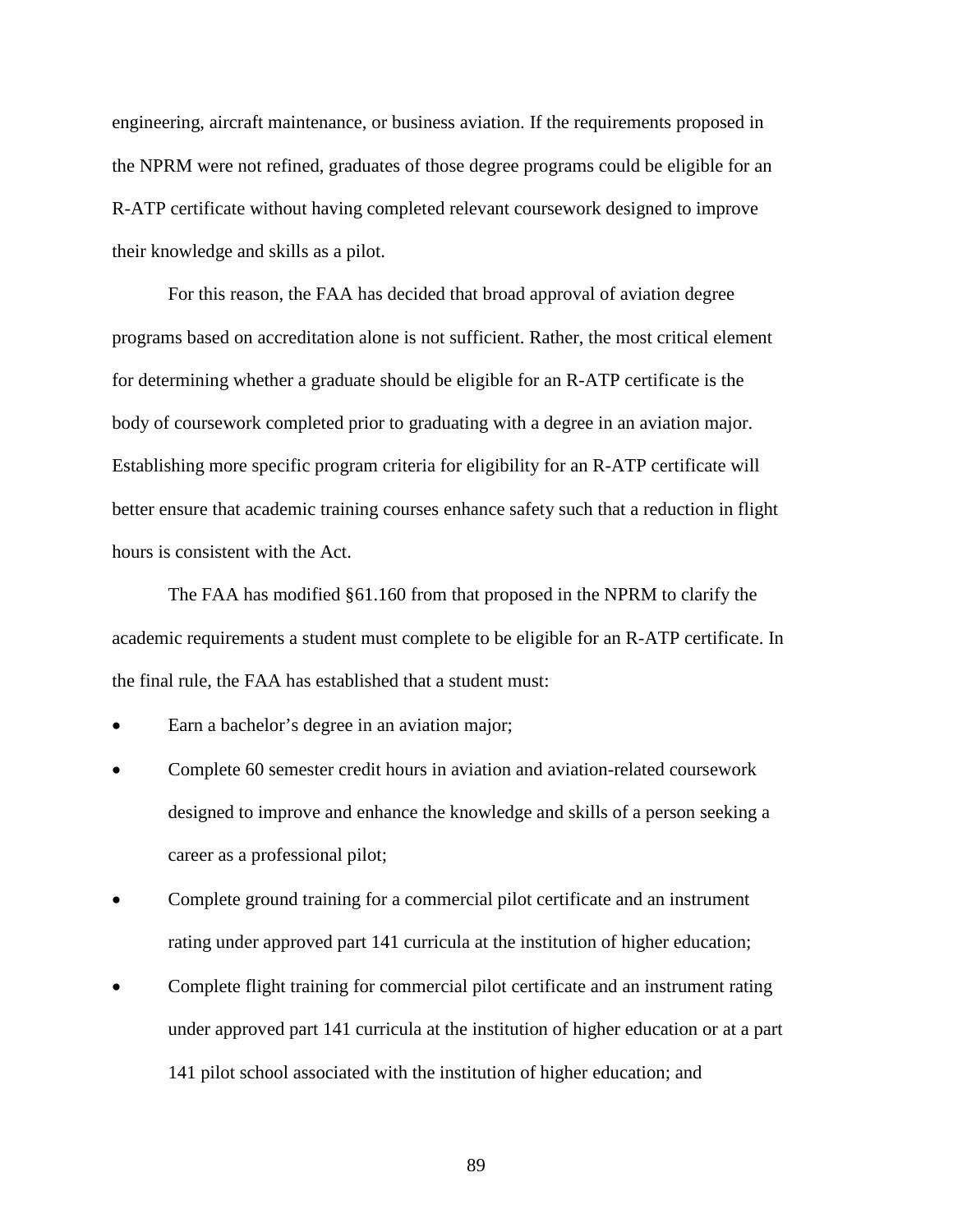• Obtain a commercial pilot certificate with airplane rating and an instrument rating upon completion of ground and flight training.

The FAA has established 60 semester credit hours in aviation and aviation-related coursework designed to improve and enhance the knowledge and skills of a person seeking a career as a professional pilot as the minimum requirement. In determining whether a course is designed to improve and enhance the knowledge and skills of a person seeking a career as a professional pilot, the institution should consider the objective and purpose of the course. For instance, an introductory course on air traffic control could be designed to provide a foundation for both pilots and for students intending to pursue a career as an air traffic controller. On the other hand, an upper-level or advanced air traffic control course is primarily intended to prepare a person to work as an air traffic controller with little additional benefit to a person seeking a career as a pilot. Although knowledge of tower operations is instructive, an upper-level air traffic control course is not generally designed with the goal of improving and enhancing the knowledge and skills of a person seeking a career as a professional pilot.

These credit hours may include coursework outside the aviation department so long as the course focuses on an aviation-related topic. For example, credit hours obtained in a meteorology course outside the aviation department could count toward the required 60 credit hours because it introduces the student to basic weather theory that will affect flight decisions. As further explained in AC 61-139, Institution of Higher Education's Application for Authority to Certify its Graduates for an Airline Transport Pilot Certificate with Reduced Aeronautical Experience, the FAA believes that courses in subject areas like aircraft performance and aerodynamics, aircraft systems, aviation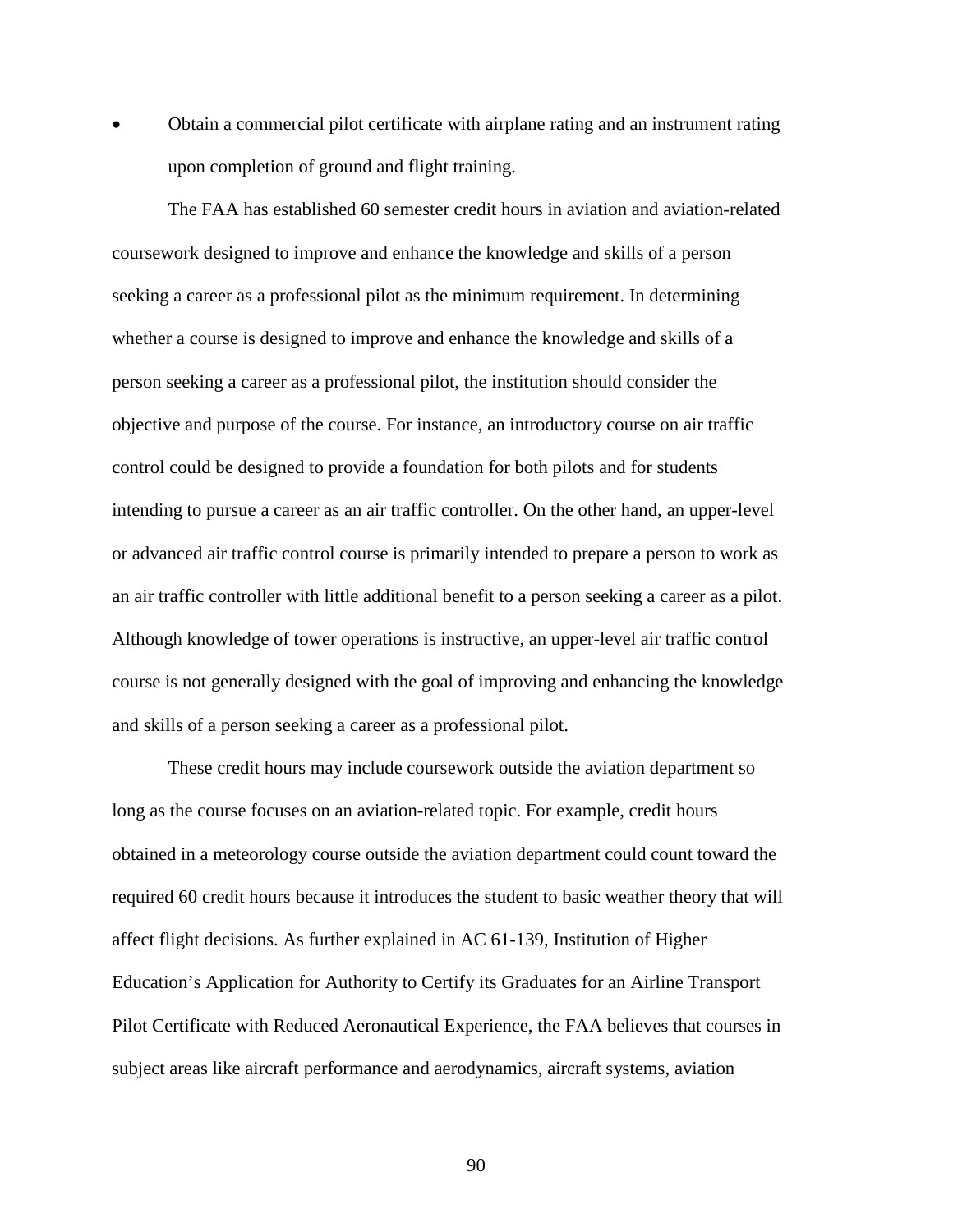human factors, air traffic control and airspace, aviation law and regulations, aviation weather, and aviation safety represent courses that are designed to enhance and improve the knowledge and skills of a person seeking a career as a professional pilot. The FAA expects that, in addition to the ground and flight training required for FAA certification, aviation students will have completed coursework in all of these areas as part of their aviation degree.

Finally, an R-ATP certificate applicant must have a commercial pilot certificate with an airplane category and instrument rating earned from a part 141 pilot school that is part of the academic institution or associated with the academic institution through a formal training agreement. Under §61.160, a graduate must have completed all ground training for the commercial pilot certificate and instrument rating at the institution of higher education. Accordingly, the academic institution must, at a minimum, hold a part 141 pilot school certificate for ground training. This requirement will ensure that the ground training for certification is integrated into the institution's broader academic curriculum. The flight training for the commercial pilot certificate and instrument rating may be completed either at the institution, if it holds a part 141 pilot school certificate for flight training, or at a part 141 pilot school that is associated with the undergraduate institution through a formal training agreement. The FAA notes it has revised §141.26 to require a pilot school that provides flight training for an institution of higher education that holds a letter of authorization under §61.169 must have a formal training agreement with that institution of higher education.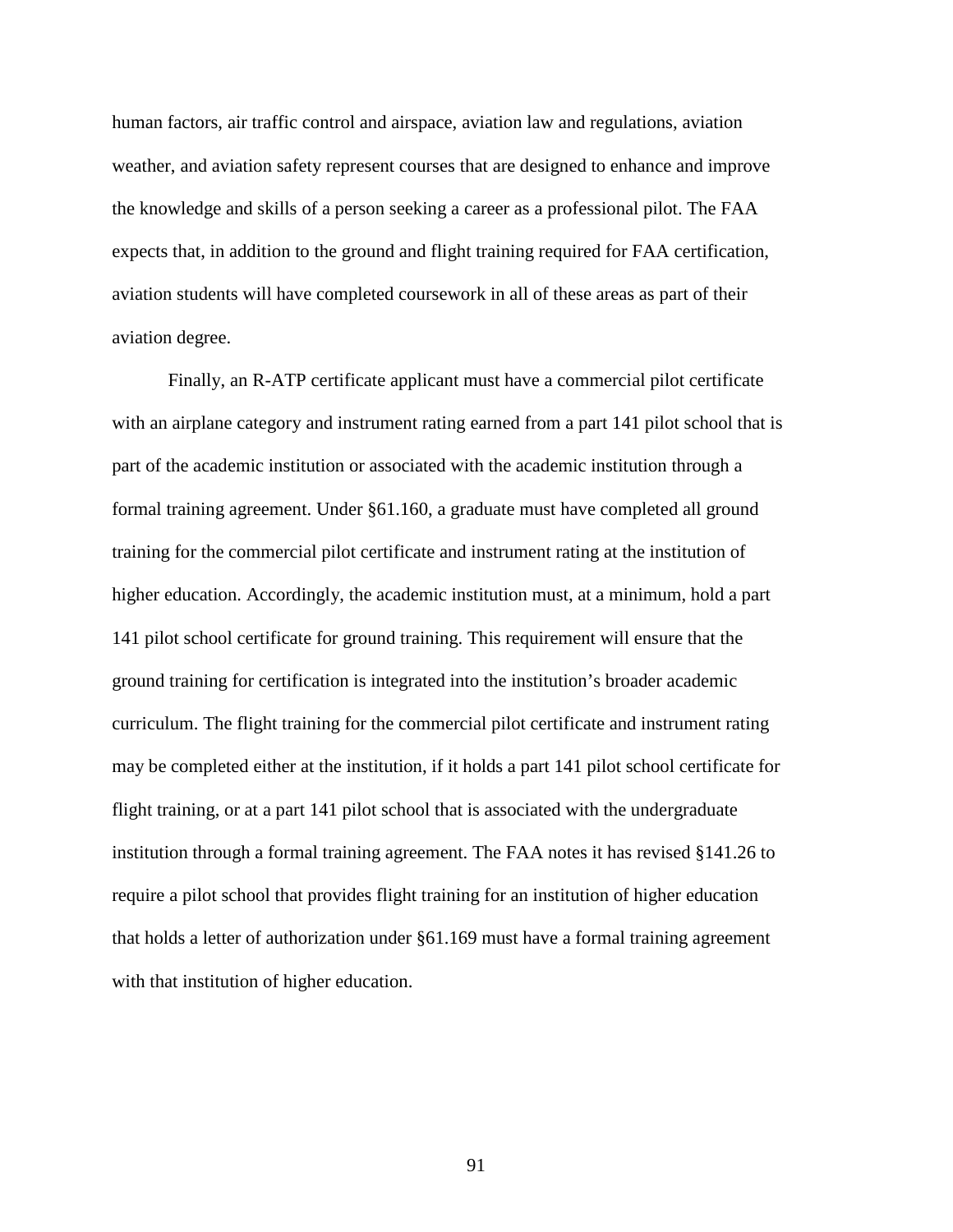Under the standards established in the final rule, the FAA estimates that students who are eligible for an R-ATP certificate will complete over 600 instructional hours<sup>[22](#page-91-0)</sup> in aviation and aviation-related coursework designed to prepare them for a career as a professional pilot. Concurrently with their broader aviation coursework, students will complete the required ground and flight training and pass the practical tests for a commercial pilot certificate and instrument rating. These students are continuously evaluated with academic testing and flight evaluations over the course of several years. Based on these factors, a graduate of a bachelor's degree program who completes the requirements set forth in §61.160 is eligible for an R-ATP and may apply for the ATP practical test with 1,000 hours total time as a pilot.

In setting the criterion for 60 semester credit hours in aviation and aviation-related coursework, the FAA decided to allow partial recognition for applicants with bachelor's degrees with aviation majors who fall short of the 60 credit hour requirement. Applicants who have completed at least 30 semester credit hours in aviation and aviation-related coursework designed to improve and enhance the knowledge and skills of a person seeking a career as a professional pilot may apply for an R-ATP certificate with 1,250 hours total time as a pilot. The applicant's coursework must include all of the ground and flight training for a commercial pilot certificate and instrument rating.

# c. Cross Country Time for the R-ATP Certificate

 $\overline{a}$ 

<span id="page-91-0"></span> $^{22}$  The FAA estimated that, as part of a degree program, students will complete an average of 12-15 credit hours of ground and flight training toward FAA certificates and ratings. Students will complete an additional 45-48 credit hours of broader aviation and aviation-related coursework during 15-week semesters.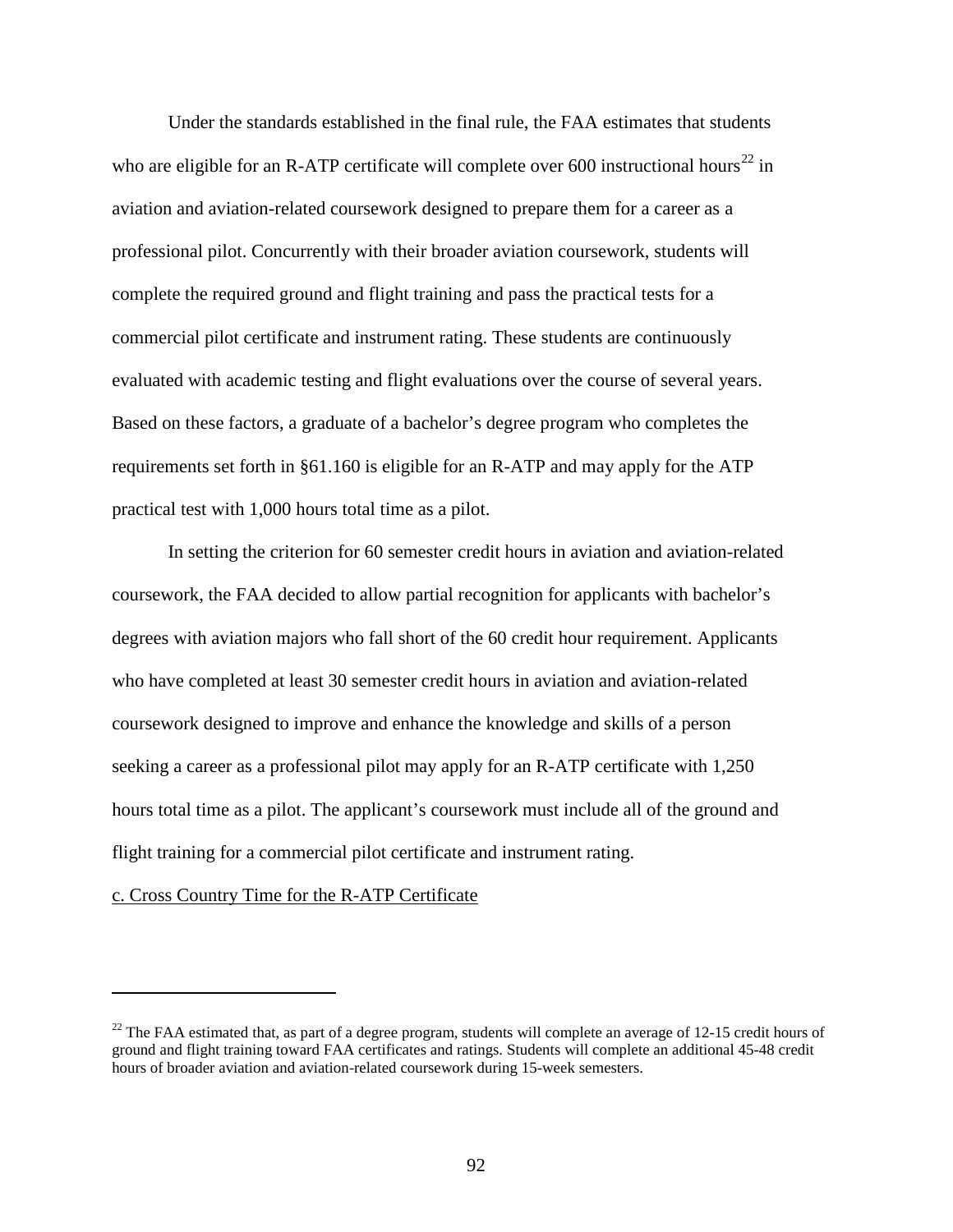To apply for an ATP certificate under §61.159, a pilot must accumulate 1,500 hours total time as a pilot that must include 500 hours of cross-country flight time. In the NPRM, the FAA proposed to require military pilots who apply for an R-ATP certificate with 750 hours total time as a pilot to have 250 hours of cross-country flight time. The NPRM proposed requiring graduates with aviation majors who apply for an R-ATP certificate with 1,000 hours total time as a pilot to have 375 hours of cross-country flight time. The reduction in the required cross-country flight time was proportional to the reduction in total flight hours.

UND's John D. Odegard School of Aerospace Sciences submitted a research study that was conducted to assess the impact of the proposed rule on the supply of pilots who primarily obtain their flight experience from flight instructing. UND's study concentrated on the nature of flight time acquired as a flight instructor as it relates to the 500 hours of cross-country flight time required to apply for the ATP certificate. The participants in the study included line flight instructors from 17 collegiate aviation programs. Based on its research, UND concluded that the average flight instructor would have to log 2,100 total flight hours before accumulating 500 hours of cross-country flight time. UND recommended that the FAA amend the rule to require a minimum of 200 hours of cross-country flight experience to obtain an R-ATP certificate rather than the 375 hours proposed in the NPRM for graduates of four-year aviation programs.

The FAA has reviewed the information provided by UND and determined that it is appropriate to reduce the cross-country flight time required for all applicants for an R-ATP certificate to 200 hours. In reaching this decision, the FAA considered the past and current requirements of both the commercial pilot and ATP certificates. Although 200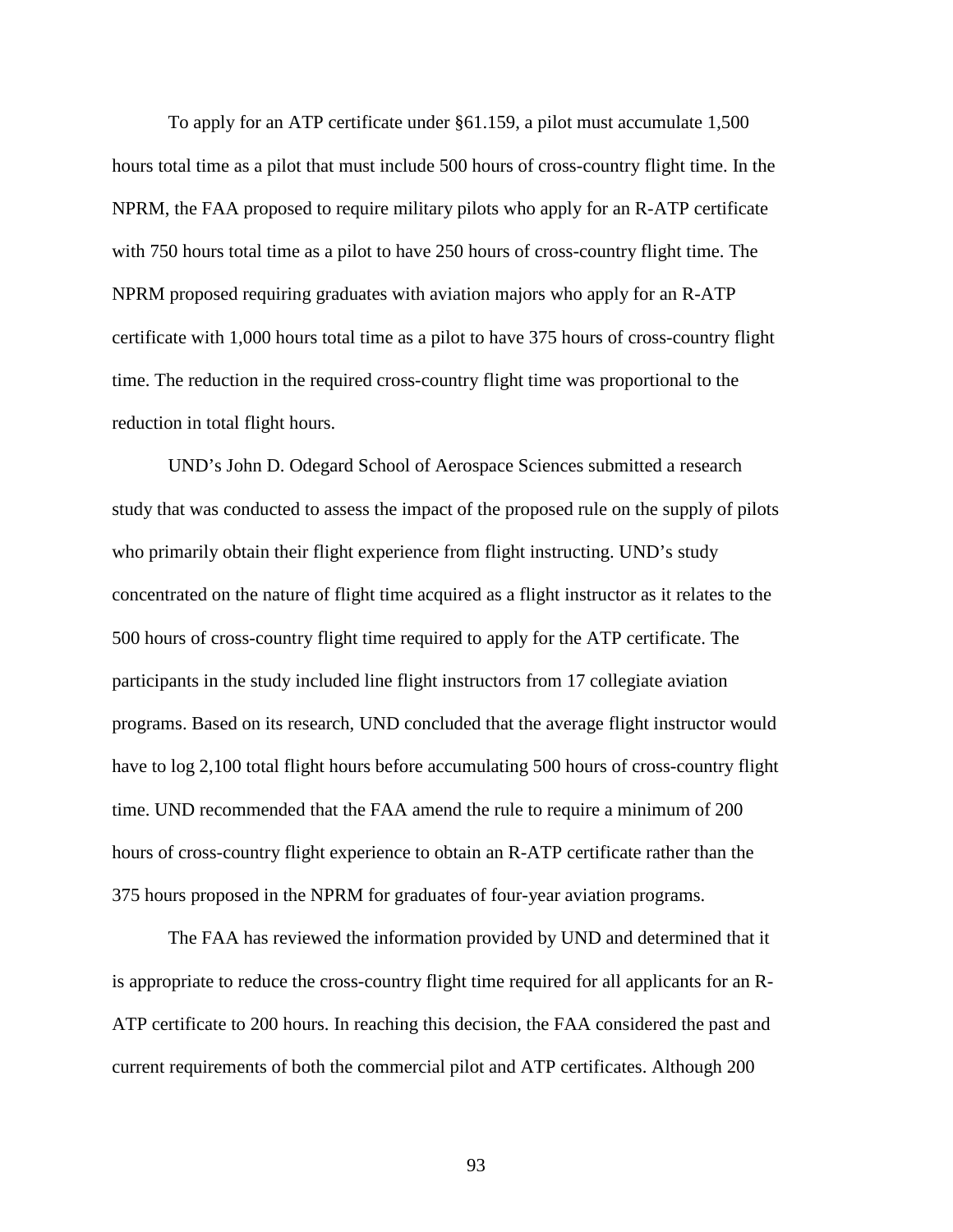hours is below the requirements for an ATP certificate under §61.159, the FAA believes pilots will accumulate a significant and relevant amount of cross-country experience as SICs in part 121 operations before being eligible to obtain an unrestricted ATP certificate and upgrade to PIC. The 200 hours of cross-country experience represents a significant increase over the 50 hours of cross-country flight time required for the commercial pilot certificate—the prior requirement to serve as SIC in part 121 operations. Pilots who hold an R-ATP certificate will be required to meet the 500 hours of cross-country flight time required in §61.159 prior to having the limitation removed from their certificate. The FAA notes that the 200 hours of cross-country flight time is consistent with the ICAO standard for an unrestricted ATP certificate.

## d. The role of the institution of higher education in certifying its students

Under new §61.169, an institution of higher education may apply for authority to certify that its graduates have met the academic eligibility requirements for an R-ATP certificate. The institution may not certify a student based solely on the degree received or the aviation major that has been completed. Rather, it will be required to evaluate each student's coursework before certifying that a graduate has met all of the academic eligibility requirements.

To obtain authority to certify students for eligibility for the R-ATP certificate under new §61.160, an institution of higher education must submit an application and supporting documentation, as appropriate, to the FAA that includes:

- List of aviation majors offered by the institution;
- Type of degree offered;
- Institutional accreditation information;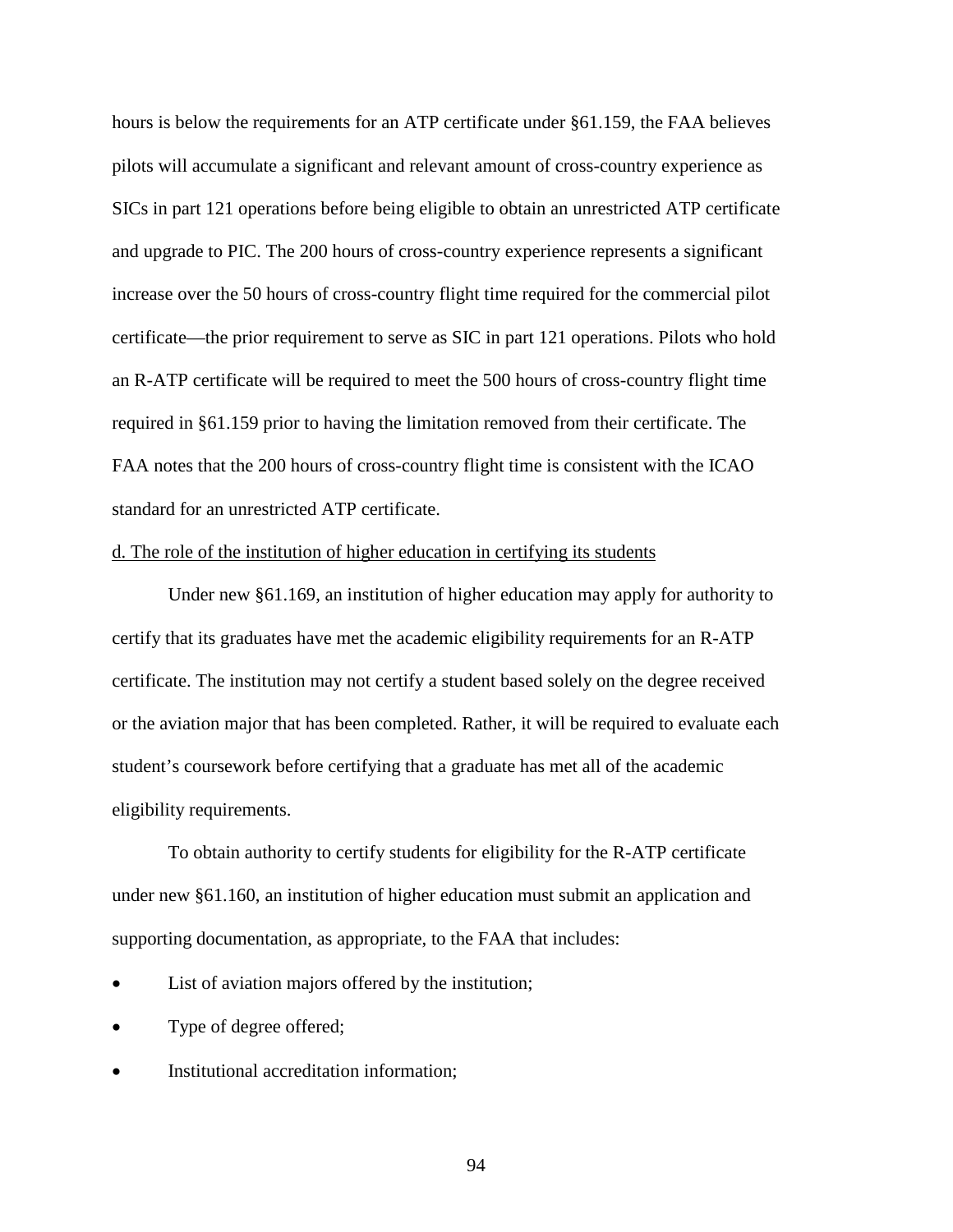- Part 141 pilot school information;
- List of substantial changes to degree programs in past five years;
- Course descriptions of aviation and aviation-related courses that may be used to satisfy the credit hours required by §61.160; and
- Training agreements for flight training provided by a part 141 pilot school, if applicable.

The institution must identify on the form those academic courses that satisfy the requirements of §61.160. Specifically, the institution must demonstrate that a course is designed to improve and enhance the skills and knowledge of a person seeking a career as a professional pilot. These courses will include the ground and flight training courses required for FAA certification as well as other coursework within the aviation department, such as Aviation Law, Human Factors, or Advanced Aircraft Systems. Courses outside the aviation department may also satisfy the requirements of §61.160. For example, a physics course may qualify as an aviation-related course provided the course description clearly indicates aircraft performance and aerodynamics are the primary focus of the course. The institution must demonstrate that it offers sufficient aviation and aviation-related courses that a graduate could rely upon to meet at least 30 semester credit hours.

The application and FAA review process for institutions seeking a letter of authorization to certify students is further explained in AC 61-139. The AC provides greater detail on the aviation and aviation-related coursework used to satisfy the semester credit hour requirement. In addition, the AC provides information related to the part 141 pilot school requirements, including training agreements, and the institution's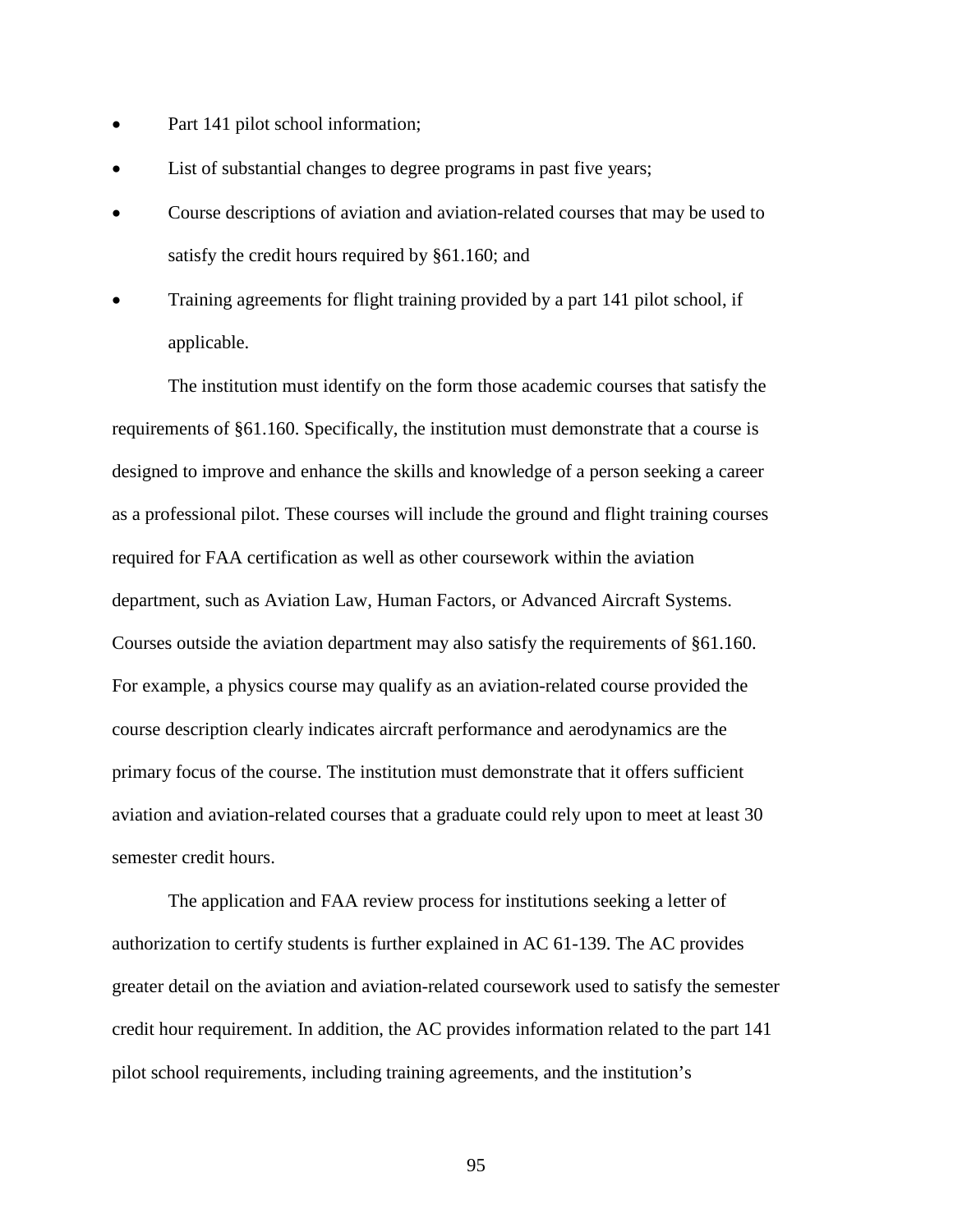responsibility to notify the FAA of any changes that will affect its letter of authorization. Once the FAA has determined that an institution of higher education has met all the requirements, it will issue a letter of authorization granting the school authority to add a certifying statement to a student's transcript or other document deemed acceptable by the Administrator. The certifying statement must denote whether the graduate is eligible to apply for an R-ATP certificate based on the applicable criteria in §61.160 at 1,000 hours (graduates who have completed at least 60 credit hours), or 1,250 hours (graduates who have completed at least 30 credit hours). A graduate will then be required to present the certifying document, along with all other documentation required in §61.39, when applying for the practical test for an R-ATP certificate.

# *6. Recommendations for Expanding Eligibility for the R-ATP Certificate*

A significant number of commenters, including air carriers, educational institutions, training providers, instructors, and aviation organizations suggested that a greater number of pilots should be eligible for an ATP certificate with reduced flight hours. Specifically, commenters suggested that the FAA make the R-ATP certificate available to the following candidates:

- Graduates of two-year aviation degree programs with commercial pilot certificates and instrument ratings from an affiliated part 141 pilot school;
- Students who come to eligible programs already holding commercial pilot certificates and instrument ratings;
- Students from non-eligible programs who transfer into and graduate from eligible programs;
- Pilots who are age 21 and have 1,500 hours of flight time;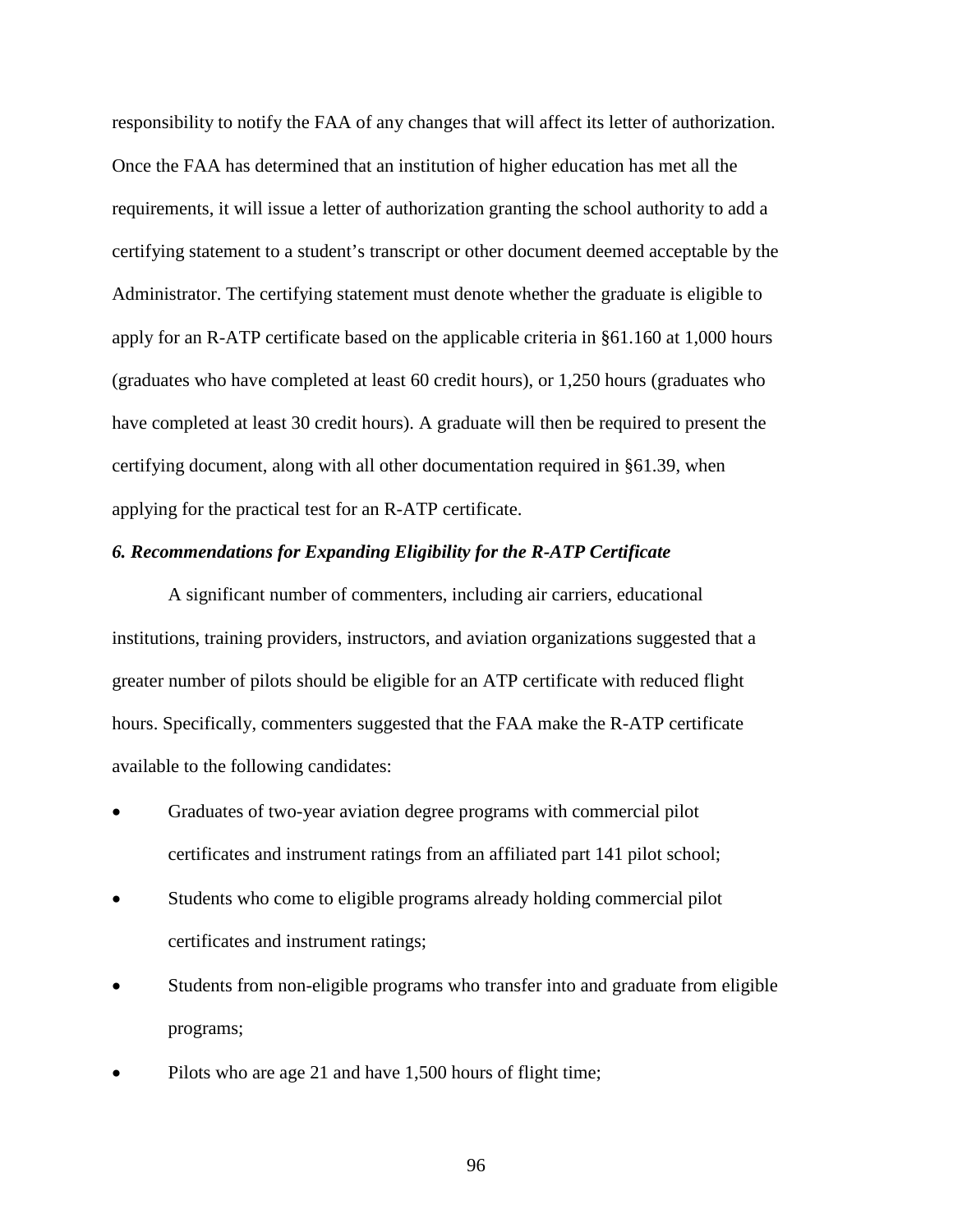- Graduates with bachelor's degrees with aviation majors and obtain commercial pilot certificates and instrument ratings from a non-affiliated part 141 pilot school;
- Graduates with bachelor's degrees with aviation majors and obtain commercial pilot certificates and instrument ratings from an affiliated part 61 flight training program;
- Graduates with associate's degrees with aviation majors and obtain commercial pilot certificates and instrument ratings from a non-affiliated part 141 pilot school;
- Graduates with associate's degrees with aviation majors who obtain commercial pilot certificates and instrument ratings from an affiliated part 61 flight training program;
- Pilots who have completed training programs at "Aviation Academies" (part 141 pilot school or part 142 training center);
- Pilots who have completed "other" aviation courses (e.g. AJT, Upset Prevention and Recovery Training (UPRT));
- Certified Flight Instructors (CFI); and
- Graduates of colleges and universities who do not have aviation degrees A discussion of the options suggested by commenters follows.
- a. Graduates with an Associate's degree in an Aviation Major

In the NPRM, the FAA did not propose any reduction in total flight time for graduates of two-year aviation degree programs. Thirty six commenters, including Fox Valley Technical College Aeronautics Advisory Committee (FVTC), Experimental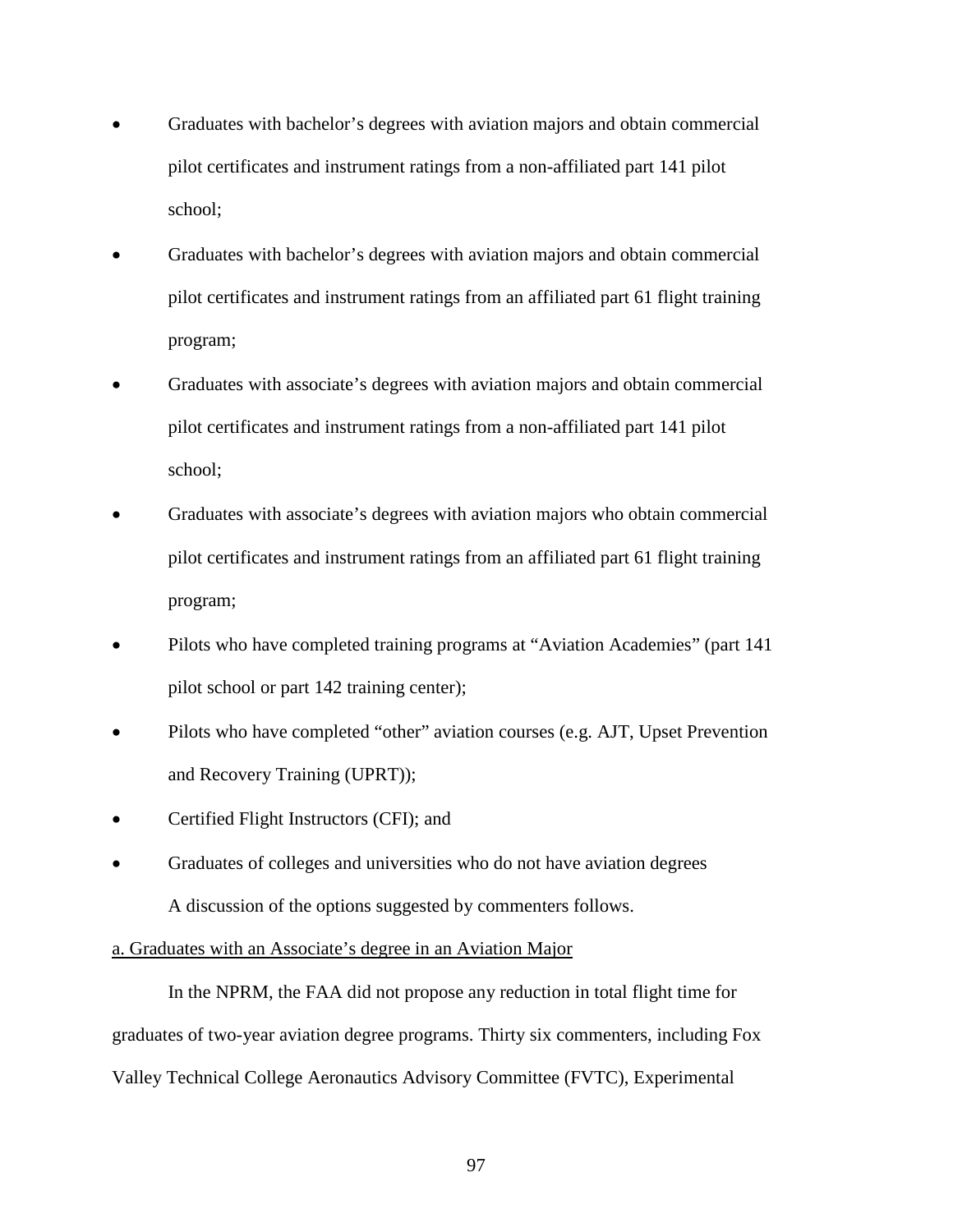Aircraft Association (EAA), Aims Community College, NAFI, Jet Transitions, American Association of Community Colleges, Hesston College, Spartan College, UAA, CAE, and ExpressJet, argued that graduates of pilot schools not associated with a four-year aviation degree program should also be eligible for reduced flight time to be eligible for an R-ATP certificate. Most of the thirty six commenters stated that two-year college flight training programs should be eligible for an R-ATP certificate.

Fox Valley Technical College and the American Association of Community Colleges contended that the proposed rule is arbitrary and discriminatory and that graduates of two-year colleges and universities should be allowed to obtain an R-ATP certificate.

Aims Community College added that its students receive the same focused aviation training discussed in the NPRM and should be eligible for the same credit that graduates of four-year degree programs receive. According to Aims, these students complete the same flight hour and academic instruction requirements as students at fouryear institutions, even though they do not complete as many courses unrelated to aviation. Aims indicated that students who earn an Associate of Applied Science degree complete 72 credit hours as part of its fixed-wing professional pilot program. They also stated the two-year college and university system nationwide has been providing welltrained pilots for the airlines and other aviation employers for decades. They suggested that, with the high cost of flight training and college in general, now is not the time to take away an efficient, effective, reasonably priced, educational opportunity from those who cannot afford the cost and time required for a four-year degree program.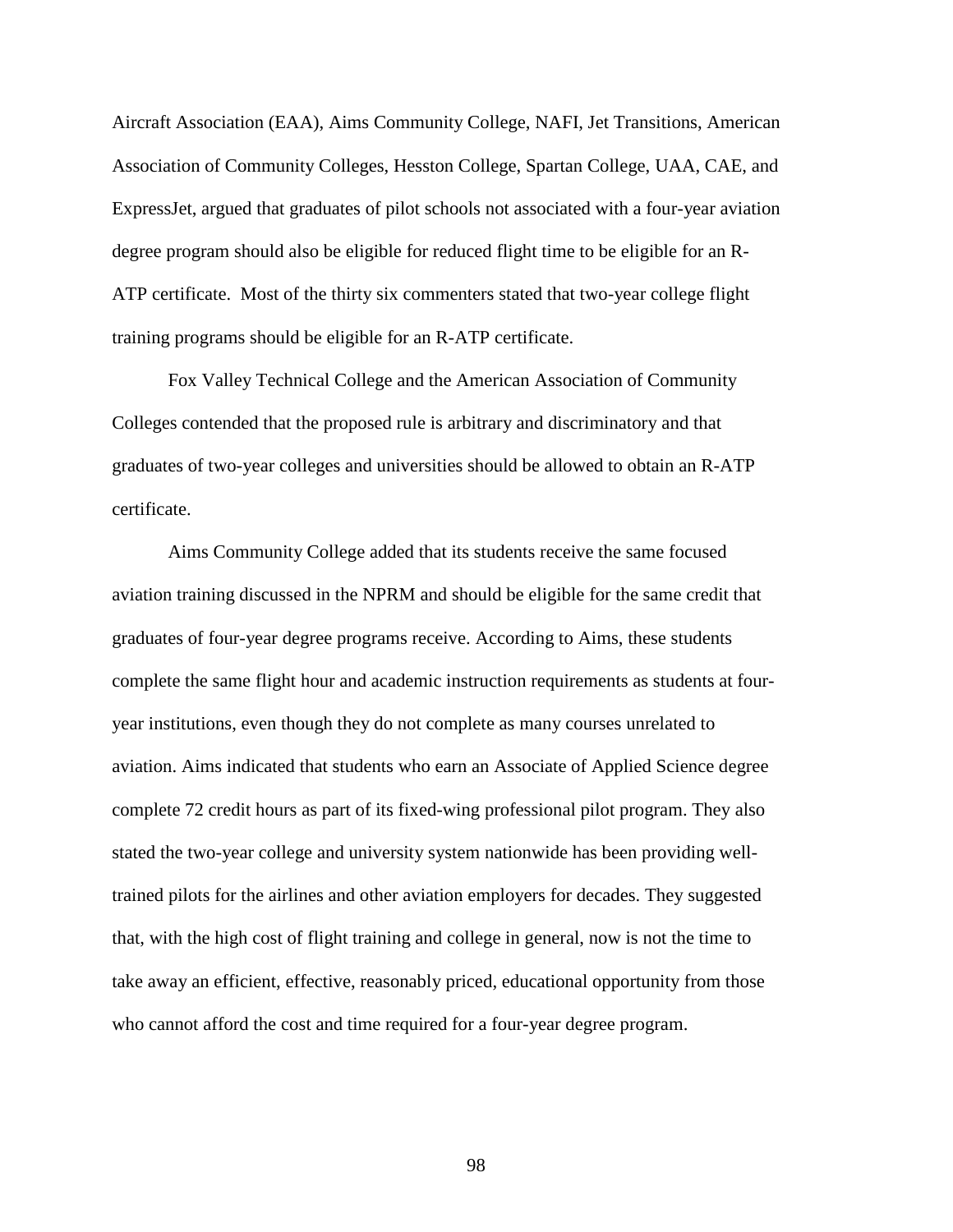CAE contended that quality instruction and flight experience can be delivered in two-year programs affiliated with part 141 pilot schools or part 142 training centers. Spartan College supported academic credit based on a variety of educational tracks including four-year and two-year collegiate aviation degrees. UAA, ExpressJet, and several other commenters argued that the FAA failed to include two-year programs, which should be afforded academic credit as provided in the FOQ ARC report.

The UAA added that two-year college and university aviation degree programs are a key part of the overall collegiate aviation-related pilot supply. To validate the assertion, the UAA conducted a telephone survey in April 2012, which reached a total of 29 community college aviation degree programs out of 40 identified as flight training providers. Based on the data obtained in the survey, the UAA estimates more than 2,000 aviation students are currently enrolled in two-year degree programs. For the 29 respondents, it was found that: "(1) 1,474 total students were enrolled in aviation flightrelated degrees at these institutions, or, on average, 51 students per institution; (2) the student enrollment ranged from a low of 7 students to a high of 292 students; and (3) of the 29 institutions reporting, 18 conducted flight training solely under part 141, 6 operated under part 61, and 5 used a combination of parts 61 and 141."

UAA recommended changing the proposed §61.160 to eliminate the differentiation between two- and four-year schools and recommended a 750-hour minimum for the R-ATP certificate. The EAA contended that the FAA should form a working group to explore what modifications should be made to these two-year school accreditation standards in order for their programs and students to qualify for the revised ATP aeronautical experience requirements in §61.160.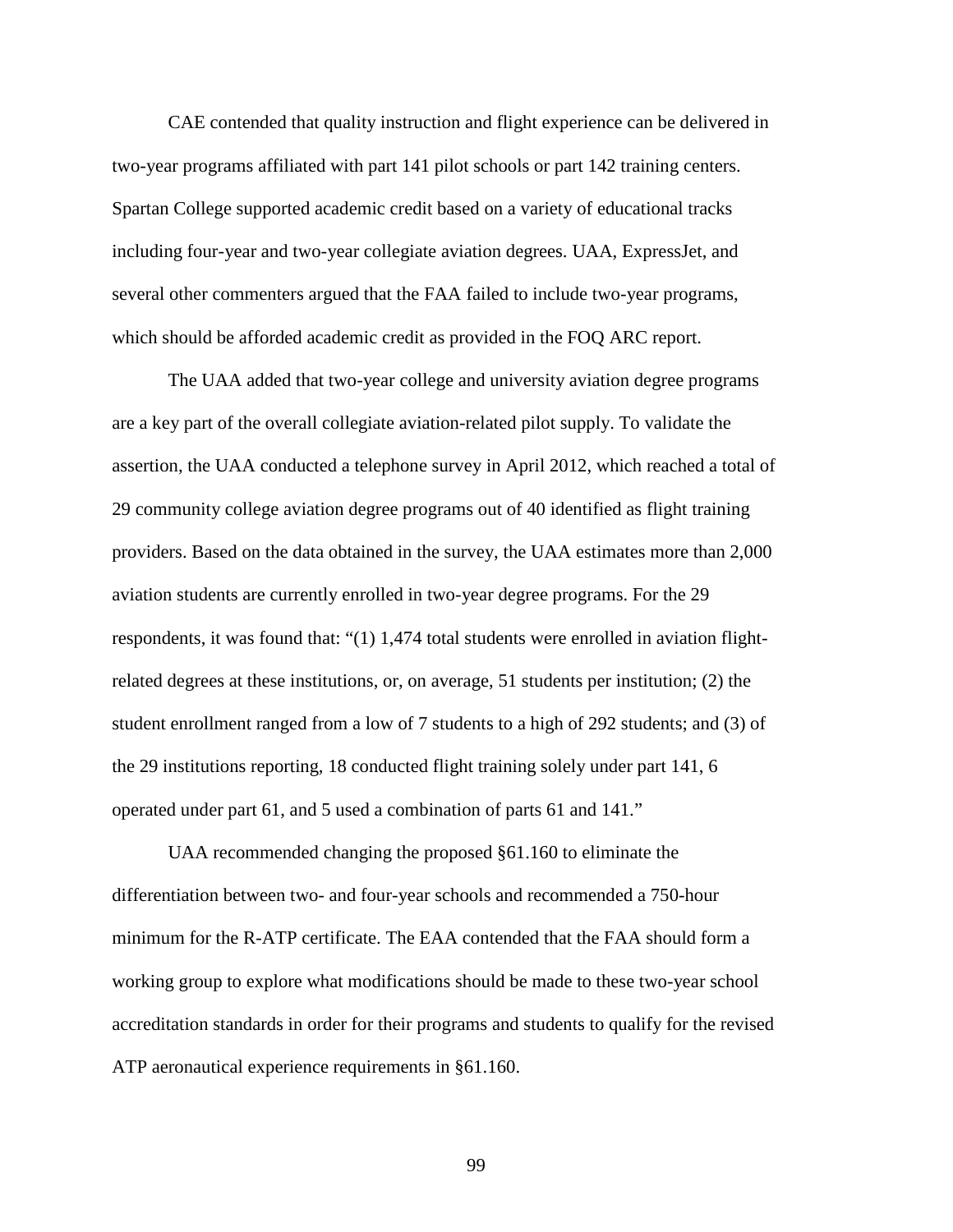The AAI recommended that the FAA adopt a program-based standard and not define acceptability solely by the length of the program. AAI commented that a student at a four-year institution pursues coursework in non-aviation fields, which is far less relevant than the aviation coursework actually taken.

Based on the FAA's extensive review of two-year and four-year aviation degree programs, the FAA has determined that it is appropriate to permit graduates who obtain an associate's degree with an aviation major to apply for an R-ATP certificate with fewer than 1,500 total hours. The two-year colleges, universities, and their graduates who responded to the NPRM have provided sufficient information to support a reduction in the flight hour requirement for an R-ATP certificate.

The FAA has found that these graduates receive degrees with a range of 24 to 56 credit hours in aviation and aviation-related coursework. On average, however, graduates of associate degree programs complete fewer credit hours in aviation coursework than graduates of bachelor's degree programs. For that reason, the FAA disagrees with giving the same credit to two-year programs. Accordingly, the FAA has modified §61.160 to permit graduates of approved two-year degree programs with aviation majors to apply for an R-ATP certificate with 1,250 total hours of flight time.

As set forth in §61.160(c), graduates of two-year programs must complete a minimum of 30 semester credit hours in aviation and aviation-related coursework designed to improve and enhance the knowledge and skills of a person seeking a career as a professional pilot. The 30 credit hours may include coursework outside of the aviation department so long as the course focuses on an aviation related topic. The FAA assumes on average courses are offered at three semester credit hours per course. The 30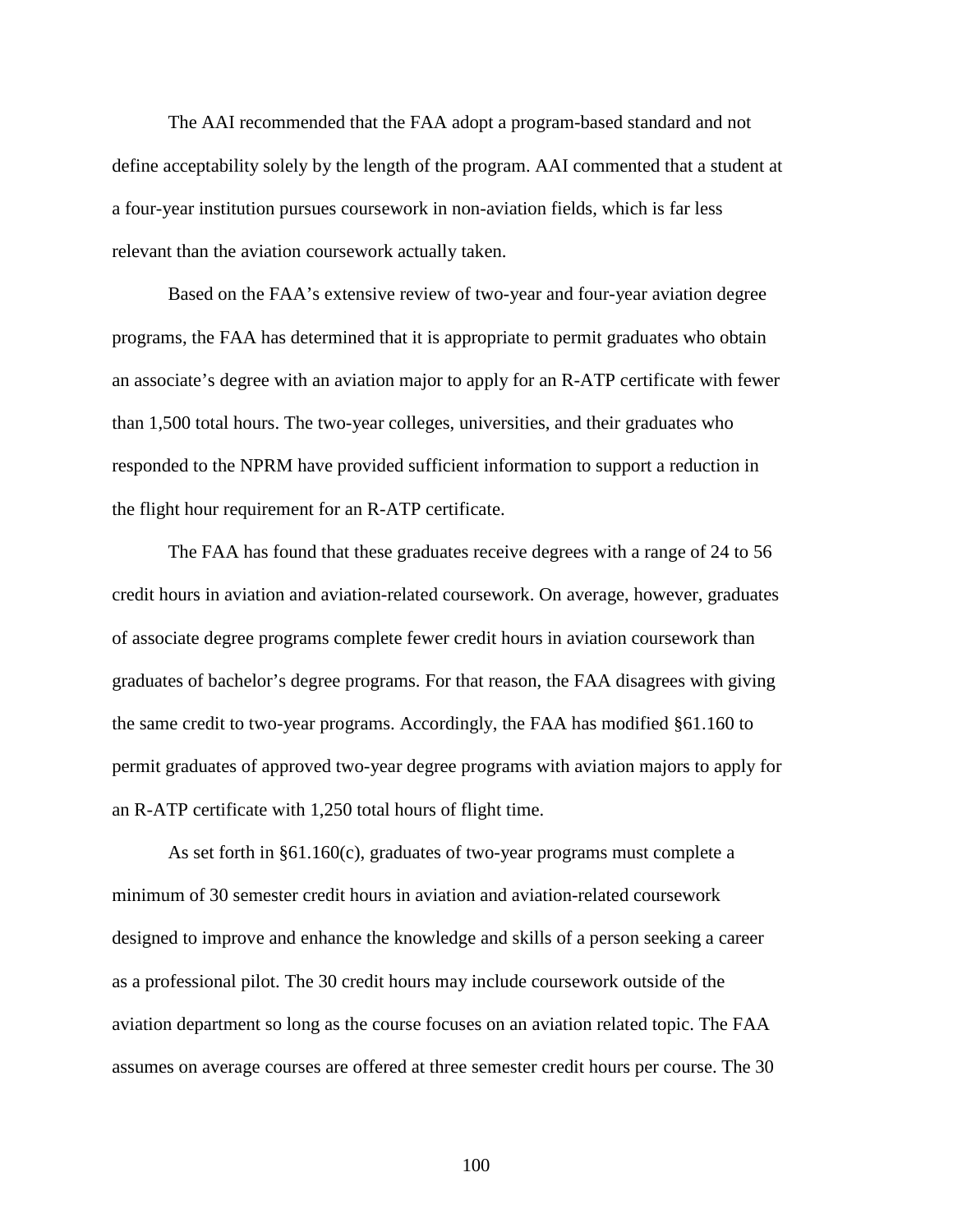credit hours therefore will include the ground and flight training courses for a commercial pilot certificate and instrument rating and other aviation and aviation-related courses.

As with bachelor's degree programs, the graduate will need to acquire a commercial pilot certificate with an airplane category and instrument rating from a part 141 pilot school that is part of the undergraduate institution. The institution of higher education must hold a part 141 pilot school certificate and provide all ground training for the commercial pilot certificate and instrument rating. This requirement will ensure that the ground training is integrated into the broader academic curriculum. The flight training may be completed either at the institution, if it holds a part 141 pilot school certificate for flight training, or at a part 141 pilot school that is associated with the undergraduate institution through a training agreement.

#### b. Transfer students

SIU believes students who move from a two-year aviation degree program to an affiliated four-year aviation program and complete their bachelor's degree and the required flight training under part 141 should be eligible for a restricted privileges ATP certificate. KSU similarly states students who transfer to a four-year collegiate flight training degree program with an affiliated part 141 pilot school should have the same eligibility as a student who solely attends a four-year collegiate flight training degree program with an affiliated part 141 pilot school. KSU noted, however, that the school receiving a transfer student must evaluate the student's performance and ensure that the school's own performance standard is met before graduation can occur.

The FAA acknowledges students follow a number of different paths for completing post-secondary education at a college or university. Some students start at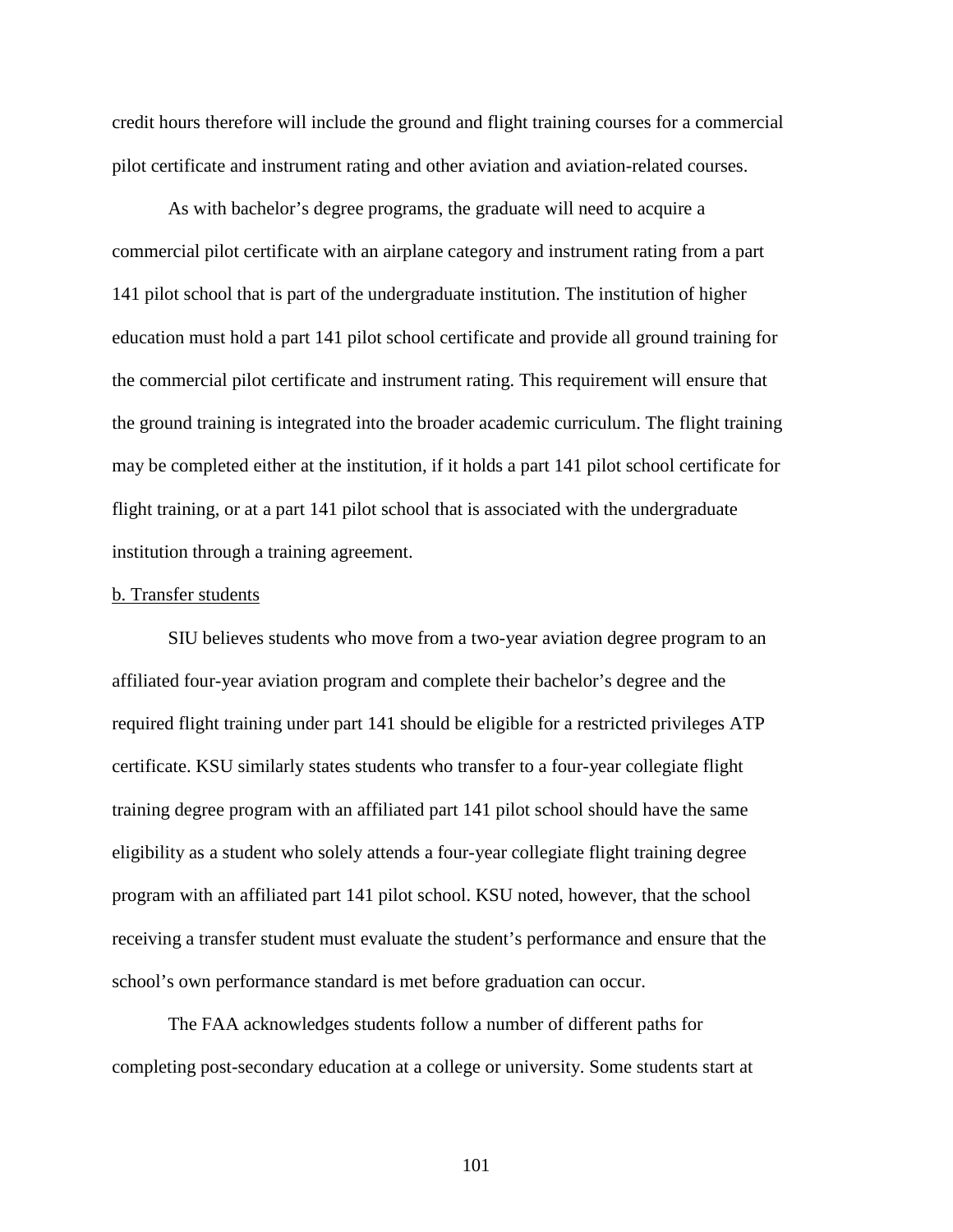community colleges and transfer to four-year degree programs while other students transfer between different four-year institutions of higher education. The FAA does not want to deter individuals from seeking alternative paths to achieving an aviation degree and therefore has determined that students who transfer into a two-year or four-year degree program with an aviation major could be eligible for an R-ATP certificate. These graduates would be eligible for an R-ATP certificate provided they complete the applicable requirements of §61.160, including the semester credit hours and ground and flight training.

The FAA acknowledges that many of the larger four-year degree programs with aviation majors have satellite programs that are two-year programs. The satellite schools follow the same ground and flight training curriculum as the parent school which makes for a smooth transition from the two-year program to the four-year program. The FAA believes those graduates should also be eligible for an R-ATP certificate provided the requirements of §61.160 are met and documented through official college transcripts and records. Further guidance and clarification on transfer credit is provided in AC 61-139. c. Pilots with 1,500 hours who are not yet 23 years old

Three commenters stated pilots should be able to obtain an R-ATP certificate at the age of 21 or less as long as they meet the full aeronautical experience requirements for the ATP certificate, including the 1,500 hours of total flight time. The commenters added that the existing age 23 requirement for the ATP certificate is arbitrary, discriminatory, and not based on science. AOPA commented that the FAA should allow any applicant to obtain an ATP certificate at the age of 21 and receive restricted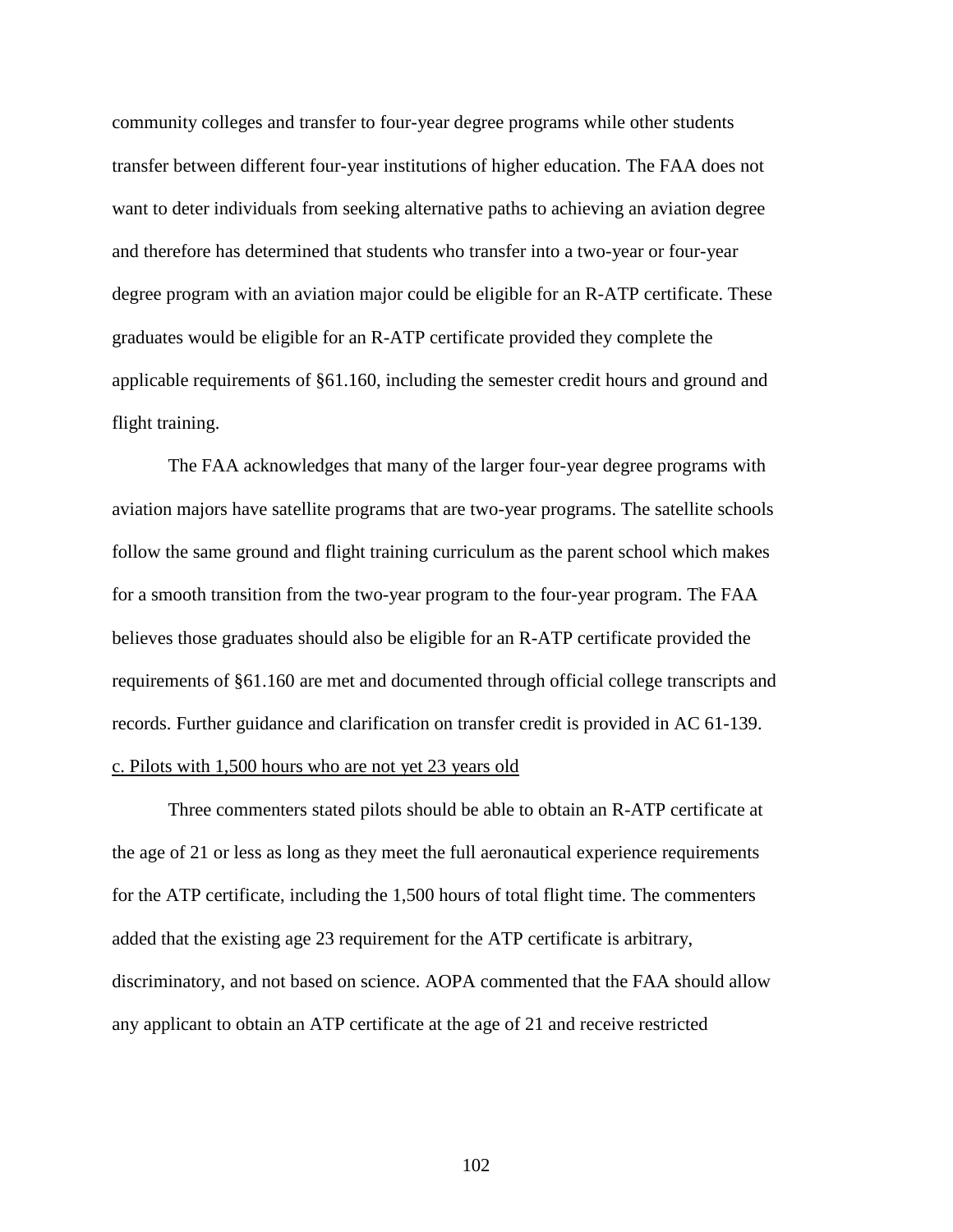privileges. NATA supports no age requirement if the ATP minimums are met, stating those pilots should be eligible for a restricted privileges ATP certificate.

Many pilots who have not yet reached the age of 23 have met or exceeded the 1,500 hours of total time as a pilot required for an ATP certificate. The FAA has remained consistent through denials of requests for exemption and previous rulemaking efforts to maintain the eligibility requirement of 23 years of age for an ATP certificate. The FAA has stated that the minimum age requirement of 23 years ensures "a high maturity level for those pilots who are permitted to operate as PIC in operations requiring an ATP certificate." Exemption No. 7472. Commenters have failed to provide any compelling evidence to support a change to the long-standing requirement that a pilot exercising the PIC privileges of an ATP certificate be at least 23 years of age. Therefore, the FAA has not changed the age requirements for pilots serving as PIC in part 121 air carrier operations, SIC in part 121 flag or supplemental operations requiring three or more pilots, or operations conducted under  $\S$ §91.1053(a)(2)(i) and 135.243(a)(1).

Based on the comments, however, the FAA has determined that a pilot who has reached the age of 21, has logged 1,500 hours total time as a pilot, and satisfies the remaining aeronautical experience requirements for an R-ATP certificate should be permitted to apply for an R-ATP certificate and serve as an SIC in part 121 operations. These pilots will exceed the age requirement of 18 years old that is currently required to obtain a commercial pilot certificate which, prior to the final rule, allowed a pilot to serve as SIC in part 121. Additionally, these pilots will have achieved the total flight time for an ATP certificate obtained under §61.159. The FAA has determined that permitting such pilots to serve as SICs is an increase in the level of safety under current regulations and is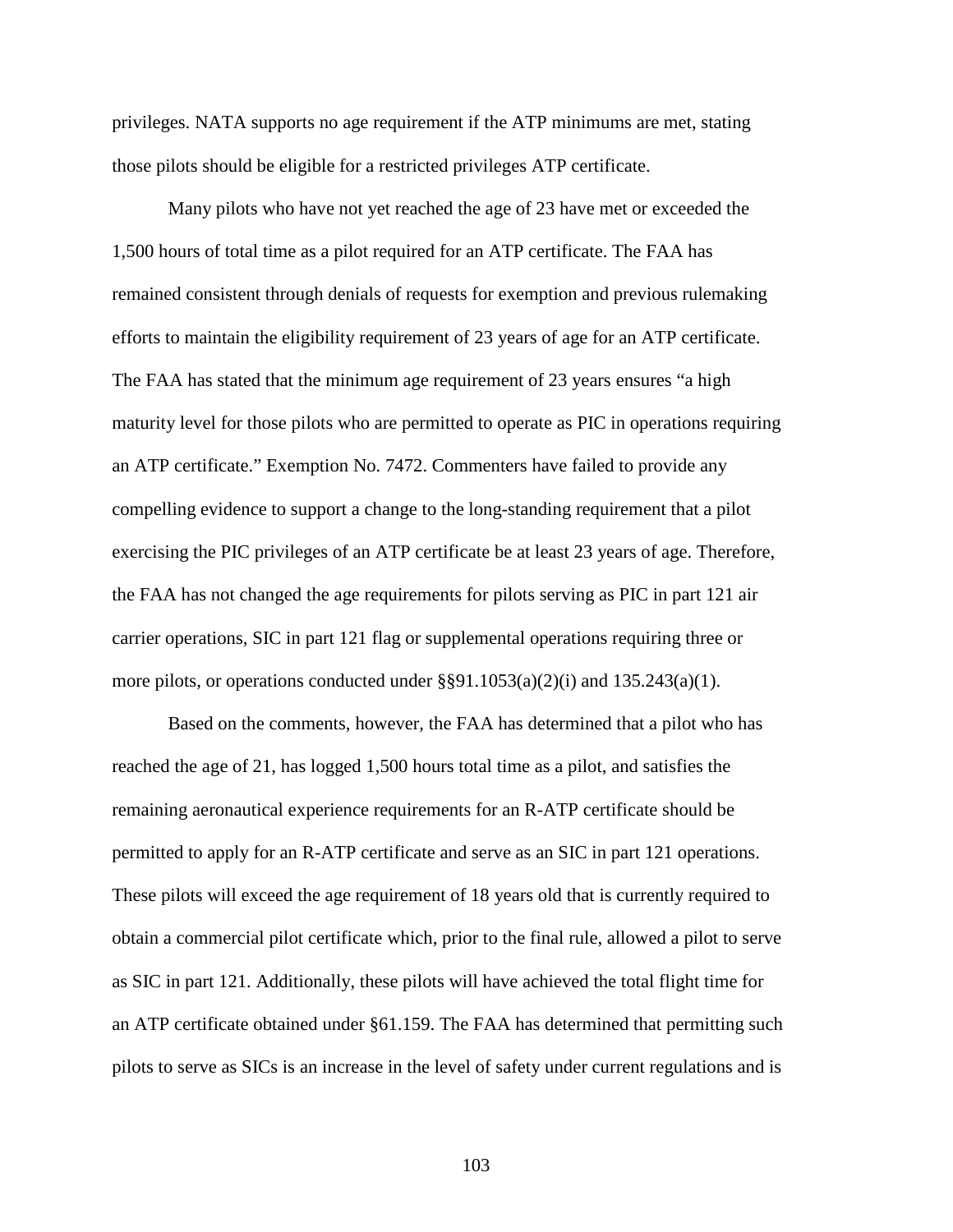consistent with the public law's focus on a higher level of flight experience for pilots serving in part 121 air carrier operations.

As with other applicants for an R-ATP certificate, these pilots will be required to complete 200 hours of cross-country flight time. The remaining 300 hours of crosscountry flight time can be completed as an SIC in part 121 operations. The minimum age of 21 for an R-ATP certificate will allow those pilots currently serving as SICs in part 121 operations to continue serving in their current role provided they meet the required aeronautical knowledge and experience requirements and successfully accomplish an evaluation that results in ATP certification and an aircraft type rating.

### d. Other Degree Programs

Twenty-seven commenters stated that graduates from four-year universities affiliated with part 61 schools should also be eligible for an R-ATP certificate. One commenter suggested that the FAA establish a fair method whereby flight proficiency could be measured against part 141 standards to allow part 61 students a reduction in flight hours. Another individual commenter pointed out that part 141 schools are given an unfair advantage over part 61 schools. UVU stated that graduates from four-year aviation programs with integrated flight training should qualify for an R-ATP certificate regardless of whether their training was conducted under part 61 or part 141.

Numerous commenters stated that AABI accredited institutions with part 61 schools should be eligible for a restricted privileges ATP certificate at 1,000 flight hours. Purdue believes any AABI-accredited aviation program should be eligible for credit regardless of whether the associated flight training is conducted under 14 CFR parts 61, 141, or 142.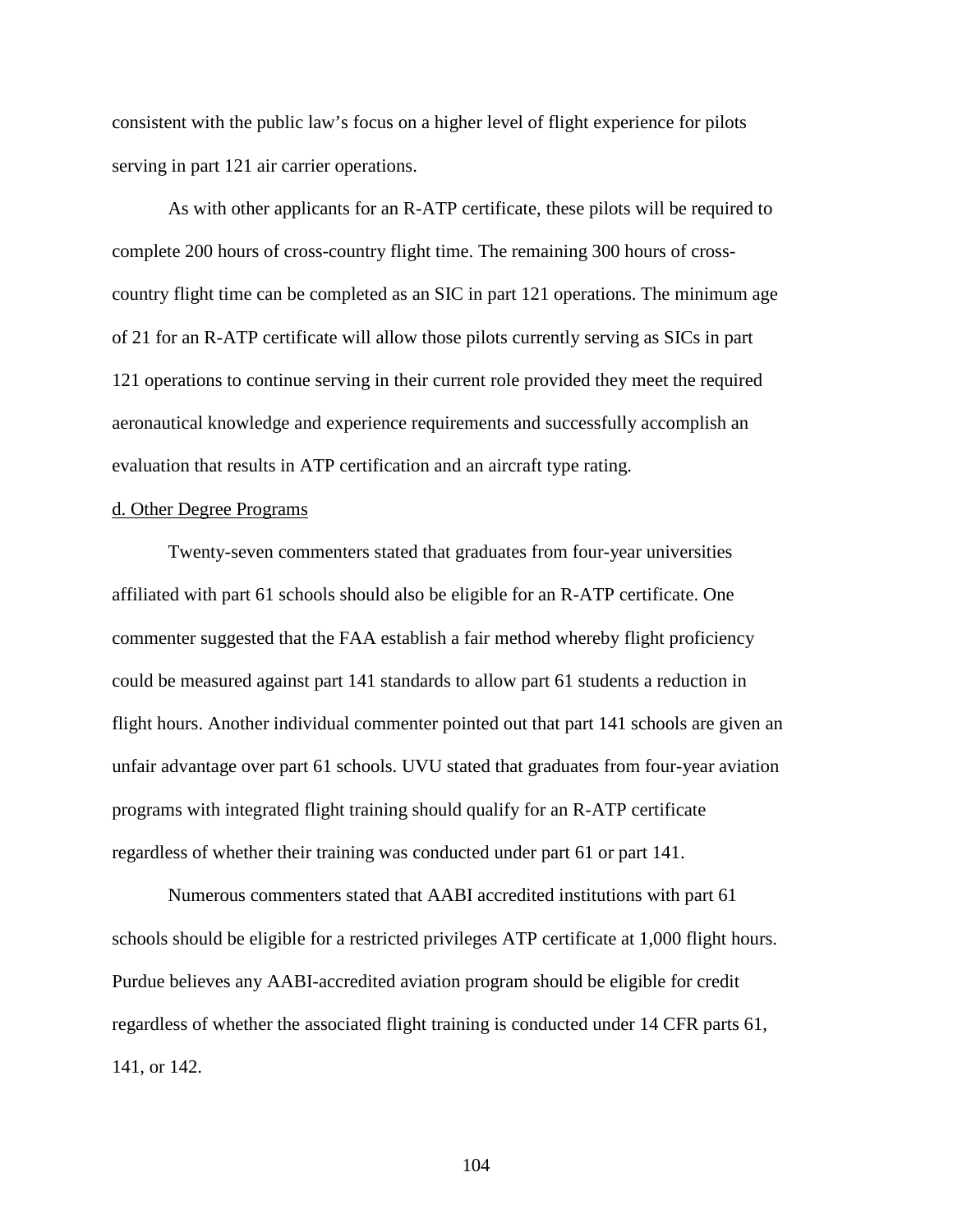Several commenters, including DSU and CAE, believed pilots with an aviationrelated degree and part 141 flight training from a separate organization should be eligible for a restricted privileges ATP certificate. SIU, AAL, and Prairie Air Service, Inc. argued that the FAA should extend eligibility for the R-ATP certificate to any four-year college graduate, regardless of academic major or where flight training was obtained. Westminster College supported academic credit as a substitute for flight experience adding that credit should be extended to graduates of a part 141 pilot school with any four-year college degree or associate's degrees in aviation.

Many commenters disagreed with allowing credit for an ATP certificate for training received from non-affiliated part 141 pilot school. IATA stated that, if this proposition were to become a reality, it would require an unreasonable amount of FAA oversight in determining the adequacy of each applicant's training. ALPA's support of flight hour reduction for the restricted ATP certificate for college or university educated pilots is based on a comprehensive flight training curriculum integrated with the student's education. Several of the individual commenters stated that graduates of an aviation degree program should be eligible to obtain an R-ATP certificate because the quality of training received at such schools is superior to that received under part 61.

The FAA has considered all of the various methods for obtaining academic and flight experience proposed by commenters but decided that degree programs with nonaviation majors, flight training conducted under part 61, and non-integrated flight training should not be eligible for an ATP certificate with fewer than 1,500 hours. The FAA has permitted a reduction for graduates who receive bachelor's degrees and associate's degrees with aviation majors and receive part 141 ground and flight training for a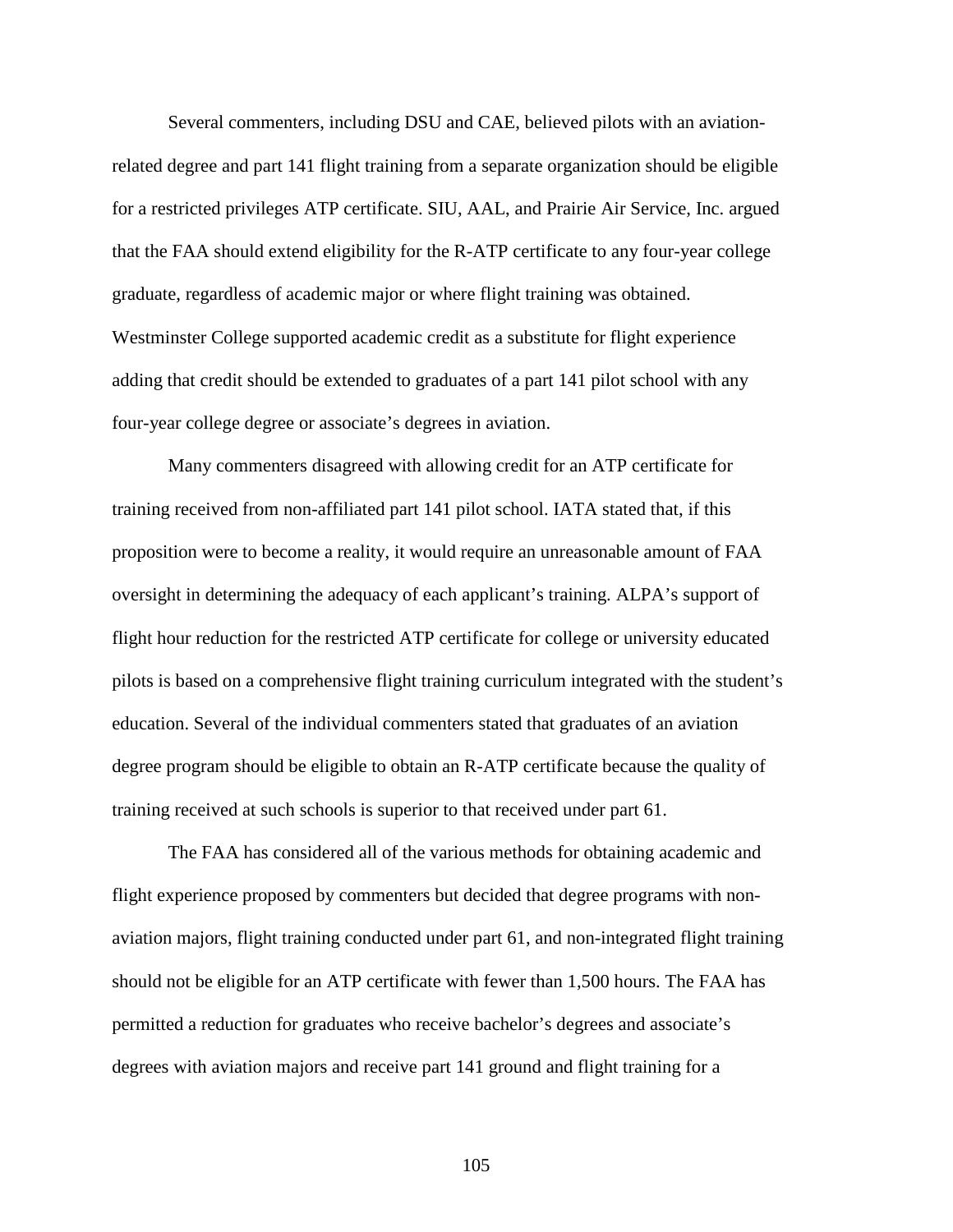commercial pilot certificate and an instrument rating as part of a broader aviation curriculum.

The FAA does not agree with those commenters who believe that graduates with degrees unrelated to aviation should be eligible for an R-ATP certificate. These graduates have not completed coursework that prepares them for a career as a professional pilot and such an allowance would not be consistent with the Act. As discussed above, the FAA has emphasized the importance of an aviation curriculum in permitting a reduction in flight hours. It is the significance of aviation coursework above and beyond what is required for pilot certification that is the primary basis for permitting a reduction in flight hours. To underscore this fact, the FAA has established a minimum number of credit hours in aviation and aviation-related coursework designed to improve and enhance the knowledge and skills of a person seeking a career as a professional pilot that these students must complete to be eligible for an R-ATP certificate. Although completing a bachelor's degree may develop certain qualities in an individual that may assist them in a career as a professional pilot, those qualities are not directly relevant to aviation and should not be the basis for a reduction in flight hours.

For those commenters who believe that the reduction should apply to graduates irrespective of whether they complete ground and flight training through a part 141 pilot school or under part 61, or whether or not the flight training is integrated with the academic coursework, the FAA disagrees. By requiring the institution of higher education to hold a part 141 certificate to teach at least the ground training, the FAA ensures that the training for a commercial certificate and instrument rating is incorporated into the broader academic aviation curriculum. In addition, the FAA has oversight of the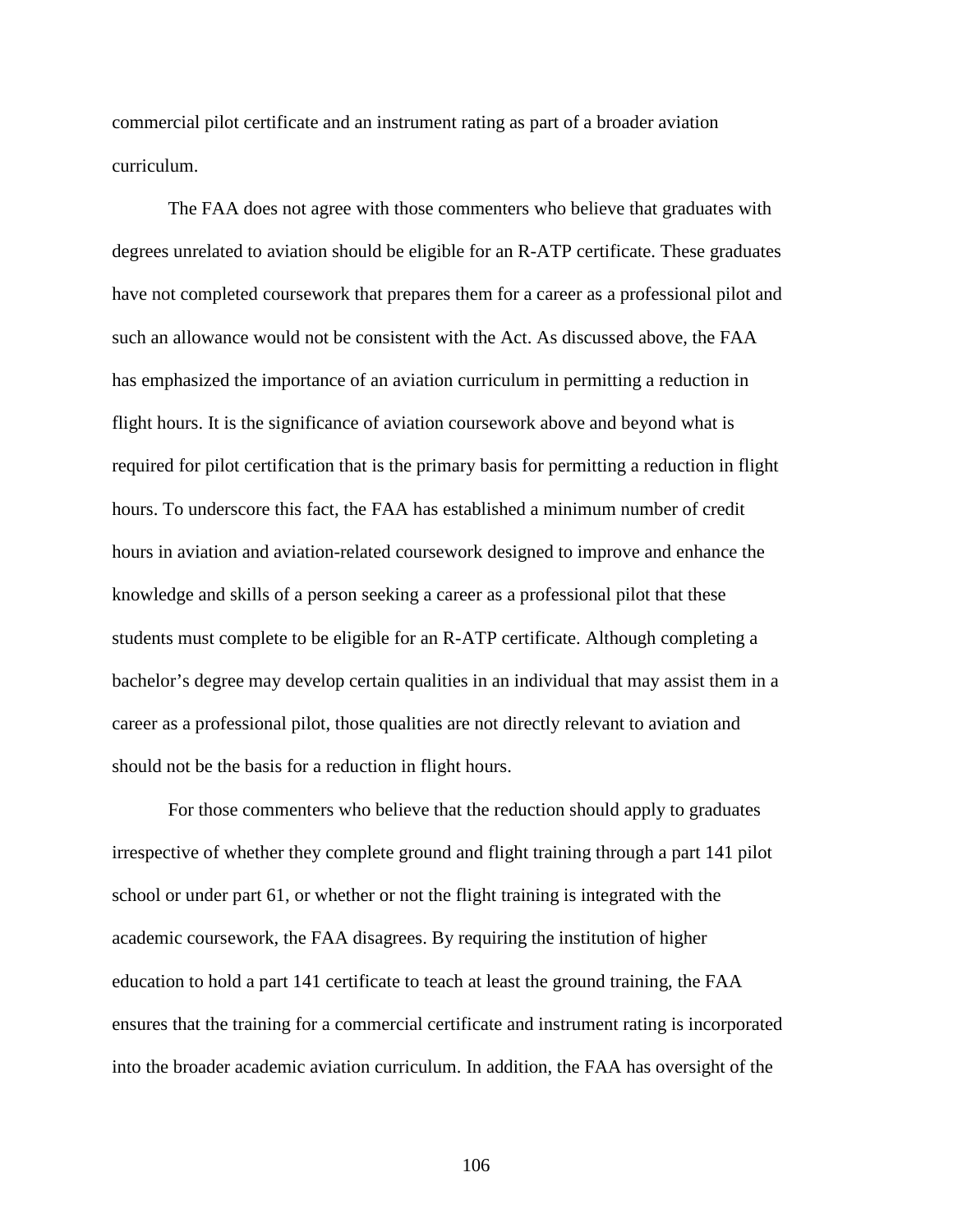training conducted through part 141 program approval. Those pilot schools must renew their certificates every 24 months and demonstrate the quality of the training through an established training standard.

### e. Other Approved Training and Specialized Courses

Forty-one commenters, including the Pilot Career Initiative (PCI), AOPA, Paradigm Shift Solutions, Inc., Prairie Air Service, Inc., SIU, MTSU, and Spartan College, encouraged the FAA to permit pilots with other training experiences to qualify for an R-ATP certificate.

AOPA and AAI contend that the FAA defined "academic credit" too narrowly. NAFI advised consideration of what would constitute "academic study" and recommended that it not be limited only to university or college training programs. NAFI stated that it was possible that other institutions or training providers could develop highly effective "academic study" training programs. NAFI added that a standardized criterion that could be applied across various programs would be necessary to allow such a condition to be successful and measurable.

PCI contended that the structured flight academies should qualify for a reduction in hours because they have strong academic and flight training programs conducted through an approved FAA curriculum. John A. O'Brien Aviation Consulting, LLC indicated that aviation academies should be eligible since they provide interaction with experienced airline professionals and flight instruction in accordance with FAA regulations to individuals seeking employment as a pilot at an airline. The training is specialized and regimented for an individual with very little aviation background to acquire the skills and knowledge to graduate from a program, in a short timeframe, with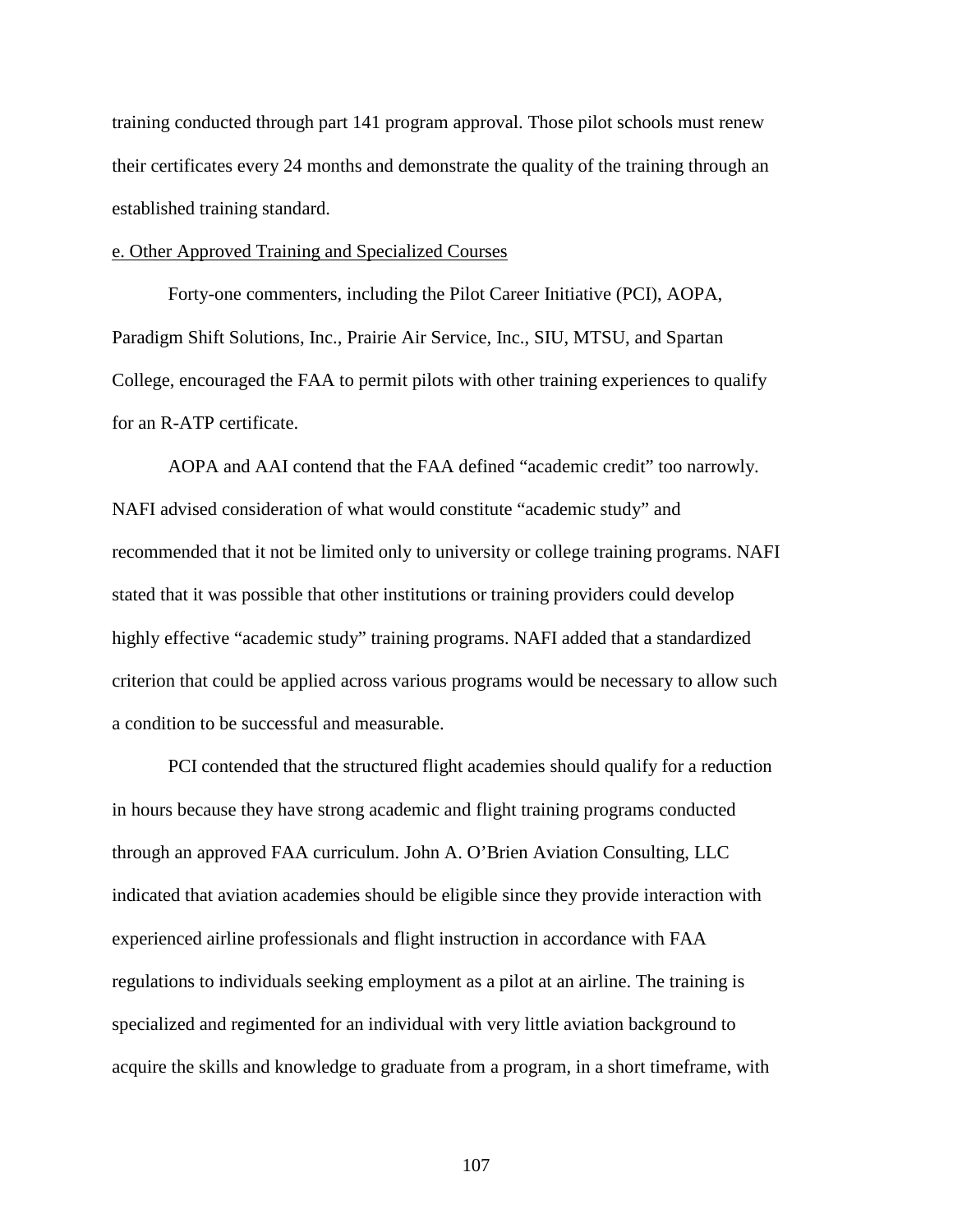all of the pilot certificates necessary to fly at an air carrier. AOPA is also supportive of credit for training completed at aviation "academies."

AOPA and two other commenters stated that the FAA should allow credit for individual academic courses and not simply apply a blanket reduction at graduation. Paradigm Shift Solutions and four additional commenters noted the FAA had not considered Advanced Jet Training for credit – a unanimous recommendation from the FOQ ARC. Another commenter noted the FAA had not considered pilots enrolled in FAA-Industry Training Standards programs or those pilots who complete air carrier training through an Advanced Qualification Program. The Upset Prevention and Recovery Training Association (UPRTA) added that the FAA should issue restricted ATP certificates with reduced flight hour requirements to all ATP candidates, provided they have received academic and flight instruction in upset prevention and recovery from qualified instructors.

NATA recommended that the FAA expand the flight hour credit "to include a comprehensive framework similar to the recommendations of the FOQ ARC and any other science-based advanced training courses that provide a benefit to safety." NATA stated that, if the FAA did not expand the proposal, the NPRM should be withdrawn in its entirety until such time as a more comprehensive framework could be created. The AAI contended that credit should be applied to other structured academies run by training organizations or air carriers.

Twelve commenters, including John A. O'Brien Aviation Consulting, LLC, the AAI, PABC, UAA, Sporty's Academy, and the IFL Group argued that students attending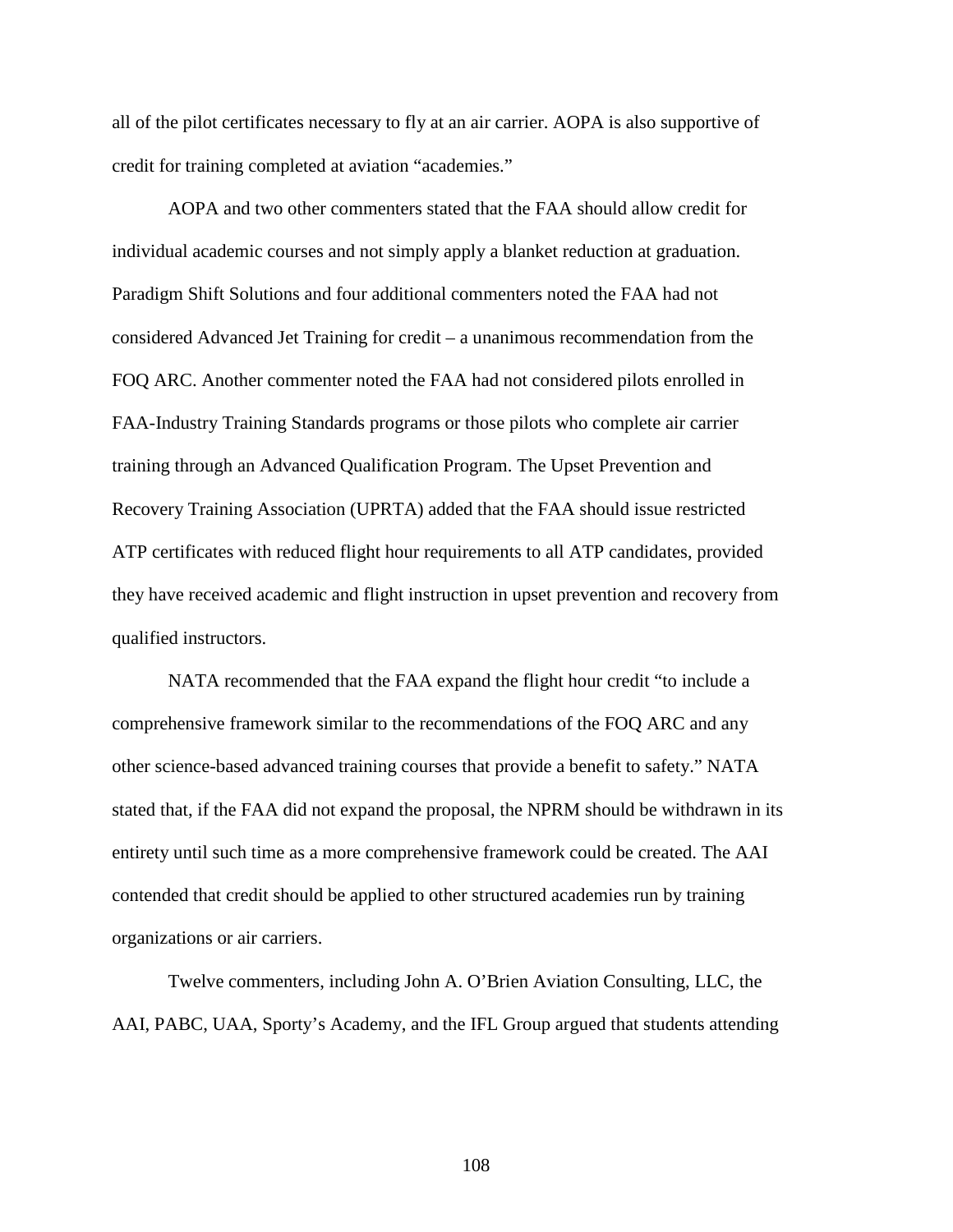flight schools that are not associated with an accrediting entity, also referred to as flight academies, should be eligible for reduced time to qualify for a restricted ATP certificate.

A4A argued all part 141-trained pilots should be eligible for a restricted ATP because part 141 pilot schools are subject to the same standards, regardless of their affiliation with a four-year college. IFL Group similarly argued that the FAA should extend credit to any commercial, instrument, multi-engine pilot who has graduated from a part 141 pilot school. Aerosim also argued graduates from independent part 141 schools that offer a structured training program, with air carrier procedures, policies, and standards, should be eligible for academic credit.

The FAA does not support a reduction in flight hours for pilots who complete training at an "aviation academy," or for pilots who complete their ground and flight training at a part 141 pilot school. The reduction for graduates who receive bachelor's or associate's degrees with aviation majors was not based solely on the completion of ground and flight training for certification at a part 141 pilot school. Rather, the reduction was based on the content and substance of a broader academic curriculum completed concurrently with ground and flight training for certification. The FAA notes that the regulations already reflect a reduction in flight hours for a commercial pilot certificate completed at a part 141 pilot school or part 142 training center. Pilots who complete a commercial pilot certificate as part of an approved part 141 or part 142 curriculum can apply for a commercial pilot certificate with 190 total flight hours, as opposed to the 250 hours required for those pilots who train under part 61.

The FAA acknowledges that flight academies generally provide focused training to prepare pilots for a professional pilot career; however, the FAA does not agree that the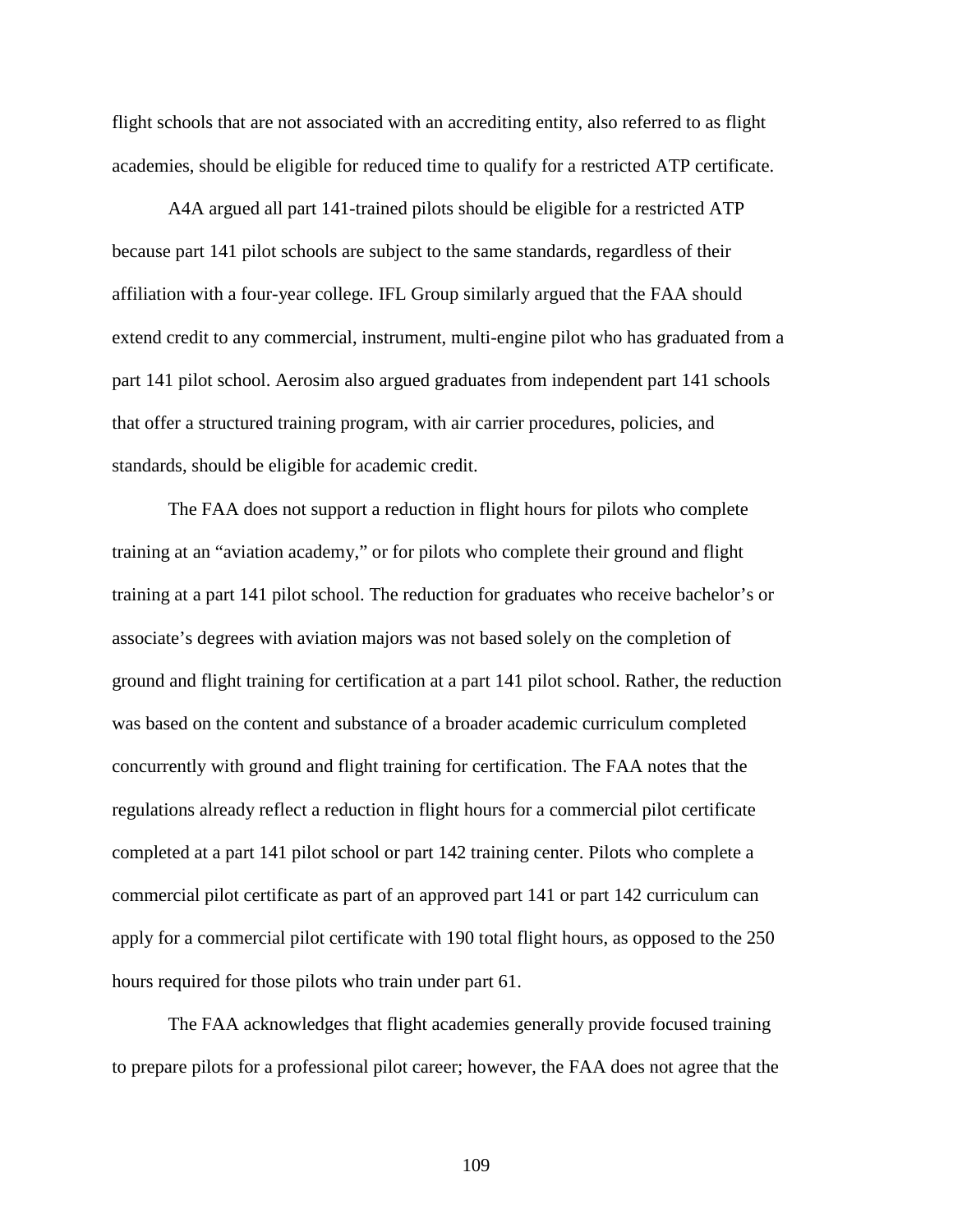academic curriculum is sufficient to meet the intent of the Act. Flight academies do not spend an abundance of time in aviation coursework, separate from the minimally required ground school, over a period of several years. These academies lack the accredited and structured academic environment that the aviation colleges and universities provide. The courses taught by aviation academies are primarily focused on flight training and obtaining certificates and ratings rapidly. Many programs advertise a person can obtain their private pilot certificate, commercial pilot certificate, instrument rating, and certified flight instructor certificates in 12 months or less.

The FAA also does not support a reduction in flight hours for specialized courses such as upset recovery training and advanced jet training. The FAA encourages pilots to seek additional training that will enhance their skills and abilities; however, the FAA does not have the resources to evaluate every possible course that could be the basis for a reduction in flight hours. The FAA also does not support a reduction in flight hours for those pilots who obtain FAA certificates through a FITS program or who complete air carrier training through AQP. These programs are designed to meet existing regulatory requirements and do not represent additional training courses that merit a reduction in flight time. In addition, allowing a large number of crediting options creates an increasingly complicated process for FAA examiners and designees in determining and validating how much credit a pilot can get to be eligible for an R-ATP certificate.

# f. Certified Flight Instructors

Many commenters indicated that the individuals who perform best in air carrier initial training are those that have CFI certificates and were hired with 500 to 1,000 hours. The commenters contended that the Pilot Source Study in 2010 and 2012 provided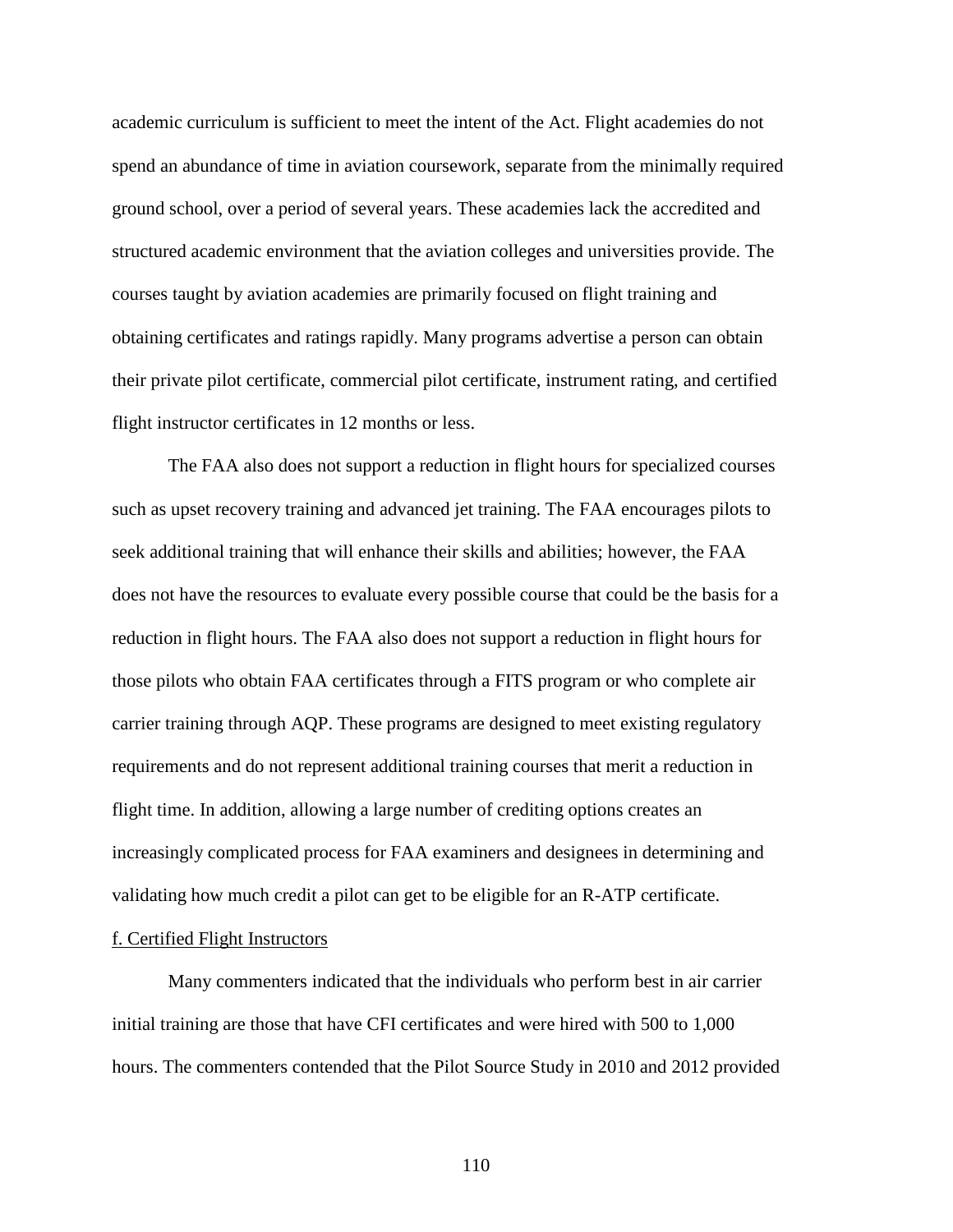support with statistically significant results for the argument that CFIs perform better in part 121 training. The pilots that had CFI certificates had more training completions and required fewer extra training events in part 121 training. NTAS, AABI, Spartan College, and one individual commenter stated that credit for CFI ratings and flight instruction given should qualify for a reduction in flight hours. Another individual commenter suggested that a restricted ATP should be available to active CFIs.

The FAA recognizes that, while completing the ground and flight training for a CFI certificate is valuable, it is not the predominant reason that a CFI is recognized for his or her knowledge and skill. It is the time spent in the training environment teaching other pilots that reinforces a CFI's skills and abilities. Therefore, the FAA does not agree with commenters who suggest that this time meets the intent of the academic crediting provision in the statute. The operational experience gained from teaching is what is valuable, not the academic coursework to obtain the certificate. As with specialized courses, the FAA encourages pilots to seek additional training that will enhance their skills and abilities like CFI certificates; however, CFI ground schools are designed to meet existing regulatory requirements and do not represent additional training courses that merit a reduction in flight time as permitted under the Act. In addition, allowing a large number of crediting options creates a much more complicated process for FAA examiners and designees in determining and validating how much credit a pilot can get to be eligible.

#### *7. Summary of FAA Decision*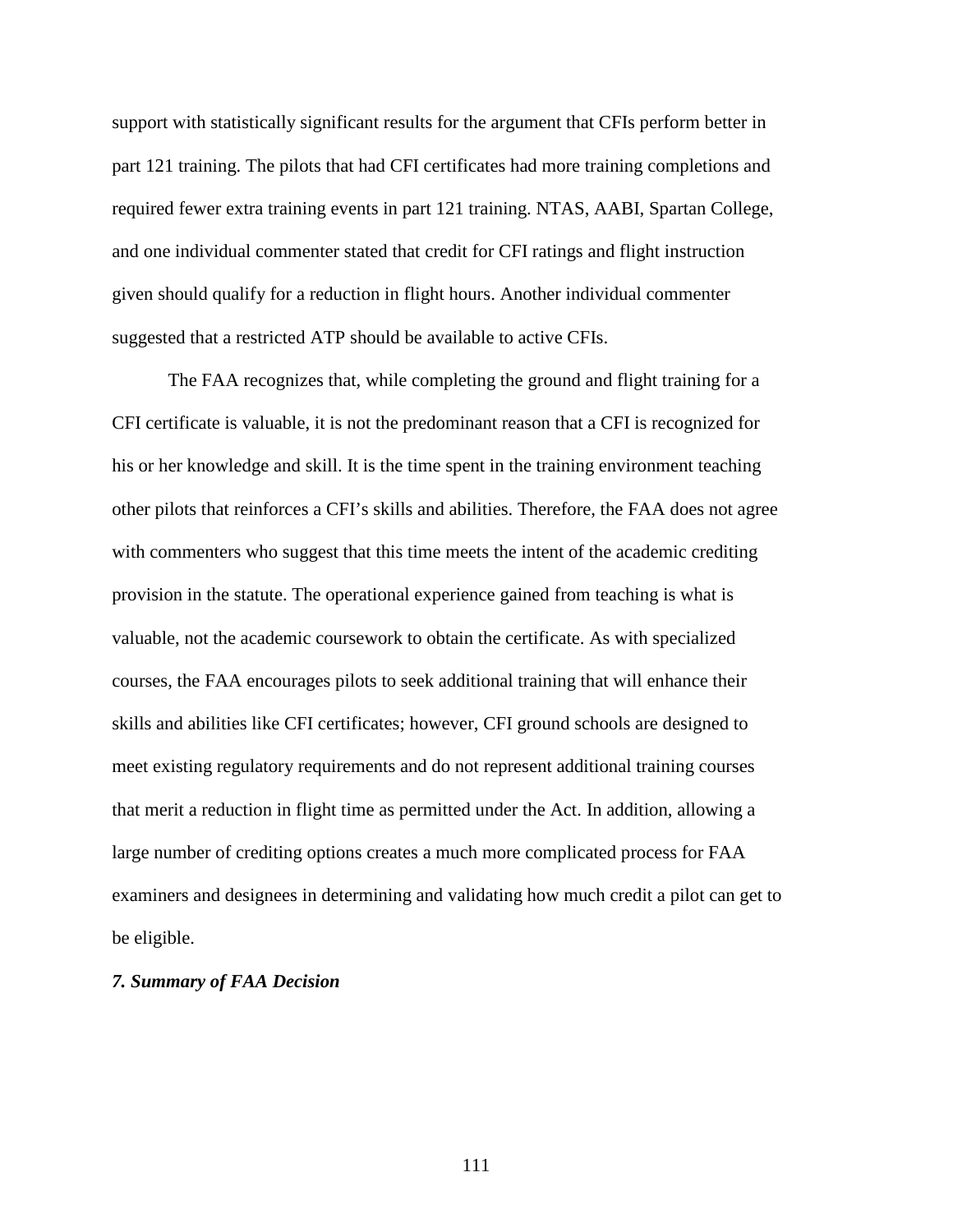The FAA is adopting the following alternative total flight hour requirements for an R-ATP certificate with airplane category multiengine class rating or an ATP certificate obtained concurrently with an airplane type rating:

- 750 hours for a military pilot who has graduated from a flight training program in the Armed Forces;
- 1,000 hours for a graduate who holds a bachelor's degree with an aviation major (60+ aviation semester credits) from an institution of higher education who also receives a commercial certificate and instrument rating from an associated part 141 pilot school;
- 1,250 hours for a graduate who holds a bachelor's or an associate's degree with an aviation major (30+ aviation semester credits) from an institution of higher education who also receives a commercial certificate and instrument rating from an associated part 141 pilot school; and
- Pilots who have reached age 21, have logged 1,500 hours total time as a pilot, and satisfy the remaining aeronautical experience requirements defined in §61.160.

### F. Aircraft Type Rating for All Pilots Operating Under Part 121 (§121.436)

In the NPRM, the FAA proposed requiring all SICs in part 121 operations hold an aircraft type rating for the aircraft flown in revenue service by August 1, 2013. A total of 113 commenters responded to this proposed requirement.

# *1. Aircraft Type Rating Requirement for Part 121 SICs*

Seventy-eight commenters, including A4A, AOPA, APA, CAA, CAPA, Cape Air, Delta, ExpressJet, Parks College, NADA/F, PABC, Aviation Professional Development, FSC, FedEx, IATA, NAFI, UAA, USAPA, and WMU, agreed with the proposed aircraft type rating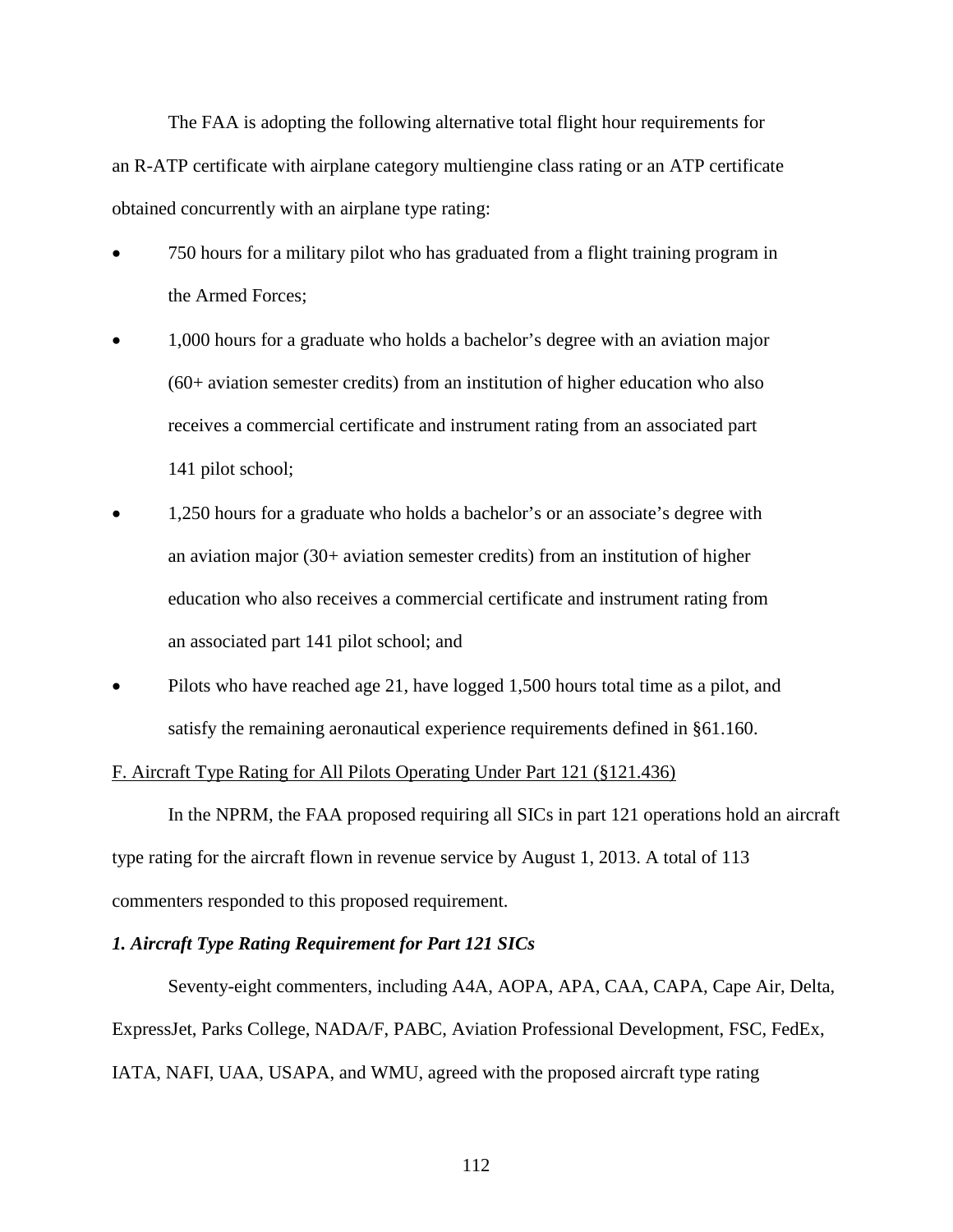requirement. ALPA, CAE, and FSI support the proposed requirement because it would require a type rating for part 121 SICs flying domestically; thus harmonizing the U.S. with current ICAO standards. Boeing supported the proposed aircraft type rating requirement for part 121 SICs because it encourages one level of safety for operations involving aircraft that require type ratings. ERAU, Purdue, Rocky Mountain College, and SIU, agreed with the proposed rule requiring SICs in part 121 air carrier operations to hold an aircraft type rating, provided the air carrier is responsible for supplying the type rating to the SIC. An individual commenter said that operators should provide the type rating to decrease costs for new hire pilots. Rocky Mountain College noted that pilot supply would diminish if the cost of the type rating is transferred to the pilot.

Twenty-two commenters, including KSU and GAMA generally disagreed with requiring SICs in part 121 air carrier operations to hold an aircraft type rating. Four commenters, including AAL and the IFL Group, said that requiring SICs in part 121 air carrier operations to hold an aircraft type rating is not necessary and that current regulations and air carrier training programs are sufficient. Ameriflight stated experience, not certification, is the problem. Prairie Air Services "doubted" that any accidents would have been prevented if the SIC had a type rating. Bemidji Aviation Services, Inc. indicated that SIC checks achieve the same goal. UPRTA supports upset prevention and recovery training as an alternative to obtaining a type rating. Aerosim and an individual commenter noted that a type rating has not historically been an indicator that SICs are properly trained.

The FAA agrees with the large number of commenters who said that requiring an aircraft type rating for all SICs serving in part 121 operations would improve safety in part 121 air carrier operations. In addition, this requirement responds to the objectives of section 216 of the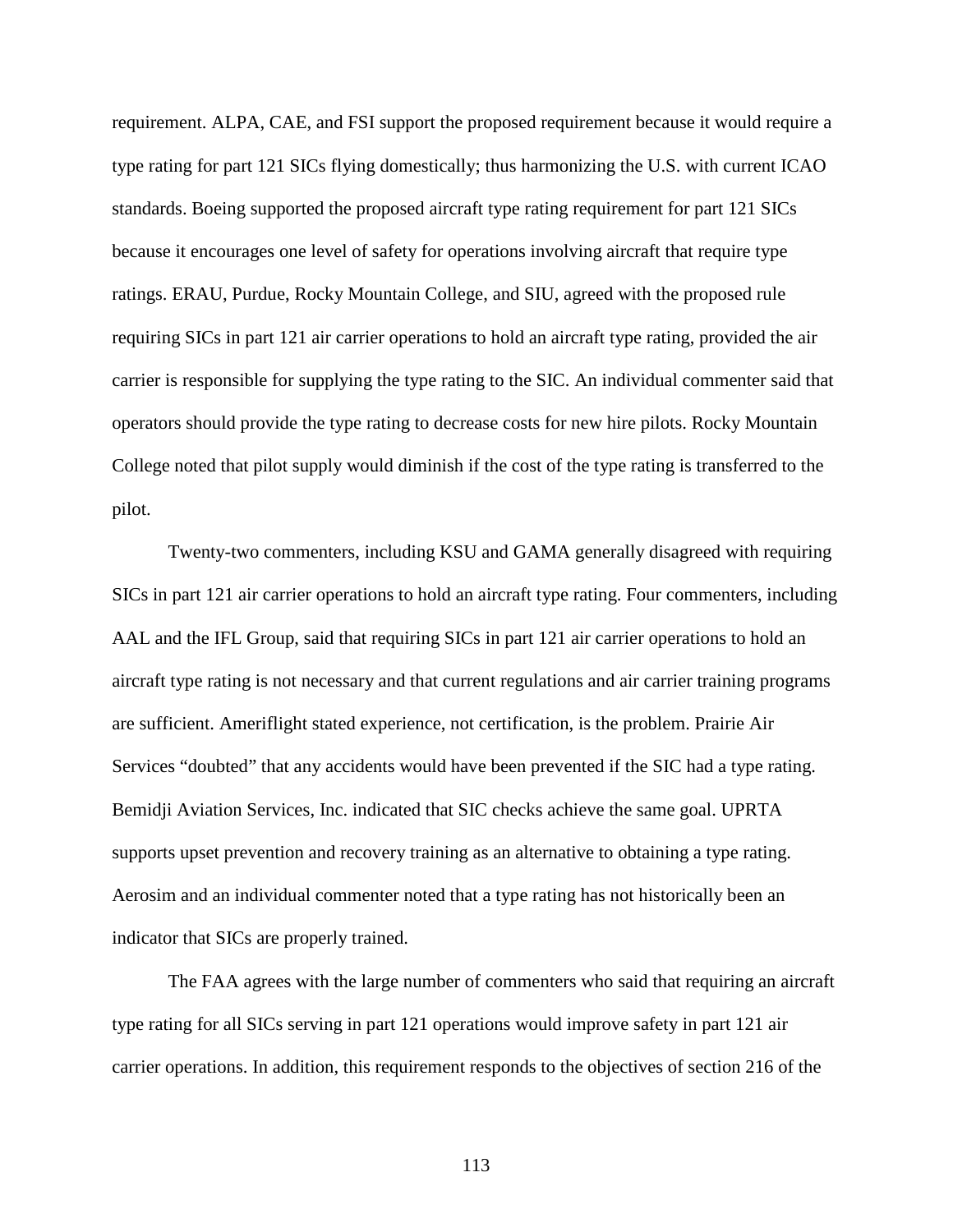Act, which requires the Administrator to determine the appropriate multiengine airplane flight experience for pilot flightcrew members.

The historic division of responsibilities between the PIC and SIC have changed. In today's air carrier environment, both the PIC and SIC share the role of pilot flying and pilot monitoring. Therefore, the FAA has determined that requiring an SIC to train to the same level of aircraft handling proficiency as the PIC by obtaining an aircraft type rating is appropriate. The FAA assumes most pilots will obtain an aircraft type rating at the air carrier as part of initial training. The practical test for an SIC to obtain an aircraft type rating will include the same tasks and maneuvers as those required for a PIC receiving a type rating. Because this practical test would be administered by an FAA inspector or designee, the test would serve as an additional level of oversight of the SICs aircraft handling skills and abilities. The FOQ ARC members unanimously recommended that an SIC hold a type rating in the aircraft to be flown in part 121 air carrier operations.

### *2. Compliance Time*

JetBlue and AAL requested a grandfather clause for existing SICs to enable additional compliance time and reduce the financial burden that would be incurred by requiring unplanned training and evaluation sessions. JetBlue estimated it would cost \$6 million to provide a type rating to its current 1,120 SICs who do not hold a type rating for the aircraft they fly. This estimate is based on the cost provided in the FAA's initial regulatory evaluation, which estimated the incremental per-pilot cost of a type rating for existing SICs at \$5,389. AAL is concerned about the additional cost burden of providing a type rating to their 852 current SICs who do not have type ratings. AAL added that the FAA should consider allowing qualified simulator instructors or check airmen to validate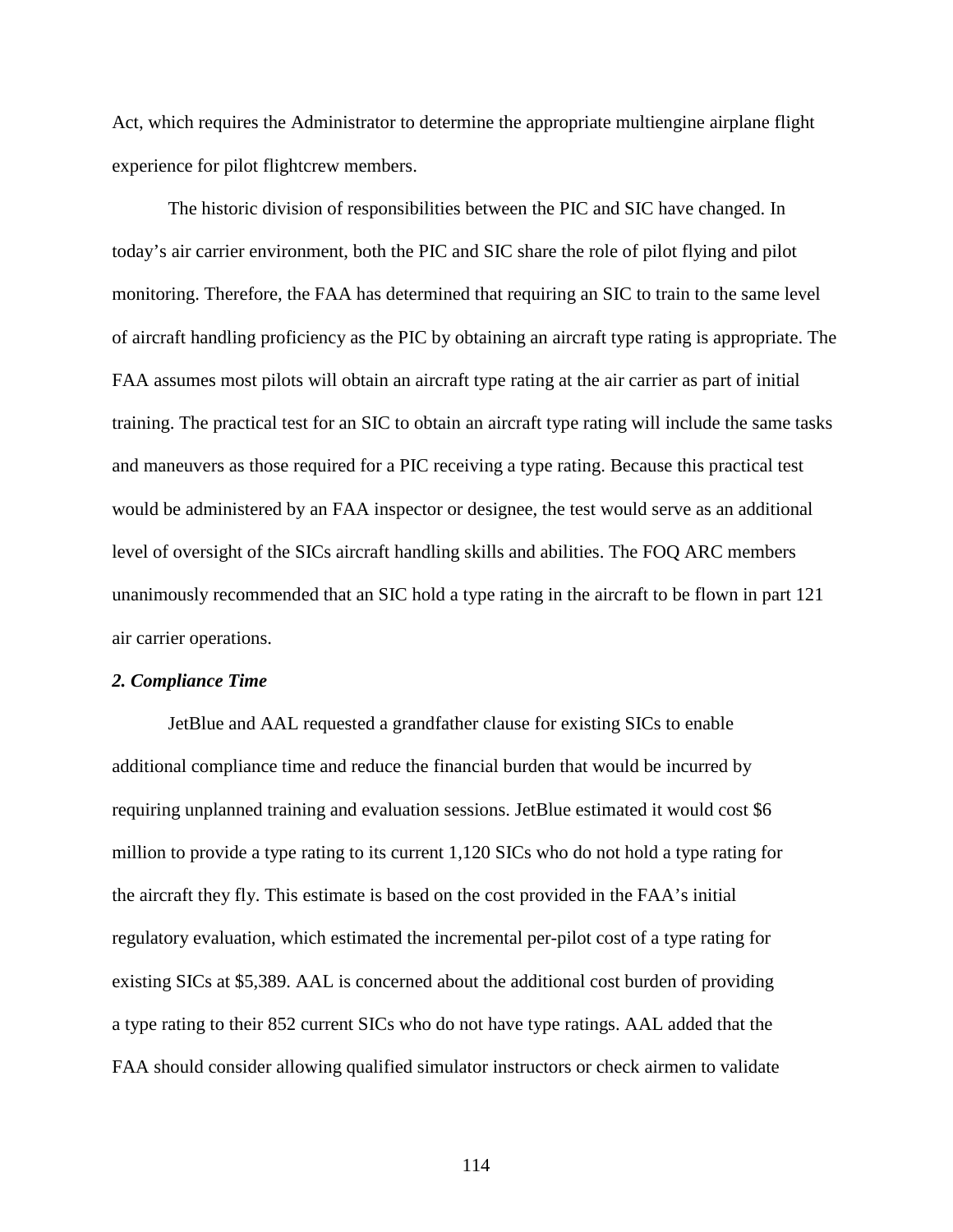flying skills for those pilots with at least 1,000 hours in type during their next recurrent training cycle. Upon completion of the evaluation event, AAL suggested having a letter issued to the pilot to take to an FAA office to obtain their ATP certificate. Delta estimated the short-term cost to provide the type rating to its more than 1,800 SICs who already have ATP certificates but not the type rating for the aircraft flown to be \$11.6 million dollars.

AAI, A4A, Delta, FedEx, and UPS also requested that the proposed compliance deadline of August 1, 2013 be extended. They specifically proposed a compliance deadline of 5 years or during transition or upgrade training. JetBlue proposed aligning the compliance time frame with initial, transition, or upgrade training. Some commenters indicated that, for current SICs, the compliance period for the type rating requirement should be five years or be aligned with upgrade training. UVU, SJSU, and four individual commenters discussed implementation of a grandfather clause for current students currently enrolled in college to become a pilot.

The FAA estimates that even if an air carrier does not currently provide aircraft type ratings to its SICs, the impact of the proposed rule to its training program would be low. Currently, all SICs in part 121 operations receive extensive training and a thorough evaluation at the end of the air carrier's initial training program. During the evaluation, SICs must demonstrate that they can perform most of the maneuvers and tasks that would be required for an aircraft type rating. The FAA acknowledges that an SIC may need some additional hours of training on tasks and maneuvers required for an aircraft type rating that are not currently required during the SIC evaluation. The FAA believes, however, that the practical test for the aircraft type rating could be performed in the same simulator session currently used for the evaluation. The FAA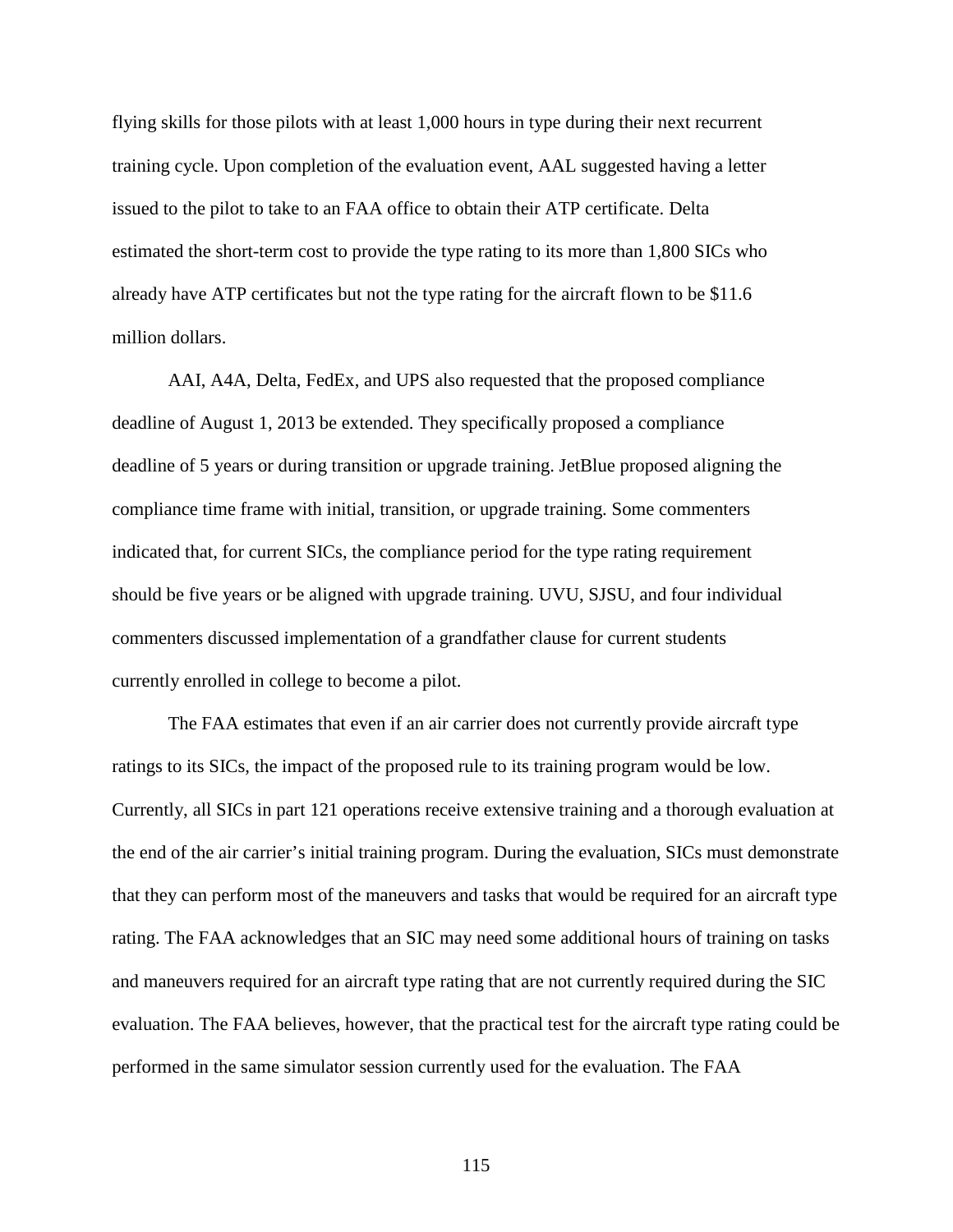acknowledges that, unlike an evaluation, which is typically conducted by a check airman, the practical test for an aircraft type rating would have to be administered by an FAA inspector or FAA designee.

As a result of the statutory deadline requiring all part 121 SICs to hold ATP certificates by August 2, 2013, most current part 121 SICs that hold only a commercial pilot certificate will likely receive an aircraft type rating during an ATP certification event administered by the air carrier prior to the deadline. Many air carriers have already initiated a change to their approved training programs to provide ATP certificates and type ratings to SICs who hold only commercial pilot certificates. The FAA assumes the proposed compliance date for the type rating will not be an issue because this population of SICs will receive a type rating simultaneously with an ATP certificate.

In the initial regulatory evaluation, the FAA assumed that air carriers would provide a type rating to their SICs who already hold ATP certificates during annual recurrent training. With the publication of the final rule so close to the proposed compliance date, it is likely that air carriers will have to schedule additional training and testing events for these SICs to obtain a type rating by August 2013 unless the FAA extends the compliance date. To the extent commenters suggested aligning the type rating requirement and upgrade training, the FAA has determined that would result in an unnecessary delay given the assumptions in the initial regulatory evaluation. The time period for upgrade to PIC is approximately 5 years for regional carriers and 10 years for major air carriers.

To balance the cost and timing concerns raised by commenters with the benefits of requiring SICs to hold an aircraft type rating, the FAA has decided to extend the compliance date to January 1, 2016 for pilots who have been employed as part 121 SICs on or before July 31,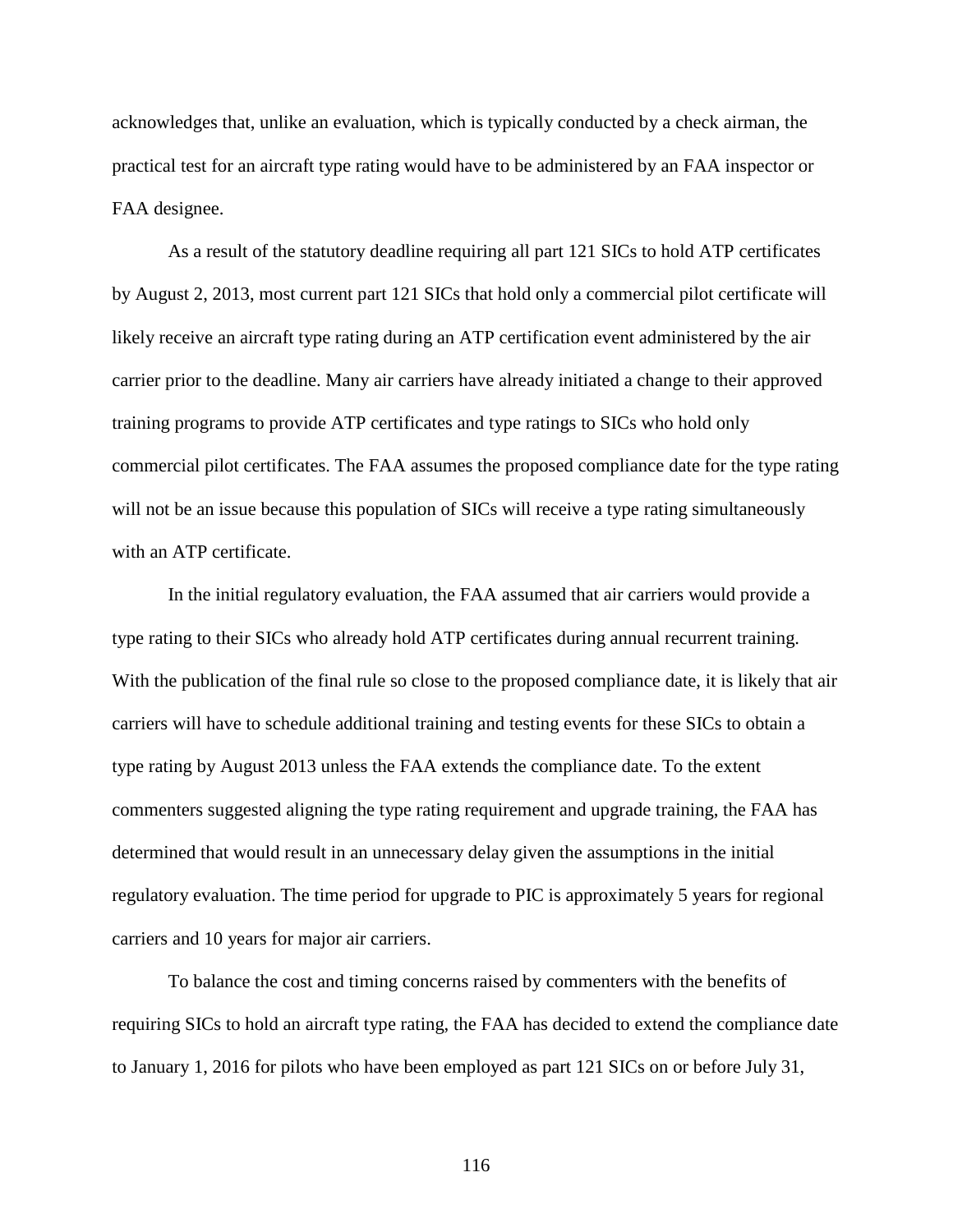2013. This change is reflected in the new §121.436(c). The extended compliance period will allow air carriers to make the appropriate modifications to their approved training programs and incorporate the type rating requirement into their recurrent training and transition training. In addition, it will alleviate the burden placed on the aircrew program designees and FAA employees who will need to administer the certification event for the large number of SICs who may require aircraft type ratings. The FAA notes that the extended compliance date will most benefit current SICs who hold ATP certificates and already have relevant experience operating the aircraft they are flying.

The FAA does not support a grandfather provision that would result in differing SIC certification requirements. Nor does it support certification by air carrier employees who are not designees of the Administrator. There is no precedent for an evaluation event that results in the issuance of an FAA certificate or rating being conducted by someone other than a designee of the Administrator. The commenters did not offer any persuasive arguments for why non-FAA employees or designees should be allowed to administer these evaluation events.

#### *3. Aircraft Type Rating Requirement for SICs Serving in Operations Outside of Part 121*

Fifteen commenters stated that SICs serving in operations outside of 14 CFR part 121 should hold a type rating if the PIC is also required to hold a type rating under the rule part. CAPA supported the idea of requiring SICs serving in operations conducted under parts 91, 125, and 135 to hold a type rating because flying tasks are based on the pilot flying and pilot monitoring designations, not on seat specific maneuvers, as was once the case. FSI commented that even under normal operations there may be scenarios where the SIC does not have the knowledge and experience to successfully land the aircraft. FSI and an individual commenter also noted that SICs should hold a type rating as a way of ensuring they can safely fly the aircraft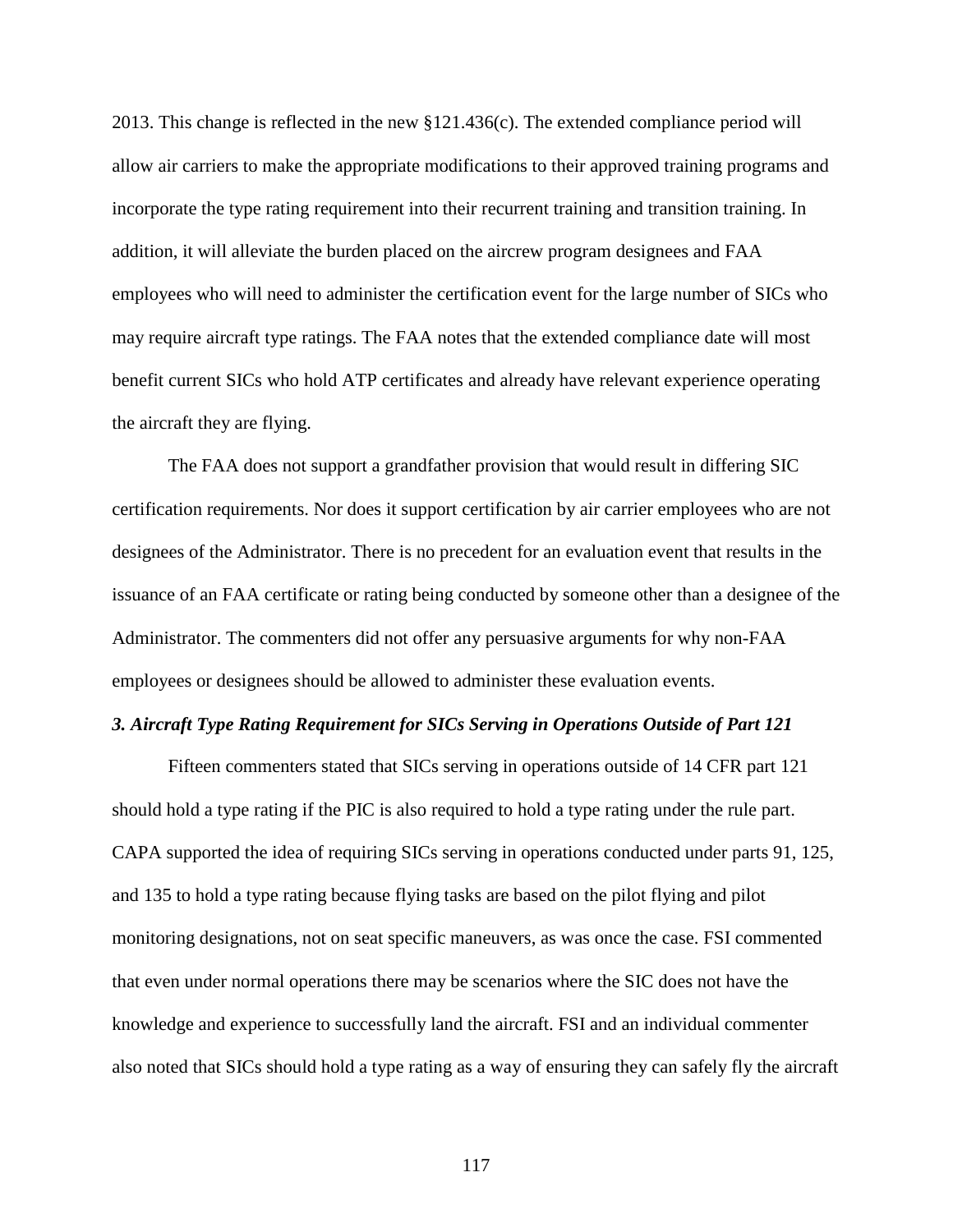in the event the PIC is incapacitated. IATA stated in its comments that a type rating gives SICs more insight into the technical and operational characteristics and specifics of the aircraft and generates more confidence, which can be translated into increased operational safety. APA stated that all pilots should be required to accomplish the same training to the same standards. Delta commented that requiring SICs flying operations outside of part 121 to hold a type rating issued in accordance with the practical test standard would ensure that all pilots serving as flightcrew members and carrying passengers for hire meet the same standard.

Forty-five commenters including Rocky Mountain College, IFL Group, and Prairie Air Services, disagreed with requiring SICs serving in operations outside of part 121 to hold an aircraft type rating. KSU, Purdue, FSC, and Aviation Professional Development, LLC stated that the current rules for parts 91, 125 and 135 are sufficient and there is no need for a type rating requirement. GAMA also commented that there are sufficient regulations in place for parts 91, 125 and 135 operations and added there are no safety issues related to the SIC not having a type rating. Spartan College also stated that current regulations are sufficient and that the training received by SICs is adequately preparing them for line operations. Bemidji Aviation Services Inc. commented that a type rating evaluation is no different than the checkride that most airlines already make an SIC pass. Aerosim commented that type-rating training has not historically been any indicator of a properly trained pilot. Aerosim stated that real scenario-based training coupled with a structured training program would result in a more competent pilot.

AAL, RAA, Pilot Career Initiative, Cape Air, and PABC expressed concern that a type rating requirement for SICs serving in parts 91, 125, or 135 would restrict an important time building avenue for pilots aspiring to serve in part 121 operations. Additionally, the Pilot Career Initiative, Cape Air, ExpressJet Airlines, and Airlines for America noted that the Act only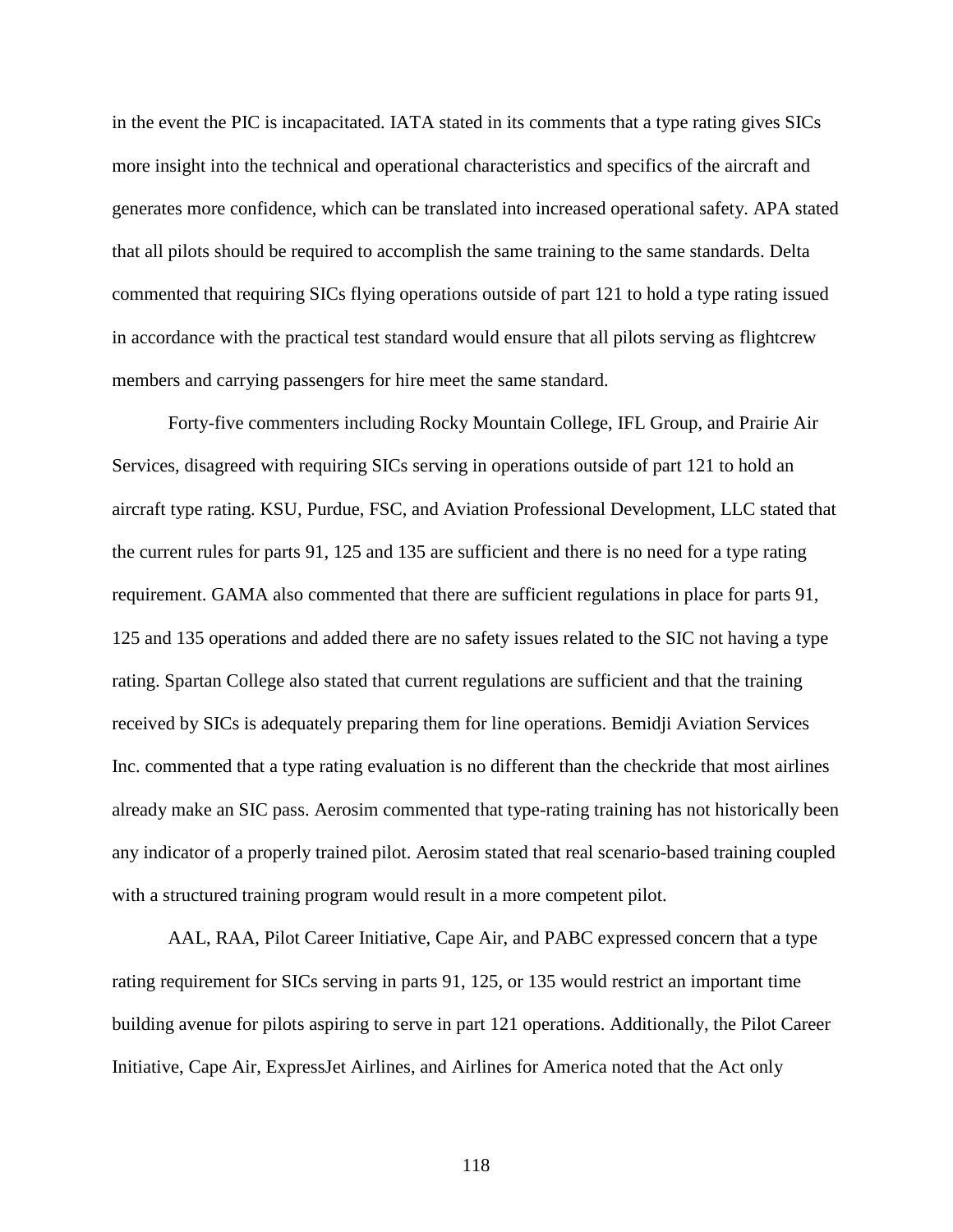addresses part 121 operations. For this reason the type rating requirement should be limited to part 121 operations.

NATA commented that an SIC type rating requirement outside of part 121 is not relevant because the FAA did not propose such a requirement in the NPRM, nor did the FAA present conclusive evidence of a need for requiring a type rating for SIC serving in operations under parts 91, 125 or 135. Parks College commented that there is a clear potential safety benefit to requiring SICs under parts 91, 125 and 135 to possess a type rating; however, there is not enough data regarding the potential economic impacts of the proposal to offer a cost-benefit based recommendation. ERAU commented that it is unnecessary because operations under other rule parts are not similar.

The FAA agrees with commenters that the flight-related tasks are no longer based on seat position, but rather by the pilot flying versus pilot monitoring designations. Additionally, the FAA agrees that type-specific training could increase the technical and operational knowledge level of SICs on specific aircraft. The Act was specific to modifying the ATP certificate and part 121 operations. As such, the NPRM did not propose that SICs under other operating parts obtain an ATP certificate or aircraft type rating. Even though the FAA specifically solicited comments on requiring SICs serving outside of part 121 to obtain a type rating, a specific requirement was not included in the draft regulatory text in the NPRM. Additionally, the FAA did not provide any economic impact information in the regulatory evaluation that was provided with the NPRM. While the FAA did receive comments that supported extending the type rating requirement to operations outside of part 121, a majority of the commenters did not support such a requirement. As a result the FAA intends no action at this time.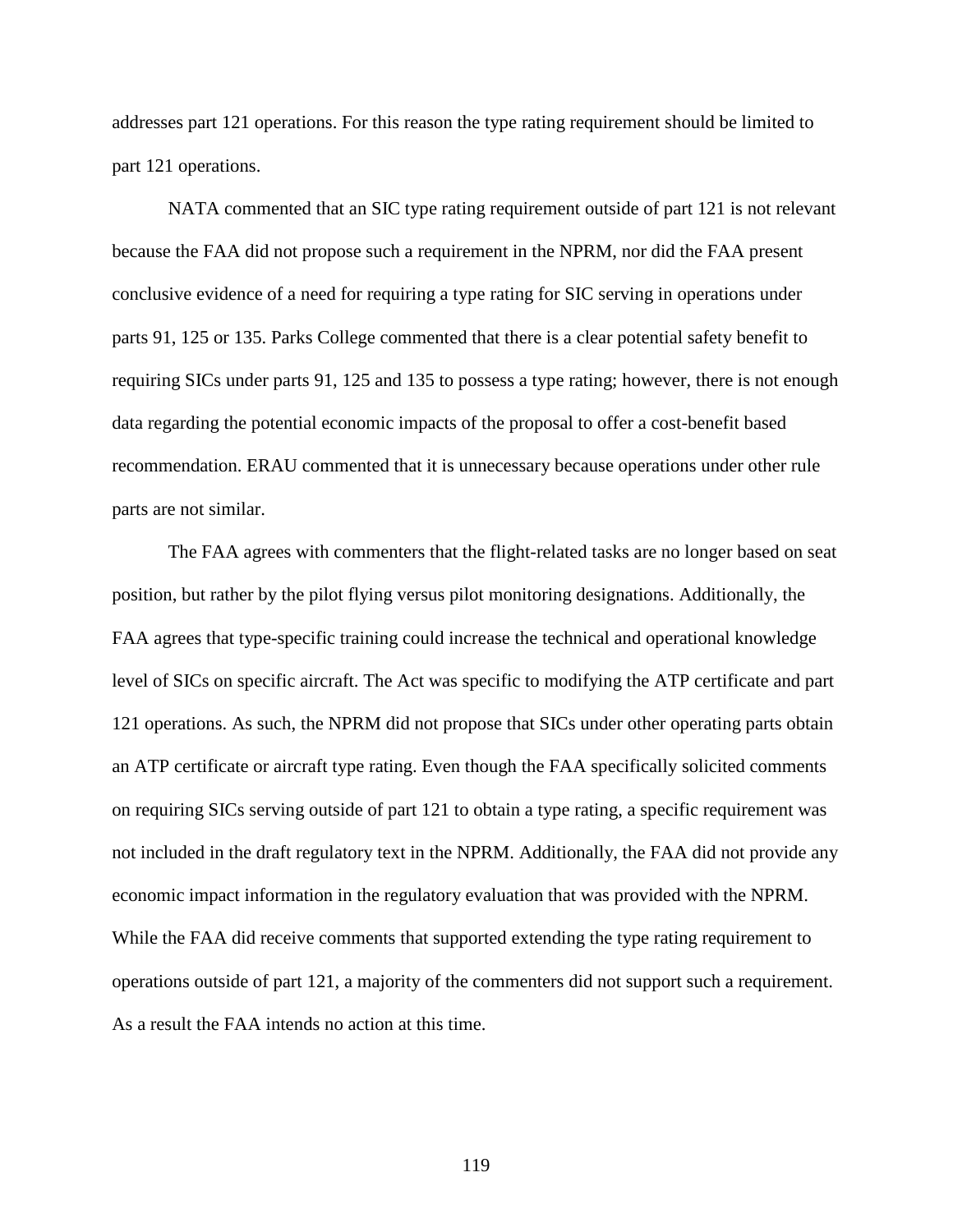# G. Minimum of 1,000 Hours in Air Carrier Operations to Serve as PIC in Part 121

# Operations (§121.436)

Prior to the issuance of this final rule, SICs in part 121 operations were only required to hold a commercial pilot certificate with an instrument rating, which can be obtained in as few as 190 flight hours. If hired by a part 121 air carrier with these minimums, SICs would acquire over 1,000 hours in air carrier operations before meeting the regulatory requirements for the ATP certificate, which is required to serve as PIC in part 121 operations. Therefore, regulations minimized the chance that two pilots with little or no air carrier experience could be paired together as a flightcrew. The Act's requirement for part 121 SICs to hold ATP certificates significantly changes the flightcrew composition for those operators who hire pilots with the minimum flight time requirements. By raising the certificate requirement of part 121 SICs, the natural mentoring period may no longer exist without additional regulation. The FAA notes that this requirement will create time for mentoring to occur for pilots new to the air carrier environment, which supports in part the objectives of Section 206 of the Act. That statutory requirement will be addressed in the Flight Crewmember Mentoring Leadership, and Professional Development rulemaking project.

The intent of the proposed 1,000-hour air carrier experience requirement in §121.436 was to prevent two pilots in part 121 operations with little or no air carrier experience from being paired together as a flightcrew in line operations. In addition, it would ensure that pilots obtain at least one full year of relevant air carrier operational experience before assuming the authority and responsibility of a PIC in operations conducted in part 121 operations. As proposed, the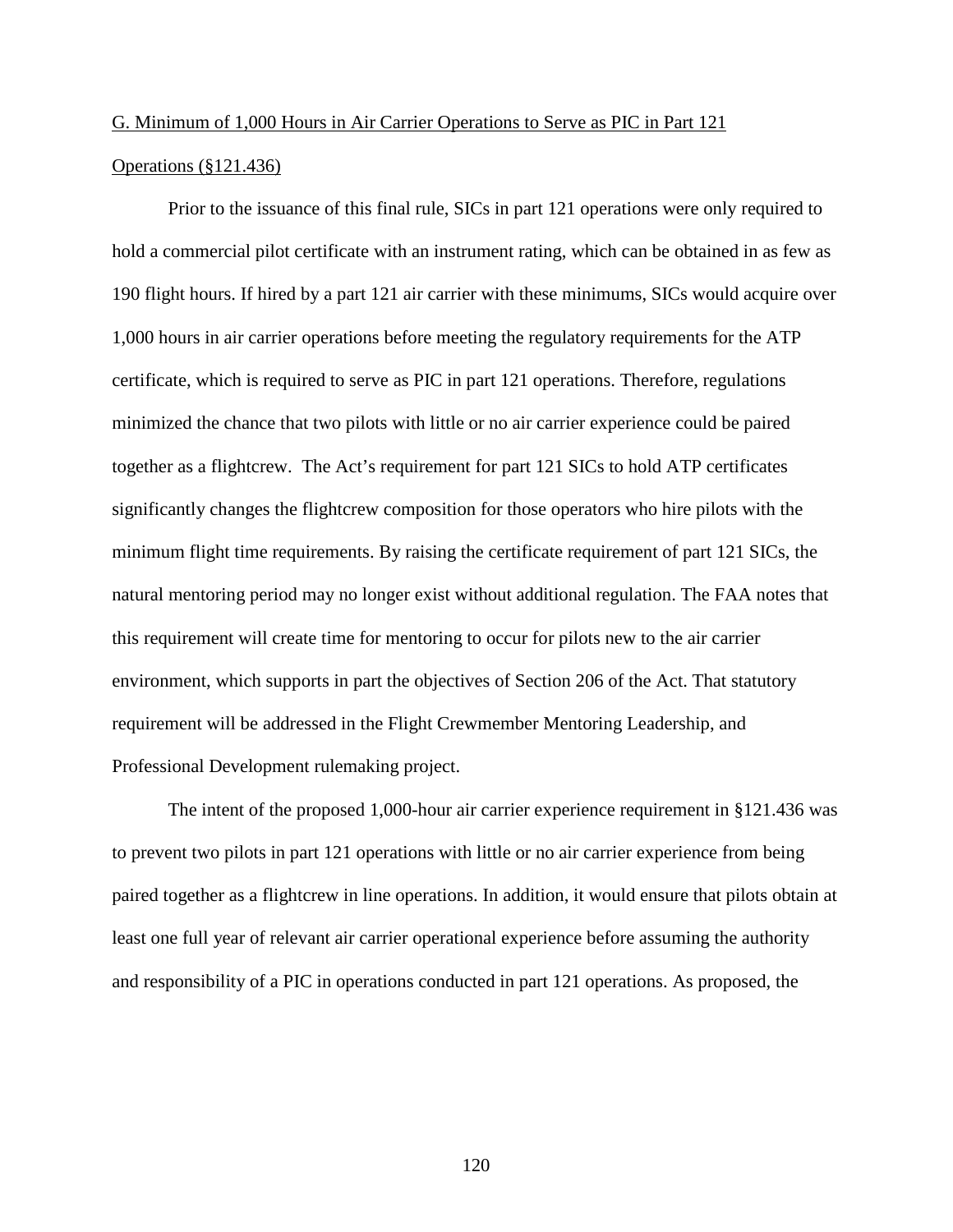1,000 hours in air carrier operations could be a combination of time as PIC in operations conducted under §91.1053(a)(2)(i), §135.243(a)(1), or as an SIC in part 121 operations.<sup>[23](#page-120-0)</sup>

# *1. Air Carrier Experience Requirement*

 $\overline{a}$ 

Twenty-nine commenters, including AAL, A4A, ALPA, CAA, CAPA, PABC, Pilot Career Initiative, The Families of Continental Flight 3407, USAPA, UVU, and WMU, stated the proposed 1,000 hour requirement is appropriate.

Over 40 commenters, including CAE and KSU, believe the proposed rule is excessive with some proposing alternative hours of air carrier experience. Delta specifically stated that 750 hours is enough time for a pilot to complete initial training, meet operating experience requirements, and acquire approximately 18 months of flying experience. Additionally, over the 18-month period the pilot would be exposed to seasonal weather differences, mechanical issues, passenger issues, and air traffic control issues. GAMA, Rocky Mountain College, FSC, Purdue, and Spartan College commented that the proposed time was too long and that upgrade from SIC to PIC should be based on competency, not on the number of flight hours. The UAA and SIU commented that the requirements for a PIC should be established by the air carrier and the air carrier's POI. UAA and SUI also commented that pilots who obtain an unrestricted ATP certificate with 1,500 hours would need a minimum of 2,500 total flight hours to upgrade to a part 121 PIC. SICs with an R-ATP certificate would need a minimum of 1,750 (military pilots) to 2,000 total flight hours (graduates of qualifying four-year aviation degree programs) to upgrade to a part 121 PIC. UAA and SIU are concerned that these flight hours may exceed what is necessary to train safe, competent PICs.

<span id="page-120-0"></span><sup>&</sup>lt;sup>23</sup> The FAA has included an exception from this requirement for pilots who are serving as pilot in command in part 121 operations on July 31, 2013.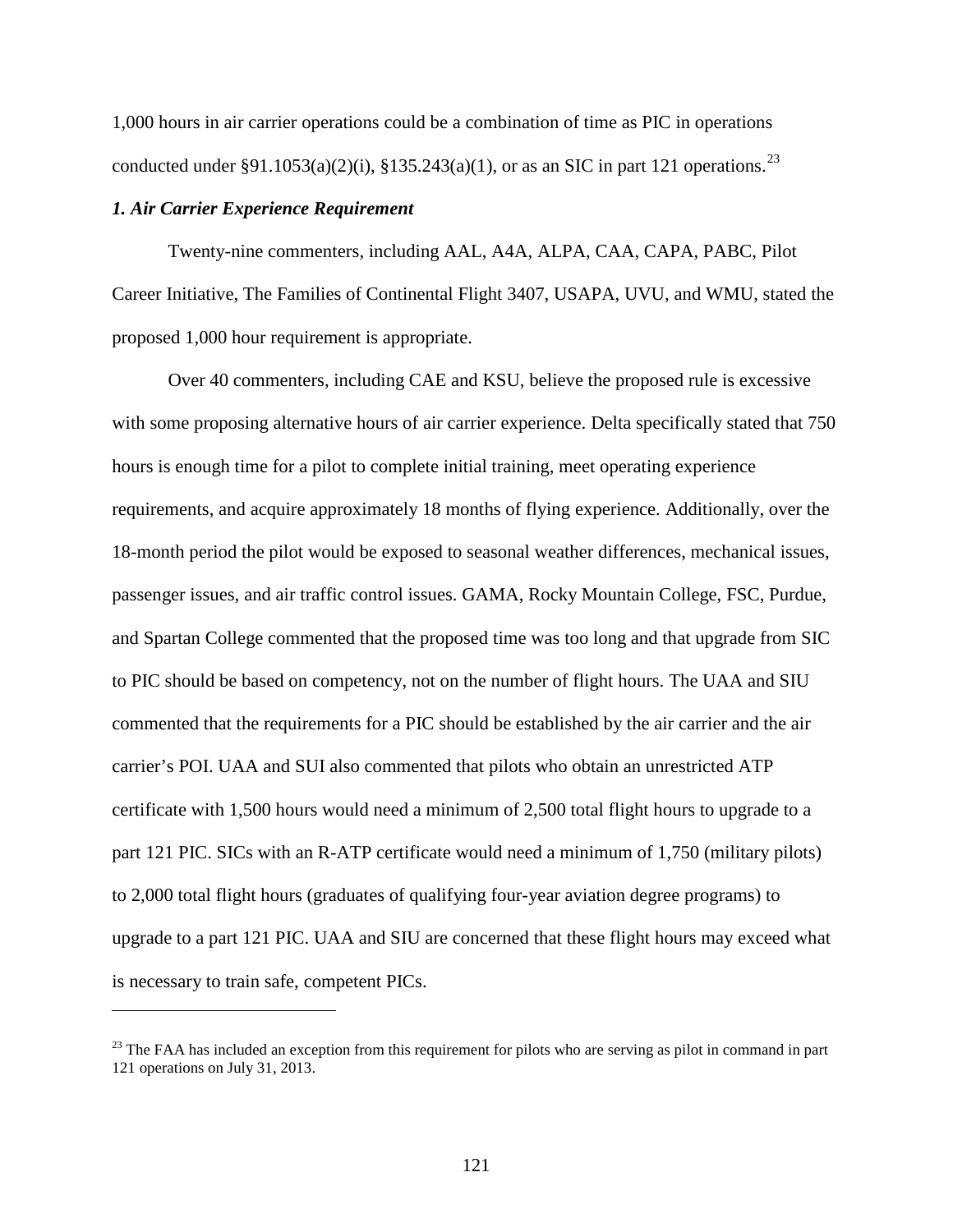Fifteen commenters contended the requirement is unnecessary. Ameriflight, Inc., Boeing, JetBlue, and Kestrel commented that setting a flight time requirement for upgrade will not guarantee an increased level of operational safety or competency. These commenters assert that minimum hour requirements are not a guarantee that a desired experience has been gained and that flight time alone does not provide an opportunity to assess the pilot's ability to act as PIC. ExpressJet Airlines stated that the current requirements for a PIC in part 121 are sufficient because air carrier PIC candidates complete a rigorous training program, which is approved by the FAA. These pilots also receive continuous oversight through recurrent training and checking events. ERAU noted the proposed requirement is arbitrary, too long, and limits the air carrier's flexibility.

RAA supported the requirement for 1,000 hours of experience in air carrier operations for part 121 passenger service, but believes that requirement is excessive for part 121 all-cargo supplemental operations. RAA is concerned that because supplemental carriers providing feeder service are often limited to shorter flight legs, it could take three or more years for a pilot to gain 1,000 hours as an SIC. RAA states that these operations pose no threat to the flying public and a more suitable time requirement should be considered for part 121 supplemental carriers.

The FAA has considered all of the comments and determined that keeping the 1,000-hour air carrier experience requirement is appropriate for all operations under part 121. This requirement will ensure that an SIC has experienced an entire year of relevant air carrier operational experience before assuming the authority and responsibility of a part 121 operation as PIC. The FAA does not differentiate part 121 flightcrew member certification and qualification requirements based upon whether they are conducting passenger or supplemental (cargo) operations. The FAA acknowledges that this requirement will increase the minimum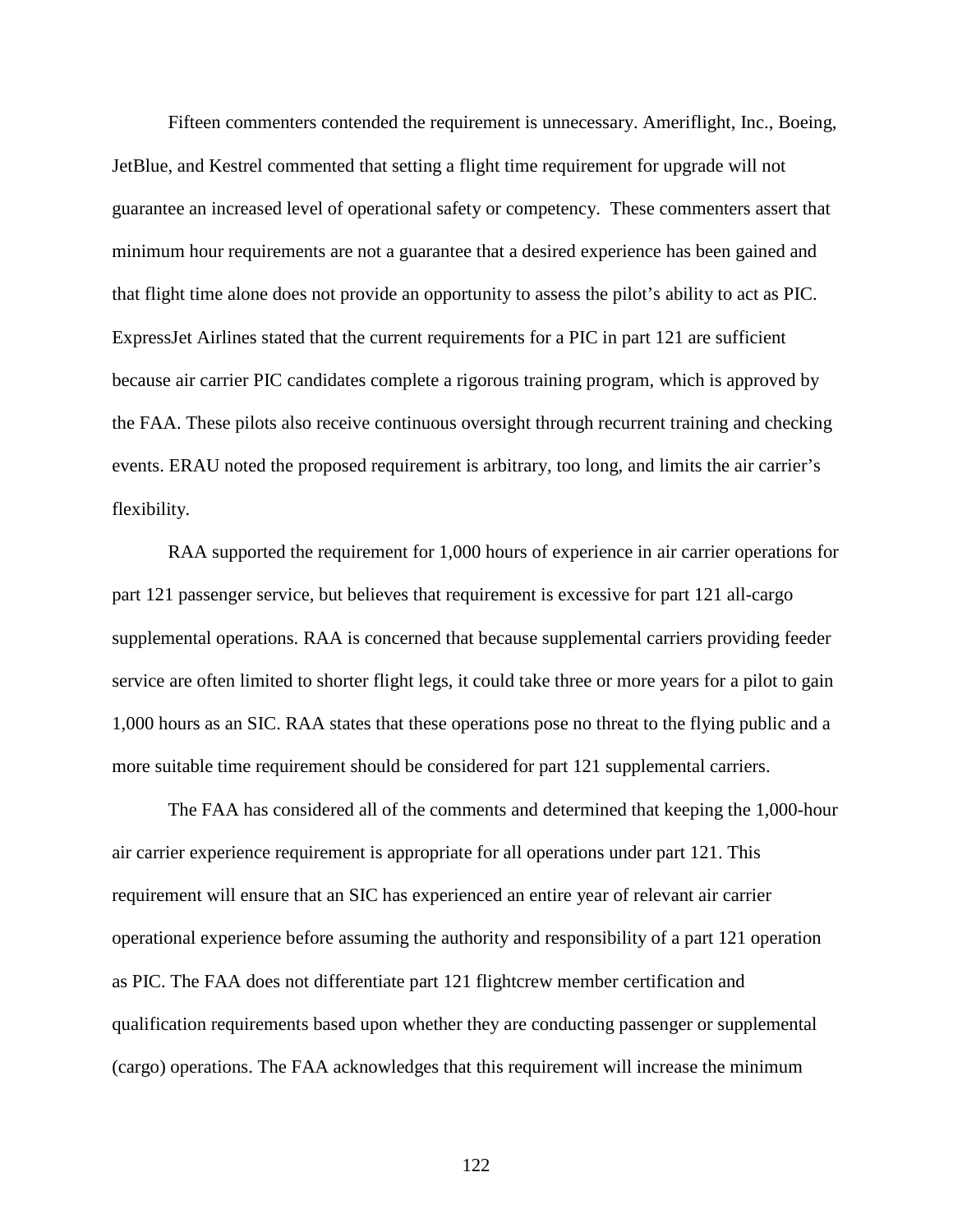time required for a pilot prior to serving as PIC in part 121 operations. If a pilot is entering part 121 service with no previous air carrier experience, it may take more than one year for the pilot to upgrade to PIC. The FAA estimated in the initial regulatory evaluation for the NPRM that flightcrew members serving in part 121 operations fly on average 750 hours per year. However, the FAA notes that part 121 pilots are permitted by regulations to fly up to 1,000 hours per calendar year (§121.471). The FAA also notes that for most operators the 1,000-hour requirement will not be a factor given actual upgrade times for SICs exceed the minimum time it would take to acquire 1,000 hours, and thus we believe there will be minimal costs and benefits from this provision.

# *2. Part 135 and Part 91, Subpart K Time*

The FAA received over fifty comments on whether to credit flight time earned in part 135 and subpart K of part 91 towards the 1,000 hours of air carrier experience requirement. The majority of commenters supported including the PIC flight time in these operations as proposed in the NPRM as part of the requirement. AAL, GAMA, KSU, and RACCA stated this time is similar to part 121 operations and provides a useful base of experience. FedEx, ExpressJet, ALPA, IFL Group, and Purdue specifically commented that other PIC time in part 135 operations should also count toward the 1,000-hour requirement. Conversely, five commenters, including APA, CAPA, and USAPA, stated operations under part 135 and subpart K of part 91 and should not count towards the proposed 1,000-hour experience requirement.

In the NPRM the FAA also asked commenters if SIC time outside of part 121 should count towards the 1,000 hour requirement to upgrade to PIC in part 121. The majority of commenters on this question offered that some SIC time outside of part 121 operations should count toward the requirement. Cape Air said that flight time as an SIC in scheduled part 135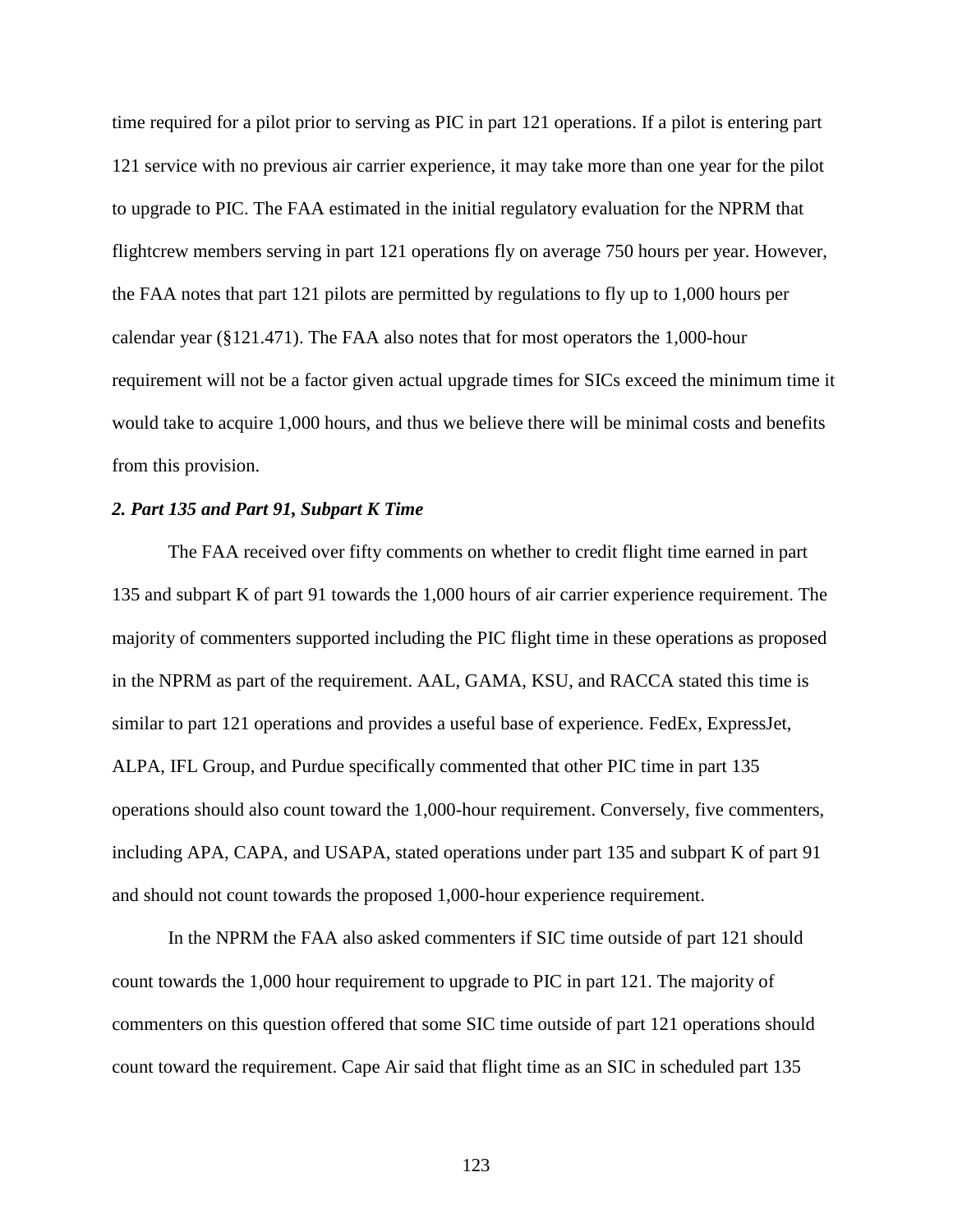operations should count. ExpressJet said that SIC time in subpart K of part 91 and part 135 operations should count. FedEx commented that subpart K to part 91, part 125, and part 135 operations can involve complex aircraft and experience relevant to part 121 operations; therefore, that time should count. FSI said that multicrew time accrued by SICs in subpart K of part 91 and parts 135 and 125 should count toward the 1,000 hours. ALPA commented that SIC time in part 135 and subpart K of part 91 should count if the time was acquired in a multiengine turboprop or turbojet airplane. NATA commented that SIC time outside part 121 should count because experience in multiple operational scenarios is beneficial. Purdue said that SIC time should count as long as it was acquired while flying in a multi-pilot crew under subpart K of part 91 or part 135. UPRTA said that SIC time outside of part 121 should count only if the SIC has completed upset prevention and recovery training.

Aviation Professional Development and FSC said that SIC time accrued outside of part 121 operations should not count because other operations are dissimilar. The PABC stated that SIC time accrued outside of part 121 operations should not count towards this requirement because the mentoring and experience needed to become an effective part 121 PIC cannot be received outside of part 121 operations. USAPA does not support counting flight time in subpart K of part 91 or part 135 operations towards the 1,000 hour requirement.

The FAA has decided that pilots should not be permitted to count any time as a required SIC in operations conducted outside of 14 CFR part 121. These SICs are not exercising the privileges of an ATP certificate and have not demonstrated leadership and command abilities necessary to exercise operational control of a flight in conditions most similar to operations conducted under part 121. The FAA has concluded that the time an SIC spends observing a PIC in part 121 operations plays an important role in preparing the SIC for eventual upgrade to PIC.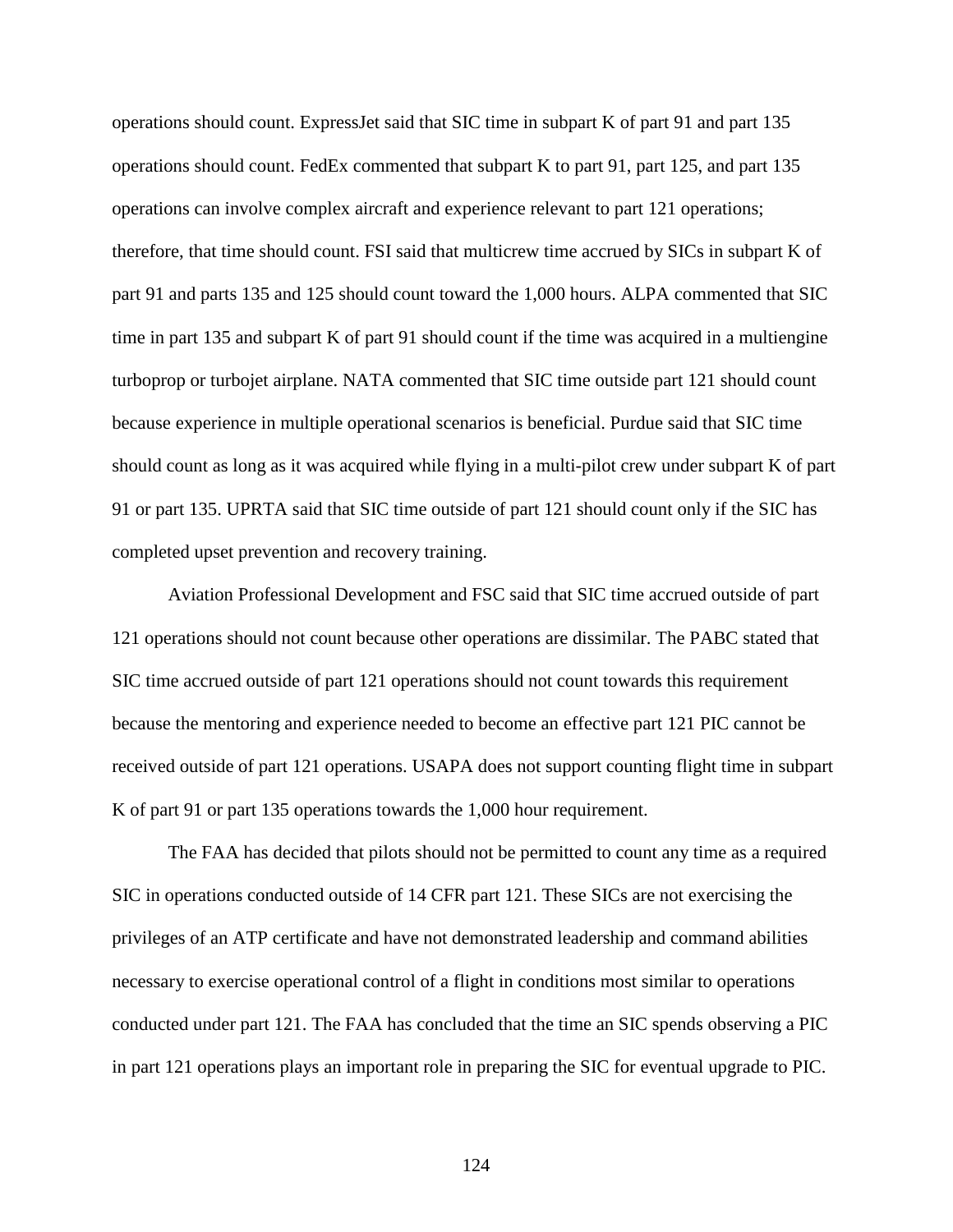A PIC in part 121 air carrier operations is expected to possess leadership and command abilities, including aeronautical decision making and the sound judgment necessary to exercise operational control of the flight. The FAA has determined that developing these abilities is most effectively done by performing the duties of an SIC in part 121 air carrier operations while under the supervision of an experienced PIC.

The FAA has determined that the ability to fly at the ATP certificate level and have demonstrated this proficiency during evaluation is an important regulatory differentiation. The FAA first proposed that certain operations under part 135 should require an ATP certificate in 1977. In that NPRM, the FAA stated the requirement to hold an ATP certificate to act as PIC in some part 135 operations was "[. . . ] based in part on operational complexity and the number of persons carried, would provide a level of safety more comparable to that provided by Part 121." For these same reasons the FAA has determined that flight time acquired as a PIC in operations under  $\S91.1053(a)(2)(i)$ , and  $\S135.243(a)(1)$  and flight time acquired as an SIC in part 121 operations should count towards the 1,000 hour air carrier experience requirement. Operations under §91.1053(a)(2)(i) or §135.243(a)(1) require an ATP certificate, are multicrew operations, and generally use turbine aircraft and therefore are the most applicable to part 121 operations. The FAA has determined that, while other part 91 and part 135 operations may involve certain elements that are relatable to part 121 operations, the varied nature of operations does not make credit toward the 1,000 hour requirement appropriate. As such, the proposed requirement that the 1,000 hours in air carrier operations may be a combination of time as PIC in operations conducted under §91.1053(a)(2)(i) or §135.243(a)(1) or as SIC in part 121 operations remains unchanged from the NPRM.

#### *3. Military Time*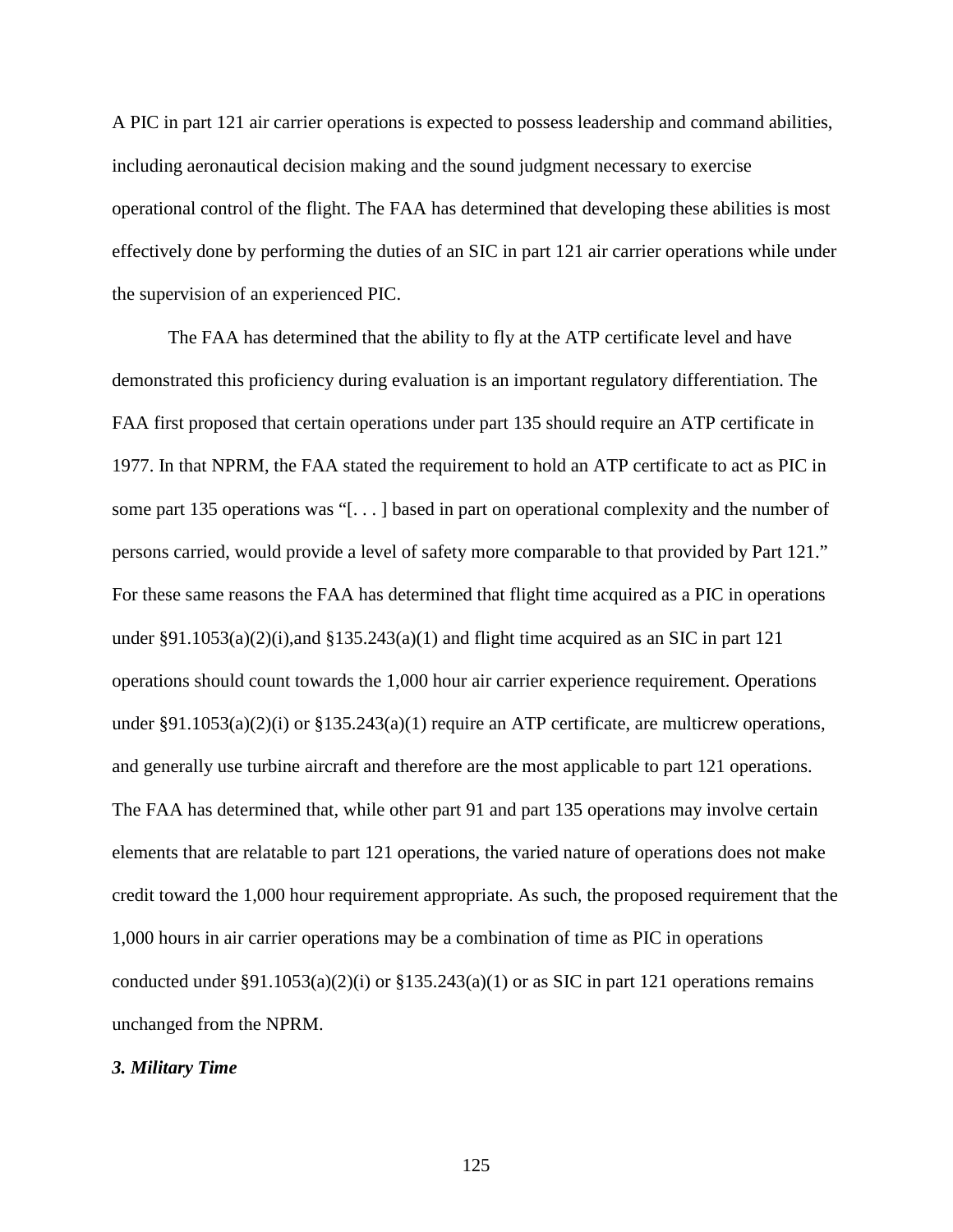Delta, A4A, AAL, and FedEx commented that flight time in military operations should count toward the 1,000-hour air carrier experience requirement. UPS specifically asked whether military flight time counted towards the 1,000-hour air carrier operating experience requirement. FSI indicated that multicrew flight time in the military should count. An individual commenter stated that military pilots who fly transport category aircraft as PIC should be able to credit up to 500 hours of their transport category military flight time. The commenter stated that this would still require them to fly 500 hours for an air carrier before being eligible to act as PIC for a part 121 operation.

The FAA recognizes that many pilots in the course of their military careers will obtain significant multicrew experience as PICs of transport category aircraft and therefore has added paragraph (c) to new §121.436 to allow 500 hours of military flight time accrued as PIC of a multiengine turbine-powered, fixed-wing airplane in an operation requiring more than one pilot to be credited to the 1,000-hour requirement. While there is value in this experience, the FAA does agree with some of the commenters that these pilots operate in a unique system that is different from a part 121 air carrier environment. The FAA has determined that military pilots would benefit from spending some time serving as a required crewmember in a civilian air carrier operation before upgrading to PIC. This time would prepare them for operating in compliance with the regulations that govern civil aviation, the air carrier's particular operating specifications, and the airplane's operations manual.

# *4. Other Time*

FedEx, A4A, and FSI said that flight time in part 125 should count toward the 1,000 hours of air carrier experience required to serve as PIC in part 121 operations. The FAA determined that flight time in part 125 should not count because, although these operations share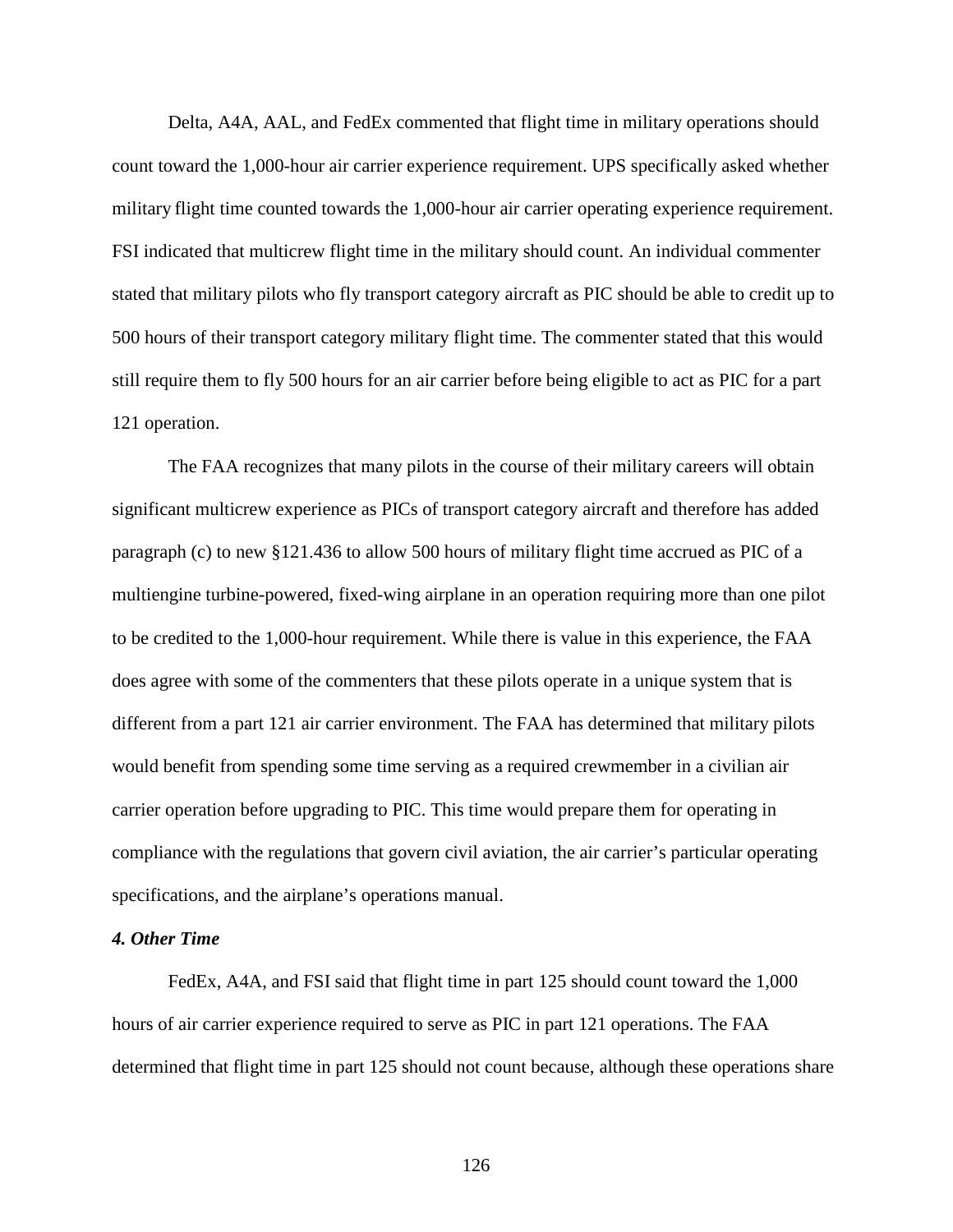certain characteristics with part 121 operations, they are not sufficiently similar to count toward the 1,000 hours of air carrier experience. Part 125 does not involve common carriage, a pilot is only required to have a commercial pilot certificate, and the operating rules in part 125 differ significantly from the operating rules in part 121.

FedEx, AA, A4A, and FSI commented that flight time in international air carrier operations should count toward the 1,000 hours required to serve as PIC in part 121 operations. The FAA concluded that, although foreign air carrier operations are similar to U.S. air carrier operations, there are significant differences related to the environment under which foreign air carrier operations are conducted, including possible cultural differences. Most importantly, pilots serving for foreign air carriers do not operate under U.S. regulations and may not have experience in the U.S. national airspace system. The FAA concluded that requiring these pilots to serve first as an SIC in part 121 operations before upgrading to PIC is appropriate.

CAE commented that the FAA should consider a minimum time in aircraft type if a pilot does not have sufficient flight time in subpart K of part 91, part 135, or part 121 to meet the requirement. While time in type is valuable, the proposed requirement is directed at gaining relevant experience in complex air carrier operational environments rather than in aircraft handling. The FAA has determined that the proposed requirement for SICs to obtain a type rating will provide additional experience and proficiency in aircraft-specific handling and knowledge. Therefore, the FAA has decided not to allow credit for time in the type of aircraft towards the 1,000 hours of air carrier operating experience.

#### H. Miscellaneous Issues

# *1. Pilot Supply*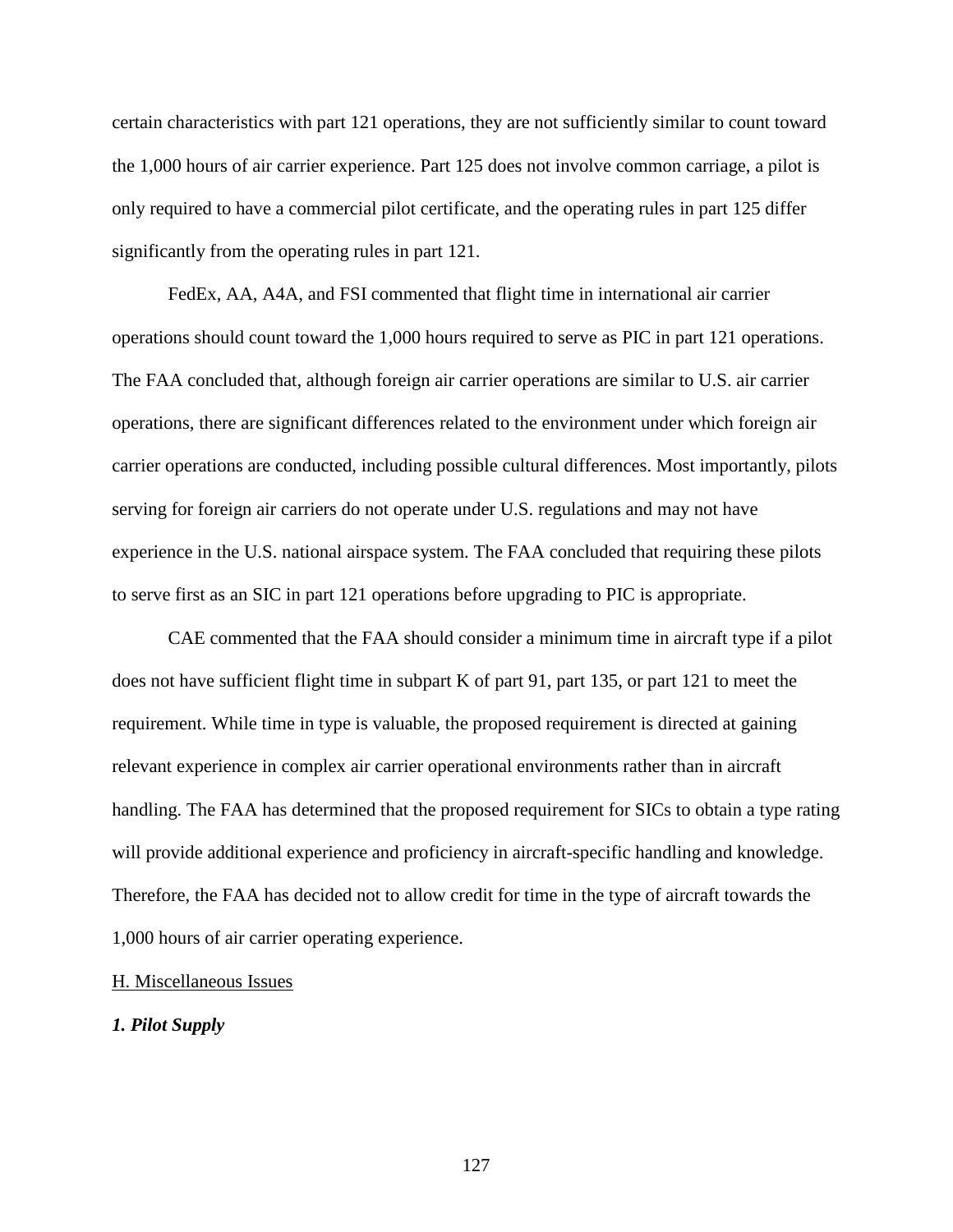In the NPRM the FAA sought comment on the potential impact to pilot supply on part 121 and part 135 air carriers as well as part 141 pilot schools and part 142 training centers as a result of the requirement for all SICs in part 121 to hold an ATP certificate. The FAA received 267 comments regarding pilot supply from airlines, industry/trade groups, colleges and universities, pilot training centers, and pilots.

#### a. Part 121 Pilot Supply

More than 100 commenters specifically stated the proposed ATP requirements for part 121 SICs would hurt part 121 pilot supply. The University of Dubuque, SIU, and 58 other commenters stated the ATP certificate requirement for part 121 SICs would significantly affect air carriers' ability to hire new pilots, particularly regional air carriers.

Only a handful of commenters provided specific information to support the assertion that part 121 pilot supply will diminish. Among these commenters was the UAA. Their comments included data that suggests there is a diminishing supply of pilots in general at a time when forecasts suggest a consistent and growing global demand for pilots. UAA stated in their comments:

- Overall, U.S. airline domestic revenue passenger enplanements are expected to grow an average of 2.2 percent per year from 2011 to 2032 and international revenue passenger enplanements by U.S. carriers are expected to grow 4.2 percent per year from 2011 to 2032.
- Currently, Boeing forecasts a global need for 460,000 pilots through the year 2030, with 97,350 of those needed for North America. This demand is based upon projected fleet growth and pilot retirements.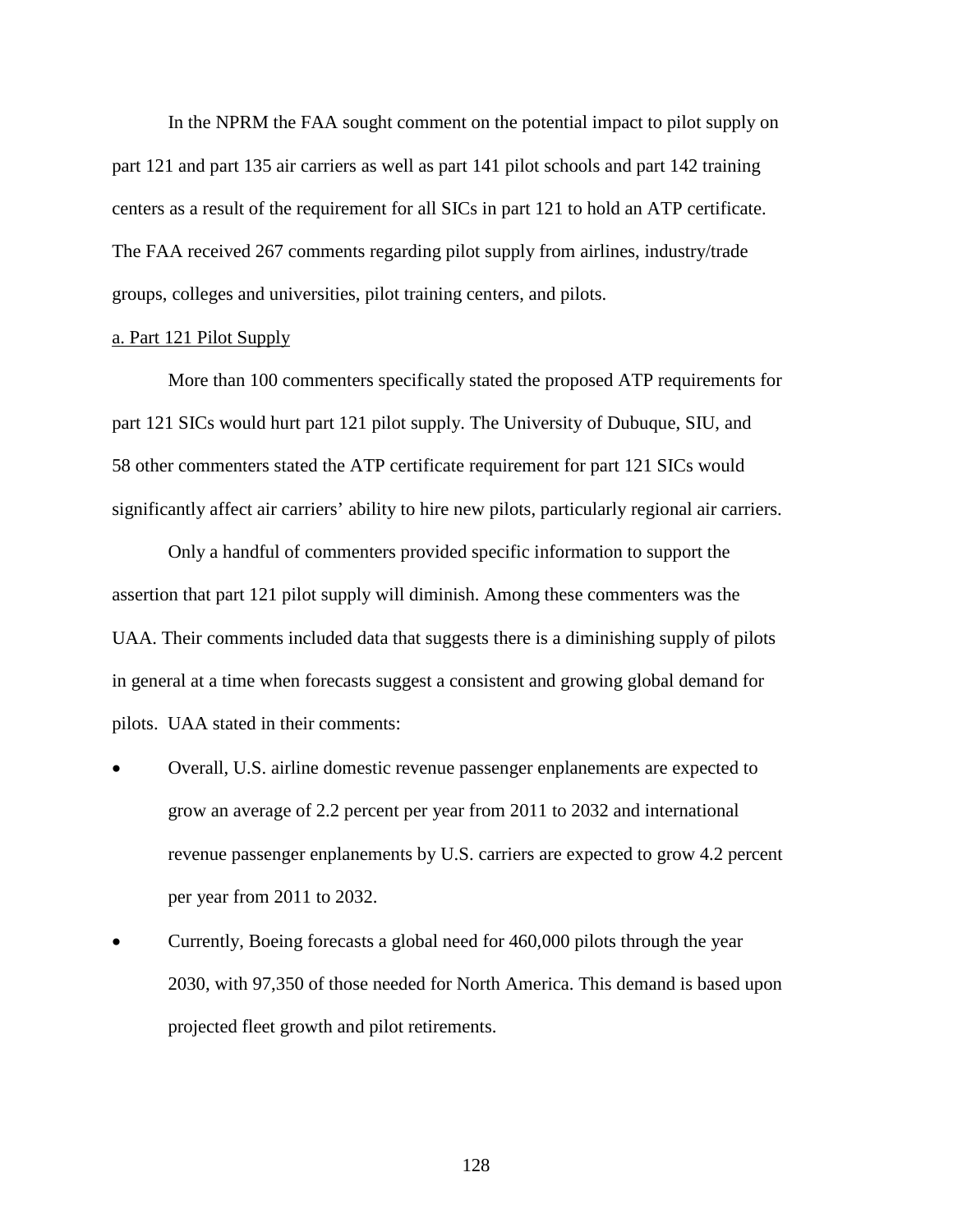- Pilots who turned 60 in the years 2007 to 2012 will be forced to retire beginning in 2012. UAA estimated that, beginning in 2018 or 2019, as many as 2,000 part 121 pilots will be forced to retire each year due to the Age 65 rule.
- FAA statistics demonstrate the number of new student pilot certificates issued has declined from 2007 to 2010 by more than 12,000. The number of new commercial pilot certificates issued also declined significantly from 2007 through 2010.
- A study conducted by the University of North Dakota indicates only slightly more than half the flight instructors surveyed who initially planned on an airline career still have that long-term goal.
- The Pilot Source Study (2010) indicates a decrease in military pilots moving to air carriers. As the U.S. Armed Forces continue contraction, fewer military pilots are needed.

ALPA stated in their comments that there will be no impact on the pilot supply based on this rule because there are thousands of qualified pilots currently on furlough. They also noted that the availability of pilots is a function of the health of the air carrier industry.

CAPA stated the business practices and models of many of our nation's carriers have reduced the career expectations of entry-level pilots to a standard that will not allow a pilot to support a family. This new economic reality is what is driving many qualified pilots out of the job market. CAPA stated there will not be a pilot shortage but a shortage of pilots willing to work for low wages.

Several commenters, including RAA, ExpressJet, JetBlue, Ameriflight, Paradigm Shift Solutions, Inc., and GAMA stated this rule will exacerbate the pilot shortage caused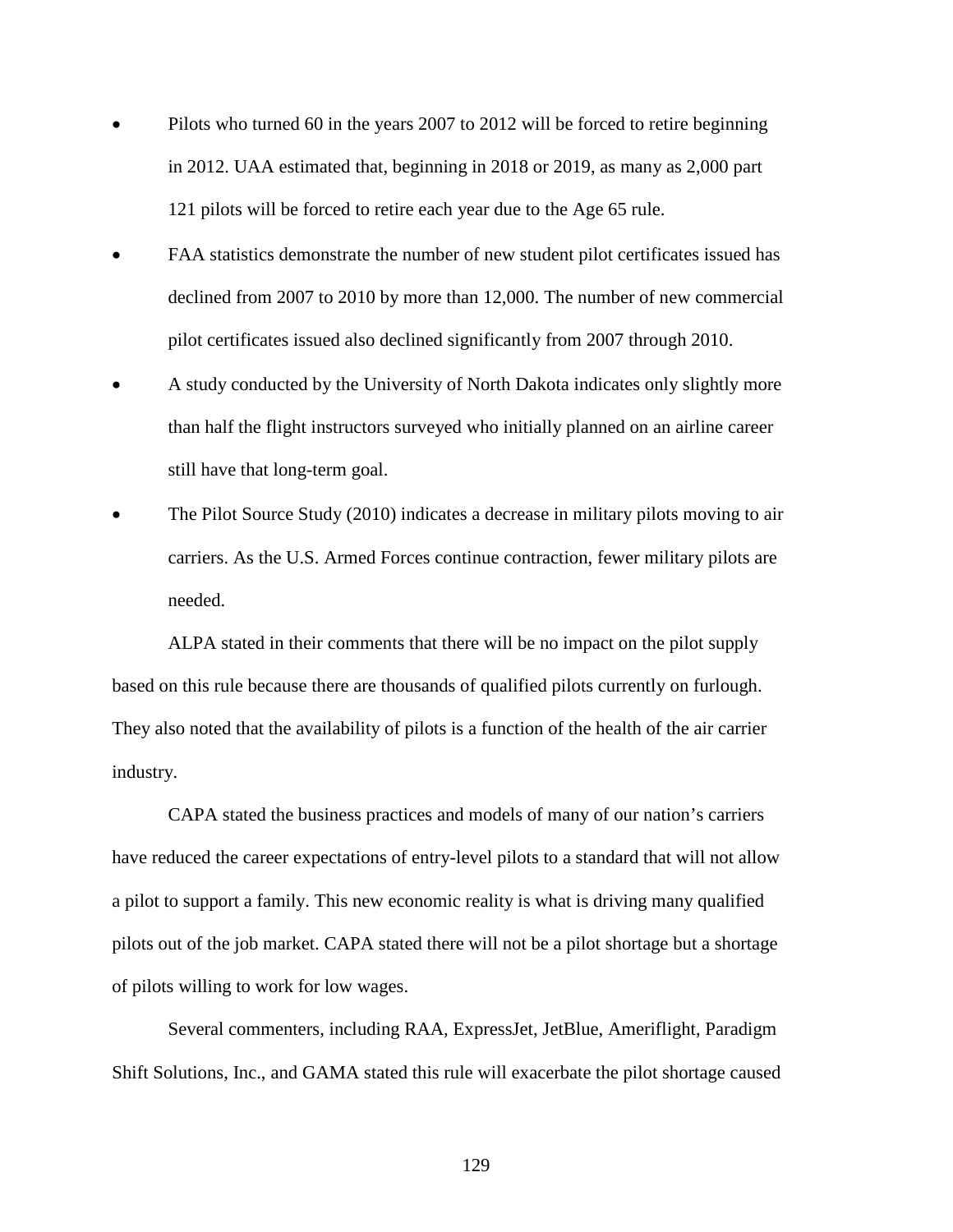by the Age 65 rule. Ameriflight added that no pilots will be available for operators of small aircraft as a result of talent drain to larger operators.

The AAI contended that within five years the proposed rule will result in a severe flight shortage to small communities. It also contends that the rule will threaten feeder routes and hub operations.

IATA contended that the proposed rule will be felt first in regional carriers but will eventually affect legacy carriers as well. ExpressJet, Delta, Parks College, and two other commenters state that the rule sacrifices quality pilot candidates by focusing on flight time instead of the quality of training. American Eagle Airlines, Inc., states that the rule will put U.S. air carriers at a disadvantage with foreign carriers.

Cape Air, UPS, FSC, CAA, ERAU, A4A, CAE, Human Capital Management and Performance, LLC, Aviation Professional Development, LLC, DSU, Spartan College, LeTourneau University, and three other commenters predict that the arbitrary hour requirements of the proposed ATP certificate with restricted privileges will discourage students from seeking air carrier careers.

#### b. Part 135, 141, and 142 Pilot Supply

The FAA also received comments on the impact the proposed rule would have on part 135 operators, 141 pilot schools, and 142 training centers. The RAA commented that students will be less attracted to part 141 schools that are not associated with a four-year university and college accredited aviation degree programs because those students could not take advantage of the R-ATP hour requirements.

SJSU commented that part 141 pilot schools and 142 training centers may see a decline in new student enrollment because some students already struggle to afford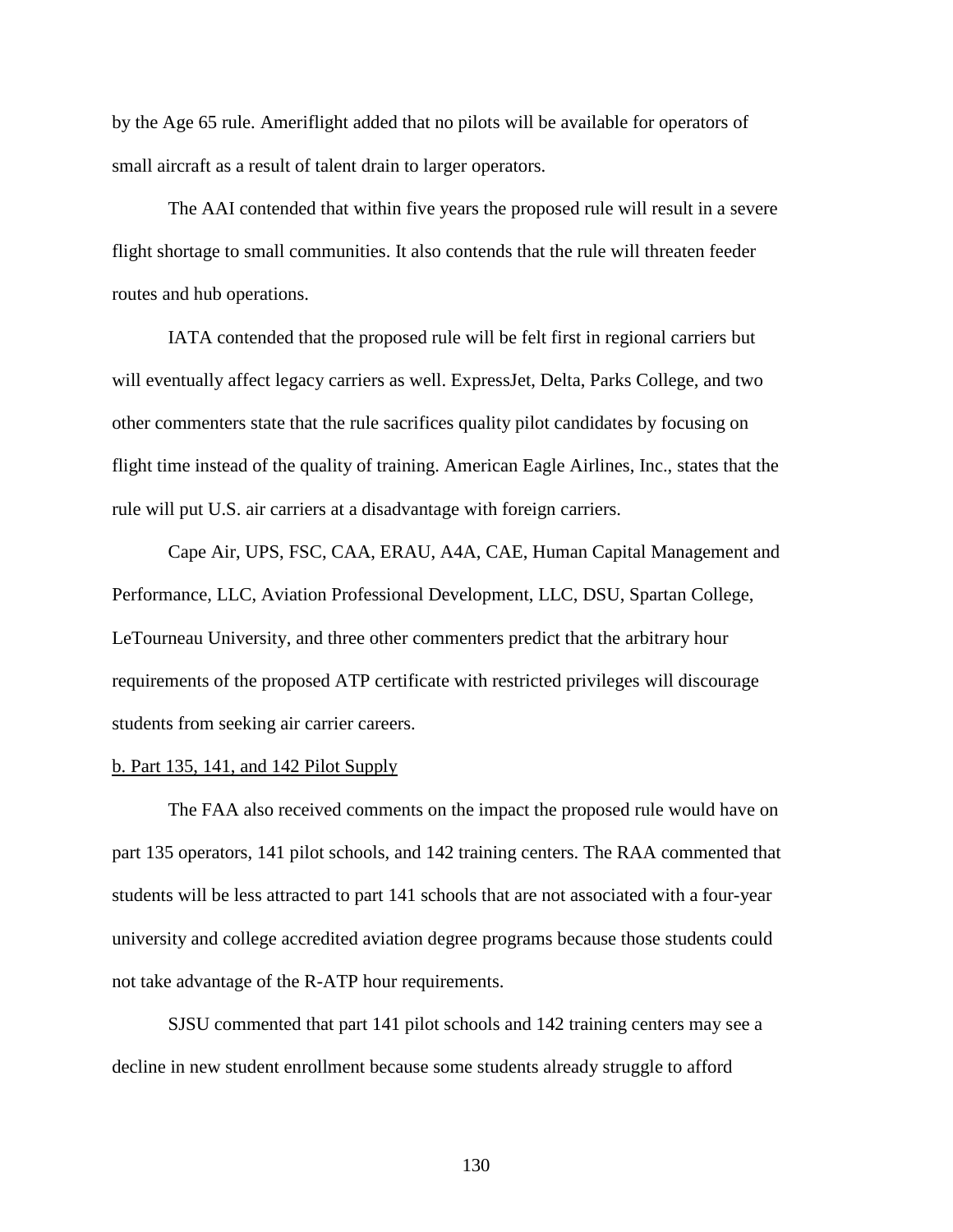training costs and will not be willing to spend the extra money needed to meet the new requirements of a part 121 SIC position. On the other hand, ALPA commented that it expects enrollment at accredited colleges and universities with part 141 pilot training programs to increase. It also anticipates the rule "could result in the creation of training partnerships between those accredited colleges and universities and training academies (e.g., CAE and FlightSafety International) that possess part 141/142 certificates to utilize the certified flight training simulators that these flight training academies may have."

DSU commented that it already has a high attrition rate because the flight training component of its program doubles the cost of the aviation degree compared to other degrees offered by the university despite the fact that it makes no money on the flight training. It is concerned the rule would increase the attrition rate further.

CAE commented that part 141 operators might retain their instructors longer but may also suffer from reduced customer throughput as the new rule virtually eliminates their options to provide training at any level of reduction below the 1,500 hours.

Parks College commented that part 135 operators and part 91 subpart K operators may face negative impacts in two ways. First, if the supply of pilots qualified for part 121 operations diminishes significantly, causing entry wages to increase, there may be a shift of employees from part 91 and part 135 operations to part 121 operations. Secondly, the supply of pilots that gain their initial crew experience in part 121 operations as SIC, then move to part 135 operations or part 91 subpart K as PIC may decrease. It also anticipates that the proposed ATP CTP would increase training volume at part 142 training centers, as they currently operate the majority of Level "C" and "D" simulators. Additionally, training volume at part 142 certified training facilities would significantly increase, as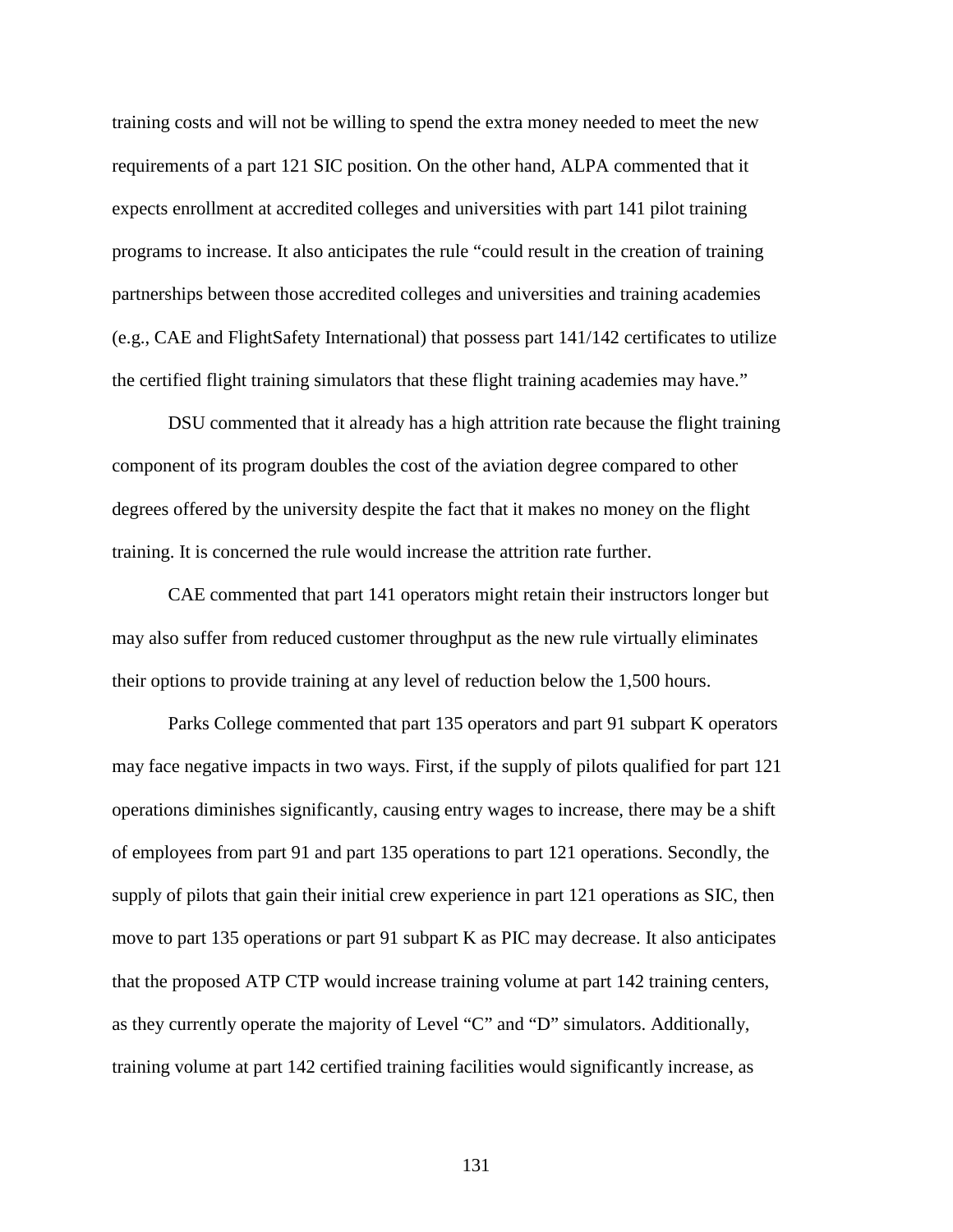only a limited number of part 141 and collegiate programs currently operate approved Level 4/5 FSTD devices.

NADA/F commented that the 1,500 flight hours and ATP requirement should benefit part 141 training centers and should have no impact on part 135 carriers as they already require an ATP and 1,500 hours.

Cape Air commented that it is likely that many part 135 pilots with ATP certificates will be recruited by the larger part 121 carriers who would then not have to incur the costs of the ATP CTP. This natural career progression essentially places the majority of the burden of acquiring ATP certificates to smaller airlines, with limited resources.

#### c. FAA Response

The FAA does not dispute the factual numbers of decreased pilot starts and the decreased number of commercial and flight instructor certificates issued over the past 10 years. However, the FAA also cannot change the requirement under the Act that all pilots in part 121 operations have an ATP certificate by August 2013. The FAA has decided to take advantage of the relieving option within the Act to offer an ATP certificate with restricted privileges, which would permit some pilots to obtain the ATP certificate with less than 1,500 hours. While pilot supply was not the reason the FAA considered such an option, the FAA has determined it would be a cost-relieving measure and would address some of the pilot supply concerns.

Despite the reduced pool of eligible pilots (i.e. pilots with the total flight hours for an ATP certificate), the current level of safety will be maintained because pilots must continue to meet certification and qualification standards before serving as a pilot in part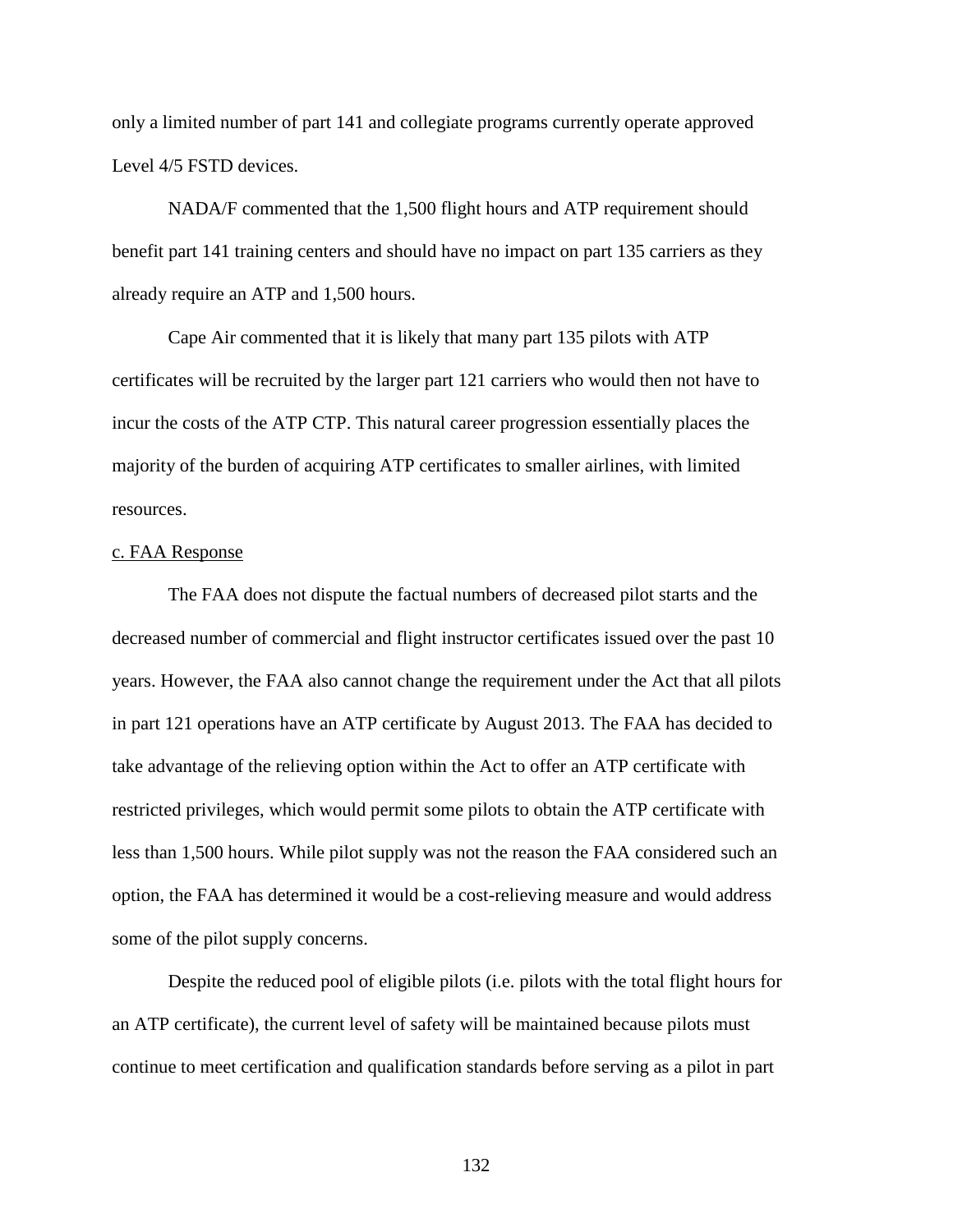121 operations. As under current regulations, any pilot who fails to demonstrate satisfactory performance for the ATP certificate or successfully complete all of the requirements within the air carrier training program will not serve in part 121 operations. We do not see safety compromised because of a reduced eligible pilot pool.

The FAA acknowledges it is possible that as a result of the reduced pool of eligible pilots, some carriers with less competitive compensation packages may experience a higher failure rate due to an inability to attract the best candidates, which in turn is a cost to that carrier. Determining the actual cost is very difficult to identify due to lack of available data and long term hiring data is difficult to forecast. The FAA notes, however, the candidates who have traditionally performed the best in initial training, as identified by the ARC and the pilot source study, are those candidates that will be eligible for a restricted privileges ATP certificate.

# *2. Benefits and Cost*

 $\overline{a}$ 

Ameriflight questioned why the FAA calculated the cost of the proposed rule post-statute (meaning without the costs associated with the self-executing ATP certificate requirement), but claimed a \$23 million dollar benefit<sup>[24](#page-132-0)</sup> from the ATP certificate requirement. Ameriflight recommended the FAA not be allowed to take a benefit from any proposed rule it is not accounting for in its costs.

The FAA's Office of Accident Investigation and Prevention (AVP) conducted an accident analysis accidents of those accidents where the SIC had less than 1,500 hours

<span id="page-132-0"></span> $^{24}$  In the NPRM initial regulatory evaluation, the FAA estimated that the total benefit for accidents involving SICs with fewer than 1,500 hours of flight time was \$23 million. The final rule regulatory evaluation estimates it to be \$16 million.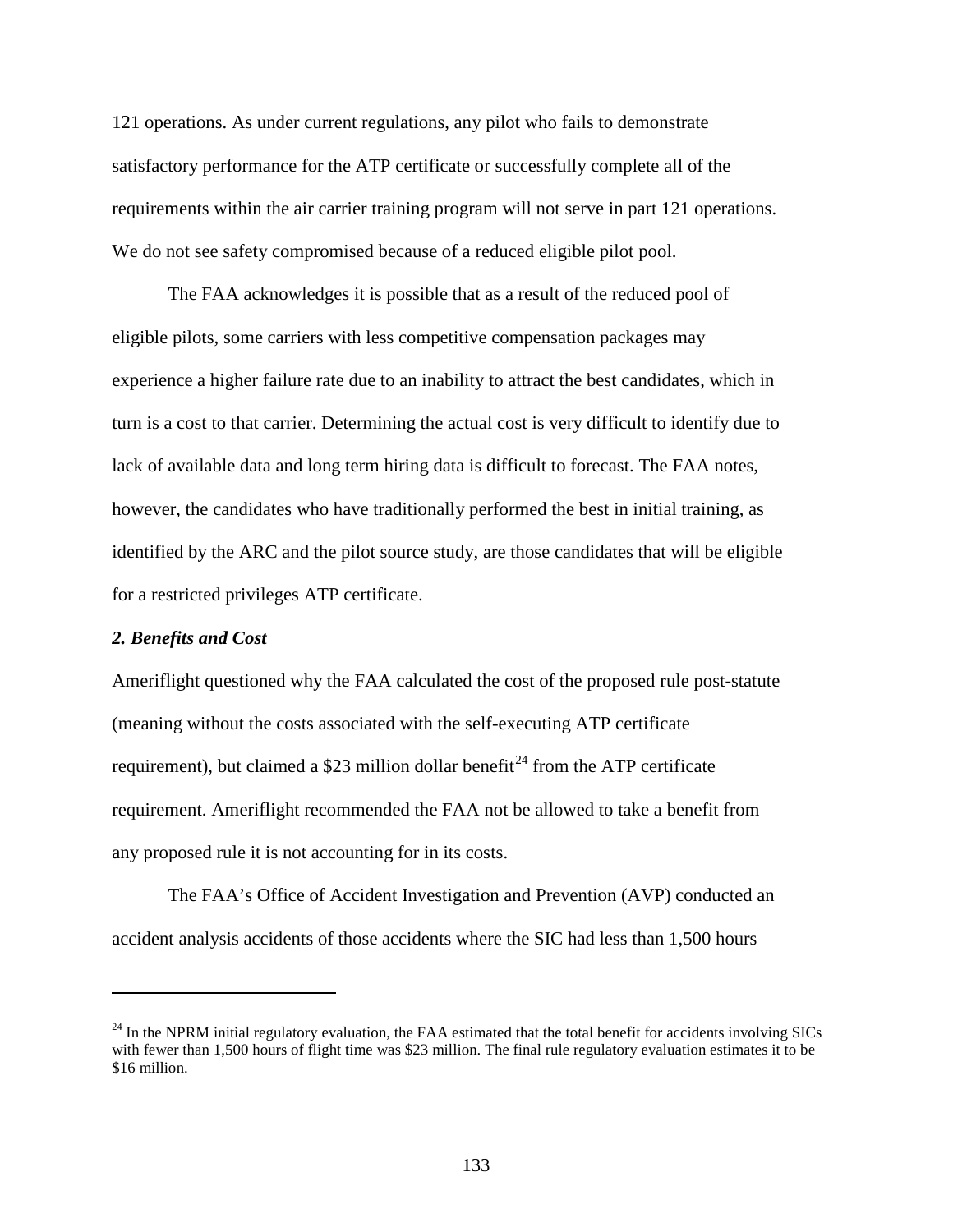and found no relationship with the ATP certificate requirement. AVP found the probable cause and contributing factors for those accidents to be other issues that are addressed by the ATP CTP and the aircraft type rating requirement. Therefore, the FAA did not attribute any benefit to the ATP certificate requirement. However, as reflected in the final regulatory evaluation, if one were to attribute all of the benefits claimed for those accidents to the ATP certificate requirement (meaning there was no other attributable cause for the accident other than the fact that the SIC did not have an ATP certificate and 1,500 hours), it would total \$23 million (NPRM).

Ameriflight and RACCA believe that the cost of the final rule will exceed \$141 million for the airline industry and should therefore precipitate a review under the Unfunded Mandates Reform Act of 1995. The \$141 million dollar figure that triggers the Unfunded Mandates assessment relates to costs imposed in any one year on the private sector, which is not the case for this rule. The total costs attributable to the rule over a 20 year period are just \$312.7 million and the highest cost in any year is under \$20 million (2032). Consequently, the Unfunded Mandates Reform Act is not implicated by this final rule.

Ameriflight and RACCA objected to the finding of no economic impact on part 135 operators. RACCA questioned "the thoroughness and validity of the economic impact analyses" and suggested "one reason for the FAA's inaccuracy is their complete disregard of Part 135 ondemand flying." Ameriflight and RACCA also object to the FAA's finding that the (annualized) cost of the rule is less than 0.5% of the operating revenues of all small firms affected by the rule and request that this finding be reevaluated taking into account RACCA members and other similarly-placed part 135 carriers.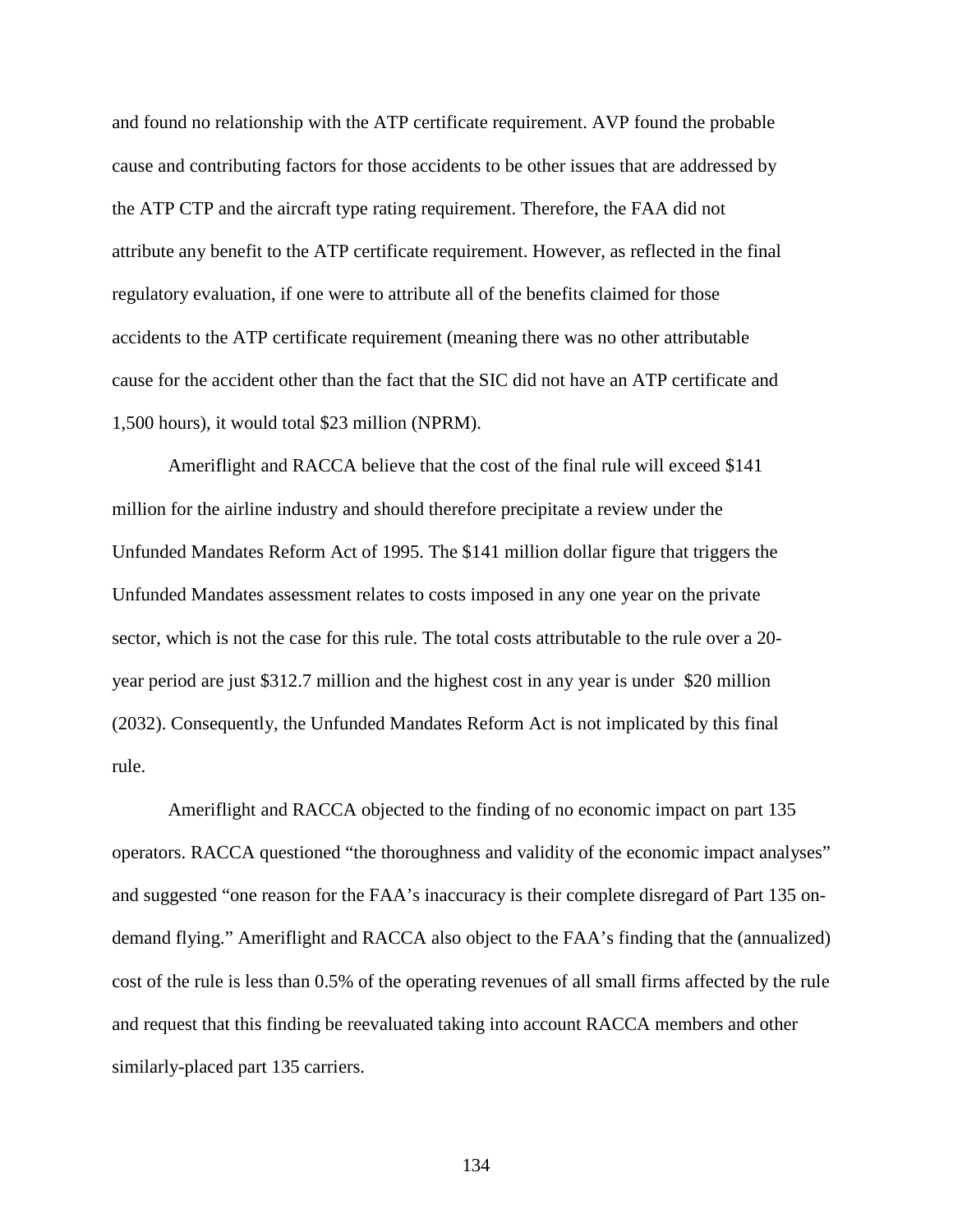In conducting the economic analysis, the FAA did not disregard part 135 on-demand operations as evidenced by the accident analysis conducted by AVP. For part 135 operators, the FAA determined that this rule would have had no economic impact on those operators. Operating revenue data is not available for most part 135 operators as most are privately held. However, the three part 135 operators for which we do have operating revenue, as measured by number of PICs (4 to 45 PICs), encompass almost the entire size range of part 135 operators (1) to 55 PICs). The finding that there would be an insignificant economic impact therefore applies to RACCA members and other similarly-placed part 135 carriers.

In commenting on the costs of the ATP CTP, AOPA indicated the FAA did not calculate the time required of air carriers to "navigate the cumbersome schedules of part 142 training centers or airline in-house training centers" to schedule simulator training and estimated the cost to be a minimum of two hours per ATP applicant. AOPA also stated the ATP CTP costs did not account for travel expenses because the FAA assumed the ATP CTP training would take place immediately prior to initial training for the air carrier, but "the FAA does not address pilots seeking ATP certification outside of the air carrier environment." AOPA also questioned the training pay assumption, stating that "It seems highly unlikely a pilot earns only \$43 a day—\$2 per day less than their daily per diem—while training …."

The FAA estimates the social cost of the ATP CTP by estimating the impact on the lowcost providers of the training--part 121 air carriers and part 142 training centers. To also include the pecuniary impact on training schools would be double counting. The FAA does not agree with costing two hours per applicant to schedule training. Given the inventory availability of FSTDs discussed previously, the FAA believes the impact to training department administrators will be minimal. With respect to travel costs, the FAA has modified its assumption and believes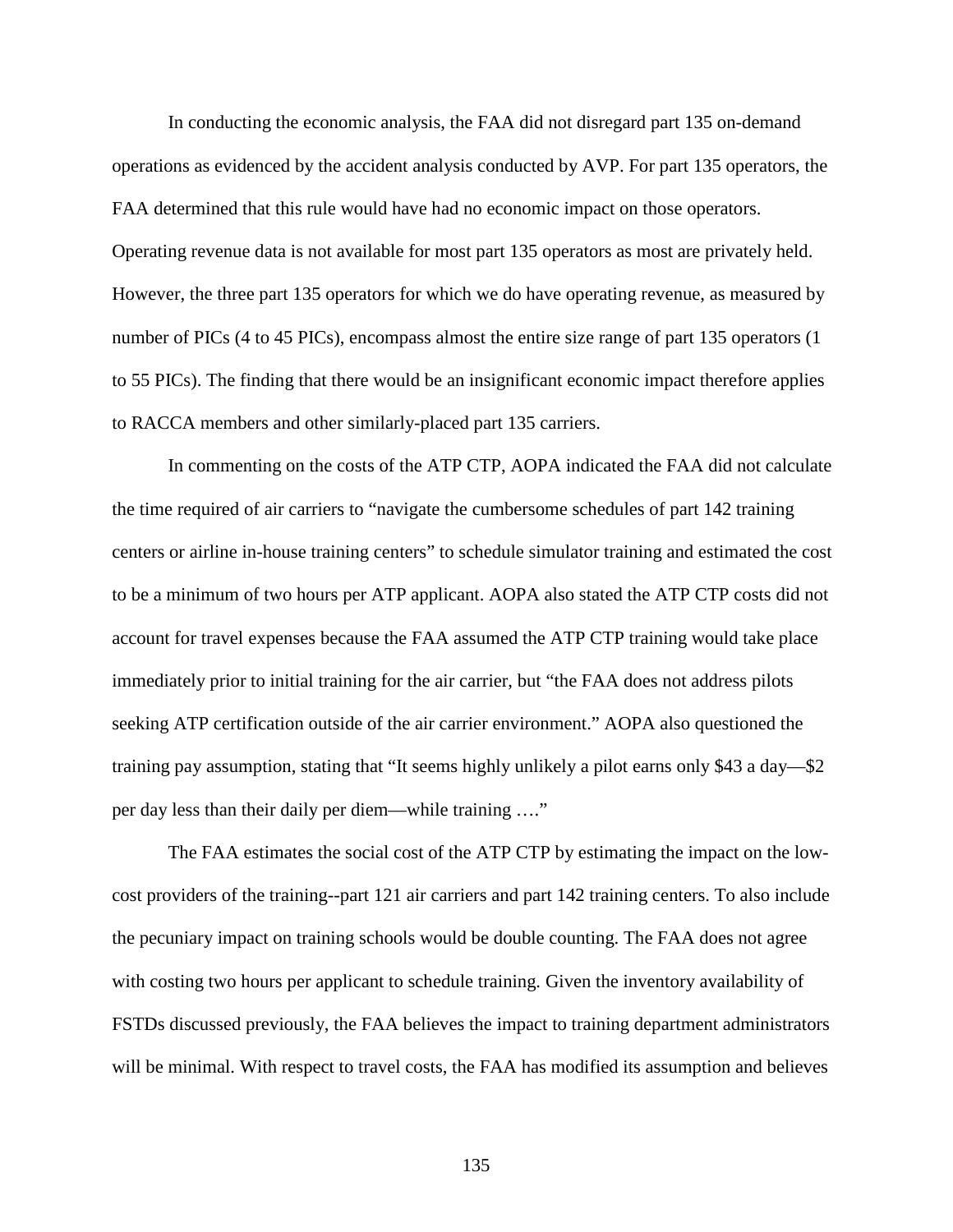that 50% of pilots will be trained directly by air carriers and 50% will be trained by part 142 training centers. We believe it is highly reasonable to assume that ATP certification training by air carriers will take place just prior to initial pilot training so there will be no incremental travel costs. However, we now include travel costs for pilots undergoing ATP certification training at part 142 training centers. We agree that we underestimated training pay in the NPRM and have increased our estimate for the final rule.

In reference to our estimate of the cost of the 1,500-hour requirement, the IFL Group disputed the assertion that a new pilot can easily fly 750 hours in a year outside of part 121 operations. The IFL group noted that kind of flight time has historically been obtained working for an air carrier, which the pilot will no longer be able to do. The commenter added, although flight instructing is another way to build time, as a result of the declining student pilot starts, the ability for pilots to earn that much time annually is not realistic. Upon review, the FAA has reduced its assumption to 500 hours of flight time annually.

With respect to the cost of the ATP CTP, NATA asserted the costs are borne by the individual, not an air carrier. "Should the FAA reject NATA's comment that costs of the ATP CTP should be computed based upon impact to the regulated individual pilot, NATA asserts that the FAA still must modify its estimates to reflect the higher training costs faced by Part 135 and 91 subpart K operators" due to smaller class sizes and the need to contract with training providers.

The FAA believes that most pilots will receive the ATP CTP through employment--either at large air carriers, with their own training facilities and simulators, or at part 142 training centers through training agreements. The inefficiencies of small size can be greatly mitigated by contracting out, and, in fact, many small operators already use contract training to meet existing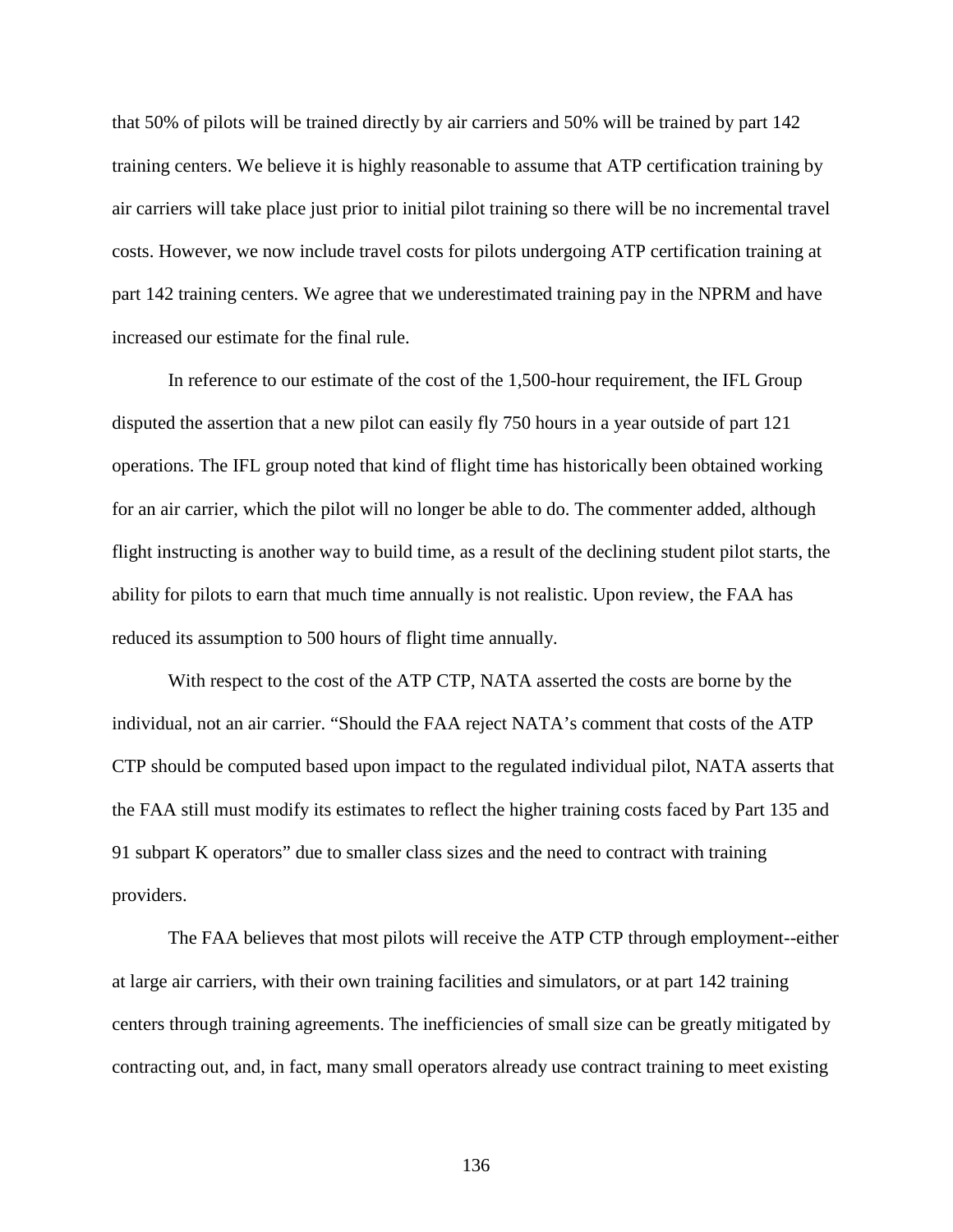training requirements. Moreover, the ATP CTP, as a general program, is not specific to any type aircraft, nor to any rule part (121, 135, 91K). Therefore, we believe that competitive part 142 training centers will deliver generic ATP CTP training to individuals, as well as air carriers, at costs no higher than our conservative estimate.

# *3. Alternative Licensing Structure*

In the NPRM the FAA posed two questions which focused on an alternative pilot licensing structure for part 121 pilots. The FAA asked if it should consider an alternative licensing structure for pilots who desire only to fly for a part 121 air carrier (e.g. multicrew pilot license). The FAA also asked if it were to adopt a licensing structure for a multicrew pilot license (MPL), what would be the appropriate amount and type of ground and flight training.

With respect to the question of whether the FAA should consider an alternative licensing structure for prospective part 121 pilots, a total of 79 commenters including IATA, JetBlue, NAFI, Boeing, PABC, FedEx, A4A, CAE, RAA, Delta, NADA/F, USAPA, ERAU, Spartan College, and UAA provided input. Just over half of the commenters were supportive of the FAA considering an alternative method to certificate part 121 air carrier pilots. NTAS supplied the results of their industry polling; their responders reflected similar results. Sixty-two percent of their responders were in favor of the FAA considering an MPL-like structure. FAA's harmonization with ICAO was the most selected reasoning for support according to the NTAS poll.

Some commenters including IATA and Boeing, noted the benefits of an alternative licensing structure for pilots who desire only to fly for a part 121 air carrier. IATA noted results show pilots training in a multicrew environment exhibit proficiency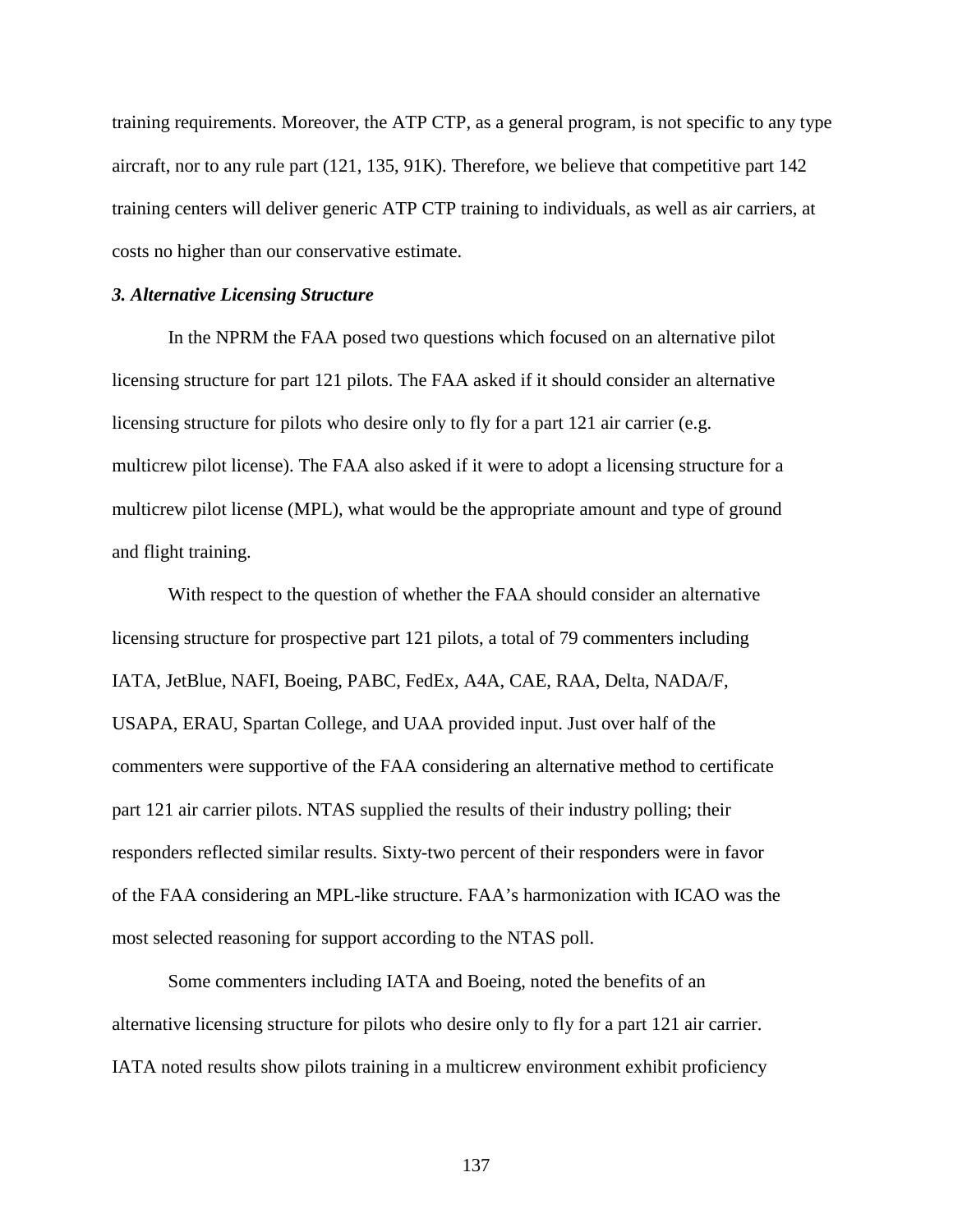and safety. Boeing stated the graduates of these programs are highly competent in the knowledge and skills required for air carrier operations. An individual commenter stated training for such a license specifically develops the core competencies necessary to operate as a part 121 SIC. Another individual commenter noted MPL is one of the most rigorous structured pilot training programs.

CAE stated its top recommendation is for the FAA to adopt a U.S. MPL. Another individual commenter noted the MPL would allow applicant pilots to save time and money in reaching their goal. Aerosim stated the MPL has been proven to be effective training outside the United States and should be considered in the United States. LETU noted many other countries are using the ICAO MPL to address pilot shortage. The RAA stated there is more than enough experience in alternate pilot training and licensing approaches elsewhere in the world to support FAA consideration of such an approach.

Several commenters including ERAU disagreed with an alternative licensing structure for pilots who desire only to fly for a part 121 air carrier and noted the lack of information regarding MPL programs. ERAU noted not enough performance data exists on pilots from MPL programs. CAPA stated an MPL-like structure would replace fully qualified and type rated pilots with ones that have limited knowledge and experience thus reducing safety.

The Families of Continental Flight 3407, NADA/F, GAMA, USAPA, and Bemidji Aviation Services, Inc., disagreed with an alternative licensing structure for pilots who desire only to fly for a part 121 air carrier. Families of Continental Flight 3407 suggested an ATP should be the minimum for SICs. NADA/F stated they are opposed to altering the ATP requirements and noted the option of multicrew license is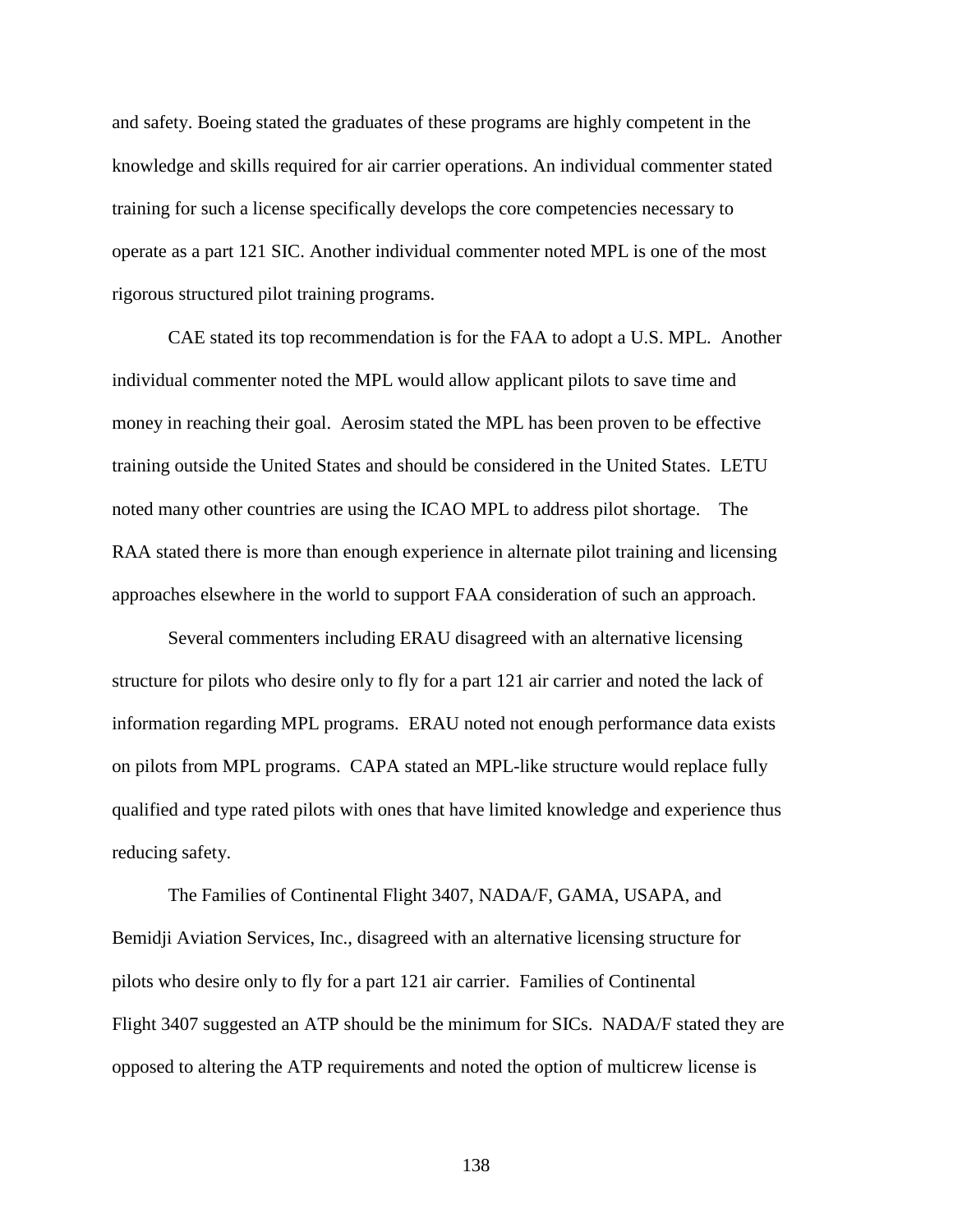not part of the legislation. USAPA stated the FAA should keep the current ATP standard. Bemidji Aviation Services, Inc., stated pilots need to have more experience than an MPL. FSI noted their ATP courses already include appropriate CRM training. American Flyers and NOVA Southeastern University stated the FAA should not accept a lower standard of skill.

With respect to the question of what would be the appropriate amount and type of ground and flight training for an MPL-like certification structure, 35 commenters provided specific recommendations on the ground and flight training for an MPL-like structure. Seventeen commenters recommended looking to existing ICAO standards or rules in place in other countries. ExpressJet recommended the FAA should review the existing MPL structure as outlined in Annex 1 to the International Convention on Civil Aviation and consider the desired outcomes and harmonizing with ICAO before determining the amounts and types of training

JetBlue supported an alternative licensing structure and stated ground and flight training should be determined by a comprehensive task analysis and qualification standard, derived from an Instructional Systems Design (ISD) process, and in alignment with the requirements of ICAO. Similarly, CAE states MPL candidates meet the requirements of a pilot operating in multicrew transport category aircraft in all environments developed through an ISD approach. It is not determined by hours, but by meeting objectives of the required competencies through theoretical and flight training, as specified by the ICAO Procedures for Air Navigation Services (PANS) Training Document. Consistent with the concepts of Advanced Qualification Program (AQP), MPL is a continuous improvement training process validated by empirical data.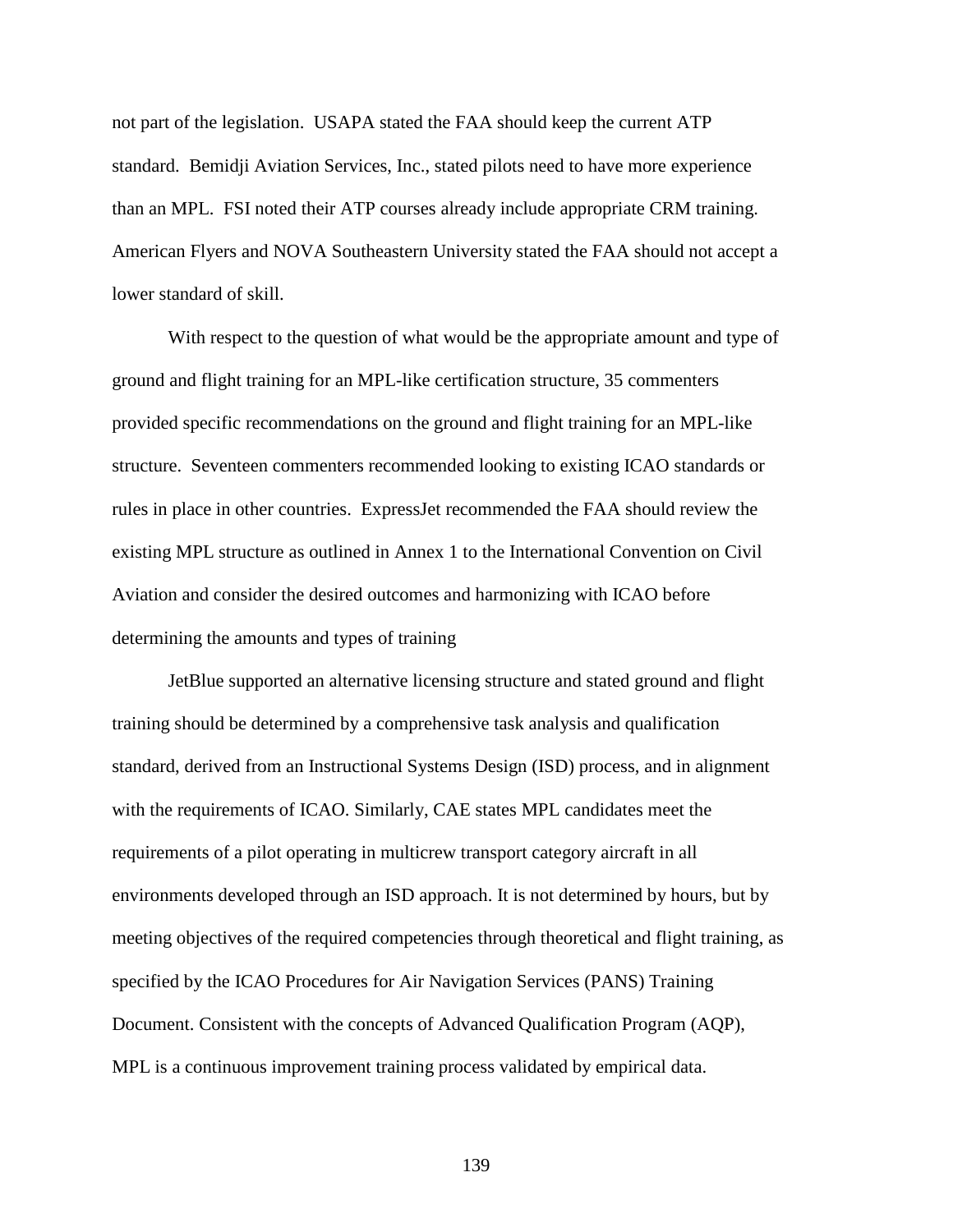FedEx, AAL, and A4A each stated the FAA should consider MPL requirements in accordance with ICAO standards or as recommended from an ARC. JetBlue recommended an ARC be convened to propose an alternate licensing structure for pilots seeking employment with a part 121 air carrier. Delta, ALPA, and CAE also recommended the FAA form an MPL ARC to develop recommendations for the adoption of MPL program.

The FAA is appreciative of the comments received regarding an alternative certification avenue for part 121 air carrier pilots. Whereas the FAA recognizes the potential benefits of such a certification structure, it is also cognizant of the potential risks such a dramatic departure from traditional certification and experience requirements could present. The FAA also agrees with commenters on the limited data points available for a comprehensive evaluation of existing MPL programs abroad. Although the FAA cannot commit to a timetable for the organization of an ARC, the FAA believes such an industry group could properly research, study, and provide detailed recommendations to the FAA for additional consideration.

#### *4. Accident Effectiveness Ratings*

In the NPRM the FAA sought comment on the effectiveness ratings for the specific accidents identified in Appendix 4 of the Initial Regulatory Evaluation. Appendix 4 contained the list of part 121 and part 135 accidents that may have been prevented as a result of this rulemaking. The accident analysis was conducted by the FAA's Office of Accident Investigation and Prevention (AVP) in the Assessment of the Effectiveness of Public Law 111-216 in Reducing Accident Risk posted to the docket. Only six commenters addressed the effectiveness ratings of the accident analysis.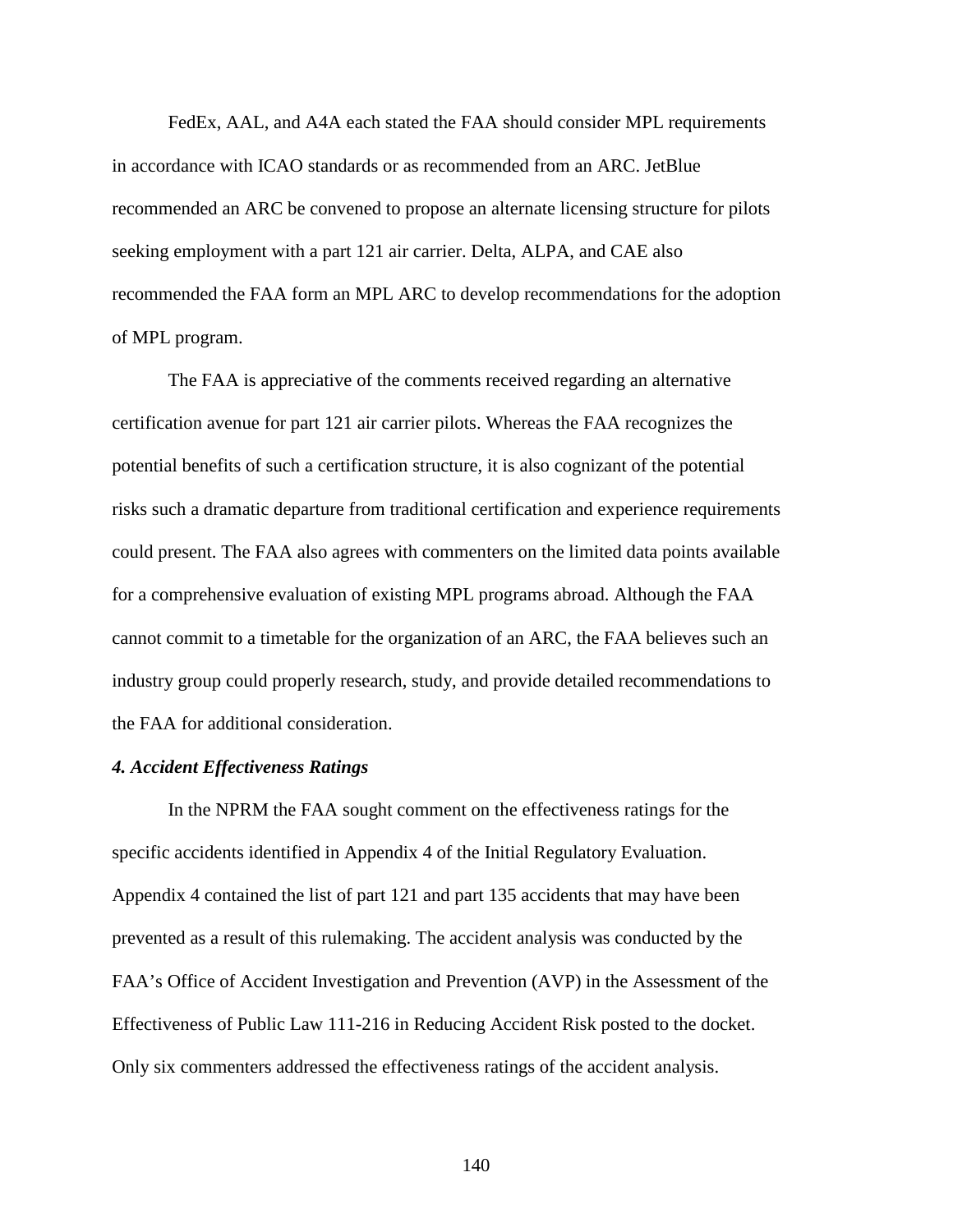Ameriflight and an individual commenter quoted AVP's assessment that it found little relationship between the 1,500 hour requirement and airplane accidents, and therefore found little benefit for that requirement. Only seven of the 31 accidents used for the 14 CFR Part 121 benefit analysis had SICs with less than 1,500 hours. The individual commenter also stated that it appears that since the 1,500 hour requirement is mandated by statute, the FAA found it unnecessary to examine the 1,500 hour requirement as a tool for improving safety. Aerosim disagreed with the accident analysis because none of the accidents reviewed were caused by low time SIC. UPS commented that it was unaware of any evidence to suggest the accidents cited by the FAA as the benchmark for both benefit and prevention would have been avoided if the proposals in this NPRM had been in place.

A4A states that the FAA should "exclude the 24 part 121 accidents that include SICs with more than 1,500 hours as not relevant to this rulemaking." A4A questioned the effectiveness ratios on several specific accidents<sup>[25](#page-140-0)</sup> because the NTSB determined that the probable causes of the accidents were failures by the PIC not the SIC. A4A based its conclusion on the fact that this final rule "mandates additional experience for a SIC" and, therefore, any accident based primarily on an NTSB finding that the PIC was primarily responsible for the accident should be excluded.

The FAA did consider the 1,500 hour requirement for SICs as a regulatory baseline, since it is required by the Act, when reviewing the accidents. However, both the proposed rule and final rule would have affected the eligibility of both the PIC and the

 $\overline{a}$ 

<span id="page-140-0"></span><sup>&</sup>lt;sup>25</sup> A4A specifically questioned the effectiveness ratios in Great Lakes Aviation accident ( $6/20/2007$ ), the Air Tahoma accident (8/13/2004), the Mesa Airlines accident (10/16/2001), and the Avjet accident (3/29/2001).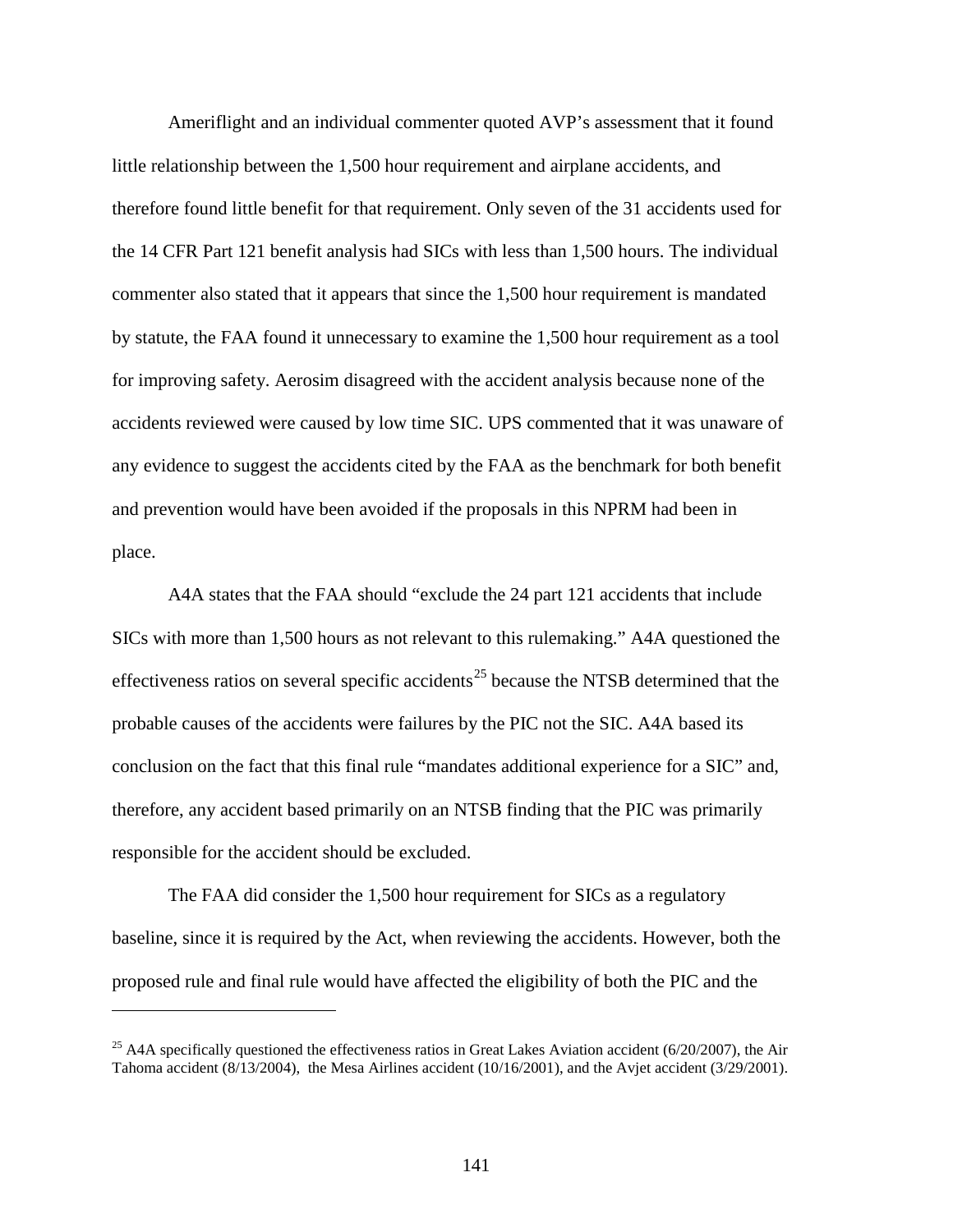SIC involved in the accidents cited in AVP's analysis. The eligibility of flight crews is based on the ATP certificate requirement for SICs and the 1,000 hours of air carrier experience for the PIC. In all 3 accidents that received "high" effectiveness scores (meaning there is a 75% reduction in the likelihood of the accident under the proposed rule), crew performance essentially explained the accidents and the rule would have affected the eligibility of both pilots, as neither the PIC nor the SIC met the proposed minimum experience for their respective positions under the proposed and final rule. AVP concluded that more experience and seasoning would have affected the outcome of these accidents.

AVP also acknowledged in its analysis that, as a matter of analytical principle, no accident received an effectiveness score higher than 0.9 based on the assumption that the FAA can never be certain that any intervention would eliminate all risk in a particular scenario. The accident analysis considered the entire proposal, not just the requirement for part 121 SICs to hold an ATP certificate. AVP found the rulemaking to be effective at least to some degree against 31 accidents analyzed, and in most cases the effectiveness scores were "low" or "low-to-moderate."

As a result of the comments and the changes incorporated into the final rule, AVP re-evaluated the part 121 and part 135 accidents and made some adjustments. The full review of the accident analysis is available as part of the Final Regulatory Impact Analysis for the final rule, which is included in the docket for this rulemaking.

# *5. Considerations for Offering the ATP CTP*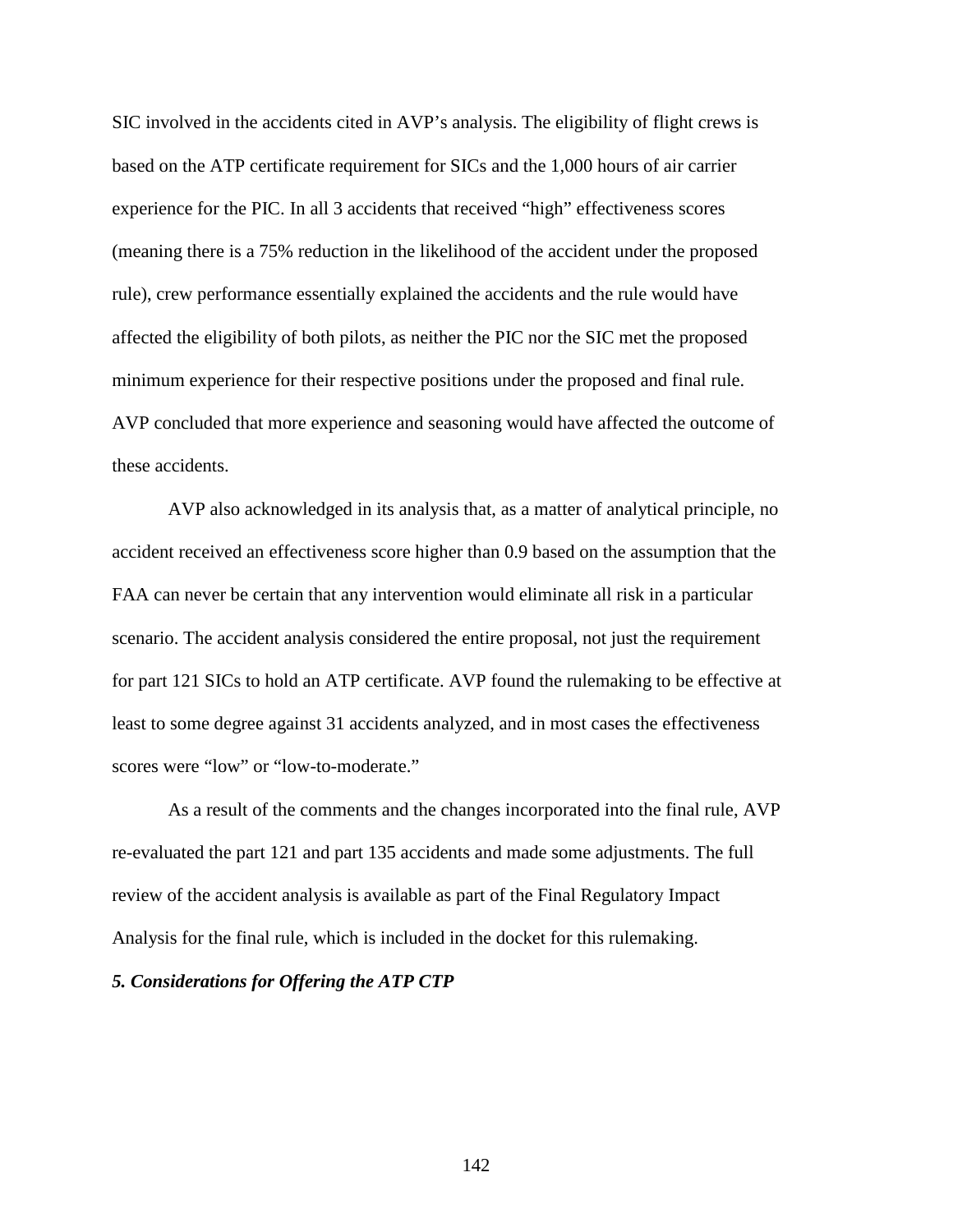In the NPRM, the FAA sought comment on what factors parts 121, 135, 141, and 142 certificate holders would principally consider in determining whether to offer the ATP CTP. The FAA received 39 comments to this question.

Of the comments received, a majority of the commenters including Ameriflight, CAE, SIU, and ERAU, indicated having a Level C or higher FFS would be a consideration. UND commented that it does not have a Level C or D FFS. The cost to acquire, house, operate, and maintain the device would be prohibitive. UND was quoted \$8 million dollars to purchase a Level C FFS. This means UND would have to charge \$1,000 per hour to operate the simulator. This cost does not include the cost to build a building to house the FSTD or the cost to hire staff to operate the equipment. The UAA commented that the proposed requirement for a Level C FFS severely limits the number of 141 certificate holders who could provide the training. UAA stated that none of its member colleges or universities own Level C FFSs. UAA stated the proposal would thrust more training on part 121 operators and the large part 141 pilot schools and 142 training centers.

Another consideration by many of the commenters was whether the certificate holder had instructors that met the proposed requirement of two years of experience in airline operations. Boeing, SIU, and UAA commented that the requirement for ATP CTP instructors to have two years of experience under  $\S 91.1053(a)(2)(i)$ , or  $\S 135.243(a)(1)$ , or in any part 121 operation does not assure proficiency in instructing. Boeing further commented that the instructor requirement is overly burdensome on part 141 and 142 certificate holders as these organizations have no ability to qualify instructors that did not already meet the requirement.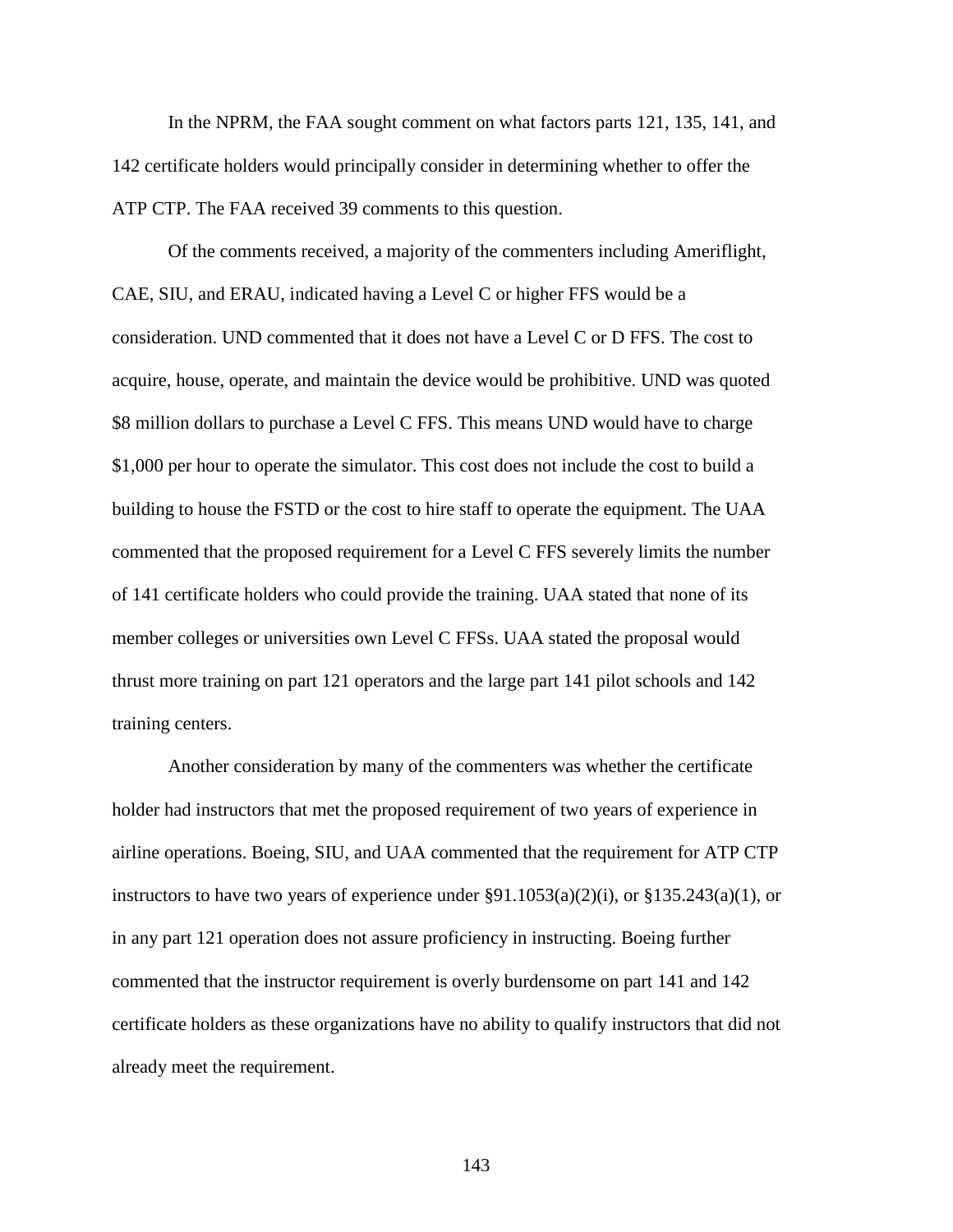Additional comments focused on which certificate holders might need to provide the ATP CTP. American Airlines commented that aviation colleges will be incentivized to offer the course; however costs to the certificate holder would be a significant factor in determining whether to develop and offer such a course. JetBlue speculates the ATP CTP requirement would necessitate part 135, regional part 121 carriers, and parts 141 and 142 certificate holders to offer the ATP CTP immediately to help alleviate pilot supply concerns. JetBlue added that an ATP certificate is a prerequisite to pilot employment for it, however, market forces and future pilot supply "will ultimately determine our and other part 121 major airlines' decision to offer the course."

The FAA appreciates the commenters input on what the considerations will be for offering the ATP CTP and took the identified concerns into consideration in developing this final rule.

# *6. Administrative Law Issues*

This final rule will be effective immediately upon publication in the Federal Register. Section 553(d)(3) of the Administrative Procedure Act provides that publication of a rule shall be made not less than 30 days before its effective date, except "for good cause found and published with the rule."  $5 \text{ USC } 553\text{ (d)}(3)$ . Consistent with section 553(d)(3) and for reasons discussed below, the FAA finds good cause exists to publish this final rule with an immediate effective date.

As noted earlier, independent of any rulemaking action by the FAA, all flightcrew members in part 121 operations must hold an ATP certificate by August 2, 2013. Under this final rule, certain pilots will be able to obtain an ATP certificate with fewer than 1,500 hours based on specific academic training courses. The FAA has established a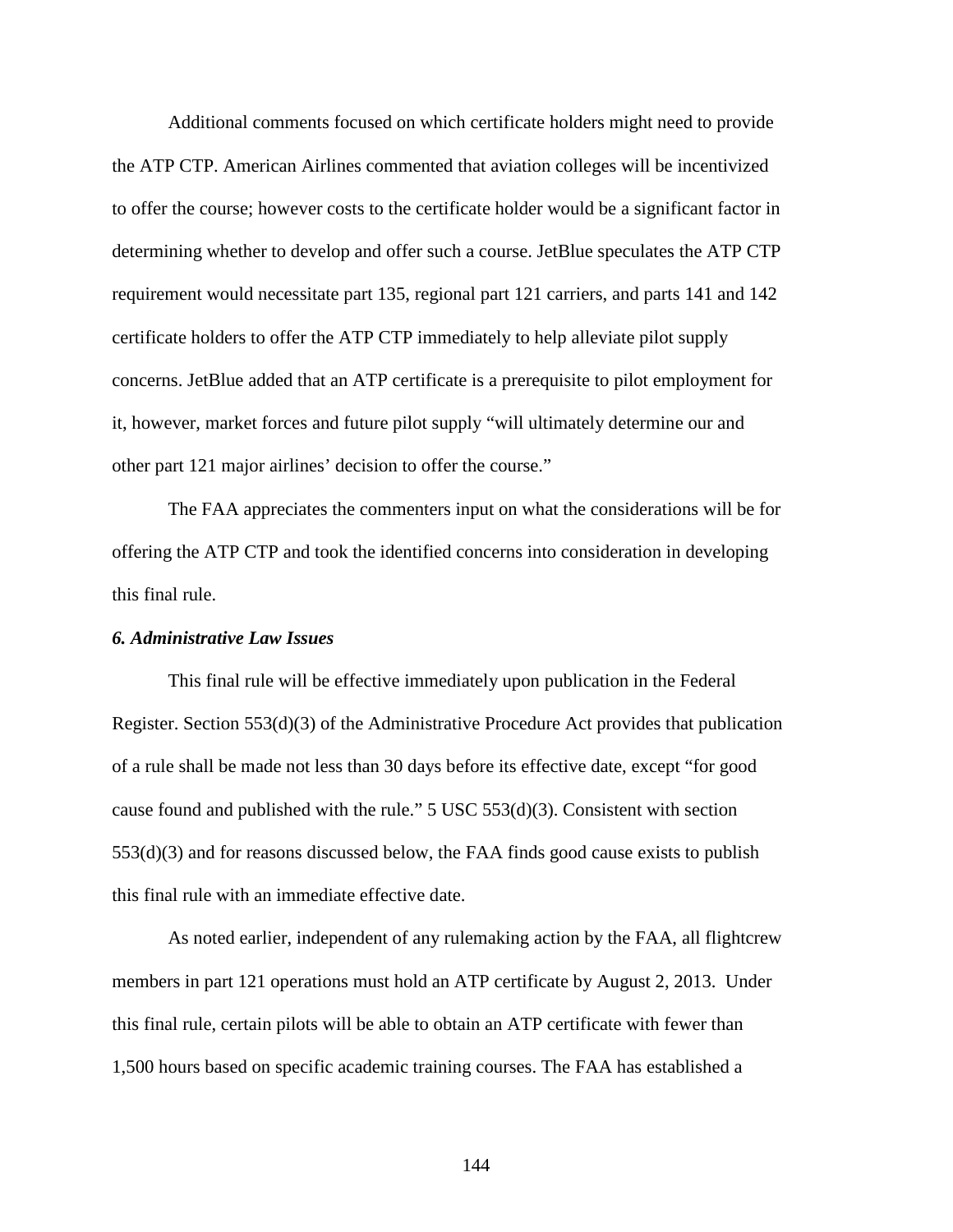process by which institutions of higher education may apply for authority to certify graduates for an R-ATP certificate. Without an immediate effective date, the FAA cannot begin to issue this authority, which will delay issuance of R-ATP certificates. Such a delay could result in hardship for those pilots currently serving in part 121 air carrier operations who would otherwise qualify for an R-ATP certificate. To minimize disruptions to part 121 operations and reduce the impact on pilots currently serving in part 121 with commercial pilot certificates, the FAA finds good cause exists for this rule to take effect immediately upon publication in the Federal Register.

## *7. Miscellaneous Amendments*

The FAA proposed several miscellaneous amendments to parts 61 and 142. These amendments – maintained in the final rule – are non-substantive technical amendments intended to define terms, remove obsolete provisions, and make minor conforming changes to existing regulations. In addition, the FAA has made a slight modification to §61.71(c). This change makes clear that a person may be considered to meet the aeronautical experience, aeronautical knowledge, and areas of operation requirements of part 61 under the terms of a Bilateral Aviation Safety Agreement (BASA) and associated Implementation Procedures for Licensing (IPL). As previously written, the provision could have given the impression that a person who holds a foreign pilot license and is applying for a U.S. pilot certificate on the basis of a BASA is automatically considered to have met the requirements of part 61. In fact, a foreign pilot is only considered to have met those requirements specifically identified in the BASA and IPL.

# **IV. Regulatory Notices and Analyses**

#### A. Regulatory Evaluation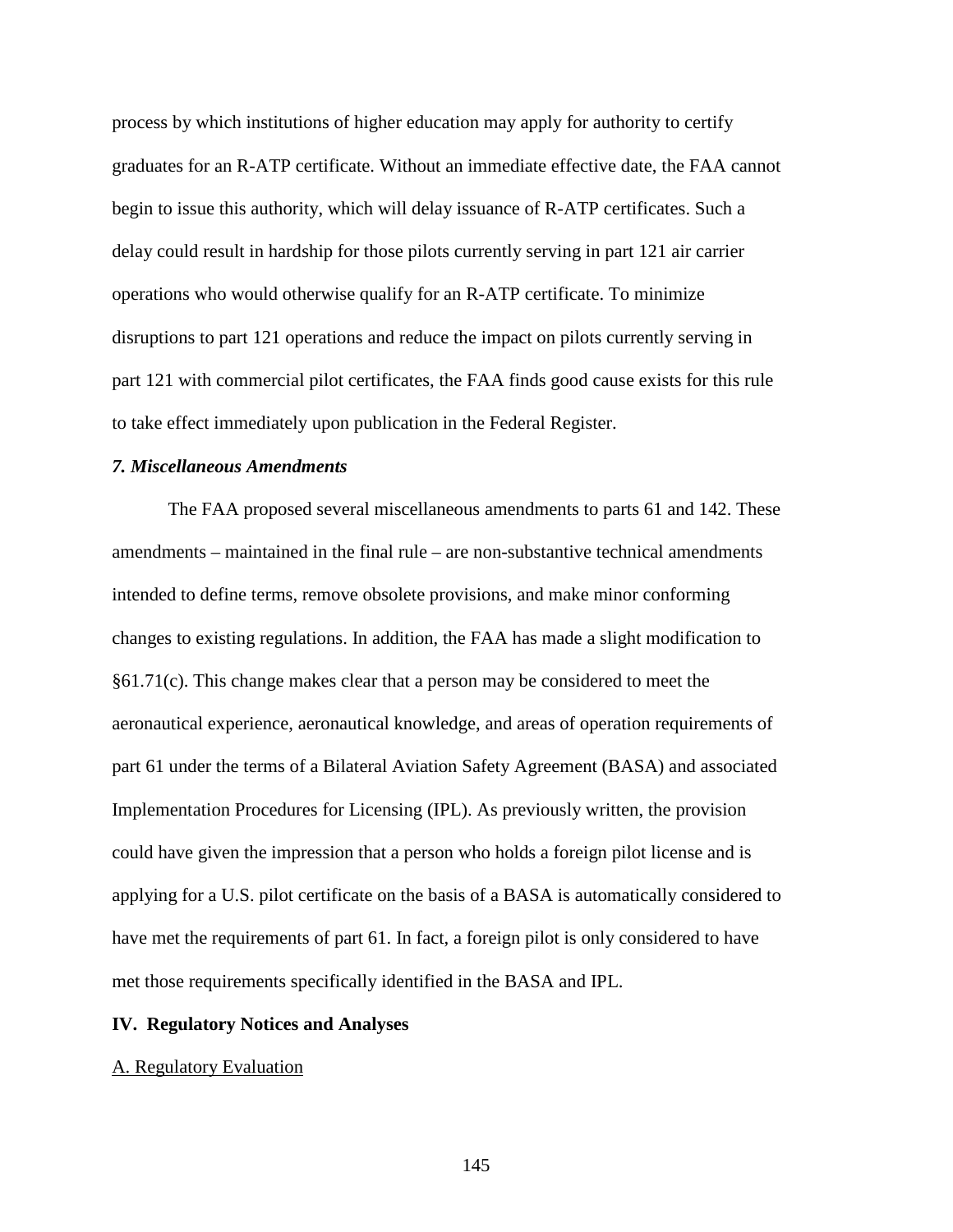Changes to Federal regulations must undergo several economic analyses. First,

Executive Order 12866 and Executive Order 13563 direct that each Federal agency shall propose or adopt a regulation only upon a reasoned determination that the benefits of the intended regulation justify its costs. Second, the Regulatory Flexibility Act of 1980 (Public Law 96-354) requires agencies to analyze the economic impact of regulatory changes on small entities. Third, the Trade Agreements Act (Public Law 96-39) prohibits agencies from setting standards that create unnecessary obstacles to the foreign commerce of the United States. In developing U.S. standards, this Trade Act requires agencies to consider international standards and, where appropriate, that they be the basis of U.S. standards. Fourth, the Unfunded Mandates Reform Act of 1995 (Public Law 104-4) requires agencies to prepare a written assessment of the costs, benefits, and other effects of proposed or final rules that include a Federal mandate likely to result in the expenditure by State, local, or tribal governments, in the aggregate, or by the private sector, of \$100 million or more annually (adjusted for inflation with base year of 1995). This portion of the preamble summarizes the FAA's analysis of the economic impacts of this final rule. We suggest readers seeking greater detail read the full regulatory evaluation, a copy of which we have placed in the docket for this rulemaking.

In conducting these analyses, FAA has determined this final rule has benefits that justify its costs, satisfies a Congressional requirement to improve aviation safety, and is a "significant regulatory action" as defined in section 3(f) of Executive Order 12866 because it raises novel policy issues contemplated under that executive order. The rule is also "significant" as defined in DOT's Regulatory Policies and Procedures. The final rule, if adopted, will not have a significant economic impact on a substantial number of small entities, will not create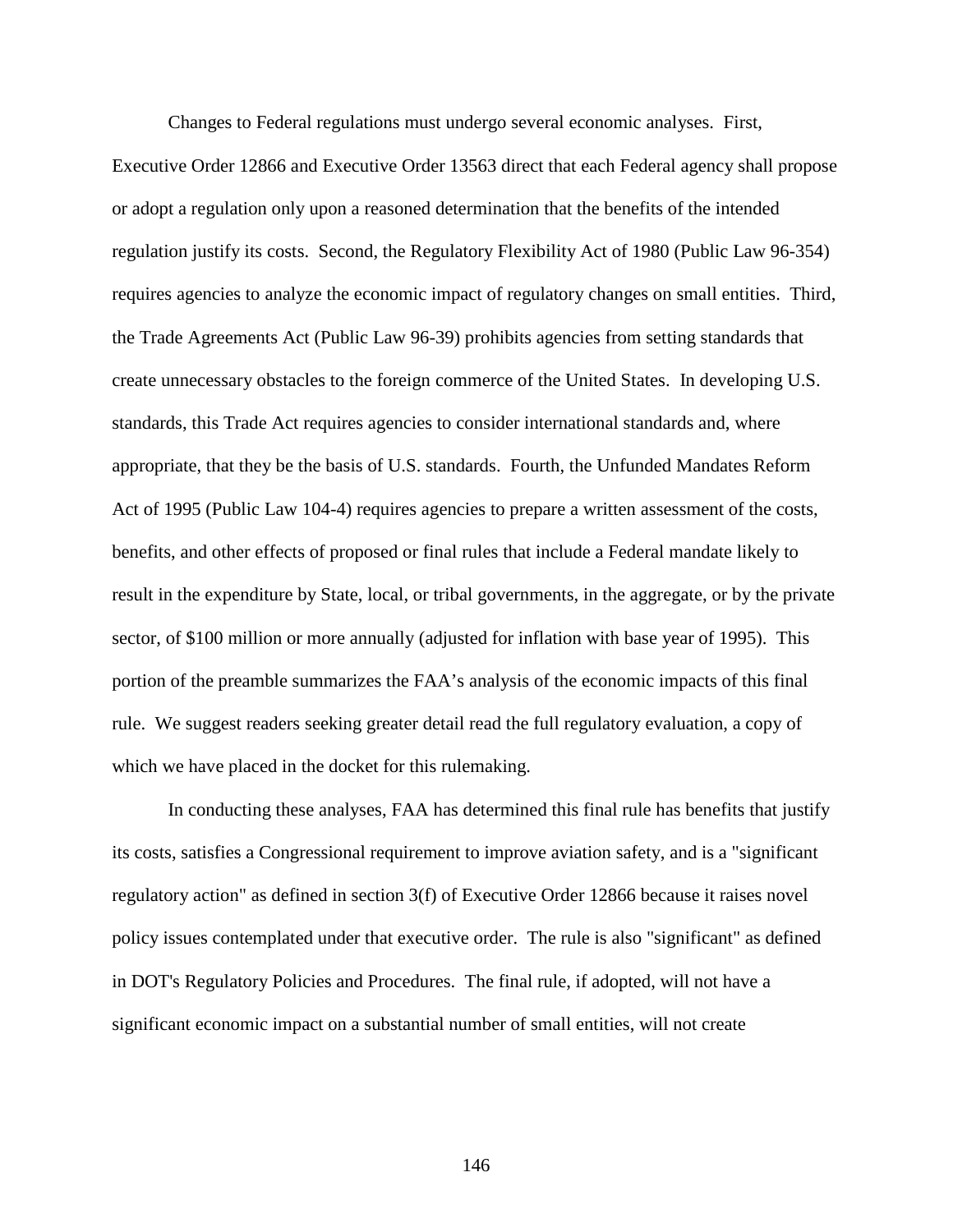unnecessary obstacles to international trade, and will not impose an unfunded mandate on state, local, or tribal governments, or on the private sector.

# *Total Benefits and Costs of this Rule*

In the Act, Congress mandated that all part 121 pilots serving as second in command (SICs) have an airline transport pilot (ATP) certificate with at least 1,500 flight hours. This statutory requirement is self-executing, it will take effect whether or not the FAA issues a regulation. We estimate the costs of the ATP certificate requirement to be \$6.4 billion (\$2.2 billion in present value), almost all of which stems from the 1,500-hour flight time requirement. The statute allows the FAA Administrator to specify academic training as an offset to the 1,500 hour flight time requirement provided the training enhances safety. This rule provides cost savings benefits from its provision of such academic training credits toward the 1,500-hour requirement (by means of the R-ATP certificate) and also by its provision allowing pilots with a minimum age of 21 to be eligible for the R-ATP certificate. Our estimate of these cost savings are \$2.3 billion with a present value savings of \$0.8 billion.

The final rule requires that all SICs serving in part 121 operations hold a type rating in the airplane flown and requires that an ATP CTP be completed by all applicants for an ATP certificate with an airplane category multiengine class rating (or an ATP certificate obtained concurrently with an airplane type rating). The costs of the final rule training and aircraft type rating requirements total \$312.7 million (\$138.7 million in present value). The expected benefits from the new training requirements are \$576.8 million with a present value of \$251.7 million.

For part 121 operators the final rule is cost-beneficial as present value benefits, at \$127.5 million, exceed present value costs, at \$124.6 million. For part 135 operators present value benefits, at \$124.2 million, exceed present value costs, at \$9.8 million. Although the FAA does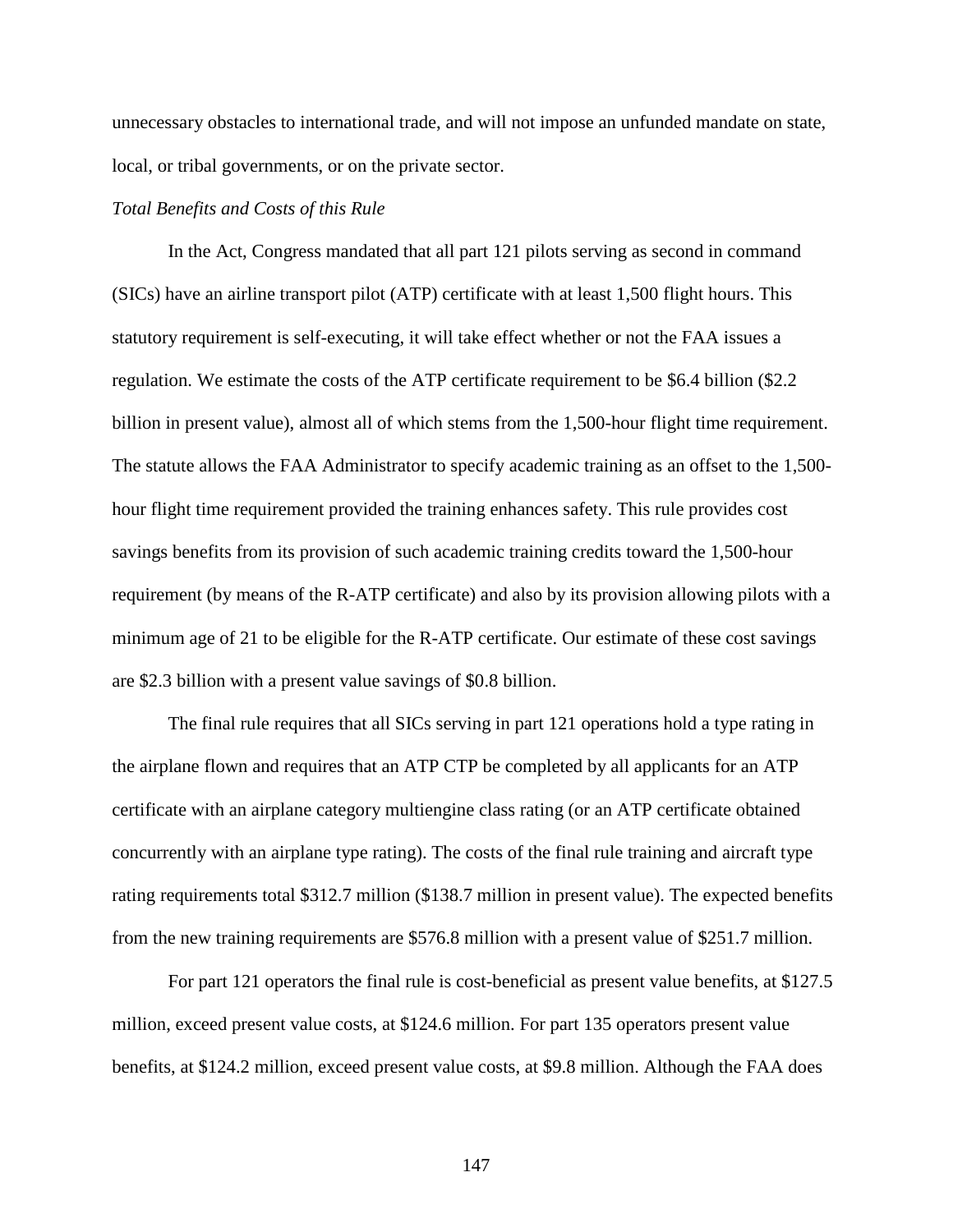not have a quantitative estimate of benefits for part 91, subpart K, operators, we believe that the ATP CTP will sufficiently enhance safety for part 91, subpart K, operators to make the rule costbeneficial for these operators as well. Because of the similarity of their operations, we believe that part 91 subpart K operators are subject to similar risks as part 135 operators. The lack of identifiable rule-related accidents reflects the significantly smaller scope of part 91 subpart K operations compared to part 135 operations and a possible under-recording of part 91 subpart K accidents. Additional discussion can be found in the full regulatory evaluation.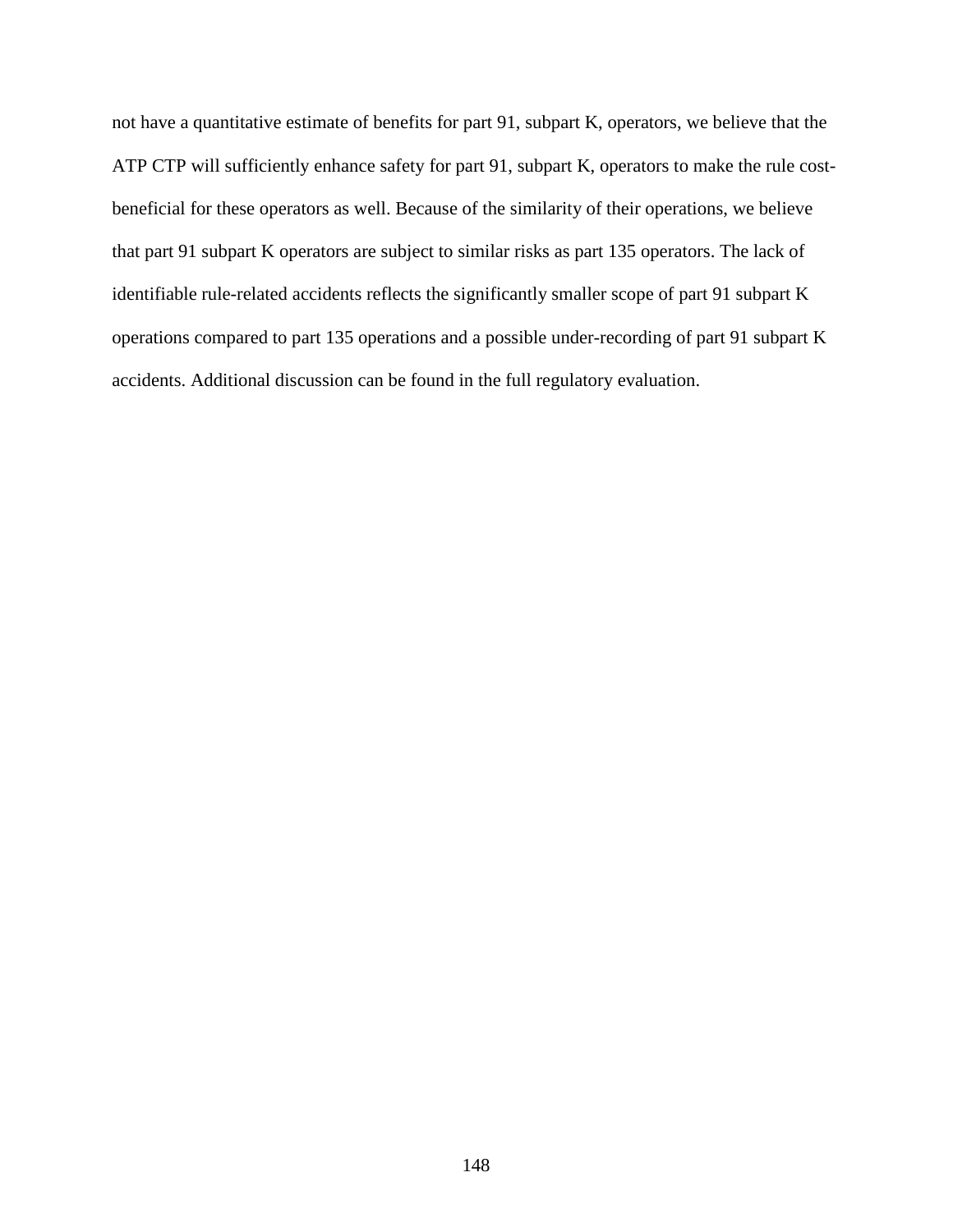# *Statute and Rule Costs and Benefits*

| <b>Statute Costs</b>                                    |                                             | <b>Total Cost</b><br>$$$ mil.) |  | <b>PV Cost</b><br>$$$ mil.) |  |  |
|---------------------------------------------------------|---------------------------------------------|--------------------------------|--|-----------------------------|--|--|
| ATP Certificate Requirement—Knowledge & Practical Tests | \$                                          | 29.9                           |  | 31.1                        |  |  |
| ATP Certificate Requirement--Eligibility Restrictions   | \$                                          | 6,344.5                        |  | 2,181.9                     |  |  |
| Part 121 ATP Certificate Requirement                    | \$                                          | 6,374.4                        |  | 2,213.0                     |  |  |
| <b>Statute Benefits</b>                                 | No Identifiable Accident<br><b>Benefits</b> |                                |  |                             |  |  |

# Table 5A--Statute Costs and Benefits

# Table 5B--Final Rule Costs

| <b>Final Rule Costs</b>                 | <b>Total Cost</b><br>$$$ mil.) | <b>PV Cost</b><br>$$$ mil.) |
|-----------------------------------------|--------------------------------|-----------------------------|
| Part 121 Operators                      | 280.4                          | 124.6                       |
| Part 135 Operators                      | 22.4                           | 9.8                         |
| Part 91, Subpart K, Operators           | 9.8                            | 4.3                         |
| <b>Total Training/Type Rating Costs</b> | 312.7                          | 138.7                       |

# Table 5C--Final Rule Safety Benefits

| <b>Final Rule Safety Benefits</b> | <b>Total Benefits</b><br>$$$ mil.) | <b>PV</b> Benefits<br>$$$ mil.) |  |  |
|-----------------------------------|------------------------------------|---------------------------------|--|--|
| <b>Part 121 Safety Benefits</b>   | 292.5                              | 127.5                           |  |  |
| <b>Part 135 Safety Benefits</b>   | 284.3                              | 124.2                           |  |  |
| <b>All Safety Benefits</b>        | 576.8                              | 251.7                           |  |  |

# Table 5D--Cost Savings Benefits of Final Rule

| <b>Final Rule Cost Savings</b>                   | <b>Total Cost</b><br><b>Savings</b><br>$$$ mil.) | <b>PV Cost</b><br><b>Savings</b><br>\$mil.) |       |  |
|--------------------------------------------------|--------------------------------------------------|---------------------------------------------|-------|--|
| Military Academic Training Credit (750 hrs)      | \$<br>547.1                                      | <sup>\$</sup>                               | 188.2 |  |
| 4-Year Degree Academic Training Credit (500 hrs) | \$<br>972.0                                      | S                                           | 333.0 |  |
| 2-Year Degree Academic Training Credit (250 hrs) | \$<br>490.1                                      | -S                                          | 165.8 |  |
| Pilots with 1,500 Hrs Flight Time Eligible for   |                                                  |                                             |       |  |
| Restricted ATP Certificate at Age 21             | \$<br>300.1                                      | -S                                          | 102.8 |  |
| <b>Cost Savings from Rule Relief</b>             | \$<br>2,309.3                                    | S                                           | 789.8 |  |

Notes: 1.Part 121 PV cost of \$124.6 million includes \$123.1 million in ATP CTP costs and \$1.5 million in type rating costs.

2. Details may not add up to totals due to rounding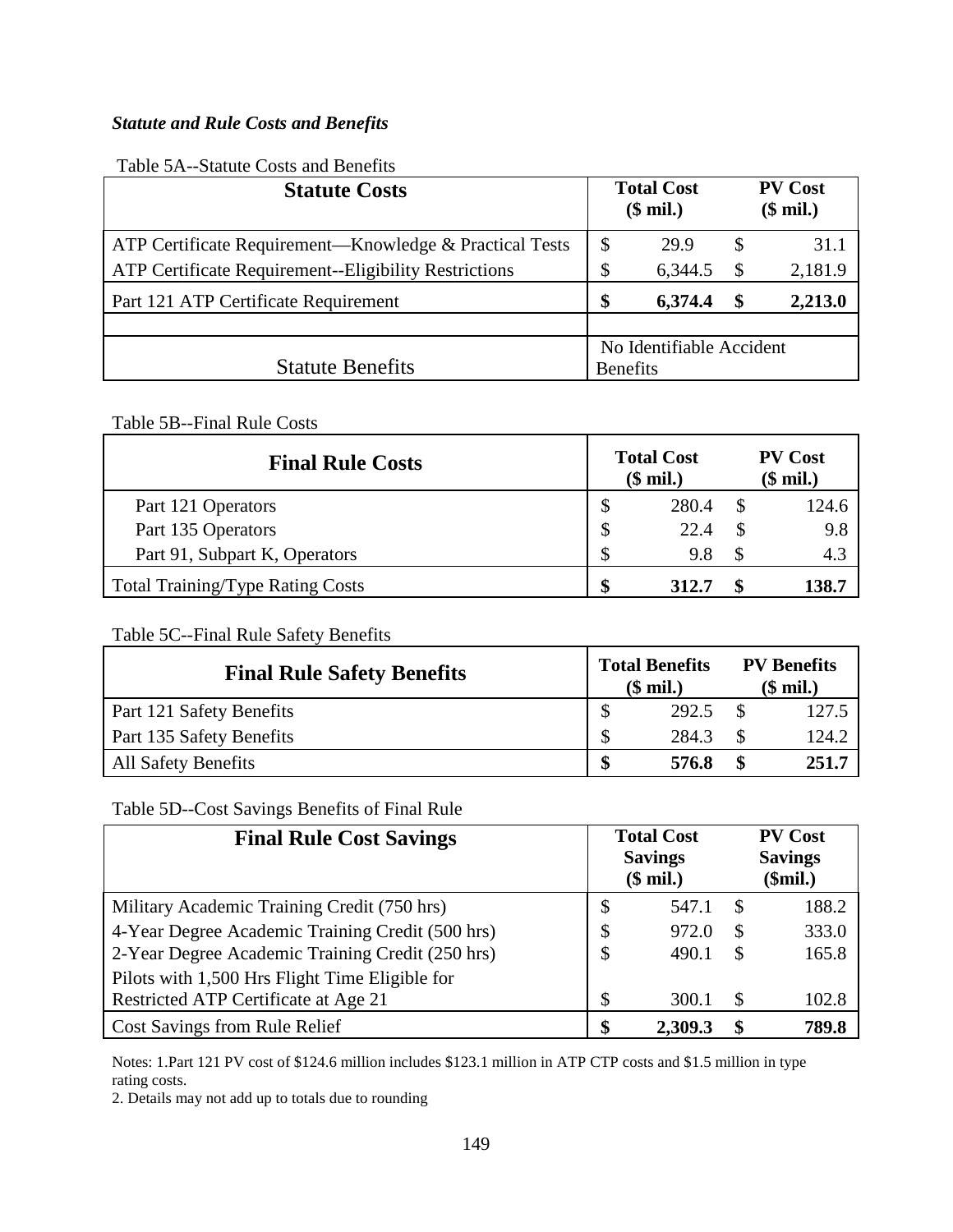# *Who is Potentially Affected by this Rule?*

Pilots working for or seeking employment by air carriers operating under part 121 will be affected. It could also impact pilots working for or seeking employment by operators in parts 135 and 91, subpart K. Certificate holders approved under parts 121, 135, 141, or 142 will be affected if they choose to offer the ATP CTP. Institutions of higher education that seek the authority to certify their graduates have met the requirements for a restricted privileges ATP certificate may also be affected.

# *Assumptions:*

 $\overline{a}$ 

- We use a 20-year period of analysis in order to more fully account for costs that will accumulate over time as new pilots replace retiring pilots unaffected by the rule. All monetary values are expressed in 2010 dollars. In calculating present values, we discount back to the end of 2010/beginning of 2011.
- All monetary values are expressed in 2010 dollars. Present value discount rate is 7 percent (Office of Management & Budget, Circular A-4, "Guidelines and Discount Rates for Benefit-Cost Analysis of Federal Programs," October 29, 1992, p. 8, www.whitehouse.gov/omb/circulars/index.html).
- Value of statistical life (VSL) begins at \$8.86 million in 2010, and increases to \$10.7 million in 2032 by an annual growth factor of  $1.0107<sup>26</sup>$  $1.0107<sup>26</sup>$  $1.0107<sup>26</sup>$  Memorandum: Guidance on Treatment of the Economic Value of a Statistical Life in Departmental Analyses [February 2013]. United States Office of the Secretary of Transportation (OST).

<span id="page-149-0"></span><sup>&</sup>lt;sup>26</sup> Due to a decline in real income in 2011 and 2012, the growth factors for these years are 0.98246 and 0.99702, respectively. Email from OST, March 7, 2013.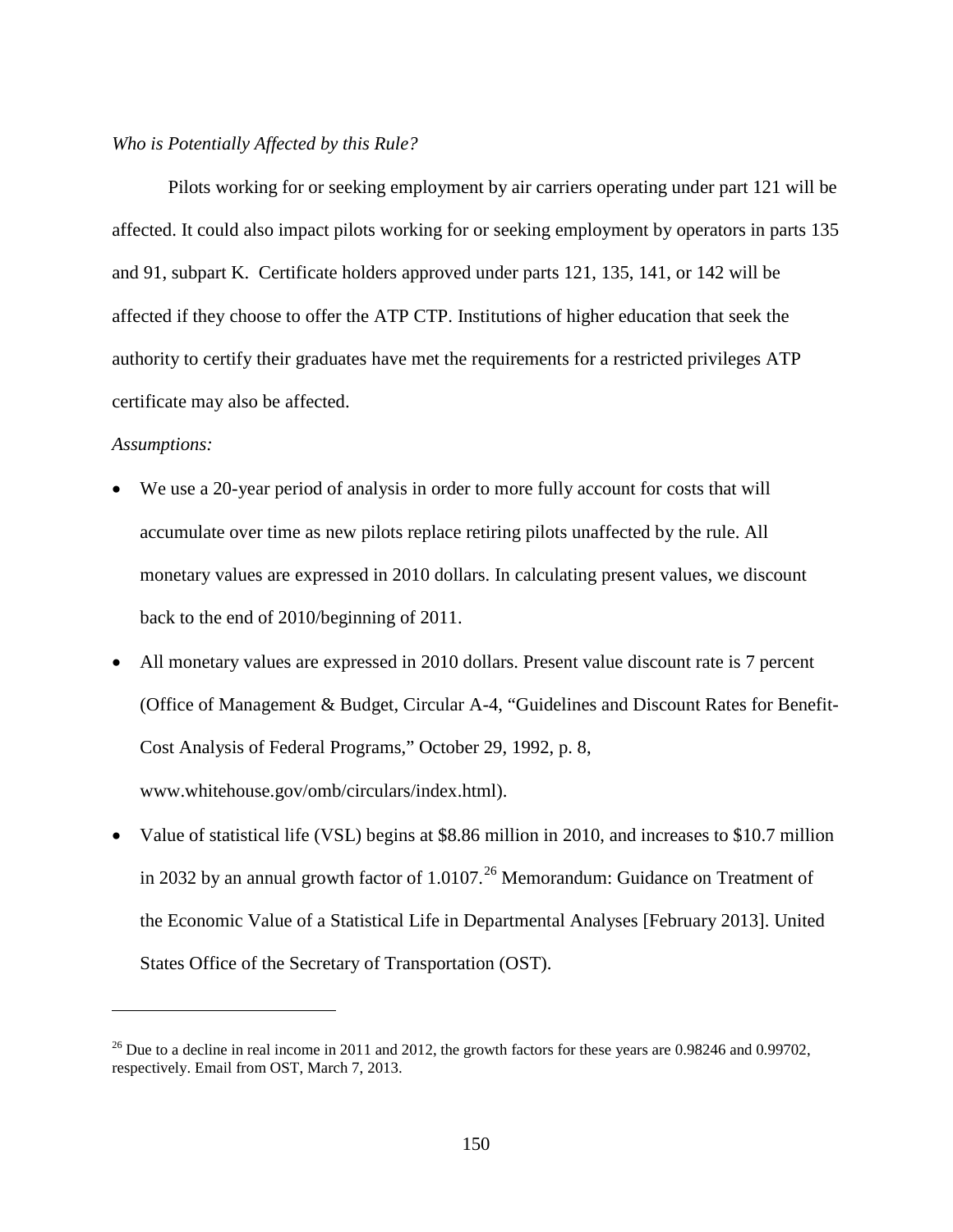- Number of rule-related accidents and associated number of fatalities, number of minor & serious injuries, and aircraft damage: FAA, Office of Accident Investigation and Prevention (AVP)
- Market value of aircraft and restoration costs: APO update to 2008 of data in Economic Values for FAA Investment and Regulatory Decisions, A Guide, Section 5, Office of Aviation Policy and Plans, U.S. Federal Aviation Administration, Wash., DC, Dec. 31, 2004. The 2008 data is updated from 2008 to 2010 by the GDP implicit price deflator.
- Number of part 121 PICs and SICs by airline, part 135 ATP pilots, and part 91, subpart K, fractional ownership program PICs: FAA, Flight Standards Service, National Vital Information Subsystem (NVIS) database (Nov. 22, 2010; Dec. 10, 2010).
- Pilot growth rate (0.6%): U.S. DOT, FAA, Aviation Policy & Plans. FAA Aerospace Forecast: 2010-2030. Table 29, "Active Pilots by Type of Certificate", Air Transport, Avg Annual Growth, 2009-2030.
- Cost of ATP CTP and cost of type rating: Estimated from 2010 FAA industry survey and FAA Flight Standards Service.
- Percentage of part 121 SICs without an ATP certificate (regional  $= 85$  percent; major/cargo  $=$ 15 percent): Estimated from 2010 FAA industry survey.
- Percentage of part 121 SICs without a type rating (regional  $= 90$  percent; major/cargo  $= 30$ percent): Estimated from 2010 FAA industry survey.
- Typical number of years for upgrade from SIC to PIC (Major airlines: 10 years, Regional airlines: 5 years): Estimated from 2010 FAA industry survey.
- Typical number of years after which PIC will move from regional airline to major airline (2) years): Estimated from 2010 FAA industry survey.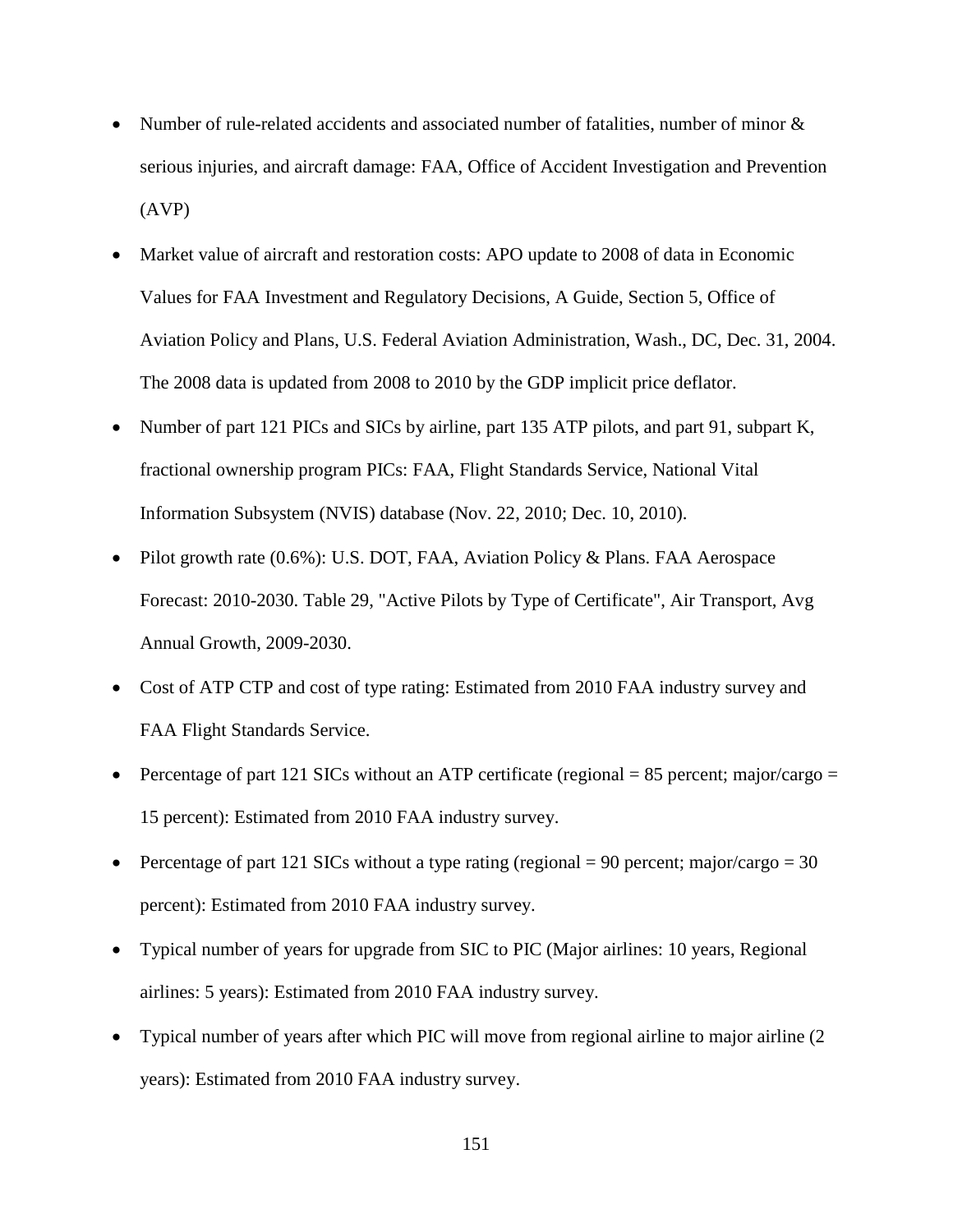- Pilot salary data by airline (2008): [www.airlinepilotcentral.com.](http://www.airlinepilotcentral.com/)
- Early and medical part 121 pilot retirement rate (0.5%): Email from Kit Darby, President, [KitDarby.com](http://www.kitdarby.com/) Aviation Consulting, LLC, Peachtree City, GA, 12/18/2010.
- Part 121 pilot retirement rate (3.6%): Email from Kit Darby, President, [KitDarby.com](http://www.kitdarby.com/) Aviation Consulting, LLC, Peachtree City, GA, 12/20/2010.
- Part 135 and part 91, subpart K, retirement rate (3.0%): We used this rate in the FOQ Initial Regulatory Evaluation (p. 17) and received no comments.
- Flight experience of military pilots leaving the service: FAA Flight Standards Service.
- Hiring minimums by airline & airline group and percentage of pilots hired with military training: Kit Darby, President, [KitDarby.com](http://www.kitdarby.com/) Aviation Consulting, LLC, Peachtree City, GA.
- Number of baccalaureates with aviation-related degrees: Aviation Accreditation Board International (AABI), Gary W. Kiteley, Executive Director, 3410 Skyway Drive, Auburn, AL.

# *Benefits of this Rule*

The benefits of this final rule are that it provides some mitigation of the cost of the Airline Safety and Federal Aviation Extension Act of 2010 mandate and will provide accident prevention safety benefits from the rule's training program in response to Congressional direction. We estimate the cost to be \$6.4 billion (\$2.2 billion in present value) to be the Congressionally-mandated self-executing requirement that all part 121 SICs have an ATP certificate with at least 1,500 flight hours. The FAA found no quantifiable relationship between the 1,500-hour requirement and airplane accidents because all part 121 PICs have an ATP certificate and 1,500 flight hours, and, in most accident cases, the SICs had 1,500 flight hours. Very importantly, because the 1,500-hour requirement will become law regardless of FAA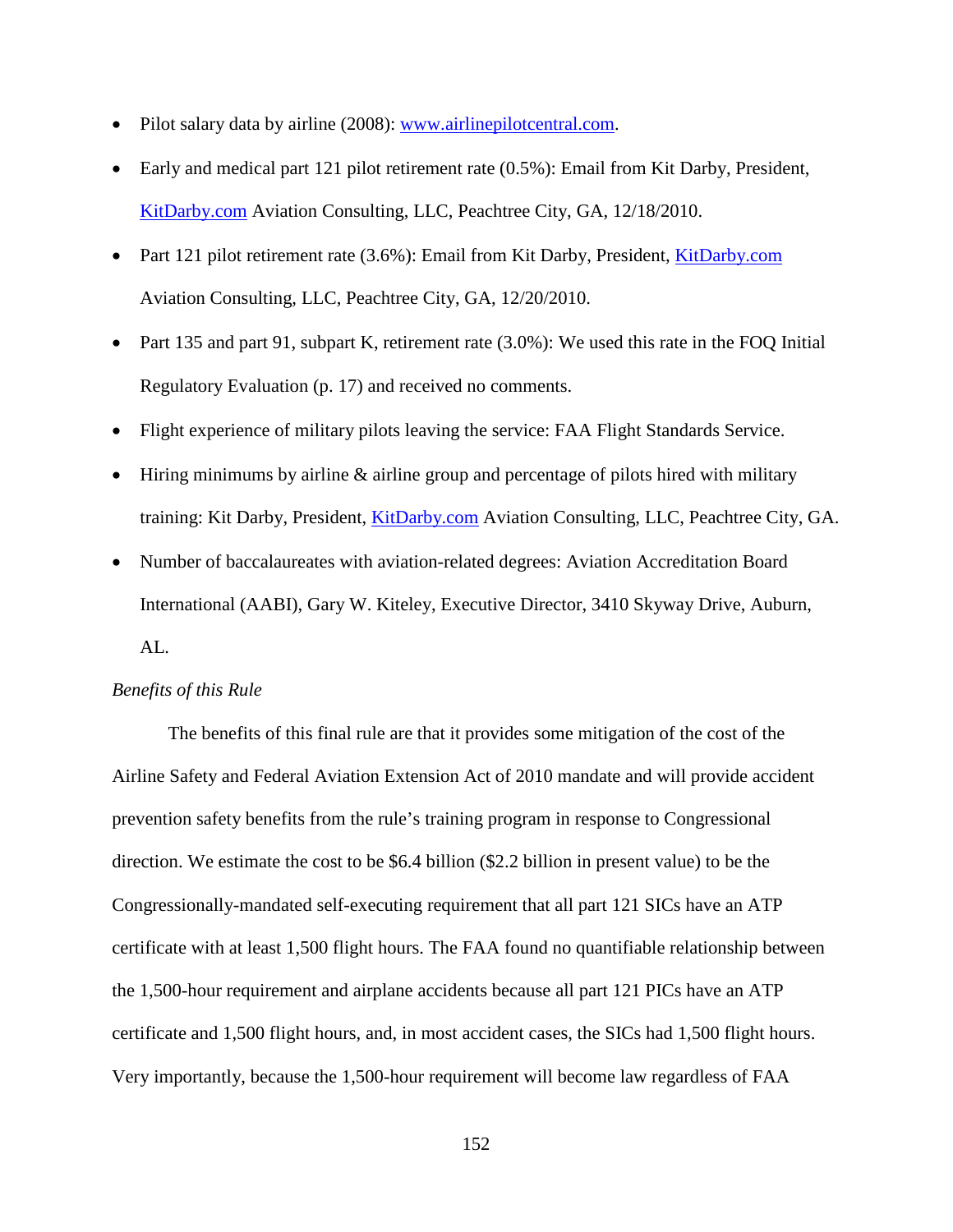action, the costs for this requirement do not require an FAA benefit justification for such costs. Congress allowed, and the final rule provides, cost-savings benefits from the rule's provision for academic training credits (including credit for military training) toward the 1,500-hour requirement. The final rule also provides cost savings by reducing the minimum age requirement for pilots with 1,500 flight hours to 21 years. The cost savings that result from these provisions are \$2.3 billion, with a present value of \$0.8 billion.

Primarily because of the training requirements of this rule, the FAA expects that the rule will reduce the number of future accidents. The quantified benefits from this rule are based upon the value of preventing future accidents. The methodology begins by identifying previous accidents that this rule could have prevented, or mitigated. We then estimate the probability that such accidents would be prevented in the future were the rule in place.

The ATP CTP is designed to address the gap in knowledge identified by the FOQ ARC between a commercial pilot and the knowledge a pilot should have when entering an air carrier environment. The basic concepts addressed by these requirements are applicable to pilots operating in part 135 and part 91, subpart K operations as well as pilots in part 121 operations. The ATP CTP has a comprehensive topic list to address these deficiencies that are the underlying causes of many airplane accidents:

**Aerodynamics** 

- o Stall recognition/recovery
- o Upset prevention/recovery
- o High altitude operations
- o Energy management
- o Operating in a multicrew environment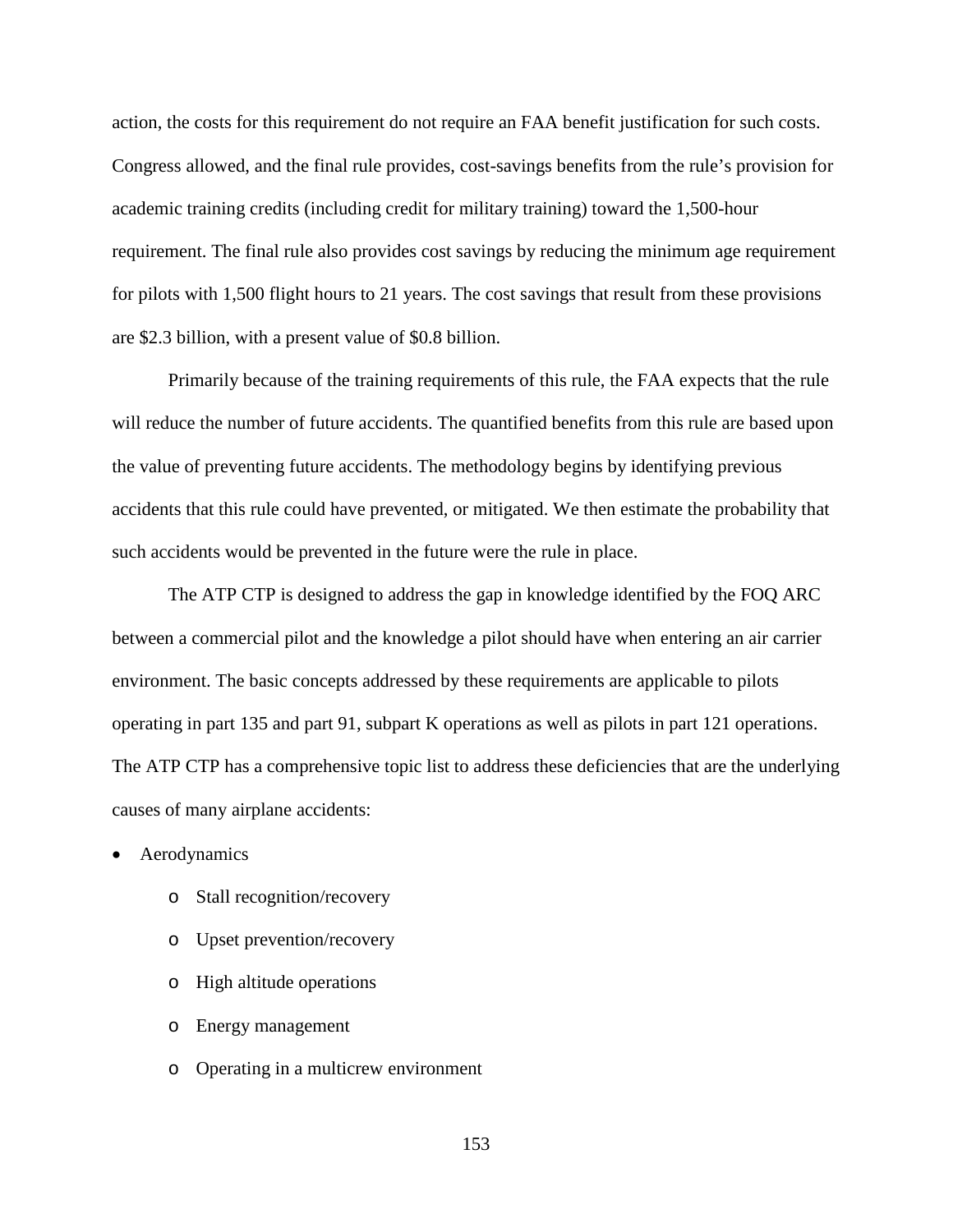- Air Carrier Operations
	- o Physiology/Fitness for duty
	- o Communications
	- o Ground operations
	- o Aircraft systems and performance
- Crew Resource Management
- Knowledge-based decision-making
- Leadership and Professional development
- Manual Aircraft Handling Skills
- Pilot Monitoring Responsibilities
	- o Communication
	- o Risk management
	- o Decision making
	- o Threat and error management

The FAA determined that 58 accidents were partially attributable to pilot qualification issues, over the 2001-2010 period of accident analysis. We estimated the value of preventing these 58 accidents in the future to be worth \$838.6 million. After taking into account probability that pilot certification and qualification training would prevent these accidents, we derived part 121 safety benefits of about \$292.5 million, with present value \$127.5 million, and part 135 safety benefits of about \$284.3 million, with present value \$124.2 million.

# *Costs of this Rule*

Without this final rule, the Act's mandate would cost \$6.4 billion (\$2.2 billion in present value). Because the mandate of the SIC 1,500-hour requirement will become law regardless of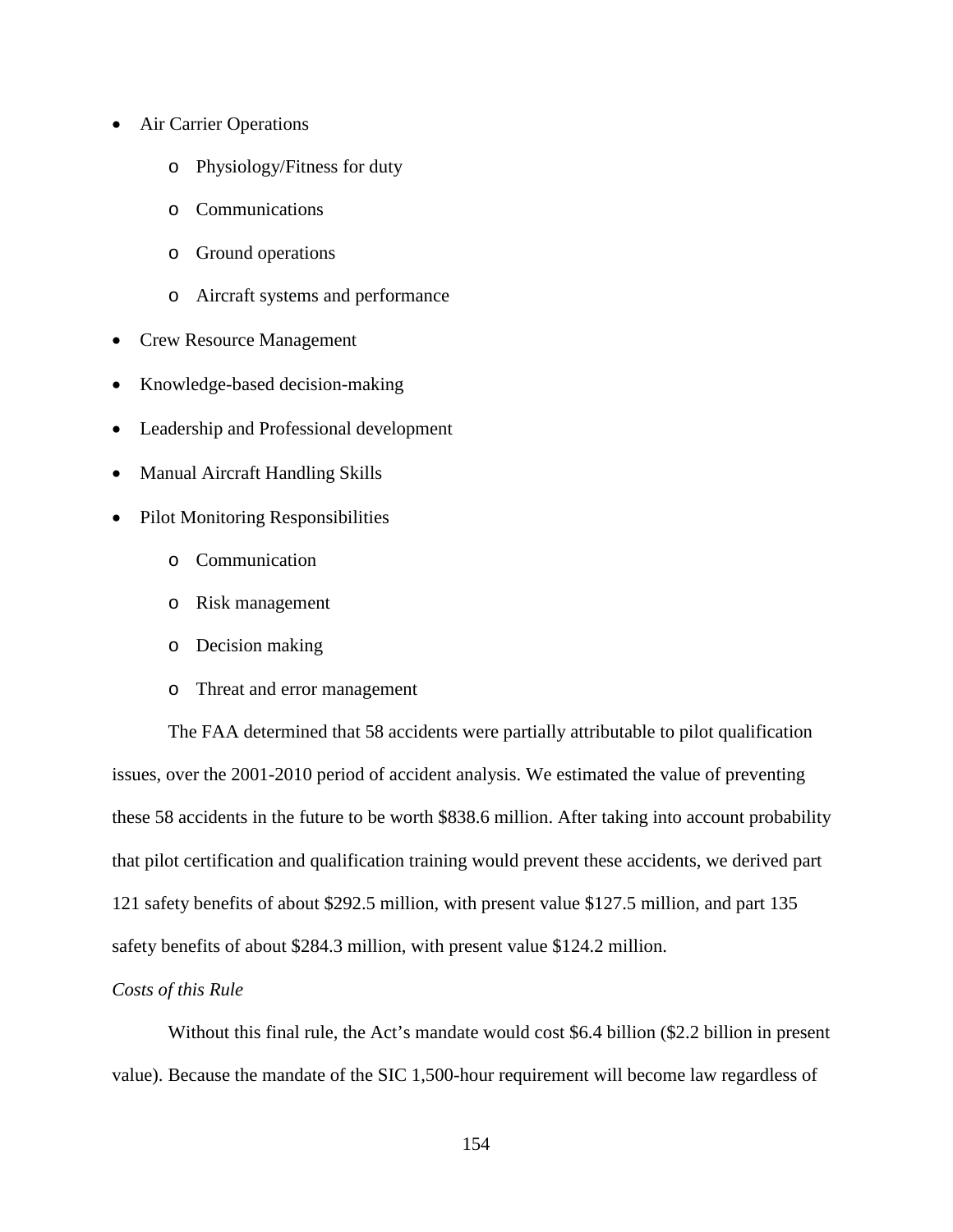FAA action, the costs for this requirement are not a cost of this rule. The final rule provides cost savings by reducing the minimum total hours for an ATP certificate for military pilots and graduates of bachelor's and associate's degree programs with aviation majors, and by reducing the minimum age requirement for pilots with 1,500 flight hours to 21 years. The cost savings that result from these provisions are \$2.3 billion, with a present value of \$0.8 billion. The costs of the final rule training requirements for ATP certificate applicants and the aircraft type rating requirement total \$312.7 million (\$138.7 million in present value). Of these costs part 121 operators are estimated to incur \$280.4 million (\$124.6 million in present value).

# *Cost Benefit Summary*

The purpose of this final rule is to meet pilot certification and qualification requirements imposed by Congress in Sections 216 and 217 of the Act. Congress mandated the ATP certificate requirement--the most expensive requirement of this final rule, \$6.4 billion (\$2.2 billion in present value), although Congress allowed the FAA to provide academic training credits (by means of the R-ATP) which result in cost savings of \$2.0 billion (\$0.7 billion in present value) that partially offset the requirement. The final rule also partially offsets the requirement by reducing the R-ATP minimum age requirement for pilots with 1,500 hours to age 21. This relief provides an additional cost savings of \$0.3 billion (\$0.1 billion in present value). Lastly, the costs of the final rule training requirements for ATP certificate applicants and the aircraft type rating requirement total \$312.7 million (\$138.7 million in present value) with expected benefits of \$576.8 million (\$251.7 million in present value).

### B. Regulatory Flexibility Determination

### *1. Introduction and Purpose of this Analysis*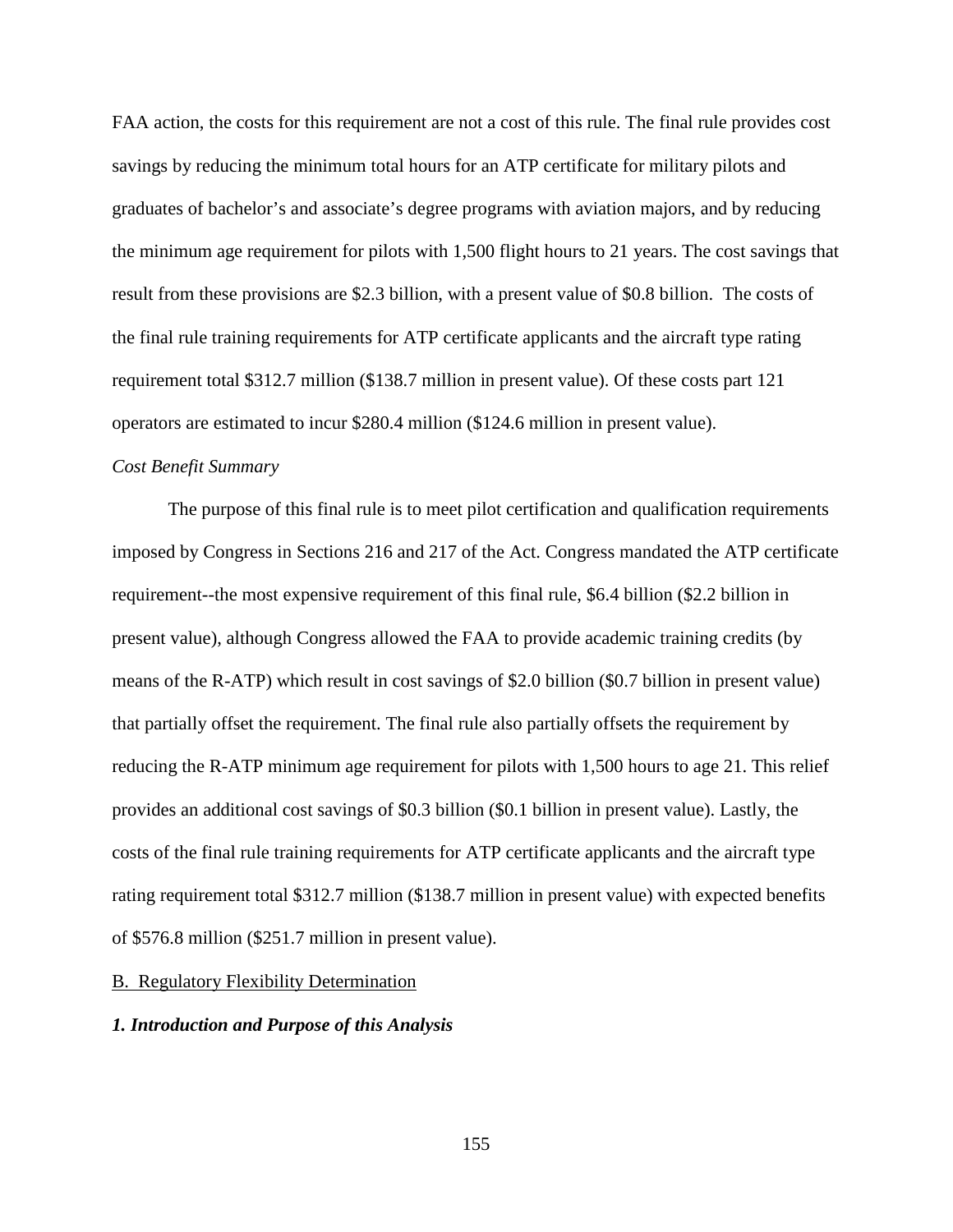The Regulatory Flexibility Act of 1980 (Public Law 96-354) (RFA) establishes "as a principle of regulatory issuance that agencies shall endeavor, consistent with the objectives of the rule and of applicable statutes, to fit regulatory and informational requirements to the scale of the businesses, organizations, and governmental jurisdictions subject to regulation. To achieve this principle, agencies are required to solicit and consider flexible regulatory proposals and to explain the rationale for their actions to assure that such proposals are given serious consideration." The RFA covers a wide-range of small entities, including small businesses, notfor-profit organizations, and small governmental jurisdictions.

Agencies must perform a review to determine whether a rule will have a significant economic impact on a substantial number of small entities. If the agency determines that it will, the agency must prepare a regulatory flexibility analysis as described in the RFA.

However, if an agency determines that a rule is not expected to have a significant economic impact on a substantial number of small entities, section 605(b) of the RFA provides that the head of the agency may so certify and a regulatory flexibility analysis is not required. The certification must include a statement providing the factual basis for this determination, and the reasoning should be clear.

As required by Section 603(a) of the RFA, we prepared and published an initial regulatory flexibility analysis (IRFA) as part of the NPRM for this rule (77 FR 12374, February 29, 2012). As a result of that analysis we determined this rule would not have a significant impact on a substantial number of small entities for the following reason: The annualized  $\cos t^{27}$  $\cos t^{27}$  $\cos t^{27}$ 

 $\overline{a}$ 

<span id="page-155-0"></span> $27$  Annualized cost is the annual cash flow of an annuity that yields the same present value as the total present value cost.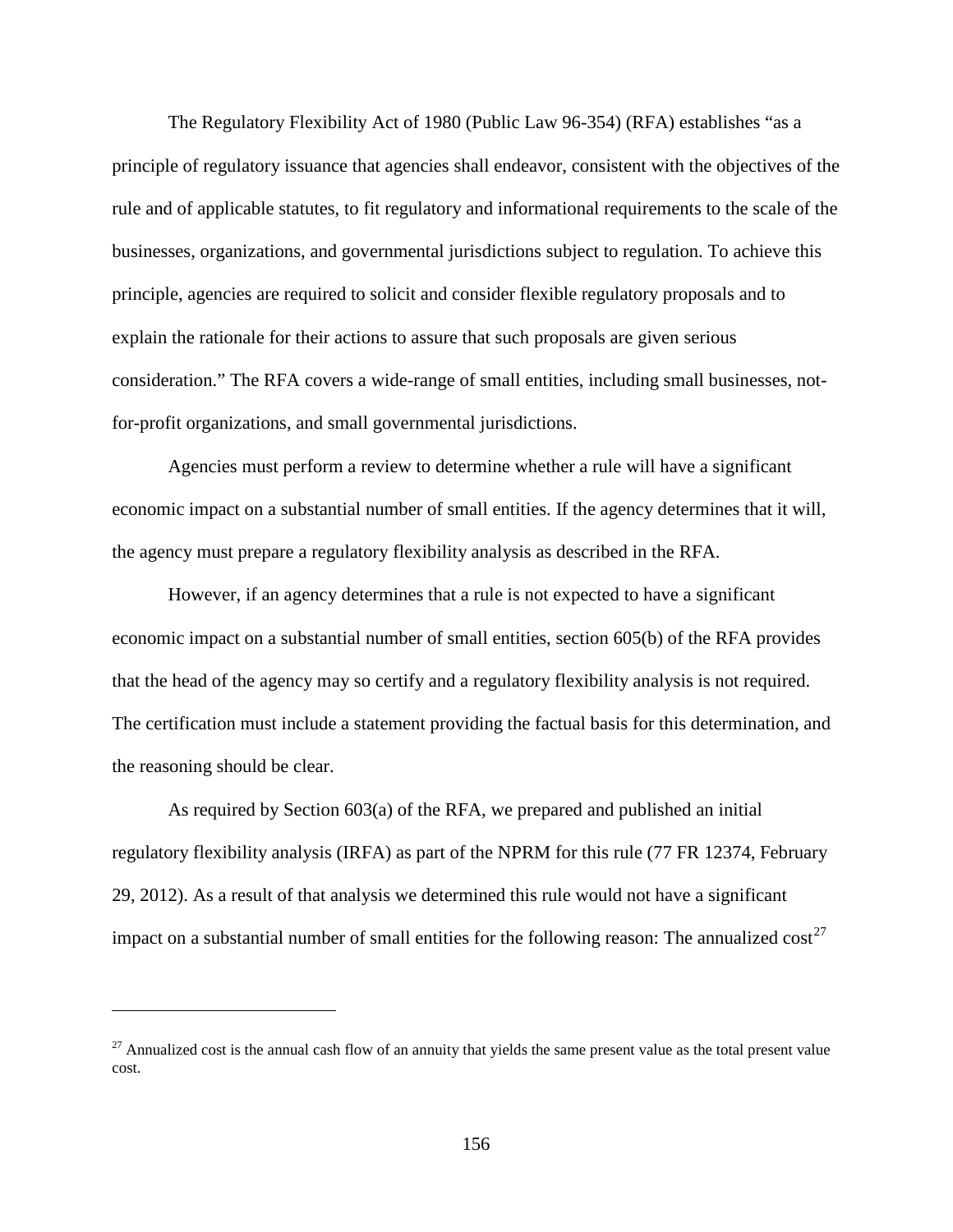of the rule is less than 2% of operating revenues for all small firms that would be affected by the rule.

Section 604 of the RFA also requires an agency to publish a final regulatory flexibility analysis (FRFA) in the Federal Register when issuing a final rule. Section 604(a) requires that each FRFA contain:

- (1) a succinct statement of the need for, and objectives of, the rule;
- (2) a summary of the significant issues raised by the public comments in response to the IRFA, a summary of agency's assessment of such issues, and a statement of any changes made to the proposed rule resulting from such comments;
- (3) a description of and an estimate of the number of small entities for which the final rule will apply;
- (4) a description of the projected reporting, recordkeeping and other compliance requirements of the rule, including an estimate of the classes of small entities which will be subject to the requirement and the type of professional skills necessary for preparation of the report or record; and
- (5) a description of the steps the agency has taken to minimize the significant economic impact on small entities consistent with the stated objectives of applicable statues, including a statement of the factual, policy, and legal reasons for selecting the alternative adopted in the final rule and why each one of the other significant alternatives to the rule considered by the agency which affect the impact on small entities was rejected.

### *2. Objectives of this Rule*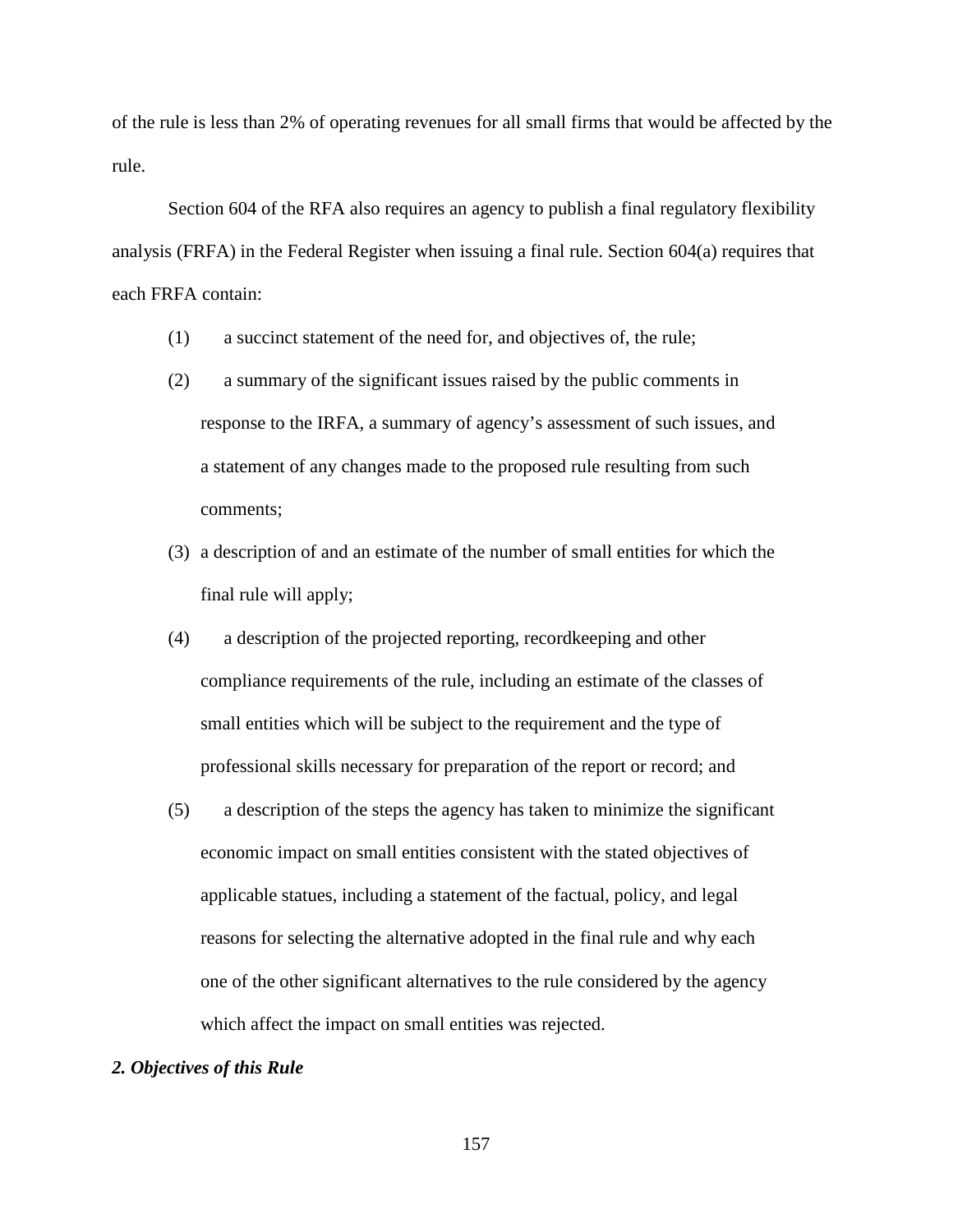The purpose of this final rule is to meet pilot certification and qualification requirements imposed by Congress in Sections 216 and 217 of the Airline Safety and Federal Aviation Extension Act of 2010 (Pub. L. 111-216). The provisions of this Act were the result of the fatal accident of Colgan Air Flight 3407 that occurred in Buffalo, New York, on February 12, 2009. In addition to specific mandated requirements, the Act requires the FAA to address certain issues in pilot qualification and certification. This rule addresses those issues, most importantly with training requirements to qualify pilots for the ATP certificate mandated by the Act.

*3A. Summary of the Significant Issues Raised by the Public Comments in Response to the IRFA, a Summary of the Assessment of the Agency of Such Issues, and a Statement of Any Changes Made to the Proposed Rule Resulting from Such Comments*

The FAA received more than 200 comments on the requirement that all pilots, including SICs, hold an ATP certificate (requiring 1,500 flight hours), many in opposition to the requirement. These comments were made in response to the proposed rule, not the IRFA per se. Several commenters also objected to our finding in the Initial Regulatory Flexibility Analysis that there was no significant impact on a substantial number of small entities. These objections appear to stem from the commenters' belief that the cost we attribute to the statute is a cost of the rule. But the requirement for all pilots in part 121 operations to hold an ATP certificate is Congressionally-mandated and self-executing, so the significant costs associated with this requirement are attributable to the statute, not the rule.

The statute allows the FAA to grant academic training credits, effectively reducing the costs of the 1,500-hour requirement. As a result of the comments on the ATP certificate requirement and the R-ATP certificate, in the final rule the FAA will broaden the scope of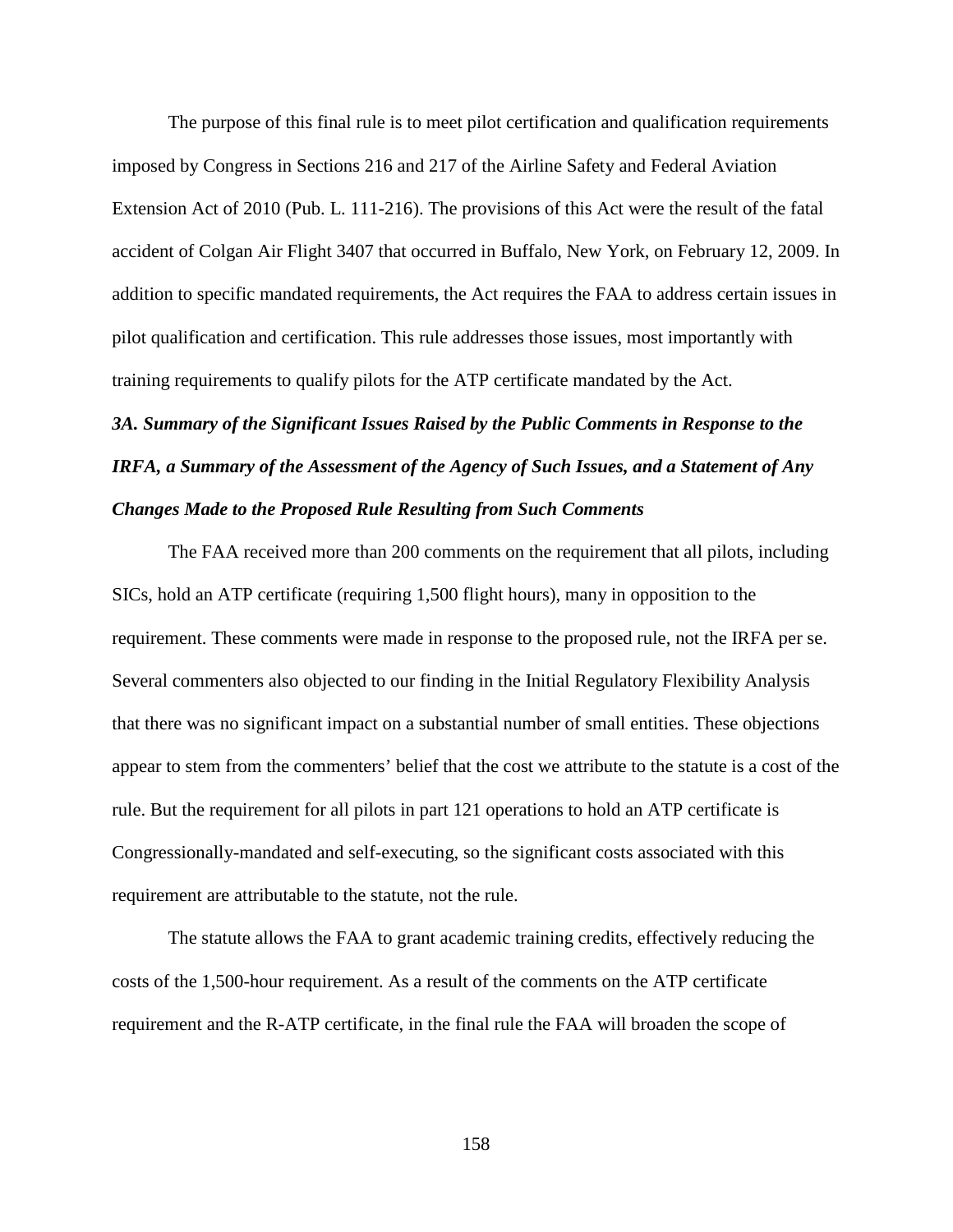academic credits to include pilots with a two-year degree with an aviation major. The FAA will also permit a pilot with 1,500 hours of flight time to obtain an R-ATP certificate at the age of 21.

With regard to the costs associated with the ATP certification training program, NATA stated that "Since no requirement exists or is proposed that require air carriers to provide the ATP CTP, we believe the FAA must perform its analysis of this proposal assuming the impact is on individual pilots pursuing ATP certification." NATA also stated that the FAA failed to account for dramatically higher training costs for part 135 and 91 subpart K operators compared to part 121 operators owing to far smaller class sizes, often one or two pilots at a time, and their inability to use in-house training personnel to the same extent as a large airline. This lack of ability to use efficiencies the way large airlines do would lead to significantly higher costs.

The FAA believes that most pilots will receive the ATP CTP through employment--either at air carriers, with their own training facilities and simulators, or at part 142 training centers through training agreements, as these are the organizations that have the FFSs required for the ATP CTP. The inefficiencies of small size can be greatly mitigated by contracting out this training, and, in fact, many of the smallest operators already use contract training to meet existing training requirements. Moreover, the ATP CTP, as a general program, is not specific to any type aircraft, nor to any rule part (121, 135, 91K). Therefore, we believe that competitive part 142 training centers will deliver generic ATP CTP training to individuals, as well as air carriers, at costs no higher than our conservative estimate.

*3.B. A Description of the Steps the Agency Has Taken to Minimize a Significant Economic Impact on Small Entities and …Why Other Significant Alternatives to the Rule That Affect Small Entities Were Rejected*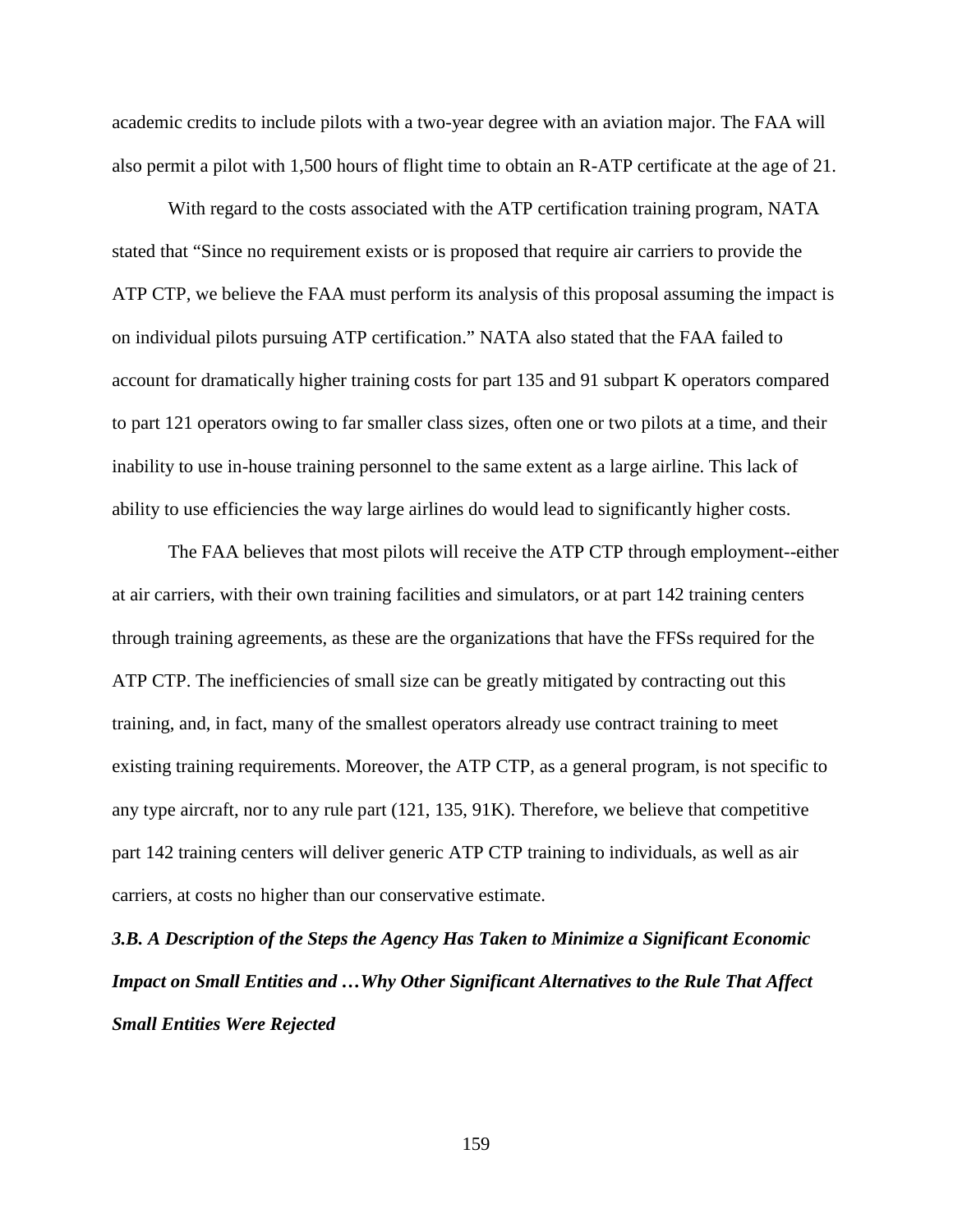The FAA has no discretion with respect to the Congressionally-mandated requirement that all part 121 pilots hold an ATP certificate. Although not specific to small entities, the FAA has mitigated the cost of the 1,500 flight hour requirement for an ATP certificate by allowing credits towards total flight time based on academic training courses. These credits are provided by means of a new R-ATP certificate. The final rule also reduces the minimum age requirement for the R-ATP certificate to age 21. The regulatory evaluation estimates this relief provided in the final rule will reduce the cost of the Congressionally-mandated ATP certificate requirement by \$2.3 billion (present value cost:  $$0.8$  billion).<sup>[28](#page-159-0)</sup>

Several commenters believe removing the ability for pilots to receive training for the multiengine airplane ATP certificate under part 61will hurt local fixed-base operators (FBOs) and CFIs. These commenters believe that allowing FBOs and CFIs to provide the ATP CTP would reduce the cost of the training and the negative impact on part 61 instructors and part 61 flight schools. The FAA notes that prior to this final rule there were no training requirements for the multiengine airplane ATP certificate so pilots who sought the certificate on their own did not seek training with an instructor except when they were ready to take their practical test. Because most ATP certificates are currently accomplished through evaluation events conducted by employers under other rule parts (i.e., parts 121 or 135) rather than through part 61 instruction, the FAA does not believe that there will be a significant impact on part 61 instructors and part 61 flight schools by excluding those groups from providing the ATP CTP.

As for the new requirement for pilots to complete the ATP CTP, the FAA has determined that the safest and most effective way to ensure that applicants for an ATP certificate have met

 $\overline{a}$ 

<span id="page-159-0"></span> $28$  The FAA has also modified the compliance date for the ATP CTP and the type rating requirements to provide additional time to all pilots and operators to accommodate the new requirements.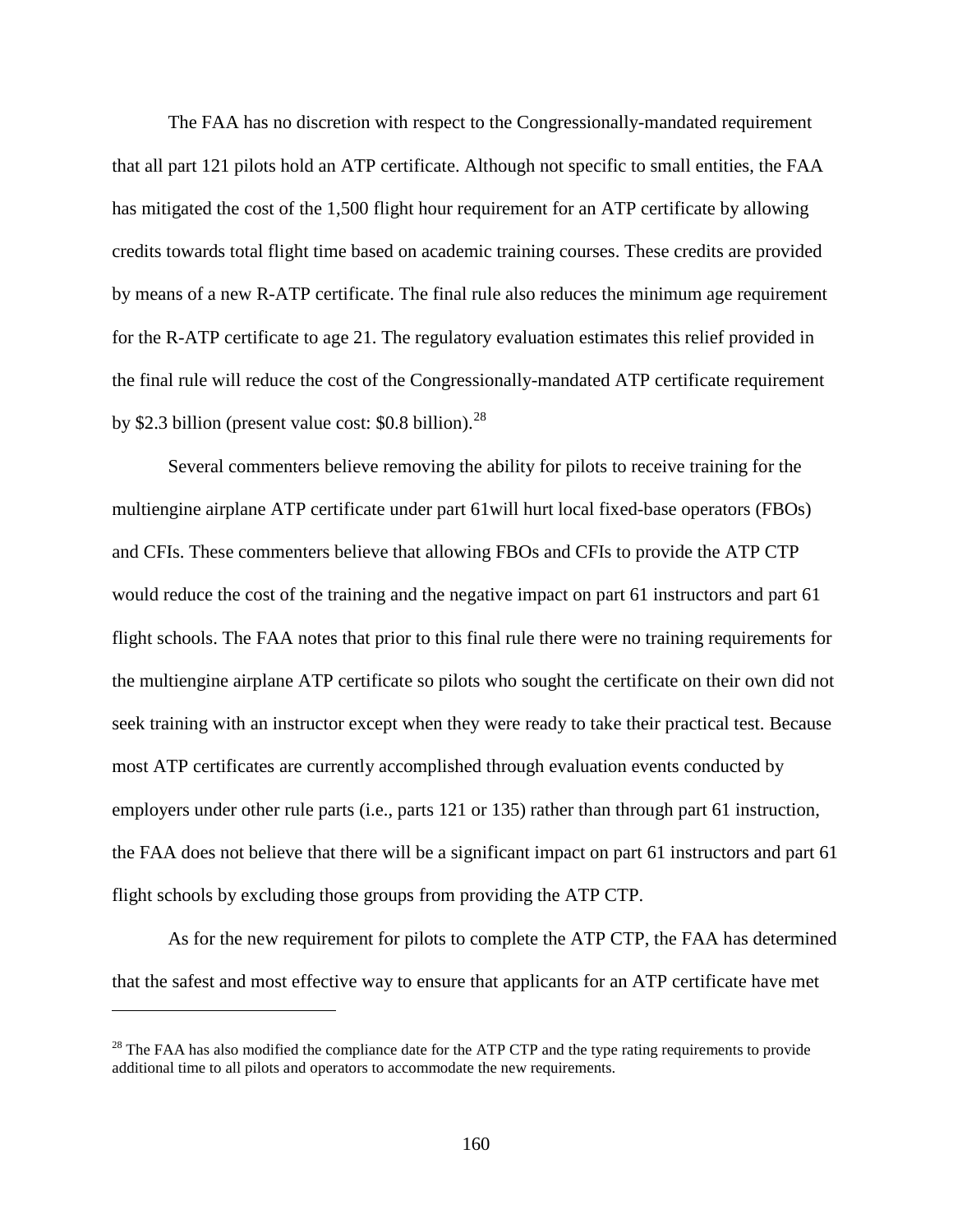the requirements of section 217 of the Act is to establish specific requirements that include training in an FSTD. The requirements specifically relating to training at high altitude, in adverse weather, and in difficult operational conditions cannot be safely or effectively accomplished in aircraft. For that reason, the ATP CTP can be provided only by certificate holders who can sponsor an FSTD.

The FAA does not believe that there is an alternative to the ATP CTP requirement that could be applied to small entities. The Act identified several critical areas that must be part of the training required to apply for an ATP certificate to prepare pilots to operate in an air carrier environment. To allow smaller operators who conduct operations that require pilots to hold an ATP certificate to meet a reduced training standard would not be responsive to the Act and would create two different standards for pilots who are exercising the privileges of an ATP certificate.

To the extent that small businesses were concerned about the costs associated with the type rating, as noted earlier, the FAA has adjusted the compliance date from August 2, 2013, to January 1, 2016, for those pilots who are employed as a pilot by a part 121 certificate holder by July 31, 2013. Although not specific to small entities, this will reduce the impact on small entities. In any case, type rating costs for new-hire pilots are minimal given the statutory requirement for an ATP certificate.

# *4. Description of the Small Entities to Which the Final Rule Will Apply and an Estimate of Their Number*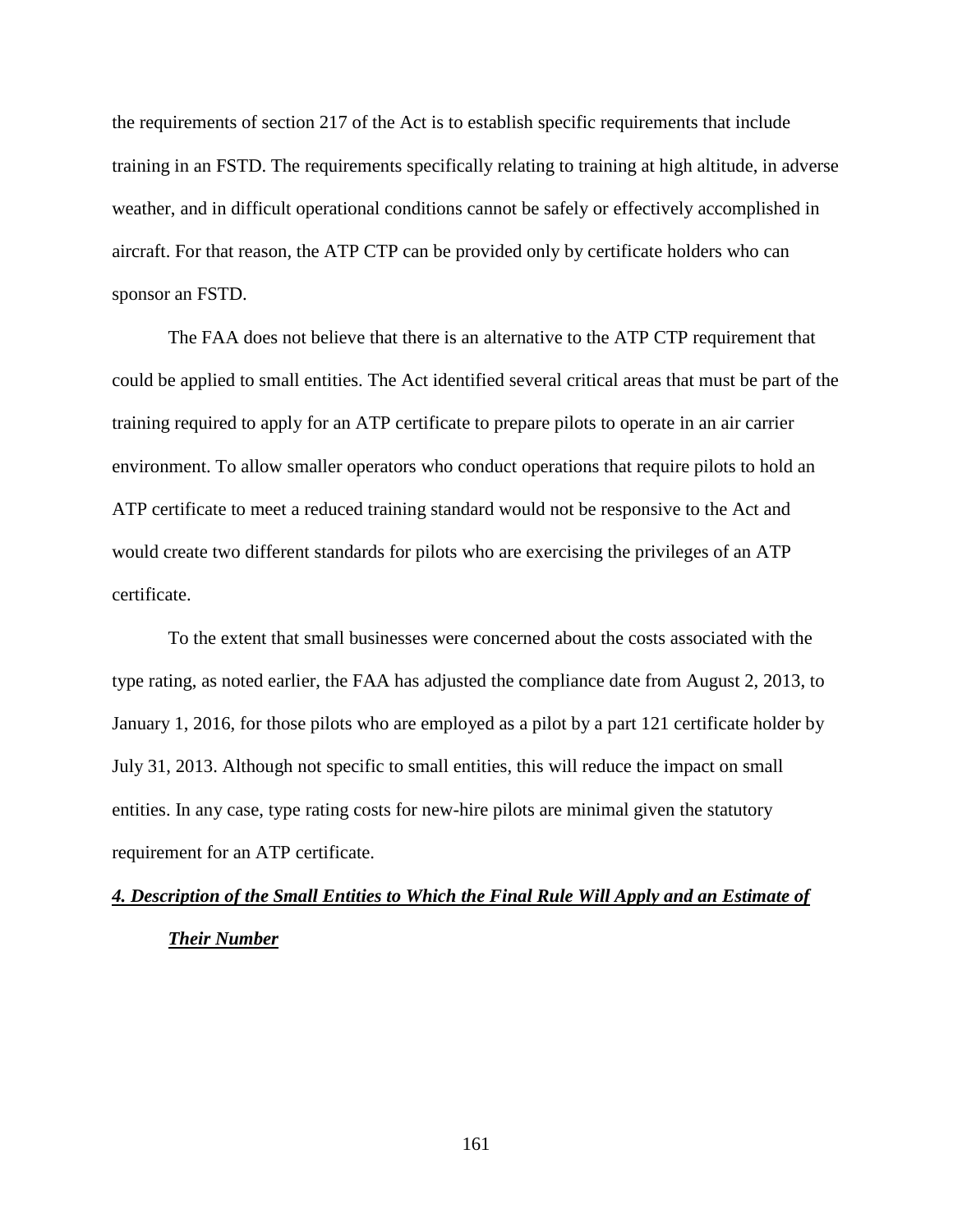The final rule would affect firms in part 121, part 135, and part 91, subpart K, operations in the following North American Industry Classification System (NAICS) industries, for all four of which the Small Business Administration (SBA) size standard is 1,500 employees.<sup>[29](#page-161-0)</sup> The SBA size standard as defined in 13 CFR 121.201, is the largest size that a business (including its subsidiaries and affiliates) may be to remain classified as a small business by the SBA. As the size standard is identical at 1,500 employees for all four air transportation industries, we do not attempt to classify affected firms by particular air transportation industry.

**Table 6. SBA Size Standard for NAICS Air Transportation Industries**

| <b>NAICS</b> |                                                     |                          |
|--------------|-----------------------------------------------------|--------------------------|
| Code         | 2002 U.S. NAICS Title                               | <b>SBA Size Standard</b> |
| 481111       | Scheduled Passenger Air Transportation              | 1,500 employees          |
| 481112       | Scheduled Freight Air Transportation                | 1,500 employees          |
| 481211       | Nonscheduled Chartered Passenger Air Transportation | 1,500 employees          |
| 481212       | Nonscheduled Chartered Freight Air Transportation   | 1,500 employees          |

The FAA database (2010) has 92 operators classified as part 121 air carriers. Using Department of Transportation 2009 employment data,  $30$  we identified 32 of these part 121 operators as large and an identical number as small. Using other employment data, we identified eight more part 121 operators as large, seven as subsidiaries of a group with more than 1,500 employees and one known to be large (UPS). We identified one more part 121 operator as small, as a subsidiary of a group with less than 1,500 employees. We inferred 19 more operators to be

 $\overline{a}$ 

<span id="page-161-0"></span><sup>&</sup>lt;sup>29</sup> U.S. Small Business Administration. Table of Small Business Size Standards Matched to North American Industry Classification System Codes, July 21, 2006. Web site: www.SBA.gov

<span id="page-161-1"></span> $30$  www.bts.gov/programs/airline information/number of employees/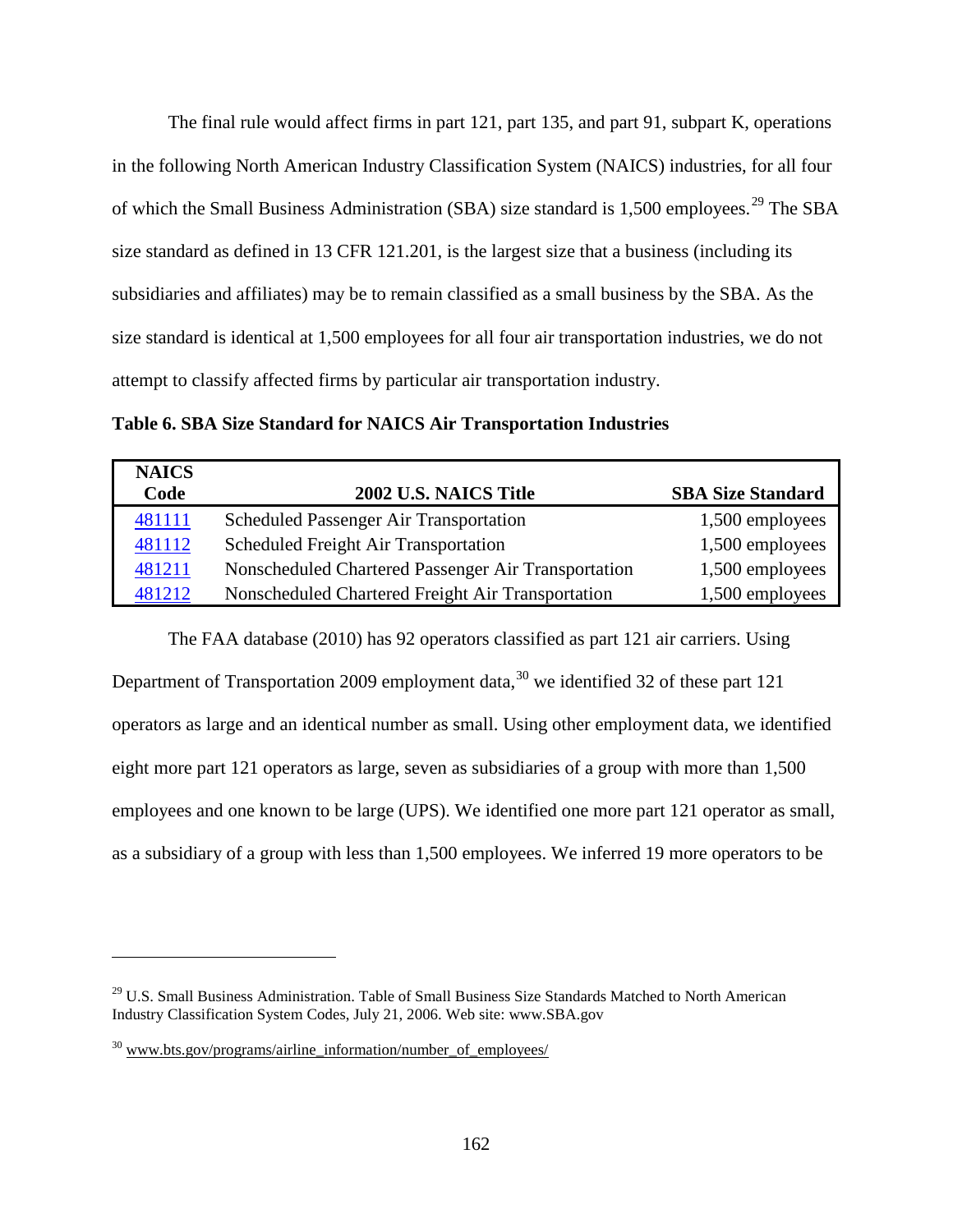small on the basis of pilot numbers.<sup>[31](#page-162-0)</sup> So in all, we identified 40 of the 92 part 121 operators as large and 52 as small. Therefore, there are a substantial number of small entities operating as part 121 air carriers.

We also identified five of the nine part 91, subpart K, operators as small on the basis of employment data available from the FAA database. We had no corresponding employment data for part 135 operators. The largest part 135 operator, however, had just 55 PICs, so we infer that all 1,106 part 135 operators are small. Table 7 below lists our identified small entities operating under part 121, part 135, and part 91 subpart K operators along with data to assess the impact of the final rule on them, as discussed below. We list all 52 small part 121 operators and all nine small part 91 subpart K operators, but, owing to their large numbers, only the three part 135 operators for which we have operating revenue data. Revenue data is not available for most part 135 operators as most are privately held. However, the three part 135 operators for which we do have operating revenue, as measured by number of PICs (4 to 45 PICs), encompass almost the entire size range of part 135 operators.

# *5. Description of the Projected Reporting, Recordkeeping and Other Compliance*

# *Requirements of the Final Rule*

 $\overline{a}$ 

### Reporting and Recordkeeping Requirements

The final rule levies requirements that must be met by certificate holders who wish to offer or provide the ATP CTP. While requiring the gathering and maintaining of information and, in certain cases, the reporting of some of that information to the FAA, these sections require no additional burdens on the certificate holders beyond what is required by the current rule or

<span id="page-162-0"></span> $31$  The largest small part 121 operator has 1,446 employees and 391 pilots, the largest number of pilots for any part 121 operator identified as small. The largest operator that we inferred to be small had 231 pilots.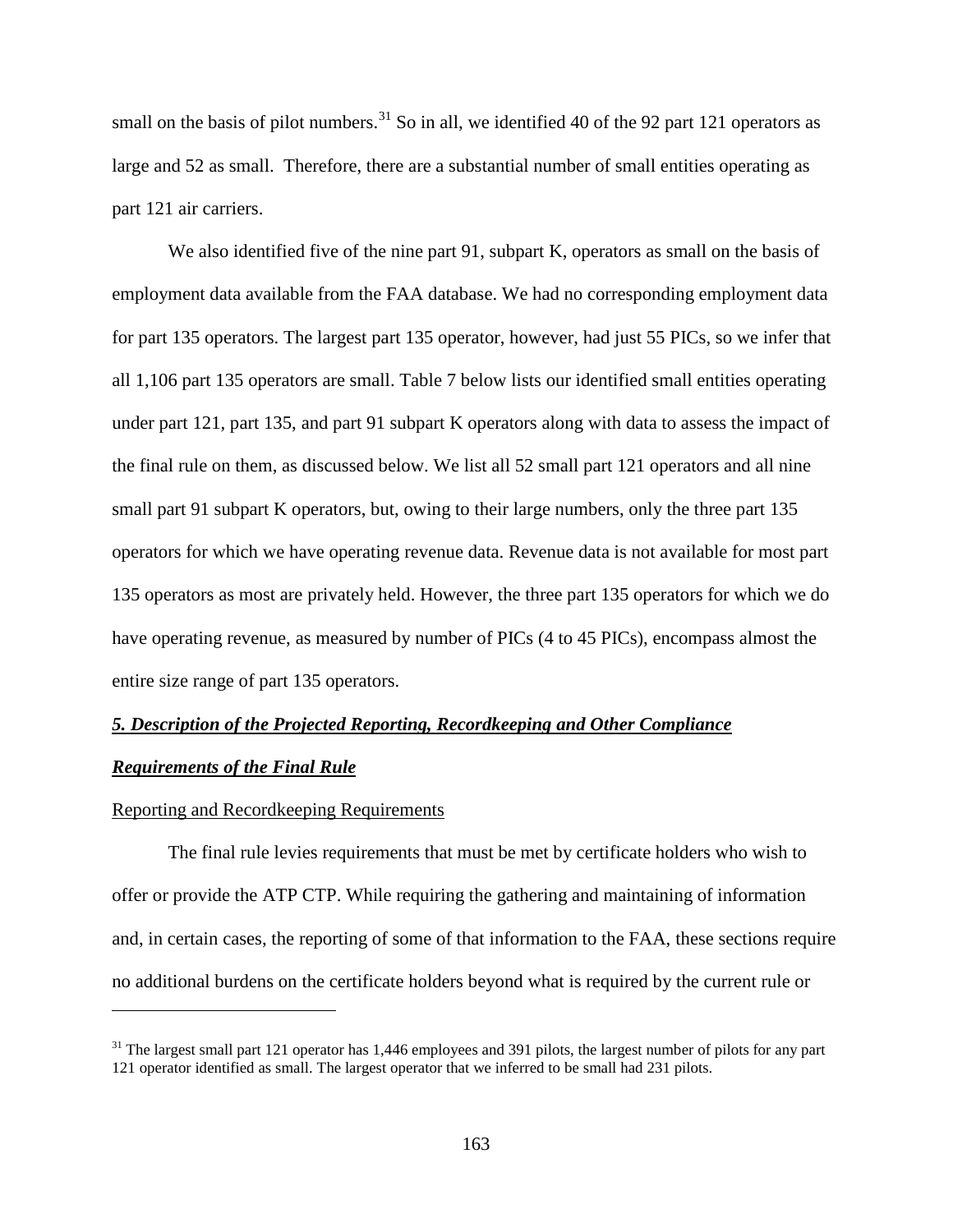that which is currently borne by certificate holders in regular practice. Exceptions to this are the following:

- a. One-time development and submission of an ATP CTP to the FAA for approval.
- b. One-time record keeping costs for pilot training pertaining to completion of the ATP CTP.
- c. One-time application to the FAA by an institution of higher education seeking the authority to certify its graduates of a degree program with an aviation major for an R-ATP certificate.
- d. One-time cost per student to the institution of higher education for an academic advisor to review graduate transcripts to determine eligibility for an R-ATP certificate.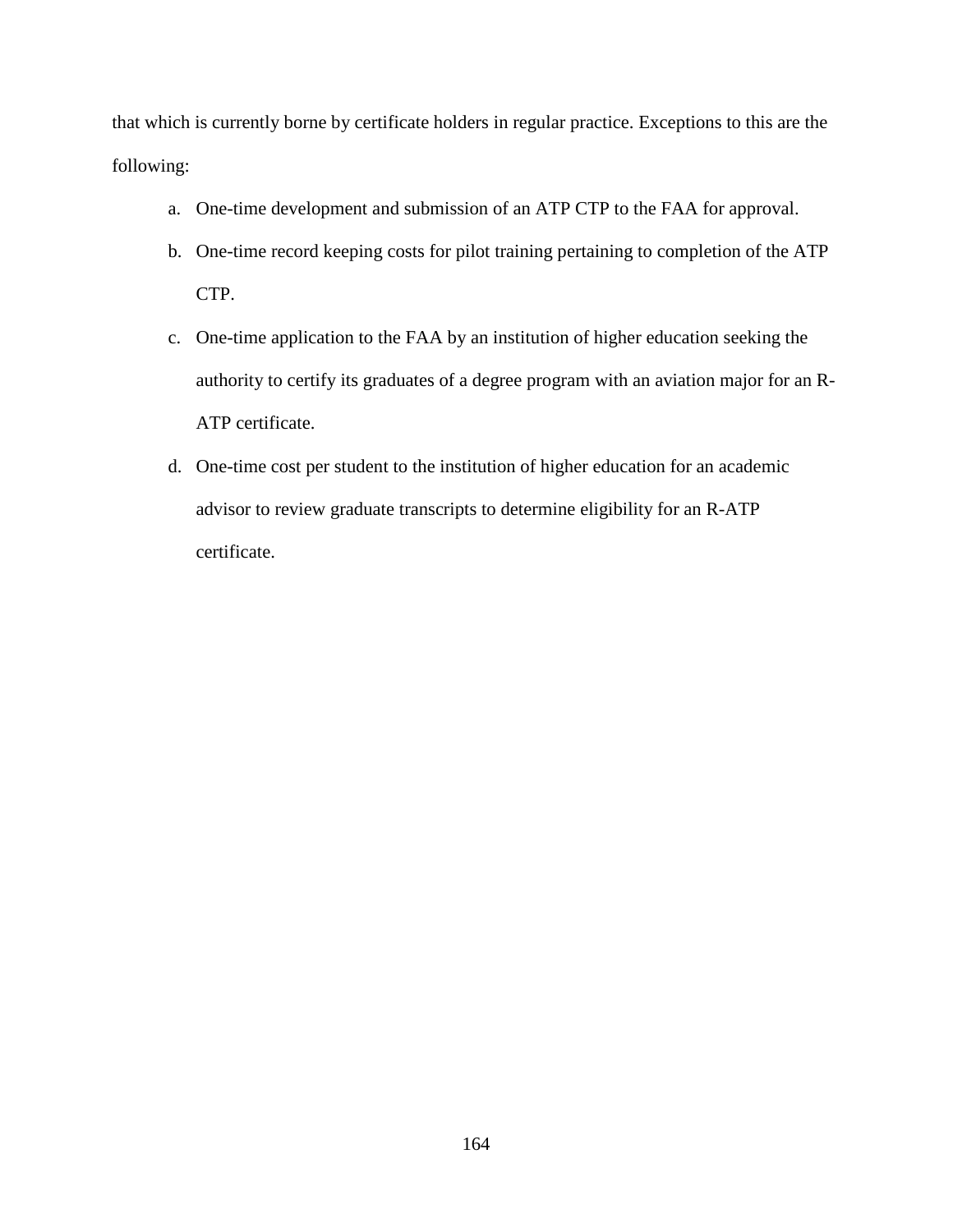# **Table 7. Economic Impact of the Final Rule on Small Part 121, Part 135, and Part 91 subpart K Operators**

| <b>Operator Name</b>                         | Air<br><b>Carrier</b><br>Category | <b>Primary</b><br><b>Operations</b> | <b>Pilot</b><br><b>Nos</b> | <b>Total</b><br>2009<br>Emp | $%$ of<br><b>Pilots</b><br>(Parts)<br>121, 135,<br>or 91K) | Ann.<br>Cost (<br>1000s       | Cost as %<br>of<br>Operating<br>Revenue | Operating<br><b>Revenue</b><br>(\$1000) | <b>Operating</b><br>Revenue<br><b>Source</b> |
|----------------------------------------------|-----------------------------------|-------------------------------------|----------------------------|-----------------------------|------------------------------------------------------------|-------------------------------|-----------------------------------------|-----------------------------------------|----------------------------------------------|
| <b>ABX AIR INC</b>                           | Cargo                             | Part 121                            | 313                        | 1435                        | 0.54%                                                      | \$<br>46                      | 0.00%                                   | 1,173,146                               | <b>DOT</b>                                   |
| AEKO KULA INC (Aloha Air Cargo)              | Cargo                             | Part 121                            | 22                         | 315                         | 0.04%                                                      | \$<br>3                       | 0.00%                                   | 280,309                                 | <b>DOT</b>                                   |
| AERO MICRONESIA INC                          | Cargo                             | Part 121                            | 12                         |                             |                                                            |                               |                                         |                                         |                                              |
| AIR TRANSPORT INTERNATIONAL LLC              | Cargo                             | Part 121                            | 113                        | 396                         | 0.20%                                                      | \$<br>17                      | 0.01%                                   | 273,016                                 | <b>DOT</b>                                   |
| AMERIJET INTERNATIONAL INC                   | Cargo                             | Part 121                            | 56                         | 540                         | 0.10%                                                      | \$<br>8                       | 0.01%                                   | 138,372                                 | <b>DOT</b>                                   |
| AMERISTAR AIR CARGO INC                      | Cargo                             | Part 121                            | 17                         |                             | 0.03%                                                      | \$<br>3                       | 0.04%                                   | 6,942                                   | <b>DOT</b>                                   |
| <b>ARROW AIR INC</b>                         | Cargo                             | Part 121                            | 50                         | 613                         | 0.09%                                                      | \$<br>$\overline{7}$          | 0.00%                                   | 206,805                                 | <b>DOT</b>                                   |
| <b>ASTAR AIR CARGO INC</b>                   | Cargo                             | Part 121                            | 85                         | 631                         | 0.15%                                                      | \$<br>13                      | 0.00%                                   | 347,018                                 | <b>DOT</b>                                   |
| <b>AVIATION SERVICES LTD</b>                 | Cargo                             | Part 121                            | 18                         |                             |                                                            |                               |                                         |                                         |                                              |
| CAPITAL CARGO INTERNATIONAL AIRLINES INC     | Cargo                             | Part 121                            | 100                        | 223                         | 0.17%                                                      | \$<br>15                      | 0.03%                                   | 53,209                                  | <b>DOT</b>                                   |
| CENTURION AIR CARGO INC                      | Cargo                             | Part 121                            | 47                         | 567                         | 0.08%                                                      | \$<br>$\overline{7}$          | 0.00%                                   | 164,905                                 | <b>DOT</b>                                   |
| <b>CORPORATE AIR</b>                         | Cargo                             | Part 121                            | 75                         |                             |                                                            |                               |                                         |                                         |                                              |
| EVERGREEN INTERNATIONAL AIRLINES INC         | Cargo                             | Part 121                            | 132                        | 442                         | 0.23%                                                      | \$<br>19                      | 0.00%                                   | 518,843                                 | <b>DOT</b>                                   |
| FALCON AIR EXPRESS INC                       | Cargo                             | Part 121                            | 25                         |                             | 0.04%                                                      | \$<br>$\boldsymbol{4}$        | 0.03%                                   | 11,665                                  | <b>DOT</b>                                   |
| FLORIDA WEST INTERNATIONAL AIRWAYS INC       | Cargo                             | Part 121                            | 32                         | 51                          | 0.06%                                                      | \$<br>5                       | 0.00%                                   | 113,736                                 | <b>DOT</b>                                   |
| GULF AND CARIBBEAN CARGO INC                 | Cargo                             | Part 121                            | 42                         | 63                          | 0.07%                                                      | \$<br>6                       | 0.02%                                   | 25,270                                  | <b>DOT</b>                                   |
| <b>KALITTA AIR LLC</b>                       | Cargo                             | Part 121                            | 231                        | 860                         | 0.40%                                                      | \$<br>34                      | 0.01%                                   | 666,161                                 | <b>DOT</b>                                   |
| KALITTA CHARTERS II LLC                      | Cargo                             | Part 121                            | 23                         |                             | 0.04%                                                      | \$<br>3                       | 0.02%                                   | 14,048                                  | <b>DOT</b>                                   |
| LYNDEN AIR CARGO L L C                       | Cargo                             | Part 121                            | 49                         | 175                         | 0.08%                                                      | \$<br>$\overline{7}$          | 0.01%                                   | 88,289                                  | <b>DOT</b>                                   |
| MERIDIAN ASSOCIATES                          | Cargo                             | Part 121                            | 8                          |                             |                                                            |                               |                                         |                                         |                                              |
| MIAMI AIR INTERNATIONAL INC                  | Cargo                             | Part 121                            | 80                         | 409                         | 0.14%                                                      | \$<br>12                      | 0.01%                                   | 151,868                                 | <b>DOT</b>                                   |
| MOUNTAIN AIR CARGO INC                       | Cargo                             | Part 121                            | 126                        |                             |                                                            |                               |                                         |                                         |                                              |
| NATIONAL AIR CARGO GROUP INC                 | Cargo                             | Part 121                            | 23                         | 500                         | 0.04%                                                      | \$<br>3                       | 0.02%                                   | 20,882                                  | <b>DOT</b>                                   |
| NORTHERN AIR CARGO INC                       | Cargo                             | Part 121                            | 24                         | 197                         | 0.04%                                                      | \$<br>$\overline{\mathbf{4}}$ | 0.01%                                   | 47,197                                  | <b>DOT</b>                                   |
| OMNI AIR INTERNATIONAL INC                   | Cargo                             | Part 121                            | 255                        | 1032                        | 0.44%                                                      | \$<br>38                      | 0.01%                                   | 438,327                                 | <b>DOT</b>                                   |
| PRESCOTT SUPPORT CO                          | Cargo                             | Part 121                            | 13                         |                             | 0.02%                                                      | \$<br>$\overline{2}$          | 0.02%                                   | 8,614                                   | <b>DOT</b>                                   |
| RHOADES AVIATION INC                         | Cargo                             | Part 121                            | $\overline{4}$             |                             |                                                            |                               |                                         |                                         |                                              |
| SIERRA PACIFIC AIRLINES INC                  | Cargo                             | Part 121                            | 10                         |                             | 0.02%                                                      | \$<br>1                       | 0.01%                                   | 11,199                                  | <b>DOT</b>                                   |
| <b>SKY KING INC</b>                          | Cargo                             | Part 121                            | 32                         |                             | 0.06%                                                      | \$<br>5                       | 0.03%                                   | 16,583                                  | <b>DOT</b>                                   |
| <b>SKY LEASE I INC (Tradewinds Airlines)</b> | Cargo                             | Part 121                            | 49                         | 47                          | 0.08%                                                      | \$<br>$\overline{7}$          | 0.01%                                   | 63,683                                  | <b>DOT</b>                                   |
| SOUTHERN AIR INC                             | Cargo                             | Part 121                            | 186                        | 589                         | 0.32%                                                      | \$<br>27                      | 0.02%                                   | 170,478                                 | <b>DOT</b>                                   |
| <b>SWIFT AIR L L C</b>                       | Cargo                             | Part 121                            | 29                         |                             | 0.05%                                                      | \$<br>$\overline{\mathbf{4}}$ | 0.05%                                   | 8,643                                   | <b>DOT</b>                                   |
|                                              |                                   | $\sim$ $\sim$ $\sim$                |                            |                             |                                                            |                               |                                         |                                         |                                              |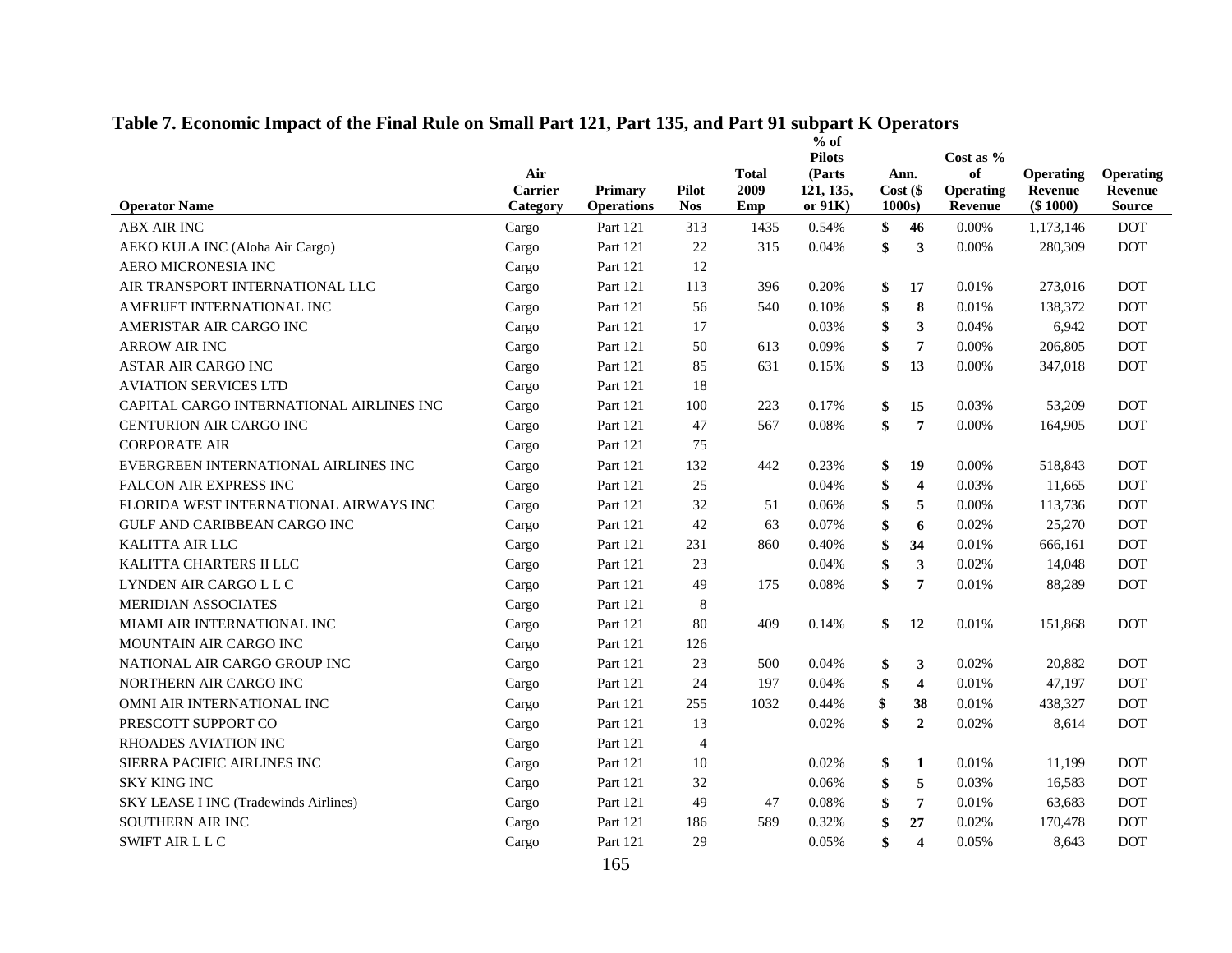| TATONDUK OUTFITTERS LTD                     | Cargo                 | Part 121 | 47             | 288  | 0.08% | \$<br>$\overline{7}$ | 0.02% | 40,371    | <b>DOT</b>   |
|---------------------------------------------|-----------------------|----------|----------------|------|-------|----------------------|-------|-----------|--------------|
| <b>USA JET AIRLINES INC</b>                 | Cargo                 | Part 121 | 70             | 244  | 0.12% | \$<br>10             | 0.01% | 128,053   | <b>DOT</b>   |
| <b>DYNAMIC AIRWAYS LLC</b>                  | Charter<br>Charter    | Part 121 | 8              |      |       |                      |       |           |              |
| AERODYNAMICS INC                            | <b>PAX</b><br>Charter | Part 121 | 14             | 211  | 0.02% | \$<br>$\overline{2}$ | 0.00% | 53,595    | <b>DOT</b>   |
| RYAN INTERNATIONAL AIRLINES INC             | <b>PAX</b><br>Charter | Part 121 | 151            | 540  | 0.26% | \$<br>22             | 0.02% | 142,069   | <b>DOT</b>   |
| TEM ENTERPRISES INC (Xtra Airways)          | <b>PAX</b><br>Charter | Part 121 | 40             | 120  |       |                      |       |           |              |
| <b>VISION AIRLINES INC</b>                  | <b>PAX</b><br>Charter | Part 121 | 116            | 131  | 0.20% | \$<br>17             | 0.03% | 62,366    | <b>DOT</b>   |
| <b>WORLD AIRWAYS INC</b>                    | <b>PAX</b>            | Part 121 | 391            | 1446 | 0.68% | \$<br>58             | 0.01% | 653,144   | <b>DOT</b>   |
| BRENDAN AIRWAYS LLC (USA 3000 Airlines)     | Mainline              | Part 121 | 54             | 390  | 0.09% | \$<br>8              | 0.00% | 227,850   | <b>DOT</b>   |
| MN AIRLINES LLC (Sun Country Airlines)      | Mainline              | Part 121 | 143            | 642  | 0.25% | \$<br>21             | 0.01% | 224,232   | <b>DOT</b>   |
| <b>VIRGIN AMERICA INC</b>                   | Mainline              | Part 121 | 330            | 1421 | 0.57% | \$<br>49             | 0.01% | 326,023   | <b>DOT</b>   |
| CHAMPLAIN ENTERPRISES INC (CommutAir)       | Regional              | Part 121 | 150            | 300  |       |                      |       |           |              |
| <b>EMPIRE AIRLINES INC</b>                  | Regional              | Part 121 | 111            | 250  |       |                      |       |           |              |
| ERA AVIATION INC (In Frontier Alaska Group) | Regional              | Part 121 | 57             |      |       |                      |       |           |              |
| <b>GREAT LAKES AVIATION LTD</b>             | Regional              | Part 121 | 231            |      | 1.12% | \$<br>128            | 0.13% | 100,033   | $10-K$       |
| GULFSTREAM INTERNATIONAL AIRLINES INC       | Regional              | Part 121 | 156            |      |       |                      |       |           |              |
| <b>HAWAII ISLAND AIR INC</b>                | Regional              | Part 121 | 38             |      | 0.18% | \$<br>21             | 0.08% | 24,907    | <b>DOT</b>   |
| HYANNIS AIR SERVICE INC                     | Regional              | Part 121 | 212            | 850  |       |                      |       |           |              |
| PENINSULA AIRWAYS INC                       | Regional              | Part 121 | 119            |      |       |                      |       |           |              |
| SEABORNE VIRGIN ISLAND INC                  | Regional              | Part 121 | 21             |      | 0.10% | \$<br>12             | 1.73% | 670       | <b>CLEAR</b> |
| USA JET AIRLINES INC                        |                       | Part 135 | 45             |      | 0.62% | \$<br>6              | 0.02% | 27,380    | <b>DOT</b>   |
| <b>AVIATION CONCEPTS</b>                    |                       | Part 135 | 10             |      | 0.14% | \$<br>1              | 0.05% | 2,568     | <b>DOT</b>   |
| VICTORY AIR TRANSPORT INC.                  |                       | Part 135 | $\overline{4}$ |      | 0.05% | \$<br>$\Omega$       | 0.02% | 2,745     | <b>DOT</b>   |
| <b>AIRSPRINT US</b>                         |                       | Part 91K | 5              | 27   | 0.16% | \$<br>1              |       |           |              |
| <b>AVANTAIR</b>                             |                       | Part 91K | 136            | 340  | 4.25% | \$<br>17             | 0.01% | 149,001   | <b>CLEAR</b> |
| <b>CORPORATE EAGLE MGT SVCS</b>             |                       | Part 91K | 13             | 33   | 0.41% | \$<br>2              | 0.01% | 11,419    | <b>CLEAR</b> |
| <b>EXECUTIVE FLT SVCS</b>                   |                       | Part 91K | 60             | 100  | 1.87% | \$<br>7              | 0.00% | 2,024,000 | <b>CLEAR</b> |
| <b>PLANE SENSE</b>                          |                       | Part 91K | 61             | 160  | 1.90% | \$<br>$\tau$         | 0.01% | 94,000    | <b>CLEAR</b> |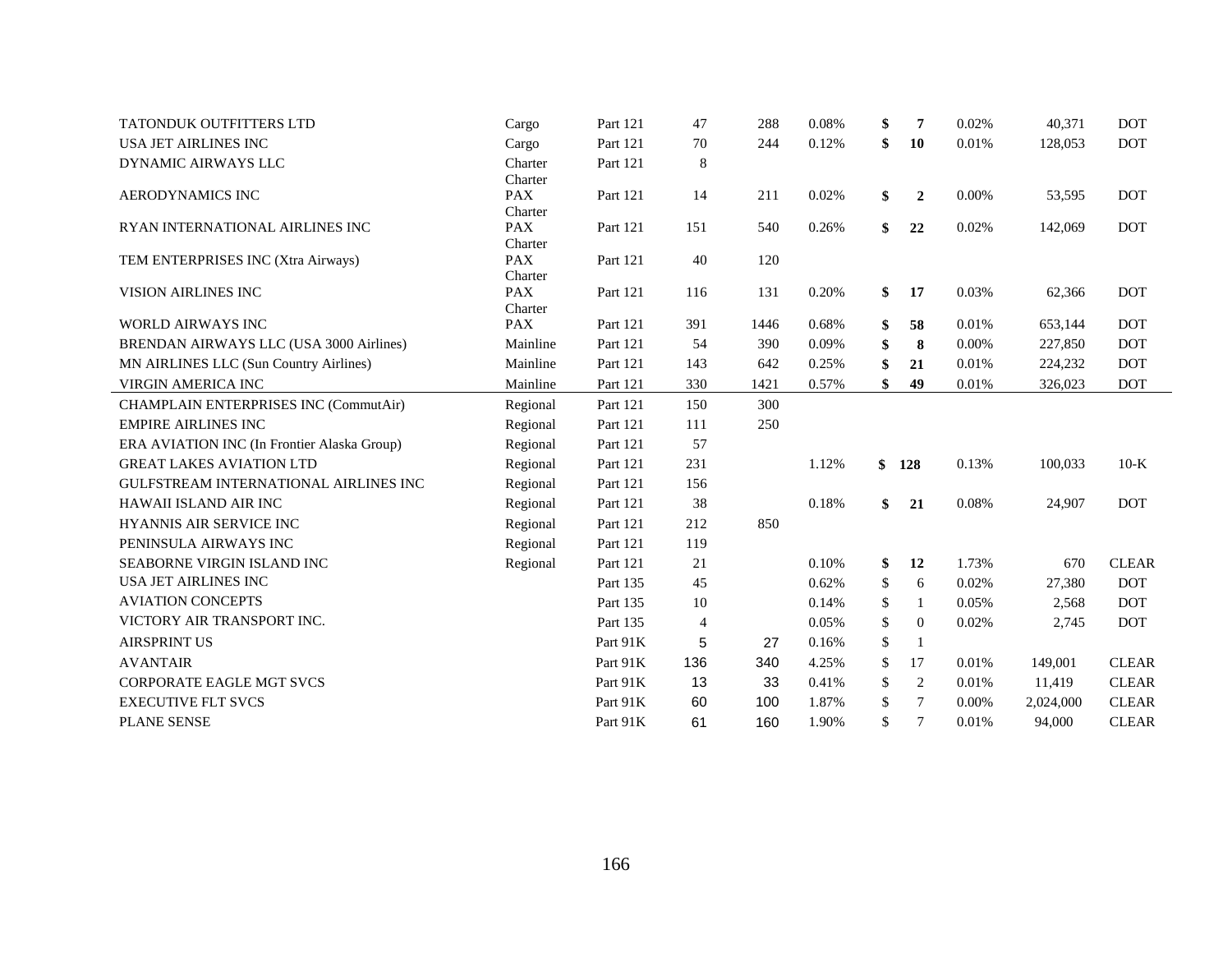## Other Compliance Requirements

 $\overline{a}$ 

This final rule will require the following:

# 1. **An ATP certificate for all pilots operating in part 121**. This requirement codifies the **Congressionally-mandated 1,500 hours flight time required for an ATP certificate,** but will allow an R-ATP certificate to be held by (a) military pilots with 750 hours of flight experience and (b) graduates of four-year or two-year degree programs with aviation majors who obtain their commercial pilot certificate with instrument rating from an affiliated part 141 pilot school. To be eligible for an R-ATP, graduates of a four-year program will be required to have 1,000 hours of flight experience, while graduates of a two-year program will be required to have 1,250 hours of flight experience.

- a. The R-ATP certificate will allow a pilot to serve in part 121 air carrier operations as an SIC only. With an R-ATP certificate, however, part 121 SICs need only hold a second class medical certificate, not the first class medical certificate that is the requirement for PICs.
- b. The minimum age for an R-ATP certificate will be reduced to 21 years.<sup>[32](#page-166-0)</sup> The current age requirement for an ATP certificate will remain at 23 years.
- 2. **A minimum of 50 hours of multiengine flight experience.** This requirement will apply not just to pilots serving in part 121 operations, but to all pilots who apply for an ATP certificate with an airplane category multiengine class rating.<sup>[33](#page-166-1)</sup> This will include PICs in part  $135$

<span id="page-166-0"></span> $32$  This is a change from the NPRM that will allow pilots of age 21 or 22, with 1,500 hours flight time, to obtain the R-ATP certificate.

<span id="page-166-1"></span> $33$  The rule applies to the airplane class, so applicants for an ATP certificate with single-engine class rating will be required to have 50 hours of single-engine time.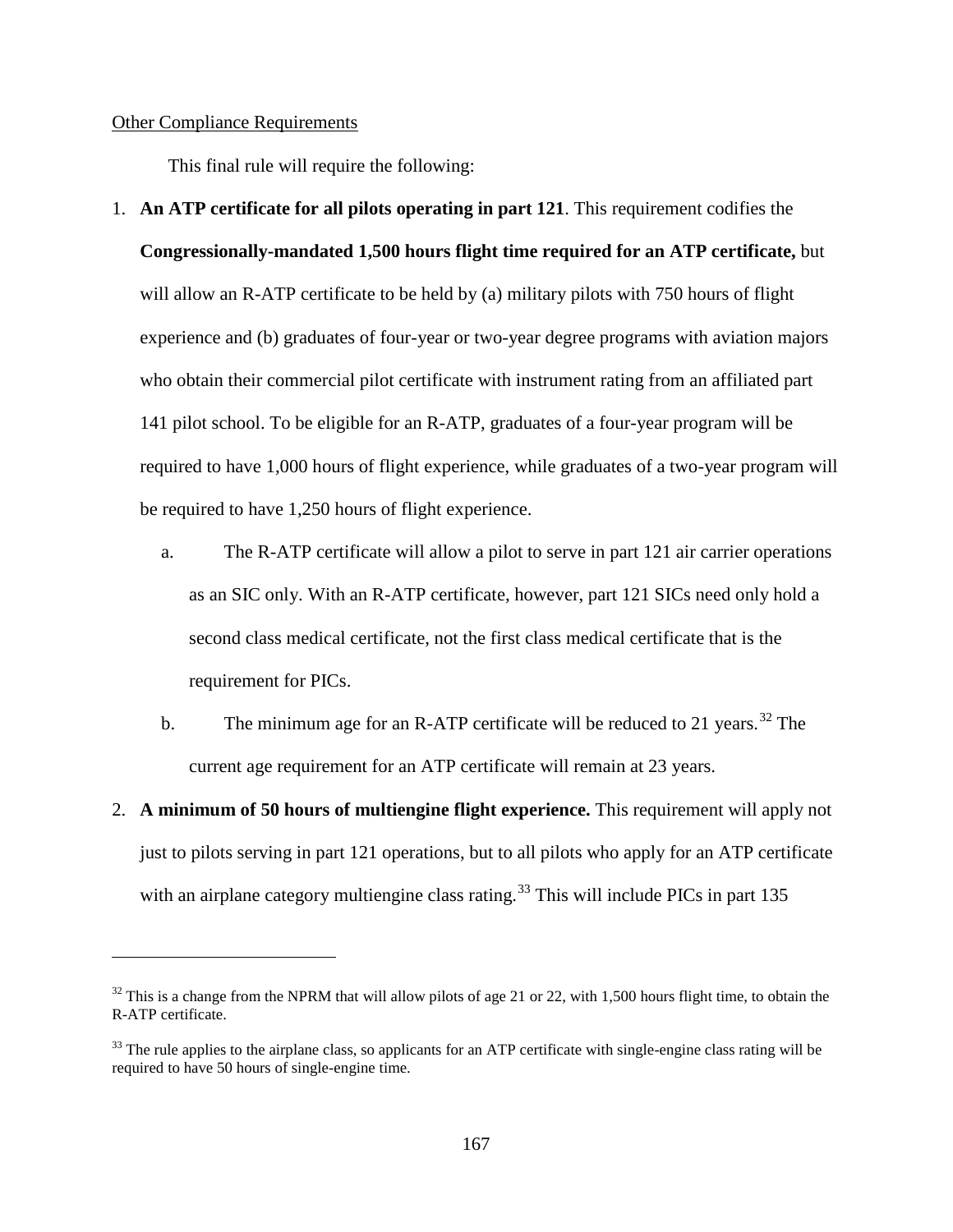operations that require an ATP certificate, and PICs in part 91, subpart K, Fractional Ownership Programs, which require the PIC to hold an ATP certificate.

- 3. **An ATP Certification Training Program for applicants for an ATP certificate with an airplane category multiengine class rating or an ATP certificate obtained concurrently with an aircraft type rating.** This is a foundational course that will include academic study as well as flight training in FSTDs to meet the Act's requirements that pilots have the necessary training and experience discussed previously to function effectively in an air carrier environment. The course will provide training necessary to overcome the knowledge gap (between the commercial pilot certificate and the knowledge required for an air carrier SIC) and will address the current lack of a training requirement for ATP certification. These competencies include crew coordination, checklist/briefing items, low energy states/stalls, and adverse weather conditions, including icing, thunderstorms, and crosswinds with gusts. The course topics will be incorporated into the ATP knowledge test. In addition to applying to all pilots in part 121 operations, this requirement will apply to PICs in part 135 operations that require an ATP certificate, and PICs in part 91, subpart K, Fractional Ownership Operations, which require the PIC to hold an ATP certificate.
- 4. **An aircraft type rating for all SICs serving in part 121 operations.** The FOQ ARC made the same recommendation and this requirement responds to the objectives of section 216 of the Act, which requires the Administrator to determine the appropriate multiengine airplane flight experience for pilot flightcrew members.. Currently only PICs in part 121 operations, and SICs in flag or supplemental operations requiring three or more pilots, are required to hold an aircraft type rating. The FAA has determined that requiring aircraft type ratings for all pilots in part 121 operations will improve safety by further exposing pilots to an advanced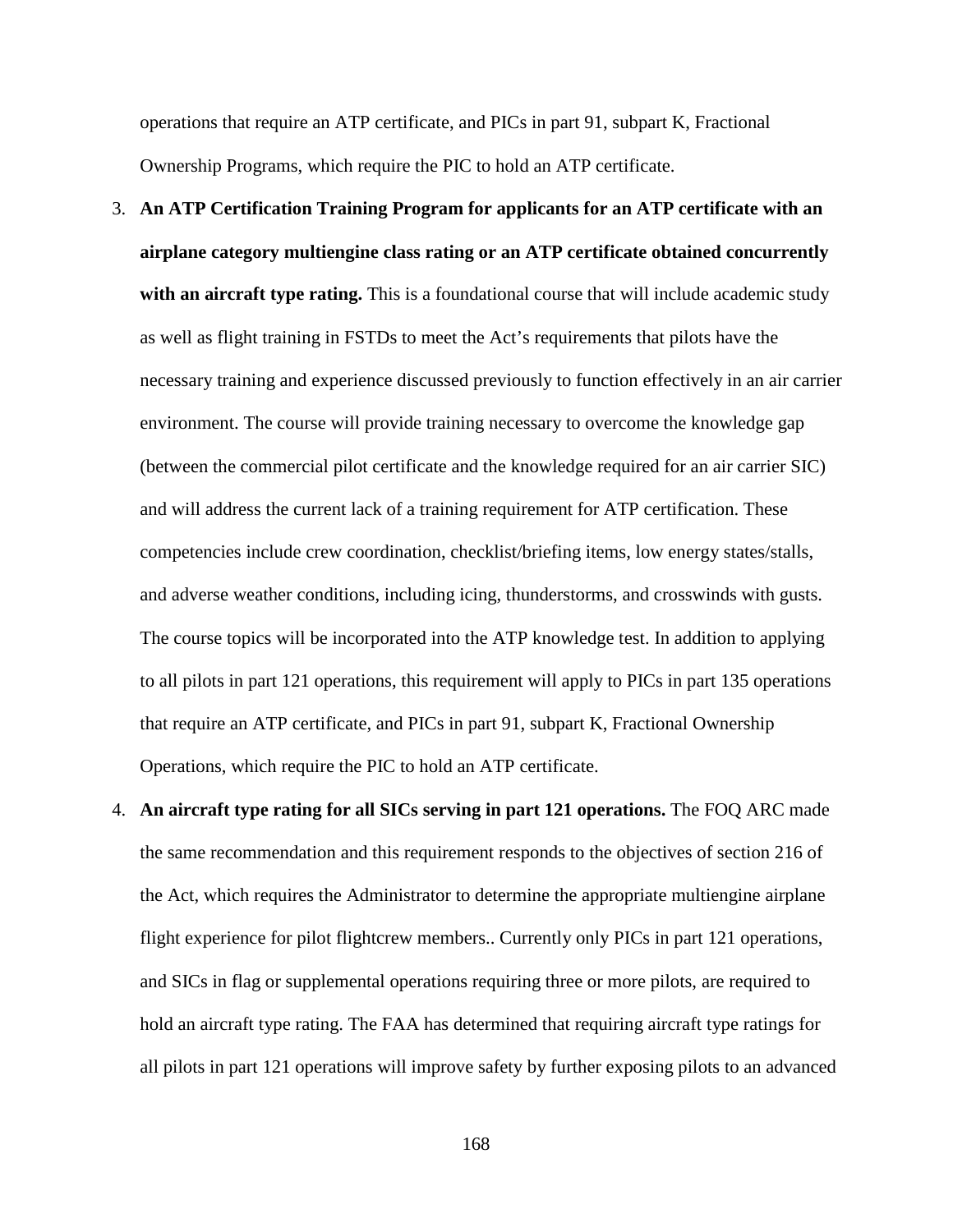multiengine aircraft and a multicrew environment. Also the provision for an airplane type rating requires a pilot who serves as SIC to be tested to the same standard as the PIC and to demonstrate proficiency in difficult operational conditions, including adverse weather and high altitude operations.

# 5. **A minimum of 1,000 hours in air carrier operations to serve as PIC in part 121 operations**. Under the final rule, SICs must accumulate 1,000 flight hours in air carrier operations before becoming eligible for upgrade to PIC. Without the 1,000-hour requirement, SICs with an unrestricted ATP certificate would be eligible to upgrade to PIC as soon as they attain 1,500 flight hours, regardless of their experience. The 1,000-hour requirement will ensure that a pilot will have at least one full year of relevant operational experience before upgrading to PIC. The final rule allows a pilot to count PIC time in part 135 operations that require an ATP and in part 91, subpart K, operations, as well as SIC time in part 121 operations. Pilots with experience as PICs in military transport operations will be allowed to

count up to 500 hours of such experience as well.

 $\overline{a}$ 

The FAA estimates that cost will be minimal for the requirement of 50 hours of multiengine time for the ATP certificate with an airplane category multiengine class rating. As noted in the regulatory evaluation and preamble, multiengine hours are typically acquired while engaged in other commercial aviation activities such as flight instruction or part 135 operations on the way to obtaining the ATP certificate. Moreover, minimums for multiengine time vary among airlines from 50 hours to as much as  $1,500$  hours.<sup>[34](#page-168-0)</sup>

<span id="page-168-0"></span>**<sup>34</sup>** Kit Darby, President, [www.KitDarby.com,](http://www.kitdarby.com/) Aviation Consulting, LLC, Peachtree City, GA.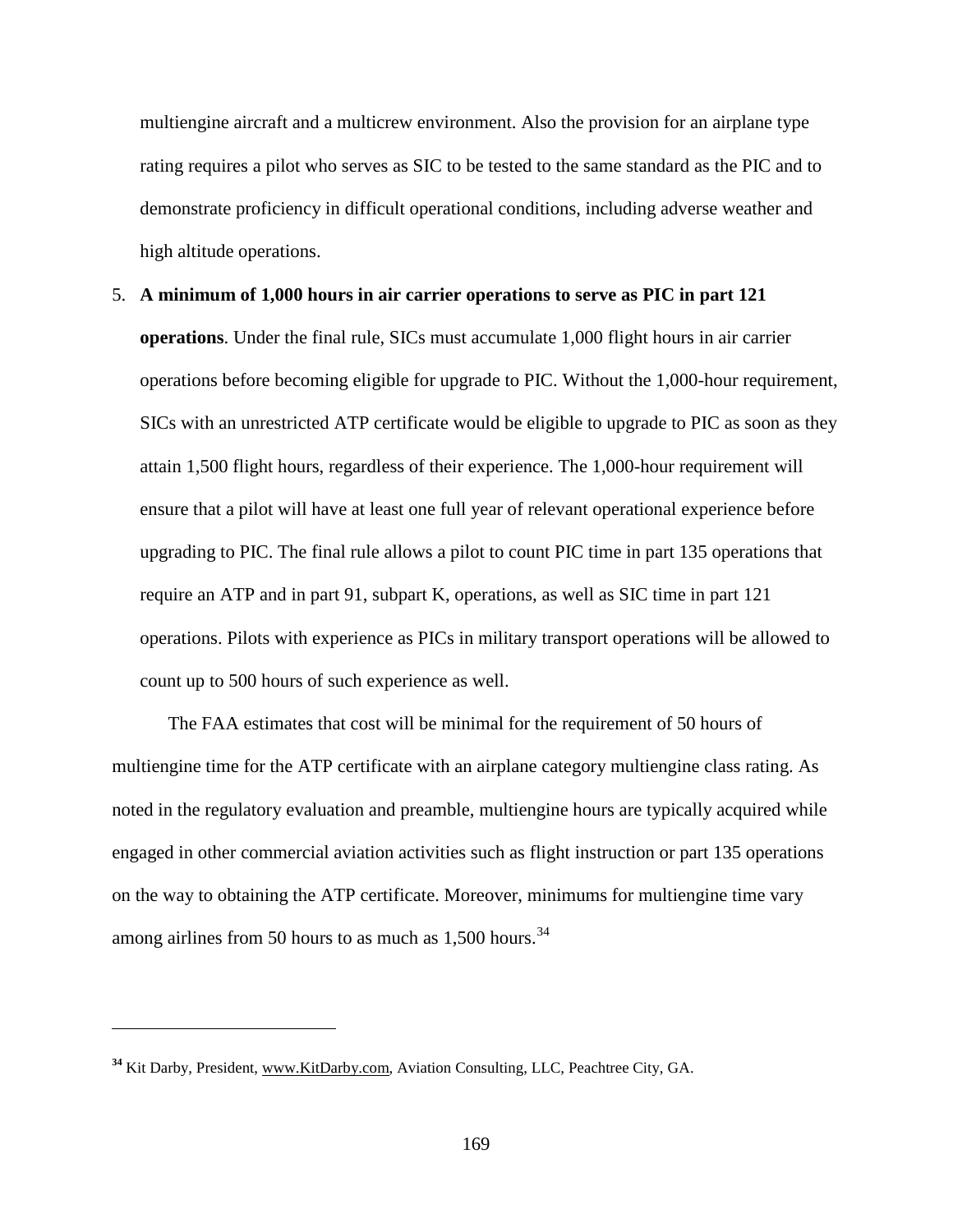The FAA also estimates as minimal the costs of the requirement that a part 121 SIC have 1,000 hours of air carrier operating experience before upgrade from SIC to PIC. According to a 2010 FAA survey of industry, the average number of years to upgrade is about five years for regional airlines and more than ten years for major airlines. Even without air carrier operating experience in part 135 or part 91, subpart K operations, at an average number of 750 flight hours a year, an SIC will accumulate the required hours in less than one and a half years.

## Compliance Cost by Part 121 Operators

Table 5 shows the cost of the final rule for the part 121 operators. Costs of the ATP CTP are allocated between the regional airlines and the major/cargo airlines by the percentage of pilots employed by the two airlines (Nov. 2010 part 121 pilots, 78,258: Regionals—20,565 [26.3%], Major/cargo airlines—57,693 [73.7%]).

As explained in the regulatory evaluation, the FAA expects that the compliance cost of the ATP CTP for part 121 air carriers will fall heavily, if not exclusively, on the regional airlines. So in assessing the economic impact on small regional airlines, we assume the entire ATP CTP costs fall on regional airlines. But in order to assess the economic impact on small cargo airlines, we assume the impact is proportional to the number of pilots. We do the same with the type rating costs, although the magnitudes are small compared to the ATP CTP costs.

### Economic impact on small entities

In order to assess the economic impact of this final rule on small firms, we allocate annualized costs to small firms based on the number of affected pilots and measure the economic impact on small firms by each firms' annualized costs as a percentage of their average 5-year,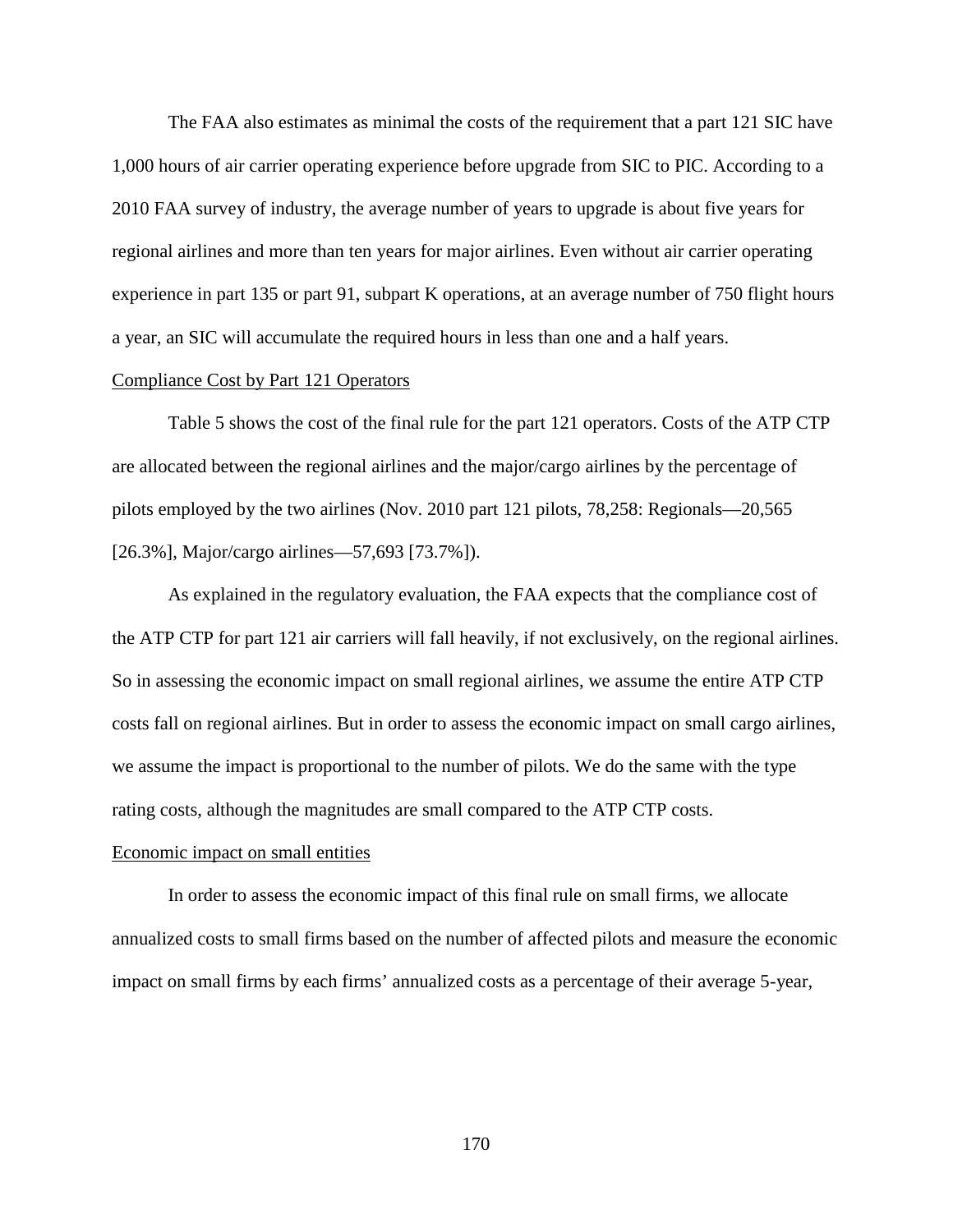2005-2009 operating revenues.<sup>[35](#page-170-0)</sup> While the economic burden of this rule will have a disproportionate impact on small entities, the compliance cost will not result in a significant economic cost on small entities. This analysis measures the economic impact on small entities in a two-step process. All of the compliance costs are training costs for new pilots (plus type rating costs for part 121 operators). Again, the Congressional mandate that all pilots have an ATP certificate is self-enacting and not an FAA requirement. Thus the 1,500 hour requirement costs are not included in these compliance costs. While the FAA believes the annual estimates of new pilots are reasonably accurate for the part 121, part 135, or part 91 subpart K industry, we do not know the turnover per operator. The annual new pilot hires per operator are estimated as a percentage of total industry pilots (part 121, part 135, or par 91 subpart K) multiplied by the system-wide number of new pilots. The estimated new pilot hires for each operator are then multiplied by the annualized training cost to obtain the total annualized cost per operator.

The annual training cost is simply the per-pilot training cost multiplied by the annual number of newly hired pilots. The annualized training cost is less than \$3,300 per pilot. This perpilot training cost estimate is \$3,242 for a part 121 operator and \$3,178 for a part 135 operator and also for a part 91 subpart K operator. The higher cost for part 121 operators is due to the additional type rating cost. As a point of reference, the average cost per pilot over the 20-year estimation period of the rule is approximately \$4,000 (based on total cost, not present value). Clearly the per-pilot training cost is not a significant economic impact.

 $\overline{a}$ 

<span id="page-170-0"></span><sup>35</sup> Operating Revenue--www.transtat.bts.gov, Air Carrier Financial Reports (Form 41 Financial Data), Schedules P1.1 & P1.2. We average for as many of the five years of data as is available. Operating revenue for Great Lakes Aviation is from its SEC 10-K filing. Operating revenues for part 91 subpart K air carriers is from the CLEAR database and is for 2011.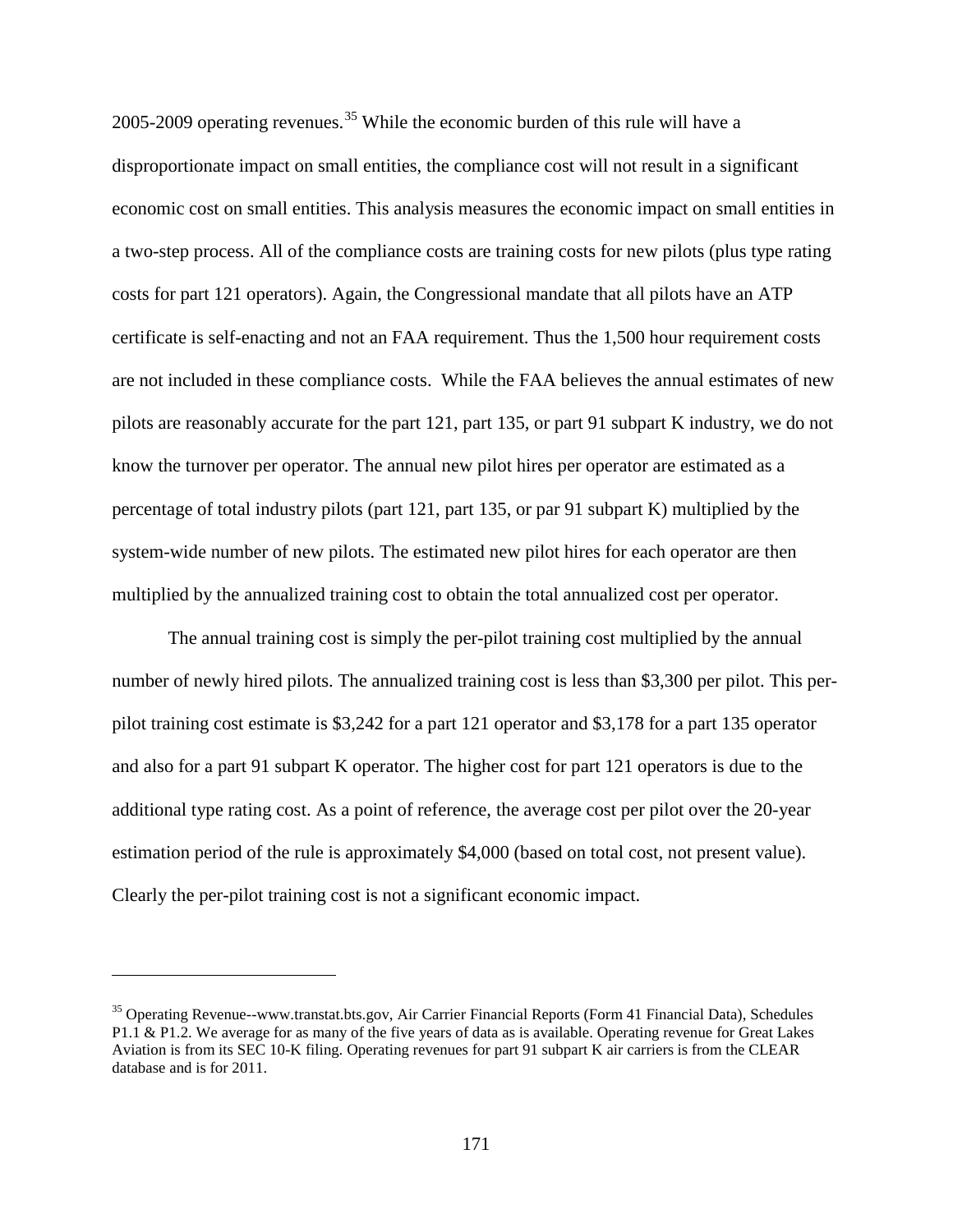The number of new pilots per year equals the number of retired pilots plus the additional pilots above the previous year (net growth). On average the annual number of new pilots is 3,531 for part 121; 282 for part 135; and 124 for part 91, subpart K. The estimated number of new pilots per operator equals the operator's current percentage of industry pilots (part 121, part 135, or part 91 subpart K)<sup>[36](#page-171-0)</sup> multiplied by the total number of new pilots. Table 7 lists that percentage for many small entities. To calculate the cost per operator, that percentage per operator is then multiplied by the total annualized cost, \$11.51 million for part 121 operators, \$0.897 million for part 135 operators, and \$0.394 million for part 91, subpart K operators. These annualized costs are based on the present value training costs (and type rating costs for part 121 operators) calculated in the regulatory evaluation.

While Table 7 provides economic impact estimates for many operators, a generic estimate more simply makes the point that the compliance costs of this rule do not create a significant economic impact per operator. In general, the annual number of new pilots per operator is substantially less than 10 percent of the operator's total pilots. For this case, an operator with a 100 pilots will have no more than 10 new pilots per year. With training costs of \$3,300 per pilot the annual training cost is less than \$33,000. As long as the operator receives operating revenue greater than \$2 million these costs will be less than 2 percent of annual operating revenue. The FAA does not believe costs less than 2 percent of annual operating revenue to have a significant economic impact. As Table 7 shows the percentage of annual compliance cost is nearly always less than 0.05 percent and never over 2 percent of annual operating revenue.

 $\overline{a}$ 

<span id="page-171-0"></span> $36$  For part 121 operations since regional airlines and major/cargo airlines are analyzed separately, operator pilot percentages are calculated with respect to the total number of pilots in the relevant group.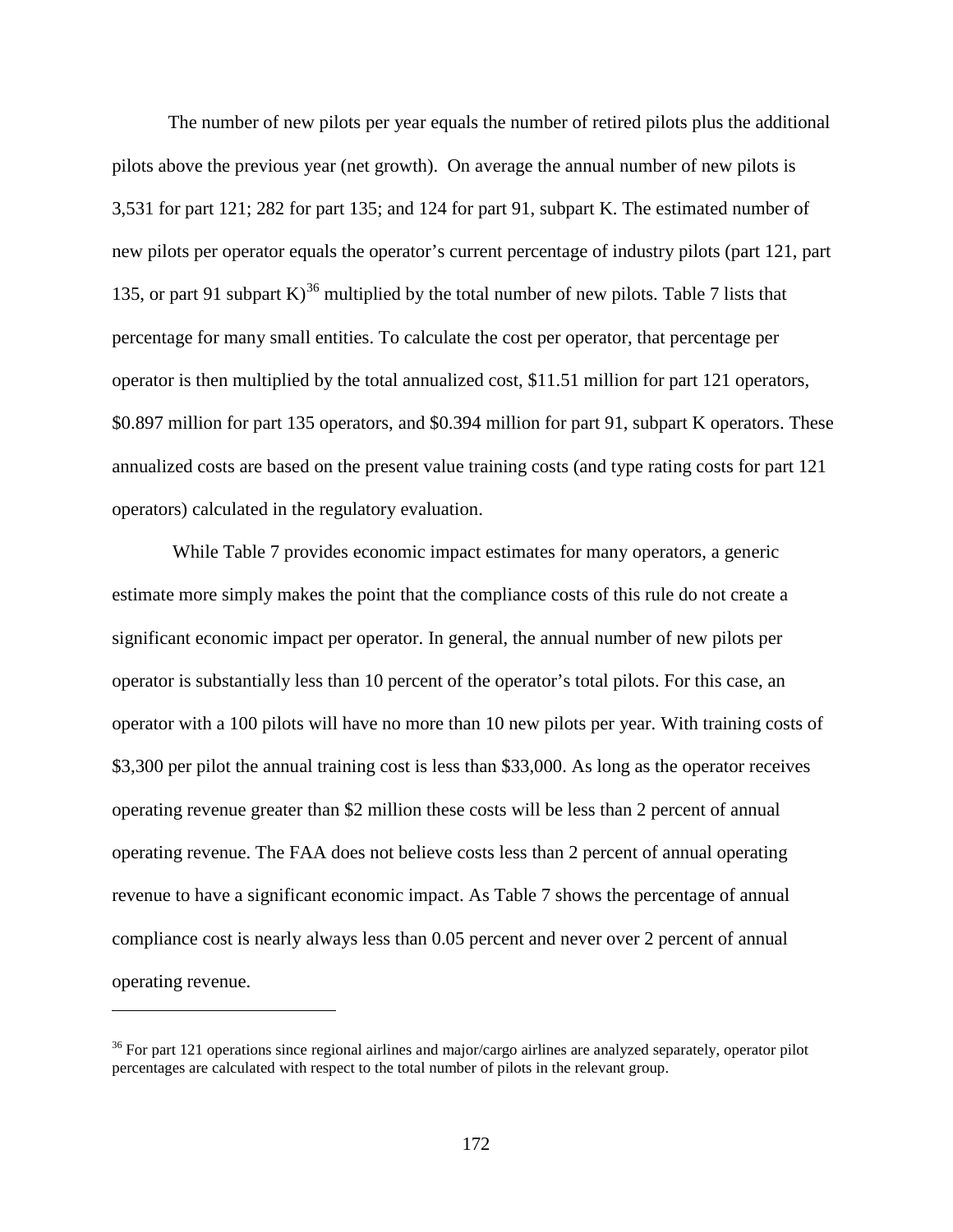The rule will have a disproportionate impact on small entities. Given the Congressional mandate that all pilots have an ATP certificate and that this mandate disproportionally affects small entities, the FAA considered, but had limited alternatives with which to provide more relief to small operators. In considering the economic impact of this rule, the FAA created the R-ATP certificate based on education credits, and for pilots with 1,500 flight hours, a minimum age of 21, instead of age 23. This rule imposes only training costs on new pilots and small type rating costs on part 121 pilots. The compliance period for the type rating requirement for those pilots serving in part 121 by July 31, 2013, has been extended in the final rule. As both the per-pilot training costs are modest and the annual number of new pilots is small, the compliance cost relative to annual operating revenue is always less than 2 percent and almost always less than 0.05 percent. Therefore, as the FAA Administrator, I certify that this final rule will not have a significant economic impact on a substantial number of small entities.

### C. International Trade Impact Assessment

The Trade Agreements Act of 1979 (Public Law 96-39), as amended by the Uruguay Round Agreements Act (Public Law 103-465), prohibits Federal agencies from establishing standards or engaging in related activities that create unnecessary obstacles to the foreign commerce of the United States. Pursuant to these Acts, the establishment of standards is not considered an unnecessary obstacle to the foreign commerce of the United States, so long as the standard has a legitimate domestic objective, such the protection of safety, and does not operate in a manner that excludes imports that meet this objective. The statute also requires consideration of international standards and, where appropriate, that they be the basis for U.S. standards. The FAA has assessed the potential effect of this final rule and determined that it would have only a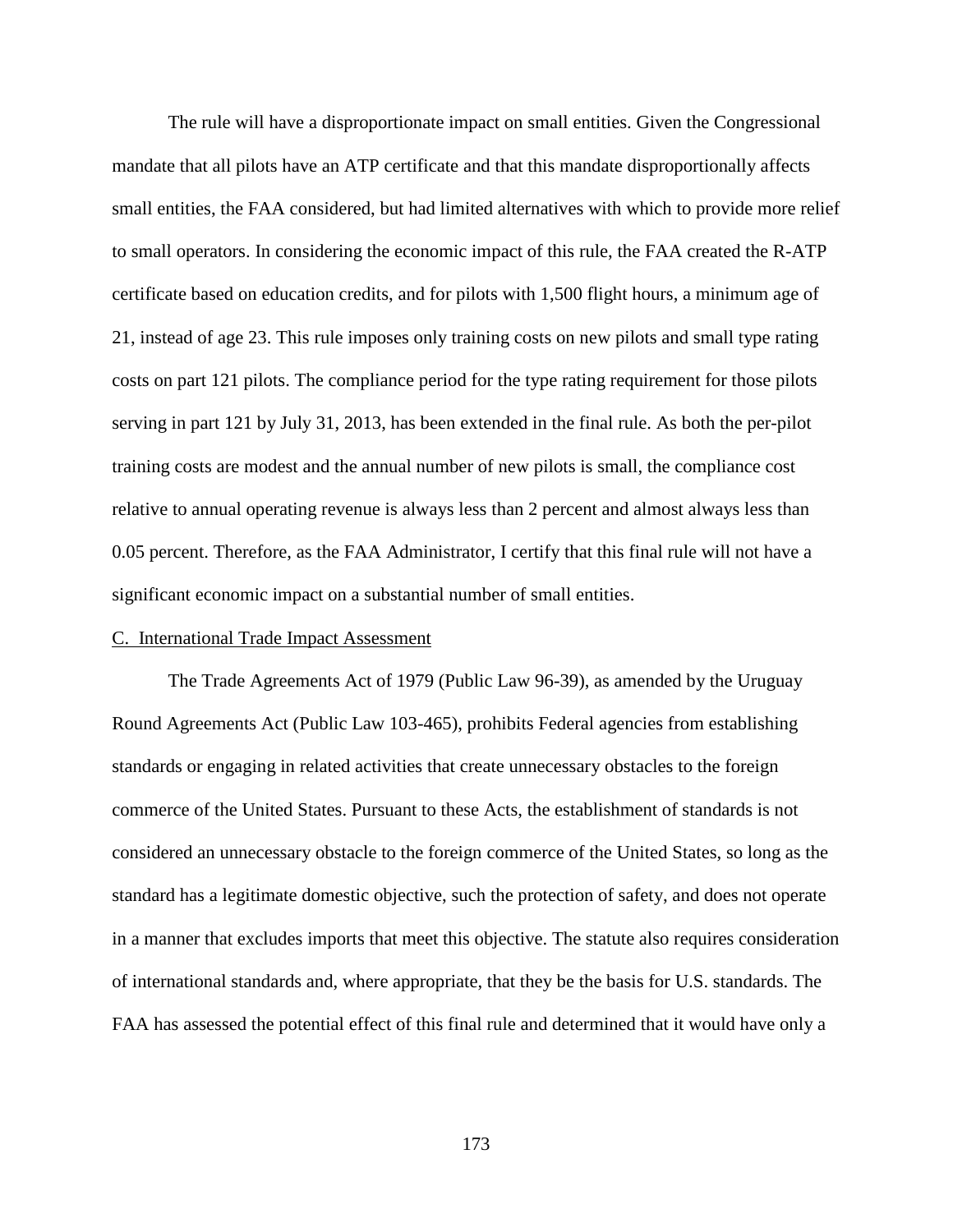domestic impact and therefore would not create unnecessary obstacles to the foreign commerce of the United States.

### D. Unfunded Mandates Assessment

Title II of the Unfunded Mandates Reform Act of 1995 (Public Law 104-4) requires each Federal agency to prepare a written statement assessing the effects of any Federal mandate in a proposed or final agency rule that may result in an expenditure of \$100 million or more (adjusted annually for inflation with the base year 1995) in any one year by State, local, and tribal governments, in the aggregate, or by the private sector; such a mandate is deemed to be a "significant regulatory action." The FAA currently uses an inflation-adjusted value of \$143.1 million. Excluding the Congressionally driven costs, the compliance costs of this rule never exceed \$100 million in any one year. This final rule does not contain such an unfunded mandate; therefore, the requirements of Title II of the Act do not apply.

### E. Paperwork Reduction Act

*Title:* Pilot Certification and Qualification Requirements for Air Carrier Operations

This proposal contains the following new information collection requirements. As required by the Paperwork Reduction Act of 1995 (44 U.S.C. § 3507(d)), the FAA has submitted the information requirements associated with this proposal to the Office of Management and Budget for its review.

The Office of Management and Budget approved these new information collection requirements associated with this final rule and assigned OMB Control Number 2120-0755.

*Summary:* The paperwork burden is comprised of two areas. First, this final rule amends the requirements for obtaining an airline transport pilot (ATP) certificate by requiring pilot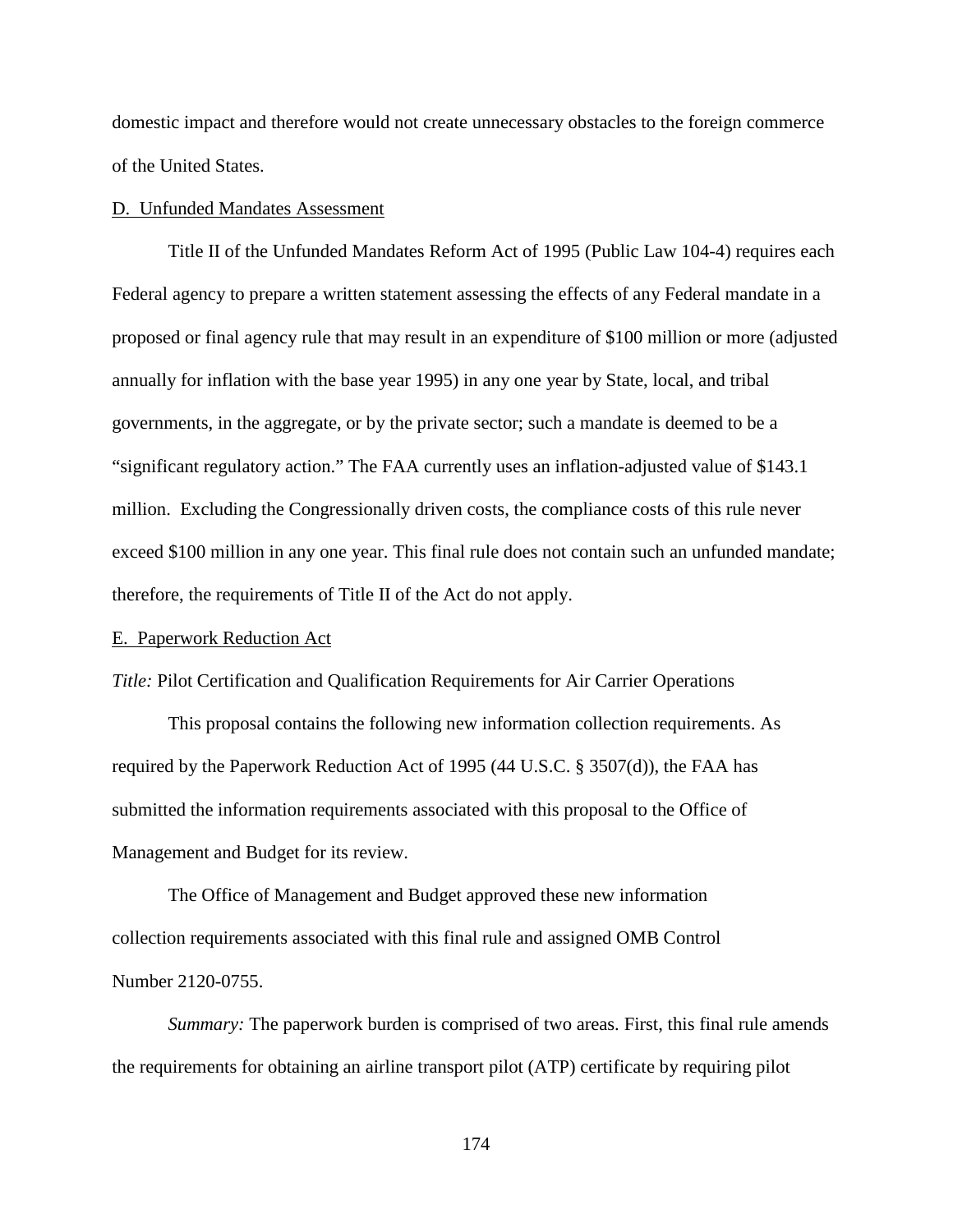applicants for an ATP certificate with an airplane category multiengine class rating or an ATP certificate obtained concurrently with an airplane type rating to complete a new ATP Certification Training Program. Any part 142 training center, part 141 pilot school, or air carrier wishing to offer the new training program would be required to submit the curriculum to the FAA for approval.

In addition, the final rule provides a method for an institution of higher education to seek the authority to certify its graduates of a degree program with an aviation major to apply for a restricted privileges ATP certificate. The final rule will require the institution to hold a part 141 pilot school certificate from the FAA to provide pilot training within the degree program(s) listed in their letter of authorization. The institution of higher education seeking this authority will be required to submit an application on a new form that was developed for this purpose.

*Public Comments:* With regard to the FAA's paperwork estimates, NAFI was the only commenter. Their comment stated – without providing specific details – that "the accuracy of the agency's estimate of the burden is significantly lacking in areas of consideration that have been included, representative estimates of costs, and the effects that will result from the proposed changes." NAFI added that it was unaware of any data that has been developed that accurately allows for proper costing of these effects and recommended "that this data be sought prior to any long term changes in order to more accurately study and make decisions regarding proposed changes."

Without additional detail from the commenter, the FAA is uncertain how to respond to NAFI's concerns regarding the accuracy of its estimates. The FAA believes that the estimates in the NPRM accurately reflected the paperwork burden of the proposal. Notwithstanding, the FAA has reevaluated the paperwork burden of the final rule and has made some adjustments to the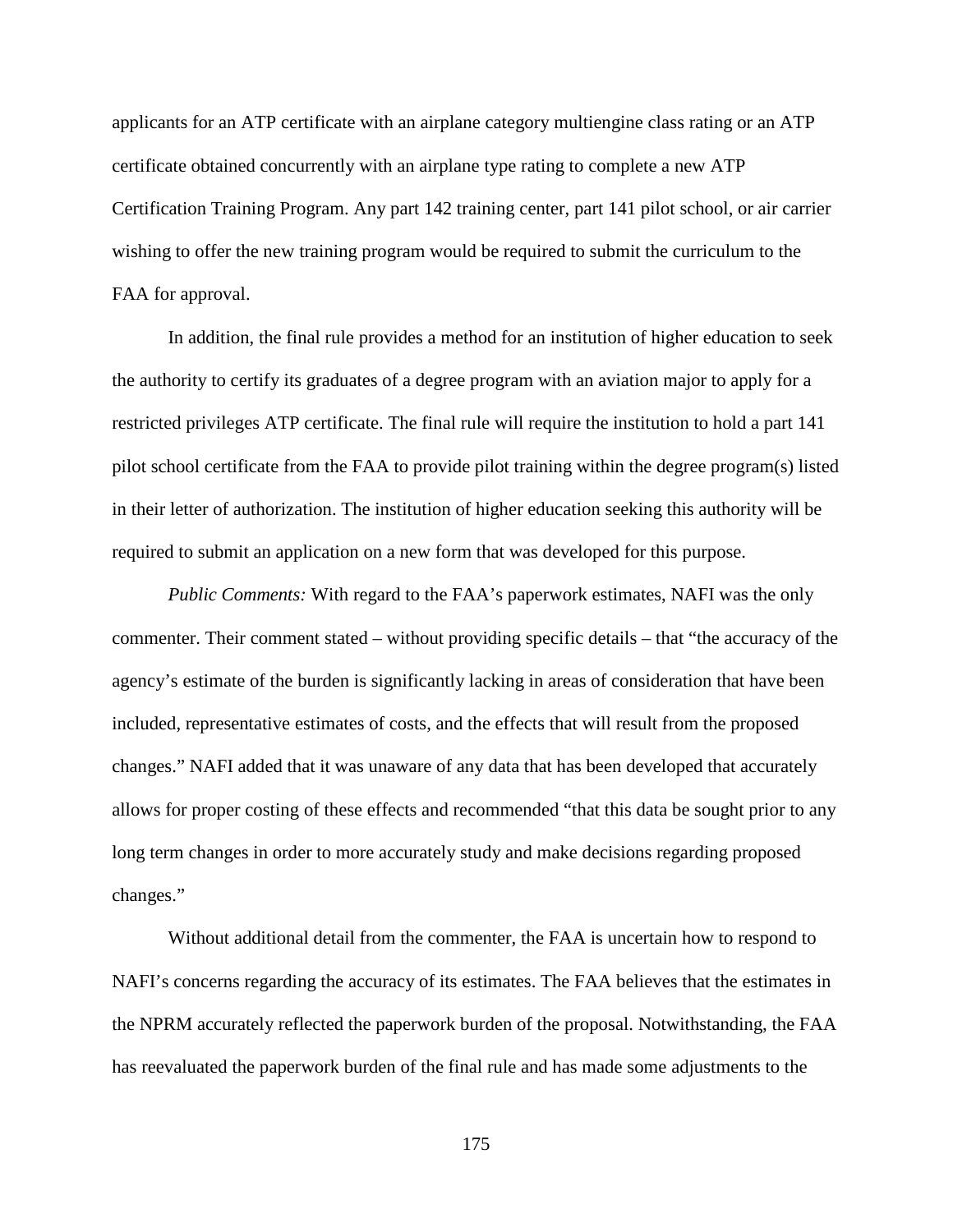ATP CTP paperwork costs. In addition, the FAA has added additional paperwork costs for institutions of higher education who seek the authority to certify its graduates of a degree program with an aviation major to apply for a restricted privileges ATP certificate by requiring them to submit an application.

*Use of:* The information collection for the ATP Certification Training Program will ensure pilots seeking employment in an air carrier environment are adequately trained on the knowledge and skills they need to function in a multicrew environment in a variety of operating conditions. The requirement to submit the ATP Certification Training Program curriculum to the FAA for approval will provide greater oversight of the training programs and ensure consistency of both course and instructional quality among the training centers, pilot schools, and air carriers. Part 121, 135, 141, or 142 certificate holders that wish to offer or provide the ATP Certification Training Program are required to develop and submit a course for approval by the FAA. For those that provide this training, additional pilot training record keeping would also be required.

# *Industry ATP CTP Development Costs*

Initial number of certificate holders offering the ATP  $CTP = 20$ Time needed to develop the ATP  $CTP = 120$  hours Salary of a ground instructor  $= $32.55$ 

First-Year Cost  $(2014)^{37}$  $(2014)^{37}$  $(2014)^{37}$ *Cost:* 20 x 120 x \$32.55 = \$78,120 *Time:* 20 x 120 = 2,400 hours

Subsequent Years: Per-Year Costs *Cost:* 1 x 120 x \$32.55 = \$3,906 *Time:* 1 x 120 = 120 hours

 $\overline{a}$ 

Total Costs Over 20 Years (2013-2032) *Cost:*  $$78,120 + (18 \times $3,906) = $148,428$ 

<span id="page-175-0"></span> $37$  For 2013 there are no Paperwork Reduction Act costs for the ATP CTP. All costs begin in 2014.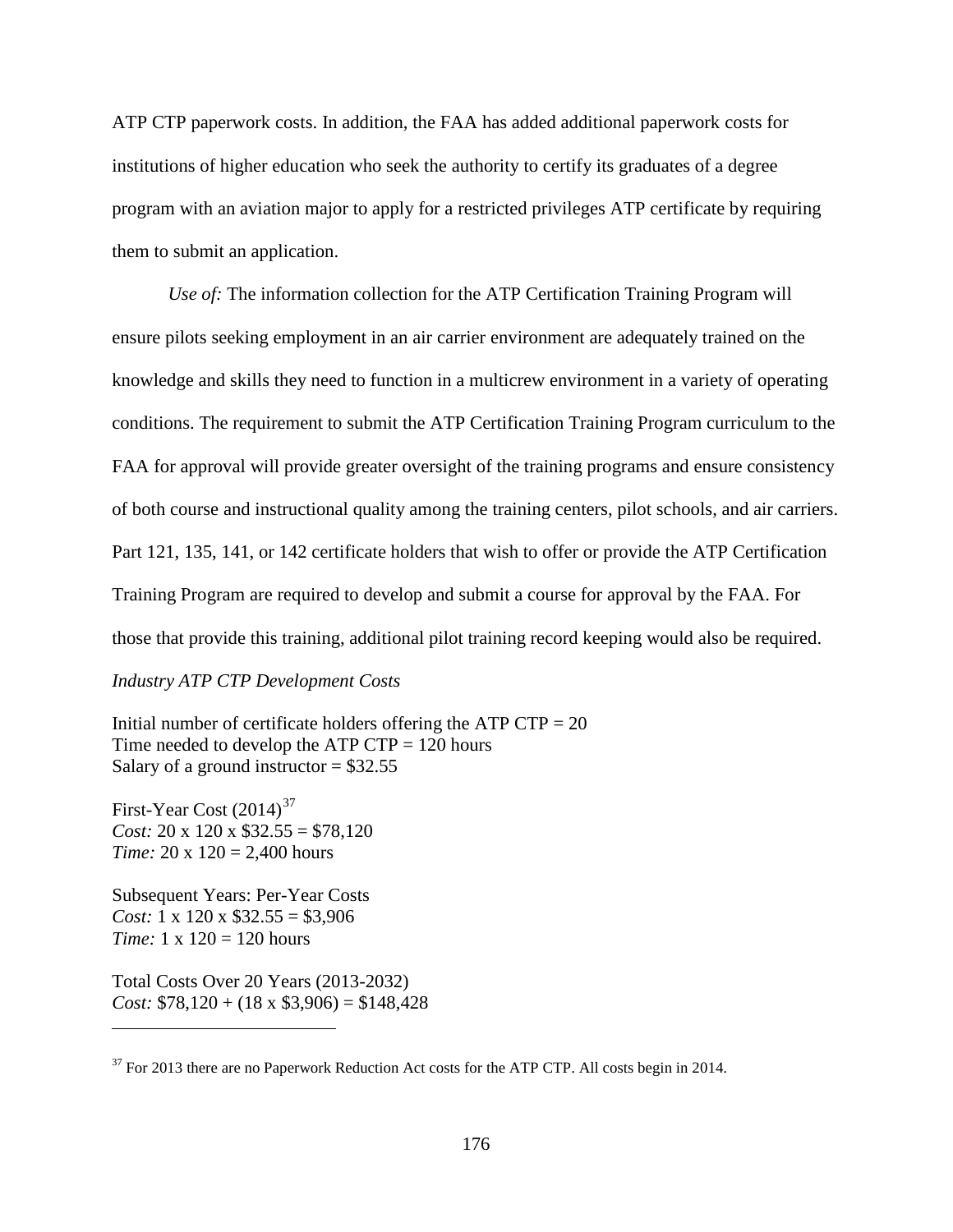*Time:*  $2,400 + (18 \times 120) = 4,560$  hours

Average Per Year *Cost:* \$148,428 / 20 = \$7,421 *Time:*  $4.560 / 20 = 228$  hours

*Industry Record Keeping Costs*

Initial number of ATP certificate applicants  $= 3,731$ Time needed for record keeping per pilot  $= 0.1$  hours Salary of a ground instructor  $= $32.55$ 

First-Year Cost (2014) *Cost:* 3,731 x 0.1 x \$32.55 = \$12,145 *Time:* 3.731 x 0.1 = 373 hours

Subsequent Years Costs (assume 0.6% annual growth rate) *Cost:* \$231,501 *Time:* 7,112 hours

Total Costs Over 20 Years (2013-2032) *Cost:* \$12,145 + \$231,501 = \$243,646 *Time:*  $373 + 7,112 = 7,485$  hours

Average Per Year *Cost:* \$243,646 / 20 = \$12,182 *Time:* 7,485 / 20 = 374 hours

*FAA ATP CTP Review Costs*

Initial number of certificate holders requesting ATP CTP approval  $= 20$ Time needed to review the ATP CTP for initial and final approval  $=$  44 hours Salary of an aviation safety inspector  $= $61.50$ 

First-Year Cost (2014) *Cost:* 20 x 44 x \$61.50 = \$54,120 *Time:* 20 x 44 = 880 hours

Subsequent Years: Per-Year Costs *Cost:*  $1 \times 44 \times $61.50 = $2,706$ *Time:* 1 x 44 = 44 hours

Total Over 20 Years (2013-2032) *Cost:*  $$54,120 + (18 \times $2,706) = $102,828$ *Time:* 880 + (18 x 44) = 1,672 hours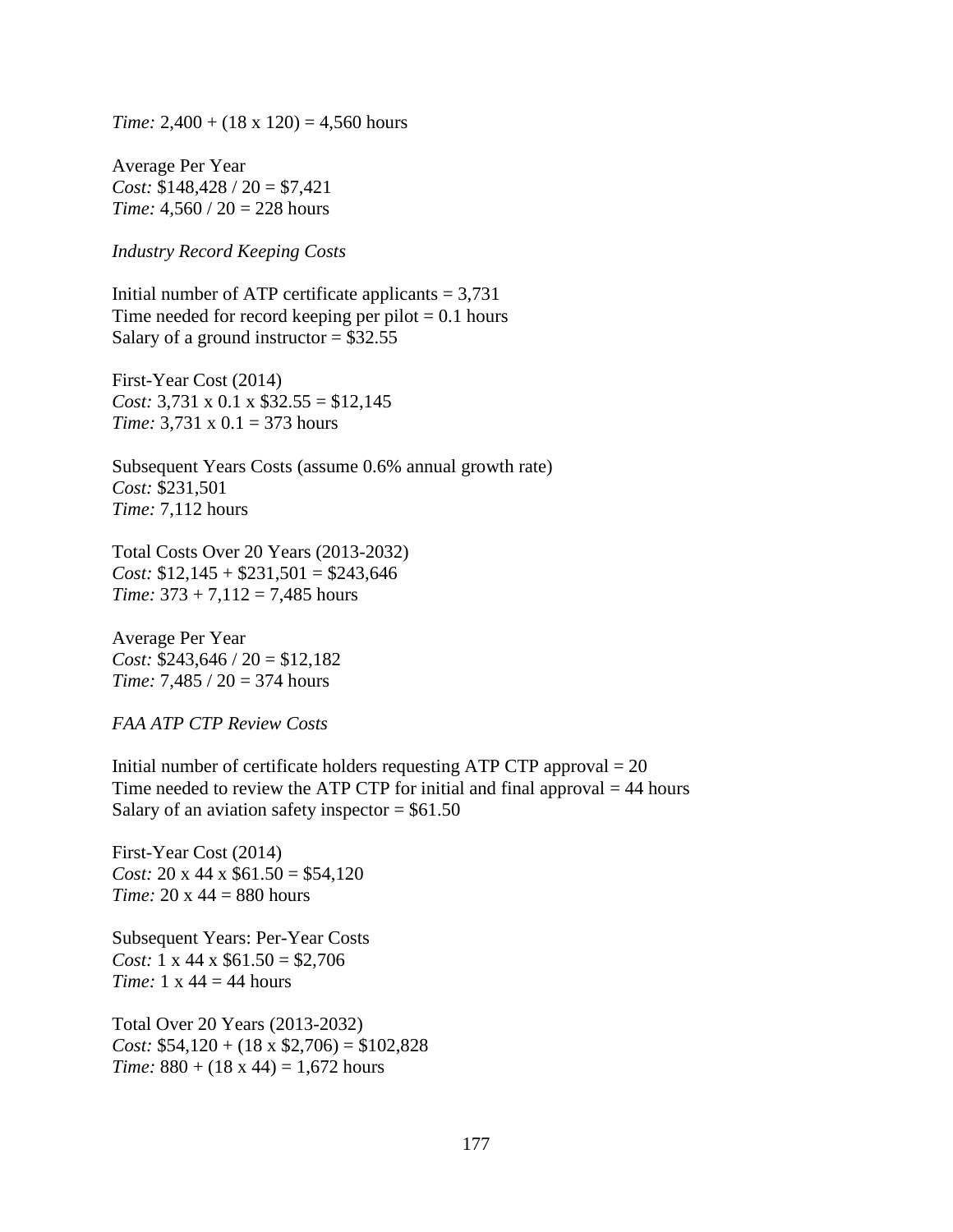Average Per Year *Cost:* \$102,828 / 20 = \$5,141 *Time:* 1,672 / 20 = 83.6 hours

*FAA Approval Letter Costs*

Initial number of certificate holders requesting ATP CTP approval = 20 Time needed to issue the approval letter  $= 0.5$  hours Salary of clerk/secretary  $=$  \$24.67

First-Year Cost (2014) *Cost:* 20 x 0.5 x \$24.67 = \$246.70 *Time:* 20 x 0.5 = 10 hours

Subsequent Years: Per-Year Costs *Cost:* 1 x 0.5 x \$24.67 = \$12.34 *Time:*  $1 \times 0.5 = 0.5$  hours

Total Over 20 Years (2013-2032) *Cost:* \$246.70 + (18 x \$12.34) = \$469 *Time:*  $10 + (18 \times 0.5) = 19$  hours

Average Per Year *Cost:* \$469 / 20 = \$23 *Time:*  $19 / 20 = 0.95$  hours

The information collection for the authority to certify graduates of a degree program in an aviation major will ensure pilots who seek eligibility for a restricted privileges ATP certificate based on academic training at an institution of higher education have the option to complete aviation coursework designed to improve and enhance the knowledge and skills of a person seeking a career as a professional pilot. Institutions of higher education who seek the authority to certify its graduates of a degree program with an aviation major to apply for a restricted privileges ATP certificate are required to submit the necessary information about the degree program(s), including aviation and aviation-related coursework, in order to obtain the authority to certify a graduate has met the restricted privileges ATP certificate requirements established in this final rule.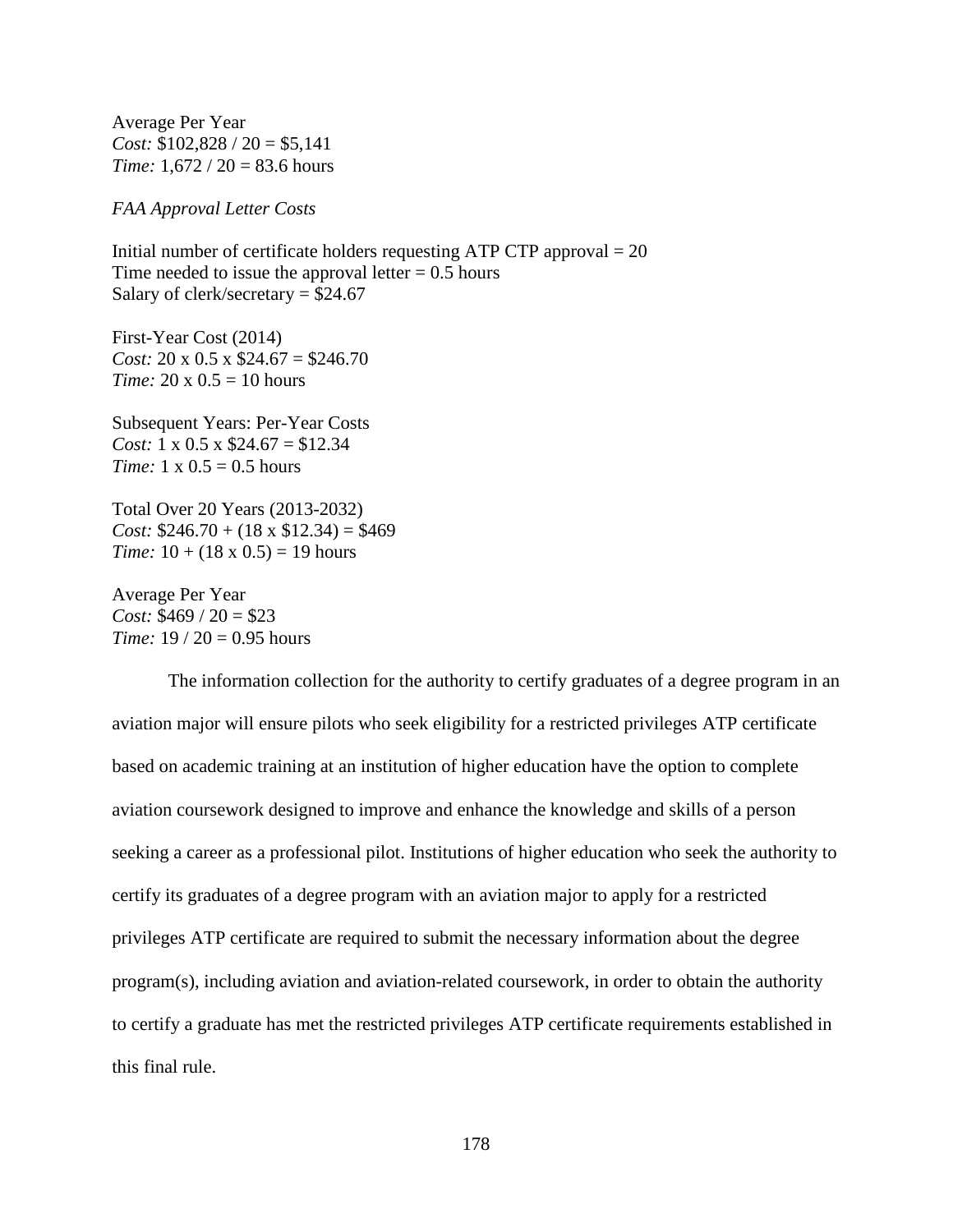*Institution of Higher Education Application Costs*

Initial number of institutions of higher education applying for the authority to certify graduates  $=$ 150 Time needed to complete the application  $= 8$  hours College professor hourly wage  $= $53.33$ 

First-Year Cost (2013)

*Cost:* 150 x 8 x \$53.33 = \$63,966 *Time:* 150 x 8 = 1,200 hours

Subsequent Years: Per-Year Costs *Cost:* 1 x 8 x \$53.33 = \$427 *Time:*  $1 \times 8 = 8$  hours

Total Over 20 Years (2013-2032) *Cost:* \$63,966 + (19 x \$427) = \$72,109 *Time:*  $1,200 + (19 \times 8) = 1,352$  hours

Average Per Year *Cost:* \$72,109 / 20 = \$3,605 *Time:* 1,352 / 20 = 68 hours

*Review of Transcripts Costs*

Initial number of graduates  $= 648$ Time needed to review a graduate's transcript  $= 0.5$  hours Academic advisor hourly wage  $= $53.33$ 

First-Year Cost (2013) *Cost:* 648 x 0.5 x \$53.33 = \$17,279 *Time:* 648 x 0.5 = 324 hours

Subsequent Years Costs (assume 0.6% annual growth rate) *Cost:* \$348,696 *Time:* 6,538 hours

Total Over 20 Years (2013-2032) *Cost:* \$17,279 + \$348,696 = \$365,973 *Time:*  $324 + 6,538 = 6,862$  hours

Average Per-Year *Cost:* \$365,973 / 20 = \$18,299 *Time:* 6,862 / 20 = 343 hours

*FAA Review of Application Costs*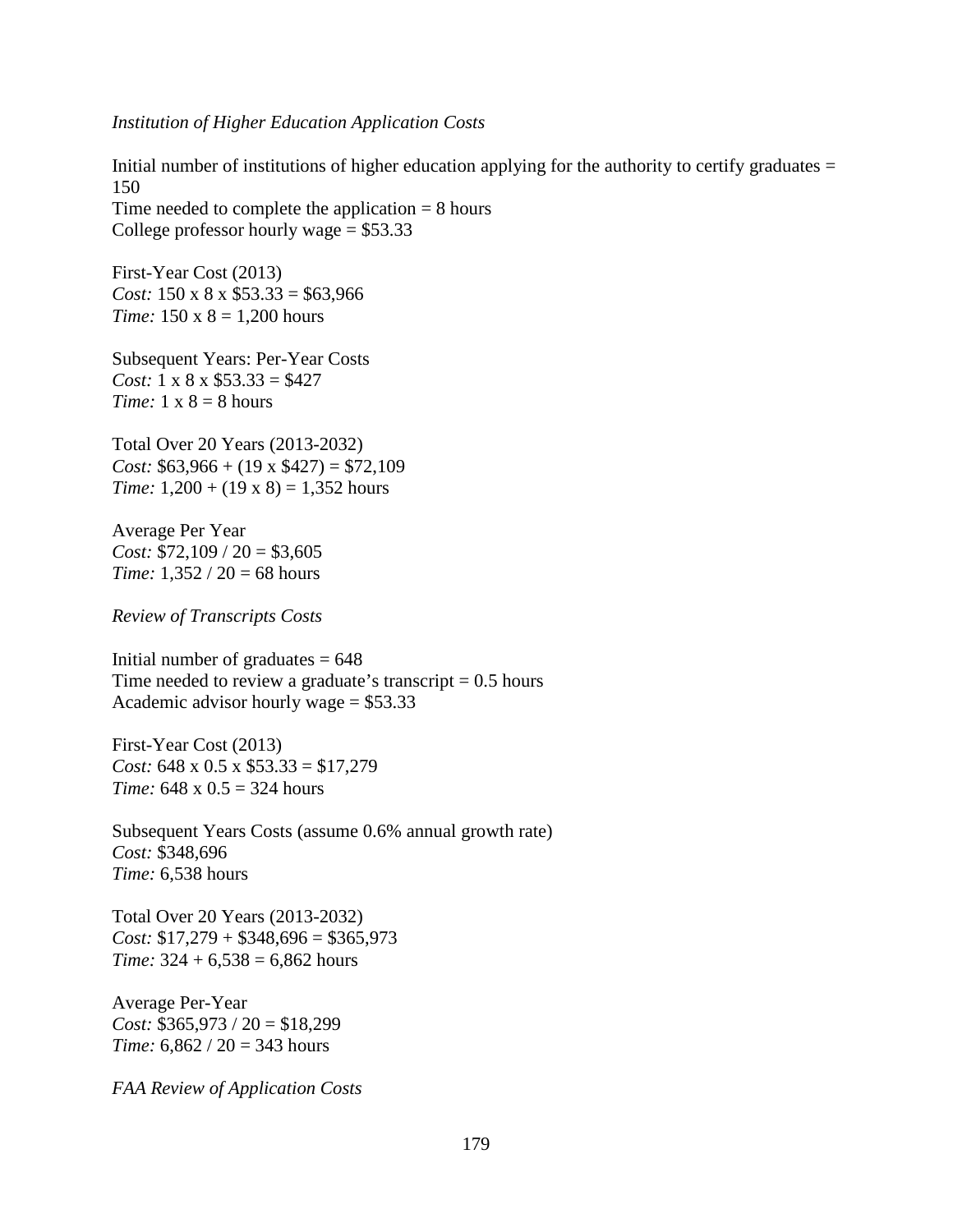Initial number of applications to review  $= 150$ Time needed to review the application  $= 6$  hours Salary of an aviation safety inspector  $= $61.50$ 

First-Year Cost (2013) *Cost:* 150 x 6 x  $$61.50 = $55,350$ *Time:* 150 x 6 = 900 hours

Subsequent Years: Per-Year Costs *Cost:*  $1 \times 6 \times $61.50 = $369$ *Time:*  $1 \times 6 = 6$  hours

Total Over 20 Years (2013-2032) *Cost:* \$55,350 + (19 x \$369) = \$62,361 *Time:*  $900 + (19 \times 6) = 1,014$  hours

Average Per Year *Cost:* \$62,361 / 20 = \$3,118 *Time:* 1,014 / 20 = 51 hours

### F. International Compatibility

In keeping with U.S. obligations under the Convention on International Civil Aviation, it is FAA policy to conform to International Civil Aviation Organization (ICAO) Standards and Recommended Practices to the maximum extent practicable. The FAA has reviewed the corresponding ICAO Standards and Recommended Practices and has identified the following differences.

The FAA notes that, although pilots will be able to obtain a restricted privileges ATP certificate in fewer than the ICAO standard of 1,500 hours, those pilots will not have the pilot in command privileges of pilots who hold unrestricted ATP certificates. This pilot in command restriction will be reflected on the pilot's certificate. The experience and qualifications of the pilots who hold restricted privileges ATP certificates will exceed the ICAO standards for secondin-command.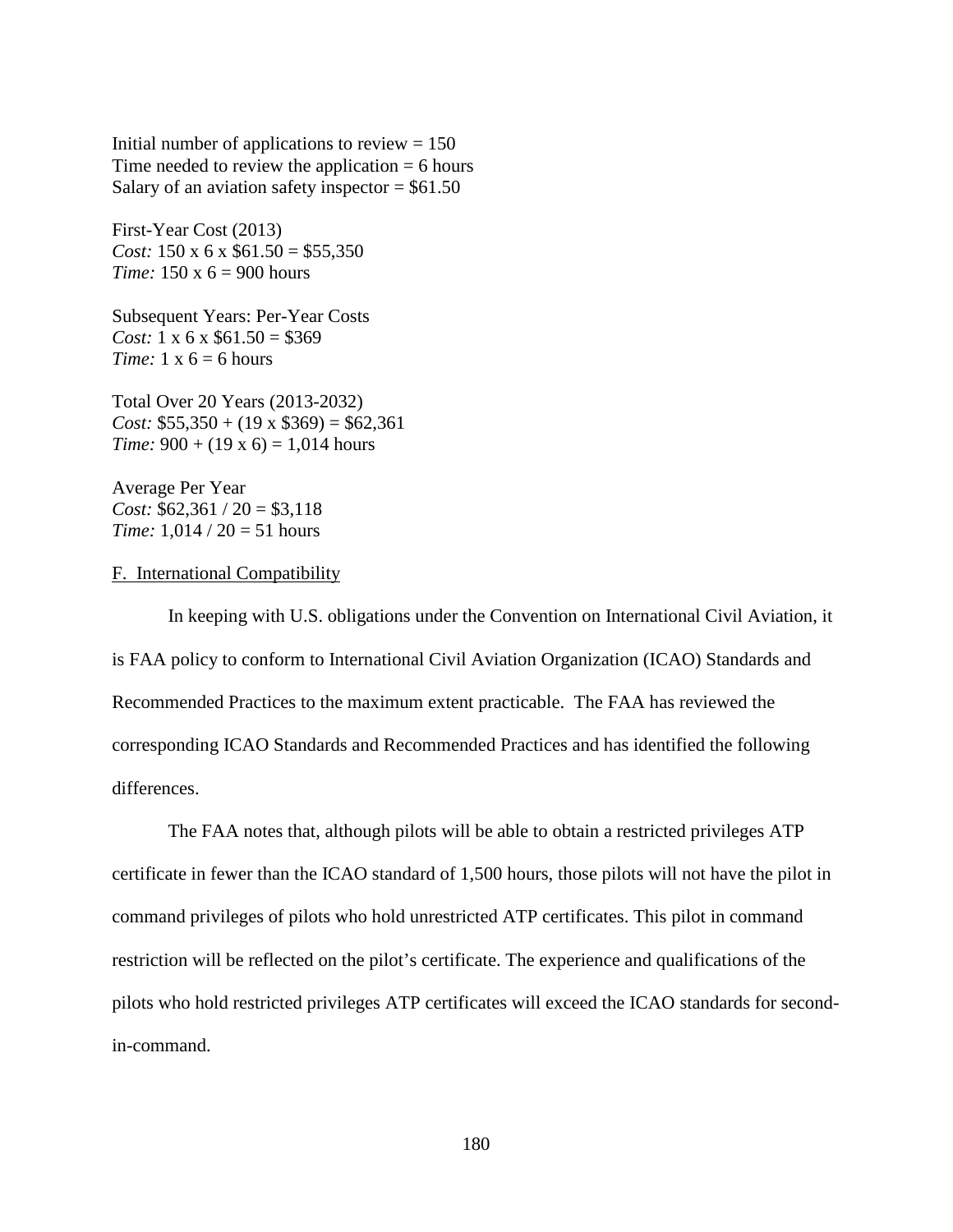The FAA also notes certain long-standing U.S. differences on file with certain ICAO Medical Assessment standards continue to apply under this action. Although this rule permits SICs in part 121 to hold only a second-class medical certificate, those SICs who serve in international operations will need to obtain an FAA first-class medical certificate to compensate for the electrocardiography difference between a first class medical certificate and a second class medical certificate. As such, U.S. pilots who fly internationally must continue to comply with this international aviation standard.

#### G. Environmental Analysis

FAA Order 1050.1E identifies FAA actions that are categorically excluded from preparation of an environmental assessment or environmental impact statement under the National Environmental Policy Act in the absence of extraordinary circumstances. The FAA has determined this rulemaking action qualifies for the categorical exclusion identified in paragraph 308(c) and involves no extraordinary circumstances.

#### **V. Executive Order Determinations**

#### A. Executive Order 13132, Federalism

The FAA has analyzed this final rule under the principles and criteria of Executive Order 13132, Federalism. The agency determined that this action will not have a substantial direct effect on the States, or the relationship between the Federal Government and the States, or on the distribution of power and responsibilities among the various levels of government, and, therefore, does not have Federalism implications.

## B. Executive Order 13211, Regulations that Significantly Affect Energy Supply, Distribution, or Use

The FAA analyzed this final rule under Executive Order 13211, Actions Concerning Regulations that Significantly Affect Energy Supply, Distribution, or Use (May 18, 2001). The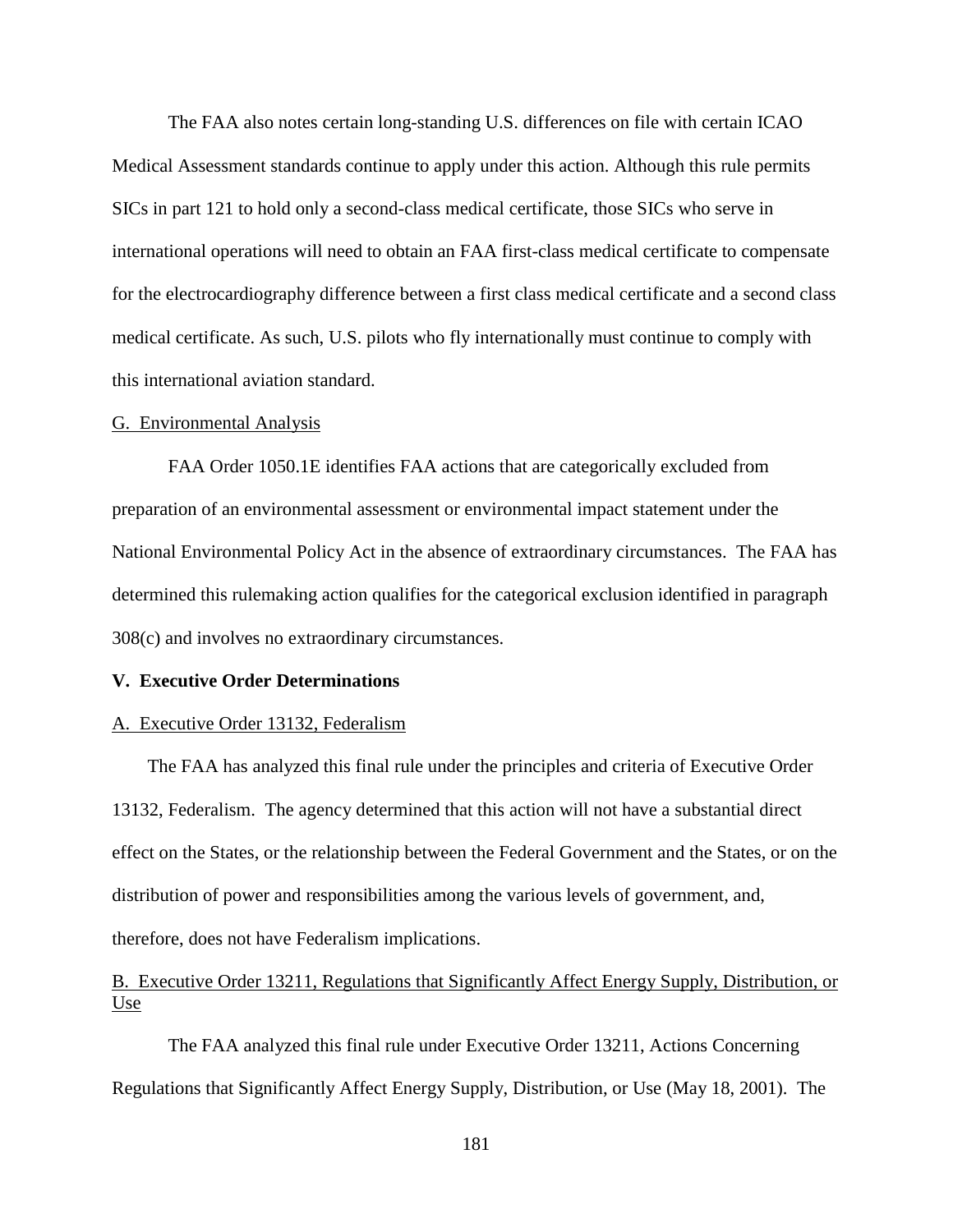agency has determined that it is not a "significant energy action" under the executive order and it is not likely to have a significant adverse effect on the supply, distribution, or use of energy.

## **VI. How To Obtain Additional Information**

#### A. Rulemaking Documents

An electronic copy of a rulemaking document may be obtained by using the Internet —

- 1. Search the Federal eRulemaking Portal [\(http://www.regulations.gov\)](http://www.regulations.gov/);
- 2. Visit the FAA's Regulations and Policies Web page at

[http://www.faa.gov/regulations\\_policies/](http://www.faa.gov/regulations_policies) or

3. Access the Government Printing Office's Web page at

[http://www.gpoaccess.gov/fr/index.html.](http://www.gpoaccess.gov/fr/index.html)

Copies may also be obtained by sending a request (identified by notice, amendment, or docket number of this rulemaking) to the Federal Aviation Administration, Office of Rulemaking, ARM-1, 800 Independence Avenue SW., Washington, DC 20591, or by calling (202) 267-9680.

#### B. Comments Submitted to the Docket

Comments received may be viewed by going to [http://www.regulations.gov](http://www.regulations.gov/) and following the online instructions to search the docket number for this action. Anyone is able to search the electronic form of all comments received into any of the FAA's dockets by the name of the individual submitting the comment (or signing the comment, if submitted on behalf of an association, business, labor union, etc.).

C. Small Business Regulatory Enforcement Fairness Act

The Small Business Regulatory Enforcement Fairness Act (SBREFA) of 1996 requires FAA to comply with small entity requests for information or advice about compliance with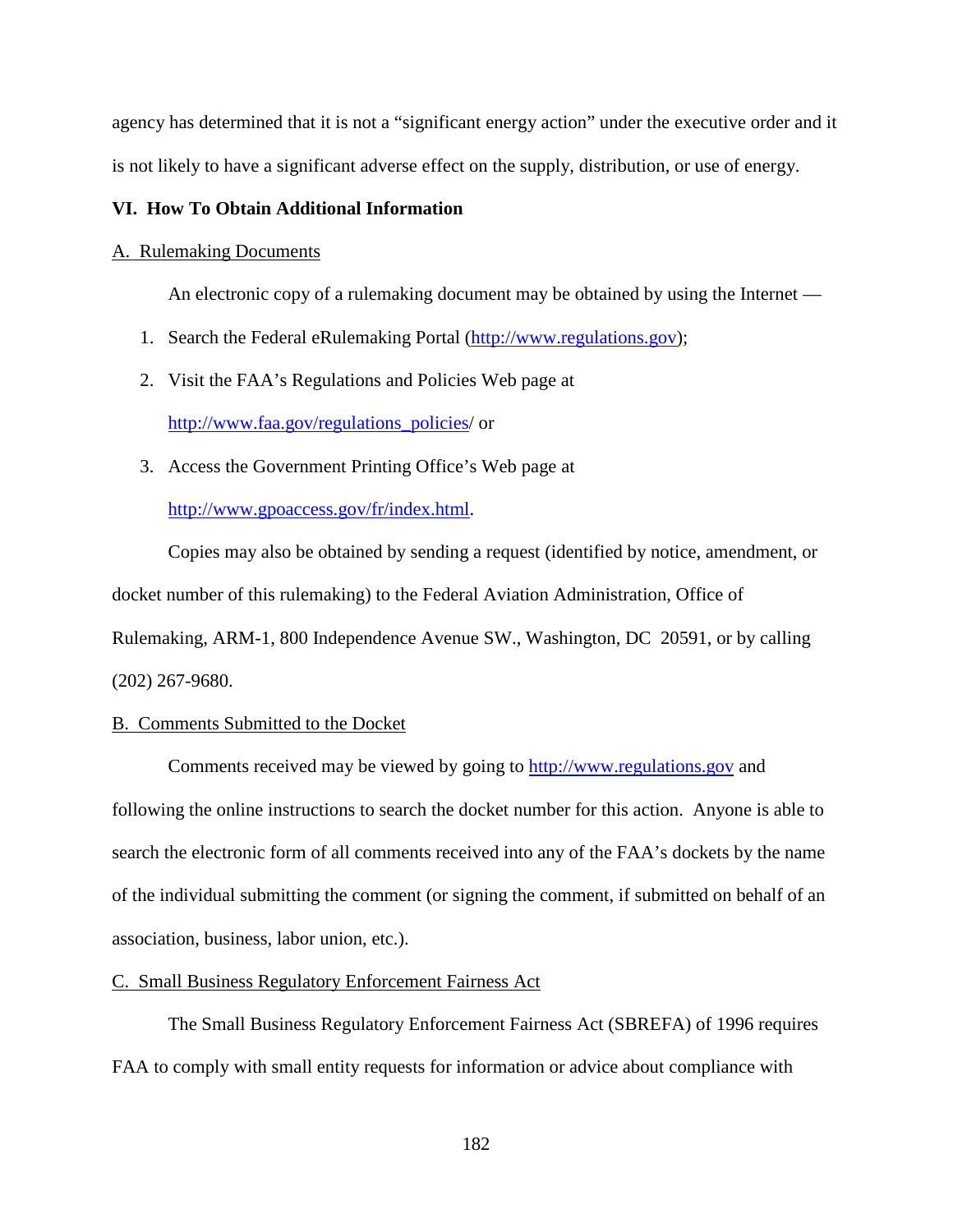statutes and regulations within its jurisdiction. A small entity with questions regarding this document, may contact its local FAA official, or the person listed under the FOR FURTHER INFORMATION CONTACT heading at the beginning of the preamble. To find out more about SBREFA on the Internet, visit [http://www.faa.gov/regulations\\_policies/rulemaking/sbre\\_act/.](http://www.faa.gov/regulations_policies/rulemaking/sbre_act/)

**List of Subjects**

**List of Subjects**

**14 CFR Part 61**

Aircraft, Airmen, Aviation safety

## **14 CFR Part 121**

Air carriers, Aircraft, Airmen, Aviation safety

## **14 CFR Part 135**

Air taxis, Aircraft, Airmen, Aviation safety

## **14 CFR Part 141**

Airmen, Educational facilities

## **14 CFR Part 142**

Airmen, Educational facilities

## **The Amendment**

In consideration of the foregoing, the Federal Aviation Administration amends Chapter I

of Title 14, Code of Federal Regulations, as follows:

## **PART 61—CERTIFICATION: PILOTS, FLIGHT INSTRUCTORS, AND GROUND**

## **INSTRUCTORS**

1. The authority citation for part 61 is revised to read as follows: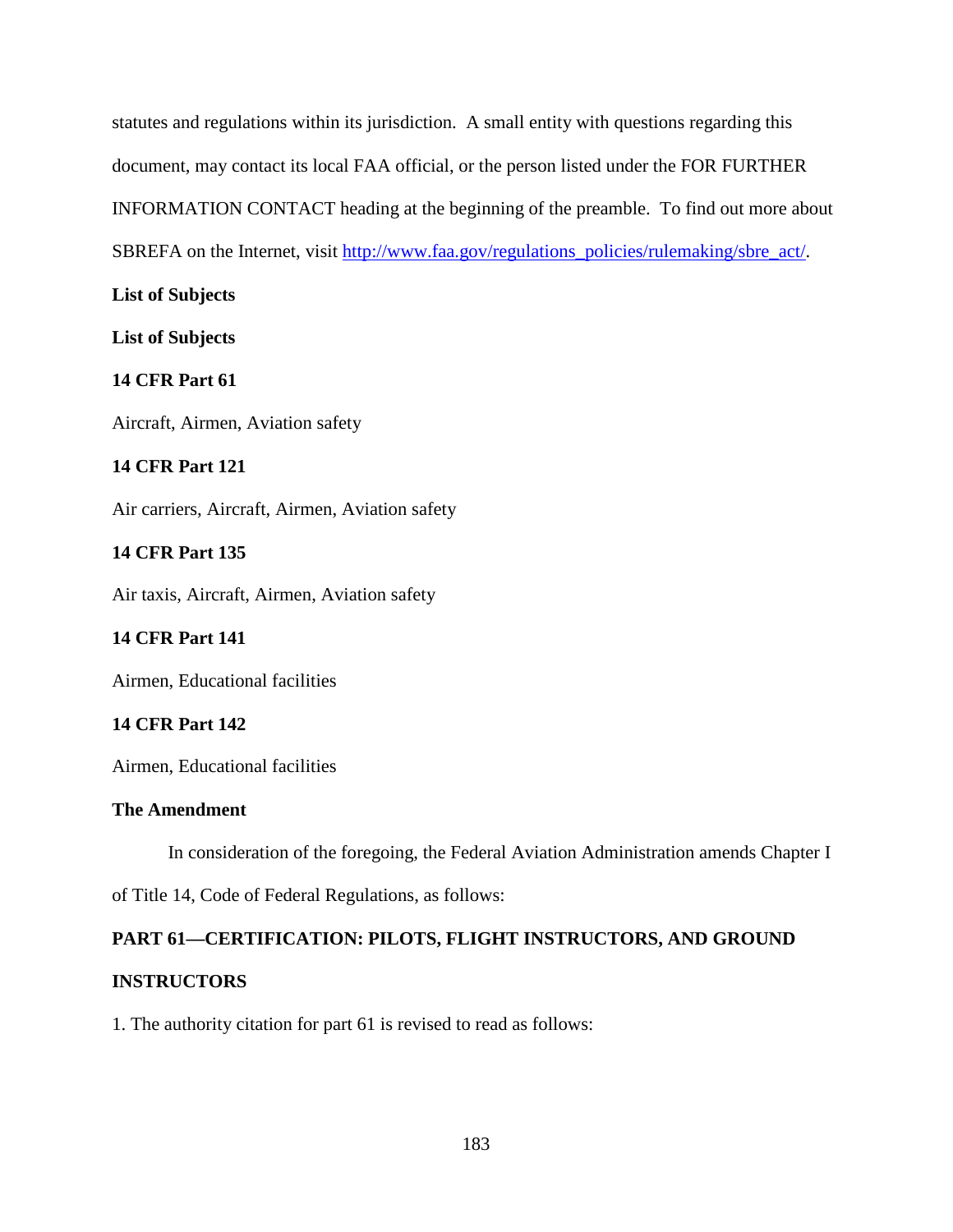**Authority:** 49 U.S.C. 106(f), 106 (g), 40113, 44701–44703, 44707, 44709–44711, 45102– 45103, 45301–45302.

2. Amend §61.1 as follows:

A. Remove paragraph designations (b)(1) through (b)(19);

B. Add new definitions of *Accredited, Institution of higher education,* and *Nationally recognized accrediting agency* to paragraph (b) in alphabetical order to read as set forth below;

C. Revise the definition of *Cross country time;*

D. Remove definitions of *Flight simulator* and *Flight training device*; and

E. Revise paragraph (iii) of the definition of *Authorized instructor* in paragraph (b) to read as set forth below;

The additions and revisions read as follows:

## **§61.1 Applicability and definitions.**

\* \* \* \* \*

(b) \* \* \*

*Accredited* has the same meaning as defined by the Department of Education in 34 CFR 600.2.

\* \* \* \* \*

*Authorized instructor* means—

\* \* \* \* \*

(iii) A person authorized by the Administrator to provide ground training or flight training under

part 61, 121, 135, or 142 of this chapter when conducting ground training or flight training in accordance with that authority.

(4) Cross-country time means—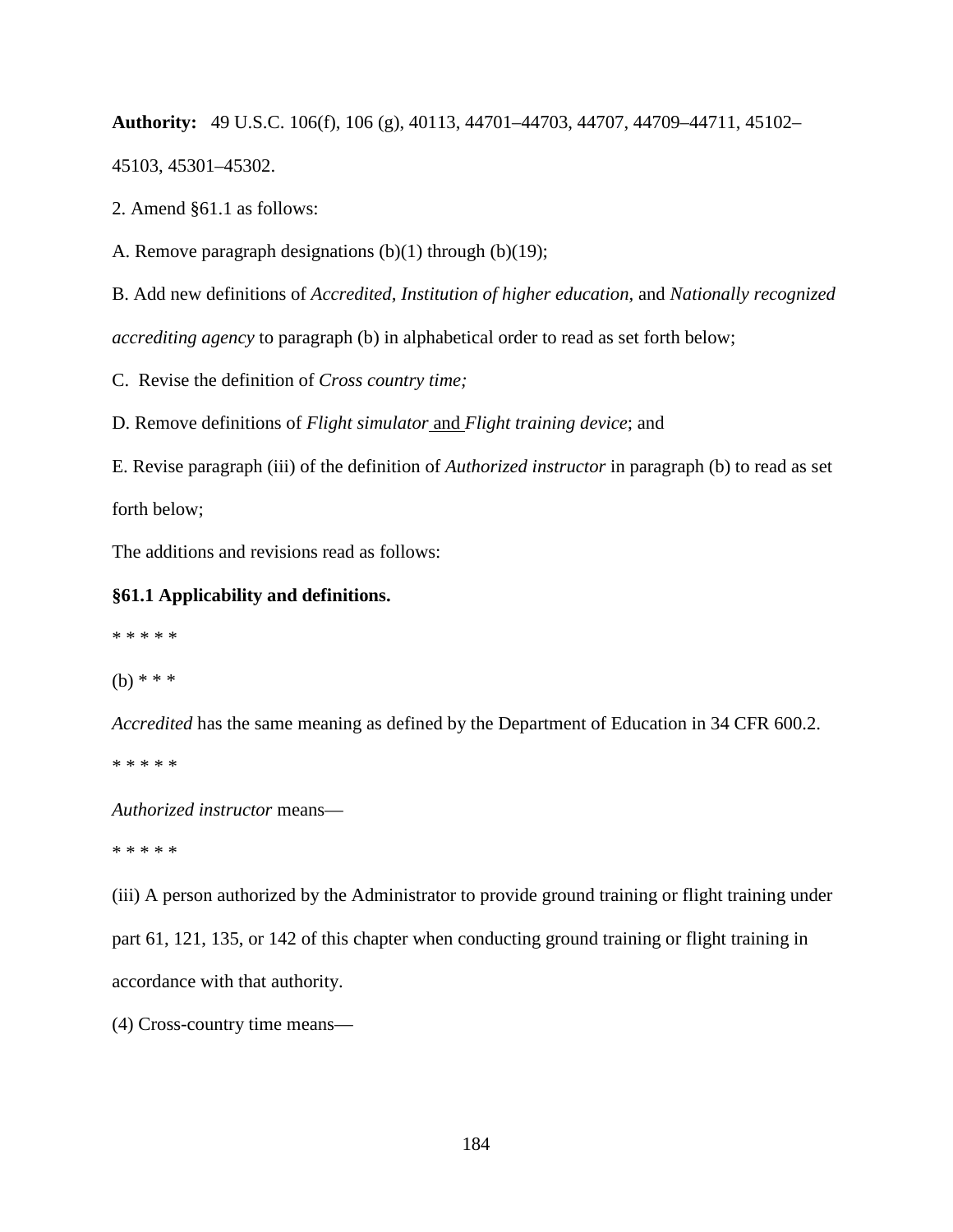(i) Except as provided in subparagraphs (ii) through (vi) of this paragraph, time acquired during flight—

(A) Conducted by a person who holds a pilot certificate;

(B) Conducted in an aircraft;

(C) That includes a landing at a point other than the point of departure; and

(D) That involves the use of dead reckoning, pilotage, electronic navigation aids, radio aids, or other navigation systems to navigate to the landing point.

(ii) For the purpose of meeting the aeronautical experience requirements (except for a rotorcraft category rating), for a private pilot certificate (except for a powered parachute category rating), a commercial pilot certificate, or an instrument rating, or for the purpose of exercising recreational pilot privileges (except in a rotorcraft) under § 61.101 (c), time acquired during a flight—

(A) Conducted in an appropriate aircraft;

(B) That includes a point of landing that was at least a straight-line distance of more than 50 nautical miles from the original point of departure; and

(C) That involves the use of dead reckoning, pilotage, electronic navigation aids, radio aids, or other navigation systems to navigate to the landing point.

(iii) For the purpose of meeting the aeronautical experience requirements for a sport pilot certificate (except for powered parachute privileges), time acquired during a flight conducted in an appropriate aircraft that—

(A) Includes a point of landing at least a straight line distance of more than 25 nautical miles from the original point of departure; and

(B) Involves, as applicable, the use of dead reckoning; pilotage; electronic navigation aids; radio aids; or other navigation systems to navigate to the landing point.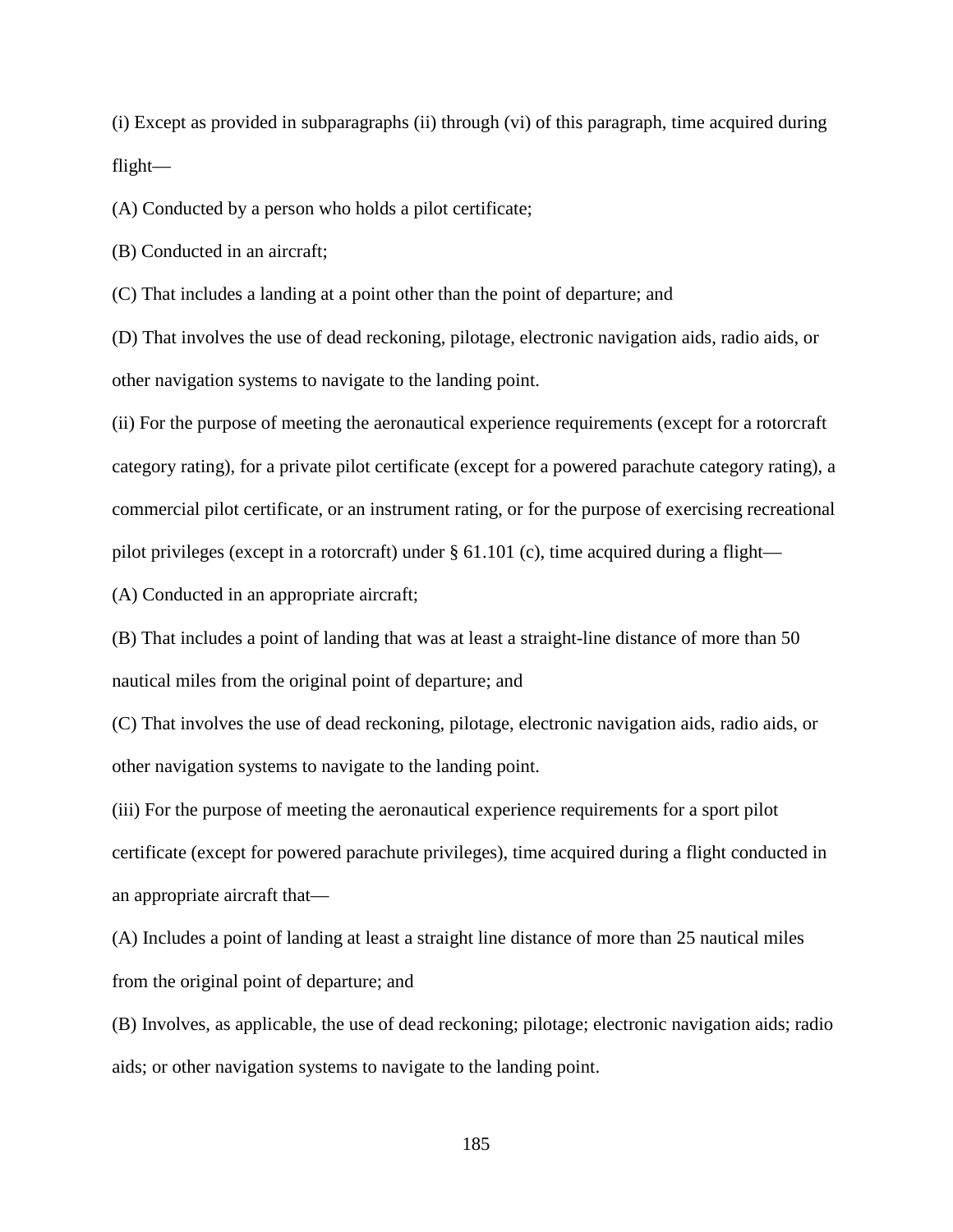(iv) For the purpose of meeting the aeronautical experience requirements for a sport pilot certificate with powered parachute privileges or a private pilot certificate with a powered parachute category rating, time acquired during a flight conducted in an appropriate aircraft that—

(A) Includes a point of landing at least a straight line distance of more than 15 nautical miles from the original point of departure; and

(B) Involves, as applicable, the use of dead reckoning; pilotage; electronic navigation aids; radio aids; or other navigation systems to navigate to the landing point.

(v) For the purpose of meeting the aeronautical experience requirements for any pilot certificate with a rotorcraft category rating or an instrument-helicopter rating, or for the purpose of exercising recreational pilot privileges, in a rotorcraft, under § 61.101(c), time acquired during a flight—

(A) Conducted in an appropriate aircraft;

(B) That includes a point of landing that was at least a straight-line distance of more than 25 nautical miles from the original point of departure; and

(C) That involves the use of dead reckoning, pilotage, electronic navigation aids, radio aids, or other navigation systems to navigate to the landing point.

(vi) For the purpose of meeting the aeronautical experience requirements for an airline transport pilot certificate (except with a rotorcraft category rating), time acquired during a flight—

(A) Conducted in an appropriate aircraft;

(B) That is at least a straight-line distance of more than 50 nautical miles from the original point of departure; and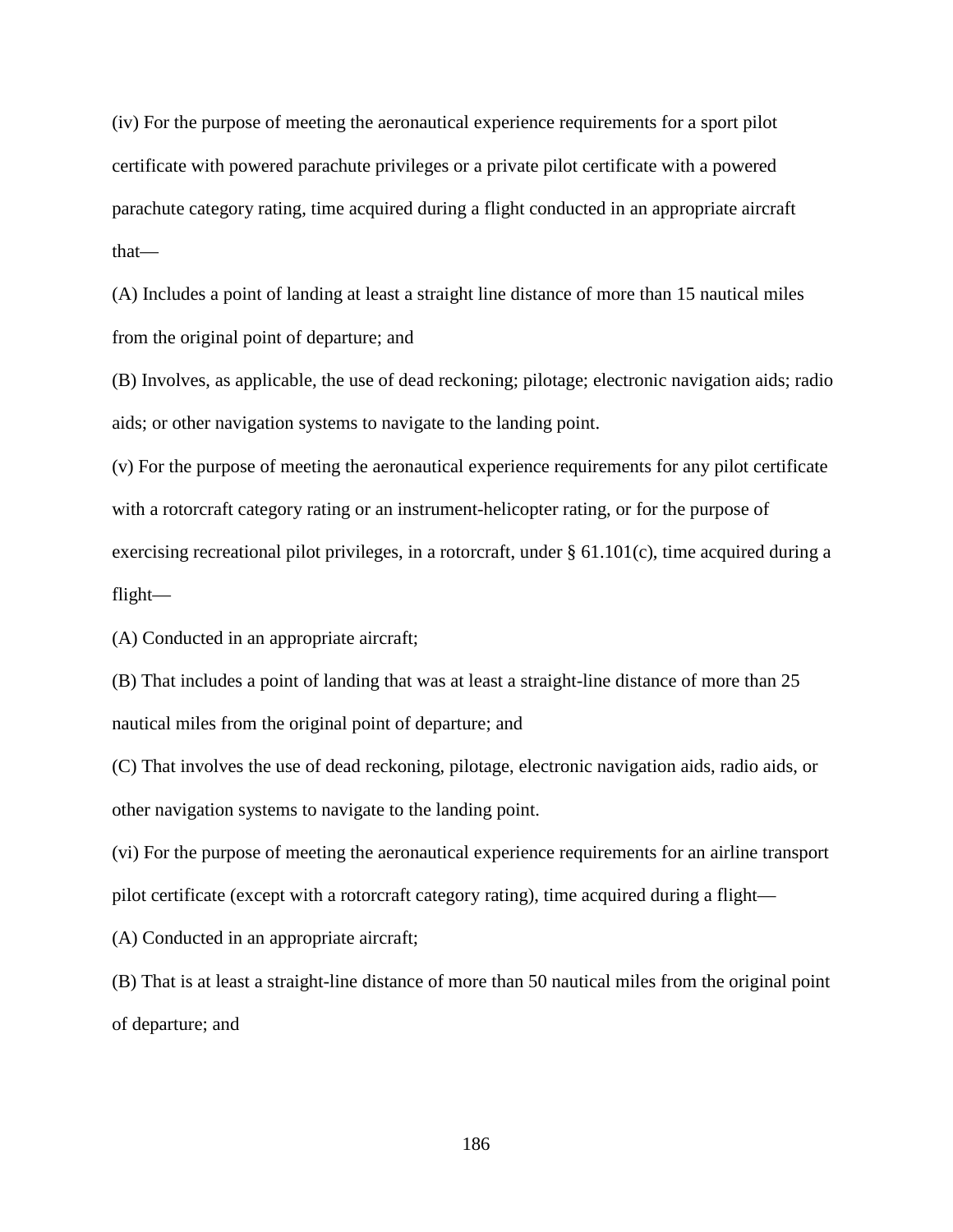(C) That involves the use of dead reckoning, pilotage, electronic navigation aids, radio aids, or other navigation systems.

(vii) For a military pilot who qualifies for a commercial pilot certificate (except with a rotorcraft category rating) under § 61.73 of this part, time acquired during a flight—

(A) Conducted in an appropriate aircraft;

(B) That is at least a straight-line distance of more than 50 nautical miles from the original point of departure; and

(C) That involves the use of dead reckoning, pilotage, electronic navigation aids, radio aids, or other navigation systems.

\* \* \* \* \*

*Institution of higher education* has the same meaning as defined by the Department of Education in 34 C.F.R. 600.4.

\* \* \* \* \*

*Nationally recognized accrediting agency* has the same meaning as defined by the Department of Education in 34 CFR 600.2.

**\* \* \* \* \***

- 3. Amend §61.23 as follows:
- A. Revise paragraphs  $(a)(1)$  and  $(a)(2)$ ;
- B. Revise paragraphs  $(d)(1)$  and  $(d)(2)$ ;

The additions and revisions read as follows:

#### **§ 61.23 Medical certificates: Requirement and duration.**

 $(a) * * *$ 

(1) Must hold a first-class medical certificate: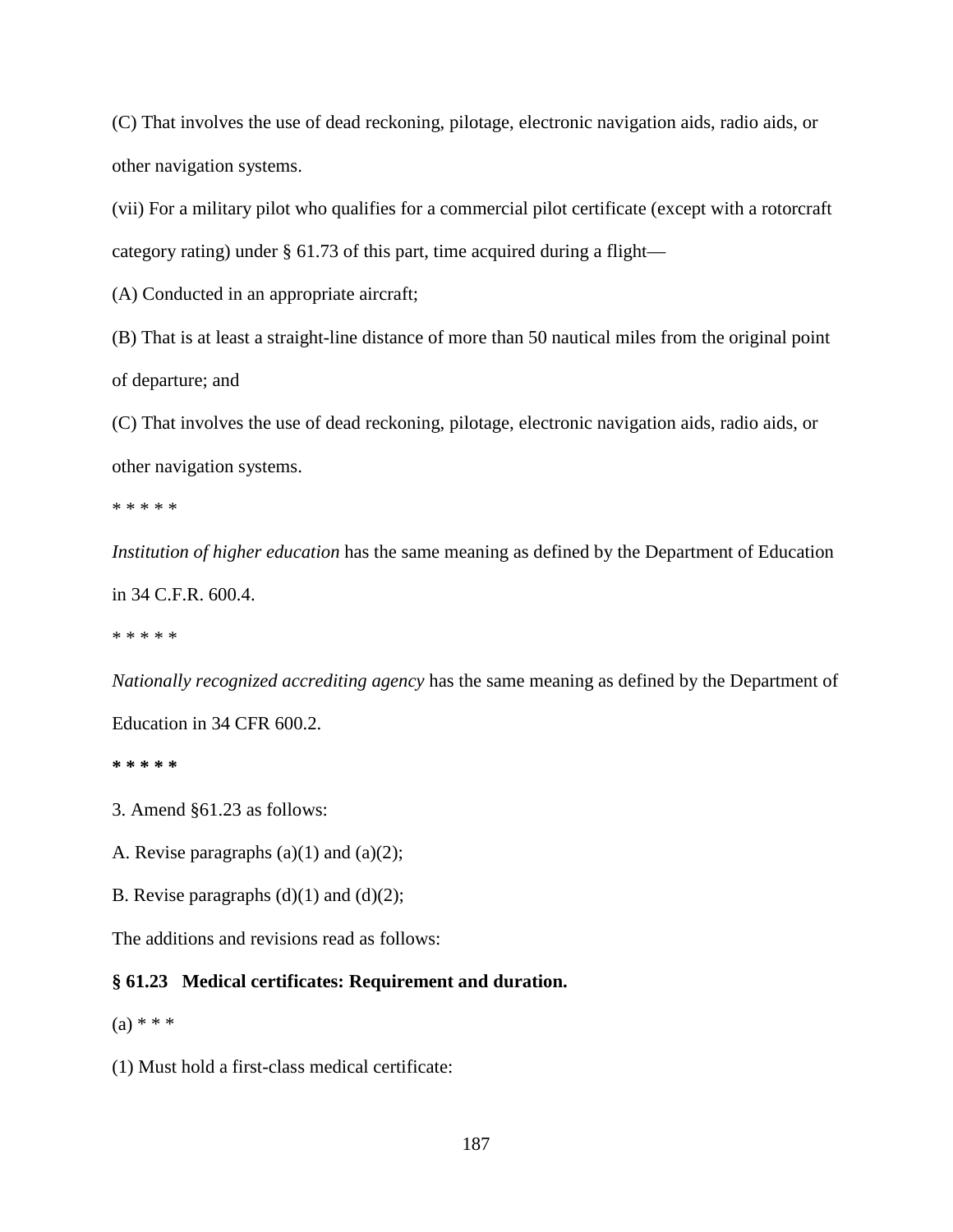(i) When exercising the pilot-in-command privileges of an airline transport pilot certificate;

(ii) When exercising the second-in-command privileges of an airline transport pilot certificate in

a flag or supplemental operation in part 121 of this chapter that requires three or more pilots; or

(iii) When serving as a required pilot flightcrew member in an operation conducted under part

121 of this chapter if the pilot has reached his or her 60th birthday.

(2) Must hold at least a second class medical certificate when exercising:

(i) Second-in-command privileges of an airline transport pilot certificate in part 121 of this

chapter (other than operations specified in paragraph  $(a)(1)(ii)$ ); or

(ii) Privileges of a commercial pilot certificate; or

\* \* \* \* \*

(d) *Duration of a medical certificate.* Use the following table to determine duration for each class of medical certificate:

| If you hold                   | And on the date of<br>examination for<br>your most recent<br>medical certificate<br>you were | And you are conducting an<br>operation<br>requiring                                                                                                                                                                                                                                                                          | Then your medical<br>certificate expires,<br>for that operation, at<br>the end of the last<br>day of the |
|-------------------------------|----------------------------------------------------------------------------------------------|------------------------------------------------------------------------------------------------------------------------------------------------------------------------------------------------------------------------------------------------------------------------------------------------------------------------------|----------------------------------------------------------------------------------------------------------|
| $(1)$ A first-<br>certificate | class medical $\left  \right $ Under age 40                                                  | an airline transport pilot certificate:<br>A. for pilot-in-command privileges,<br>lor<br>B. for second-in-command privileges<br>in a flag or supplemental operation in<br>part 121 requiring three or more<br>pilots                                                                                                         | 12th month after the<br>month of the date of<br>examination shown on<br>the medical certificate.         |
|                               | $(ii)$ Age 40 or older                                                                       | an airline transport pilot certificate:<br>A. for pilot-in-command privileges,<br>B. for second-in-command privileges<br>in a flag or supplemental operation in<br>part 121 requiring three or more<br>pilots, or<br>C. for a pilot flightcrew member in<br>part 121 operations who has reached<br>his or her 60th birthday. | 6th month after the<br>month of the date of<br>examination shown on<br>the medical certificate.          |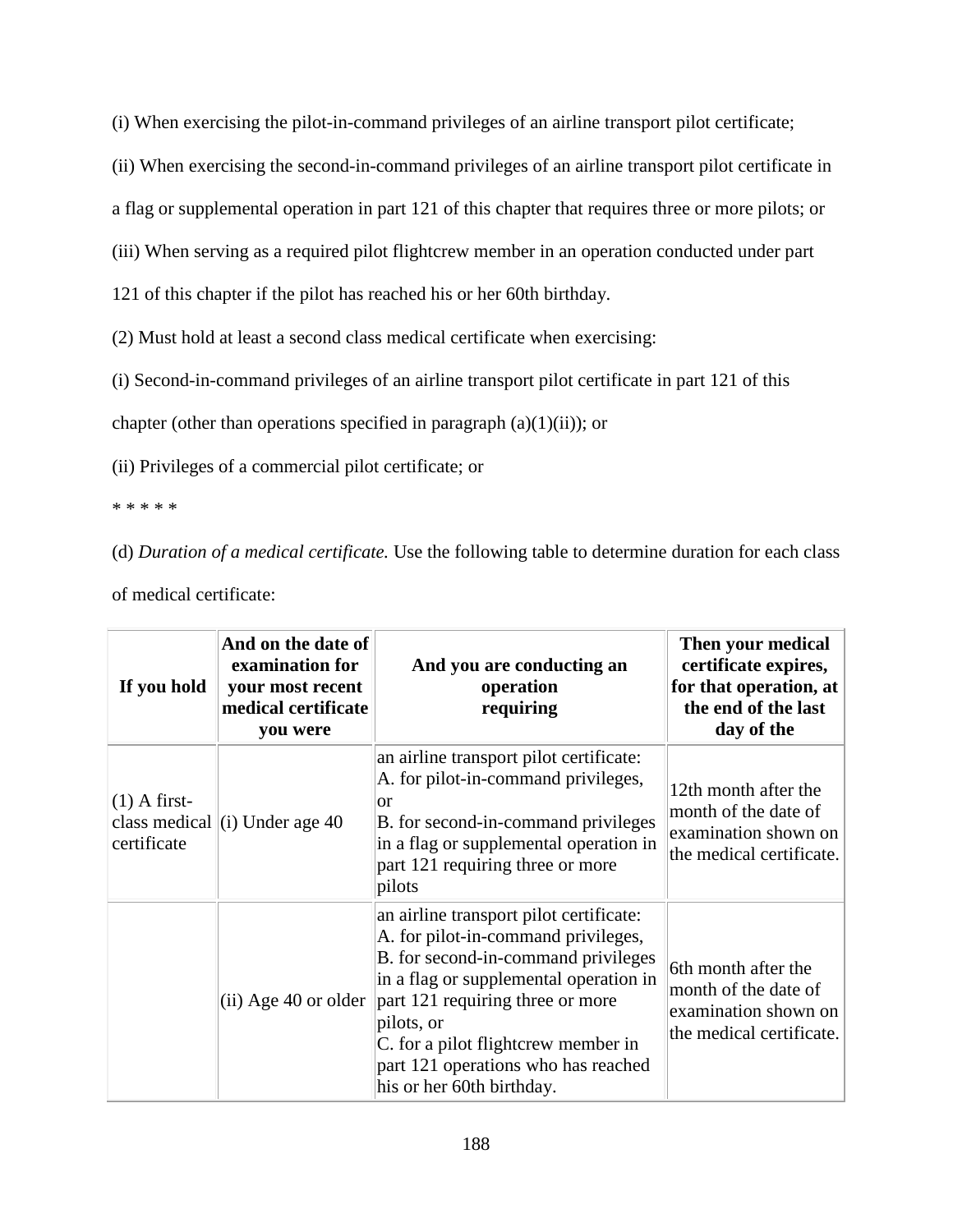| * * * * * * *                                     |             |                                                                                                                                                                                                                                          |                                                                                                  |  |  |
|---------------------------------------------------|-------------|------------------------------------------------------------------------------------------------------------------------------------------------------------------------------------------------------------------------------------------|--------------------------------------------------------------------------------------------------|--|--|
| $(2)$ A<br>second-class<br>medical<br>certificate | (i) Any age | an airline transport pilot certificate<br>for second-in-command privileges<br>(other than the operations specified in<br>paragraph $(d)(1)$ , a commercial pilot<br>certificate, or an air traffic control<br>tower operator certificate | 12th month after the<br>month of the date of<br>examination shown on<br>the medical certificate. |  |  |
| * * * * * * *                                     |             |                                                                                                                                                                                                                                          |                                                                                                  |  |  |

4. Amend §61.35 by removing the word "and" at the end of paragraph (a)(1), redesignating paragraph (a)(2) as paragraph (a)(3), adding a new paragraph (a)(2), and revising redesignated paragraph  $(a)(3)$  to read as follows:

## **§61.35 Knowledge test: Prerequisites and passing grades.**

 $(a) * * *$ 

(2) After July 31, 2014, for the knowledge test for an airline transport pilot certificate with an airplane category multiengine class rating, a graduation certificate for the airline transport pilot certification training program specified in §61.156; and

 $(3)$  \* \* \*

(iii) Date of birth, which shows:

(A) for issuance of certificates other than the ATP certificate with an airplane category multiengine class rating, the applicant meets or will meet the age requirements of this part for the certificate sought before the expiration date of the airman knowledge test report; and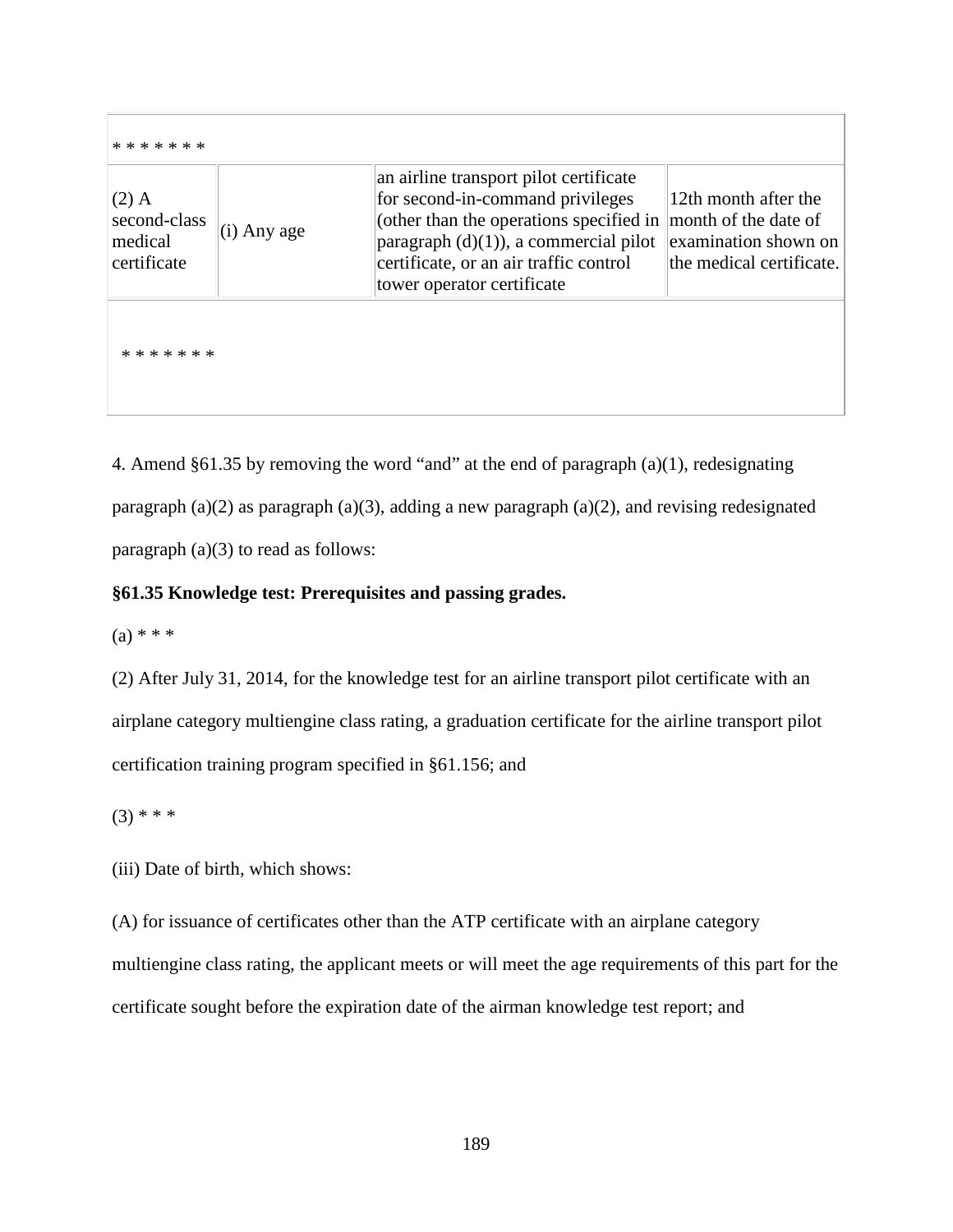(B) for issuance of an ATP certificate with an airplane category multiengine class rating obtained under the aeronautical experience requirements of § 61.159 or § 61.160, the applicant is at least 18 years of age at the time of the knowledge test;

\* \* \* \* \*

5. Amend §61.39 to revise paragraphs (a) and (b); redesignate paragraphs (c) through (e) as paragraphs (e) through (g); and add paragraphs (c) and (d) to read as follows:

#### **§ 61.39 Prerequisites for practical tests.**

(a) Except as provided in paragraphs (b), (c), and (e) of this section, to be eligible for a practical test for a certificate or rating issued under this part, an applicant must:

(1) Pass the required knowledge test:

(i) Within the 24-calendar-month period preceding the month the applicant completes the practical test, if a knowledge test is required; or

(ii) Within the 60-calendar month period preceding the month the applicant completes the practical for those applicants who pass the knowledge test after completing the airline transport pilot certification training program in §61.156;

(2) Present the knowledge test report at the time of application for the practical test, if a knowledge test is required;

(3) Have satisfactorily accomplished the required training and obtained the aeronautical experience prescribed by this part for the certificate or rating sought;

(4) Hold at least a third-class medical certificate, if a medical certificate is required;

(5) Meet the prescribed age requirement of this part for the issuance of the certificate or rating sought;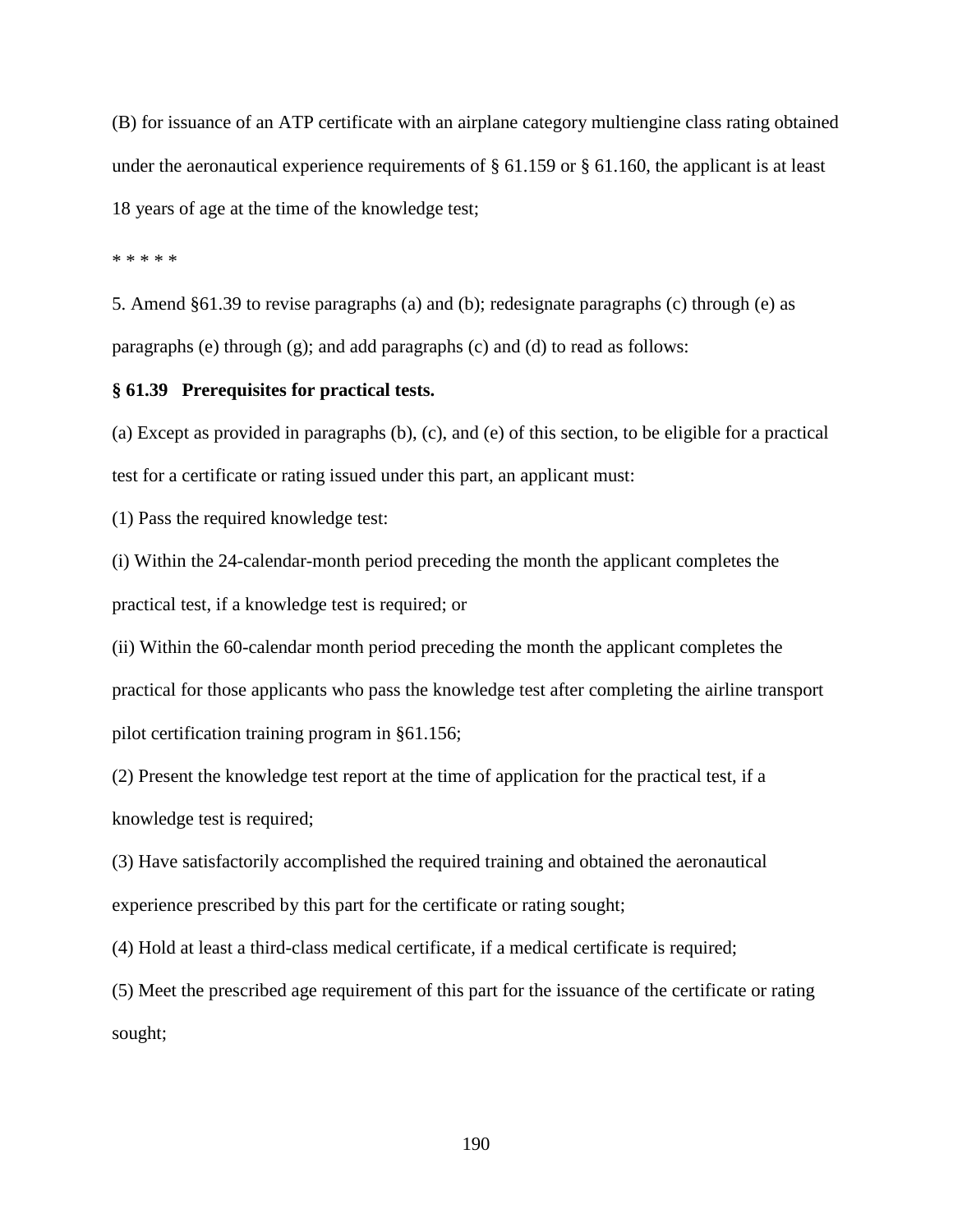(6) Have an endorsement, if required by this part, in the applicant's logbook or training record that has been signed by an authorized instructor who certifies that the applicant—

(i) Has received and logged training time within 2 calendar months preceding the month of application in preparation for the practical test;

(ii) Is prepared for the required practical test; and

(iii) Has demonstrated satisfactory knowledge of the subject areas in which the applicant was deficient on the airman knowledge test; and

(7) Have a completed and signed application form.

(b) An applicant for an airline transport pilot certificate with an airplane category multiengine class rating or an airline transport pilot certificate with an airplane type rating may take the practical test with an expired knowledge test only if the applicant passed the knowledge test after July 31, 2014, and is employed:

(1) As a flightcrew member by a part 119 certificate holder conducting operations under parts 125 or 135 of this chapter at the time of the practical test and has satisfactorily accomplished that operator's approved pilot-in-command training or checking program; or

(2) As a flightcrew member by a part 119 certificate holder conducting operations under part 121 of this chapter at the time of the practical test and has satisfactorily accomplished that operator's approved initial training program; or

(3) By the U.S. Armed Forces as a flight crewmember in U.S. military air transport operations at the time of the practical test and has completed the pilot in command aircraft qualification training program that is appropriate to the pilot certificate and rating sought.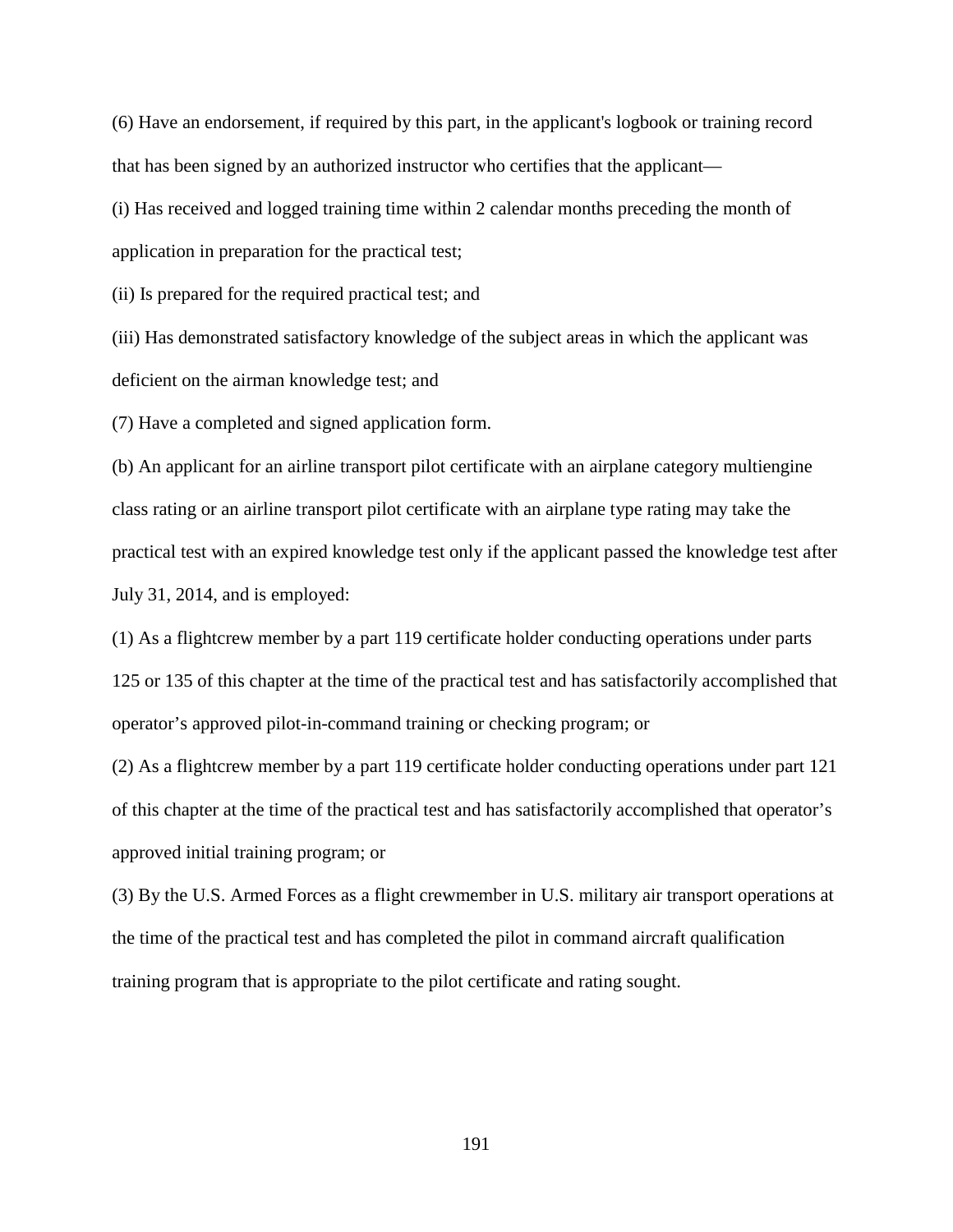(c) An applicant for an airline transport pilot certificate with a rating other than those ratings set forth in paragraph (b) may take the practical test for that certificate or rating with an expired knowledge test report, provided that the applicant is employed:

(1) As a flightcrew member by a part 119 certificate holder conducting operations under parts 125 or 135 of this chapter at the time of the practical test and has satisfactorily accomplished that operator's approved pilot-in-command training or checking program; or

(2) By the U.S. Armed Forces as a flight crewmember in U.S. military air transport operations at the time of the practical test and has completed the pilot in command aircraft qualification training program that is appropriate to the pilot certificate and rating sought.

(d) In addition to the requirements in paragraph (a) of this section, to be eligible for a practical test for an airline transport pilot certificate with an airplane category multiengine class rating or airline transport pilot certificate obtained concurrently with an airplane type rating, an applicant must:

(1) If the applicant passed the knowledge test after July 31, 2014, present the graduation certificate for the airline transport pilot certification training program in §61.156, at the time of application for the practical test;

(2) If applying for the practical test under the aeronautical experience requirements of §61.160(a), the applicant must present the documents required by that section to substantiate eligibility; and

(3) If applying for the practical test under the aeronautical experience requirements of §61.160(b), (c), or (d), the applicant must present an official transcript and certifying document from an institution of higher education that holds a letter of authorization from the Administrator under §61.169.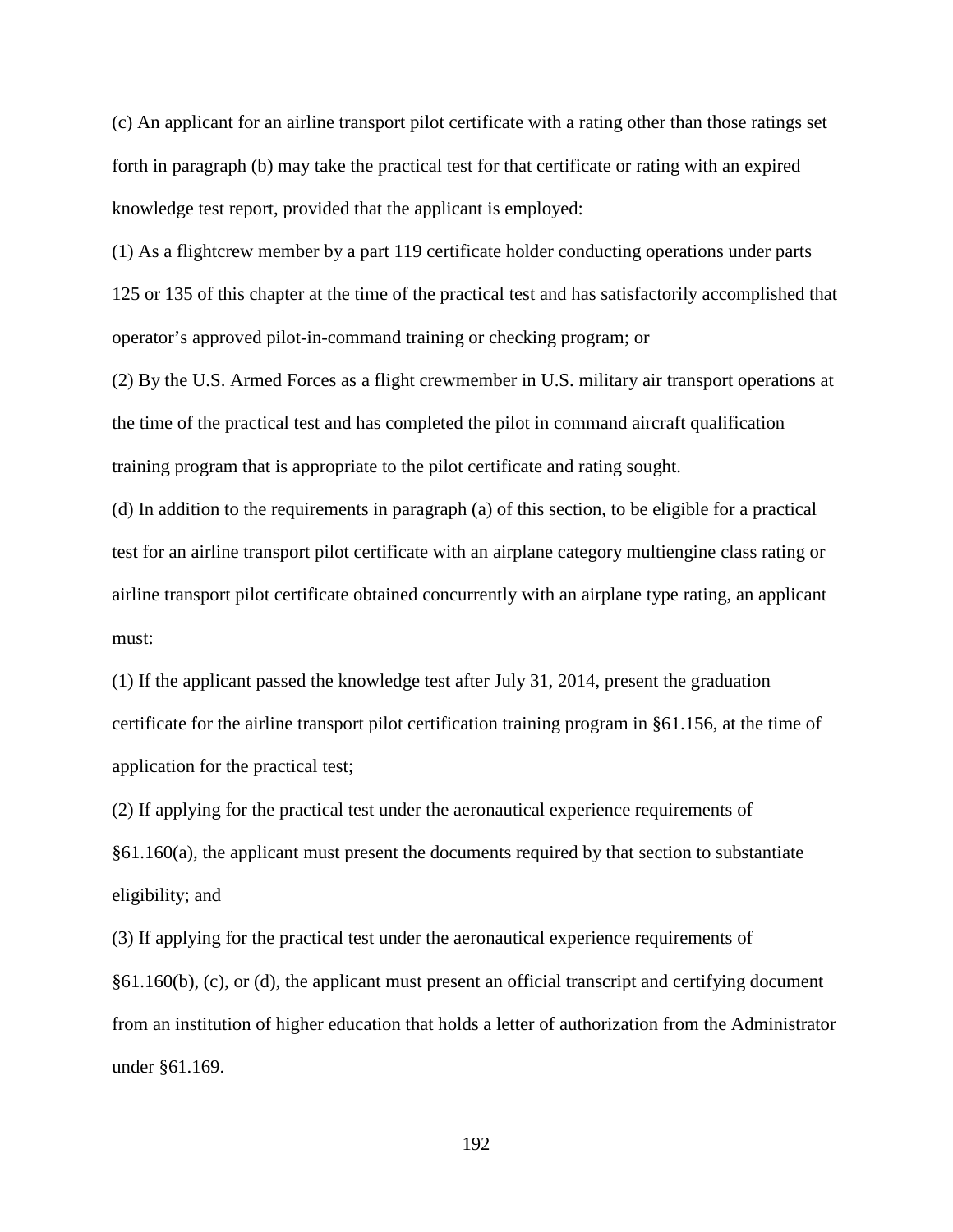\* \* \* \* \*

6. Amend §61.55 by revising paragraph (a)(3) and by removing the phrase "part 121," from paragraph (e) introductory text to read as follows:

## **§61.55 Second-in-command qualifications.**

 $(a) * * *$ 

(3) At least a pilot type rating for the aircraft being flown unless the flight will be conducted as domestic flight operations within the United States airspace.

\* \* \* \* \*

7. Amend §61.57 by revising paragraph (e)(2) to read as follows:

## **§61.57 Recent flight experience: Pilot in command.**

\* \* \* \* \*

(e) \* \* \*

(2) This section does not apply to a pilot in command who is employed by an air carrier certificated under part 121 or 135 and is engaged in a flight operation under part 91, 121, or 135 for that air carrier if the pilot is in compliance with §§121.435 or 121.436, as applicable, and §121.439, or §§135.243 and 135.247 of this chapter, as appropriate.

\* \* \* \* \*

8. Amend §61.71 by revising paragraphs (b) and (c) to read as follows;

# **§61.71 Graduates of an approved training program other than under this part: Special rules.**

\* \* \* \* \*

(b) A person may apply for an airline transport pilot certificate, type rating, or both under this part, and will be considered to have met the applicable requirements under §61.157, except for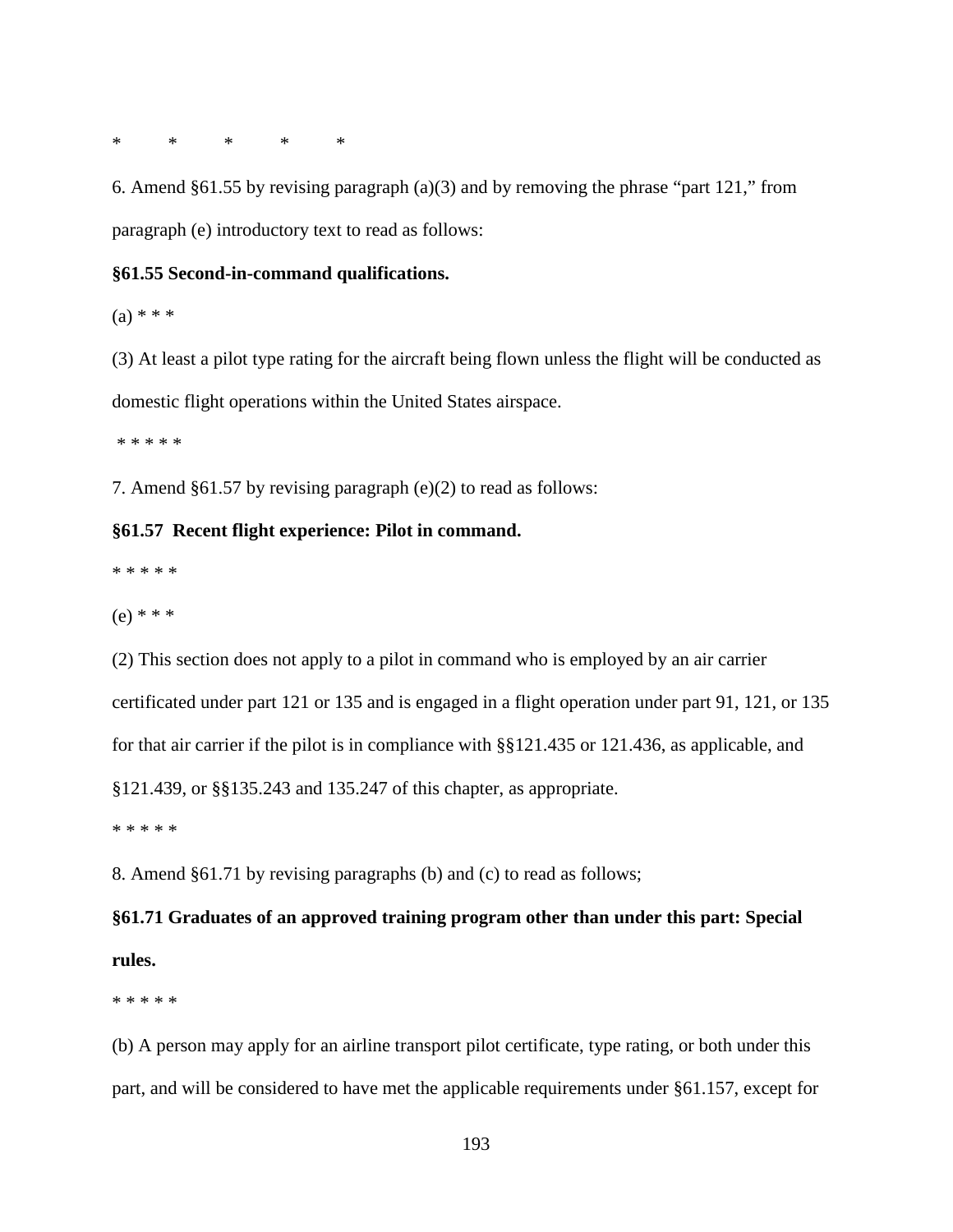the airline transport pilot certification training program required by §61.156, for that certificate and rating, if that person has:

(1) Satisfactorily accomplished an approved training program and a proficiency check for that airplane type that includes all the tasks and maneuvers required to serve as pilot in command in accordance with the requirements of subparts N and O of part 121 of this chapter; and

(2) Applied for an airline transport pilot certificate, type rating, or both within the 60-day period from the date the person satisfactorily accomplished the requirements of paragraph (b)(1) for that airplane type.

(c) A person who holds a foreign pilot license and is applying for an equivalent U.S. pilot certificate on the basis of a Bilateral Aviation Safety Agreement and associated Implementation Procedures for Licensing may be considered to have met the applicable aeronautical experience, aeronautical knowledge, and areas of operation requirements of this part.

9. Amend §61.153 as follows:

A. Revise paragraph (a);

B. Redesignate paragraphs (e) through (h) as paragraphs (f) through (i); and

C. Add a new paragraph (e).

The addition and revisions read as follows:

#### **§61.153 Eligibility requirements: General.**

#### \* \* \* \* \*

(a) Meet the following age requirements:

(1) For an airline transport pilot certificate obtained under the aeronautical experience requirements of §§61.159, 61.161, or 61.163, be at least 23 years of age; or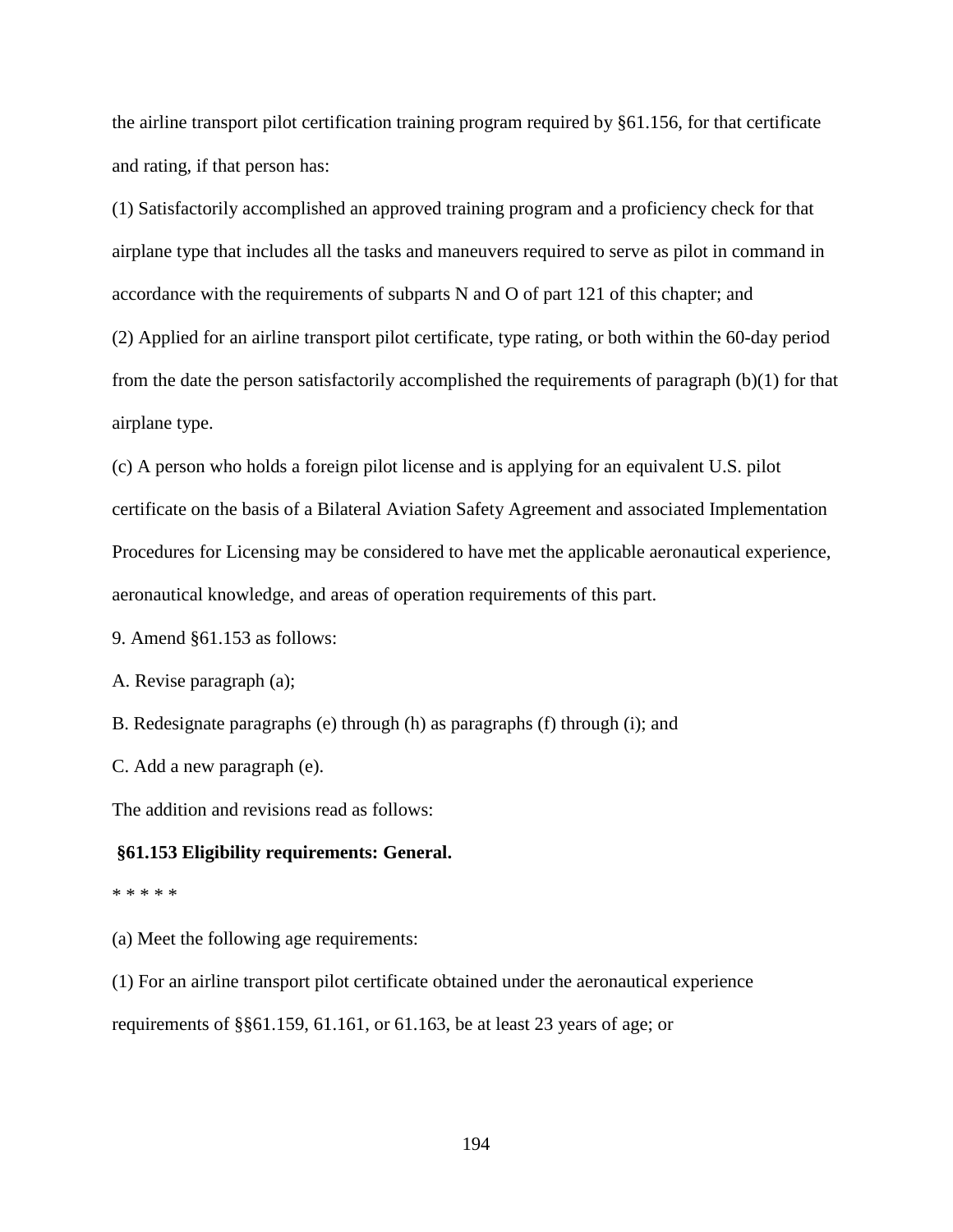(2) For an airline transport pilot certificate obtained under the aeronautical experience requirements of §61.160, be at least 21 years of age.

\* \* \* \* \*

(e) After July 31, 2014, for an airline transport pilot certificate with an airplane category multiengine class rating or an airline transport pilot certificate obtained concurrently with an airplane type rating, receive a graduation certificate from an authorized training provider certifying completion of the airline transport pilot certification training program specified in §61.156 before applying for the knowledge test required by paragraph (g) of this section; \* \* \* \* \*

10. Amend §61.155 as follows:

A. Remove the word "and" after the semicolon in paragraph (c)(12);

B. Remove the period from the end of paragraph  $(c)(13)$  and add the phrase "; and" in its place; and

C. Add paragraphs  $(c)(14)$  and  $(d)$ .

The additions read as follows:

## **§61.155 Aeronautical knowledge.**

\* \* \* \* \*

## $(c) * * *$

(14) After July 31, 2014, for airplane category multiengine class rating or airplane type rating, the content of the airline transport pilot certification training program in §61.156.

(d) An applicant who successfully completes the knowledge test for an airline transport pilot certificate prior to August 1, 2014, must successfully complete the practical test within 24 months from the month in which the knowledge test was successfully completed. An applicant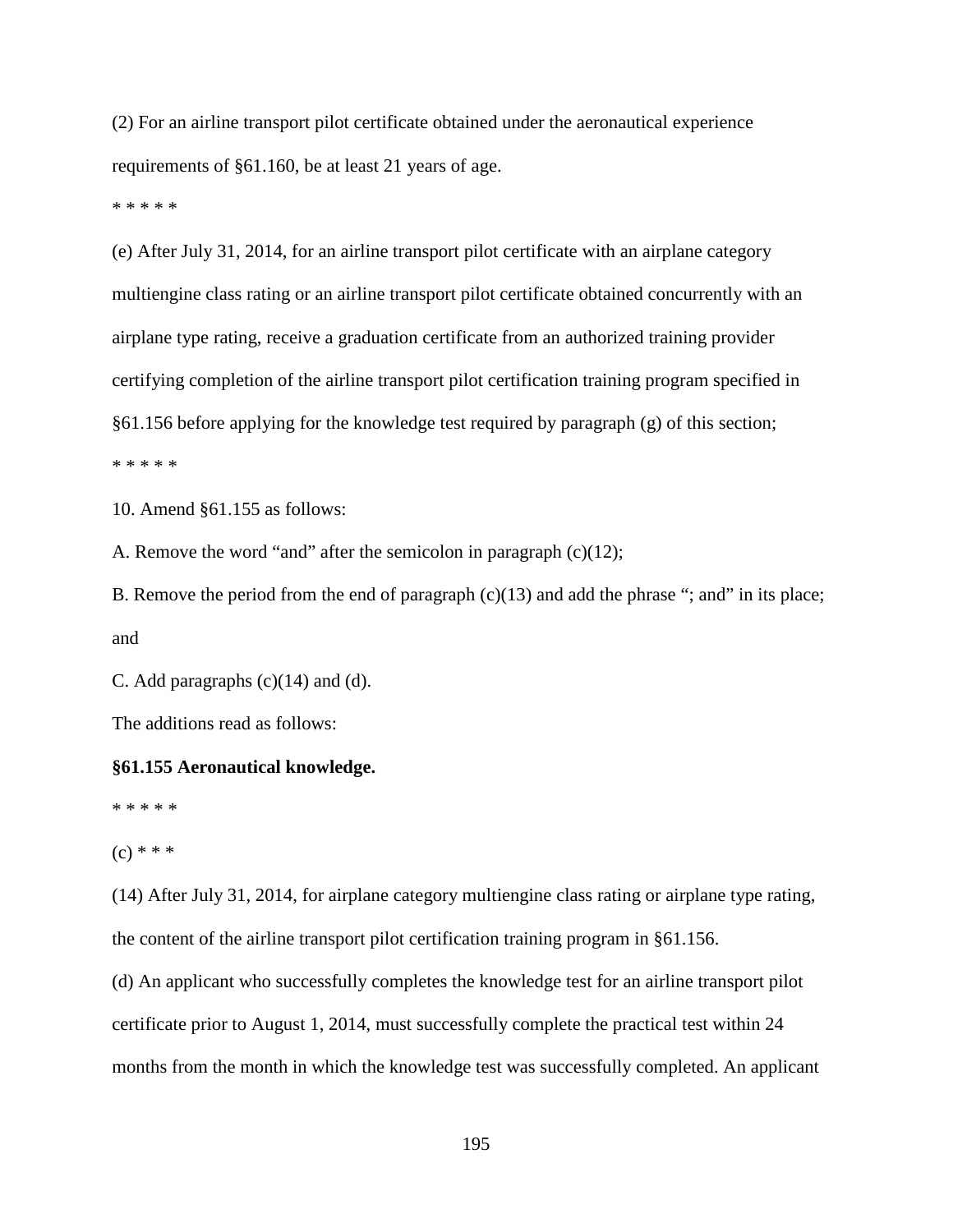who passes the knowledge test prior to August 1, 2014, but fails to successfully complete the practical test within 24 months must complete the airline transport pilot certification training program specified in §61.156 and retake the knowledge test prior to applying for the practical test.

11. Add §61.156 to read as follows:

## **§61.156 Training Requirements: Airplane Category – Multiengine Class Rating or Airplane Type Rating Concurrently with Airline Transport Pilot Certificate**

After July 31, 2014, a person who applies for the knowledge test for an airline transport pilot certificate with an airplane category multiengine class rating must present a graduation certificate from an authorized training provider under part 121, 135, 141, or 142 of this chapter certifying the applicant has completed the following training in a course approved by the Administrator. (a) Academic training. The applicant for the knowledge test must receive at least 30 hours of classroom instruction that includes the following:

(1) At least 8 hours of instruction on aerodynamics including high altitude operations;

(2) At least 2 hours of instruction on meteorology, including adverse weather phenomena and weather detection systems; and

(3) At least 14 hours of instruction on air carrier operations, including the following areas:

- (i) physiology;
- (ii) communications;
- (iii) checklist philosophy;
- (iv) operational control;

(v) minimum equipment list/configuration deviation list;

(vi) ground operations;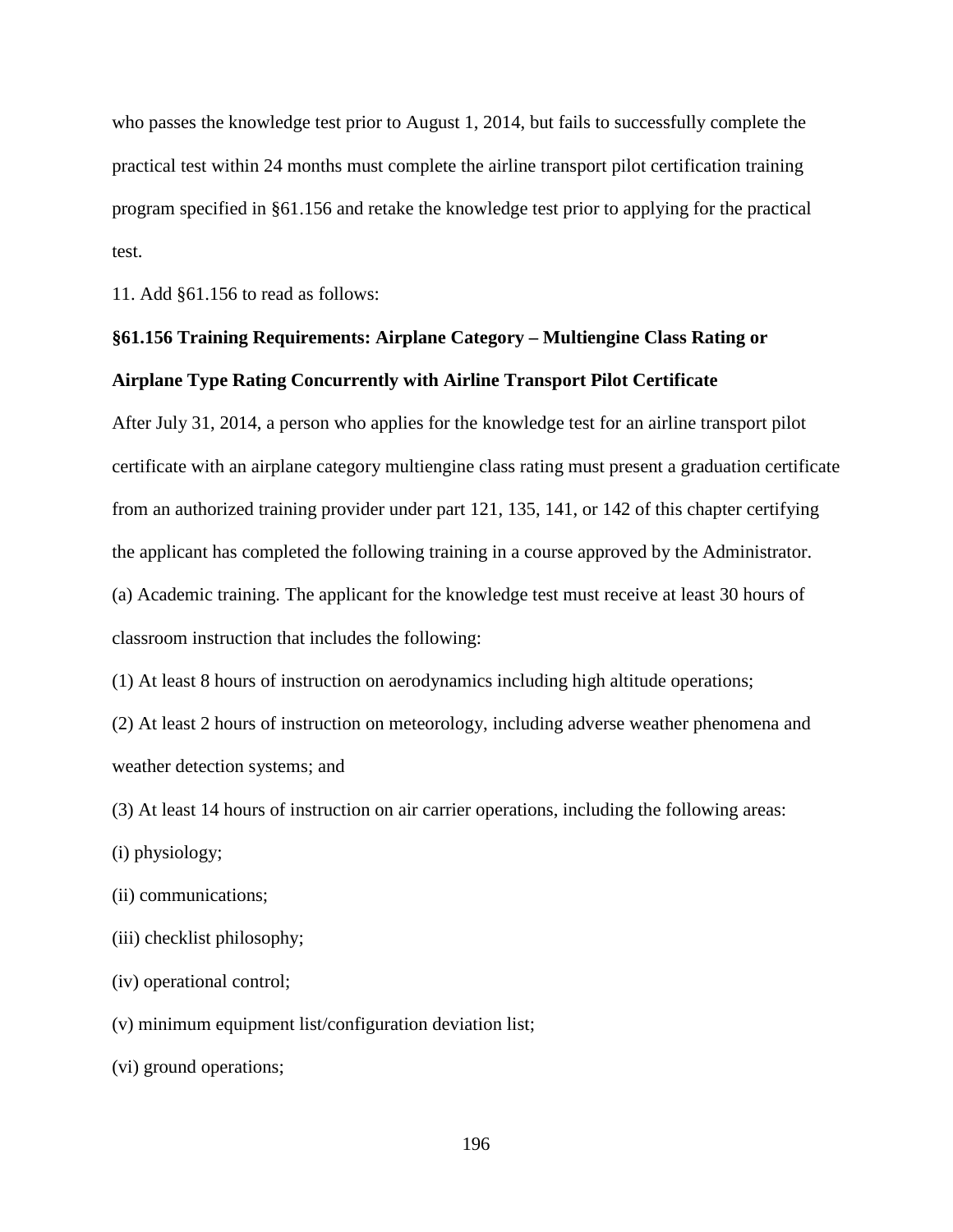(vii) turbine engines;

(viii) transport category aircraft performance;

(ix) automation, navigation, and flight path warning systems.

(4) At least 6 hours of instruction on leadership, professional development, crew resource management, and safety culture.

(b) FSTD training. The applicant for the knowledge test must receive at least 10 hours of training in a flight simulation training device qualified under part 60 of this chapter that represents a multiengine turbine airplane. The training must include the following:

(1) At least 6 hours of training in a Level C or higher full flight simulator qualified under part 60 of this chapter that represents a multiengine turbine airplane with a maximum takeoff weight of 40,000 pounds or greater. The training must include the following areas:

(i) Low energy states/stalls;

(ii) Upset recovery techniques; and

(iii) Adverse weather conditions, including icing, thunderstorms, and crosswinds with gusts.

(2) The remaining FSTD training may be completed in a Level 4 or higher flight simulation training device. The training must include the following areas:

(i) Navigation including flight management systems; and

(ii) Automation including autoflight.

(c) Deviation authority. The Administrator may issue deviation authority from the weight requirement in paragraph (b)(1) upon a determination that the objectives of the training can be met in an alternative device.

12. Amend §61.157 by revising paragraph (c) to read as follows:

#### **§61.157 Flight proficiency.**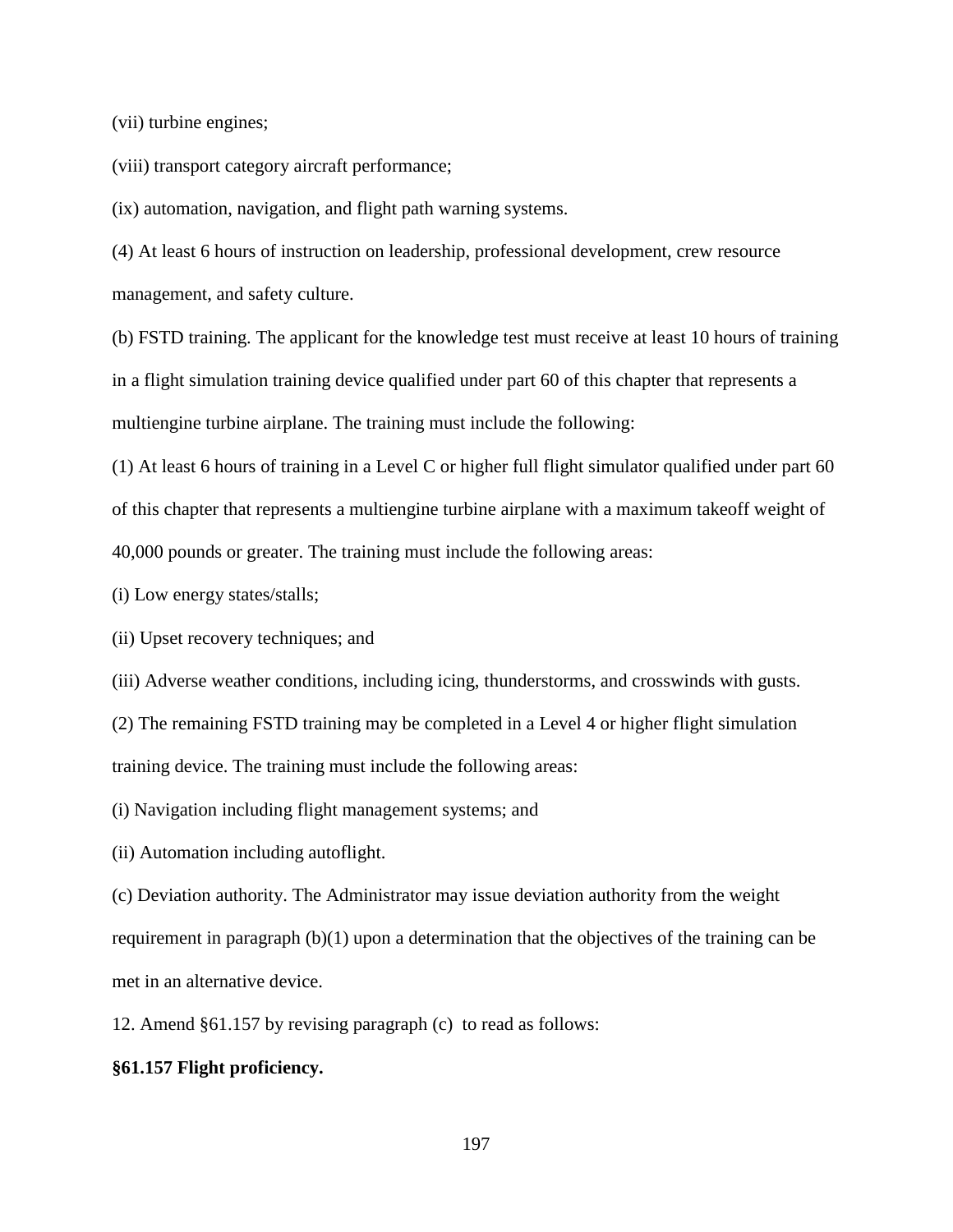#### \* \* \* \* \*

(c) *Exceptions.* A person who applies for an aircraft type rating to be added to an airline transport pilot certificate or an aircraft type rating concurrently with an airline transport pilot certificate, and who is an employee of a certificate holder operating under part 121 or part 135 of this chapter, does not need to comply with the requirements of paragraph (b) of this section if the applicant presents a training record that shows completion of that certificate holder's approved training program for the aircraft type rating.

\* \* \* \* \*

13. Amend §61.159 as follows:

A. Redesignate paragraphs (a)(3) through (a)(5) as paragraphs (a)(4) through (a)(6);

B. Add a new paragraph  $(a)(3)$ ;

C. Remove the phrase "paragraph  $(a)(3)(ii)$ " from newly redesignated paragraph  $(a)(4)(i)$  and add the phrase "paragraph  $(a)(4)(ii)$ " in its place;

D. Remove the phrase "paragraph (a)(3)" from newly redesignated paragraph (a)(4)(ii) and add the phrase "paragraph  $(a)(4)$ " in its place; and

E. Revise new paragraph  $(a)(5)$  to read as follows.

The addition reads as follows

#### **§61.159 Aeronautical experience: Airplane category rating.**

 $(a) * * *$ 

(3) 50 hours of flight time in the class of aircraft for which the rating is sought. A maximum of 25 hours of training in a full flight simulator representing a multiengine airplane may be credited toward the flight time requirement of this paragraph if the training was accomplished as part of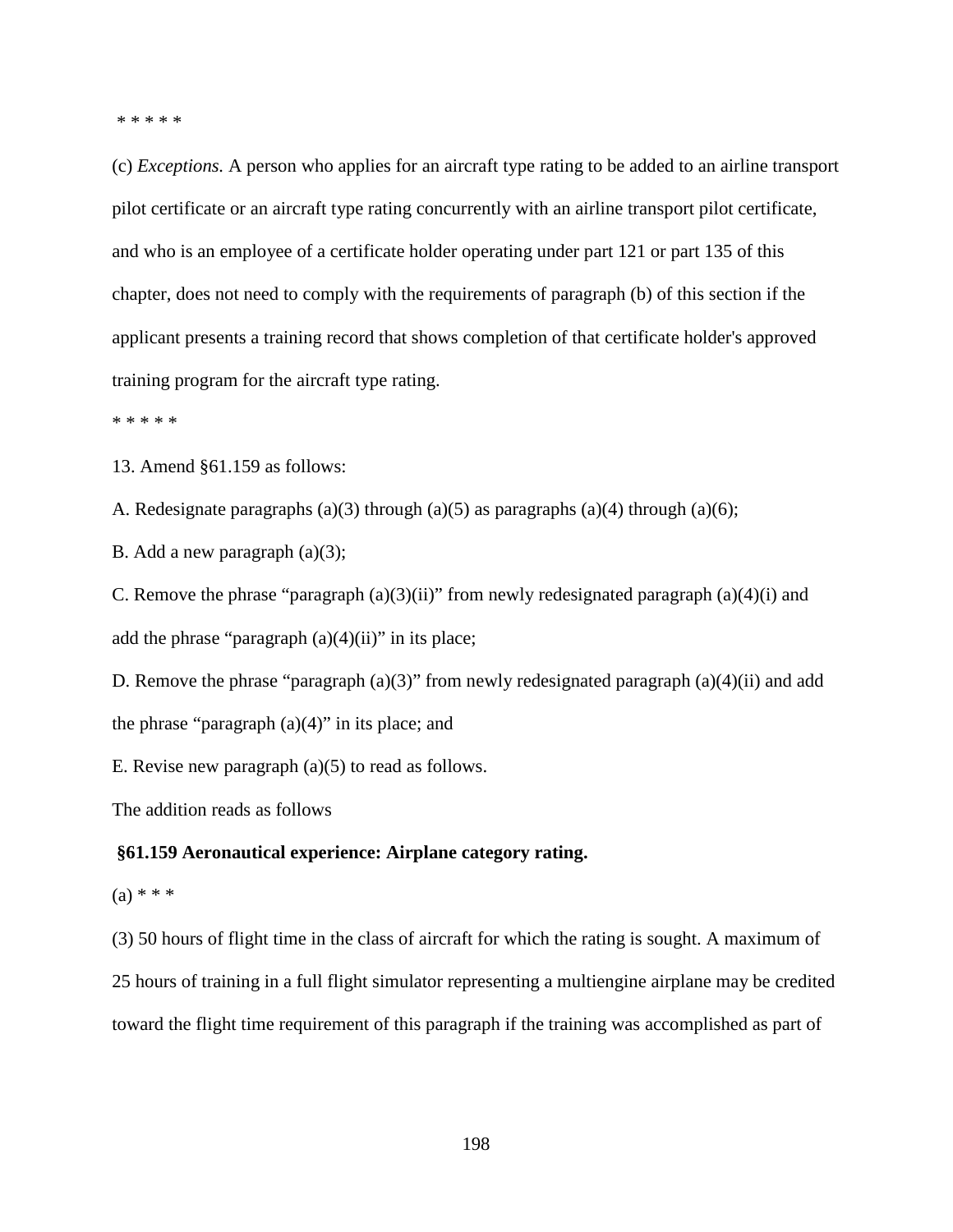an approved training course in parts 121, 135, 141, or 142 of this chapter. A flight training device or aviation training device may not be used to satisfy this requirement.

 $(4)$  \* \* \*

(5) Not more than 100 hours of the total aeronautical experience requirements of paragraph (a) of this section may be obtained in a full flight simulator or flight training device that represents an airplane, provided the aeronautical experience was accomplished as part of an approved training course in parts 121, 135, 141, or 142 of this chapter.

\* \* \* \* \*

14. Add §61.160 to read as follows:

## **§61.160 Aeronautical experience – airplane category restricted privileges**

(a) Except for a person who has been removed from flying status for lack of proficiency or because of a disciplinary action involving aircraft operations, a U.S. military pilot or former U.S. military pilot may apply for an airline transport pilot certificate with an airplane category multiengine class rating or an airline transport pilot certificate concurrently with an airplane type rating with a minimum of 750 hours of total time as a pilot if the pilot presents:

(1) An official Form DD-214 (Certificate of Release or Discharge from Active Duty) indicating that the person was honorably discharged from the U.S. Armed Forces or an official U.S. Armed Forces record that shows the pilot is currently serving in the U.S. Armed Forces; and (2) An official U.S. Armed Forces record that shows the person graduated from a U.S. Armed Forces undergraduate pilot training school and received a rating qualification as a military pilot. (b) A person may apply for an airline transport pilot certificate with an airplane category multiengine class rating or an airline transport pilot certificate concurrently with an airplane type rating with a minimum of 1,000 hours of total time as a pilot if the person: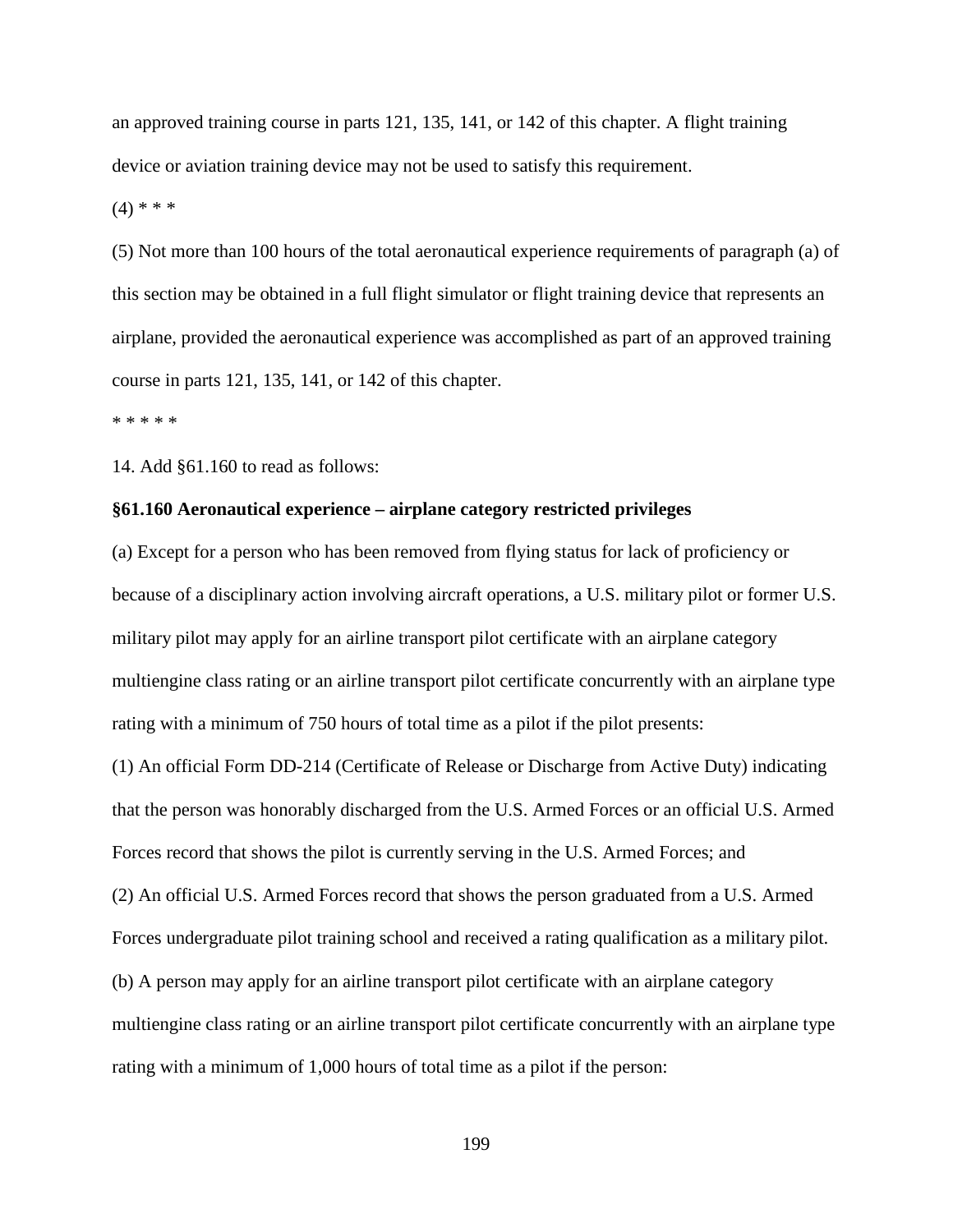(1) Holds a Bachelor's degree with an aviation major from an institution of higher education, as defined in §61.1, that has been issued a letter of authorization by the Administrator under §61.169;

(2) Completes 60 semester credit hours of aviation and aviation-related coursework that has been recognized by the Administrator as coursework designed to improve and enhance the knowledge and skills of a person seeking a career as a professional pilot;

(3) Holds a commercial pilot certificate with an airplane category and instrument rating if:

(i) The required ground training was completed as part of an approved part 141 curriculum at the institution of higher education; and

(ii) The required flight training was completed as part of an approved part 141 curriculum at the institution of higher education or at a part 141 pilot school that has a training agreement under § 141.26 of this chapter with the institution of higher education; and

(4) Presents official transcripts or other documentation acceptable to the Administrator from the institution of higher education certifying that the graduate has satisfied the requirements in paragraphs (1) through (3).

(c) A person may apply for an airline transport pilot certificate with an airplane category multiengine class rating or an airline transport pilot certificate concurrently with an airplane type rating with a minimum of 1,250 hours of total time as a pilot if the person:

(1) Holds an Associate's degree with an aviation major from an institution of higher education, as defined in §61.1, that has been issued a letter of authorization by the Administrator under §61.169;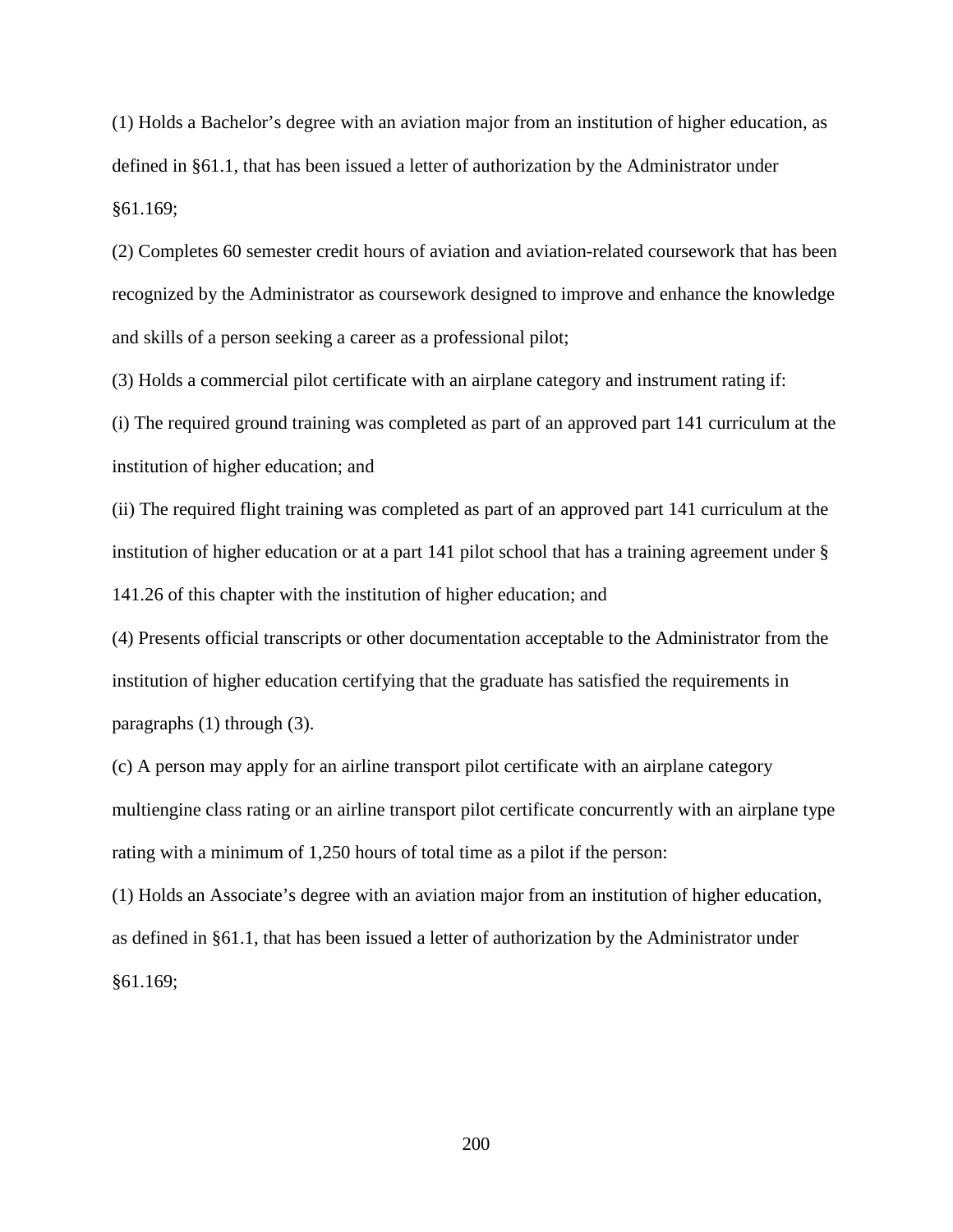(2) Completes at least 30 semester credit hours of aviation and aviation-related coursework that has been recognized by the Administrator as coursework designed to improve and enhance the knowledge and skills of a person seeking a career as a professional pilot;

(3) Holds a commercial pilot certificate with an airplane category and instrument rating if:

(i) The required ground training was completed as part of an approved part 141 curriculum at the institution of higher education; and

(ii) The required flight training was completed as part of an approved part 141 curriculum at the institution of higher education or at a part 141 pilot school that has a written training agreement under § 141.26 of this chapter with the institution of higher education; and

(4) Presents official transcripts or other documentation acceptable to the Administrator from the institution of higher education certifying that the graduate has satisfied the requirements in paragraphs (1) through (3).

(d) A graduate of an institution of higher education who completes fewer than 60 semester credit hours but at least 30 credit hours and otherwise satisfies the requirements of paragraph (b) may apply for airline transport pilot certificate with an airplane category multiengine class rating or an airline transport pilot certificate concurrently with an airplane type rating with a minimum of 1,250 hours of total time as a pilot.

(e) A person who applies for an airline transport pilot certificate under the total flight times listed in paragraphs (a), (b), and (c) of this section must otherwise meet the aeronautical experience requirements of §61.159, except that the person may apply for an airline transport pilot certificate with 200 hours of cross-country flight time.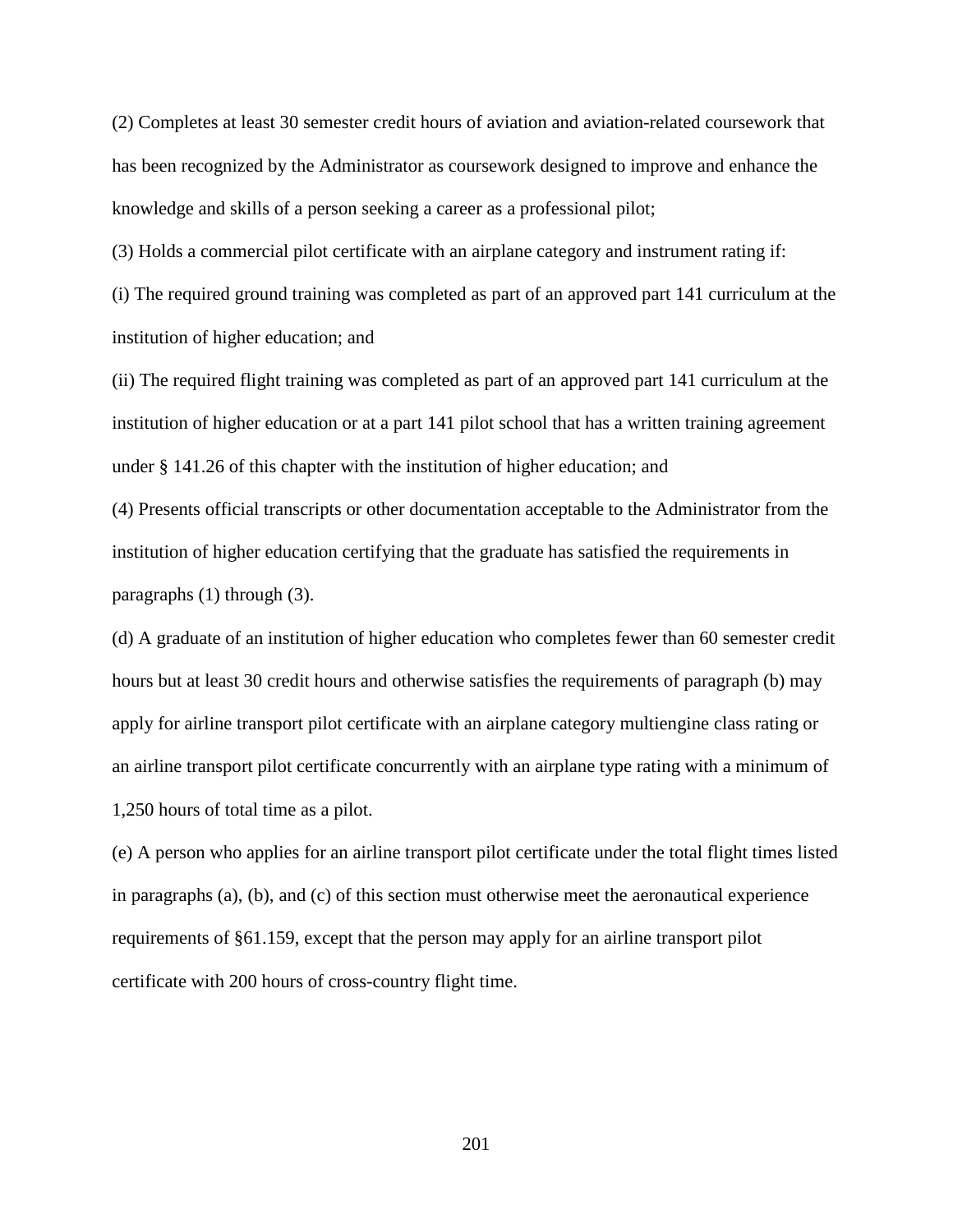(f) A person who has 1,500 hours total time as a pilot, 200 hours of cross-country flight time, and otherwise meets the aeronautical experience requirements of § 61.159 may apply for an airline transport pilot certificate under this section.

(g) An airline transport pilot certificate obtained under this section is subject to the pilot in command limitations set forth in §61.167(b) and must contain the following limitation, "Restricted in accordance with 14 CFR 61.167." The pilot is entitled to an airline transport pilot certificate without the limitation specified in this paragraph when the applicant presents satisfactory evidence of having met the aeronautical experience requirements of §61.159 and the age requirement of  $\S 61.153(a)(1)$ .

(h) An applicant who meets the aeronautical experience requirements of paragraphs (a), (b), (c), and (d) of this section is issued an airline transport pilot certificate with the limitation, "Holder does not meet the pilot in command aeronautical experience requirements of ICAO," as prescribed under Article 39 of the Convention on International Civil Aviation if the applicant does not meet the ICAO requirements contained in Annex 1 "Personnel Licensing" to the Convention on International Civil Aviation. An applicant is entitled to an airline transport pilot certificate without the ICAO limitation specified under this paragraph when the applicant presents satisfactory evidence of having met the ICAO requirements and otherwise meets the aeronautical experience requirements of §61.159.

15. Amend §61.165 as follows:

A. Redesignate paragraphs  $(c)(2)$  through  $(c)(5)$  as paragraphs  $(c)(3)$  through  $(c)(6)$ ;

C. Add new paragraph  $(c)(2)$ ;

D. Revise newly redesignated paragraphs  $(c)(3)$  and  $(c)(5)$ ;

E. Revise paragraph (e) introductory text and paragraph  $(e)(1)$ ;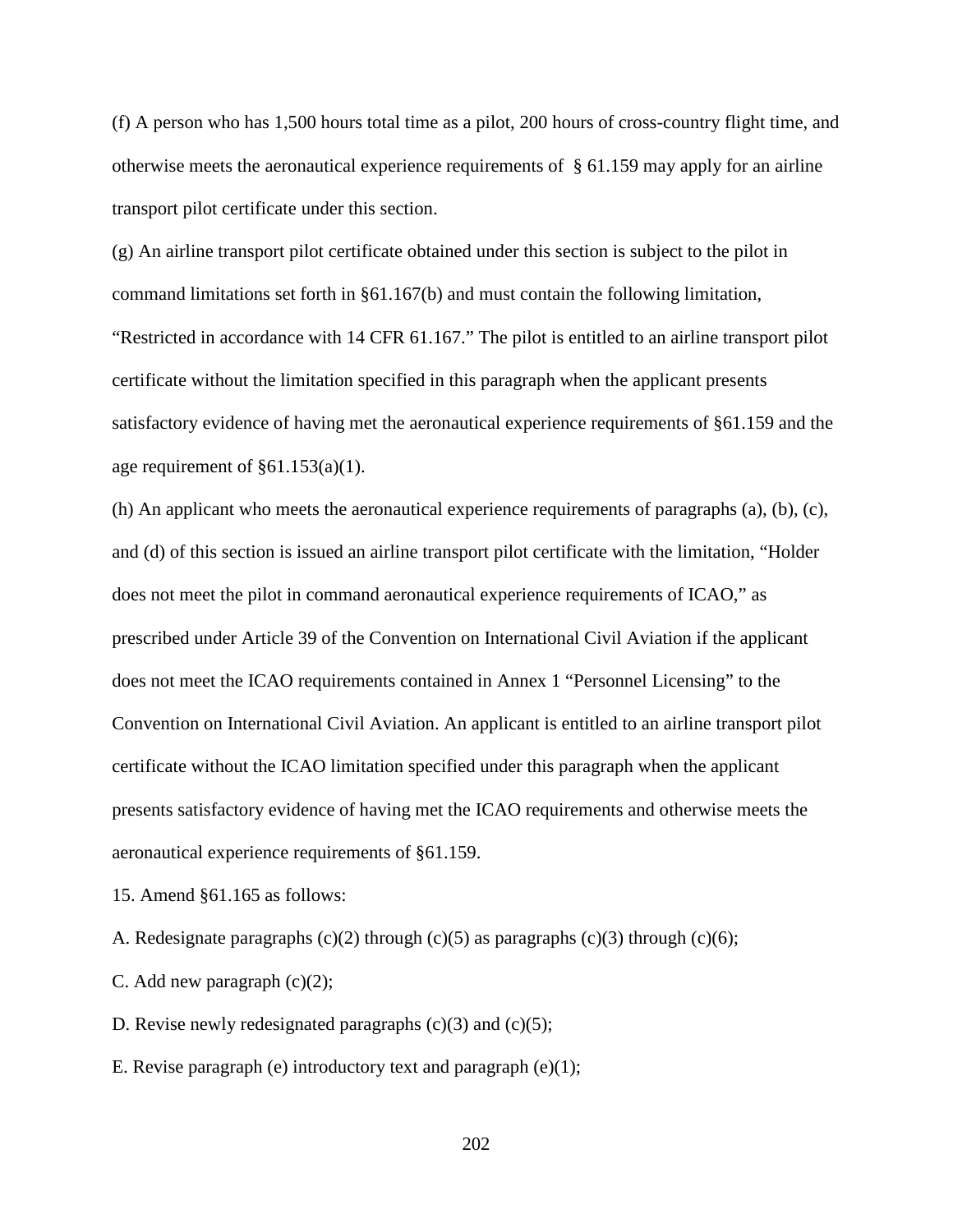F. Redesignate paragraph (f) as paragraph (g);

G. Add new paragraph (f);

H. Remove the phrase "paragraphs (a) through (e)" from newly redesignated paragraph (g) introductory text and add the phrase "paragraphs (a) through (f)" in its place; and I. Remove the phrase "paragraph  $(f)(1)$ " from newly redesignated paragraph  $(g)(3)$  and add the

phrase "paragraph  $(g)(1)$ " in its place.

The revisions and additions read as follows:

## **§61.165 Additional aircraft class category and ratings.**

\* \* \* \* \*

 $(c) * * *$ 

(2) After July 31, 2014, successfully complete the airline transport pilot certification training program specified in §61.156;

(3) Pass a knowledge test for an airplane category multiengine class rating or type rating on the aeronautical knowledge areas of §61.155(c);

 $(4)$  \* \* \*

(5) Meet the aeronautical experience requirements of §61.159 or §61.160; and

\* \* \* \* \*

(e) *Additional class rating within the same aircraft category.* Except as provided in paragraph (f) of this section, a person applying for an airline transport pilot certificate with an additional class rating who holds an airline transport certificate in the same aircraft category must— (1) Meet the eligibility requirements of §61.153, except paragraph (g) of that section;

\* \* \* \* \*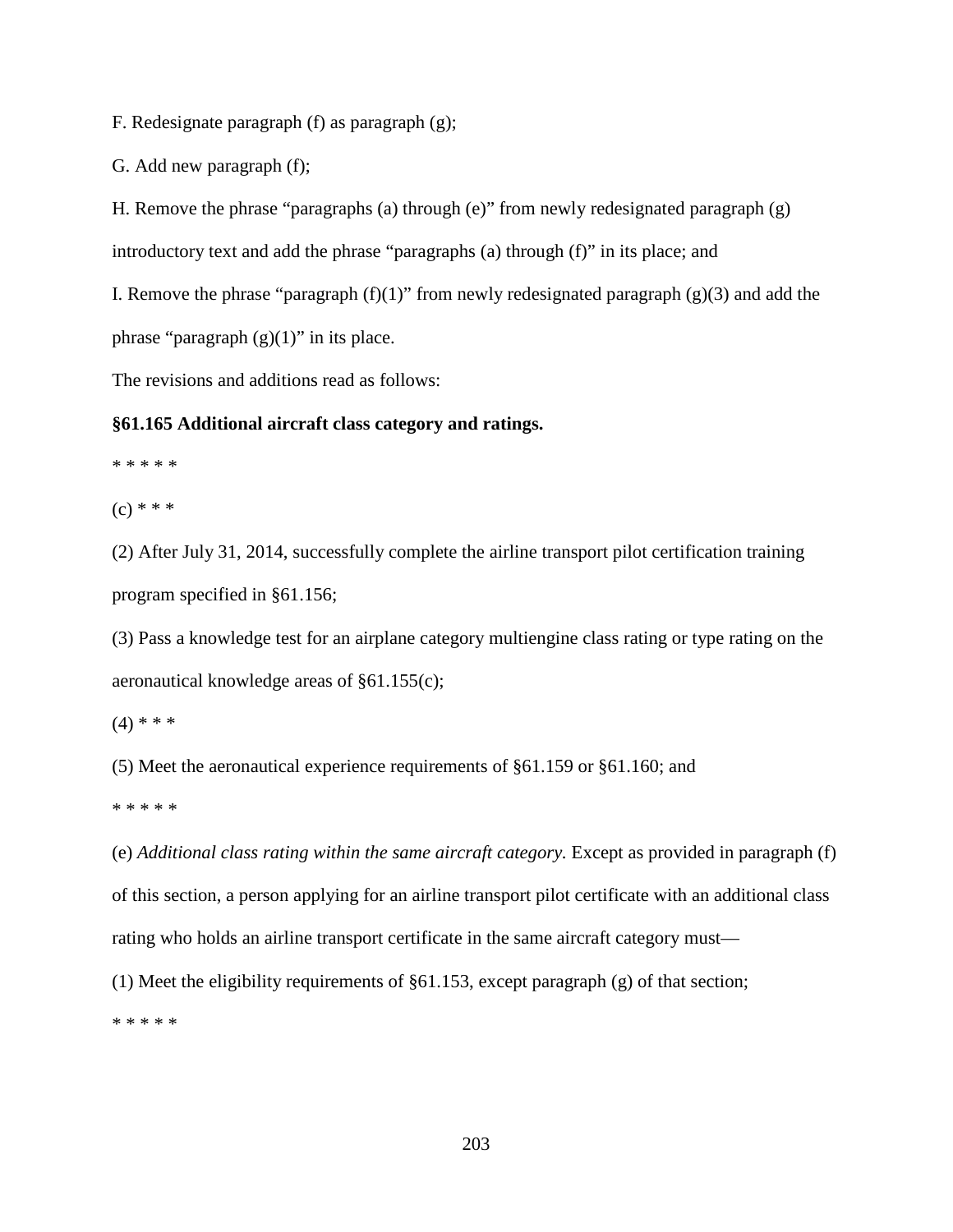(f) *Adding a multiengine class rating or airplane type rating to an airline transport pilot certificate with a single engine class rating.* A person applying to add a multiengine class rating or airplane type rating to an airline transport pilot certificate with an airplane category single engine class rating must—

(1) Meet the eligibility requirements of §61.153;

(2) Pass a required knowledge test on the aeronautical knowledge areas of §61.155(c), as applicable to multiengine airplanes;

(3) Comply with the requirements in §61.157(b), if applicable;

(4) Meet the applicable aeronautical experience requirements of §61.159; and

(5) Pass a practical test on the areas of operation of §61.157(e)(2).

\* \* \* \* \*

16. Revise §61.167 to read as follows:

#### **§ 61.167 Airline transport pilot privileges and limitations.**

(a) *Privileges.* (1) A person who holds an airline transport pilot certificate is entitled to the same privileges as a person who holds a commercial pilot certificate with an instrument rating.

(2) A person who holds an airline transport pilot certificate and has met the aeronautical

experience requirements of  $\S61.159$  and the age requirements of  $\S61.153(a)(1)$  of this part may instruct—

(i) Other pilots in air transportation service in aircraft of the category, class, and type, as applicable, for which the airline transport pilot is rated and endorse the logbook or other training record of the person to whom training has been given;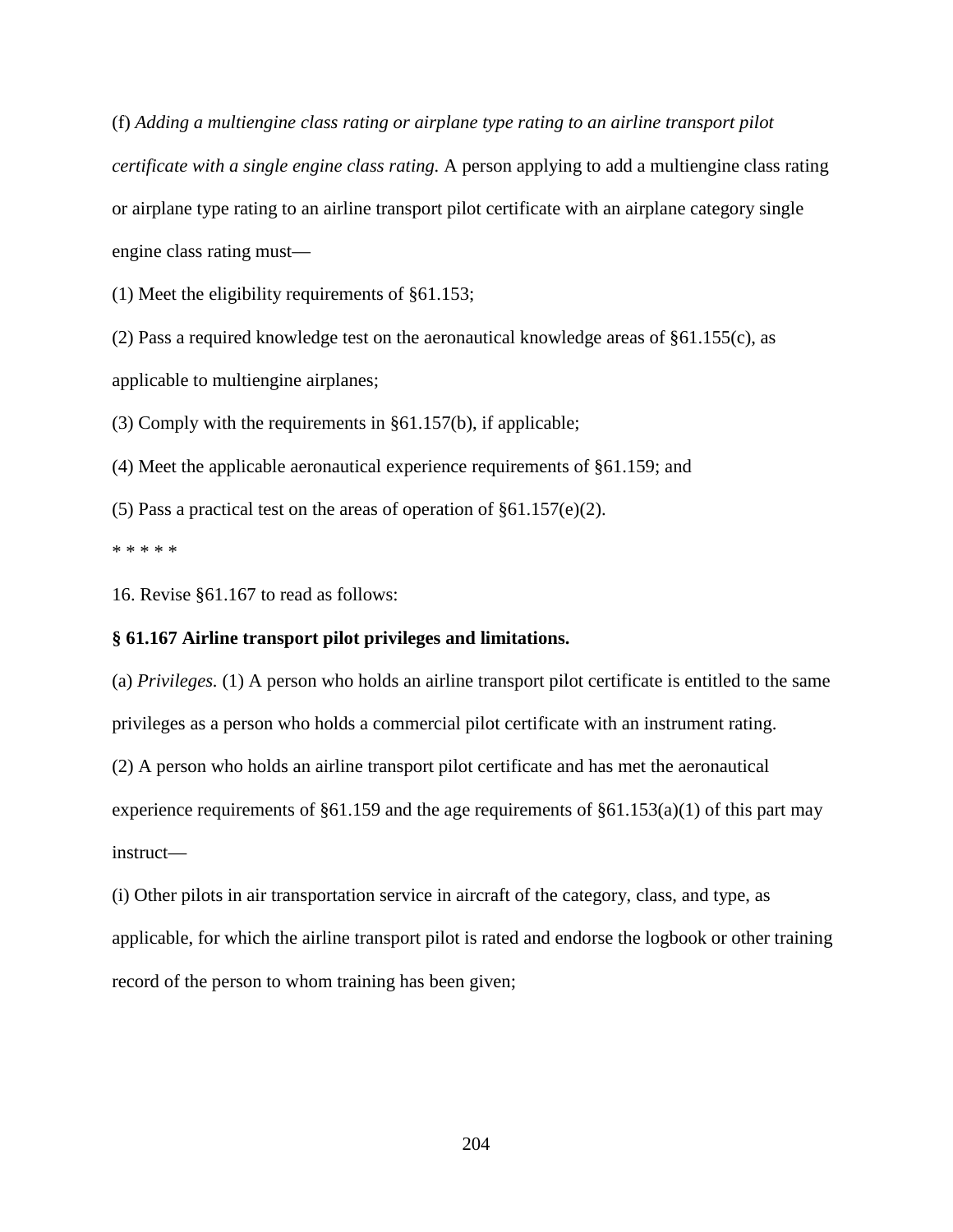(ii) In flight simulators, and flight training devices representing the aircraft referenced in paragraph (b)(1) of this section, when instructing under the provisions of this section and endorse the logbook or other training record of the person to whom training has been given;

(iii) Only as provided in this section, except that an airline transport pilot who also holds a flight instructor certificate can exercise the instructor privileges under subpart H of this part for which he or she is rated; and

(iv) In an aircraft, only if the aircraft has functioning dual controls, when instructing under the provisions of this section.

(3) Excluding briefings and debriefings, an airline transport pilot may not instruct in aircraft, flight simulators, and flight training devices under this section—

(i) For more than 8 hours in any 24-consecutive-hour period; or

(ii) For more than 36 hours in any 7-consecutive-day period.

(4) An airline transport pilot may not instruct in Category II or Category III operations unless he or she has been trained and successfully tested under Category II or Category III operations, as applicable.

(b) *Limitations.* A person who holds an airline transport pilot certificate and has not satisfied the age requirement of  $\S 61.153(a)(1)$  and the aeronautical experience requirements of  $\S 61.159$  may not:

(1) Act as pilot in command in operations conducted under part  $121$ ,  $\S91.1053(a)(2)(i)$ , or

§135.243(a)(1) of this chapter, or

(2) Serve as second in command in flag or supplemental operations in part 121 of this chapter requiring three or more pilots.

17. Add §61.169 to read as follows: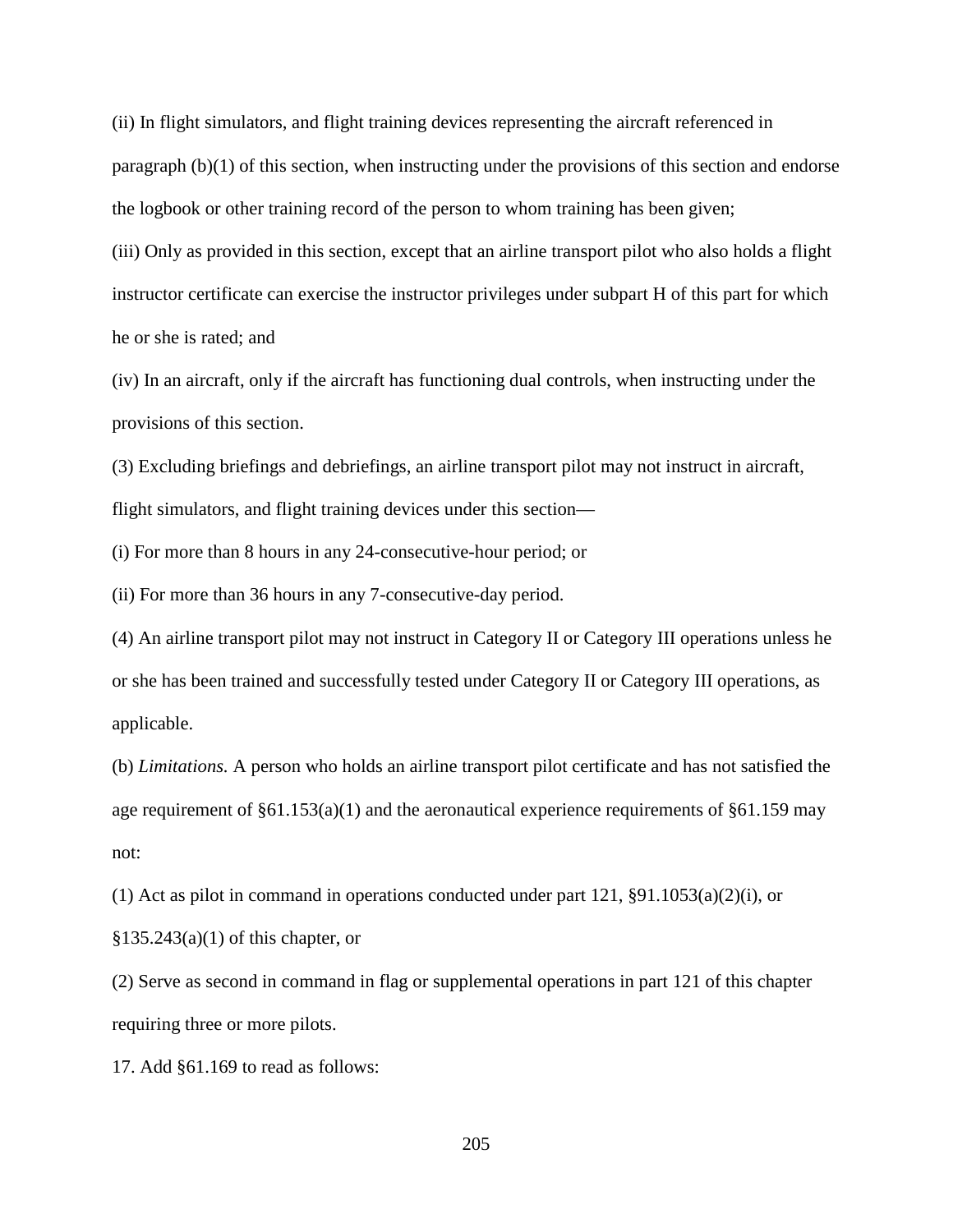#### **§61.169 Letters of authorization for institutions of higher education**

(a) An institution of higher education that is accredited, as defined in §61.1, may apply for a letter of authorization for the purpose of certifying its graduates for an airline transport pilot certificate under the academic and aeronautical experience requirements in §61.160. The application must be in a form and manner acceptable to the Administrator.

(b) An institution of higher education must comply with the provisions of the letter of authorization and may not certify a graduate unless it determines that the graduate has satisfied the requirements of §61.160, as appropriate.

(c) The Administrator may rescind or amend a letter of authorization if the Administrator determines that the institution of higher education is not complying or is unable to comply with the provisions of the letter of authorization.

## **PART 121--OPERATING REQUIREMENTS: DOMESTIC, FLAG, AND**

#### **SUPPLEMENTAL OPERATIONS**

18. The authority citation for part 121 is revised to read as follows:

**Authority:** 49 U.S.C. 106(f), 106(g), 40113, 40119, 41706, 44101, 44701–44702, 44705, 44709–44711, 44713, 44716–44717, 44722, 46105.2.

19. Amend §121.409 by revising paragraph (b) introductory text to read as follows:

## **§121.409 Training courses using airplane simulators and other training devices.** \* \* \* \* \*

(b) Except for the airline transport pilot certification training program approved to satisfy the requirements of §61.156 of this chapter, a course of training in an airplane simulator may be included for use as provided in §121.441 if that course—

\* \* \* \* \*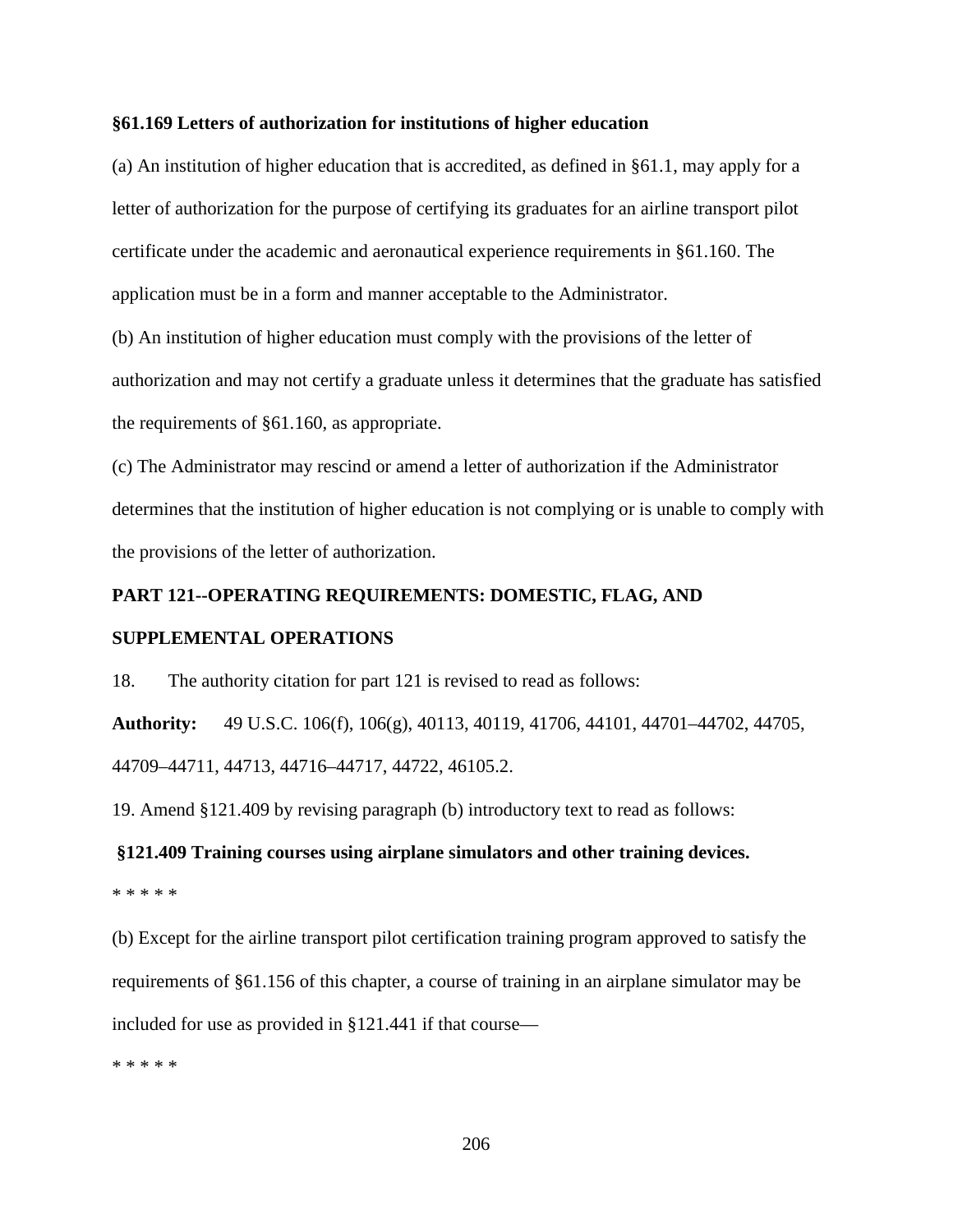#### 20. Add §121.410

#### **§121.410 Airline Transport Pilot Certification Training Program**

(a) A certificate holder may obtain approval to establish and implement a training program to satisfy the requirements of § 61.156 of this chapter. The training program must be separate from the air carrier training program required by this part.

(b) No certificate holder may use a person nor may any person serve as an instructor in a training program approved to meet the requirements of § 61.156 of this chapter unless the instructor:

(1) Holds an airline transport pilot certificate with an airplane category multiengine class rating;

(2) Has at least 2 years of experience as a pilot in command in operations conducted under

 $\S91.1053(a)(2)(i)$  or  $\S135.243(a)(1)$  of this chapter, or as a pilot in command or second in command in any operation conducted under this part;

(3) Except for the holder of a flight instructor certificate, receives initial training on the following topics:

(i) The fundamental principles of the learning process;

(ii) Elements of effective teaching, instruction methods, and techniques;

(iii) Instructor duties, privileges, responsibilities, and limitations;

(iv) Training policies and procedures; and

(v) Evaluation.

(4) If providing training in a flight simulation training device, hold an aircraft type rating for the aircraft represented by the flight simulation training device utilized in the training program and have received training within the preceding 12 months from the certificate holder on:

(i) Proper operation of flight simulator and flight training device controls and systems;

(ii) Proper operation of environmental and fault panels;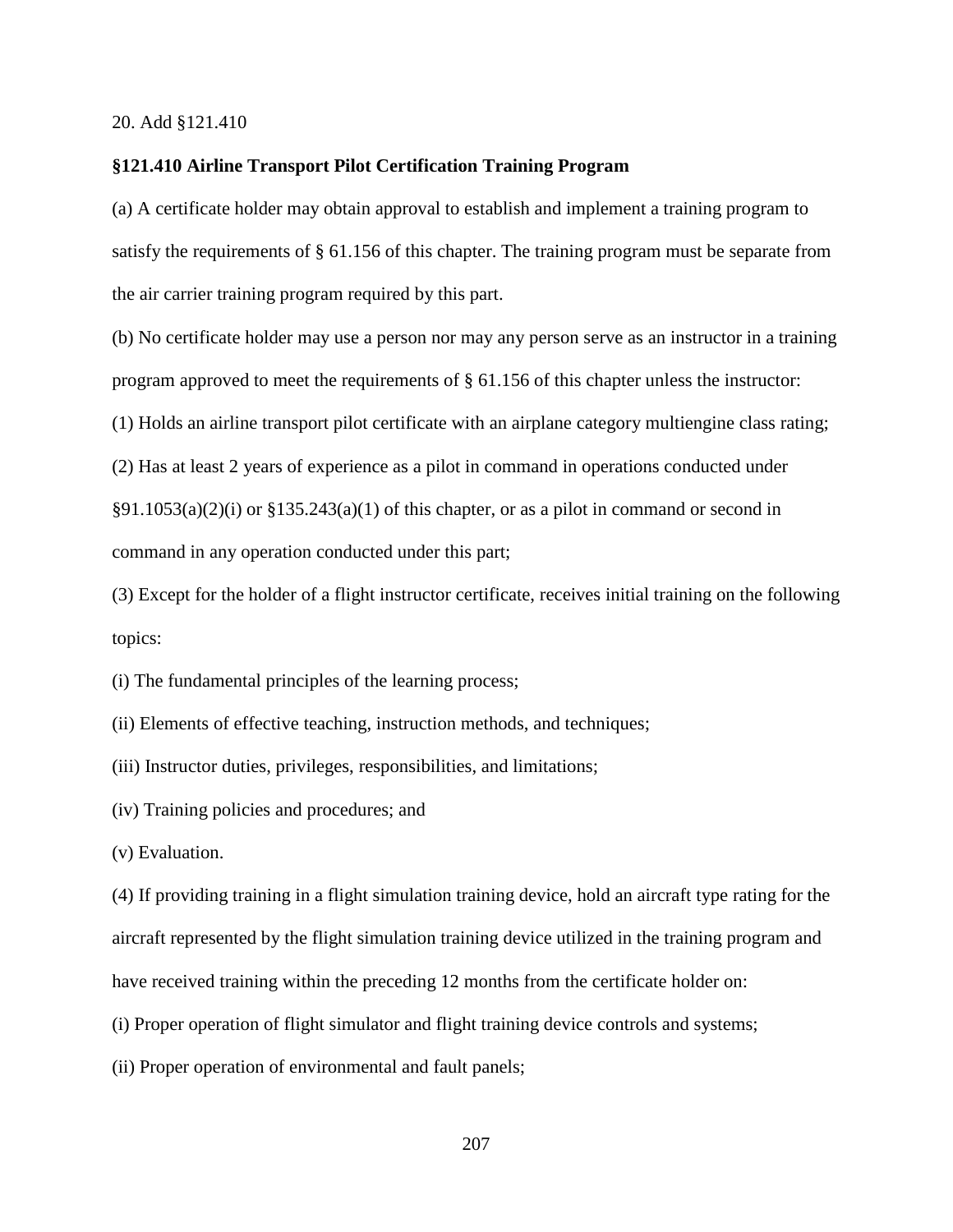(iii) Data and motion limitations of simulation;

(iv) Minimum equipment requirements for each curriculum; and

(v) The maneuvers that will be demonstrated in the flight simulation training device.

(c) A certificate holder may not issue a graduation certificate to a student unless that student has completed all the curriculum requirements of the course.

(d) A certificate holder must conduct evaluations to ensure that training techniques, procedures, and standards are acceptable to the Administrator.

21. Revise §121.419 to read as follows:

## **§ 121.419 Pilots and flight engineers: Initial, transition, and upgrade ground training.**

(a) Except as provided in paragraph (b), initial, transition, and upgrade ground training for pilots and flight engineers must include instruction in at least the following as applicable to their assigned duties:

(1) General subjects—

(i) The certificate holder's dispatch or flight release procedures;

(ii) Principles and methods for determining weight and balance, and runway limitations for takeoff and landing;

(iii) Enough meteorology to insure a practical knowledge of weather phenomena, including the principles of frontal systems, icing, fog, thunderstorms, and high altitude weather situations;

(iv) Air traffic control systems, procedures, and phraseology;

(v) Navigation and the use of navigation aids, including instrument approach procedures;

(vi) Normal and emergency communication procedures;

(vii) Visual cues prior to and during descent below DA/DH or MDA;

(viii) Approved crew resource management initial training; and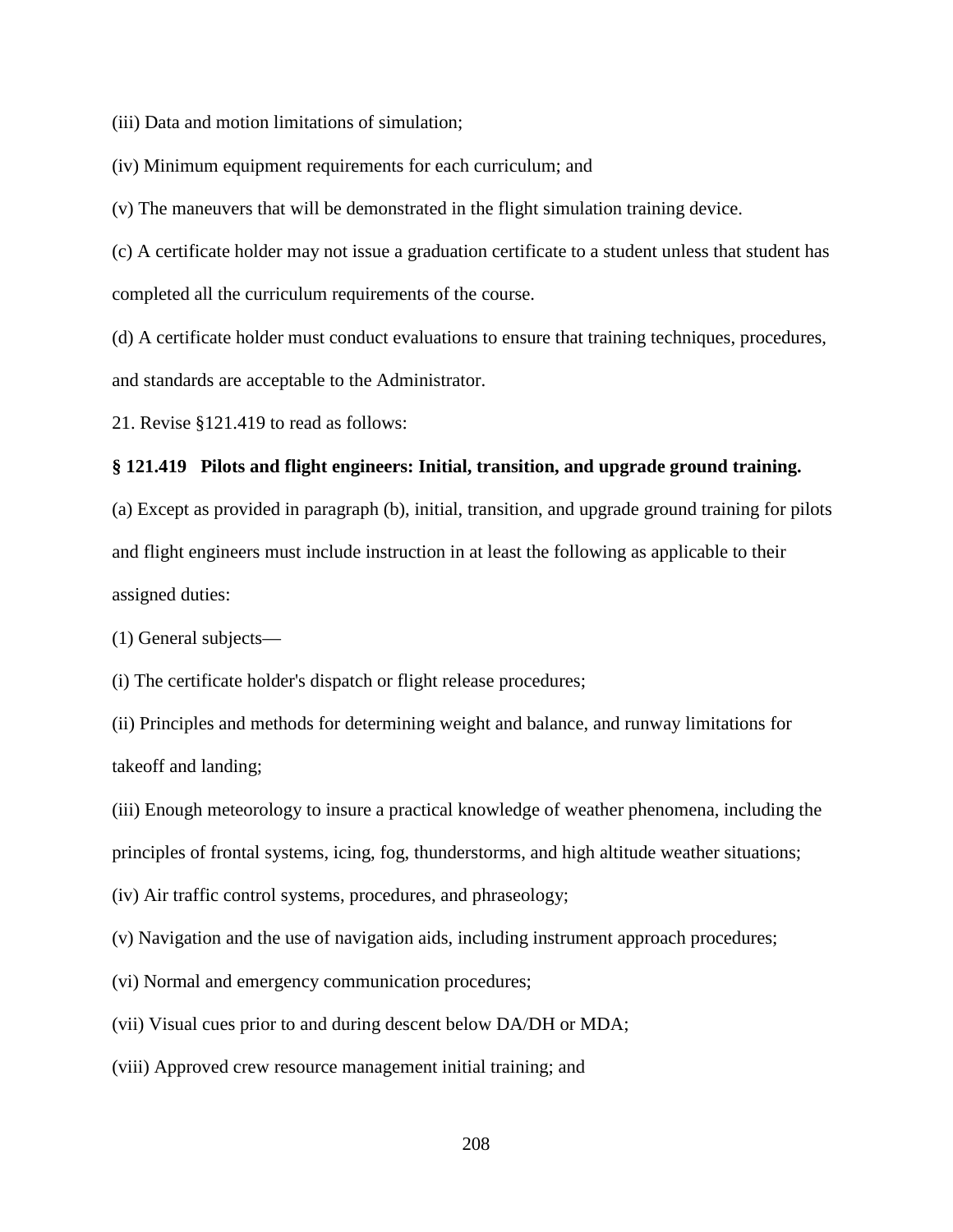(ix) Other instructions as necessary to ensure competence.

- (2) For each airplane type—
- (i) A general description;
- (ii) Performance characteristics;
- (iii) Engines and propellers;
- (iv) Major components;

(v) Major airplane systems (e.g., flight controls, electrical, hydraulic); other systems as

appropriate; principles of normal, abnormal, and emergency operations; appropriate procedures

and limitations;

(vi) Procedures for—

(A) Recognizing and avoiding severe weather situations;

(B) Escaping from severe weather situations, in case of inadvertent encounters, including low-

altitude windshear, and

- (C) Operating in or near thunderstorms (including best penetrating altitudes), turbulent air (including clear air turbulence), icing, hail, and other potentially hazardous meteorological conditions;
- (vii) Operating limitations;
- (viii) Fuel consumption and cruise control;
- (ix) Flight planning;
- (x) Each normal and emergency procedure; and
- (xi) The approved Airplane Flight Manual.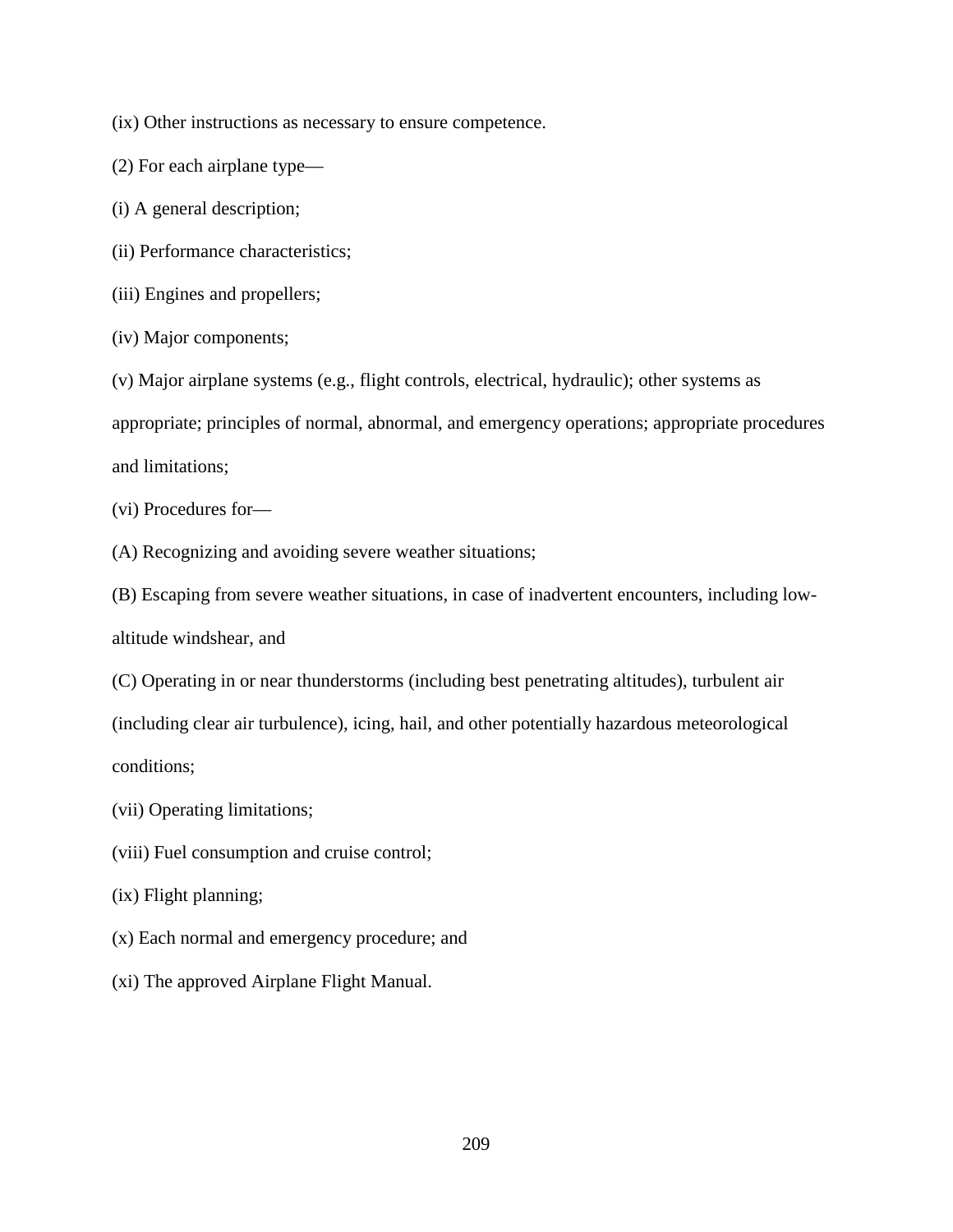(b) Initial ground training for pilots who have completed the airline transport pilot certification training program in §61.156 must include instruction in at least the following as applicable to their assigned duties:

(1) Ground training specific to the certificate holder's—

(i) Dispatch or flight release procedures;

(ii) Method for determining weight and balance and runway limitations for takeoff and landing;

(iii) Meteorology hazards applicable to the certificate holder's areas of operation;

(iv) Approved departure, arrival, and approach procedures;

(v) Normal and emergency communication procedures; and

(vi) Approved crew resource management training.

(2) The training required by paragraph (a)(2) for the airplane type.

(c) Initial ground training for pilots and flight engineers must consist of at least the following

programmed hours of instruction in the required subjects specified in paragraph (a) of this

section and in § 121.415(a) unless reduced under § 121.405:

(1) Group I airplanes—

- (i) Reciprocating powered, 64 hours; and
- (ii) Turbopropeller powered, 80 hours.
- (2) Group II airplanes, 120 hours.

(d) Initial ground training for pilots who have completed the airline transport pilot certification training program in §61.156 must consist of at least the following programmed hours of instruction in the required subjects specified in paragraph (b) of this section and in  $\S$  121.415(a) unless reduced under § 121.405:

(1) Group I airplanes—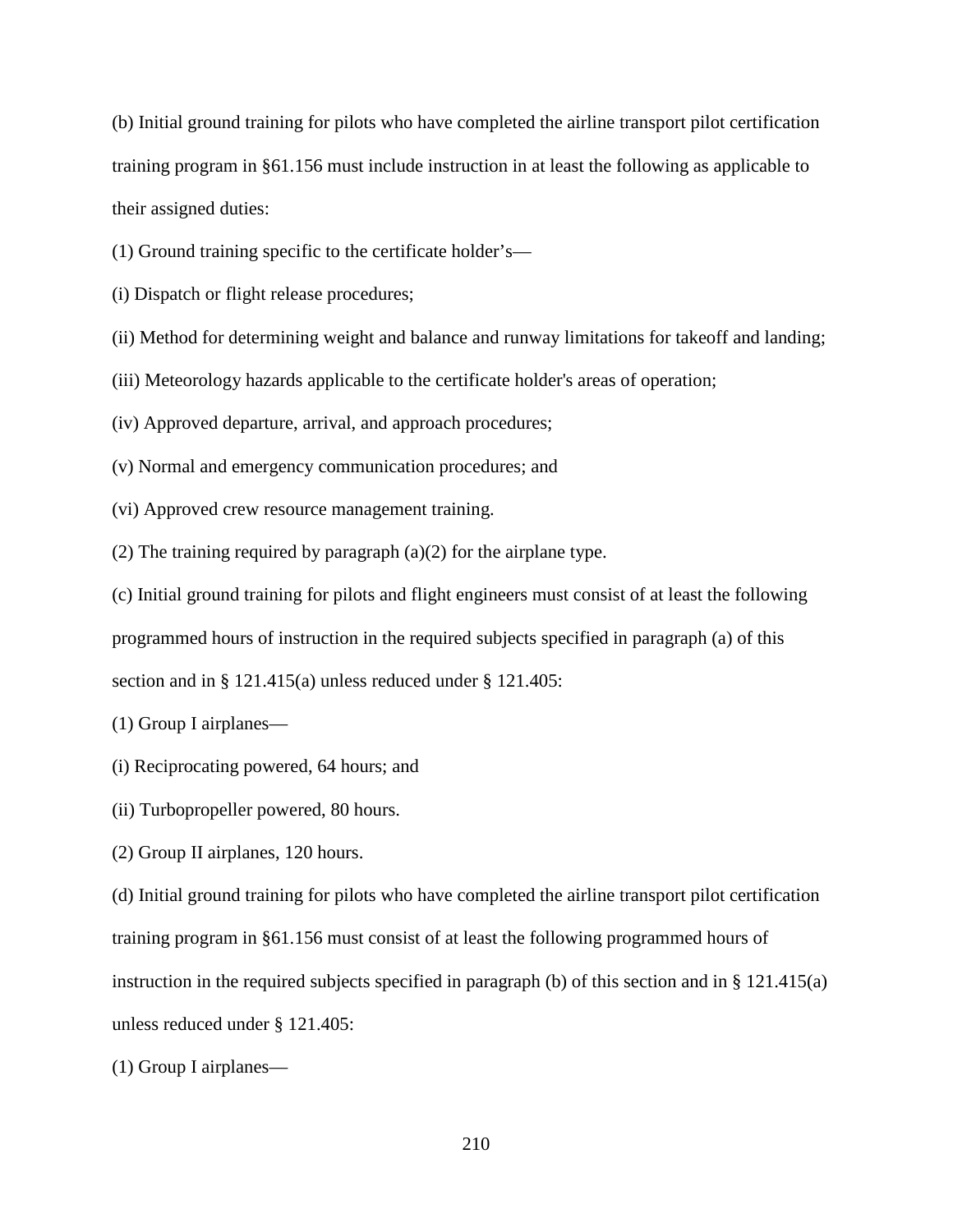- (i) Reciprocating powered, 54 hours; and
- (ii) Turbopropeller powered, 70 hours.
- (2) Group II airplanes, 110 hours.
- 22. Add §121.435 to read as follows:

#### **§121.435 Pilot qualification: Certificate and experience requirements.**

(a) No pilot may act as pilot in command of an aircraft (or as second in command of an aircraft in a flag or supplemental operation that requires three or more pilots) unless he holds an airline transport pilot certificate and an appropriate type rating for that aircraft.

(b) No certificate holder may use nor may any pilot act as a pilot in a capacity other than those specified in paragraph (a) of this section unless the pilot holds at least a commercial pilot certificate with appropriate category and class ratings for the aircraft concerned, and an instrument rating. Notwithstanding the requirements of §61.63 (b) and (c) of this chapter, a pilot who is currently employed by a certificate holder and meets applicable training requirements of subpart N of this part, and the proficiency check requirements of §121.441, may be issued the appropriate category and class ratings by presenting proof of compliance with those requirements to a Flight Standards District Office.

(c) The requirements of this section will expire on July 31, 2013. After that date, the requirements of §121.436 apply.

23. Add §121.436 to read as follows:

## **§121.436 Pilot Qualification: Certificates and experience requirements.**

(a) No certificate holder may use nor may any pilot act as pilot in command of an aircraft (or as second in command of an aircraft in a flag or supplemental operation that requires three or more pilots) unless the pilot: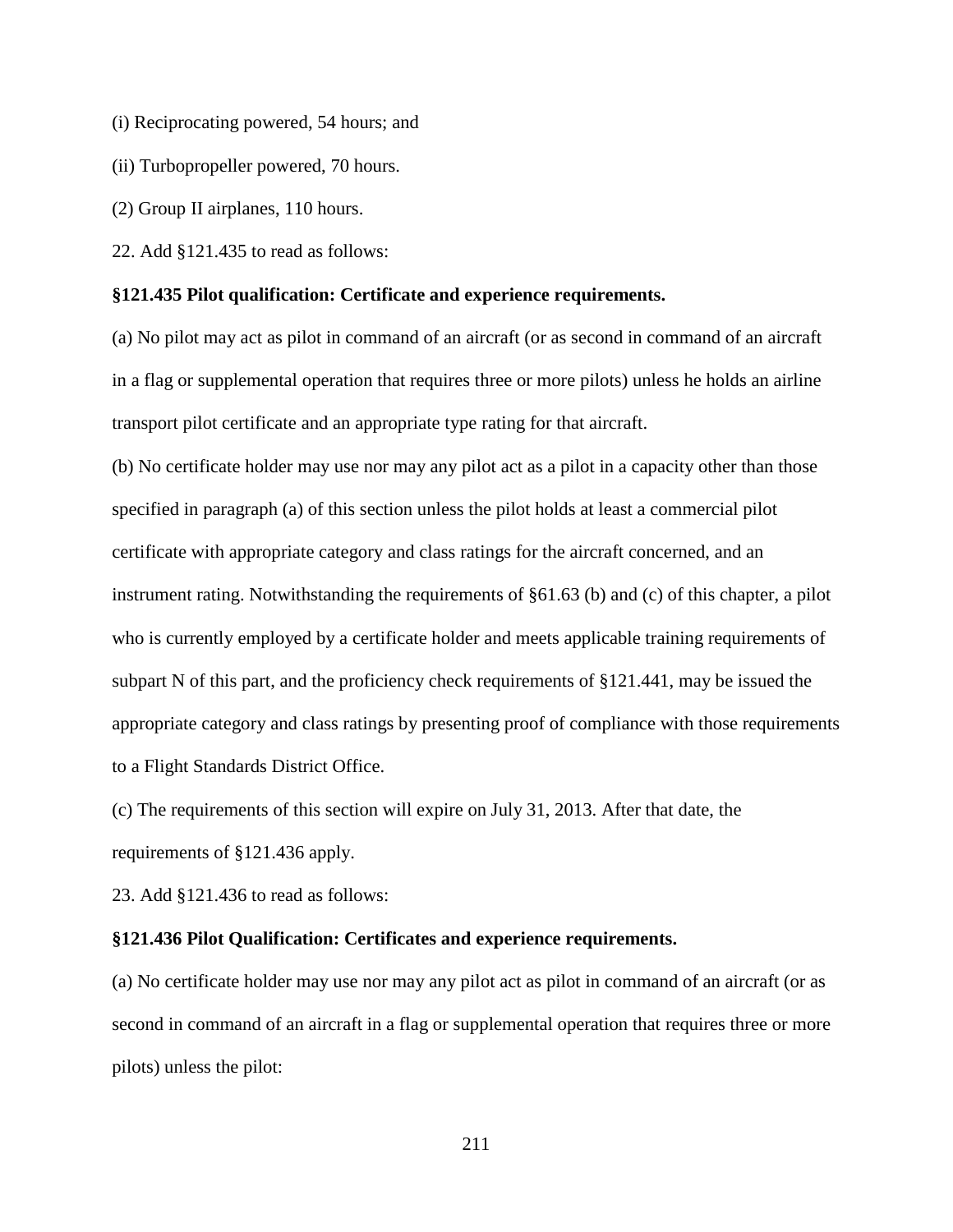(1) Holds an airline transport pilot certificate not subject to the limitations in §61.167 of this chapter;

(2) Holds an appropriate aircraft type rating for the aircraft being flown; and

(3) If serving as pilot in command, has 1,000 hours as second in command in operations under this part, pilot in command in operations under  $\S91.1053(a)(2)(i)$  of this chapter, pilot in command in operations under §135.243(a)(1) of this chapter, or any combination thereof. For those pilots who are employed as pilot in command in part 121 operations on July 31, 2013, compliance with the requirements of this subparagraph is not required.

(b) No certificate holder may use nor may any pilot act as second in command unless the pilot holds an airline transport pilot certificate and an appropriate aircraft type rating for the aircraft being flown. A second-in-command type rating obtained under §61.55 does not satisfy the requirements of this section.

(c) For the purpose of satisfying the flight hour requirement in paragraph (a)(3), a pilot may credit 500 hours of military flight time obtained as pilot in command of a multiengine turbinepowered, fixed-wing airplane in an operation requiring more than one pilot.

(d) Compliance with the requirements of this section is required by August 1, 2013. However, for those pilots who are employed as second in command in part 121 operations on July 31, 2013, compliance with the type rating requirement in paragraph (b) is not required until January 1, 2016.

#### **§121.437 [Removed]**

24. Remove §121.437.

25. Amend § 121.543(b)(3)(i) to read as follows:

#### **§ 121.543 Flight crewmembers at controls.**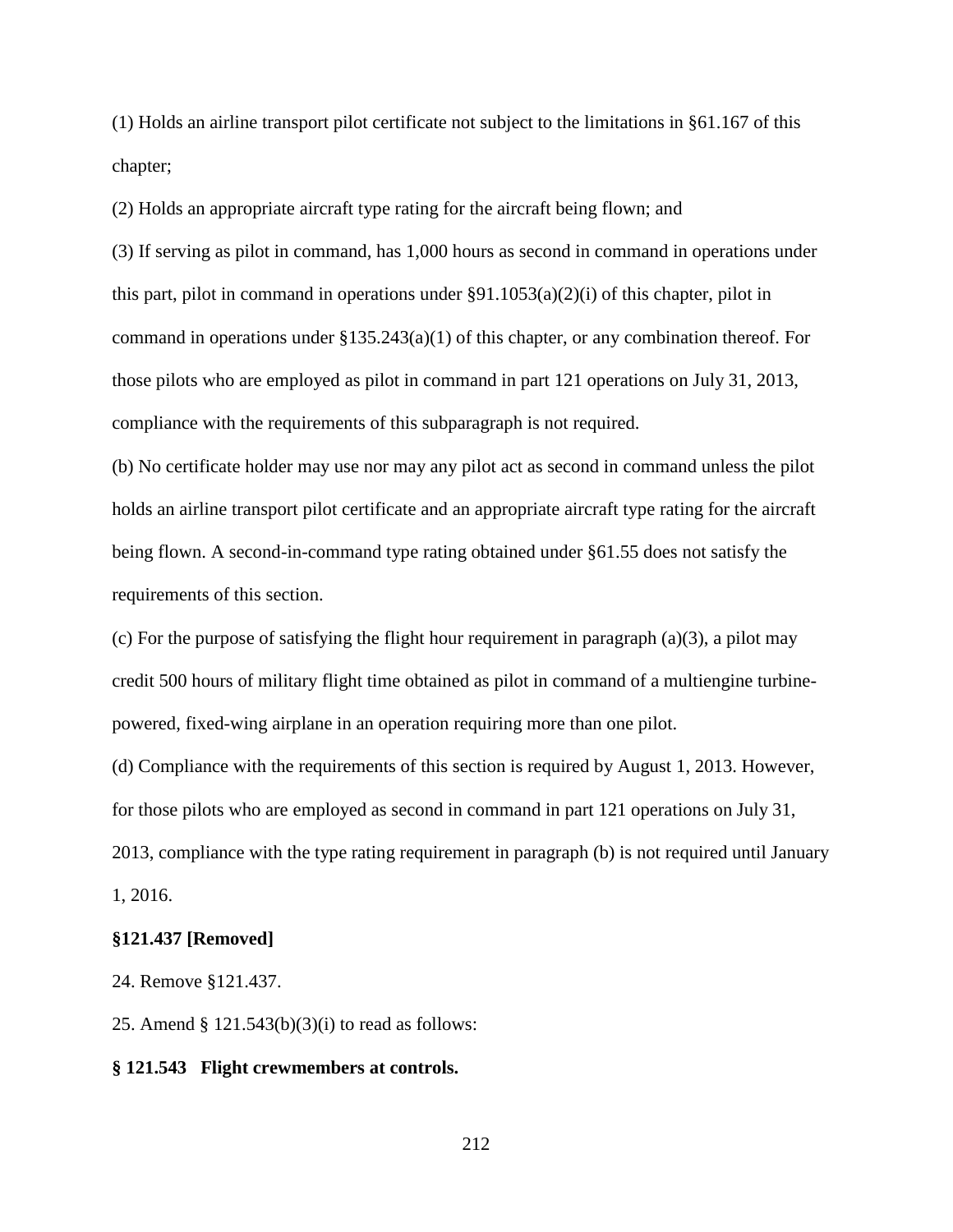\* \* \* \* \*

(b) \* \* \*

 $(3)$  \* \* \*

(i) In the case of the assigned pilot in command during the en route cruise portion of the flight, by a pilot who holds an airline transport pilot certificate not subject to the limitations in § 61.167 of this chapter and an appropriate type rating, is currently qualified as pilot in command or second in command, and is qualified as pilot in command of that aircraft during the en route cruise portion of the flight. A second in command qualified to act as a pilot in command en route need not have completed the following pilot in command requirements: The 6-month recurrent flight training required by § 121.433(c)(1)(iii); the operating experience required by § 121.434; the takeoffs and landings required by § 121.439; the line check required by § 121.440; and the 6 month proficiency check or simulator training required by §  $121.441(a)(1)$ ; and \* \* \* \* \*

#### **Appendix H to Part 121 [Amended]**

26. Amend Appendix H to Part 121 by removing the reference "§61.153(g)" from the last paragraph of the appendix and adding the reference "§61.153(h)" in its place.

# **PART 135—OPERATING REQUIREMENTS: COMMUTER AND ON DEMAND OPERATIONS AND RULES GOVERNING PERSON ONBOARD SUCH AIRCRAFT** 27. The authority citation for part 135 is revised to read as follows:

**Authority:** 49 U.S.C. 106(f), 106(g), 41706, 40113, 44701–44702, 44705, 44709, 44711– 44713, 44715–44717, 44722, 45101–45105.

28. Add § 135.336.

#### **§ 135.336 Airline Transport Pilot Certification Training Program**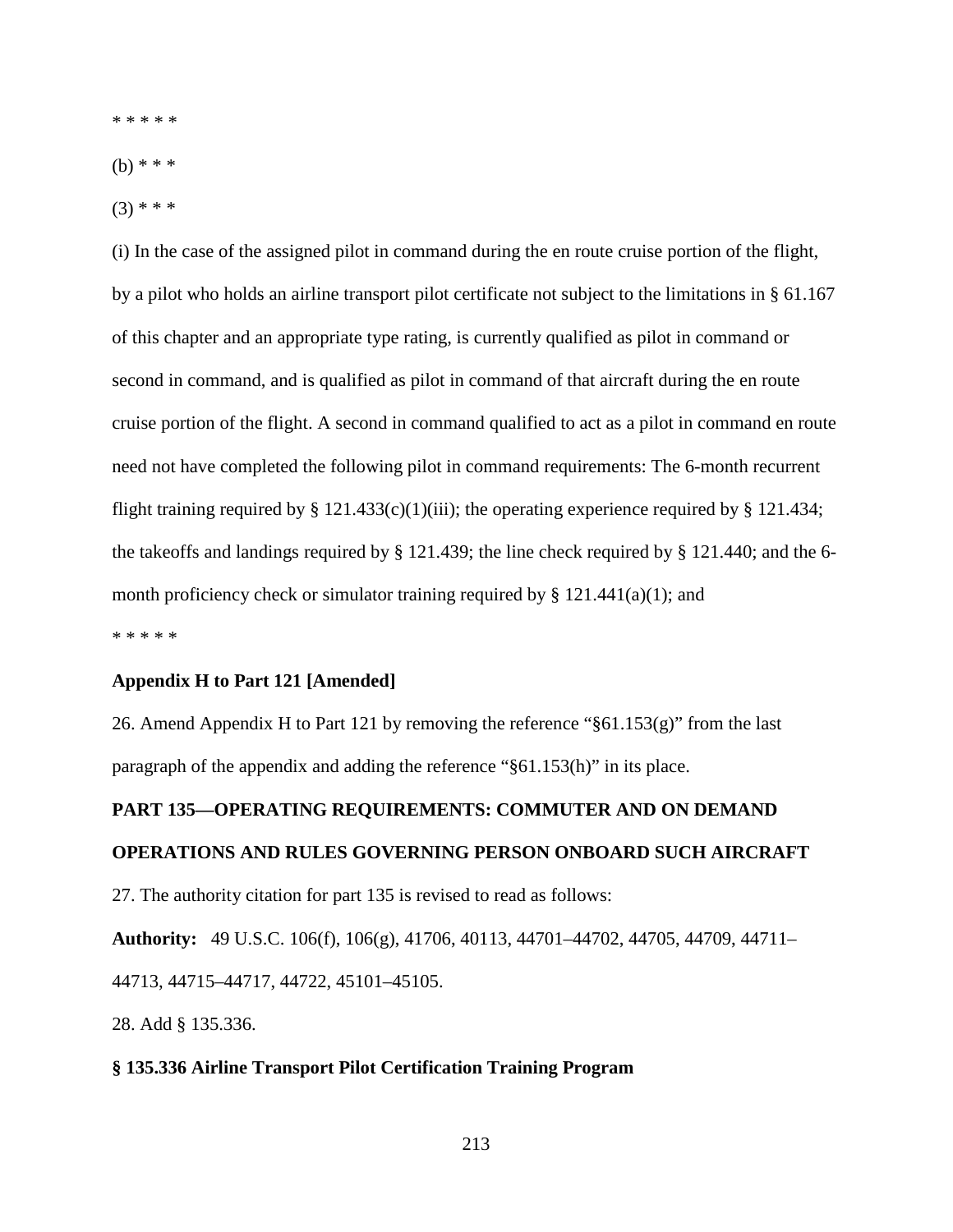(a) A certificate holder may obtain approval to establish and implement a training program to satisfy the requirements of § 61.156 of this chapter. The training program must be separate from the air carrier training program required by this part.

(b) No certificate holder may use a person nor may any person serve as an instructor in a training program approved to meet the requirements of § 61.156 of this chapter unless the instructor:

(1) Holds an airline transport pilot certificate with an airplane category multiengine class rating;

(2) Has at least 2 years of experience as a pilot in command in operations conducted under

 $\S91.1053(a)(2)(i)$  of this chapter,  $\S135.243(a)(1)$  of this part, or as a pilot in command or second in command in any operation conducted under part 121 of this chapter;

(3) Except for the holder of a flight instructor certificate, receives initial training on the following topics:

(i) The fundamental principles of the learning process;

(ii) Elements of effective teaching, instruction methods, and techniques;

(iii) Instructor duties, privileges, responsibilities, and limitations;

(iv) Training policies and procedures; and

(v) Evaluation.

(4) If providing training in a flight simulation training device, holds an aircraft type rating for the aircraft represented by the flight simulation training device utilized in the training program and have received training and evaluation within the preceding 12 months from the certificate holder on:

(i) Proper operation of flight simulator and flight training device controls and systems;

(ii) Proper operation of environmental and fault panels;

(iii) Data and motion limitations of simulation;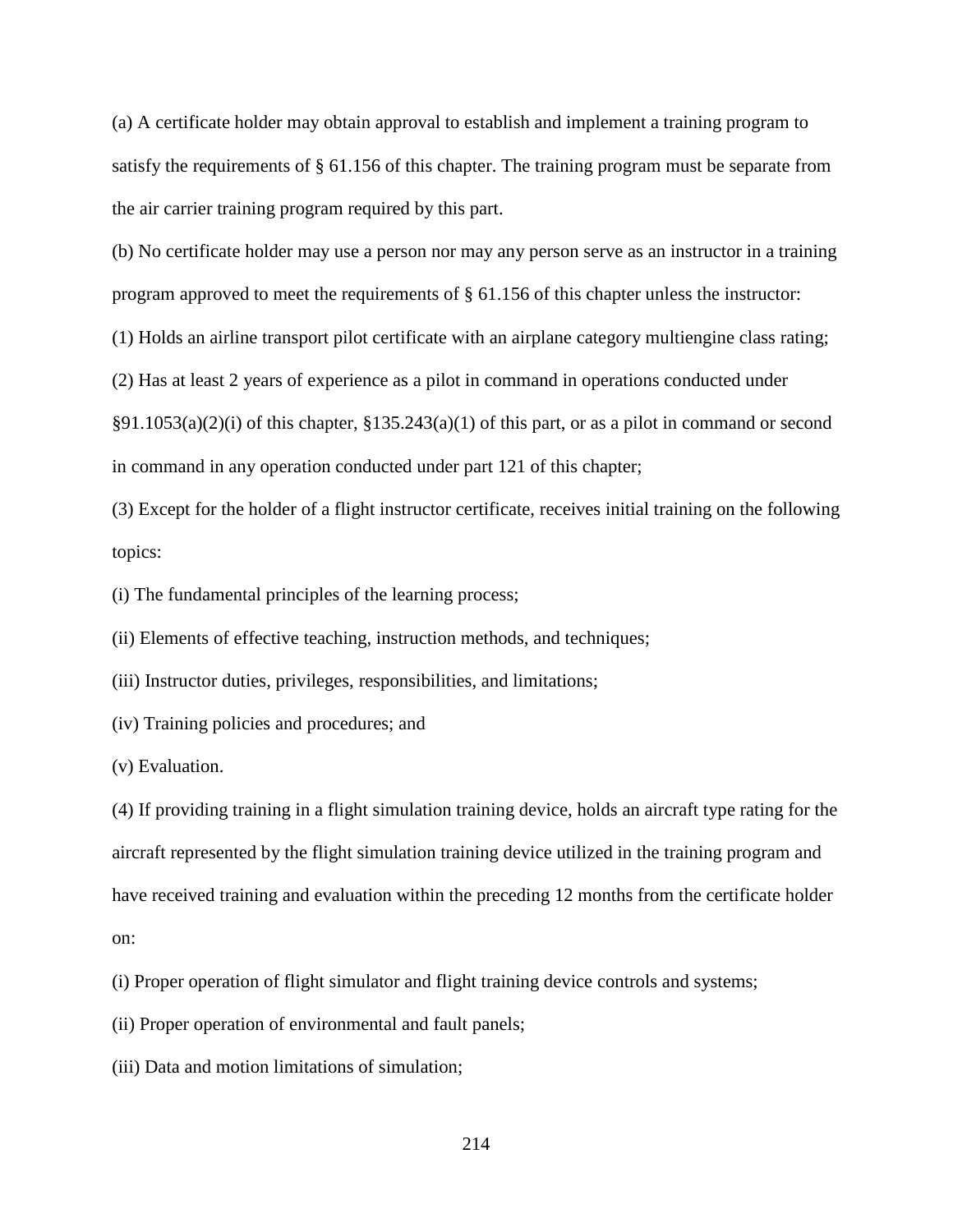(iv) Minimum equipment requirements for each curriculum; and

(v) The maneuvers that will be demonstrated in the flight simulation training device.

(c) A certificate holder may not issue a graduation certificate to a student unless that student has completed all the curriculum requirements of the course.

(d) A certificate holder must conduct evaluations to ensure that training techniques, procedures, and standards are acceptable to the Administrator.

29. Amend §135.341 by adding a sentence to the end of paragraph (a):

## **§135.341 Pilot and flight attendant crewmember training programs.**

(a)  $***$  This deviation authority does not extend to the training provided under paragraph (c) of this section.

\* \* \* \* \*

## **PART 141—PILOT SCHOOLS**

30. The authority citation for part 141 is revised to read as follows:

**Authority:** 49 U.S.C. 106(f), 106(g), 40113, 44701–44703, 44707, 44709, 44711, 45102– 45103, 45301–45302.

31. Amend  $§141.11$  by adding subparagraph (viii) to paragraph (b)(2):

## **§ 141.11 Pilot school ratings.**

\* \* \* \* \*

(b) \* \* \*

 $(2)$  \* \* \*

(viii) Airline transport pilot certification training program.

\* \* \* \* \*

32. Revise § 141.26 to read as follows: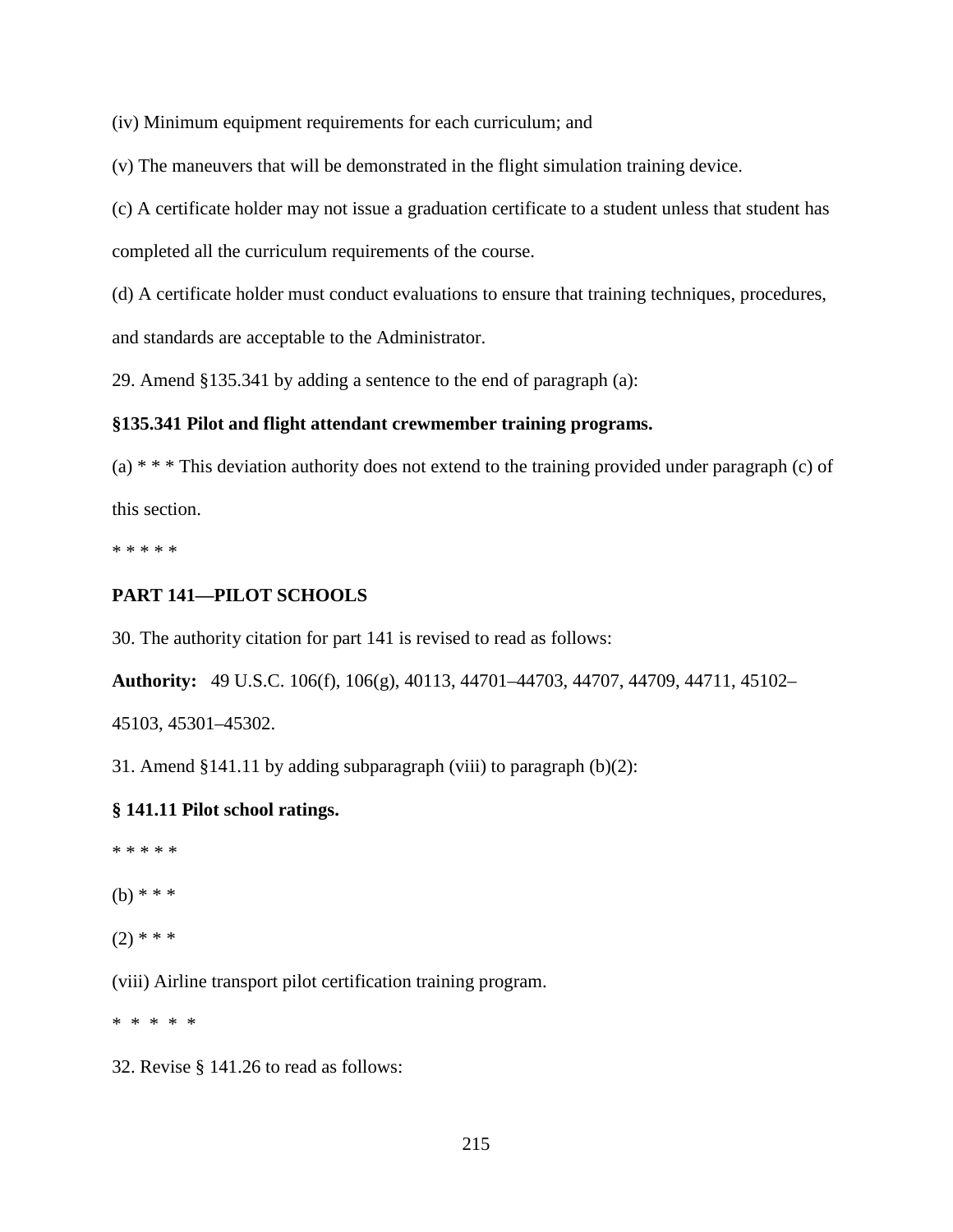## **§ 141.26 Training agreements.**

(a) A training center certificated under part 142 of this chapter may provide the training, testing, and checking for pilot schools certificated under this part and is considered to meet the requirements of this part, provided—

(1) There is a training agreement between the certificated training center and the pilot school;

(2) The training, testing, and checking provided by the certificated training center is approved and conducted under part 142;

(3) The pilot school certificated under this part obtains the Administrator's approval for a training course outline that includes the training, testing, and checking to be conducted under this part and the training, testing, and checking to be conducted under part 142; and

(4) Upon completion of the training, testing, and checking conducted under part 142, a copy of each student's training record is forwarded to the part 141 school and becomes part of the student's permanent training record.

(b) A pilot school that provides flight training for an institution of higher education that holds a letter of authorization under §61.169 of this chapter must have a training agreement with that institution of higher education.

33. Amend §141.33 by adding paragraph (a)(4) to read as follows:

## **§141.33 Personnel.**

#### $(a) * * *$

(4) In addition to meeting the requirements of paragraph (a)(3) of this section, each instructor used for the airline transport pilot certification training program in § 61.156 of this chapter must: (i) Hold an airline transport pilot certificate with an airplane category multiengine class rating;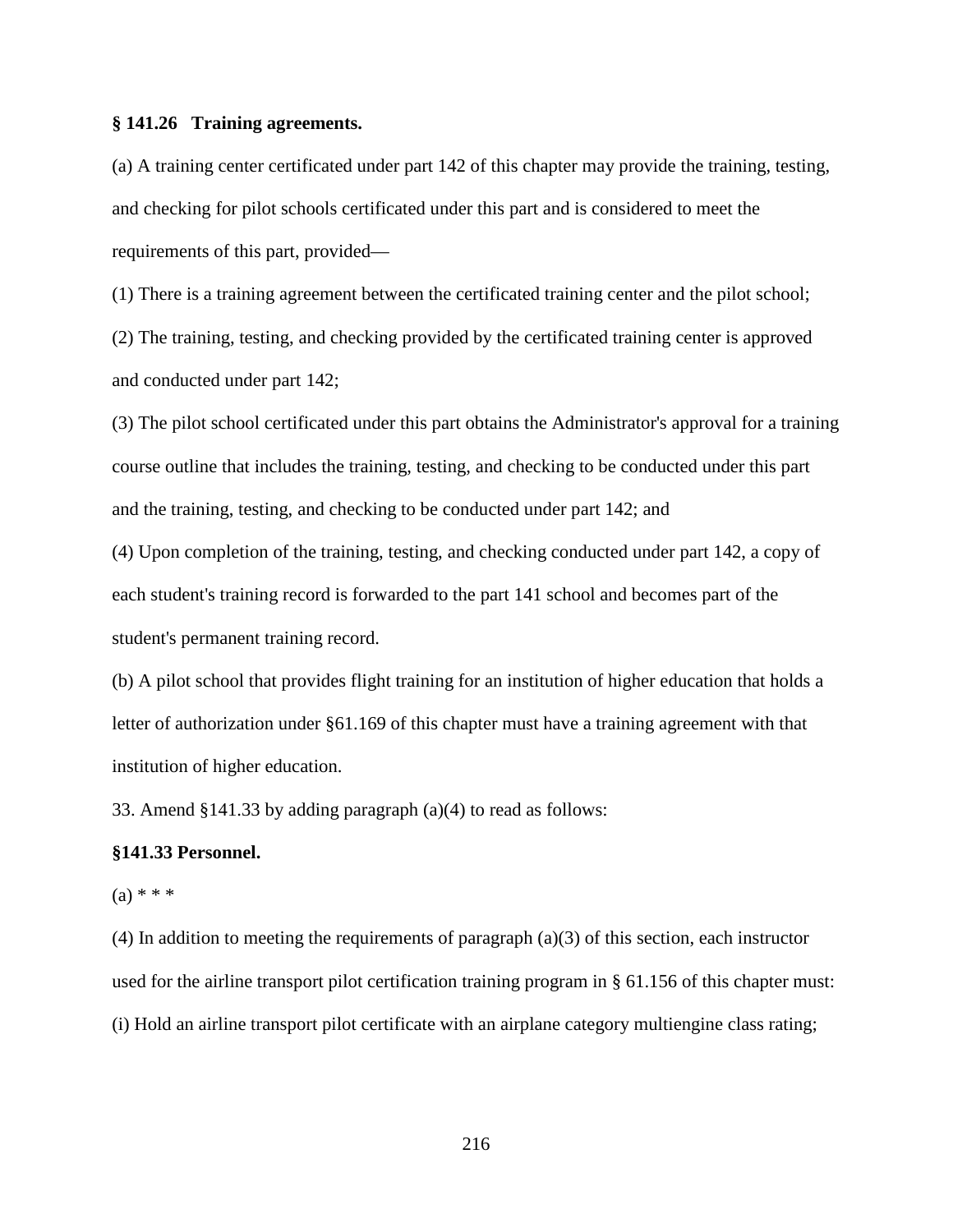(ii) Have at least 2 years of experience as a pilot in command in operations conducted under  $§91.1053(a)(2)(i)$  or  $§135.243(a)(1)$  of this chapter, or as a pilot in command or second in command in any operation conducted under part 121 of this chapter; and

(iii) If providing training in a flight simulation training device, have received training and evaluation within the preceding 12 months from the certificate holder on—

(A) Proper operation of flight simulator and flight training device controls and systems;

(B) Proper operation of environmental and fault panels,

(C) Data and motion limitations of simulation;

(D) Minimum equipment requirements for each curriculum; and

(E) The maneuvers that will be demonstrated in the flight simulation training device.

\* \* \* \* \*

34. Amend Appendix K to Part 141 as follows:

A. Revise paragraph 4.(b) and 4.(c).

B. Add paragraph 13.

# **Appendix K to Part 141—Special Preparation Courses**

\* \* \* \* \*

4. \* \* \*

(b) Except for the airline transport pilot certification program in paragraph 13 of this appendix, training in a flight simulator that meets the requirements of §141.41(a) of this part, may be credited for a maximum of 10 percent of the total flight training hour requirements of the approved course, or of this section, whichever is less.

(c) Except for the airline transport pilot certification program in paragraph 13 of this appendix, training in a flight training device that meets the requirements of §141.41(b) of this part, may be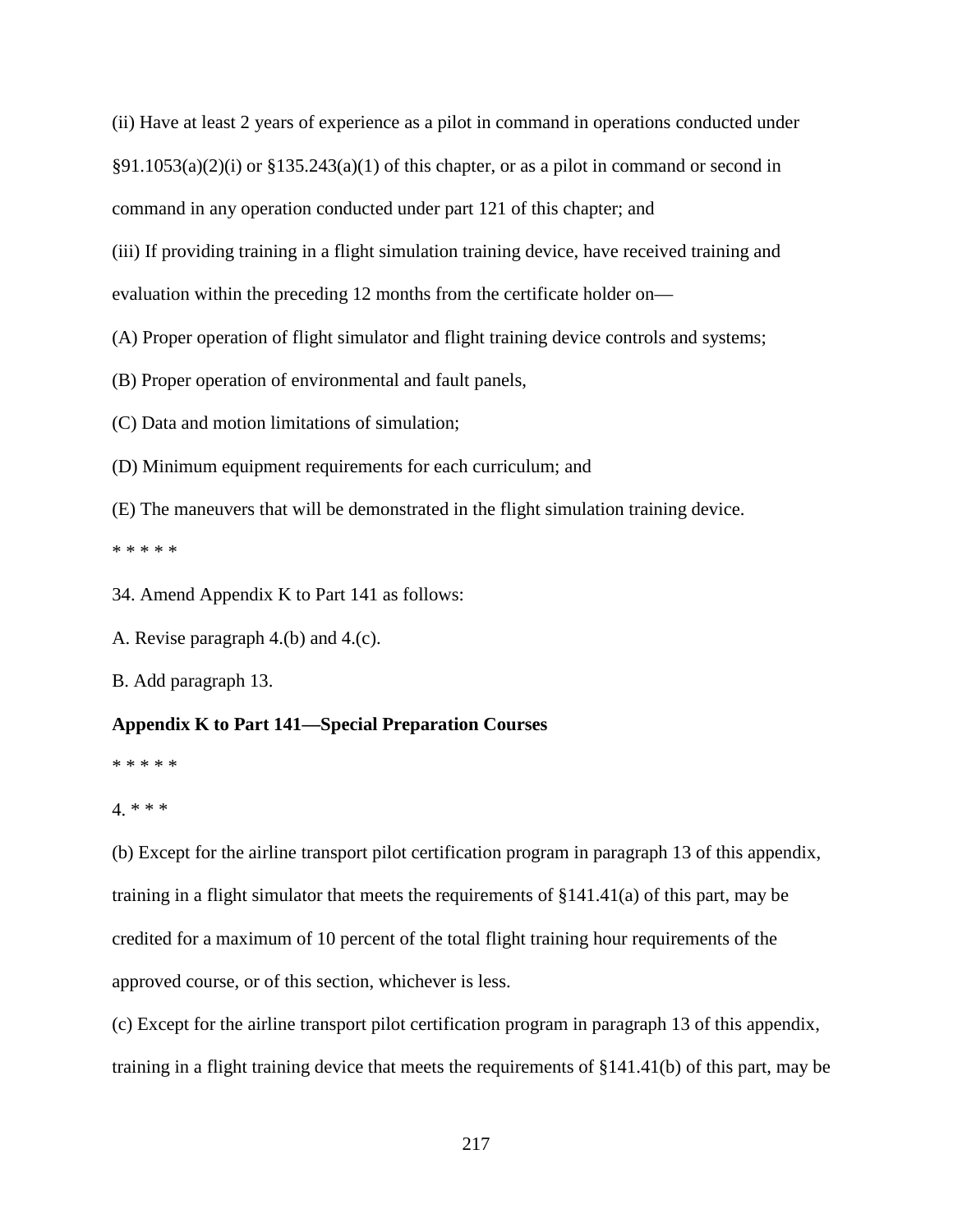credited for a maximum of 5 percent of the total flight training hour requirements of the approved course, or of this section, whichever is less.

\* \* \* \* \*

13. Airline transport pilot certification training program. An approved airline transport pilot certification training program must include the academic and FSTD training set forth in §61.156 of this chapter. The FAA will not approve a course with fewer hours than those prescribed in §61.156 of this chapter.

# **PART 142—TRAINING CENTERS**

35. The authority citation for part 142 is revised to read as follows:

**Authority:** 49 U.S.C. 106(f), 106(g), 40113, 40119, 44101, 44701–44703, 44705, 44707, 44709–44711, 45102–45103, 45301–45302

36. Amend §142.1 by revising paragraphs (a) and (b)(2) to read as follows:

## **§ 142.1 Applicability.**

(a) This subpart prescribes the requirements governing the certification and operation of training centers. Except as provided in paragraph (b) of this section, this part provides an alternative means to accomplish training required by parts 61, 63, 65, 91, 121, 125, 135, or 137 of this chapter.

(b) \* \* \*

(2) Approved under subpart Y of part 121 of this chapter, Advanced Qualification Programs, for the authorization holder's own employees;

\* \* \* \* \*

37. Amend §142.3 by revising paragraph (3) of the definition of *Course* and the definition of *Flight training equipment* to read as follows: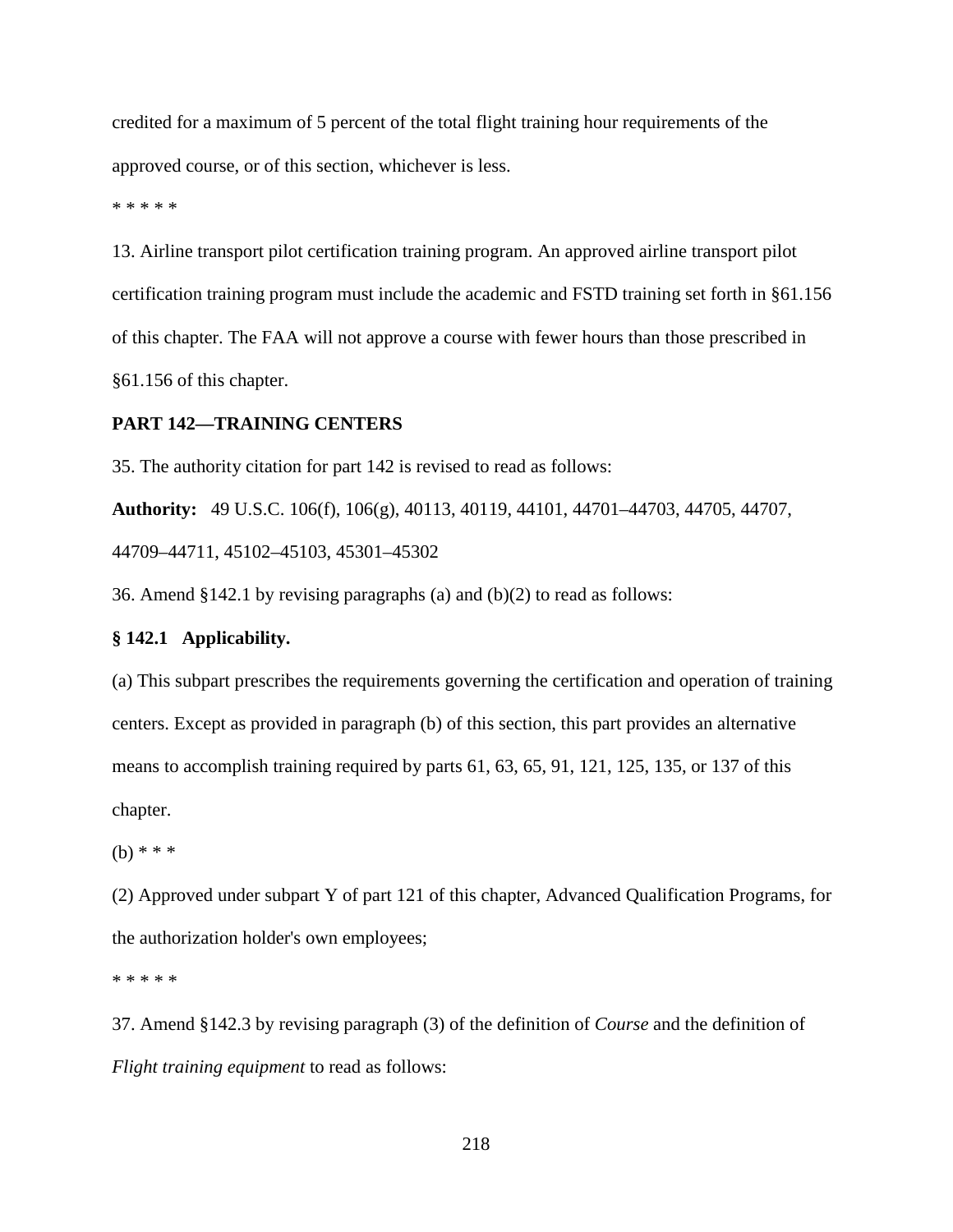### **§142.3 Definitions.**

\* \* \* \* \*

*Course* means—

\* \* \* \* \*

(3) A curriculum, or curriculum segment, as defined in subpart Y of part 121 of this chapter.

\* \* \* \* \*

*Flight training equipment* means full flight simulators, as defined in §1.1 of this chapter, flight training devices, as defined in §1.1 of this chapter, and aircraft.

\* \* \* \* \*

38. Amend  $$142.49$  by revising paragraph (c)(3)(iv) to read as follows:

## **§142.49 Training center instructor and evaluator privileges and limitations.**

- \* \* \* \* \*
- $(c) * * *$

 $(3)$  \* \* \*

(iv) If instructing or evaluating in an aircraft in flight while serving as a required crewmember,

holds at least a valid second class medical certificate; and

\* \* \* \* \*

39. Add §142.54 to read as follows:

#### **§ 142.54 Airline Transport Pilot Certification Training Program**

No certificate holder may use a person nor may any person serve as an instructor in a training

program approved to meet the requirements of  $\S$  61.156 of this chapter unless the instructor:

(a) Holds an airline transport pilot certificate with an airplane category multiengine class rating;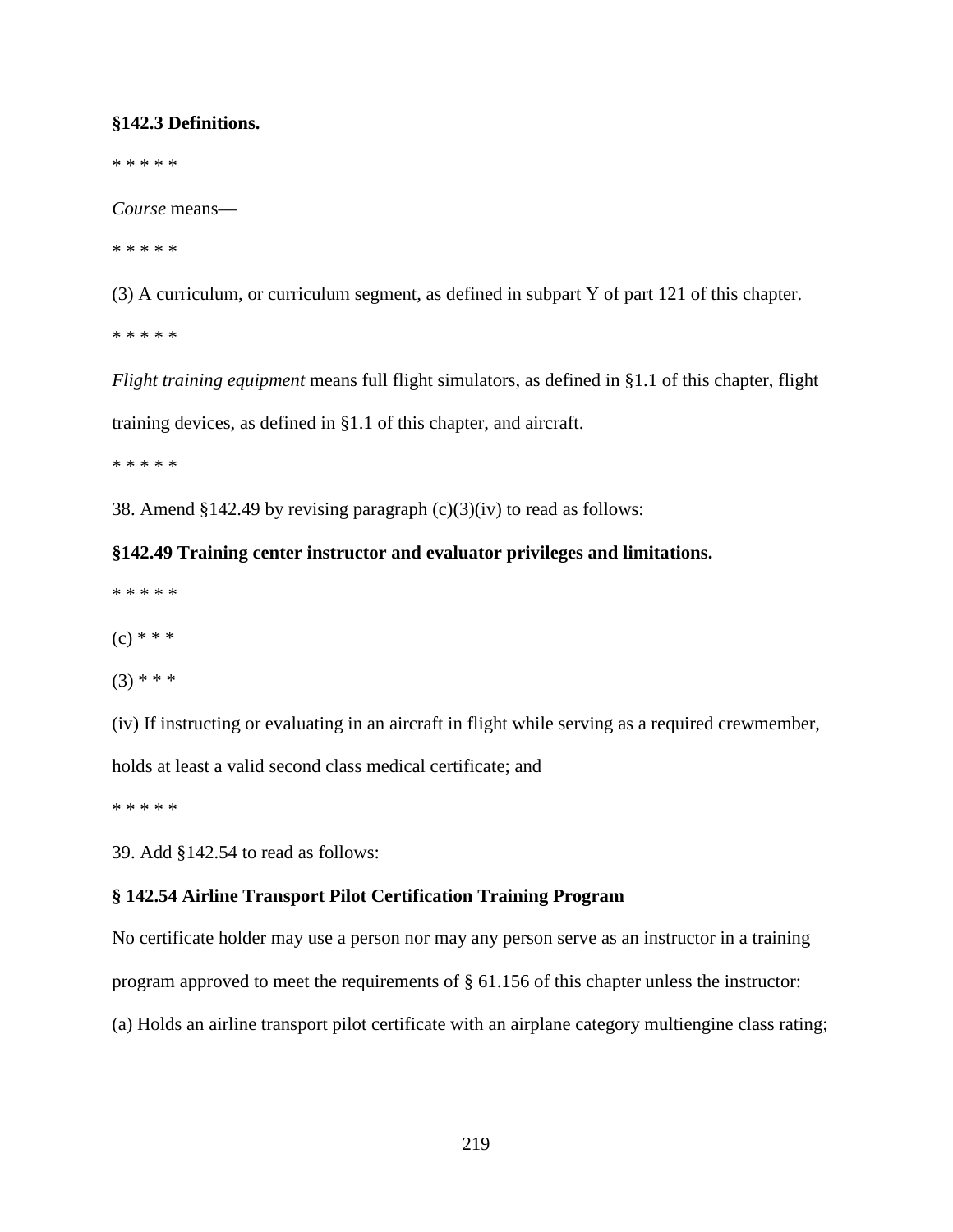(b) Has at least 2 years of experience as a pilot in command in operations conducted under  $\S91.1053(a)(2)(i)$  or  $\S135.243(a)(1)$  of this chapter, or as a pilot in command or second in command in any operation conducted under part 121 of this chapter;

(c) Except for the holder of a flight instructor certificate, receives initial training on the following topics:

(1) The fundamental principles of the learning process;

(2) Elements of effective teaching, instruction methods, and techniques;

(3) Instructor duties, privileges, responsibilities, and limitations;

(4) Training policies and procedures; and

(5) Evaluation.

(d) If providing training in a flight simulation training device—

(1) Holds an aircraft type rating for the aircraft represented by the flight simulation training device utilized in the training program and have received training and evaluation within the preceding 12 months from the certificate holder on the maneuvers that will be demonstrated in the flight simulation training device; and

(2) Satisfies the requirements of  $\S 142.53(a)(4)$ .

(e) A certificate holder may not issue a graduation certificate to a student unless that student has completed all the curriculum requirements of the course.

(f) A certificate holder must conduct evaluations to ensure that training techniques, procedures, and standards are acceptable to the Administrator.

#### **§142.55 [Amended]**

40. Amend §142.55 as follows:

A. In paragraph (a)(2), remove the phrase "part 187" and add in its place the phrase "part 183";